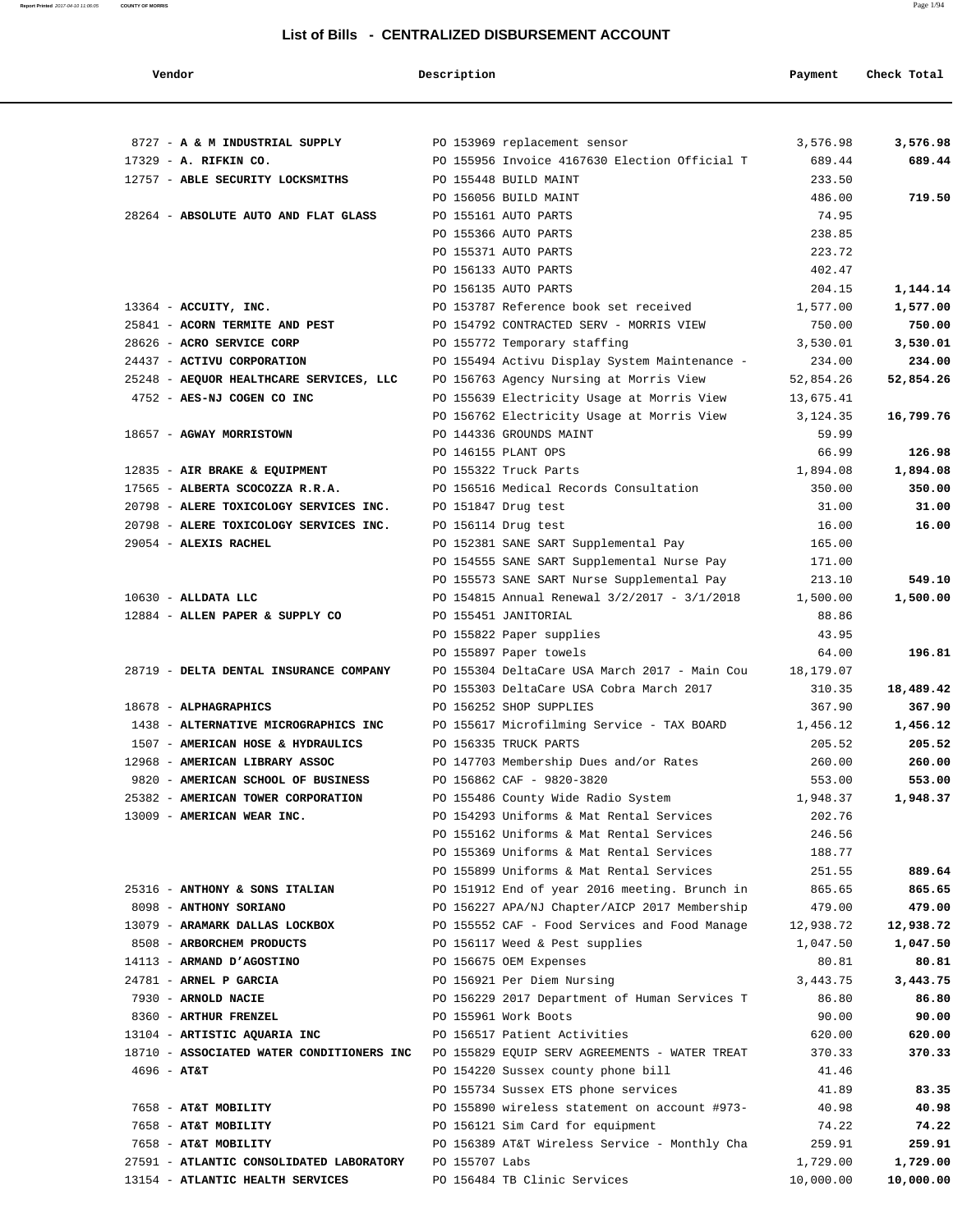#### **Report Printed** 2017-04-10 11:06:05 **COUNTY OF MORRIS** Page 2/94

#### **List of Bills - CENTRALIZED DISBURSEMENT ACCOUNT**

| Vendor                                              | Description                                            | Payment            | Check Total       |
|-----------------------------------------------------|--------------------------------------------------------|--------------------|-------------------|
| 10650 - ATLANTIC TACTICAL OF NJ, INC.               | PO 141725 PLEASE ORDER - Supressors/J. Rae             | 9,433.70           |                   |
|                                                     | PO 155510 BADGE AND HAT BADGES                         | 1,607.50           | 11,041.20         |
| 11713 - ATLANTIC TRAINING CENTER                    | PO 154998 CPR Cards                                    | 217.50             |                   |
|                                                     | PO 155694 Training - CPR M. Reilly/Sheriff's           | 680.00             | 897.50            |
| 3899 - AVTECH INSTITUTE                             | PO 156585 CAF - 3899-3286                              | 992.00             |                   |
|                                                     | PO 156586 CAF - 3899-3494                              | 1,568.00           |                   |
|                                                     | PO 156557 CAF - 3899-3267                              | 420.00             |                   |
|                                                     | PO 156587 CAF - 3899-3374                              | 405.34             |                   |
|                                                     | PO 156588 CAF - 3899-3424                              | 661.34             |                   |
|                                                     | PO 156589 CAF - 3899-3244                              | 1,513.33           |                   |
|                                                     | PO 156590 CAF - 3899-3359                              | 792.00             |                   |
| 3899 - AVTECH INSTITUTE                             | PO 156591 CAF - 3899-3245<br>PO 156592 CAF - 3899-3347 | 1,760.00<br>168.00 | 8,112.01          |
|                                                     | PO 156593 CAF - 3899-3224                              | 433.33             |                   |
|                                                     | PO 156594 CAF - 3899-3315                              | 1,056.00           |                   |
|                                                     | PO 156595 CAF - 3899-3301                              | 360.00             |                   |
|                                                     | PO 156596 CAF - 3899-3348                              | 904.00             |                   |
|                                                     | PO 156597 CAF - 3899-3643                              | 2,069.33           |                   |
|                                                     | PO 156598 CAF - 3899-3610                              | 1,832.00           |                   |
|                                                     | PO 156599 CAF - 3899-3625                              | 2,053.33           | 8,875.99          |
| 3899 - AVTECH INSTITUTE                             | PO 156600 CAF - 3899-3556                              | 2,184.00           |                   |
|                                                     | PO 156601 CAF - 3899-3586                              | 1,700.00           |                   |
|                                                     | PO 156602 CAF - 3899-3672                              | 1,380.00           |                   |
|                                                     | PO 156603 CAF - 3899-3569                              | 2,364.44           |                   |
|                                                     | PO 156604 CAF - 3899-3266                              | 552.00             |                   |
|                                                     | PO 156558 CAF - 3899-3267                              | 800.00             |                   |
|                                                     | PO 156559 CAF - 3899-3301                              | 800.00             |                   |
|                                                     | PO 156561 CAF - 3899-3359                              | 800.00             | 10,580.44         |
| 3899 - AVTECH INSTITUTE                             | PO 156705 CAF - 3899-3315                              | 800.00             |                   |
|                                                     | PO 156706 CAF - 3899-3244                              | 800.00             |                   |
|                                                     | PO 156707 CAF - 3899-3374                              | 800.00             |                   |
|                                                     | PO 156832 CAF - 3899-3570                              | 1,064.00           |                   |
|                                                     | PO 156833 CAF - 3899-3688                              | 1,328.00           |                   |
|                                                     | PO 156849 CAF - 3899-3557                              | 2,762.66           |                   |
|                                                     | PO 156850 CAF - 3899-3609                              | 1,848.00           |                   |
|                                                     | PO 156851 CAF - 3899-3716                              | 1,624.00           | 11,026.66         |
| 3899 - AVTECH INSTITUTE                             | PO 156852 CAF - 3899-3536                              | 2,005.34           |                   |
|                                                     | PO 156853 CAF - 3899-3409                              | 1,296.00           |                   |
|                                                     | PO 156854 CAF - 3899-3464                              | 1,033.99           |                   |
|                                                     | PO 156855 CAF - 3899-3415                              | 1,296.00           |                   |
|                                                     | PO 156856 CAF - 3899-3710                              | 1,512.00           |                   |
|                                                     | PO 156857 CAF - 3899-3422                              | 1,800.00           |                   |
|                                                     | PO 156858 CAF - 3899-3417                              | 1,296.00           |                   |
|                                                     | PO 156859 CAF - 3899-3535                              | 1,960.00           | 12,199.33         |
| 3899 - AVTECH INSTITUTE                             | PO 156860 CAF - 3899-3404                              | 1,352.00           |                   |
|                                                     | PO 156861 CAF - 3899-3497                              | 711.12             | 2,063.12          |
| $13191$ - AW DIRECT<br>13217 - BAKER & TAYLOR BOOKS | PO 155824 Chains<br>PO 154720 Books Received           | 1,086.08           | 1,086.08          |
| 12576 - BARBARA KENNEDY                             | PO 156578 Auto Ins. reimb. for 01 to 06/17             | 1,082.27<br>72.00  | 1,082.27<br>72.00 |
| 12060 - BARKEL FLEMMING                             | PO 156922 Per Diem Nursing                             | 420.50             | 420.50            |
| 28422 - BARNWELL HOUSE OF TIRES, INC.               | PO 152599 TIRES                                        | 1,206.66           |                   |
|                                                     | PO 155323 TIRES                                        | 456.88             |                   |
|                                                     | PO 155344 TIRES                                        | 356.20             |                   |
|                                                     | PO 155368 TIRES                                        | 564.04             |                   |
|                                                     | PO 155373 TIRES                                        | 349.42             |                   |
|                                                     | PO 155372 TIRES                                        | 599.00             |                   |
|                                                     | PO 155851 TIRES                                        | 1,198.00           |                   |
|                                                     | PO 155872 TIRES                                        | 1,554.80           | 6,285.00          |
| 28422 - BARNWELL HOUSE OF TIRES, INC.               | PO 156136 TIRES                                        | 450.64             |                   |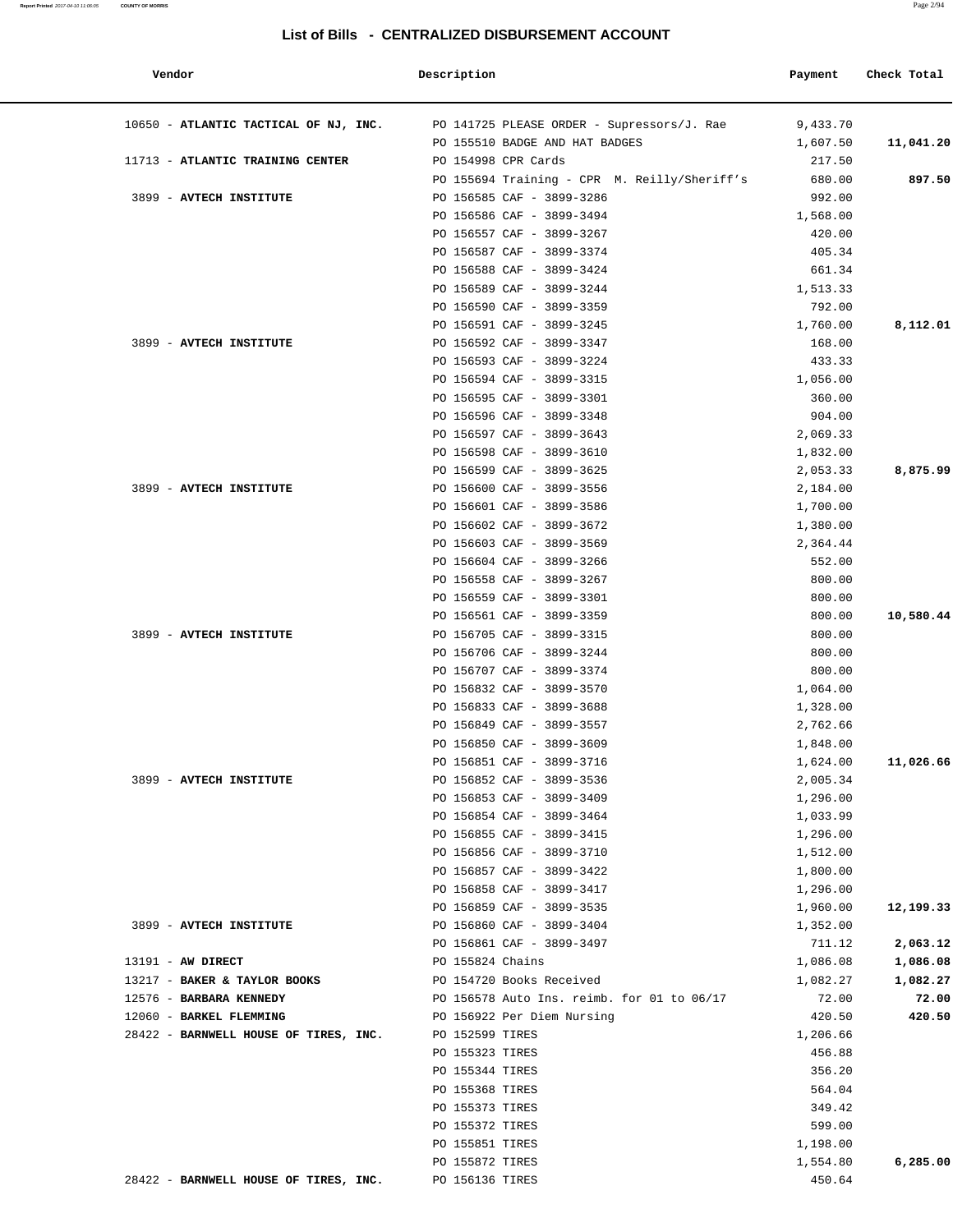#### **Report Printed** 2017-04-10 11:06:05 **COUNTY OF MORRIS** Page 3/94

#### **List of Bills - CENTRALIZED DISBURSEMENT ACCOUNT**

| Vendor                                  | Description                                                        | Payment                                                   | Check Total          |
|-----------------------------------------|--------------------------------------------------------------------|-----------------------------------------------------------|----------------------|
|                                         | PO 156396 TIRES                                                    | 1,147.47                                                  |                      |
|                                         | PO 156398 TIRES                                                    | 217.00                                                    |                      |
|                                         | PO 156465 Tires                                                    | 353.80                                                    | 2,168.91             |
| 10676 - BEAUTIFUL RAGS                  | PO 156253 MISC SUPPLIES                                            | 299.68                                                    | 299.68               |
| 6186 - BELL MEDICAL SERVICES INC.       | PO 155384 DRE Grant Equipment Purchase                             | 932.47                                                    | 932.47               |
| 25406 - BERGEN BLENDED ACADEMY          | PO 156250 CAF - 25406-3603                                         | 560.00                                                    | 560.00               |
| 13315 - BERGEN COMMUNITY COLLEGE        | PO 157025 SPRING 2017 CHARGEBACKS                                  | 6,717.72                                                  | 6,717.72             |
| 8986 - BETTY ANN DERCO                  | PO 155571 SANE SART Spplemental Pay                                | 59.30                                                     | 59.30                |
| 23983 - BEYER FORD                      | PO 155921 VEHICLE REPAIR                                           | 721.63                                                    | 721.63               |
| 23983 - BEYER FORD                      | PO 156165 Equipment                                                | 753.27                                                    | 753.27               |
| 9476 - BINSKY SERVICE LLC               | PO 155041 BOILER REPAIRS                                           | 563.75                                                    | 563.75               |
| 6725 - BIO-REFERENCE LABORATORIES, INC. | PO 156016 Off-Site Laboratory Services                             | 1,807.28                                                  | 1,807.28             |
| 13239 - BOB BARKER COMPANY, INC.        | PO 155354 Clothing, personal hygeine and clea                      | 833.95                                                    |                      |
|                                         | PO 155519 Clothing and cleaning supplies                           | 137.30                                                    |                      |
|                                         | PO 155413 Washcloths for YS                                        | 221.30                                                    | 1,192.55             |
| 13413 - BOONTON AUTO PARTS              | PO 155852 AUTO BODY SHOP                                           | 56.11                                                     | 56.11                |
| 2485 - BOROUGH OF BUTLER                | PO 155983 Electric (Butler)                                        | 426.11                                                    | 426.11               |
| 27569 - BOSCH SECURITY SYSTEMS, INC.    | PO 139315 SECURITY SYSTEM REPAIRS                                  | 180.00                                                    |                      |
| 21703 - BOSWELL ENGINEERING INC         | PO 155310 SECURITY CAMERA                                          | 1,154.28                                                  | 1,334.28<br>1,921.50 |
| 21703 - BOSWELL ENGINEERING INC         | PO 156105 CAF - Design Services for County Br                      | 1,921.50                                                  |                      |
| 28971 - BRITTNEY FLOYD                  | PO 157053 CAF - Design Services for County Br<br>PO 155760 Mileage | 4,043.00<br>103.32                                        | 4,043.00<br>103.32   |
| 24321 - BROWN'S HUNTERDON               | PO 155582 TRUCK PARTS                                              | 197.65                                                    | 197.65               |
| 24321 - BROWN'S HUNTERDON               | PO 155900 TRUCK PARTS                                              | 128.12                                                    | 128.12               |
| 24321 - BROWN'S HUNTERDON               | PO 156138 TRUCK PARTS                                              | 343.84                                                    | 343.84               |
| 12626 - BRUSHSTROKES                    | PO 156518 Patient Activities                                       | 140.00                                                    | 140.00               |
| 20985 - BTII INSTITUTE, LLC             | PO 156248 CAF - 20985-3770                                         | 1,885.95                                                  | 1,885.95             |
| 20985 - BTII INSTITUTE, LLC             | PO 156249 CAF - 20985-3720                                         | 1,000.13                                                  | 1,000.13             |
| 13524 - BUDD LAKE DINER                 | PO 155826 2016 - 2017 Meals                                        | 322.00                                                    | 322.00               |
| 29242 - C. DOUGHERTY & CO. INC.         | PO 156764 Chiller Installation at Morris View                      | 46,193.75                                                 | 46,193.75            |
| 13856 - CABLEVISION                     | PO 154633 Investigative Expense                                    | 501.51                                                    | 501.51               |
| 8451 - CABLEVISION                      | PO 154701 Cablevision Internet Service for J                       | 1,799.28                                                  | 1,799.28             |
| 13856 - CABLEVISION                     | PO 156168 Optimum Online                                           | 445.96                                                    | 445.96               |
| 13591 - CABLEVISION                     | PO 156519 Cable & Internet Connection for Mor                      | 3,644.95                                                  | 3,644.95             |
| 2102 - CAESAR'S ENTERTAINMENT CORP.     | PO 155423 Group Code. SC05C17 Conf. # OXCLN &                      | 376.00                                                    | 376.00               |
| $13609$ - CALEA                         | PO 155685 Nameplates - Sheriff's Office                            | 46.00                                                     |                      |
|                                         | PO 156086 "2017" Annual Fee - Sheriff's Offi                       | 4,795.00                                                  | 4,841.00             |
| 27428 - CALICO INDUSTRIAL SUPPLY, LLC   | PO 155638 Garbage bags Youth Shelter 2017                          | 66.73                                                     | 66.73                |
| 27988 - CANDACE RANKIN                  | PO 155762 Mileage                                                  | 44.10                                                     | 44.10                |
| 27847 - CAPITAL HEALTH SYSTEM           | PO 153512 INMATE MEDICAL CARE                                      | 5,802.80                                                  | 5,802.80             |
| 25474 - CARRELLE L CALIXTE              | PO 156923 Per Diem Nursing                                         | 2,856.50                                                  | 2,856.50             |
| 10475 - CARROT-TOP INDUSTRIES INC       | PO 156119 BUILD MAINT                                              | 400.05                                                    | 400.05               |
| 4598 - CDW GOVERNMENT                   | PO 145449 Stock Order - VOIP Phones                                | 5,577.00                                                  |                      |
|                                         | PO 152994 Stock Order                                              | 3,761.32                                                  |                      |
|                                         | PO 153330 Microsoft Extended Service Agreemen                      | 2,436.09                                                  |                      |
|                                         | PO 153920 Dell E2216h - LED monitor - 22"                          | 132.55                                                    |                      |
|                                         | PO 154594 OUICKEN 2017 DELUXE                                      | 213.12                                                    |                      |
|                                         | PO 154967 EUS Stock - USB Flash Drives                             | 459.30                                                    |                      |
|                                         |                                                                    | PO 155282 EUS Stock - Network Printers and Re<br>4,039.17 |                      |
|                                         | PO 155070 Equipment                                                | 476.47                                                    | 17,095.02            |
| 4598 - CDW GOVERNMENT                   | PO 155544 Telecom Test Equipment<br>PO 155553 OIT Stock            | 113.75<br>235.12                                          | 348.87               |
| 20542 - CELLEBRITE USA INC.             | PO 155382 Training                                                 | 3,850.00                                                  | 3,850.00             |
| 28094 - CENTENARY COLLEGE               | PO 155410 Youth Shelter Activity                                   | 840.00                                                    | 840.00               |
| 20487 - CENTURYLINK                     |                                                                    | PO 148691 phone service for Sussex office - S<br>322.25   | 322.25               |
| 20487 - CENTURYLINK                     | PO 155391 Long Valley Garage Fax                                   | 953.48                                                    | 953.48               |
| 20487 - CENTURYLINK                     | PO 155536 Nut Exp                                                  | 58.95                                                     | 58.95                |
| 20487 - CENTURYLINK                     | PO 155787 phone service for Sussex County ETS                      | 242.89                                                    | 242.89               |
| 4735 - CERBO LUMBER & HARDWARE          | PO 155825 BUILD MAINT                                              | 221.75                                                    | 221.75               |
|                                         |                                                                    |                                                           |                      |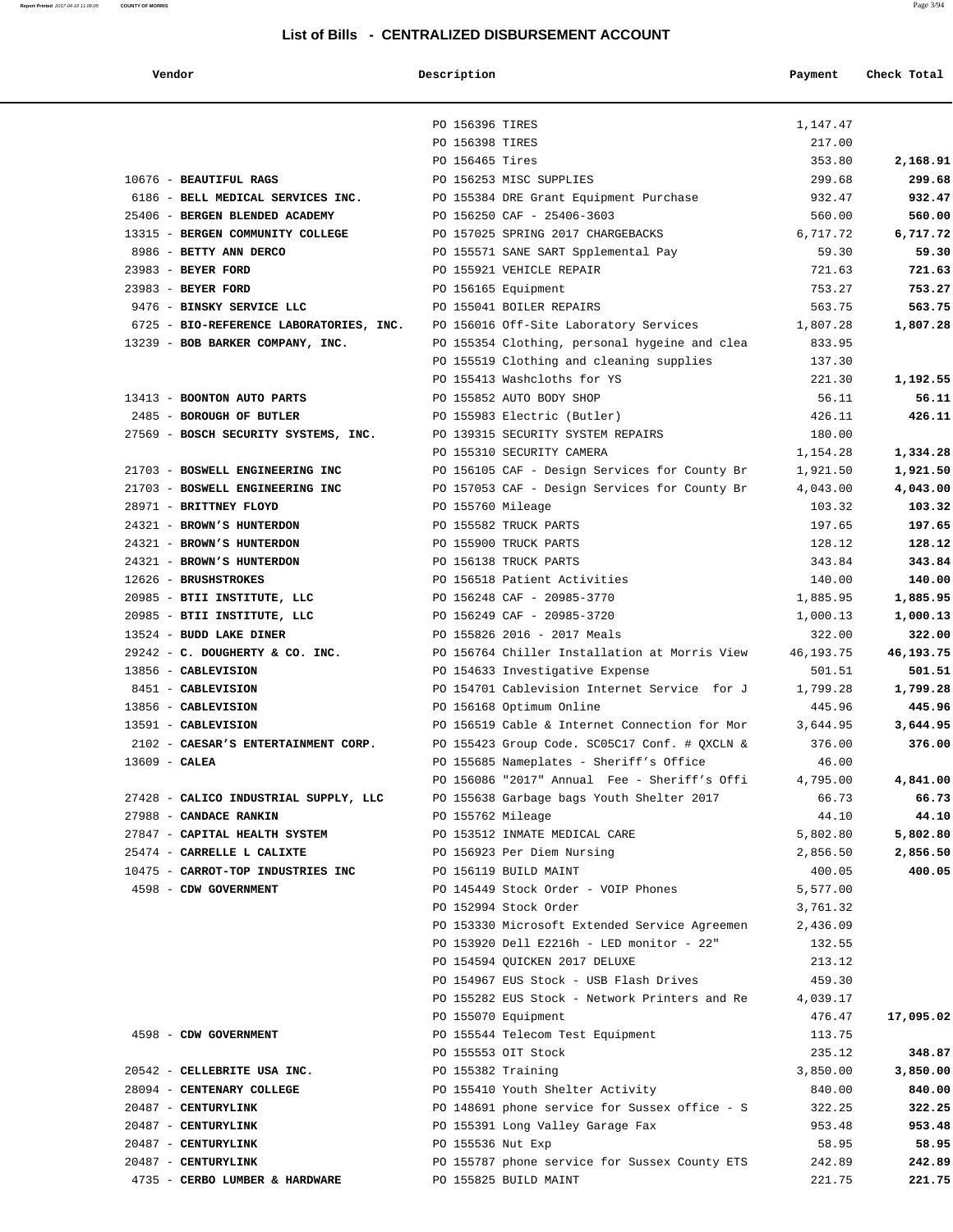| Vendor                                                                      | Description        |                                               | Payment    | Check Total |
|-----------------------------------------------------------------------------|--------------------|-----------------------------------------------|------------|-------------|
| 11904 - CHARLES COLLINS                                                     |                    | PO 156498 Reimbursement for Tripp Lite 2-Port | 340.46     | 340.46      |
| 8226 - CHEF'S CORNER                                                        |                    | PO 156322 EQUIPMENT                           | 3,695.00   | 3,695.00    |
| 13787 - CHERRY VALLEY TRACTOR                                               |                    | PO 149595 7 TON TRAIILER W/18FT FLAT DECK -   | 4,999.00   | 4,999.00    |
| 13788 - CHERRY WEBER & ASSOC. PC                                            |                    | PO 156104 CAF - Design Services for County Br | 2,900.40   |             |
|                                                                             |                    | PO 156657 CAF - Complete Replacement of Bridg | 1,597.10   |             |
|                                                                             |                    | PO 156658 CAF - Construction Inspection servi | 1,272.00   |             |
|                                                                             |                    | PO 156662 Bridge No. 1400-341 in Rockaway Twp | 2,463.60   |             |
|                                                                             |                    | PO 156663 CAF - Design Services for Various B | 2,355.90   |             |
|                                                                             |                    | PO 157054 CAF - Design Services for County Br | 15,671.00  |             |
|                                                                             |                    | PO 157055 CAF - Design Services for County Br | 982.05     | 27,242.05   |
| 8334 - CHRISTINE VALMY INTERNATIONAL                                        |                    | PO 156825 CAF - 8334-3547                     | 1,615.35   | 1,615.35    |
| 28373 - CHLIC                                                               |                    | PO 155929 Monthly premium bill for March 2017 | 31,099.61  | 31,099.61   |
| 89 - CINTAS CORPORATION                                                     |                    | PO 155375 Medical Supplies                    | 318.10     |             |
|                                                                             |                    | PO 155564 Medical Expense                     | 86.61      | 404.71      |
| 5840 - CIPOLLINI CARTING & RECYCLING INC. PO 155002 Contracted Snow Removal |                    |                                               | 3,468.75   | 3,468.75    |
| 11824 - CIVIL DYNAMICS INC                                                  |                    | PO 156614 CAF - Canty's Lake Dam Rehabilitat  | 4,176.89   | 4,176.89    |
| 25571 - CLEARY GIACOBBE ALFIERI &                                           |                    | PO 156437 legal services                      | 1,562.20   | 1,562.20    |
| 8454 - CLIFTON ELEVATOR SERVICE CO INC                                      |                    | PO 155455 CAF - Elevator Maintenance & Inspec | 5,814.00   |             |
|                                                                             |                    | PO 155557 CAF - Elevatior Maintenance & Inspe | 1,680.00   | 7,494.00    |
| 24252 - COFFEE LOVERS COFFEE SERVICE                                        | PO 155659 Supplies |                                               | 248.53     | 248.53      |
| 23947 - COLONIAL TELEVISION                                                 |                    | PO 155056 YOUTH SHELTER REFRIGERATOR          | 579.95     | 579.95      |
| 26074 - COMMUNICATIONS SERVICE                                              |                    | PO 156194 Car radio installation              | 741.67     | 741.67      |
| 26074 - COMMUNICATIONS SERVICE                                              |                    | PO 156422 Installation in Vehicle - Sheriff's | 312.02     | 312.02      |
| 9486 - COMPLETE SECURITY SYSTEMS, INC.                                      |                    | PO 155938 Library Security System Upgrades    | 35,987.00  |             |
|                                                                             | PO 156728 SECURITY |                                               | 830.00     | 36,817.00   |
| 27936 - CONTINENTAL HARDWARE, INC.                                          |                    | PO 155464 SNOW AND ICE REMOVAL                | 11,755.00  |             |
|                                                                             |                    | PO 155634 CAF - Doors & Hardware Supplies     | 3,946.91   |             |
|                                                                             |                    | PO 155657 LUMBER/ HARDWARE                    | 7,663.16   | 23,365.07   |
| 8043 - CONTRACT PHARMACY SERVICES INC                                       |                    | PO 156077 CAF - Pharmaceutical and Related Se | 32,514.47  | 32,514.47   |
| 28502 - CONVERTECH, INC.                                                    |                    | PO 156490 CA F - OJT-17M-14-DW                | 4,998.00   | 4,998.00    |
| 29250 - CORBETT LOCK & SECURITY LLC                                         |                    | PO 155456 SECURITY UPGRADES                   | 5,929.00   | 5,929.00    |
| 14643 - CORNERSTONE FAMILY                                                  | PO 155952 no caf # |                                               | 3,213.00   |             |
|                                                                             |                    | PO 156074 CAF - Operation of Adult Day Care C | 11,111.06  | 14,324.06   |
| 14021 - COUNTY BUSINESS SYSTEMS INC                                         |                    | PO 146563 Official Records Search Module Upgr | 9,315.00   |             |
|                                                                             |                    | PO 148889 New Vision Property Alert Module    | 54,995.00  | 64,310.00   |
| 14027 - COUNTY COLLEGE OF MORRIS                                            |                    | PO 156493 EI Associates Architects            | 216,530.15 | 216,530.15  |
| 14027 - COUNTY COLLEGE OF MORRIS                                            |                    | PO 156795 Maser Consulting                    | 16,021.25  | 16,021.25   |
| 14029 - COUNTY COLLEGE OF MORRIS                                            |                    | PO 156844 CAF - 14029-3484                    | 275.00     |             |
|                                                                             |                    | PO 157043 CAF - 2017 Printing Services        | 16,839.92  | 17,114.92   |
| 14022 - COUNTY COLLEGE OF MORRIS                                            |                    | PO 157041 1st HALF 4/17 OPERATING BUDGET      | 492,916.67 | 492,916.67  |
| 13 - COUNTY OF MORRIS                                                       |                    | PO 154343 Damage to Book from the MC Library  | 10.00      | 10.00       |
| 13 - COUNTY OF MORRIS                                                       |                    | PO 156890 2nd HALF 3/17 METERED MAIL          | 8,677.15   | 8,677.15    |
| 13 - COUNTY OF MORRIS                                                       |                    | PO 156892 2nd Half of 3/17 Metered mail       | 421.74     | 421.74      |
| 14041 - COUNTY WELDING SUPPLY CO                                            |                    | PO 149226 Welding Materials                   | 44.25      |             |
|                                                                             |                    | PO 149227 Welding Materials                   | 44.25      |             |
|                                                                             |                    | PO 155584 materials/supplies                  | 44.25      |             |
|                                                                             |                    | PO 155587 supplies, parts                     | 68.34      |             |
|                                                                             |                    | PO 155600 Welding materials, supplies         | 202.00     |             |
|                                                                             |                    | PO 155681 Acetylene                           | 14.75      |             |
|                                                                             |                    | PO 155966 Welding materials & supplies        | 72.48      |             |
|                                                                             |                    | PO 155975 Oxygen Compressed                   | 57.42      | 547.74      |
| $20928 - CRAA$                                                              |                    | PO 156866 CAF - 20928-3718                    | 3,200.00   | 3,200.00    |
| 25373 - CREATING WITH CLAY LLC                                              |                    | PO 156520 Patient Activities                  | 200.00     | 200.00      |
| 11084 - CSAM MARKETING, INC.                                                |                    | PO 154073 EMS Support                         | 228.55     | 228.55      |
| 27941 - D & M AUTO BODY                                                     |                    | PO 155870 Vehicle Repairs                     | 2,236.85   | 2,236.85    |
| 12523 - D&B AUTO SUPPLY                                                     |                    | PO 155325 CAR PARTS                           | 545.54     |             |
|                                                                             |                    | PO 155326 CAR PARTS                           | 587.91     |             |
|                                                                             |                    | PO 155331 CAR PARTS                           | 388.23     |             |
|                                                                             |                    | PO 155346 CAR PARTS                           | 1,303.55   |             |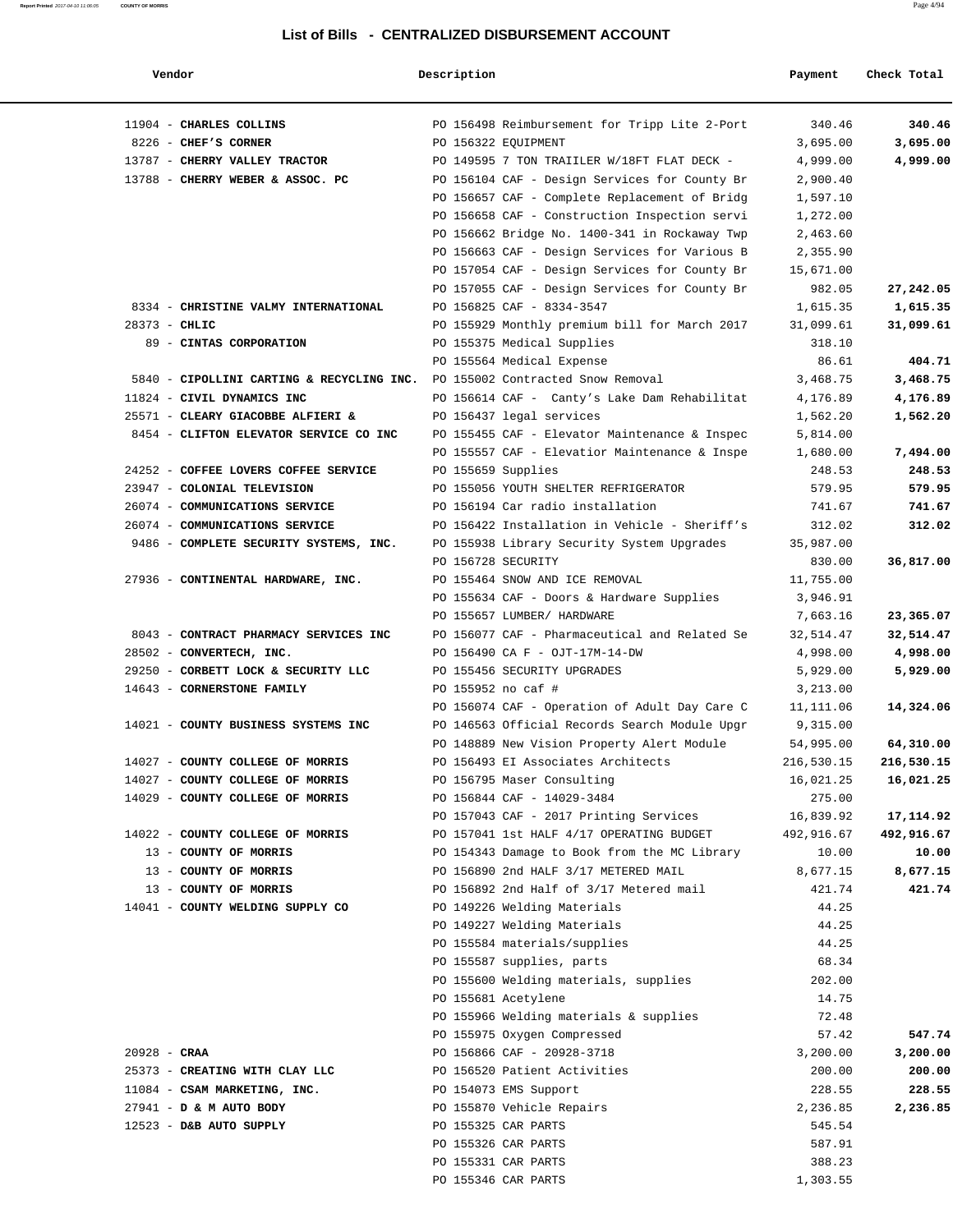**Report Printed** 2017-04-10 11:06:05 **COUNTY OF MORRIS** Page 5/94

#### **List of Bills - CENTRALIZED DISBURSEMENT ACCOUNT**

| Vendor                                   | Description         |                                                                                               | Payment            | Check Total |
|------------------------------------------|---------------------|-----------------------------------------------------------------------------------------------|--------------------|-------------|
|                                          | PO 155583 CAR PARTS |                                                                                               | 352.35             |             |
|                                          | PO 155585 CAR PARTS |                                                                                               | 403.47             |             |
|                                          | PO 155853 CAR PARTS |                                                                                               | 329.26             |             |
|                                          | PO 155854 CAR PARTS |                                                                                               | 465.70             | 4,376.01    |
| 12523 - D&B AUTO SUPPLY                  | PO 155873 CAR PARTS |                                                                                               | 505.42             |             |
|                                          | PO 155901 CAR PARTS |                                                                                               | 1,016.20           |             |
|                                          | PO 156254 CAR PARTS |                                                                                               | 358.48             |             |
|                                          | PO 156255 CAR PARTS |                                                                                               | 298.60             |             |
|                                          | PO 156256 CAR PARTS |                                                                                               | 1,053.88           |             |
|                                          | PO 156399 CAR PARTS |                                                                                               | 219.93             |             |
|                                          | PO 156423 CAR PARTS |                                                                                               | 662.24             |             |
|                                          | PO 156424 CAR PARTS |                                                                                               | 707.13             | 4,821.88    |
| 7247 - DAILY RECORD                      |                     | PO 152219 legal ad for the WDB                                                                | 58.76              |             |
|                                          |                     | PO 153315 Legal Ad for WDB Dept.                                                              | 61.40              | 120.16      |
| 14123 - DAILY RECORD                     |                     | PO 155176 LN Notice w/ Affidavit for MC Open                                                  | 40.72              | 40.72       |
| 14123 - DAILY RECORD                     |                     | PO 155576 LN Notice w/ Affidavit for MC CADB                                                  | 41.16              | 41.16       |
| 14123 - DAILY RECORD                     |                     | PO 155959 MC CADB Legal Notice with Affidavit                                                 | 49.96              | 49.96       |
| 14123 - DAILY RECORD                     |                     | PO 156084 3/8/17 Meeting Ordinances - Introdu                                                 | 960.12             | 960.12      |
| 14123 - DAILY RECORD                     |                     | PO 156538 ADVERTISEMENT                                                                       | 166.80             | 166.80      |
| 14123 - DAILY RECORD                     |                     | PO 156655 ADVERTISEMENT                                                                       | 76.80              | 76.80       |
| 5334 - DALA EKENEZAR                     |                     | PO 156580 Auto Ins. reimb. for 01 to 06/17                                                    | 72.00              | 72.00       |
| 27177 - DAMACINA L. OKE                  |                     | PO 156924 Per Diem Nursing                                                                    | 1,761.75           | 1,761.75    |
| 11155 - DANILO LAPID                     |                     | PO 156925 Per Diem Nursing                                                                    | 1,182.15           | 1,182.15    |
| 27908 - DATA NETWORK SOLUTIONS           |                     | PO 155353 Monthly Local Telephone Service - F                                                 | 11,769.06          |             |
|                                          |                     | PO 156704 Monthly Local Telephone Service - M                                                 | 11,604.92          | 23,373.98   |
| 25386 - DAVID JEAN-LOUIS                 |                     | PO 156926 Per Diem Nursing                                                                    | 5,722.05           | 5,722.05    |
| 14228 - DELL MARKETING L.P.              |                     | PO 150113 Purchase of computers - Quote #1024                                                 | 18,184.80          |             |
|                                          |                     | PO 153748 Nursing Staff Development                                                           | 1,622.15           |             |
|                                          |                     | PO 154814 Annual MS EA Licensing True-Up / Li                                                 | 23,402.40          |             |
| 28637 - DELTA DENTAL OF NEW JERSEY, INC. |                     | PO 154947 monitors for Youth program.<br>PO 152748 Dental Coverage for September & Dec        | 492.82<br>5,444.43 | 43,702.17   |
|                                          |                     |                                                                                               | 82.56              |             |
|                                          |                     | PO 153588 Dental coverage for 10/16 to 11/16<br>PO 155696 COBRA - Flagship Dental coverage fo | 679.58             |             |
|                                          |                     | PO 155673 Dental coverage for March 2017                                                      | 2,751.30           |             |
|                                          |                     | PO 155672 Dental coverage for 03/01/17 to 03/                                                 | 1,096.74           |             |
|                                          |                     | PO 155305 March 2017 Delta Dental - Main Coun                                                 | 16,263.04          | 26,317.65   |
| 21638 - DENNIS GRAU                      |                     | PO 156521 Patient Activities                                                                  | 300.00             | 300.00      |
| 14265 - DENTRUST DENTAL INC.             |                     | PO 155508 CAF - Dental Services                                                               | 2,851.00           | 2,851.00    |
| 28051 - DENVILLE SURGERY CENTER, LLC     |                     | PO 155207 INMATE MEDICAL CARE                                                                 | 1,172.58           | 1,172.58    |
| 29145 - DERMODY ASSOCIATES INC.          |                     | PO 156492 CAF - OJT-17S-16-DW                                                                 | 3,032.82           | 3,032.82    |
| 10267 - DEWBERRY ENGINEERS, INC          |                     | PO 156106 CAF - Replacement of County Bridge                                                  | 11,025.00          | 11,025.00   |
| 24349 - DIRECT ENERGY BUSINESS MARKETING |                     | PO 156048 NATURAL GAS                                                                         | 2,146.25           | 2,146.25    |
| 24349 - DIRECT ENERGY BUSINESS MARKETING |                     | PO 156627 GAS - HESS - SUPPLY - 1316                                                          | 38,648.22          | 38,648.22   |
| 7067 - DIRECT MACHINERY SERVICE CORP.    |                     | PO 156017 CAF - Laundry Equipment Service & R                                                 | 61.55              | 61.55       |
| 14312 - DIRECT SUPPLY INC                |                     | PO 155993 Repair Parts for Wheelchair Mainten                                                 | 2,116.60           | 2,116.60    |
| 8735 - DIRECT TV INC                     |                     | PO 156643 DirecTV - MCC                                                                       | 64.99              | 64.99       |
| 26274 - DISC MAKERS                      |                     | PO 155399 PLEASE ORDER - Discs/G. Walsh (CIS)                                                 | 2,778.60           | 2,778.60    |
| 24335 - DISCOVERY BENEFITS INC.          |                     | PO 154705 COBRA Payment for 01/17                                                             | 65.00              | 65.00       |
| 24335 - DISCOVERY BENEFITS INC.          |                     | PO 155713 COBRA Feb 2017                                                                      | 747.50             | 747.50      |
| 20837 - DONNA BUCHANAN                   |                     | PO 156387 travel & expense reimbursement                                                      | 468.70             | 468.70      |
| 28409 - DOUGLAS R. LOIKITH FUNERAL       | PO 155220 Cremation |                                                                                               | 895.00             | 895.00      |
| 25840 - DR. KATHLEEN MARY HENDERSON      |                     | PO 155298 Certified Pool Operators Training                                                   | 1,080.00           | 1,080.00    |
| 28752 - CRYSTAL SPRINGS                  |                     | PO 146971 Crystal Springs - Monthly Water Ser                                                 | 20.99              |             |
|                                          |                     | PO 148415 Crystal Springs - Monthly Water Ser                                                 | 45.99              |             |
|                                          |                     | PO 150351 Crystal Springs - Monthly Water Ser                                                 | 0.99               |             |
|                                          |                     | PO 152227 Crystal Springs - Monthly Water Ser                                                 | 43.49              |             |
|                                          |                     | PO 154716 Bottled water                                                                       | 174.95             |             |
|                                          |                     | PO 154964 Crystal Springs - Monthly Water Ser                                                 | 0.99               |             |
|                                          |                     | PO 155014 Bottled water                                                                       | 13.49              |             |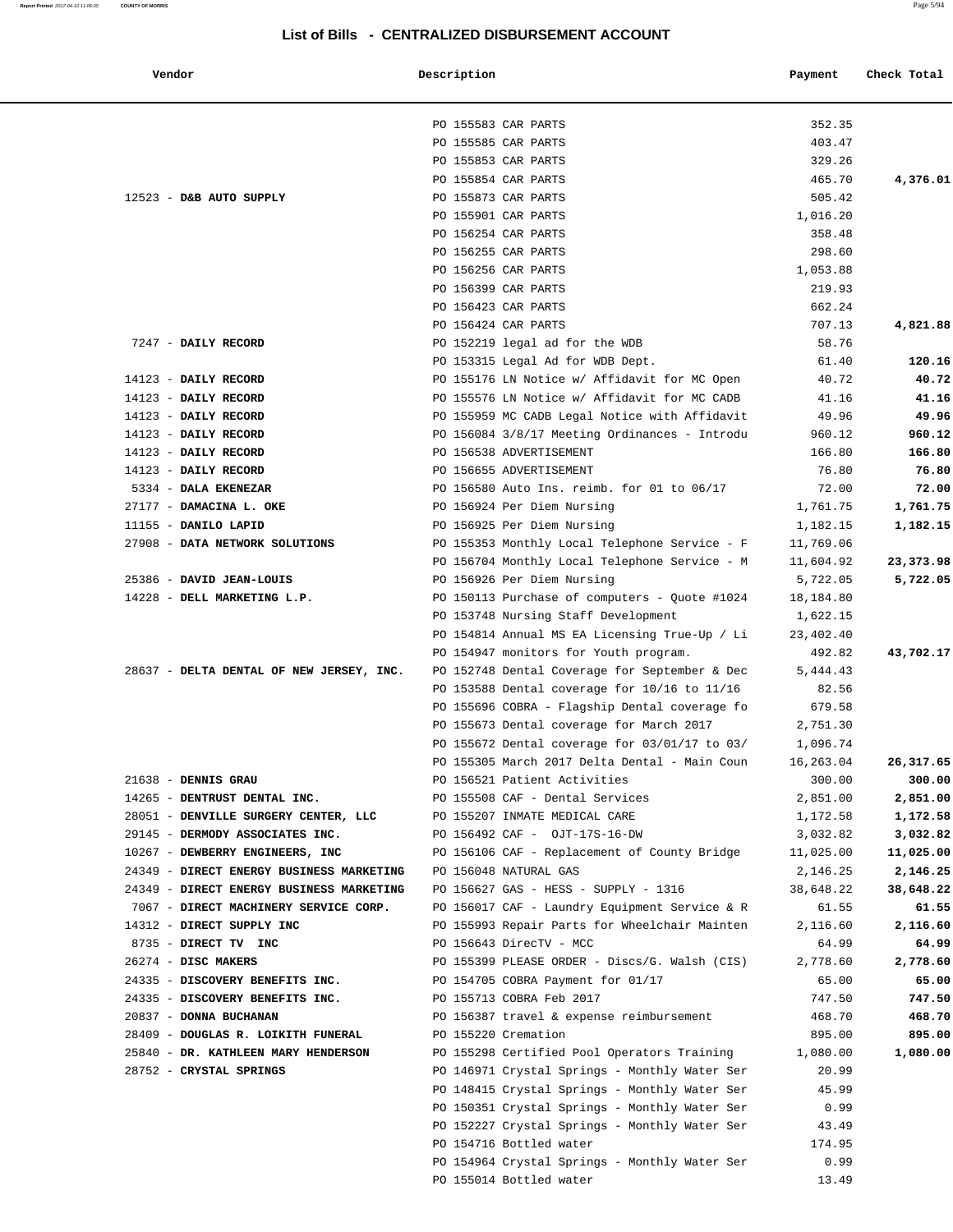| Vendor                                  | Description        |                                               | Payment   | Check Total |
|-----------------------------------------|--------------------|-----------------------------------------------|-----------|-------------|
|                                         |                    | PO 155408 Water for Youth Shelter February 2  | 51.98     | 352.87      |
| 28752 - CRYSTAL SPRINGS                 |                    | PO 155221 drinking water                      | 18.49     |             |
|                                         |                    | PO 155222 Spring Water - ACCT #69900491591879 | 1.98      |             |
|                                         |                    | PO 155543 Crystal Springs - Monthly Water Ser | 75.99     |             |
|                                         |                    | PO 155401 WATER - Sheriff Offices             | 141.88    |             |
|                                         |                    | PO 155669 Water for OTA - 01/06/17, 02/06/17  | 349.43    |             |
|                                         |                    | PO 155290 DRINKING WATER: JANUARY 2017        | 26.88     |             |
|                                         |                    | PO 155291 water cooler                        | 135.94    |             |
|                                         |                    | PO 155474 BOTTLED WATER FOR BUILDINGS & GROUN | 100.42    | 851.01      |
| 28752 - CRYSTAL SPRINGS                 |                    | PO 155605 2017 Department of Human Services O | 8.49      |             |
|                                         |                    | PO 155612 Inv.15917521022217 Date 2-22-17 Acc | 10.99     |             |
|                                         |                    | PO 155708 Treasurer's & Mailroom's Water & Co | 34.48     |             |
|                                         |                    | PO 155892 bottled water account # 69900491591 | 55.00     |             |
|                                         |                    | PO 156057 Water 1/26/17-2/17/17               | 15.99     | 124.95      |
| $14438$ - E.A. MORSE & CO. INC.         |                    | PO 148951 JANITORIAL SUPPLIES                 | 3,264.16  |             |
|                                         |                    | PO 153191 JANITORIAL SUPPLIES                 | 3,320.69  | 6,584.85    |
| 27492 - EASTMAN MICROGRAPHICS, INC.     |                    | PO 156441 processing of film ticket #2221     | 487.90    | 487.90      |
| 12467 - EDITHA MARQUEZ                  |                    | PO 156927 Per Diem Nursing                    | 888.00    | 888.00      |
| 27578 - EDWARD ZIENOWICZ                |                    | PO 156792 Reimbursement "2016" Fall Tuition   | 5,069.06  | 5,069.06    |
| 26117 - EDWARDS LEARNING CENTER         |                    | PO 156356 CAF - WFNJ - Cost Reimbursement Por | 4,905.00  | 4,905.00    |
| 14491 - EL PRIMER PASO, LTD.            |                    | PO 156495 CAF - GIA-1713 Grant in Aid - El Pr | 7,363.00  | 7,363.00    |
| 1462 - ELIZABETH A. JACOBSON            |                    | PO 155849 January/February 2017 Mileage expen | 133.25    | 133.25      |
| 29122 - ELIZABETH WATSON GRAMIGNA, P.C. | PO 156172 Training |                                               | 3,750.00  | 3,750.00    |
| 27141 - ELLEN M. NOLL                   |                    | PO 156928 Per Diem Nursing                    | 2,871.00  | 2,871.00    |
| 2047 - EMPLOYMENT HORIZONS, INC.        |                    | PO 156197 JANITORIAL SERVICES: FEBRUARY 2017  | 885.00    | 885.00      |
| 14569 - ENVIRONMENTAL SYSTEMS           |                    | PO 155441 Arc GIS Maintenance                 | 400.00    | 400.00      |
| 14575 - ESSEX COUNTY COLLEGE            |                    | PO 157024 SPRING 2017 CHARGEBACKS, DIGIACOMO, | 4,084.37  | 4,084.37    |
| 20265 - EVELYN TOLENTINO                |                    | PO 156929 Per Diem Nursing                    | 2,340.25  | 2,340.25    |
| 14604 - EXTEL COMMUNICATIONS            |                    | PO 153990 Network Wiring - LPS Armory         | 3,200.00  | 3,200.00    |
| 28966 - EXTRA PACKAGING CORP            |                    | PO 155496 Adjustment                          | 106.42    |             |
|                                         |                    | PO 156803 Morgue Supplies                     | 1,043.76  | 1,150.18    |
| 27086 - EXTREME NETWORKS INC.           |                    | PO 154373 Network Equipment - LPS Armory      | 5,118.75  | 5,118.75    |
| 3549 - EZ WHEELS DRIVING SCHOOL         |                    | PO 156358 CAF - 3549-3791                     | 1,036.44  |             |
|                                         |                    | PO 156359 CAF - 3549-3769                     | 1,069.52  |             |
|                                         |                    | PO 156574 CAF - 3549-3742                     | 1,066.40  |             |
|                                         |                    | PO 156360 CAF - 3549-3799                     | 1,066.40  |             |
|                                         |                    | PO 156562 CAF - 3549-3655                     | 1,066.40  |             |
|                                         |                    | PO 156826 CAF - 3549-3650                     | 900.48    |             |
|                                         |                    | PO 156827 CAF - 3549-3812                     | 1,069.52  | 7,275.16    |
| 28262 - FARO TECHNOLOGIES, INC.         |                    | PO 150737 PROPRIETARY SOFTWARE - PLEASE ORDER | 5,000.20  | 5,000.20    |
| 12515 - FASTENAL COMPANY                |                    | PO 154267 supplies                            | 440.16    |             |
|                                         |                    | PO 155458 HVAC/ PLUMBING                      | 666.64    |             |
|                                         |                    | PO 155791 EQUIP REPAIR/ PLUMBING              | 2,505.15  |             |
|                                         |                    | PO 156101 Vacuum - D. Dunn (CIS)              | 137.99    |             |
|                                         |                    | PO 156157 PLUMBING                            | 1,487.65  | 5,237.59    |
| 14668 - FEDEX                           |                    | PO 155377 Express Mail                        | 175.76    |             |
|                                         |                    | PO 155568 Express Mail                        | 84.74     |             |
|                                         |                    | PO 156164 Express Mail                        | 62.66     |             |
|                                         |                    | PO 156328 Express Mail                        | 66.07     |             |
|                                         |                    | PO 156765 Express Shipping                    | 154.41    | 543.64      |
| 9388 - FF1 PROFESSIONAL SAFETY SERVICES |                    | PO 152139 Uniforms, Accessories               | 586.37    | 586.37      |
| 9388 - FF1 PROFESSIONAL SAFETY SERVICES | PO 154146 Uniform  |                                               | 82.49     | 82.49       |
| 9388 - FF1 PROFESSIONAL SAFETY SERVICES |                    | PO 155051 Uniforms, Accessories               | 386.92    | 386.92      |
| 25548 - FIRST PRIORITY VEHICLES INC.    |                    | PO 149683 Command Post Upgrade - CIS/J. Rae   | 891.00    | 891.00      |
| 25548 - FIRST PRIORITY VEHICLES INC.    |                    | PO 152681 Equipment added to Vehicle - J. Rea | 9,353.84  | 9,353.84    |
| 25548 - FIRST PRIORITY VEHICLES INC.    |                    | PO 157029 Equipment added to vehicle - Bomb U | 10,553.12 | 10,553.12   |
| 3051 - LAZ PARKING                      |                    | PO 156054 Juror Parking                       | 7,172.28  | 7,172.28    |
| 28666 - FLAGSHIP HEALTH SYSTEMS, INC.   |                    | PO 155577 March 2017 Flagship-Main County, Mo | 2,007.85  | 2,007.85    |
| 14738 - FLEET MANAGEMENT/SKYLINE        |                    | PO 144649 SUBSCRIPTION RENEWAL                | 195.00    | 195.00      |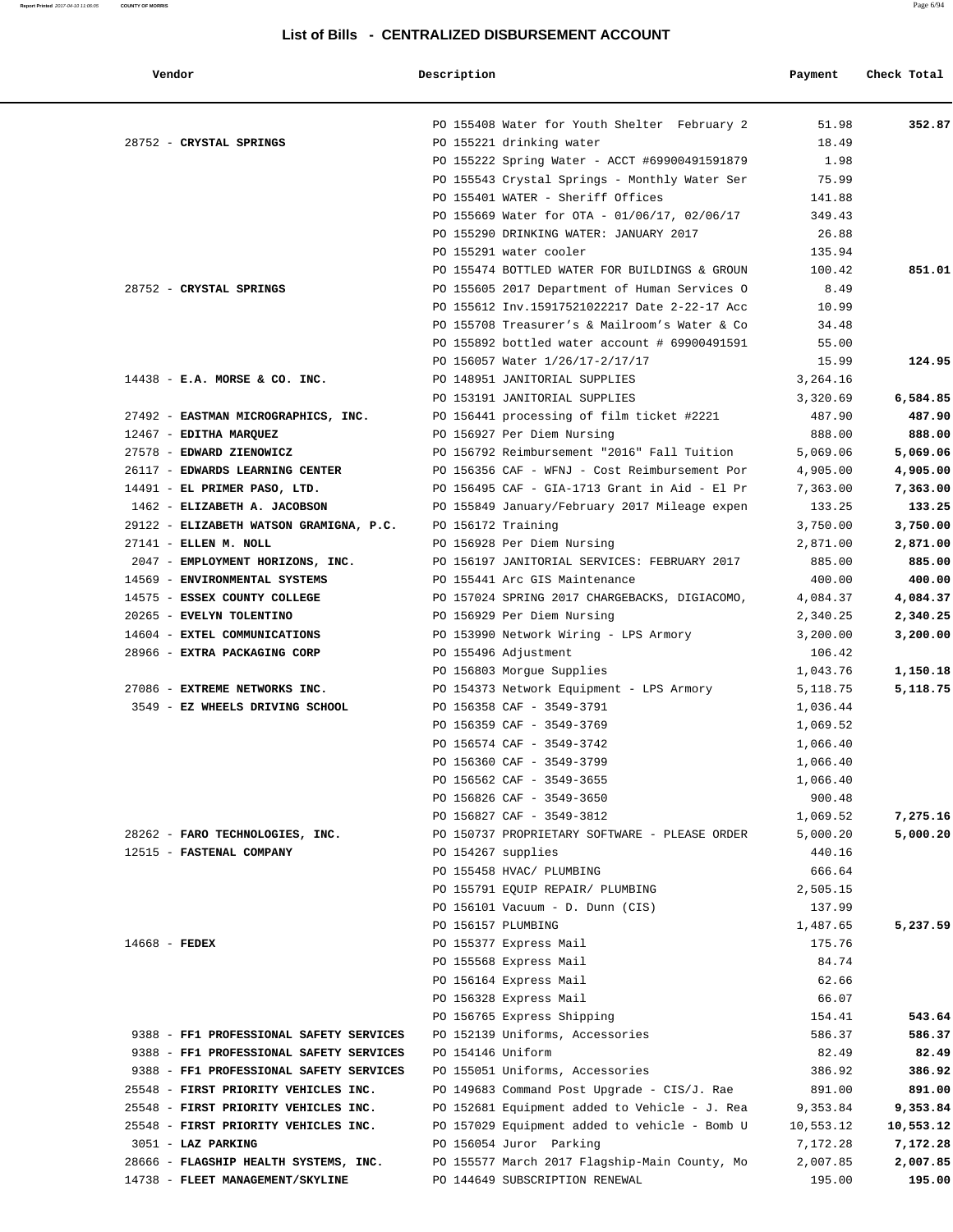| Vendor                                   | Description           |                                                       | Payment    | Check Total |
|------------------------------------------|-----------------------|-------------------------------------------------------|------------|-------------|
| 27167 - FLEMINGTON CHRYSLER              | PO 155874 CAR PARTS   |                                                       | 356.40     |             |
|                                          | PO 155875 CAR PARTS   |                                                       | 35.80      | 392.20      |
| 29046 - FORMS & FUFILLMENT SERIVICES INC |                       | PO 155695 W2 FORMS, 2016                              | 175.70     | 175.70      |
| 14772 - FOWLER EQUIP CO INC.             |                       | PO 155507 WASHER PARTS/REPAIRS                        | 305.50     | 305.50      |
| 12325 - FRANK BRODEEN OLC                |                       | PO 156237 Contracted Snow Removal                     | 21,562.50  | 21,562.50   |
| 28260 - FRANKLIN-GRIFFITH LLC            |                       | PO 155442 CAF - Electrical Supplies                   | 6,847.81   |             |
|                                          |                       | PO 155225 CAF - Electrical Supplies                   | 266.82     |             |
|                                          |                       | PO 155463 CAF - Electrical Supplies                   | 1,591.14   |             |
|                                          |                       | PO 155472 CAF - Electrical Supplies                   | 2,869.24   |             |
|                                          |                       | PO 156205 CAF - Electrical Supplies                   | 317.60     | 11,892.61   |
| 28283 - FRED BEANS PARTS, INC.           |                       | PO 154842 TRUCK PARTS                                 | 372.97     |             |
|                                          |                       | PO 155586 TRUCK PARTS                                 | 85.31      | 458.28      |
| 14786 - FRED PRYOR SEMINARS              |                       | PO 149377 seminar/training                            | 99.00      |             |
|                                          | PO 154592 TRAINING    |                                                       | 149.00     |             |
|                                          |                       | PO 155349 workshop for enhancement of job ski         | 149.00     | 397.00      |
| 25300 - FREDRIC M. KNAPP                 |                       | PO 156708 Investigative Expense                       | 300.00     | 300.00      |
| 28155 - FREUND CONTRACTING, INC.         |                       | PO 155003 Contracted Snow Removal                     | 13,973.00  | 13,973.00   |
| 28238 - FRIENDLY CARE MEDICAL            |                       | PO 156080 Transportation for Off-Site Medical         | 2,612.00   | 2,612.00    |
| 21893 - G & L TRANSCRIPTION OF NJ        |                       | PO 156326 Transcription                               | 1,786.55   | 1,786.55    |
| $14839 - GALE$                           |                       | PO 155060 Books received                              | 286.20     |             |
|                                          |                       | PO 155061 Books Received                              | 492.30     | 778.50      |
| 14852 - GANN LAW BOOKS                   |                       | PO 153602 2017 NJ Zoning & Land Use Subscript         | 129.00     | 129.00      |
| 14857 - GARDEN STATE HIGHWAY             |                       | PO 154562 Object Marker Signs                         | 4,866.10   |             |
|                                          |                       | PO 154566 Butterfly Guard rail markers                | 1,700.00   | 6,566.10    |
| $15970$ - GEMPLER'S                      |                       | PO 153734 Misc. Parts                                 | 512.80     |             |
|                                          |                       | PO 155319 Mics. Supplies                              | 653.33     | 1,166.13    |
| 14726 - GEN-EL SAFETY & INDUSTRIAL       |                       | PO 155313 Cal gas and sensors for RAE Meters          | 8,642.50   | 8,642.50    |
| 495 - GENERAL CODE PUBLISHERS            |                       | PO 154721 Confirm Order for Automatic Library         | 30.00      | 30.00       |
| 8269 - GEORGINA GRAY-HORSLEY             |                       | PO 156930 Per Diem Nursing                            | 1,421.00   | 1,421.00    |
| 27440 - GERISCRIPT PHARMACY              |                       | PO 156766 CAF - Pharmaceutical and Related S          | 24,650.23  | 24,650.23   |
| $6316$ - GILBY'S                         |                       | PO 151970 PT Gear for Recurits - Sheriff's Of         | 1,062.00   | 1,062.00    |
| 14916 - GILL ID SYSTEMS                  |                       | PO 150150 PLEASE ORDER - R. Moser/Admin<br>QUO        | 942.00     |             |
|                                          |                       | PO 150150 PLEASE ORDER - R. Moser/Admin<br><b>OUO</b> | 507.00     | 1,449.00    |
| 21585 - GIOVANNA ALVES                   | PO 155758 Mileage     |                                                       | 151.20     | 151.20      |
| 29026 - GLOBALTEK SYSTEMS LLC            |                       | PO 156560 CAF - 29026-3584                            | 3,200.00   | 3,200.00    |
| 29107 - GLOVE N SAFETY INC.              |                       | PO 155712 PLANT OPERATIONS                            | 4,677.00   | 4,677.00    |
| $11521 - GPC$ , INC.                     |                       | PO 155479 BUILDING IMPROVEMENTS                       | 5,376.00   |             |
|                                          |                       | PO 156236 BUILDING IMPROVEMENTS                       | 6,720.00   | 12,096.00   |
| $14983$ - GRAINGER                       |                       | PO 154537 MAINTENANCE SUPPLIES                        | 612.11     |             |
|                                          |                       | PO 155506 MAINTENANCE SUPPLIES                        | 266.18     |             |
|                                          |                       | PO 155554 MAINTENANCE SUPPLIES                        | 1,298.17   |             |
|                                          |                       | PO 155556 MAINTENANCE SUPPLIES                        | 85.37      |             |
|                                          |                       | PO 155994 Maintenance Parts for Morris View B         | 231.66     | 2,493.49    |
| $14984$ - GRAINGER                       |                       | PO 155450 HVAC/ JANITORIAL                            | 129.38     |             |
|                                          |                       | PO 155459 BUILD MAINT/ PLUMBING. SMALL TOOLS          | 1,047.19   |             |
|                                          |                       | PO 155831 HVAC/ BUILD MAINT                           | 2,170.85   |             |
|                                          | PO 156147 TOOLS       |                                                       | 40.32      |             |
|                                          |                       | PO 156218 Manhole Cover                               | 115.68     |             |
|                                          |                       | PO 156404 barrier post with belt for the lobb         | 1,240.88   | 4,744.30    |
| 14993 - GRAY SUPPLY CORP                 | PO 156400 Check valve |                                                       | 65.25      | 65.25       |
| 10931 - GREEN ' ERGY LLC                 |                       | PO 156522 Patient Activities                          | 400.00     | 400.00      |
| 26326 - GREEN OUTLOOK LANDSCAPING &      |                       | PO 156150 Contracted Snow Remover                     | 103,372.75 | 103,372.75  |
| 15007 - GREENMAN PEDERSEN INC            |                       | PO 156152 CAF - Construction Inspection Servi         | 19,378.92  | 19,378.92   |
| 15010 - GREY HOUSE PUBLISHING            |                       | PO 154778 Reference book Received                     | 212.50     |             |
|                                          |                       | PO 155064 Annual spring subscription received         | 224.10     | 436.60      |
| 20005 - GROFF TRACTOR NJ, LLC            | PO 155902 TRUCK PARTS |                                                       | 85.36      |             |
|                                          | PO 156149 TRUCK PARTS |                                                       | 1,996.36   | 2,081.72    |
| 27132 - HALO BRANDED SOLUTIONS, INC.     |                       | PO 155422 MIS. OFFICE SUPPLIES                        | 569.95     | 569.95      |
| 29082 - HAMPTON BODY WORKS INC.          |                       | PO 156489 CAF - OJT-17S-11-DW                         | 4,394.25   | 4,394.25    |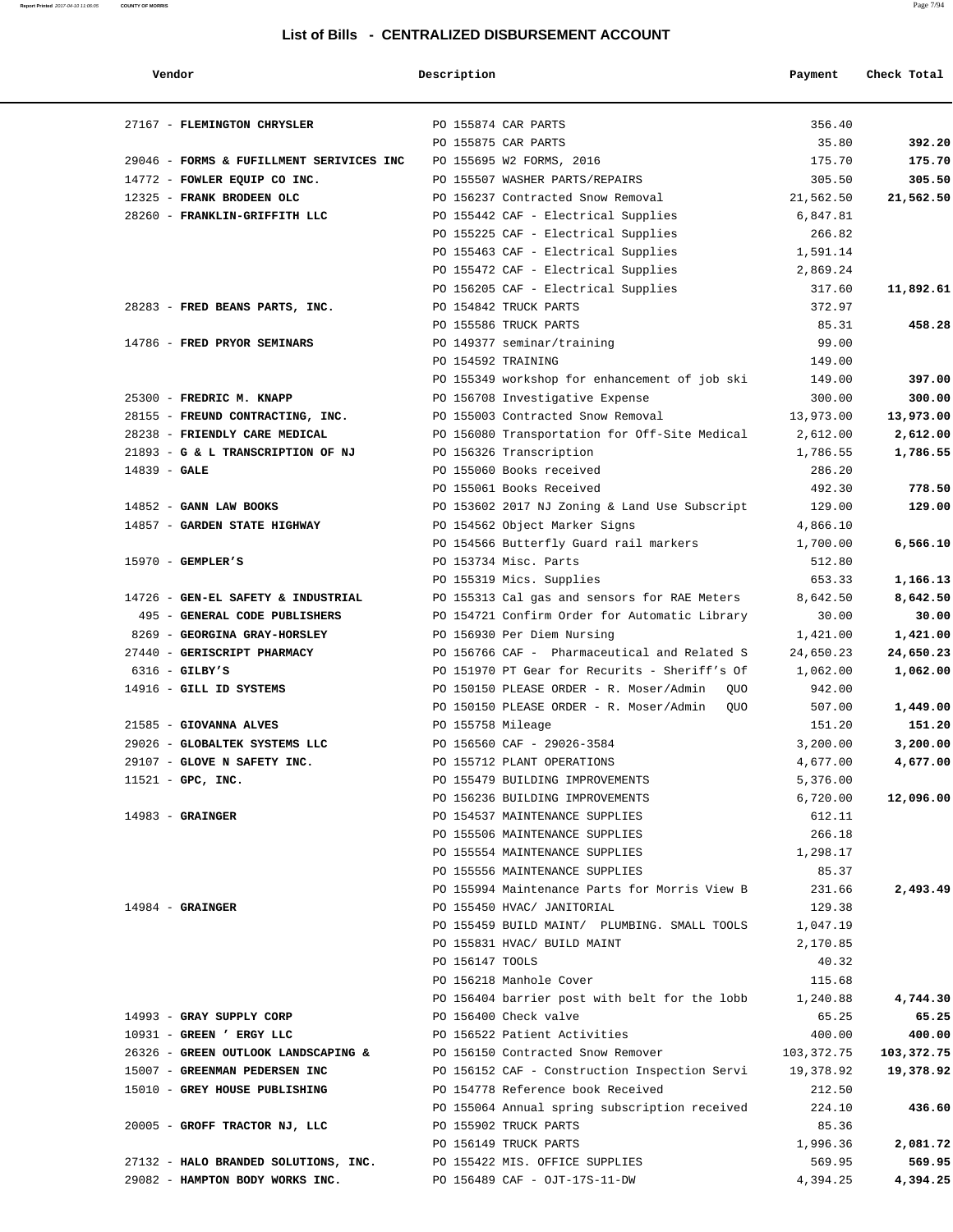#### **Report Printed** 2017-04-10 11:06:05 **COUNTY OF MORRIS** Page 8/94

#### **List of Bills - CENTRALIZED DISBURSEMENT ACCOUNT**

| Vendor                                                                         | Description         |                                               | Payment        | Check Total |
|--------------------------------------------------------------------------------|---------------------|-----------------------------------------------|----------------|-------------|
| $15174$ - HB & HS, INC.                                                        |                     | PO 155996 Maintenance Parts for Morris View B | 1,733.75       | 1,733.75    |
| 8685 - HENRY SCHEIN INC                                                        |                     | PO 153545 CAF - Medical and OTC Supplies BID  | 2,806.84       |             |
|                                                                                |                     | PO 153619 CAF - Medical and OTC Supplies BID  | 35.67          | 2,842.51    |
| 28456 - HERBST-MUSCIANO, LLC                                                   |                     | PO 155462 ENGINEERING SERVICES FOR MORRIS COU | 11,902.91      | 11,902.91   |
| 8560 - HIGH GRADE CONTRACTING 600 PO 150098 WINDOW REPLACEMENT - COURTHOUSE TO |                     |                                               | 15,900.00      | 15,900.00   |
| $21940$ - HILLS SIGNS                                                          |                     | PO 156370 Reflective Equipment Markers        | 115.00         | 115.00      |
| $15195$ - HILTI INC                                                            | PO 154300 snap ring |                                               | 1.95           | 1.95        |
| 15208 - HOBART SERVICE                                                         |                     | PO 155998 Kitchen Machinery Repair & Parts    | 1,981.25       | 1,981.25    |
| 27558 - HOIMARK & LEMBO PAVING, LLC PO 155393 Contracted Snow Removal          |                     |                                               | 13,932.50      |             |
|                                                                                |                     | PO 156478 Contracted Snow Plowing             | 18,276.00      | 32,208.50   |
| 28404 - HOME DEPOT U.S.A., INC.                                                |                     | PO 156503 HOME DEPOT SUPPLIES -               | 606.08         |             |
|                                                                                |                     | PO 156734 HOME DEPOT SUPPLIES -               | 209.32         | 815.40      |
| 20737 - HOOVER TRUCK CENTERS INC                                               |                     | PO 155588 TRUCK PARTS                         | 223.82         | 223.82      |
| 20737 - HOOVER TRUCK CENTERS INC                                               |                     | PO 155855 TRUCK PARTS                         | 85.22          | 85.22       |
| 20737 - HOOVER TRUCK CENTERS INC                                               |                     | PO 155856 TRUCK PARTS                         | 17.59          | 17.59       |
| 20737 - HOOVER TRUCK CENTERS INC                                               |                     | PO 155876 TRUCK PARTS                         | 20.20          | 20.20       |
| 20737 - HOOVER TRUCK CENTERS INC                                               |                     | PO 155877 TRUCK PARTS                         | 243.32         | 243.32      |
| 20737 - HOOVER TRUCK CENTERS INC                                               |                     | PO 155878 TRUCK PARTS                         | 43.72          | 43.72       |
| 20737 - HOOVER TRUCK CENTERS INC                                               |                     | PO 155903 TRUCK PARTS                         | 663.82         | 663.82      |
| 20737 - HOOVER TRUCK CENTERS INC                                               |                     | PO 156258 TRUCK PARTS                         | 178.89         | 178.89      |
| 20737 - HOOVER TRUCK CENTERS INC                                               |                     | PO 156259 Vehicle Repair                      | 425.32         | 425.32      |
| 15139 - HPI SCHOOL OF ALLIED HEALTH                                            |                     | PO 155549 PHLEBOTOMY TRAINING FOR NURSES      | 2,000.00       | 2,000.00    |
| $29147$ - IDENTIV, INC.                                                        |                     | PO 153098 On Line Administrator Training Cour | 1,200.00       |             |
|                                                                                |                     | PO 153099 On Line Velocity Operator Training  | 1,200.00       | 2,400.00    |
| $8808$ - ILA TALWAR                                                            |                     | PO 156571 Miles reimb. for 02/28/17           | 30.45          | 30.45       |
| 10767 - ILLIENE CHARLES, RN                                                    |                     | PO 156931 Per Diem Nursing                    | 4,563.95       | 4,563.95    |
| 5819 - INDUSTRIAL COMBUSTION ASSO.                                             | PO 155833 HVAC      |                                               | 525.00         | 525.00      |
| 29297 - INDUSTRIAL SERVICES ENTERPRISE, INC PO 156235 BLDG REPAIRS             |                     |                                               | 5,300.00       | 5,300.00    |
| 1664 - INGRAM LIBRARY SERVICES                                                 |                     | PO 154718 Books Received                      | 331.33         | 331.33      |
| 4859 - INSTITUTE FOR FORENSIC PSYCHOLOGY PO 155378 Medical                     |                     |                                               | 450.00         |             |
|                                                                                |                     | PO 155285 Psychological evaluation            | 700.00         | 1,150.00    |
| 15433 - J & D SALES & SERVICE LLC                                              |                     | PO 155175 SERVICE WATER RECYCLER              | 1,349.64       |             |
|                                                                                |                     | PO 155871 SERVICE WATER RECYCLER              | 293.66         |             |
|                                                                                |                     | PO 155915 SERVICE WATER RECYCLER              | 285.00         | 1,928.30    |
| 29113 - J. C. CONTRACTING, INC.                                                |                     | PO 156183 CAF - Roadway Improvements Intersec | 87,209.22      | 87,209.22   |
| 8482 - JAGDISH DANG                                                            |                     | PO 156767 Professional Medical Services       | 2,200.00       | 2,200.00    |
| 27446 - JAIME SHANAPHY                                                         |                     | PO 155574 SANE SART Supplemental Pay          | 99.20          | 99.20       |
| 28273 - JAMES JORGENSEN                                                        |                     | PO 157238 Reimbursement for Tutition          | 6,012.00       | 6,012.00    |
| 28604 - JANE A. ARMSTRONG                                                      |                     | PO 156667 travel reimbursement                | 157.57         | 157.57      |
| 27384 - JASON DUCCINI                                                          |                     | PO 156231 travel reimbursement                | 161.00         | 161.00      |
| 28909 - JAYME LAJEUNESSE                                                       | PO 155989 Uniforms  | PO 156549 Uniform Laundering                  | 28.20<br>30.00 | 58.20       |
| 5862 - JEFF FREDERICKS                                                         |                     | PO 156096 Work Boots                          | 90.00          | 90.00       |
| 20591 - JEFFREY PAUL                                                           |                     | PO 156674 OEM Expenses                        | 164.51         | 164.51      |
| 21088 - JENNIFER CARPINTERI                                                    |                     | PO 156544 Morris View Petty Cash Fund Reimbur | 257.60         | 257.60      |
| 12026 - JENNIFER MCCULLOCH                                                     |                     | PO 155958 March 13, 2017 CRS User Group Meeti | 25.37          | 25.37       |
| $28824$ - JERRY S SEIER                                                        |                     | PO 156911 Work boots                          | 90.00          | 90.00       |
| 960 - JERSEY CENTRAL POWER & LIGHT                                             | PO 155185 JCP&L     |                                               | 45.67          | 45.67       |
| 960 - JERSEY CENTRAL POWER & LIGHT                                             |                     | PO 155517 ANNUAL FIBER POLE ATTACHMENT CONTRA | 988.00         | 988.00      |
| 960 - JERSEY CENTRAL POWER & LIGHT                                             |                     | PO 155986 Utility - Electric JCPL             | 436.52         | 436.52      |
| 960 - JERSEY CENTRAL POWER & LIGHT                                             |                     | PO 156111 ELECTRIC - RUTH DAVIS DR / CAC      | 614.35         | 614.35      |
| 960 - JERSEY CENTRAL POWER & LIGHT                                             | PO 156225 JCP&L     |                                               | 63.06          | 63.06       |
| 960 - JERSEY CENTRAL POWER & LIGHT                                             | PO 156343 JCP&L     |                                               | 22.03          | 22.03       |
| 960 - JERSEY CENTRAL POWER & LIGHT                                             | PO 156344 JCP&L     |                                               | 21.52          | 21.52       |
| 960 - JERSEY CENTRAL POWER & LIGHT                                             | PO 156345 JCP&L     |                                               | 25.45          | 25.45       |
| 960 - JERSEY CENTRAL POWER & LIGHT                                             | PO 156346 JCP&L     |                                               | 358.85         | 358.85      |
| 960 - JERSEY CENTRAL POWER & LIGHT                                             | PO 156347 JCP&L     |                                               | 674.63         | 674.63      |
| 960 - JERSEY CENTRAL POWER & LIGHT                                             |                     | PO 156551 Utility - Electric JCPL             | 1,270.52       | 1,270.52    |
| 960 - JERSEY CENTRAL POWER & LIGHT                                             |                     | PO 156625 ELECTRIC - CAC COMPLEX              | 12,403.79      | 12,403.79   |
|                                                                                |                     |                                               |                |             |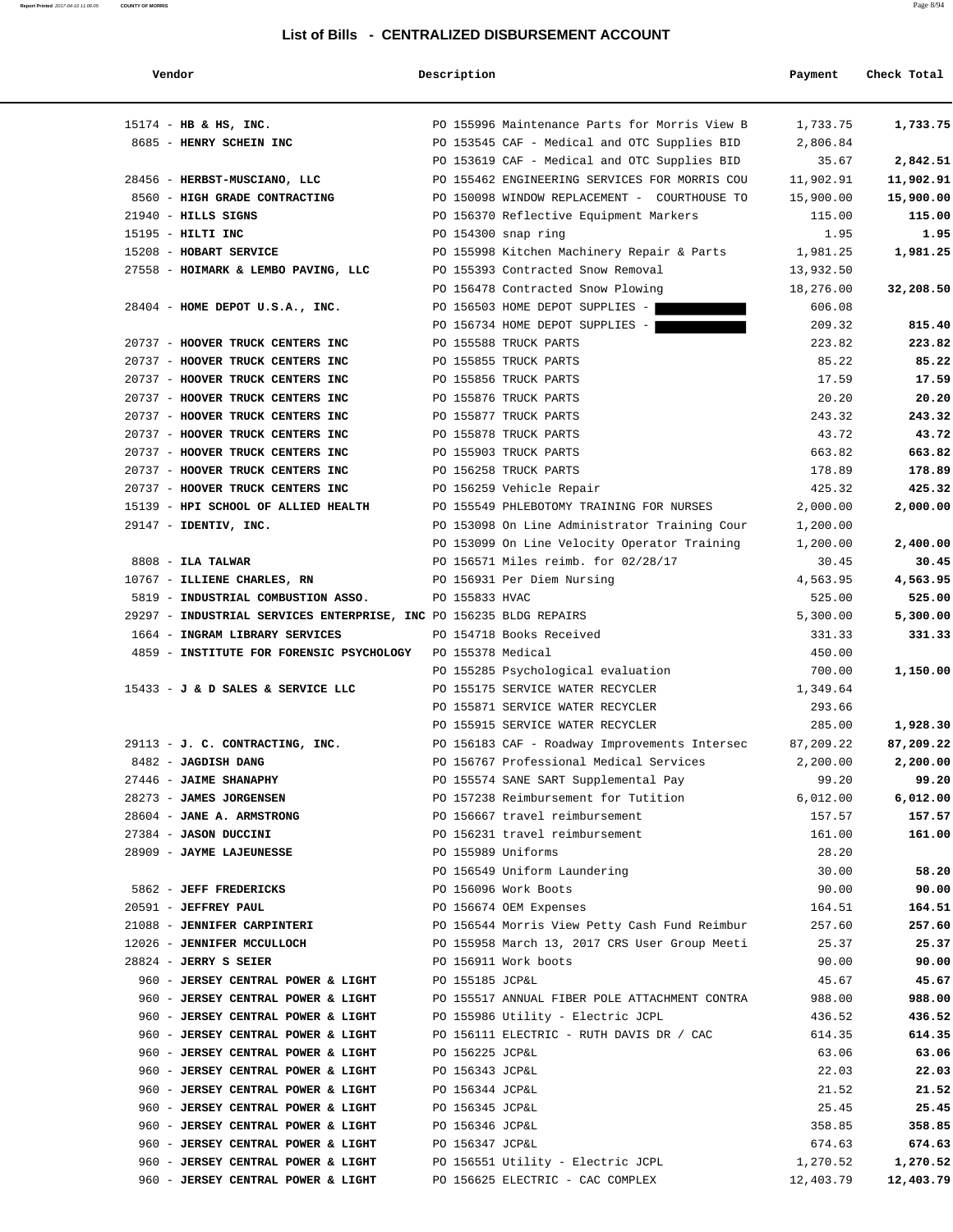#### **Report Printed** 2017-04-10 11:06:05 **COUNTY OF MORRIS** Page 9/94

#### **List of Bills - CENTRALIZED DISBURSEMENT ACCOUNT**

| Vendor                                                                 | Description    |                                                                          | Payment            | Check Total       |
|------------------------------------------------------------------------|----------------|--------------------------------------------------------------------------|--------------------|-------------------|
| 960 - JERSEY CENTRAL POWER & LIGHT                                     |                | PO 156626 ELECTRIC - WARRANTS                                            | 893.66             | 893.66            |
| 960 - JERSEY CENTRAL POWER & LIGHT                                     |                | PO 156769 Electricity Usage at Morris View                               | 42,710.21          | 42,710.21         |
| 960 - JERSEY CENTRAL POWER & LIGHT                                     |                | PO 156879 ELECTRIC - COMMUNICATIONS CENTER                               | 12,298.56          | 12,298.56         |
| 16888 - JERSEY PAPER PLUS INC                                          |                | PO 155995 Coarse Paper & Household Supplies A                            | 80.33              |                   |
|                                                                        |                | PO 156211 CAF - Coarse Paper & Household Supp                            | 269.33             | 349.66            |
| 1622 - JERSEY TRACTOR TRAILER                                          |                | PO 156828 CAF - 1622-3656                                                | 400.00             |                   |
|                                                                        |                | PO 156841 CAF - 1622-3767                                                | 3,600.00           | 4,000.00          |
| $1815$ - JESCO INC.                                                    |                | PO 155327 EQUIPMENT PARTS                                                | 10.02              |                   |
|                                                                        |                | PO 155328 EQUIPMENT PARTS                                                | 163.01             |                   |
|                                                                        |                | PO 155857 EQUIPMENT PARTS                                                | 57.77              | 230.80            |
| 6313 - JILL BINKOSKI                                                   |                | PO 156155 Reimbursement for Microwave (kitche                            | 67.33              | 67.33             |
| 26156 - JJS SERVICES, INC.                                             |                | PO 155275 SNOW REMOVAL / SHOVEL W&M BLDG                                 | 1,160.00           | 1,160.00          |
| 26156 - JJS SERVICES, INC.                                             |                | PO 156480 Contracted Snow Removal                                        | 12,832.50          | 12,832.50         |
| 26156 - JJS SERVICES, INC.                                             |                | PO 156508 SNOW & ICE REMOVAL                                             | 40,193.00          | 40,193.00         |
| 15508 - JML MEDICAL INC.                                               |                | PO 156523 CAF - Various Medical Supplies                                 | 19,630.69          |                   |
|                                                                        |                | PO 156524 Incontinence Products                                          | 21,735.80          | 41,366.49         |
| 27938 - JOHN A. NAPOLITANO                                             |                | PO 156470 reimbursement                                                  | 50.00              | 50.00             |
| 25325 - JOHN B. GALLAGHER                                              |                | PO 156525 Patient Activities                                             | 200.00             | 200.00            |
| 12452 - JOHNSON & JOHNSON, ESOS                                        | PO 156041 HVAC | PO 156572 Legal services rendered for 02/2017                            | 4,773.50           | 4,773.50          |
| 2695 - JOHNSTONE SUPPLY                                                |                |                                                                          | 596.32<br>3,724.51 |                   |
| 24922 - JOSEPH ABRUSCI                                                 | PO 156502 HVAC | PO 155380 DRE Equipment Purchase                                         | 96.36              | 4,320.83<br>96.36 |
| $25043 - JSTOR$                                                        |                | PO 156293 Confirm On-Line Servcie                                        | 1,269.00           | 1,269.00          |
| 7432 - JUNE WITTY                                                      |                | PO 155575 SANE SART Supplemental Pay                                     | 211.80             | 211.80            |
| 15539 - JUST JIM CLEANING SERVICE                                      |                | PO 156476 aging exp                                                      | 225.00             | 225.00            |
| 24213 - KATHLEEN WILLIS                                                |                | PO 150791 Medicare B Reimbursement - July 201                            | 1,258.80           | 1,258.80          |
| 29300 - KATHRYN A. DEFILLIPPO                                          |                | PO 156443 Receipts for Parking                                           | 30.00              | 30.00             |
| $10944$ - KCI USA, INC.                                                |                | PO 155999 Durable Medical Equipment                                      | 1,564.99           | 1,564.99          |
| 24924 - KEEGAN TECHNOLOGY &                                            |                | PO 156660 CAF - Materials Testing of County-w                            | 902.00             | 902.00            |
| 15565 - KELLER & KIRKPATRICK                                           |                | PO 156659 CAF - Engineering Services on an As                            | 4,096.00           |                   |
|                                                                        |                | PO 156788 CAF - Engineering Consultants for V                            | 3,523.00           |                   |
|                                                                        |                | PO 156661 CAF - Engineering Services on an As                            | 5,120.00           |                   |
|                                                                        |                | PO 156670 CAF - Milling & Resurfacing for2017                            | 7,471.75           |                   |
|                                                                        |                | PO 156671 CAF - Milling & Resurfacing for2017                            | 1,580.85           | 21,791.60         |
| 24864 - KELLY DZIAK                                                    |                | PO 156543 2-17 & 3-17 Expenses                                           | 293.04             | 293.04            |
| 10108 - KENSEAL CONSTRUCTION PRODUCTS                                  |                | PO 156159 BLDG REPAIR                                                    | 1,296.96           | 1,296.96          |
| 26559 - KERRY KUBER                                                    |                | PO 156526 Patient Activities                                             | 300.00             | 300.00            |
| 15228 - KEY TECH                                                       |                | PO 156103 Intersection Improvements Sussex Tp                            | 925.00             | 925.00            |
| 15587 - KEYSTONE PUBLIC SAFETY INC.                                    |                | PO 152122 R#2 12/21/15, Keystone                                         | 1,200.00           | 1,200.00          |
| 795 - KINGS SUPERMARKET INC                                            |                | PO 156468 ALL DAY SAFETY TRAINING - IN HOUSE                             | 196.14             | 196.14            |
| 6506 - KLJ TRANSCRIPTION SERVICE, LLC                                  |                | PO 156327 Transcript                                                     | 247.99             | 247.99            |
| 12726 - LANGUAGE LINE SERVICES                                         |                | PO 153513 LANGUAGE TRANSLATION SERVICE                                   | 595.00             |                   |
|                                                                        |                | PO 154669 LANGUAGE TRANSLATION SERVICE                                   | 205.70             |                   |
|                                                                        |                | PO 155269 Interpretation services                                        | 51.00              | 851.70            |
| 15688 - LANIGAN ASSOCIATES INC                                         |                | PO 155404 Cases - E. O'Rourke/Sheriff's Offic                            | 261.00             | 261.00            |
| 20143 - LASCOMP INSTITUTE                                              |                | PO 156392 CAF - 20143-3534                                               | 3,200.00           |                   |
|                                                                        |                | PO 156393 CAF - 20143-3421                                               | 3,200.00           |                   |
|                                                                        |                | PO 156421 CAF - 20143-3483                                               | 3,200.00           | 9,600.00          |
| 21208 - LAURIE A ENGEMANN                                              |                | PO 155565 Transcription                                                  | 634.92             | 634.92            |
| 6040 - LAW ENFORCEMENT TARGETS INC                                     |                | PO 155048 TARGETS & BACKERS                                              | 152.40             | 152.40            |
| 24886 - LIBERTY NEWS DISTRIBUTION INC.                                 |                | PO 156001 Newspapers for Coffee Shop                                     | 166.00             | 166.00            |
| 15775 - LIFESAVERS INC                                                 |                | PO 153948 Education, School, Training                                    | 156.48             | 156.48            |
| 4928 - LINCOLN TECHNICAL INSTITUTE                                     |                | PO 154084 CAF - 4928-3233                                                | 3,196.00           |                   |
|                                                                        |                | PO 156156 CAF - 4928-3293                                                | 3,196.00           | 6,392.00          |
| 1483 - LINDA CARUTH                                                    |                | PO 156579 Auto Ins. reimb. for 01 to 06/17                               | 72.00              | 72.00             |
| 28578 - LISA PROKOPOWITZ                                               |                | PO 156527 Patient Activities                                             | 150.00             | 150.00            |
| 15816 - LONGFELLOWS SANDWICH DELI                                      |                | PO 155168 Dinner for the February 23, 2017 Co                            | 87.92              | 87.92             |
| 15816 - LONGFELLOWS SANDWICH DELI<br>15816 - LONGFELLOWS SANDWICH DELI |                | PO 155914 MEAL RECEIPTS<br>PO 156228 2017 Department of Human Services M | 18.12<br>162.99    | 18.12<br>162.99   |
|                                                                        |                |                                                                          |                    |                   |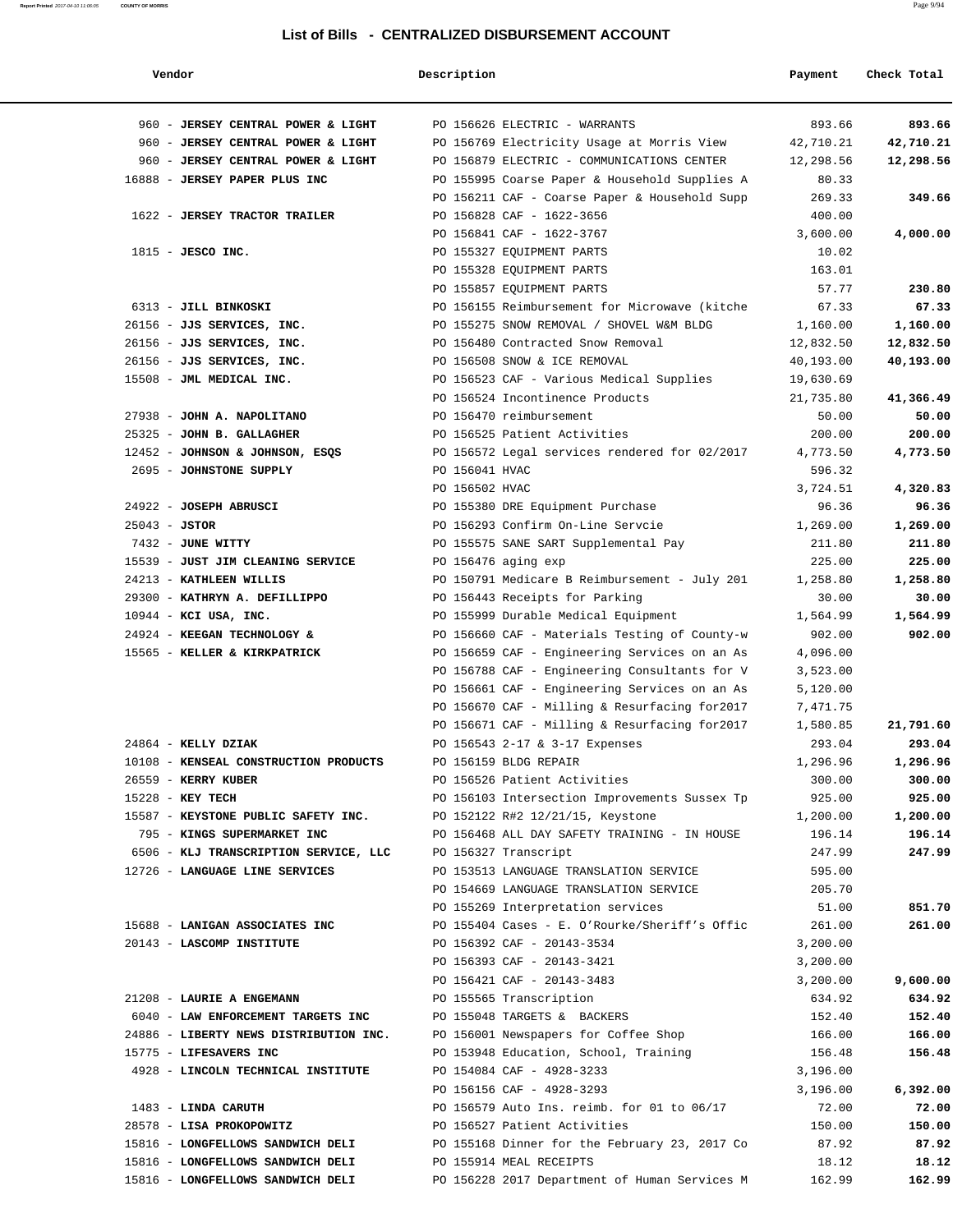#### **Report Printed** 2017-04-10 11:06:05 **COUNTY OF MORRIS** Page 10/94

#### **List of Bills - CENTRALIZED DISBURSEMENT ACCOUNT**

| Vendor                                    | Description         |                                               | Payment    | Check Total |
|-------------------------------------------|---------------------|-----------------------------------------------|------------|-------------|
| 8307 - LOREEN RAFISURA                    |                     | PO 156932 Per Diem Nursing                    | 259.00     | 259.00      |
| $21466$ - LORNA A JONES                   |                     | PO 156512 Employee Reimbursement              | 30.00      | 30.00       |
| 21100 - LOUISE R. MACCHIA                 |                     | PO 156933 Per Diem Nursing                    | 4,310.50   | 4,310.50    |
| 53 - LOVEYS PIZZA & GRILL                 |                     | PO 155412 Youth Shelter February 2017         | 462.54     |             |
|                                           | PO 156217 Meals     |                                               | 494.50     | 957.04      |
| 26155 - LS ENGINEERING ASSOCIATES CORP.   |                     | PO 156072 MORRIS COUNTY COURTHOUSE MAIN ENTRA | 1,500.00   | 1,500.00    |
| 26155 - LS ENGINEERING ASSOCIATES CORP.   |                     | PO 156073 OFFICE FIT OUT - CENTRAL AVE COMPLE | 1,000.00   | 1,000.00    |
| 29100 - LTC SCRIPTS INC.                  |                     | PO 155411 February 3, 2017 Meds for S.H. Yout | 9.75       | 9.75        |
| 15850 - LUM, DRASCO & POSITAN LLC         |                     | PO 156467 Legal Services                      | 3,120.00   | 3,120.00    |
| 15865 - M & J FRANK INC                   |                     | PO 156619 Nut Expense                         | 250.00     | 250.00      |
| 15919 - M.C. PROSECUTOR'S EMERGENT        |                     | PO 156348 Special Projects                    | 2,438.41   |             |
|                                           |                     | PO 156752 Special Projects                    | 1,795.83   | 4,234.24    |
| 15926 - M.C. SCHOOL OF TECHNOLOGY         |                     | PO 156564 CAF - 15926-3260                    | 291.37     | 291.37      |
| 28684 - MADISON EAGLE                     |                     | PO 155241 Newspaper - Sheriff J. Gannon       | 41.00      | 41.00       |
| 7568 - MADUKWE IMO IBOKO, RN              |                     | PO 156934 Per Diem Nursing                    | 3,552.00   | 3,552.00    |
| 6514 - MAJOR POLICE SUPPLY                |                     | PO 156146 AUTO PARTS                          | 64.80      | 64.80       |
| 28265 - MALACHY MECHANICAL                |                     | PO 156069 Kitchen Equipment Repair            | 797.68     |             |
|                                           |                     | PO 156770 Kitchen Equipment Repair & Parts    | 4,937.54   | 5,735.22    |
| 4528 - MALICK AND SCHERER PC              |                     | PO 152769 RFQ 17-07 County Roadway Dedication | 410.00     |             |
|                                           |                     | PO 153491 RFQ17-07 County Roadway Dedication  | 410.00     |             |
|                                           |                     | PO 154931 Surveying Services for County Roadw | 410.00     | 1,230.00    |
| 20155 - MANJU MUKERJEE                    |                     | PO 151106 Medicare B Reimbursement - July 201 | 629.40     | 629.40      |
| 25080 - MARIA CARMELITA OBLINA            |                     | PO 156935 Per Diem Nursing                    | 696.00     | 696.00      |
| 29287 - MARIA D.MCCOLGAN MD               |                     | PO 156325 Expert Witness                      | 1,500.00   | 1,500.00    |
| 29292 - MARIA ROMERO                      |                     | PO 156202 2017 WORK BOOTS - NIGHT CREW        | 90.00      | 90.00       |
| 4388 - MARIA ROSARIO                      | PO 155953 aging exp |                                               | 46.97      | 46.97       |
| 29298 - MARIANGEL SANCHEZ-BUGALLO         |                     | PO 156332 Travel Reimubrusement               | 43.92      | 43.92       |
| 17406 - MARILYN ROSSY                     |                     | PO 156895 Reimbursement of Purchase - FRMA BR | 24.58      | 24.58       |
| 26678 - MARION ENNIS                      |                     | PO 156941 Per Diem Nursing                    | 3,596.10   | 3,596.10    |
| 27866 - MARK CARTER                       |                     | PO 156913 EXPENSE VOUCHER                     | 420.00     | 420.00      |
| $11023$ - MARTHA YAGHI                    |                     | PO 156936 Per Diem Nursing                    | 1,813.00   | 1,813.00    |
| 28885 - MATTHEW KANE                      |                     | PO 156340 reimbursement                       | 173.25     | 173.25      |
| 16065 - MC VOCATIONAL SCHOOL DISTRICT     |                     | PO 156809 4/17 DISTRICT TAXES TO BE RAISED    | 492,673.67 | 492,673.67  |
| 14264 - MCMANIMON, SCOTLAND & BAUMANN LLC |                     | PO 156874 PROFESSIONAL FEES IN CONNECTION WIT | 3,300.00   |             |
|                                           |                     | PO 156876 PROFESSIONAL SERVICES IN CONNECTION | 300.00     | 3,600.00    |
| 16096 - MCMASTER-CARR SUPPLY CO           |                     | PO 155511 MAINTENANCE SUPPLIES                | 28.85      |             |
|                                           |                     | PO 155330 AUTO PARTS                          | 332.39     | 361.24      |
| 10129 - MEDIA PLUS, LLC                   |                     | PO 155888 printer ribbons for the TBG printer | 675.00     | 675.00      |
| 12460 - MEDIA SUPPLY, INC.                |                     | PO 156163 Court Expense                       | 366.00     | 366.00      |
| 16158 - MGL PRINTING SOLUTIONS            |                     | PO 156609 Payroll Check Stock 3/22/17         | 2,760.00   | 2,760.00    |
| 28987 - MICHAEL CARRIGAN                  |                     | PO 156739 travel reimbursement                | 163.70     | 163.70      |
| 26524 - MICHAEL ROSELLINI                 |                     | PO 156906 Reimbursement for mileage           | 99.40      | 99.40       |
| 24951 - MICHELLE CAPILI                   |                     | PO 156937 Per Diem Nursing                    | 3,848.00   | 3,848.00    |
| 12592 - MICHELLE TIMMONS                  |                     | PO 154539 Witness Fee                         | 539.75     | 539.75      |
| 295 - MID-ATLANTIC TRUCK CENTRE INC       |                     | PO 155345 TRUCK PARTS                         | 364.91     |             |
|                                           |                     | PO 155879 TRUCK PARTS                         | 58.62      |             |
|                                           |                     | PO 155905 TRUCK PARTS                         | 70.87      | 494.40      |
| 16192 - MIDDLESEX COUNTY COLLEGE          |                     | PO 157026 SPRING 2017 CHARGEBACK, GIORDANO    | 940.94     | 940.94      |
| 11453 - MIDWEST TAPE LLC                  |                     | PO 154031 Received CDs and Children's Media   | 2,677.45   |             |
|                                           |                     | PO 154719 Children's media received           | 511.85     | 3,189.30    |
| 25466 - MILLENNIUM COMMUNICATIONS         |                     | PO 152891 Fiber Line Testing at Library and J | 5,500.00   | 5,500.00    |
| 25466 - MILLENNIUM COMMUNICATIONS         |                     | PO 156491 FIBER OPTIC BACKBONE PHASE 3        | 188,093.00 | 188,093.00  |
| 6408 - MIRION TECHNOLOGIES (GDS) INC      |                     | PO 154604 Badges - Sheriff's Office           | 845.75     | 845.75      |
| 25428 - MIRLENE ESTRIPLET                 |                     | PO 156938 Per Diem Nursing                    | 5,994.00   | 5,994.00    |
| 6953 - MOBILEX USA                        |                     | PO 154898 CAF - On-Site Radiology Services    | 374.00     |             |
|                                           |                     | PO 155315 Resident Testing & Laboratory Servi | 6,399.48   | 6,773.48    |
| 16273 - MOORE MEDICAL LLC                 |                     | PO 155843 Medical supplies                    | 101.89     | 101.89      |
| 16283 - MORRIS BRICK AND STONE CO.        | PO 155457 MASON     |                                               | 231.10     |             |
|                                           | PO 156541 MASON     |                                               | 489.30     | 720.40      |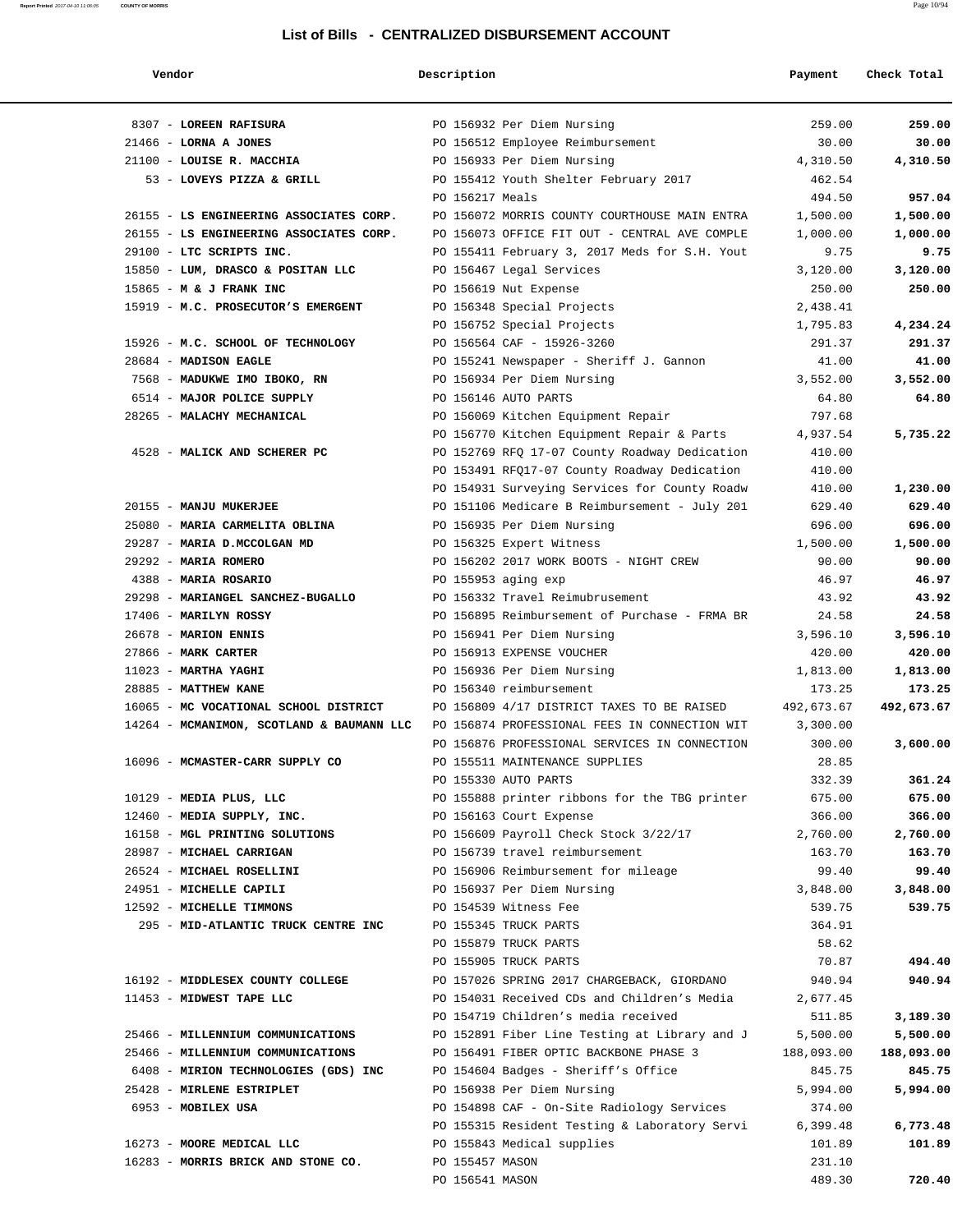#### **Report Printed** 2017-04-10 11:06:05 **COUNTY OF MORRIS** Page 11/94

#### **List of Bills - CENTRALIZED DISBURSEMENT ACCOUNT**

| Vendor                                                               | Description       |                                                                          | Payment         | Check Total |
|----------------------------------------------------------------------|-------------------|--------------------------------------------------------------------------|-----------------|-------------|
| 7131 - MORRIS COUNTY AFTER CARE CENTER PO 155206 INMATE MEDICAL CARE |                   |                                                                          | 920.00          | 920.00      |
| 15883 - MORRIS COUNTY BAR ASSOCIATION PO 156184 Membership Dues      |                   |                                                                          | 1,700.00        | 1,700.00    |
| 19478 - MORRIS COUNTY CHAMBER OF                                     |                   | PO 155418 Member Registration for the March10                            | 85.00           | 85.00       |
| 12819 - MORRIS COUNTY MUA                                            |                   | PO 156200 DUMPSTER SERVICE: FEBRUARY 2017                                | 350.00          | 350.00      |
| 19483 - MORRIS COUNTY MUNICIPAL                                      |                   | PO 155709 CAF - Solid Waste Collection Servic                            | 7,300.36        | 7,300.36    |
| 19483 - MORRIS COUNTY MUNICIPAL                                      |                   | PO 155710 REFUSE REMOVAL                                                 | 516.39          | 516.39      |
| 15472 - MORRIS COUNTY PARK COMMISSION                                |                   | PO 156134 Skating on 3/12/17 for youth shelte                            | 48.00           | 48.00       |
| 29337 - MORRIS COUNTY WOMEN'S                                        |                   | PO 156943 REFUND OF ROOM RENTAL FEE                                      | 150.00          | 150.00      |
| 16316 - MORRISTOWN AUTO BODY INC                                     |                   | PO 156431 VEHICLE TOW                                                    | 95.00           | 95.00       |
| 16318 - MORRISTOWN DINER                                             |                   | PO 156223 2016 - 2017 Meals                                              | 494.50          |             |
|                                                                      |                   | PO 156316 MEAL RECEIPTS                                                  | 590.00          | 1,084.50    |
| 16321 - MORRISTOWN LUMBER &                                          |                   | PO 155444 BUILD MAINT                                                    | 148.00          |             |
|                                                                      |                   | PO 155308 BUILD MAINT                                                    | 107.84          |             |
|                                                                      |                   | PO 155590 SHOP SUPPLIES                                                  | 12.57           |             |
|                                                                      | PO 155390 Parts   |                                                                          | 7.92            |             |
|                                                                      |                   | PO 155613 Misc. Supplies                                                 | 49.73           |             |
|                                                                      |                   | PO 155821 Misc. Supplies order 777744                                    | 58.98           |             |
|                                                                      |                   | PO 155790 BUILD MAINT                                                    | 29.18           |             |
|                                                                      |                   | PO 156239 Misc. Supplies                                                 | 140.94          | 555.16      |
| 16321 - MORRISTOWN LUMBER &                                          |                   | PO 156195 SHOP SUPPLIES                                                  | 5.29            |             |
|                                                                      |                   | PO 156201 Duct Tape                                                      | 47.94           |             |
|                                                                      |                   | PO 156221 Hardware                                                       | 14.95           |             |
|                                                                      |                   | PO 156320 SMALL TOOLS                                                    | 47.71           | 115.89      |
| 1387 - MORRISTOWN MEDICAL CENTER                                     |                   | PO 150439 Offsite Medical Treatmenjt                                     | 92.22           | 92.22       |
| 21573 - ATLANTIC CORPORATE                                           |                   | PO 155409 Medical Services Youth Shelter                                 | 8,550.00        | 8,550.00    |
| 21573 - ATLANTIC CORPORATE                                           |                   | PO 155939 Medical services                                               | 5,948.00        | 5,948.00    |
| 21573 - ATLANTIC CORPORATE                                           |                   | PO 156068 Partial pmt. Detention Center payin                            | 2,585.00        | 2,585.00    |
| 7584 - MORRISTOWN MEDICAL CENTER/AHS                                 |                   | PO 154574 INMATE MEDICAL CARE                                            | 15,608.70       | 15,608.70   |
| 28951 - MORRISTOWN NAPA, LLC                                         |                   | PO 155169 AUTO PARTS                                                     | 73.88           |             |
|                                                                      |                   | PO 155180 AUTO PARTS                                                     | 491.71          |             |
|                                                                      |                   | PO 155329 AUTO PARTS                                                     | 83.80           |             |
|                                                                      |                   | PO 155339 AUTO PARTS                                                     | 124.91          |             |
|                                                                      |                   | PO 155227 Misc. Supplies                                                 | 191.86          |             |
|                                                                      |                   | PO 155589 AUTO PARTS                                                     | 231.15          |             |
|                                                                      |                   | PO 155370 AUTO PARTS                                                     | 24.47           |             |
|                                                                      |                   | PO 155859 AUTO PARTS                                                     | 11.37           | 1,233.15    |
| 28951 - MORRISTOWN NAPA, LLC                                         |                   | PO 155860 AUTO PARTS                                                     | 36.08           |             |
|                                                                      |                   | PO 155904 AUTO PARTS                                                     | 52.55           |             |
|                                                                      |                   | PO 156238 Misc. supplies                                                 | 286.73          | 375.36      |
| 16340 - MORRISTOWN PARKING AUTHORITY                                 |                   | PO 156049 ELECTRIC - SCHUYLER ANNEX PARKING                              | 2,106.82        | 2,106.82    |
| 27295 - MORTON SALT, INC.                                            |                   | PO 153941 CAF - Rock Salt                                                | 4,642.79        |             |
|                                                                      |                   | PO 154415 CAF - Rock Salt                                                | 12,178.53       |             |
|                                                                      |                   | PO 154520 CAF - Rock Salt                                                | 46,947.68       |             |
| 26584 - MOTION PICTURE LISENSING CORP.                               |                   | PO 154741 CAF - Rock Salt<br>PO 154009 Renewal Movie License / See NEW R | 77,058.05       | 140,827.05  |
|                                                                      |                   |                                                                          | 296.27          | 296.27      |
| 10752 - MOTT MACDONALD LLC<br>16366 - MOUNTAIN VIEW DEVELOPMENT      |                   | PO 156669 CAF - Milling & Resurfacing for2017                            | 3,186.18        | 3,186.18    |
|                                                                      |                   | PO 156479 Contracted Snow Plowing                                        | 6,000.00        | 6,000.00    |
| 4955 - MR. JOHN, INC.<br>19501 - MSC INDUSTRIAL SUPPLY CO.           | PO 155086 OTR O/S | PO 155178 SHOP SUPPLIES                                                  | 50.00<br>516.20 | 50.00       |
|                                                                      |                   | PO 155858 SHOP SUPPLIES                                                  | 36.11           | 552.31      |
| $16761 - N T O A$                                                    |                   | PO 155567 Membership                                                     | 150.00          | 150.00      |
| 19523 - N.J. NATURAL GAS COMPANY                                     |                   | PO 156430 NATURAL GAS - MONTVILLE                                        | 1,084.03        | 1,084.03    |
| 20443 - NANCY HERNANDEZ                                              |                   | PO 155210 INMATE MEDICAL CARE                                            | 2,318.75        | 2,318.75    |
| 21122 - NATIONAL FUEL OIL INC.                                       |                   | PO 155359 Diesel fuel                                                    | 7,812.90        | 7,812.90    |
| 21122 - NATIONAL FUEL OIL INC.                                       |                   | PO 155861 Diesel fuel                                                    | 2,091.00        | 2,091.00    |
| 21122 - NATIONAL FUEL OIL INC.                                       |                   | PO 155862 Diesel fuel                                                    | 6,621.50        | 6,621.50    |
| 21122 - NATIONAL FUEL OIL INC.                                       |                   | PO 155863 Diesel fuel                                                    | 6,550.06        | 6,550.06    |
| 21122 - NATIONAL FUEL OIL INC.                                       |                   | PO 156433 Diesel fuel                                                    | 1,227.66        | 1,227.66    |
| 21122 - NATIONAL FUEL OIL INC.                                       |                   | PO 156434 Diesel fuel                                                    | 7,939.80        | 7,939.80    |
|                                                                      |                   |                                                                          |                 |             |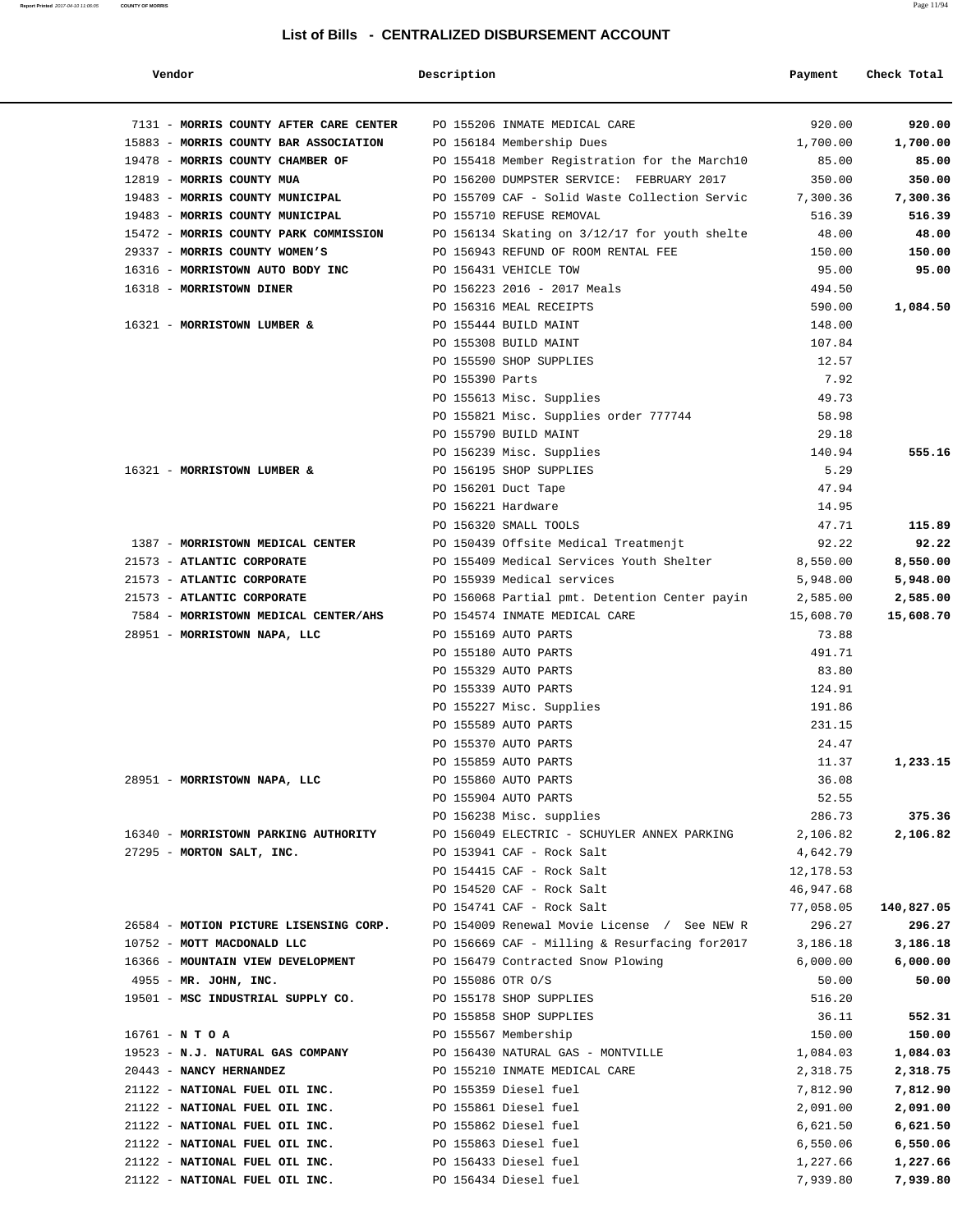#### **Report Printed** 2017-04-10 11:06:05 **COUNTY OF MORRIS** Page 12/94

#### **List of Bills - CENTRALIZED DISBURSEMENT ACCOUNT**

| Vendor                                                                           | Description        |                                               | Payment    | Check Total |
|----------------------------------------------------------------------------------|--------------------|-----------------------------------------------|------------|-------------|
| 28330 - NESTLE WATERS NORTH AMERICA INC.                                         |                    | PO 155083 COFFEE SERVICE FOR BUILDINGS & GROU | 5.99       | 5.99        |
| 16641 - NEW JERSEY LEAGUE OF                                                     |                    | PO 157044 Webinar Registration, Beti Bauer, 4 | 35.00      | 35.00       |
| 28348 - NEW JERSEY OVERHEAD DOOR LLC                                             |                    | PO 151495 CAF - Labor Rates Garage & Overhead | 8,717.92   | 8,717.92    |
| 16552 - NEWBRIDGE SERVICES INC                                                   | PO 155971 No Caf # |                                               | 483.00     |             |
|                                                                                  |                    | PO 156487 CAF - NEWSER-17M-WIA                | 7,432.00   |             |
|                                                                                  |                    | PO 156836 CAF - NEWSER-16M-WIA                | 760.00     |             |
|                                                                                  |                    | PO 156837 CAF - NEWSER-17M-WIA                | 513.00     |             |
|                                                                                  |                    | PO 156838 CAF - NEWSER-16M-WIA                | 6,790.00   | 15,978.00   |
| 24712 - NICHOLAS L. ROCCAFORTE                                                   |                    | PO 156528 Patient Activities                  | 75.00      | 75.00       |
| 23981 - NIELSEN DODGE - C-J-R                                                    |                    | PO 155358 VEHICLE REPAIRS                     | 4.00       | 4.00        |
| 23981 - NIELSEN DODGE - C-J-R                                                    |                    | PO 155864 VEHICLE REPAIRS                     | 119.84     | 119.84      |
| 23981 - NIELSEN DODGE - C-J-R                                                    |                    | PO 155880 VEHICLE REPAIRS                     | 11.62      | 11.62       |
| 23981 - NIELSEN DODGE - C-J-R                                                    |                    | PO 156196 VEHICLE REPAIRS                     | 97.75      | 97.75       |
| 16570 - NISIVOCCIA, LLP                                                          |                    | PO 157046 CAF - Auditing Services             | 52,000.00  |             |
|                                                                                  |                    | PO 157045 CAF - Auditing Services             | 8,300.00   | 60,300.00   |
| 21151 - NJ CONSERVATION FOUNDATION                                               |                    | PO 154787 Registration for 2017 Land Conserva | 80.00      | 80.00       |
| 26724 - NJ TRANSACTION CONFERENCE                                                |                    | PO 156473 MAPS Expense                        | 345.00     | 345.00      |
| 12517 - NJCPA TREASURER 2017                                                     |                    | PO 156567 Registration for Christine Marion & | 30.00      | 30.00       |
| $10662$ - NMS LABS                                                               |                    | PO 155497 Forensic Toxicology Analysis        | 7,207.00   | 7,207.00    |
| $8349$ - NMS LABS                                                                |                    | PO 155498 Toxicology Tesing Services          | 4,824.00   |             |
|                                                                                  |                    | PO 156213 Toxicology Testing Service          | 6,892.00   | 11,716.00   |
| 26357 - NORTHEAST COMMUNICATIONS, INC.                                           |                    | PO 155234 Equipment                           | 235.00     | 235.00      |
| 26357 - NORTHEAST COMMUNICATIONS, INC.                                           |                    | PO 156206 Equipment                           | 108.00     | 108.00      |
| $16763 - NU-LAR$                                                                 |                    | PO 154643 Service and Repair of Mannequins    | 1,179.00   | 1,179.00    |
| 16764 - NU-WAY CONCESSIONAIRES INC                                               |                    | PO 155918 CAF - Dietary Services              | 5,041.61   |             |
|                                                                                  |                    | PO 156875 CAF - Furnishing of Meals           | 126,604.36 | 131,645.97  |
| 26726 - OFFICE CONCEPTS GROUP, INC.                                              |                    | PO 152700 Office supplies - January           | 34.28      | 34.28       |
| 26726 - OFFICE CONCEPTS GROUP, INC.                                              |                    | PO 154798 OFFICE SUPPLIES                     | 119.41     | 119.41      |
| 26726 - OFFICE CONCEPTS GROUP, INC.                                              |                    | PO 155296 16868,/21/2017                      | 270.04     | 270.04      |
| 26726 - OFFICE CONCEPTS GROUP, INC.                                              |                    | PO 155670 Office Supplies                     | 53.49      | 53.49       |
| 26726 - OFFICE CONCEPTS GROUP, INC.                                              |                    | PO 155679 Office Supplies - Sheriff's Office  | 768.86     | 768.86      |
| 26726 - OFFICE CONCEPTS GROUP, INC.                                              |                    | PO 155688 Office Supplies - Sheriff's Office  | 222.16     | 222.16      |
| 26726 - OFFICE CONCEPTS GROUP, INC.                                              |                    | PO 155702 2017 Human Services - Supplies      | 275.24     | 275.24      |
| 26726 - OFFICE CONCEPTS GROUP, INC.                                              |                    | PO 155789 Invoice 718444-0 Acct#16868 Dept BO | 1,099.10   | 1,099.10    |
| 26726 - OFFICE CONCEPTS GROUP, INC.                                              |                    | PO 155997 Belt for Youth Shelter Vacuume      | 3.55       | 3.55        |
| 26726 - OFFICE CONCEPTS GROUP, INC.                                              |                    | PO 156002 Office Supplies                     | 2,038.74   | 2,038.74    |
| 26726 - OFFICE CONCEPTS GROUP, INC.                                              |                    | PO 156014 Resident Computer Lab Equipment     | 240.00     | 240.00      |
| 26726 - OFFICE CONCEPTS GROUP, INC.                                              |                    | PO 156130 Office Supplies                     | 19.76      | 19.76       |
| 26726 - OFFICE CONCEPTS GROUP, INC.                                              |                    | PO 156131 Office Supplies                     | 90.42      | 90.42       |
| 26726 - OFFICE CONCEPTS GROUP, INC.                                              |                    | PO 156137 Office Supplies - Sheriff's Office  | 500.71     | 500.71      |
| 26726 - OFFICE CONCEPTS GROUP, INC.                                              |                    | PO 156186 Data Processing Supplies            | 582.53     | 582.53      |
| 26726 - OFFICE CONCEPTS GROUP, INC.                                              |                    | PO 156230 2017 Department of Human Services O | 163.93     | 163.93      |
| 26726 - OFFICE CONCEPTS GROUP, INC.                                              |                    | PO 156240 Office Supplies - Sheriff's Office  | 818.28     | 818.28      |
| 26726 - OFFICE CONCEPTS GROUP, INC.                                              |                    | PO 156241 Office Supplies - Sheriff's Office  | 960.16     | 960.16      |
| 26726 - OFFICE CONCEPTS GROUP, INC.                                              |                    | PO 156300 Confirm Supply orders               | 507.28     | 507.28      |
| 26726 - OFFICE CONCEPTS GROUP, INC.                                              |                    | PO 156453 Various office supplies             | 119.24     | 119.24      |
| 25021 - ONE SOURCE OF NEW JERSEY LLC                                             | PO 155334 HARDWARE |                                               | 245.28     | 245.28      |
| 25021 - ONE SOURCE OF NEW JERSEY LLC                                             | PO 155828 Signage  |                                               | 436.16     | 436.16      |
| 26965 - CABLEVISION LIGHLPATH INC.                                               |                    | PO 156176 Lightpath - phone service VESTA 911 | 2,779.16   |             |
|                                                                                  |                    | PO 156141 payment for youth shelter 3/8-6/7/1 | 534.39     |             |
|                                                                                  |                    | PO 156485 VOIP/ISP Monthly Service (No vouche | 9,148.48   | 12,462.03   |
| 4193 - P4A ANTIQUES RESEARCH SERVICES, LLC PO 148869 Renewal Annual Subscription |                    |                                               | 445.00     | 445.00      |
| 25520 - PAMELA SPENCER                                                           |                    | PO 156513 Employee Reimbursement              | 30.00      | 30.00       |
| 10287 - PANCIELLO CONSTRUCTION LLC                                               |                    | PO 156780 CAF - Labor Rates Masonry & Concret | 4,800.00   | 4,800.00    |
| 16887 - PAPER MART INC                                                           |                    | PO 155558 Office Supplies                     | 316.95     |             |
|                                                                                  |                    | PO 155405 Paper - CIS                         | 257.80     |             |
|                                                                                  |                    | PO 155887 envelopes for Elections Cust # 8575 | 10,362.20  |             |
|                                                                                  |                    | PO 155889 paper for the office cust. # 85757  | 967.00     |             |
|                                                                                  |                    | PO 156546 Paper Order - Administrator's Offic | 178.80     |             |
|                                                                                  |                    |                                               |            |             |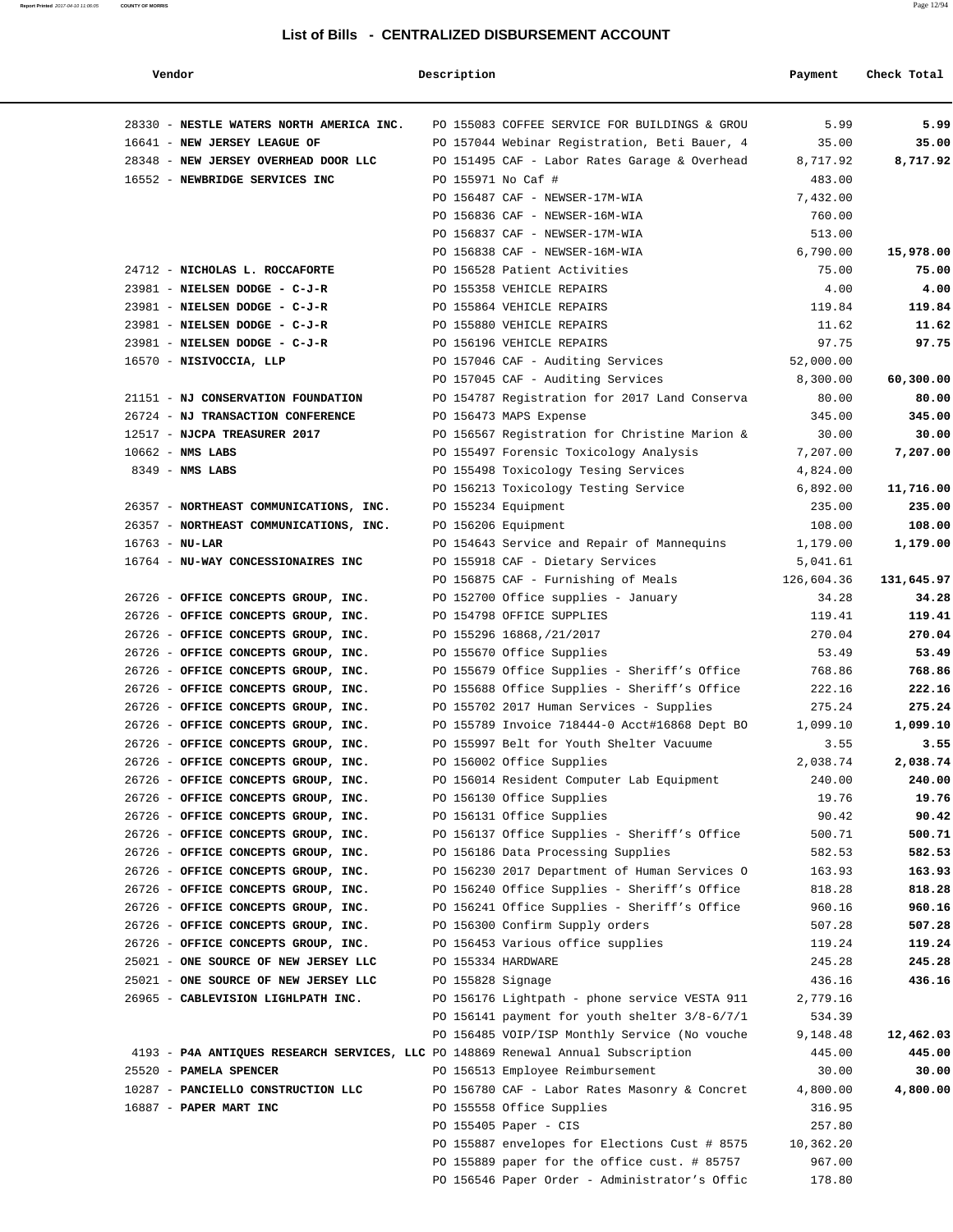| Vendor                                  | Description        |                                               | Payment   | Check Total |
|-----------------------------------------|--------------------|-----------------------------------------------|-----------|-------------|
|                                         |                    | PO 156610 Paper, Treasurer's & Adjuster's Off | 357.60    | 12,440.35   |
| 25411 - PATRICIA W. GIBBONS             |                    | PO 156075 Nutrition Exp                       | 899.92    | 899.92      |
| 525 - PAULS DINER                       | PO 156365 Meals    |                                               | 207.00    | 207.00      |
| 24836 - PEIRCE EQUIPMENT CO.            |                    | PO 155866 TRUCK PARTS                         | 378.50    | 378.50      |
| 2163 - PENN STATE UNIVERSITY            |                    | PO 155940 JDO Training - D. Matthews          | 450.00    |             |
|                                         | PO 156175 Training |                                               | 450.00    | 900.00      |
| 9232 - PENNJERSEY MACHINERY, LLC        |                    | PO 155335 EOUIPMENT PARTS                     | 55.36     |             |
|                                         |                    | PO 155591 EQUIPMENT PARTS                     | 509.30    |             |
|                                         |                    | PO 155592 EQUIPMENT PARTS                     | 1.38      |             |
|                                         |                    | PO 155865 EQUIPMENT PARTS                     | 1,245.05  |             |
|                                         |                    | PO 156198 EQUIPMENT PARTS                     | 437.45    |             |
|                                         |                    | PO 156199 EQUIPMENT PARTS                     | 153.09    |             |
|                                         |                    | PO 156268 EQUIPMENT PARTS                     | 32.15     | 2,433.78    |
| $27140$ - PENNY JONES                   |                    | PO 151412 Medicare B Reimbursement - July 201 | 629.40    | 629.40      |
| 17495 - PERFORMANCE HEALTH SUPPLY, INC. |                    | PO 154899 Rehabilitation Supplies             | 1,025.39  |             |
|                                         |                    | PO 154901 Rehabilitation Supplies             | 1,514.38  |             |
|                                         |                    | PO 154902 Rehabilitation Supplies             | 200.53    |             |
|                                         |                    | PO 154916 Rehabilitation Supplies             | 321.65    |             |
|                                         |                    | PO 154917 Rehabilitation Supplies             | 728.55    | 3,790.50    |
| 19663 - PERFORMANCE TRAILERS INC.       |                    | PO 155173 TRUCK PARTS                         | 130.00    | 130.00      |
| 28715 - PERSELAY ASSOCIATES, INC.       |                    | PO 156003 Facilitator ofr Board of Chosen Fre | 4,400.00  | 4,400.00    |
| 10794 - PETER NITZSCHE                  |                    | PO 156703 12-16 Expenses                      | 70.35     |             |
|                                         |                    | PO 156760 1-17 thru 3-17 expenses             | 368.17    | 438.52      |
| 12426 - PETROCHOICE                     |                    | PO 155906 OIL AND LUBRICANTS                  | 4,208.75  |             |
|                                         |                    | PO 155907 OIL AND LUBRICANTS                  | 2,442.53  | 6,651.28    |
| 27929 - PREMIER GLOBAL SERVICES         |                    | PO 156454 Conference Call Service             | 165.33    | 165.33      |
| 17005 - PHARMA CARE INC                 |                    | PO 156529 CAF - Pharmaceutical Consulting Ser | 3,341.72  | 3,341.72    |
| 17019 - PHILLIPSBURG SCHOOL BASED       |                    | PO 156742 CAF - PHILS-17Y-WIA                 | 2,312.00  |             |
|                                         |                    | PO 156743 CAF - PHILS-17Y-WIA                 | 5,407.00  |             |
|                                         |                    | PO 156744 CAF - PHILS-16Y-WIA                 | 7,296.00  |             |
|                                         |                    | PO 156581 CAF - PHILS-15Y-WIA                 | 426.00    |             |
|                                         |                    | PO 156582 CAF - PHILS-16Y-WIA                 | 858.00    |             |
|                                         |                    | PO 156583 CAF - PHILS-16Y-WIA                 | 3,012.00  |             |
|                                         |                    | PO 156749 CAF - PHILS-16Y-WIA                 | 368.00    |             |
|                                         |                    | PO 156750 CAF - PHILS-16Y-WIA                 | 6,384.00  | 26,063.00   |
| 17019 - PHILLIPSBURG SCHOOL BASED       |                    | PO 156751 CAF - PHILS-16Y-WIA                 | 184.00    | 184.00      |
| 4934 - PHYLLIS COPPOLA                  |                    | PO 156142 Election Work 18.0 hrs @ \$10 3/6/1 | 180.00    |             |
|                                         |                    | PO 156894 Election Work 24.0 hrs @ \$10 3/20/ | 240.00    | 420.00      |
| 29258 - PLOSIA COHEN LLC                |                    | PO 156645 legal services                      | 7,587.00  | 7,587.00    |
| 27964 - PNC EQUIPMENT FINANCE, LLC      |                    | PO 156577 Copier L:ease charges for 12/27/16  | 2,133.00  | 2,133.00    |
| 25859 - POINTCLICKCARE                  |                    | PO 156776 Data Processing Services for Medica | 3,579.15  | 3,579.15    |
| 12398 - POP-A-LOCK OF NORTHERN NJ       |                    | PO 156204 SECURITY EQUIP                      | 95.00     | 95.00       |
| 26363 - PRAXAIR DISTRIBUTION            |                    | PO 155593 WELDING SUPPLIES                    | 291.60    | 291.60      |
| 26363 - PRAXAIR DISTRIBUTION            |                    | PO 155867 WELDING SUPPLIES                    | 168.27    | 168.27      |
| 26363 - PRAXAIR DISTRIBUTION            |                    | PO 156047 OXYGEN TANKS - MORRIS VIEW          | 2,432.42  | 2,432.42    |
| 25535 - PRECIOUS GEMS MUSIC, LLC        |                    | PO 156772 Patient Activities                  | 125.00    | 125.00      |
| 17164 - PROFESSIONAL GOVERNMENT         |                    | PO 156998 Seminar, B. Bauer 4/6/17            | 90.00     | 90.00       |
| 4811 - PROJECT LIFESAVER, INC.          |                    | PO 155355 PLEASE ORDER - Batteries/Transmitte | 3,386.44  | 3,386.44    |
| 17189 - PSE&G CO                        |                    | PO 156771 Natural Gas Usage at Morris View    | 15,930.77 | 15,930.77   |
| 264 - R & J CONTROL, INC.               |                    | PO 155693 CAF - Generator Repair Services     | 3,410.00  |             |
|                                         |                    | PO 155693 CAF - Generator Repair Services     | 310.00    | 3,720.00    |
| $20642 - R.B.'S DELI$                   |                    | PO 153672 2016 - 2017 Meals                   | 529.00    | 529.00      |
| 12473 - R.D. SALES DOOR & HARDWARE LLC  |                    | PO 155309 DOORS, DOOR FRAMES, AND INSTALLATIO | 5,880.00  |             |
|                                         |                    | PO 155633 LOCKING HARDWARE                    | 143.00    |             |
|                                         |                    | PO 156004 Repair to Exterior/Vestibule Doors  | 3,124.50  |             |
|                                         |                    | PO 156319 AUTOMATIC DOOR REPAIR               | 230.00    | 9,377.50    |
| $17692$ - R.P. SMITH & SON, INC.        |                    | PO 155392 Catch Basins                        | 3,579.68  | 3,579.68    |
| 15620 - R.S. KNAPP CO INC               |                    | PO 155717 Plans & Specs                       | 86.47     |             |
|                                         |                    | PO 155763 PW300 Print Engine, Design Jet Prin | 674.98    |             |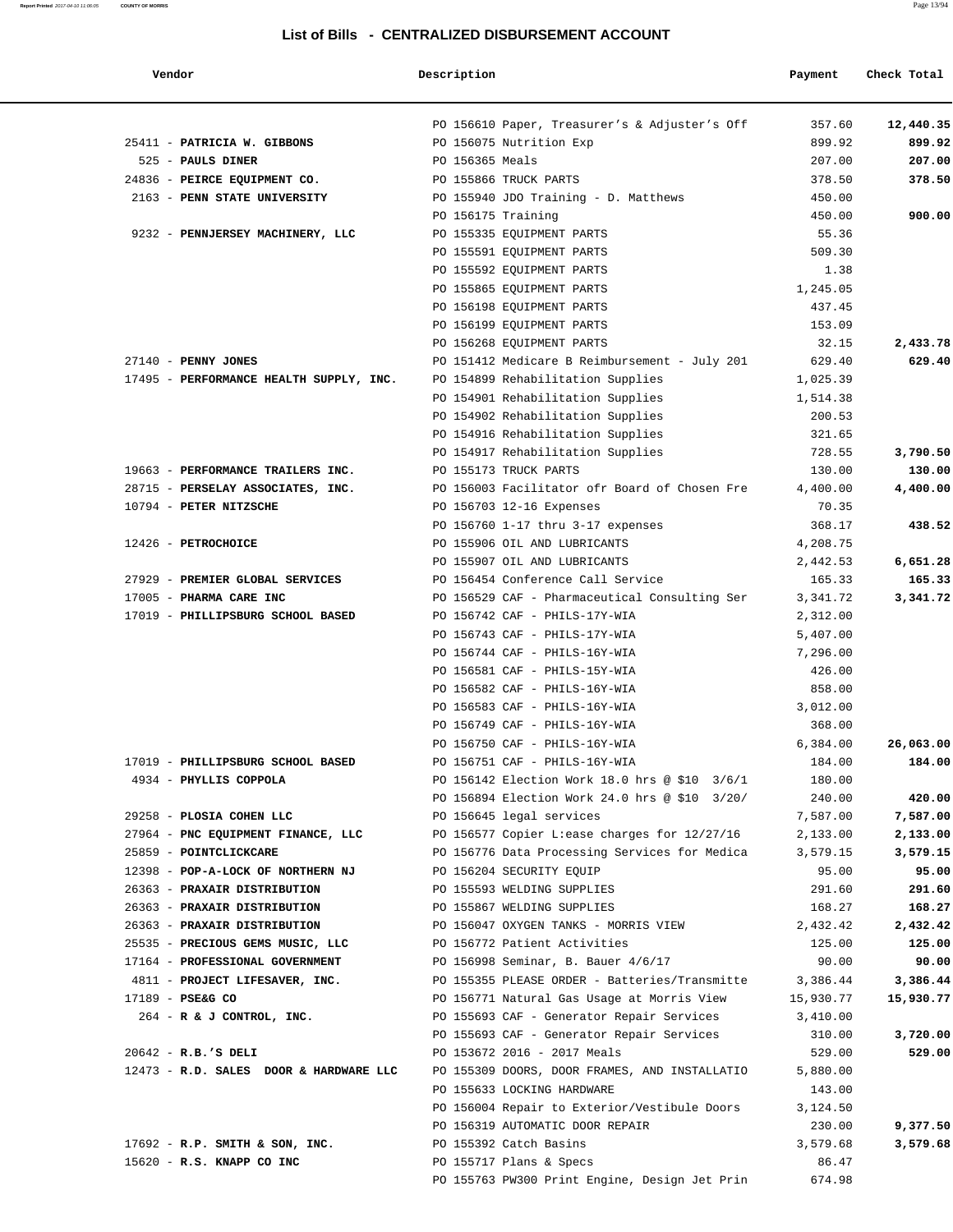#### **Report Printed** 2017-04-10 11:06:05 **COUNTY OF MORRIS** Page 14/94

#### **List of Bills - CENTRALIZED DISBURSEMENT ACCOUNT**

 **Vendor Description Payment Check Total**

|                                                    | PO 156120 PW300 Print Engine<br>174.40                                                   |                   |
|----------------------------------------------------|------------------------------------------------------------------------------------------|-------------------|
|                                                    | PO 156125 Intersection Improv Loantaka, Madis<br>163.32                                  | 1,099.17          |
| 20536 - RABBI YOSEF NEWFIELD                       | 188.00<br>PO 156530 Patient Activities                                                   | 188.00            |
| 17259 - RAY ALLEN MANUFACTURING LLC                | 247.98<br>PO 154014 PLEASE ORDER - Equipment/K9<br>OU                                    | 247.98            |
| 26223 - RE-TRON TECHNOLOGIES INC.                  | PO 156209 TRUCK/EQUIPMENT PARTS<br>308.00                                                | 308.00            |
| 26223 - RE-TRON TECHNOLOGIES INC.                  | 455.03<br>PO 156269 TRUCK/EQUIPMENT PARTS                                                | 455.03            |
| 26223 - RE-TRON TECHNOLOGIES INC.                  | PO 156435 TRUCK/EQUIPMENT PARTS<br>920.67                                                | 920.67            |
| 17272 - RECORDER PUBLISHING CO INC                 | PO 155242 Roxbury Register - Sheriff J. Ganno<br>34.00                                   |                   |
|                                                    | 35.00<br>PO 155243 Randolph Reporter - Sheriff J. Gann                                   | 69.00             |
| 17273 - RED BARN RESTAURANT                        | PO 155237 Meals<br>253.00                                                                | 253.00            |
| 1578 - REED SYSTEMS, LTD.                          | PO 155910 TRUCK PARTS<br>703.31                                                          | 703.31            |
| 7422 - RENE AXELROD                                | PO 156216 Refreshment for MCPB Meeting Januar<br>68.71                                   | 68.71             |
| 1542 - RESIDEX, LLC                                | PO 156124 Weed & Pest supplies<br>584.98                                                 |                   |
|                                                    | PO 156224 Weed & Pest Control Supplies<br>420.03                                         | 1,005.01          |
| 25564 - RFS COMMERCIAL, INC.                       | PO 157003 RUG REPLACEMENT<br>2,695.00                                                    | 2,695.00          |
| 12034 - RICCIARDI BROTHERS OF                      | PO 155468 PAINT<br>3,822.99                                                              | 3,822.99          |
| 28336 - RICHARD JOHNSON                            | PO 156664 Expenses<br>19.63                                                              | 19.63             |
| 19765 - RICOH AMERICAS CORPORATION                 | PO 155501 COLOR COPIES<br>1,278.76                                                       |                   |
|                                                    | 785.63<br>PO 155542 Quarterly Copier Lease - IT Ricoh                                    |                   |
|                                                    | PO 155663 Copier maintenance billing from 10/<br>4,933.36                                |                   |
|                                                    | PO 155963 Ricoh MPC 2003 Copier rental<br>25.62                                          |                   |
|                                                    | PO 156496 Quarterly Payment for Ricoh copier<br>884.51                                   | 7,907.88          |
| $28741$ - RICOH USA, INC.                          | 78.47<br>PO 155066 Youth shelter copier<br>1,283.66                                      | 78.47<br>1,283.66 |
| 28741 - RICOH USA, INC.<br>28741 - RICOH USA, INC. | PO 155547 9/29/16 to 12/31/16 color copies on<br>PO 155563 Ricoh Copier rental<br>594.98 | 594.98            |
| 28741 - RICOH USA, INC.                            | PO 155578 Back Office Copier Lease - March, A<br>999.94                                  | 999.94            |
| $28741$ - RICOH USA, INC.                          | PO 155701 Quarterly Copier Payment<br>936.51                                             | 936.51            |
| $28741$ - RICOH USA, INC.                          | PO 155706 Copier Lease<br>1,712.72                                                       | 1,712.72          |
| $28741$ - RICOH USA, INC.                          | PO 155842 2016 Department of Human Services C<br>19.27                                   | 19.27             |
| 28741 - RICOH USA, INC.                            | PO 155894 ricoh MP9002sp s/nw8861300189 Elect<br>1,193.57                                | 1,193.57          |
| 28741 - RICOH USA, INC.                            | PO 155990 Office Supply - copier (Ricoh USA)<br>88.50                                    | 88.50             |
| $28741$ - RICOH USA, INC.                          | PO 156005 Office Machine Rentals<br>205.64                                               | 205.64            |
| 28741 - RICOH USA, INC.                            | PO 156007 Office Machine Rentals<br>719.42                                               | 719.42            |
| $28741$ - RICOH USA, INC.                          | PO 156132 Copier Rental - Sheriff's Office<br>178.32                                     | 178.32            |
| 28741 - RICOH USA, INC.                            | PO 156302 Copier Lease at MC Library - 1st Qt<br>2,625.86                                | 2,625.86          |
| 28741 - RICOH USA, INC.                            | PO 156444 machine ID#6795<br>127.26                                                      | 127.26            |
| 28741 - RICOH USA, INC.                            | PO 156497 CHARGES FOR COLOR COPIER - RICOH MP<br>30.94                                   | 30.94             |
| 17334 - RIOS' ENGRAVING                            | PO 154777 Nameplates & Nametags for Open Spac<br>130.00                                  |                   |
|                                                    | PO 155891 N-14 rubber stamps made for Registr<br>172.00                                  | 302.00            |
| 29285 - RISK ANALYTICS HOLDING, LLC                | PO 155967 Cyber Security Service ISP Protecti<br>10,000.00                               | 10,000.00         |
| 20686 - ROBERT A VERRY                             | PO 156311 Training - Sheriff's Office<br>250.00                                          | 250.00            |
| 24839 - ROBERT ALVES                               | PO 155759 Mileage<br>64.05                                                               | 64.05             |
| 8041 - ROBERT COOK                                 | PO 156912 EXPENSE VOUCHER<br>14.00                                                       | 14.00             |
| 17369 - ROCKAWAY BOROUGH                           | PO 156483 CAF - 2017 Municipal Alliance Funds<br>740.00                                  | 740.00            |
| 7805 - ROSE DUMAPIT                                | PO 156942 Per Diem Nursing<br>2,623.30                                                   | 2,623.30          |
| 5345 - ROUTE 23 AUTOMALL LLC                       | PO 154475 AUTO PARTS<br>318.44                                                           |                   |
|                                                    | PO 154875 AUTO PARTS<br>1.88                                                             |                   |
|                                                    | PO 155177 AUTO PARTS<br>8.00                                                             |                   |
|                                                    | PO 155333 AUTO PARTS<br>475.00                                                           |                   |
|                                                    | PO 155336 AUTO PARTS<br>41.52                                                            |                   |
|                                                    | 104.24<br>PO 155594 AUTO PARTS                                                           |                   |
|                                                    | PO 155868 AUTO PARTS<br>34.11                                                            |                   |
|                                                    | PO 155908 AUTO PARTS<br>323.69                                                           | 1,306.88          |
| 5345 - ROUTE 23 AUTOMALL LLC                       | 91.93<br>PO 155909 AUTO PARTS                                                            |                   |
|                                                    | 378.95<br>PO 156208 AUTO PARTS                                                           | 470.88            |
| 26510 - RUSSELL BERGER                             | PO 156445 Reimbursement for NJMCA<br>441.40                                              | 441.40            |
| 9938 - RUTGERS CENTER FOR CONTINUING               | PO 156161 CAF - 9938-3190<br>569.00                                                      |                   |
|                                                    | 2,796.00<br>PO 156361 CAF - 9938-3604                                                    |                   |
|                                                    | PO 156362 CAF - 9938-3544<br>2,076.00                                                    |                   |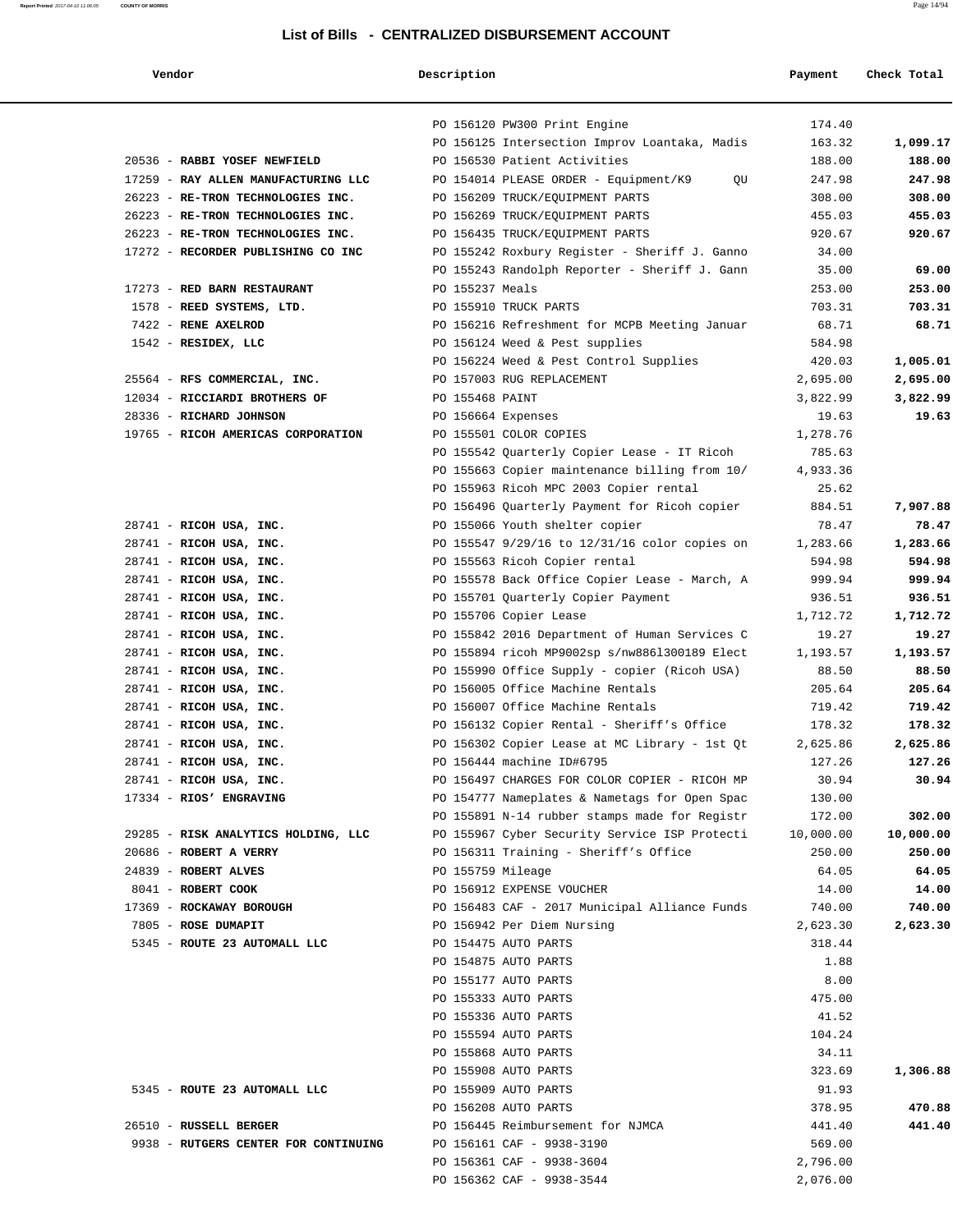# **Vendor Description Payment Check Total**

|                                                              |                 | PO 156394 CAF - 9938-3329                                                            | 2,796.00  |            |
|--------------------------------------------------------------|-----------------|--------------------------------------------------------------------------------------|-----------|------------|
|                                                              |                 |                                                                                      |           |            |
|                                                              |                 | PO 156556 CAF - 9938-3109                                                            | 429.00    |            |
|                                                              |                 | PO 156563 CAF - 9938-3365                                                            | 3,200.00  |            |
|                                                              |                 | PO 156753 CAF - 9938-2977                                                            | 619.00    |            |
|                                                              |                 | PO 156835 CAF - 9938-3684                                                            | 2,045.00  | 14,530.00  |
| 8521 - RUTGERS UNIVERSITY                                    |                 | PO 152543 Odor course                                                                | 360.00    | 360.00     |
| 27044 - RUTGERS, THE STATE UNIVERSITY                        |                 | PO 156839 CAF - 27044-3870                                                           | 3,200.00  |            |
|                                                              |                 | PO 156840 CAF - 27044-3843                                                           | 3,200.00  | 6,400.00   |
| 19806 - RUTGERS UNIVERSITY                                   |                 | PO 155249 Course Registration for Anthony Apo                                        | 601.00    | 601.00     |
| $13447$ - RUTH BOWSER                                        |                 | PO 151790 Medicare B Reimbursement - July 201                                        | 629.40    | 629.40     |
| 20167 - SAFARILAND LLC                                       |                 | PO 154576 Training PrePay - Sheriffs Office                                          | 200.00    | 200.00     |
| 19814 - SAFETY- KLEEN SYSTEMS, INC.                          |                 | PO 153336 Parts Washer - Solvent                                                     | 315.29    | 315.29     |
| 26340 - SANDRA HOYER                                         |                 | PO 155572 SANE SART Supplemental Pay                                                 | 146.90    | 146.90     |
| 17530 - SCALES INDUSTRIAL                                    |                 | PO 156008 Boiler Room Compressor Maintenance                                         | 1,105.74  | 1,105.74   |
| 19827 - SCHENCK PRICE, SMITH & KING PO 156438 legal services |                 |                                                                                      |           |            |
|                                                              |                 |                                                                                      | 765.45    | 765.45     |
|                                                              |                 | 3032 - SCIENTIFIC BOILER WATER THE PO 155471 EQUIP SERV AGREEMENTS - WATERGUARD      | 2,175.00  | 2,175.00   |
| 9657 - SEAN DALTON                                           |                 | PO 156637 Work Boots                                                                 | 90.00     | 90.00      |
| $28872$ - SEAN GAYNOR                                        |                 | PO 156388 Travel Expense                                                             | 40.89     | 40.89      |
|                                                              |                 | 24284 - SELECT REHABILITATION INC. PO 156773 CAF - Professional Physical, Occupa     | 73,772.73 | 73,772.73  |
|                                                              |                 | 21685 - SENIOR SALON SERVICES LLC PO 155317 Resident Personal Grooming Care 6,175.00 |           | 6,175.00   |
|                                                              |                 | 21685 - SENIOR SALON SERVICES LLC PO 156070 Salon & Cosmetology Services 6,175.00    |           | 6,175.00   |
| 19854 - SHEAFFER SUPPLY INC.                                 |                 | PO 155311 parts, bracket, misc.                                                      | 426.54    | 426.54     |
| 17621 - SHEAFFER SUPPLY, INC. PO 156275 HARDWARE             |                 |                                                                                      | 101.76    | 101.76     |
| 21403 - SHEILA RICHARDSON                                    |                 | PO 156514 Employee Reimbursement                                                     | 30.00     | 30.00      |
| 27853 - SHELLEY REINER                                       |                 | PO 156939 Per Diem Nursing                                                           | 1,660.25  | 1,660.25   |
| 19858 - SHERWIN WILLIAMS                                     |                 | PO 155784 PAINT/SUPPLIES                                                             | 483.19    | 483.19     |
| 17726 - SHI INTERNATIONAL CORP                               |                 |                                                                                      |           | 5,164.80   |
|                                                              |                 | PO 143820 Yearly Renewals - Secure Connection 5,164.80                               |           |            |
| 17726 - SHI INTERNATIONAL CORP                               |                 | PO 152163 SHI - Proprietary Software                                                 | 50,000.00 | 50,000.00  |
| 17726 - SHI INTERNATIONAL CORP                               |                 | PO 154209 CISCO VOIP SYSTEM UPGRADE                                                  | 90,000.00 |            |
|                                                              |                 | PO 154209 CISCO VOIP SYSTEM UPGRADE                                                  | 39,936.89 | 129,936.89 |
| 17726 - SHI INTERNATIONAL CORP                               |                 | PO 154289 Quote#12828595 Adobe Photoshop CC                                          | 1,255.88  | 1,255.88   |
| 17699 - SMITH MOTOR CO., INC.                                |                 | PO 155342 AUTO PARTS                                                                 | 290.02    |            |
|                                                              |                 | PO 155341 AUTO PARTS                                                                 | 40.35     |            |
|                                                              |                 | PO 155338 AUTO PARTS                                                                 | 903.06    |            |
|                                                              |                 | PO 155365 AUTO PARTS                                                                 | 33.54     |            |
|                                                              |                 | PO 155595 AUTO PARTS                                                                 | 41.05     |            |
|                                                              |                 | PO 155596 AUTO PARTS                                                                 | 59.48     |            |
|                                                              |                 | PO 155597 AUTO PARTS                                                                 | 269.73    |            |
|                                                              |                 | PO 155598 AUTO PARTS                                                                 | 122.27    | 1,759.50   |
| 17699 - SMITH MOTOR CO., INC.                                |                 | PO 155881 AUTO PARTS                                                                 | 46.54     |            |
|                                                              |                 |                                                                                      |           |            |
|                                                              |                 | PO 155912 AUTO PARTS                                                                 | 250.59    |            |
|                                                              |                 | PO 155913 AUTO PARTS                                                                 | 1,234.36  |            |
|                                                              |                 | PO 156210 AUTO PARTS                                                                 | 37.19     |            |
|                                                              |                 | PO 156271 AUTO PARTS                                                                 | 27.75     |            |
|                                                              |                 | PO 156272 AUTO PARTS                                                                 | 10.35     |            |
|                                                              |                 | PO 156273 AUTO PARTS                                                                 | 84.49     |            |
|                                                              |                 | PO 156274 AUTO PARTS                                                                 | 149.66    | 1,840.93   |
| 17699 - SMITH MOTOR CO., INC.                                |                 | PO 156408 AUTO PARTS                                                                 | 1,066.31  |            |
|                                                              |                 | PO 156418 AUTO PARTS                                                                 | 209.64    |            |
|                                                              |                 | PO 156436 AUTO PARTS                                                                 | 45.24     | 1,321.19   |
| 7722 - SNAP-ON INDUSTRIAL                                    | PO 155911 TOOLS |                                                                                      | 146.96    | 146.96     |
| 6981 - SODEXO INC & AFFILIATES                               |                 | PO 156452 2016 Department of Human Services O                                        | 187.20    | 187.20     |
|                                                              |                 |                                                                                      |           |            |
| 6981 - SODEXO INC & AFFILIATES                               |                 | PO 156481 Fiscal Year 2017 Q4 Countywide Trai                                        | 278.40    | 278.40     |
| 6981 - SODEXO INC & AFFILIATES                               |                 | PO 156555 2017 Department of Human Services M                                        | 216.55    | 216.55     |
| 6981 - SODEXO INC & AFFILIATES                               |                 | PO 156630 CAF - Food and Dietary Services                                            | 19,415.89 | 19,415.89  |
| 6981 - SODEXO INC & AFFILIATES                               |                 | PO 156774 Employee Recognition                                                       | 2,448.25  | 2,448.25   |
| 9777 - SODEXO, INC & AFFILIATES                              |                 | PO 156789 Meeting Expense                                                            | 300.50    | 300.50     |
| 17755 - SOUTHEAST MORRIS COUNTY                              |                 | PO 156722 WATER - HIGHVIEW                                                           | 648.01    | 648.01     |
| 17755 - SOUTHEAST MORRIS COUNTY                              |                 | PO 156818 WATER - MONTHLY                                                            | 12,340.10 | 12,340.10  |
|                                                              |                 |                                                                                      |           |            |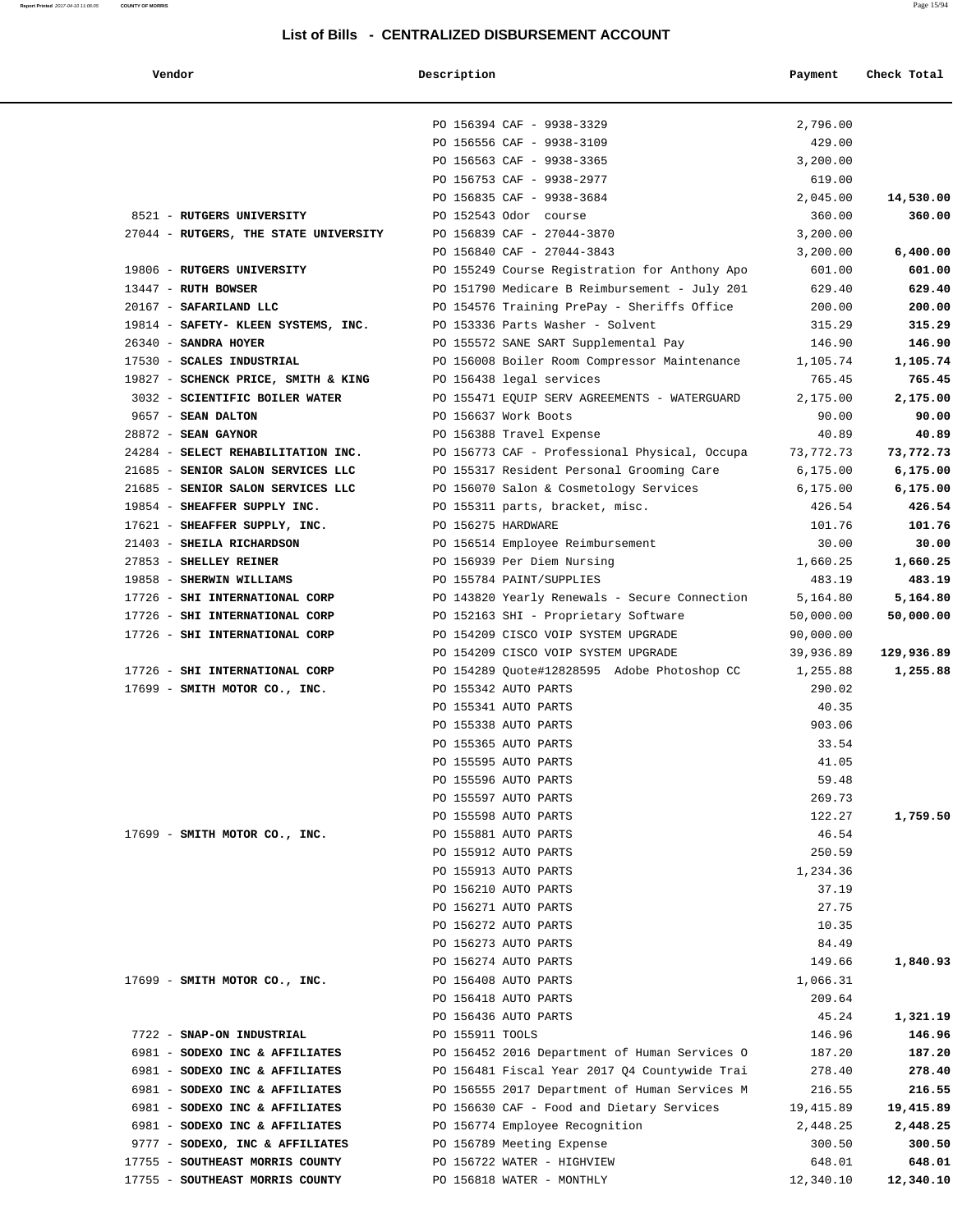#### **Report Printed** 2017-04-10 11:06:05 **COUNTY OF MORRIS** Page 16/94

#### **List of Bills - CENTRALIZED DISBURSEMENT ACCOUNT**

| Vendor                                                     | Description                                                         | Payment            | Check Total        |
|------------------------------------------------------------|---------------------------------------------------------------------|--------------------|--------------------|
| 11160 - SPACE FARMS INC                                    | PO 155387 Deer Removal                                              | 2,940.00           | 2,940.00           |
| 20804 - SPECIALTY MEDICAL PRODUCTS INC.                    | PO 155316 Rehabilitation Equipment Rental                           | 1,231.10           | 1,231.10           |
| 20804 - SPECIALTY MEDICAL PRODUCTS INC.                    | PO 156009 Equipment Inspection requested by A                       | 450.00             | 450.00             |
| 17772 - SPEEDWELL ELECTRIC MOTORS                          | PO 154776 CAF - Labor Rates for Electrical Mo                       | 1,839.00           |                    |
|                                                            | PO 155184 Reconditioning of Air Handler Motor                       | 12,278.00          |                    |
|                                                            | PO 155469 CAF - Labor Rates for Electrical Mo                       | 575.25             | 14,692.25          |
| 5031 - SPRINT NEXTEL                                       | PO 154219 Jack; s cell phone                                        | 32.37              | 32.37              |
| 5031 - SPRINT NEXTEL                                       | PO 155733 cell phone service for WDB Director                       | 32.49              | 32.49              |
| 4611 - STAPLES ADVANTAGE                                   | PO 154047 Quote # 152781062 - 01/26/17                              | 60.54              | 60.54              |
| 4611 - STAPLES ADVANTAGE                                   | PO 154583 Quote #1871849                                            | 39.00              | 39.00              |
| 4611 - STAPLES ADVANTAGE                                   | PO 155957 binders                                                   | 57.12              | 57.12              |
| 5021 - AEROFUND FINANCIAL INC.                             | PO 156566 CAF - ETS Transportaion Services fo                       | 4,590.38           |                    |
|                                                            | PO 156847 CAF - ETS Transportaion Services fo                       | 4,542.22           |                    |
|                                                            | PO 156848 CAF - ETS Transportaion Services fo                       | 2,655.50           | 11,788.10          |
| 17844 - STATIONERS INC                                     | PO 155374 Office Supplies                                           | 307.13             | 307.13             |
| 21595 - STEPHEN NEBESNI                                    | PO 156386 Fiscal Year 2017 Q4 Countywide Coor                       | 75.00              | 75.00              |
| 4298 - STERICYCLE INC.                                     | PO 156775 Medical Waste Disposal                                    | 1,340.77           | 1,340.77           |
| 8425 - STEVE ORTIZ                                         | PO 156695 Memberships                                               | 390.00             | 390.00             |
| 15211 - STEVEN B. HODES, DVM PA                            | PO 156226 Medical - K9                                              | 736.40             | 736.40             |
| 29129 - STONEGATE ASSOCIATES, LLC                          | PO 155555 SECURITY CONSULTATION                                     | 2,691.00           | 2,691.00           |
| 14685 - STORAGE SYSTEMS USA                                | PO 156281 Renew Extended Service                                    | 2,500.00           | 2,500.00           |
| 8621 - SUBURBAN PROPANE -2347                              | PO 155981 Propane                                                   | 94.01              |                    |
|                                                            | PO 155661 Propane Delivery                                          | 646.40             |                    |
|                                                            | PO 156371 Propane Delivery                                          | 1,029.38           | 1,769.79           |
| 26337 - SUPREME-METRO CORP.                                | PO 156482 Contracted Snow Plowing                                   | 28,062.50          | 28,062.50          |
| 28607 - SUSAN LEONARD                                      | PO 155761 Mileage                                                   | 40.25              | 40.25              |
| 11429 - SUSSEX COUNTY MUA                                  | PO 156355 Street Sweeping                                           | 2,337.00           | 2,337.00           |
| 6265 - T & M ASSOCIATES                                    | PO 155478 STORAGE ROOM - FIRST FLOOR VESTIBUL                       | 660.00             |                    |
|                                                            | PO 155636 HOMELESS SOLUTIONS - LEAD PAINT RE-                       | 1,320.00           | 1,980.00           |
| 4953 - T.P.S. PLUMBING & HEATING SUPP                      | PO 155465 PLUMBING                                                  | 42.50              |                    |
|                                                            | PO 155466 CAF - Plumbing Supplies                                   | 4,782.99           | 4,825.49           |
| 26030 - TABB INC.                                          | PO 155363 Background check                                          | 35.00              | 35.00              |
| 26030 - TABB INC.                                          | PO 155488 Pre-employment check                                      | 696.00             | 696.00             |
| 28542 - TAMMI BROWN                                        | PO 156475 Nut Exp                                                   | 36.40              | 36.40              |
| 28779 - TARA CHOMINSKY                                     | PO 155570 SANE SART Nurse Supplemental Pay                          | 65.10              | 65.10              |
| 7574 - TELE-MEASUREMENTS, INC.                             | PO 156280 Service Repair for AV Equipment in                        | 187.50             | 187.50             |
| 17990 - TELESEARCH INC                                     | PO 155920 mileage reimbursement                                     | 39.37              |                    |
|                                                            | PO 155777 temporary staffing                                        | 2,623.45           |                    |
|                                                            | PO 156251 temporary staffing                                        | 2,389.83           |                    |
|                                                            | PO 156397 temporary staffing                                        | 1,407.70           | 6,460.35           |
| 26677 - TEODORA O. DELEON                                  | PO 156940 Per Diem Nursing                                          | 897.25             | 897.25             |
| 26513 - TERESA DUCKWORTH                                   | PO 156246 Reimbursement for NJMCA Meeting                           | 431.80             | 431.80             |
| 21214 - TEW FUNERAL SERVICES INC.                          | PO 155183 Morgue Transportation - Warren                            | 1,500.00           | 1,500.00           |
| 28306 - THOMAS BLAZOVIC JR                                 |                                                                     | 132.30             |                    |
| 21414 - THOMAS JOINER                                      | PO 156575 Mileage reimb. - 01/06/17 to 03/07/<br>PO 156170 Training | 1,295.75           | 132.30<br>1,295.75 |
| 24933 - THOMAS POLLIO                                      | PO 156615 youth shelter petty cash March                            | 100.10             | 100.10             |
| 18437 - THOMSON REUTERS-WEST                               | PO 149327 On-Line Service Monthly Billing Dec                       | 1,544.38           |                    |
|                                                            |                                                                     |                    | 1,544.38           |
| 10812 - THOMSON REUTER-WEST<br>10812 - THOMSON REUTER-WEST | PO 154654 Westlaw<br>PO 154655 Investigative Expense                | 4,253.60<br>921.90 | 4,253.60<br>921.90 |
|                                                            |                                                                     |                    |                    |
| 10812 - THOMSON REUTER-WEST                                | PO 156116 Westlaw Library - Sheriff's Office                        | 499.80             | 499.80             |
| 122 - TILCON NEW YORK INC.                                 | PO 155214 Bituminous Concrete                                       | 2,261.62           |                    |
|                                                            | PO 155388 Bituminous Concrete                                       | 1,175.74           |                    |
|                                                            | PO 156222 Bituminous Concrete                                       | 1,384.08           | 4,821.44           |
| 10868 - TIMOTHY A HUNDLEY                                  | PO 155955 Arbitrator and Mediator Services -                        | 1,821.87           | 1,821.87           |
| 21479 - TIOGA SOLAR MORRIS COUNTY 1 LLC                    | PO 156464 Electric / Solar Energy                                   | 1,142.37           | 1,142.37           |
| 18067 - TJ'S SPORTWIDE TROPHY                              | PO 156334 Name Plates                                               | 48.00              | 48.00              |
| 281 - TOMAR INDUSTRIES INC                                 | PO 155007 JANITORIAL                                                | 3,395.00           |                    |
|                                                            | PO 155340 JANITORIAL SUPPLIES                                       | 206.60             |                    |
|                                                            | PO 155343 JANITORIAL SUPPLIES                                       | 53.00              |                    |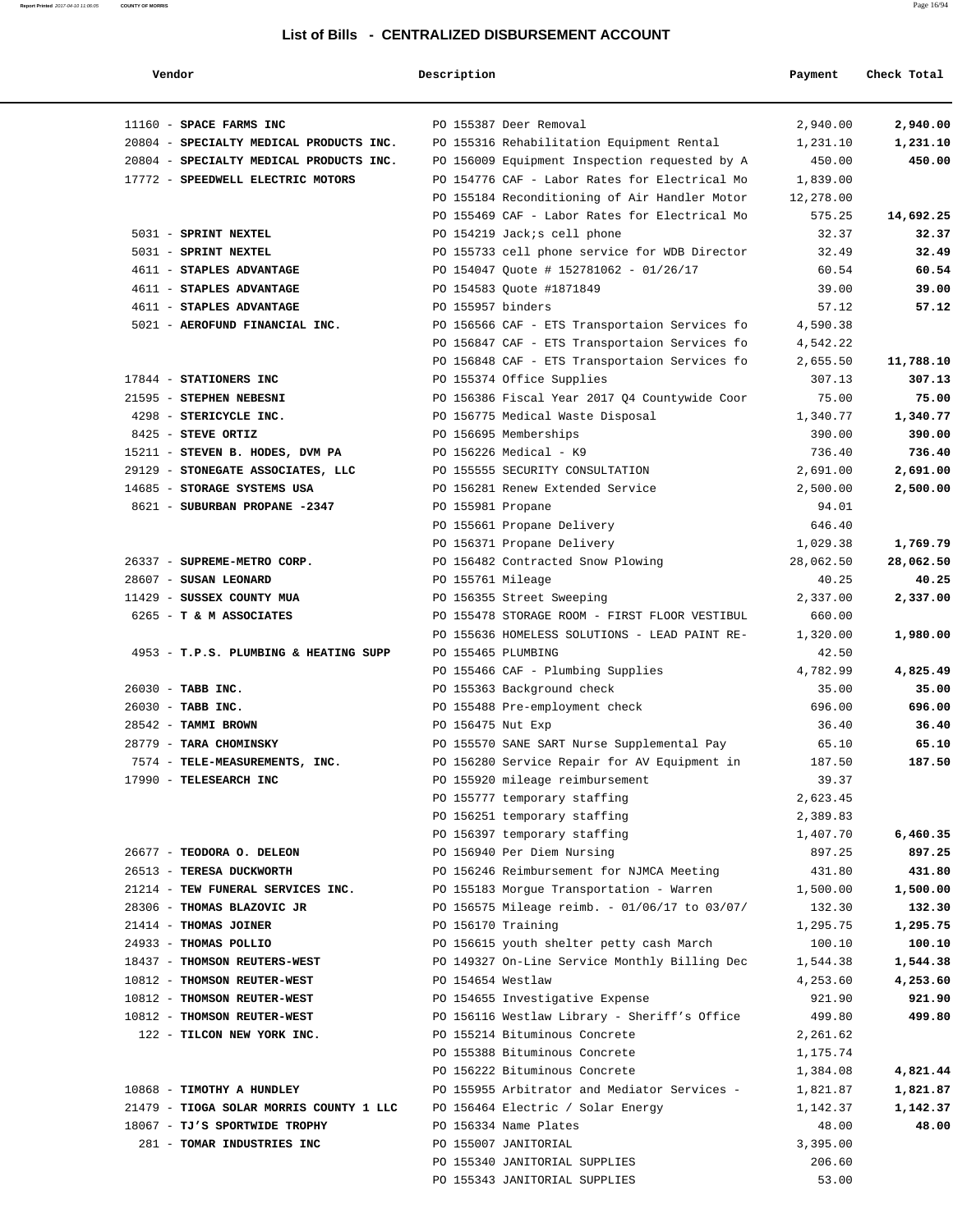#### **Report Printed** 2017-04-10 11:06:05 **COUNTY OF MORRIS** Page 17/94

#### **List of Bills - CENTRALIZED DISBURSEMENT ACCOUNT**

| Vendor | Description | Pavment | Check Total |  |
|--------|-------------|---------|-------------|--|
|--------|-------------|---------|-------------|--|

|                                                                    |                       | PO 156277 JANITORIAL SUPPLIES                                                    | 274.45           |                    |
|--------------------------------------------------------------------|-----------------------|----------------------------------------------------------------------------------|------------------|--------------------|
|                                                                    |                       | PO 156245 Streak Free Glass Cleaner 12 Quarts                                    | 273.00           | 4,202.05           |
| 16352 - TOWN OF MORRISTOWN                                         |                       | PO 155095 INSPECTION FEES                                                        | 1,146.00         |                    |
|                                                                    |                       | PO 155447 INSPECTION FEES                                                        | 1,066.00         | 2,212.00           |
| 16913 - TOWNSHIP OF PARSIPPANY -                                   |                       | PO 156310 WATER - PSTA                                                           | 5,736.14         | 5,736.14           |
| $26666 - TRAC$                                                     |                       | PO 156095 CAF - Improvements to Railroad Cros                                    | 93,045.46        | 93,045.46          |
| $3049$ - TRANE                                                     |                       | PO 155446 CAF - Labor Rates HVAC Repair Servi                                    | 8,295.00         | 8,295.00           |
| 11781 - TREASURER. ST OF NJ                                        |                       | PO 155666 Federal Parent Locator Fees for 201                                    | 1,069.94         | 1,069.94           |
| 11781 - TREASURER. ST OF NJ                                        |                       | PO 155667 CSP Collection Intercept fees for t                                    | 2,005.49         | 2,005.49           |
| 11781 - TREASURER. ST OF NJ                                        |                       | PO 155668 CSP Collection Intercept Fees (Pre-                                    | 1,822.00         | 1,822.00           |
| 19995 - TREASURER-STATE OF NEW JERSEY                              |                       | PO 156126 ANNUAL INSPECTION FEES                                                 | 1,993.00         | 1,993.00           |
| 18144 - TREE KING INC                                              |                       | PO 156148 Contracted Snow Removal                                                | 95,118.75        | 95,118.75          |
| 25209 - TURN OUT UNIFORMS, INC.<br>25209 - TURN OUT UNIFORMS, INC. |                       | PO 156100 Accessories for Uniforms - Sheriff'<br>PO 156191 FOOTWARE: G. COSTELLO | 464.67<br>129.99 | 464.67             |
| 25209 - TURN OUT UNIFORMS, INC.                                    |                       | PO 156446 Uniforms - Sheriff's Office                                            | 762.78           | 129.99<br>762.78   |
|                                                                    |                       | PO 156451 Uniforms - Sheriff's Office                                            | 333.95           |                    |
| 25209 - TURN OUT UNIFORMS, INC.<br>25209 - TURN OUT UNIFORMS, INC. |                       |                                                                                  | 647.46           | 333.95             |
| 9285 - U.S. SECURITY ASSOCIATES, INC.                              |                       | PO 156656 EMS Program Uniforms<br>PO 155318 CAF - Unarmed Sercurity Guards       | 7,092.92         | 647.46<br>7,092.92 |
| 18233 - UNITED PARCEL SERVICE                                      |                       | PO 155416 summary of charges on account # 6x7                                    | 103.20           |                    |
|                                                                    |                       | PO 156366 summary of charges account #6x7742                                     | 168.98           | 272.18             |
| 18232 - UNITED PARCEL SERVICE                                      |                       | PO 155947 UPS Shipping Fees                                                      | 41.69            | 41.69              |
| 9600 - UNITED STATES POSTAL SERVICE                                |                       | PO 156569 Permit 418 Renewal Fees 2017                                           | 450.00           | 450.00             |
| 446 - UNITRONIX DATA SYSTEMS INC                                   |                       | PO 155683 Software maintenance for the month                                     | 6,759.00         | 6,759.00           |
| 20034 - UNIVERSAL SUPPLY GROUP INC.                                | PO 155074 HVAC        |                                                                                  | 755.41           | 755.41             |
| 15732 - UNIVERSAL UNIFORM SALES CO INC                             |                       | PO 155504 CAF - Contract Renewal uniforms                                        | 816.90           | 816.90             |
| 15732 - UNIVERSAL UNIFORM SALES CO INC                             |                       | PO 156097 CAF - Custom Fitted Uniforms                                           | 2,083.37         | 2,083.37           |
| 15732 - UNIVERSAL UNIFORM SALES CO INC                             |                       | PO 156110 CAF - Custom Fitted Uniforms                                           | 6,769.45         | 6,769.45           |
| 15732 - UNIVERSAL UNIFORM SALES CO INC                             | PO 156112 JDO Uniform |                                                                                  | 793.79           | 793.79             |
| 20035 - UNIVERSAL UNIFORM SALES CO.INC                             |                       | PO 153591 Uniform for new officer E. Chan                                        | 117.00           | 117.00             |
| 20035 - UNIVERSAL UNIFORM SALES CO.INC                             |                       | PO 154142 Uniform - Orange                                                       | 586.00           | 586.00             |
| 3489 - US MUNICIPAL SUPPLY, INC                                    | PO 155332 TRUCK PARTS |                                                                                  | 642.54           | 642.54             |
| $17763$ - V.A. SPATZ & SONS INC.                                   |                       | PO 155394 Contracted Snow Removal                                                | 15,420.00        | 15,420.00          |
| 24207 - VALENCIA COLLEGE                                           |                       | PO 155053 Education, School, Training                                            | 588.00           | 588.00             |
| 18290 - VAN METER & ASSOCIATES INC.                                | PO 155383 Training    |                                                                                  | 170.00           |                    |
|                                                                    | PO 156169 Training    |                                                                                  | 150.00           |                    |
|                                                                    |                       | PO 156099 Training - Legal Serv                                                  | 470.00           | 790.00             |
| 29301 - VANA NOUGUES                                               |                       | PO 156515 Employee Reimbursement                                                 | 30.00            | 30.00              |
| $1286$ - VERIZON                                                   | PO 154011 Land Line   |                                                                                  | 287.94           | 287.94             |
| $1286$ - VERIZON                                                   |                       | PO 155960 MORRIS CO SHERIFF'S OFCS & INST                                        | 69.67            | 69.67              |
| $1286$ - VERIZON                                                   |                       | PO 155984 Telephone pobox4833                                                    | 102.74           | 102.74             |
| $1286$ - VERIZON                                                   |                       | PO 156025 PENTHOUSE- A & R BLDG                                                  | 69.67            | 69.67              |
| $1286$ - VERIZON                                                   |                       | PO 156179 phone service                                                          | 323.86           | 323.86             |
| $1286$ - VERIZON                                                   | PO 156188 Land line   |                                                                                  | 649.04           | 649.04             |
| $1286$ - VERIZON                                                   |                       | PO 156189 Telephone pobox4833                                                    | 244.02           | 244.02             |
| $1286$ - VERIZON                                                   |                       | PO 156391 Blue Page Listing Service - Monthly                                    | 530.25           | 530.25             |
| $1286$ - VERIZON                                                   |                       | PO 156466 Prosecutor's Office PRI for Fax Ser                                    | 793.82           | 793.82             |
| 10158 - VERIZON                                                    | PO 156474 Nut exp     |                                                                                  | 922.35           | 922.35             |
| $1286$ - VERIZON                                                   |                       | PO 156486 Monthly Data Circuit Services - 8 T                                    | 11,592.16        | 11,592.16          |
| $1286$ - VERIZON                                                   |                       | PO 156550 Telephone pobox4833                                                    | 34.85            | 34.85              |
| $1286$ - VERIZON                                                   |                       | PO 156629 Emergency Notification System                                          | 419.20           | 419.20             |
| $1286$ - VERIZON                                                   | PO 156709 Land Line   |                                                                                  | 288.04           | 288.04             |
| $1286$ - VERIZON                                                   | PO 156710 Land Line   |                                                                                  | 32.83            | 32.83              |
| $1286$ - VERIZON                                                   |                       | PO 156735 CRIME STOPPERS HOTLINE                                                 | 43.84            | 43.84              |
| 21097 - VERIZON BUSINESS                                           |                       | PO 154541 Telephone Services (NUMS)                                              | 300.00           | 300.00             |
| 21097 - VERIZON BUSINESS                                           |                       | PO 156390 Centrex Voicemail Service - Deirdre                                    | 110.08           | 110.08             |
| 1348 - VERIZON WIRELESS                                            | PO 154550 Cell Phones |                                                                                  | 59.57            |                    |
|                                                                    |                       | PO 155561 GPS TRACKING SERVICE                                                   | 90.12            |                    |
|                                                                    | PO 155566 Cell Phones |                                                                                  | 9,705.35         |                    |
|                                                                    |                       | PO 155687 Monthly Statement -                                                    | 231.98           |                    |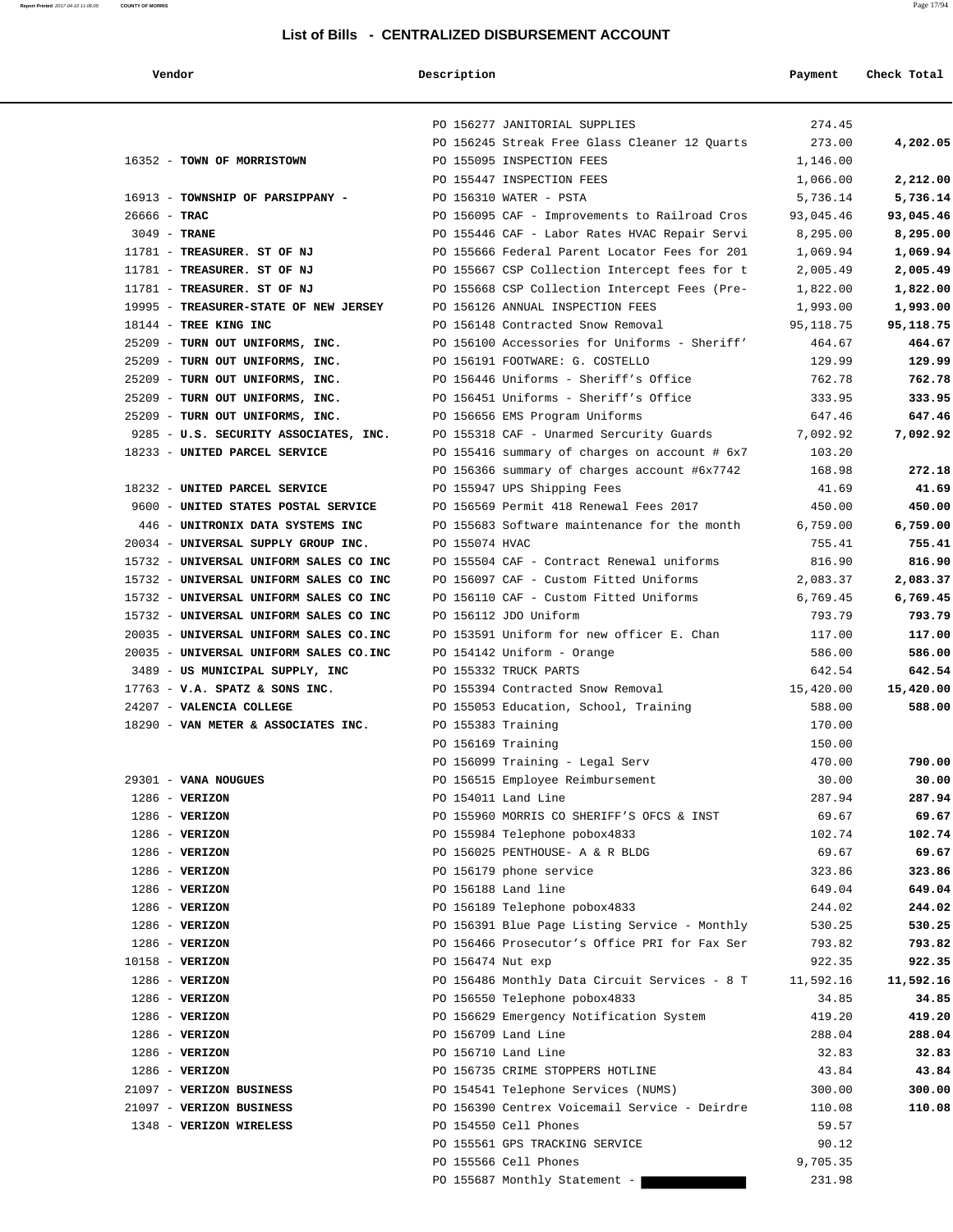| Vendor                                 | Description                                                   | Payment    | Check Total |
|----------------------------------------|---------------------------------------------------------------|------------|-------------|
|                                        | PO 156107 Monthly Statement -                                 | 1,809.25   |             |
|                                        | PO 156279 Wireless Service                                    | 80.04      |             |
|                                        | PO 156323 Cell Phones                                         | 834.94     |             |
|                                        | PO 156324 Cell phones                                         | 59.57      | 12,870.82   |
| 1348 - VERIZON WIRELESS                | PO 156691 Cell Phones                                         | 968.16     | 968.16      |
| 24332 - VIDYA MANOHAR                  | PO 154017 RMB - online course - Cataloging Vi                 | 72.00      | 72.00       |
| 7037 - VILLAGE SUPER MARKET, INC.      | PO 155493 Freeholder Lunch Meeting                            | 208.97     |             |
|                                        | PO 156182 Supplies - $3/14/17$ snow storm                     | 1,325.68   | 1,534.65    |
| 25832 - VOIANCE LANGUAGE SERVICES, LLC | PO 155982 Interpreter fees                                    | 346.50     | 346.50      |
| 6146 - W.B. MASON COMPANY INC          | PO 155512 OFFICE SUPPLIES                                     | 110.70     |             |
|                                        | PO 155513 Jan & Feb 2017 office supplies                      | 420.83     |             |
|                                        | PO 155516 Office Supplies                                     | 147.50     |             |
|                                        | PO 155550 OFFICE SUPPLIES                                     | 882.40     |             |
|                                        | PO 155757 office supplies for ETS                             | 873.00     |             |
|                                        | PO 155845 Office Supplies & 81/2 x 11 Copier                  | 247.54     |             |
|                                        | PO 155882 OFFICE SUPPLIES                                     | 76.70      |             |
|                                        | PO 155884 Office Supplies - Inv. # I42052749                  | 1,181.07   | 3,939.74    |
| 6146 - W.B. MASON COMPANY INC          | PO 155895 mis office supplies                                 | 381.49     |             |
|                                        | PO 156012 Office Supplies                                     | 299.85     |             |
|                                        | PO 156171 Office Supplies                                     | 238.57     |             |
|                                        | PO 156178 Office Supplies - WB Mason                          | 478.90     |             |
|                                        |                                                               | 56.16      |             |
|                                        | PO 156050 Office supplies 2/24/2017                           | 393.68     |             |
|                                        | PO 156187 Office Supplies<br>PO 156139 SUPPLIES YOUTH SHELTER |            |             |
|                                        |                                                               | 168.12     | 2,016.77    |
| 6146 - W.B. MASON COMPANY INC          | PO 156151 Office Supplies - Sheriff's Office                  | 751.35     |             |
|                                        | PO 156232 Office Supplies - Sheriff's Office                  | 193.46     |             |
|                                        | PO 156153 Office Supplies                                     | 19.78      |             |
|                                        | PO 156338 supplies                                            | 195.44     |             |
|                                        | PO 156339 supplies                                            | 64.34      |             |
|                                        | PO 156203 Office Supplies                                     | 736.73     |             |
|                                        | PO 156420 OFFICE SUPPLIES                                     | 652.77     |             |
|                                        | PO 156442 mis supplies for the office Cust.#C                 | 902.90     | 3,516.77    |
| 6146 - W.B. MASON COMPANY INC          | PO 156690 Data Processing Supplies & Office S                 | 705.85     |             |
|                                        | PO 156620 MAPS exp                                            | 775.18     |             |
|                                        | PO 156634 Aging exp                                           | 50.16      |             |
|                                        | PO 156607 Treasurer's & Adjuster's Office Sup                 | 458.60     | 1,989.79    |
| 27401 - WALLKILL GROUP INC             | PO 156542 Completion of Tub/Shower Suite Reno                 | 105,330.15 | 105,330.15  |
| 18395 - WASHINGTON TWP MUNICIPAL       | PO 155976 Fuel                                                | 1,984.14   | 1,984.14    |
| 13392 - WEBSTER PLUMBING &             | PO 155480 CAF - Labor Rates Plumbing Services                 | 1,158.00   | 1,158.00    |
| 18435 - WEST CHESTER MACHINERY AND     | PO 156055 PLOW EQUIP                                          | 538.00     | 538.00      |
| 18456 - WHITE & SHAUGER INC.           | PO 155073 B&G Maintenance Supplies for Morris                 | 110.73     | 110.73      |
| 4677 - WHITEMARSH CORPORATION          | PO 155599 GAS PUMP EQUIPMENT                                  | 245.00     |             |
|                                        | PO 156419 GAS PUMP EQUIPMENT                                  | 646.01     | 891.01      |
| 26841 - WHITEWATER CHALLENGERS INC.    | PO 155278 ACTIVITIES FOR YOUTH SHELTER RESIDE                 | 450.00     | 450.00      |
| 26519 - WILLIAM KARLAK                 | PO 156449 Reimbursement for NJMCA                             | 390.81     | 390.81      |
| 8335 - WILLIAM PATERSON UNIVERSITY     | PO 156363 CAF - 8335-3734                                     | 1,920.00   |             |
|                                        | PO 156364 CAF - 8335-3576                                     | 3,200.00   |             |
|                                        | PO 156565 CAF - 8335-3199                                     | 800.00     | 5,920.00    |
| 29324 - WILLIAM WALMSLEY               | PO 157027 Expense Voucher                                     | 37.43      | 37.43       |
| 28440 - WILSON TORRES                  | PO 156893 Mileage Reimbursement for ADA Poll                  | 48.82      | 48.82       |
| 18541 - WORLD BOOK EDUCATIONAL PROD    | PO 153980 Childrens' Encyclopedia & Reference                 | 2,558.00   | 2,558.00    |
| $18564$ - XEROX CORP                   | PO 155417 base charge on 6204 wide format mac                 | 120.45     |             |
|                                        | PO 155896 meter usage on WC7335P                              | 35.63      | 156.08      |
| 18568 - YBP LIBRARY SERVICE            | PO 153981 Books received                                      | 262.50     | 262.50      |
|                                        |                                                               |            |             |

TOTAL **4,611,572.58**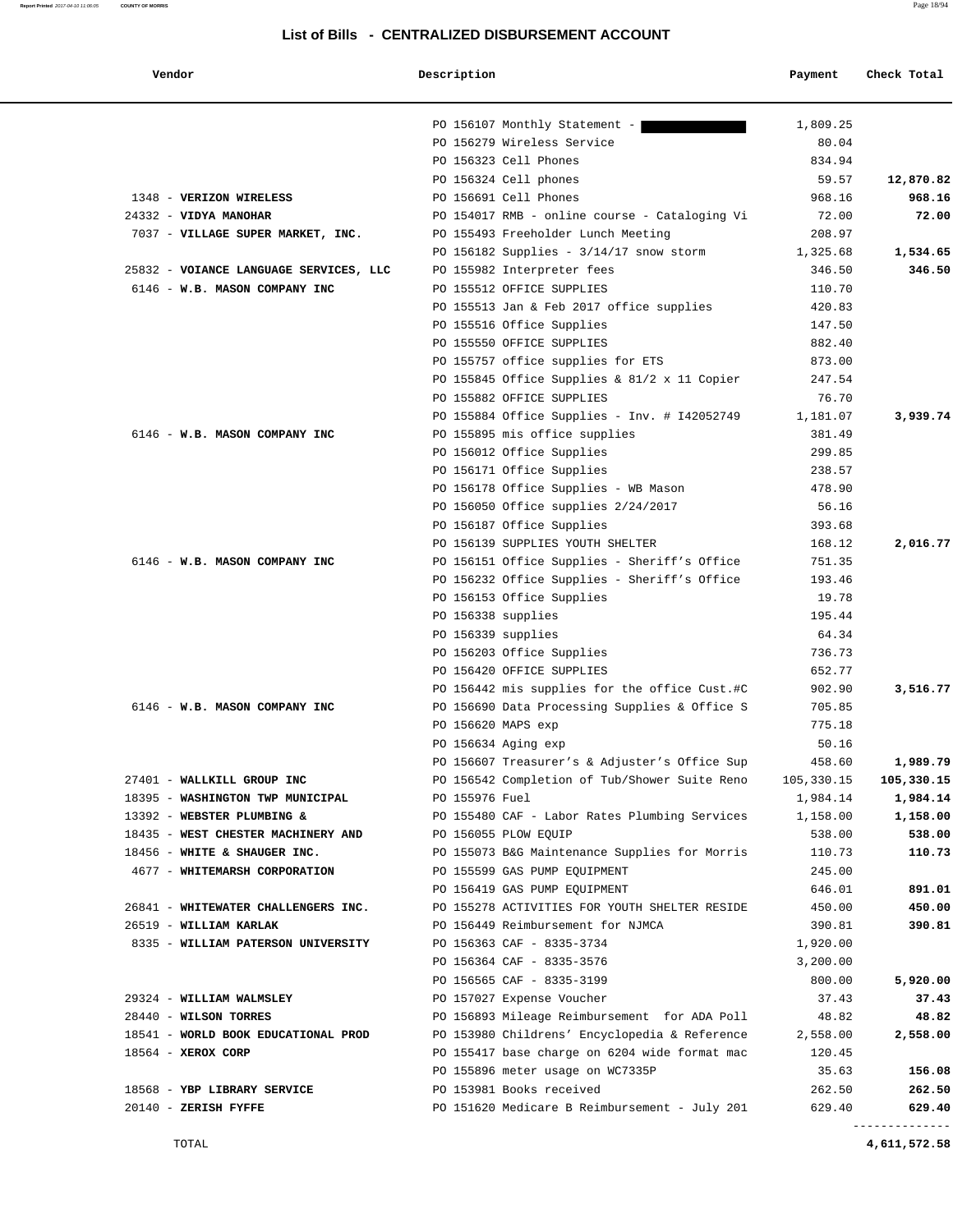| Vendor                                        | Description    | Check Total<br>Payment |
|-----------------------------------------------|----------------|------------------------|
|                                               |                |                        |
| Total to be paid from Fund 01 Current Fund    | 3, 271, 991.88 |                        |
| Total to be paid from Fund 02 Grant Fund      | 234,942.62     |                        |
| Total to be paid from Fund 04 County Capital  | 1,027,903.21   |                        |
| Total to be paid from Fund 13 Dedicated Trust | 76,734.87      |                        |
|                                               |                |                        |
|                                               | 4,611,572.58   |                        |
|                                               |                |                        |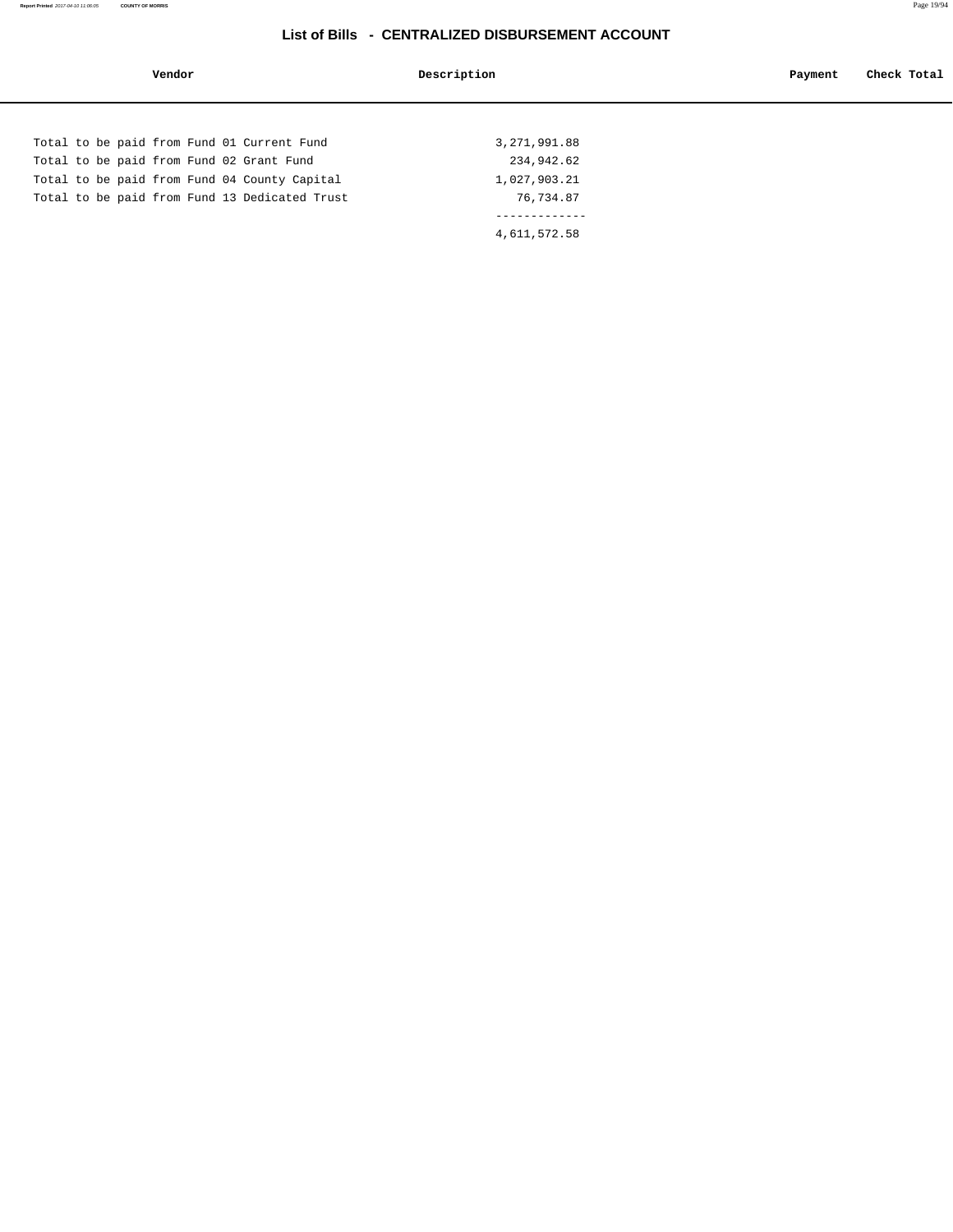**Report Printed** 2017-04-10 11:06:22 **COUNTY OF MORRIS** Page 20/94

# **List of Bills (Department/Account Detail) - CENTRALIZED DISBURSEMENT ACCOUNT**

| Account | PO # | Vendor | Description | Payment<br>. | Account Total |
|---------|------|--------|-------------|--------------|---------------|
|         |      |        |             |              |               |

## **Current Fund**

# **County Administrator**

|                                | 156453 OFFICE CONCEPTS GROUP, INC. | Creamer, Toner HP p1102, Steno book 4 pk | 119.24   |             |
|--------------------------------|------------------------------------|------------------------------------------|----------|-------------|
|                                | 156546 PAPER MART INC              | 8.5 x 11 Paper Product #5501030N         | 178.80   |             |
| 01-201-20-100100-058           | Office Supplies & Stationery       | TOTAL FOR ACCOUNT                        |          | 298.04      |
|                                | 156890 COUNTY OF MORRIS            | 2nd HALF 3/17 METERED MAIL               | 9.43     |             |
| $01 - 201 - 20 - 100100 - 068$ | Postage & Metered Mail             | TOTAL FOR ACCOUNT                        |          | 9.43        |
|                                |                                    |                                          |          |             |
|                                | 155363 TABB INC.                   | Brian Ryno 2/1/17                        | 35.00    |             |
| 01-201-20-100100-084           | <i>Other Outside Services</i>      | TOTAL FOR ACCOUNT                        |          | 35.00       |
|                                | 155955 TIMOTHY A HUNDLEY           | County Administrator's Share             | 1,821.87 |             |
| 01-203-20-100100-084           | (2016) Other Outside Services      | TOTAL FOR ACCOUNT                        |          | 1,821.87    |
|                                |                                    |                                          |          |             |
|                                |                                    |                                          |          | =========== |
|                                | TOTAL for County Administrator     |                                          |          | 2,164.34    |
|                                |                                    |                                          |          |             |

#### **Personnel**

|                      | 156050 W.B. MASON COMPANY INC                     | Office supplies 2/24/2017                       | 56.16  |             |
|----------------------|---------------------------------------------------|-------------------------------------------------|--------|-------------|
|                      | 156153 W.B. MASON COMPANY INC                     | Office Supplies, Customer #C1033751, Inv        | 19.78  |             |
| 01-201-20-105100-058 | Office Supplies & Stationery                      | TOTAL FOR ACCOUNT                               |        | 75.94       |
| 01-201-20-105100-068 | 156890 COUNTY OF MORRIS<br>Postage & Metered Mail | 2nd HALF 3/17 METERED MAIL<br>TOTAL FOR ACCOUNT | 139.81 | 139.81      |
|                      |                                                   |                                                 |        |             |
|                      | 156057 CRYSTAL SPRINGS                            | Water 1/26/17-2/17/17, Account #69900491        | 15.99  |             |
| 01-201-20-105100-095 | Other Administrative Supplies                     | TOTAL FOR ACCOUNT                               |        | 15.99       |
|                      |                                                   |                                                 |        | :========== |
|                      | TOTAL for Personnel                               |                                                 |        | 231.74      |
|                      |                                                   |                                                 |        |             |

#### **Board of Chosen Freeholders**

|        | 35.79  | 2nd HALF 3/17 METERED MAIL               | 156890 COUNTY OF MORRIS               |                      |
|--------|--------|------------------------------------------|---------------------------------------|----------------------|
|        | 130.96 | 2nd HALF 3/17 METERED MAIL               | 156890 COUNTY OF MORRIS               |                      |
| 166.75 |        | TOTAL FOR ACCOUNT                        | Postage & Metered Mail                | 01-201-20-110100-068 |
|        | 208.97 | 3/3/17 at Public Safety Complex with Mon | 155493 VILLAGE SUPER MARKET, INC.     |                      |
| 208.97 |        | TOTAL FOR ACCOUNT                        | Special Projects                      | 01-201-20-110100-079 |
|        | 30.00  | Receipts for parking while attending the | 156443 KATHRYN A. DEFILLIPPO          |                      |
| 30.00  |        | TOTAL FOR ACCOUNT                        | Travel Expense                        | 01-201-20-110100-082 |
|        |        |                                          |                                       |                      |
| 405.72 |        |                                          | TOTAL for Board of Chosen Freeholders |                      |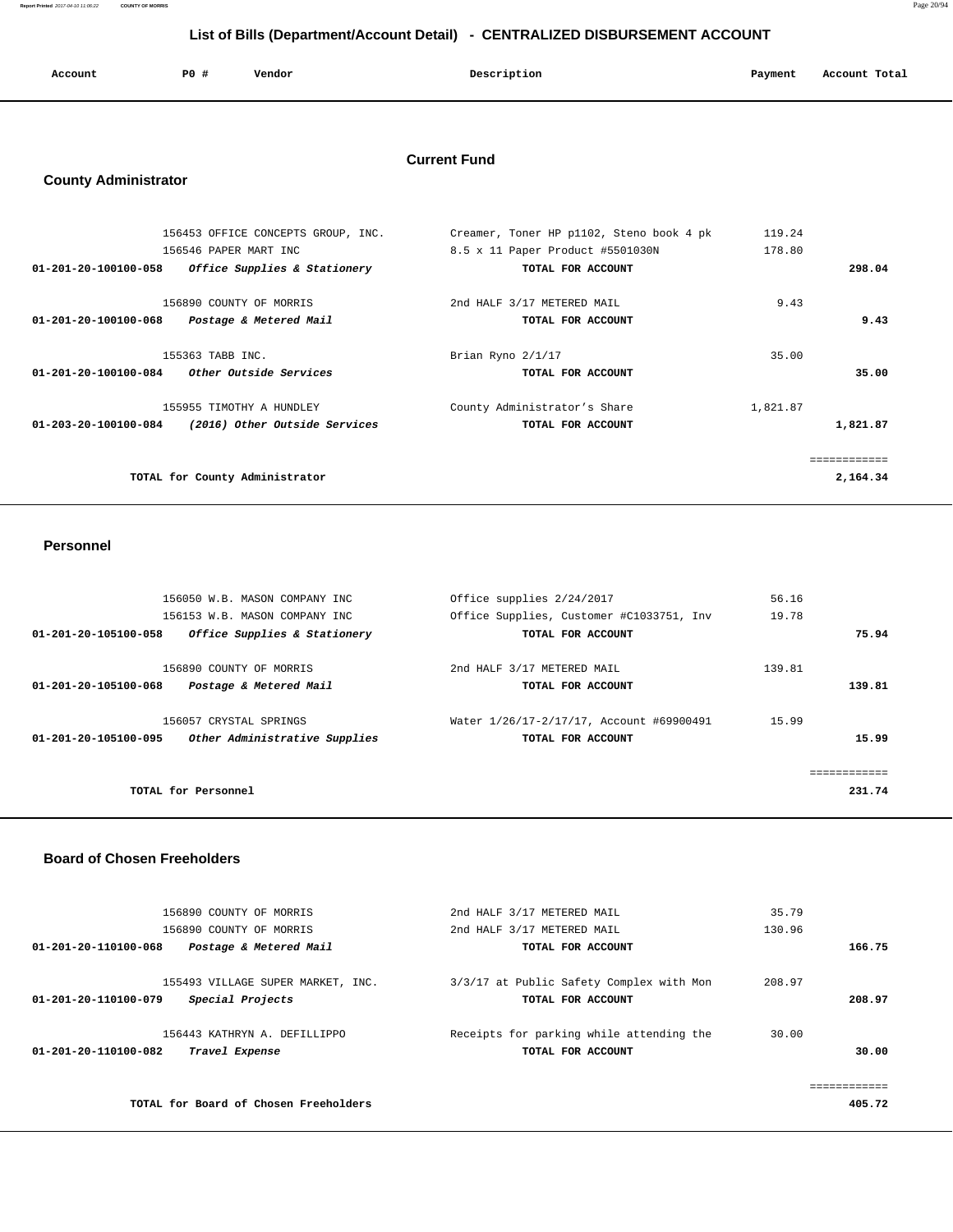# **List of Bills (Department/Account Detail) - CENTRALIZED DISBURSEMENT ACCOUNT**

| Account              | <b>PO #</b>         | Vendor | Description                               | Payment | Account Total |
|----------------------|---------------------|--------|-------------------------------------------|---------|---------------|
|                      |                     |        |                                           |         |               |
|                      | 156084 DAILY RECORD |        | ASB-70021774 1. INTRODUCTION BY TITLE     | 65.80   |               |
|                      | 156084 DAILY RECORD |        | 2. INTRODUCTION BY TITLE ONLY OF A BOND   | 75.48   |               |
|                      | 156084 DAILY RECORD |        | 3. INTRODUCTION BY TITLE ONLY OF A BOND   | 73.72   |               |
|                      | 156084 DAILY RECORD |        | 4. INTRODUCTION BY TITLE ONLY OF A BOND   | 74.60   |               |
|                      | 156084 DAILY RECORD |        | 5. INTRODUCTION BY TITLE ONLY OF A BOND   | 74.60   |               |
|                      | 156084 DAILY RECORD |        | 6. INTRODUCTION BY TITLE ONLY OF A BOND O | 74.60   |               |
|                      | 156084 DAILY RECORD |        | 7. INTRODUCTION BY TITLE ONLY OF A BOND   | 75.48   |               |
|                      | 156084 DAILY RECORD |        | 8. INTRODUCTION BY TITLE ONLY OF A BOND   | 75.48   |               |
|                      | 156084 DAILY RECORD |        | 9. INTRODUCTION BY TITLE ONLY OF A BOND O | 72.84   |               |
|                      | 156084 DAILY RECORD |        | 10. INTRODUCTION BY TITLE ONLY OF A BOND  | 75.48   |               |
|                      | 156084 DAILY RECORD |        | 11. INTRODUCTION BY TITLE ONLY OF A BOND  | 73.72   |               |
|                      | 156084 DAILY RECORD |        | 12. INTRODUCTION BY TITLE ONLY OF A BOND  | 75.48   |               |
|                      | 156084 DAILY RECORD |        | 13. INTRODUCTION BY TITLE ONLY OF A BOND  | 72.84   |               |
|                      | 156538 DAILY RECORD |        | ASB-03668474 SEALED BID # CC 17-46 DATED  | 84.72   |               |
|                      | 156538 DAILY RECORD |        | ASB-03668474 LEGAL NOTICE BID# B17-34, B  | 82.08   |               |
|                      | 156655 DAILY RECORD |        | ASB-03668474 LEGAL NOTICE BID#17-49 03/   | 76.80   |               |
| 01-201-20-110105-022 | Advertising         |        | TOTAL FOR ACCOUNT                         |         | 1,203.72      |
|                      |                     |        |                                           |         |               |
|                      |                     |        |                                           |         | ============  |

**TOTAL for Clerk of the Board 1,203.72**

 **County Clerk** 

|                                | 155890 AT&T MOBILITY                | wireless statement on account #973-610-8 | 40.98    |          |
|--------------------------------|-------------------------------------|------------------------------------------|----------|----------|
| 01-201-20-120100-031           | Cellular Phones/Pagers              | TOTAL FOR ACCOUNT                        |          | 40.98    |
|                                | 155896 XEROX CORP                   | meter usage on the WC7335P ser. #FKA-937 | 35.63    |          |
|                                | 155417 XEROX CORP                   | base charge on the wide format machine 6 | 120.45   |          |
| 01-201-20-120100-044           | Equipment Service Agreements        | TOTAL FOR ACCOUNT                        |          | 156.08   |
|                                |                                     |                                          |          |          |
|                                | 156441 EASTMAN MICROGRAPHICS, INC.  | processing of 16mm 215 film tracking #66 | 487.90   |          |
| 01-201-20-120100-054           | Microfilming                        | TOTAL FOR ACCOUNT                        |          | 487.90   |
|                                | 155895 W.B. MASON COMPANY INC       | mis office supplies for Registry and boo | 381.49   |          |
|                                | 155422 HALO BRANDED SOLUTIONS, INC. | mis. office supplies for the office sale | 569.95   |          |
|                                | 155891 RIOS' ENGRAVING              | N-14 No envelope/copy selfinker          | 172.00   |          |
|                                | 156442 W.B. MASON COMPANY INC       | mis supplies for the office Registry and | 902.90   |          |
|                                | 155888 MEDIA PLUS, LLC              | 96 printer ribbons for the tbg printers  | 675.00   |          |
| $01 - 201 - 20 - 120100 - 058$ | Office Supplies & Stationery        | TOTAL FOR ACCOUNT                        |          | 2,701.34 |
|                                | 156890 COUNTY OF MORRIS             | 2nd HALF 3/17 METERED MAIL               | 2,285.12 |          |
| 01-201-20-120100-068           | Postage & Metered Mail              | TOTAL FOR ACCOUNT                        |          | 2,285.12 |
|                                | 155889 PAPER MART INC               | product #551030n supreme whiteproduct #5 | 967.00   |          |
| $01 - 201 - 20 - 120100 - 069$ | Printing                            | TOTAL FOR ACCOUNT                        |          | 967.00   |
|                                | 155423 CAESAR'S ENTERTAINMENT CORP. | Hotel Reservations for Conf. #OXCLN for  | 188.00   |          |
|                                | 155423 CAESAR'S ENTERTAINMENT CORP. | Hotel Reservation for Conf.#JFPLN for De | 188.00   |          |
| 01-201-20-120100-082           | Travel Expense                      | TOTAL FOR ACCOUNT                        |          | 376.00   |
|                                | 155416 UNITED PARCEL SERVICE        | summary of charges weekly services 01/21 | 103.20   |          |
|                                | 156366 UNITED PARCEL SERVICE        | summary of charges weekly services 02-18 | 168.98   |          |
| 01-201-20-120100-084           | Other Outside Services              | TOTAL FOR ACCOUNT                        |          | 272.18   |
|                                |                                     |                                          |          |          |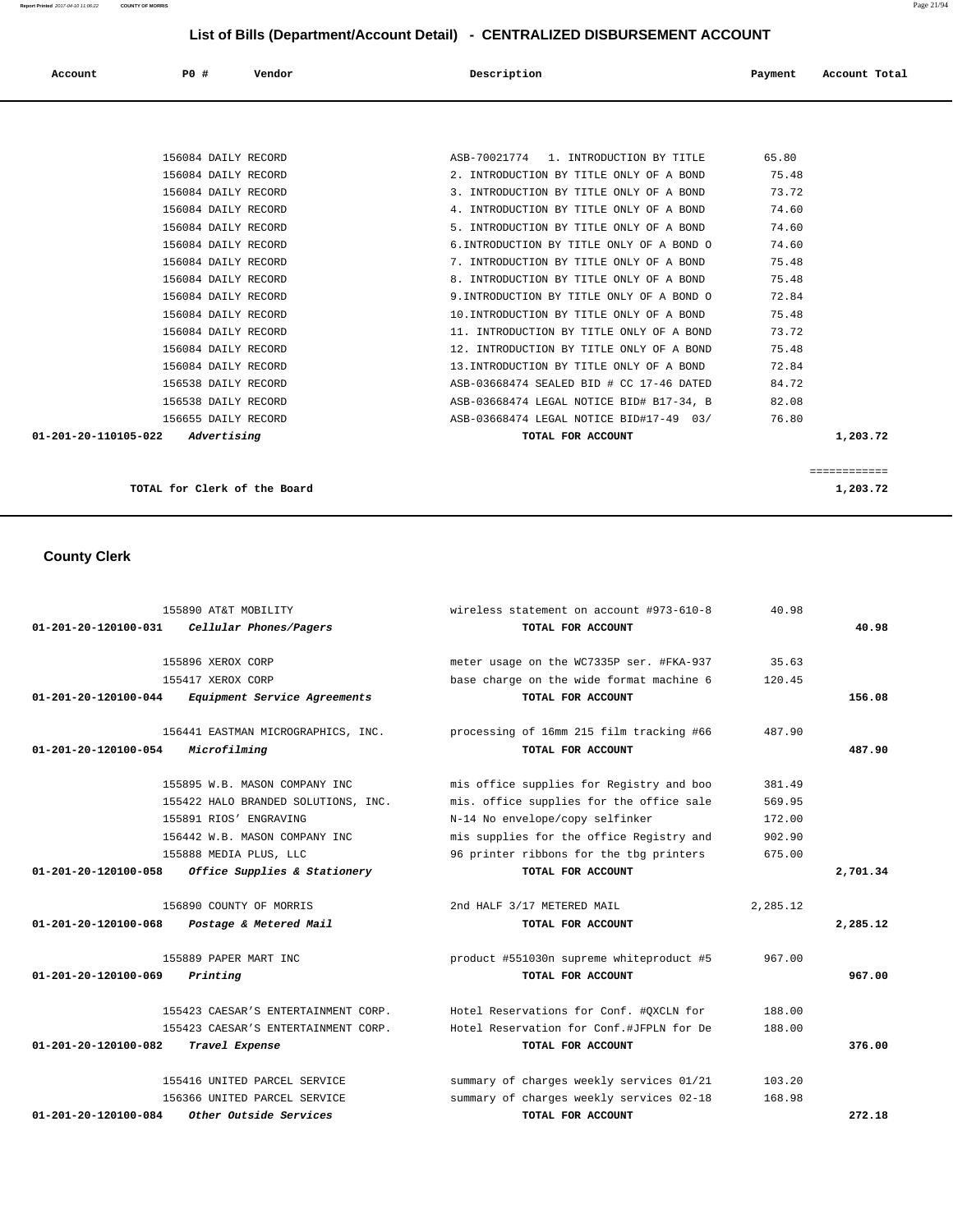#### **List of Bills (Department/Account Detail) - CENTRALIZED DISBURSEMENT ACCOUNT**

|                                           |                        |                                     | __________                               |          |               |
|-------------------------------------------|------------------------|-------------------------------------|------------------------------------------|----------|---------------|
| Account                                   | PO#                    | Vendor                              | Description                              | Payment  | Account Total |
| <b>County Clerk</b>                       |                        |                                     |                                          |          |               |
| 01-201-20-120100-095                      |                        | Other Administrative Supplies       | TOTAL FOR ACCOUNT                        |          | 55.00         |
|                                           | 156404 GRAINGER        |                                     | barrier post with belt 7-1/2ft LBLA item | 1,041.60 |               |
|                                           | 156404 GRAINGER        |                                     | item 2EU27 acrylic sign for tensabarrier | 199.28   |               |
| 01-201-20-120100-162 Furniture & Fixtures |                        |                                     | TOTAL FOR ACCOUNT                        |          | 1,240.88      |
|                                           |                        | 155418 MORRIS COUNTY CHAMBER OF     | MCEDC25th Annual Partners in Economic De | 85.00    |               |
| 01-201-20-120100-185                      | Food                   |                                     | TOTAL FOR ACCOUNT                        |          | 85.00         |
|                                           |                        | 156444 RICOH USA, INC.              | billing from 10-01-16 to 12-31-16. ID#67 | 127.26   |               |
| $01 - 203 - 20 - 120100 - 044$            |                        | (2016) Equipment Service Agreements | TOTAL FOR ACCOUNT                        |          | 127.26        |
|                                           |                        |                                     |                                          |          | ============  |
|                                           | TOTAL for County Clerk |                                     |                                          |          | 8,794.74      |

# **County Board of Elections**

| 156890 COUNTY OF MORRIS                         | 2nd HALF 3/17 METERED MAIL               | 682.62 |              |
|-------------------------------------------------|------------------------------------------|--------|--------------|
| 01-201-20-121100-068<br>Postage & Metered Mail  | TOTAL FOR ACCOUNT                        |        | 682.62       |
|                                                 |                                          |        |              |
| 156142 PHYLLIS COPPOLA                          | Monday, March 6, 2017 8:30AM-3:00PM (1/2 | 60.00  |              |
| 156142 PHYLLIS COPPOLA                          | Tuesday, March 7, 2017 8:30AM-3:00PM (1/ | 60.00  |              |
| 156142 PHYLLIS COPPOLA                          | Monday, March 13, 2017 8:30AM-3:00PM (1/ | 60.00  |              |
| 156894 PHYLLIS COPPOLA                          | Monday, March 20, 2017 8:30AM-3:00PM (1/ | 60.00  |              |
| 156894 PHYLLIS COPPOLA                          | Tuesday, March 21, 2017 8:30AM-3:00PM (1 | 60.00  |              |
| 156894 PHYLLIS COPPOLA                          | Monday, March 27, 2017 8:30AM-3:00PM (1/ | 60.00  |              |
| 156894 PHYLLIS COPPOLA                          | Wednesday, March 31, 2017 8:30AM-3:00PM  | 60.00  |              |
| <i>Election Officer</i><br>01-201-20-121100-096 | TOTAL FOR ACCOUNT                        |        | 420.00       |
|                                                 |                                          |        |              |
|                                                 |                                          |        | ============ |
| TOTAL for County Board of Elections             |                                          |        | 1,102.62     |

 **Superintendent of Elections**

|                                    | TOTAL FOR ACCOUNT                                   | 1,861.94                                                                                                                                                                                                                                                                  |
|------------------------------------|-----------------------------------------------------|---------------------------------------------------------------------------------------------------------------------------------------------------------------------------------------------------------------------------------------------------------------------------|
| 156893 WILSON TORRES               |                                                     | 48.82                                                                                                                                                                                                                                                                     |
| 156895 MARILYN ROSSY               | Tax                                                 | 1.61                                                                                                                                                                                                                                                                      |
| 156895 MARILYN ROSSY               | March 30, 2017 - Century 21 Department S            | 22.97                                                                                                                                                                                                                                                                     |
| 155956 A. RIFKIN CO.               | SHIPPING CHARGE                                     | 14.50                                                                                                                                                                                                                                                                     |
| 155956 A. RIFKIN CO.               | Item M79024-00 Clear Top Loading Badge H            | 562.80                                                                                                                                                                                                                                                                    |
| 155956 A. RIFKIN CO.               | Item M79121-00 30/Pack, Election Officia            | 112.14                                                                                                                                                                                                                                                                    |
| 155789 OFFICE CONCEPTS GROUP, INC. | 140,A Item SPR-38008 Flags, Signhere, 1/2", 140,    | 6.06                                                                                                                                                                                                                                                                      |
| 155789 OFFICE CONCEPTS GROUP, INC. | Item WAU-80211 Paper, Vellum Bristol, 67#,          | 119.50                                                                                                                                                                                                                                                                    |
| 155789 OFFICE CONCEPTS GROUP, INC. |                                                     | 349.36                                                                                                                                                                                                                                                                    |
| 155789 OFFICE CONCEPTS GROUP, INC. |                                                     | 14.54                                                                                                                                                                                                                                                                     |
| 155789 OFFICE CONCEPTS GROUP, INC. |                                                     | 33.82                                                                                                                                                                                                                                                                     |
| 155789 OFFICE CONCEPTS GROUP, INC. | Item SWI-1112 Trimmer, Standard, 12"                | 21.47                                                                                                                                                                                                                                                                     |
| 155789 OFFICE CONCEPTS GROUP, INC. |                                                     | 18.62                                                                                                                                                                                                                                                                     |
|                                    | Item MMM-33506 Tape,Packaging,6/PK,CR               | 23.63                                                                                                                                                                                                                                                                     |
| 155789 OFFICE CONCEPTS GROUP, INC. | Item BIC-GSM609BK Pens, Round Stic 60 Bo            | 512.10                                                                                                                                                                                                                                                                    |
|                                    | National Voter Registration<br>01-201-20-121105-057 | 155789 OFFICE CONCEPTS GROUP, INC.<br>Item BSN-32946 Tape, PKG, 1.88"x110YD, CL, 6<br>Item BSN-36612 Notes, Adhesive, 3x3, 12PK, Y<br>Item BSN-36610 Notes,Adhsive,1.5x2,12PK,<br>Item OXF-55806 Cover, Report, Clearcover, B<br>March 16, 2017 Mercer County ADA Committ |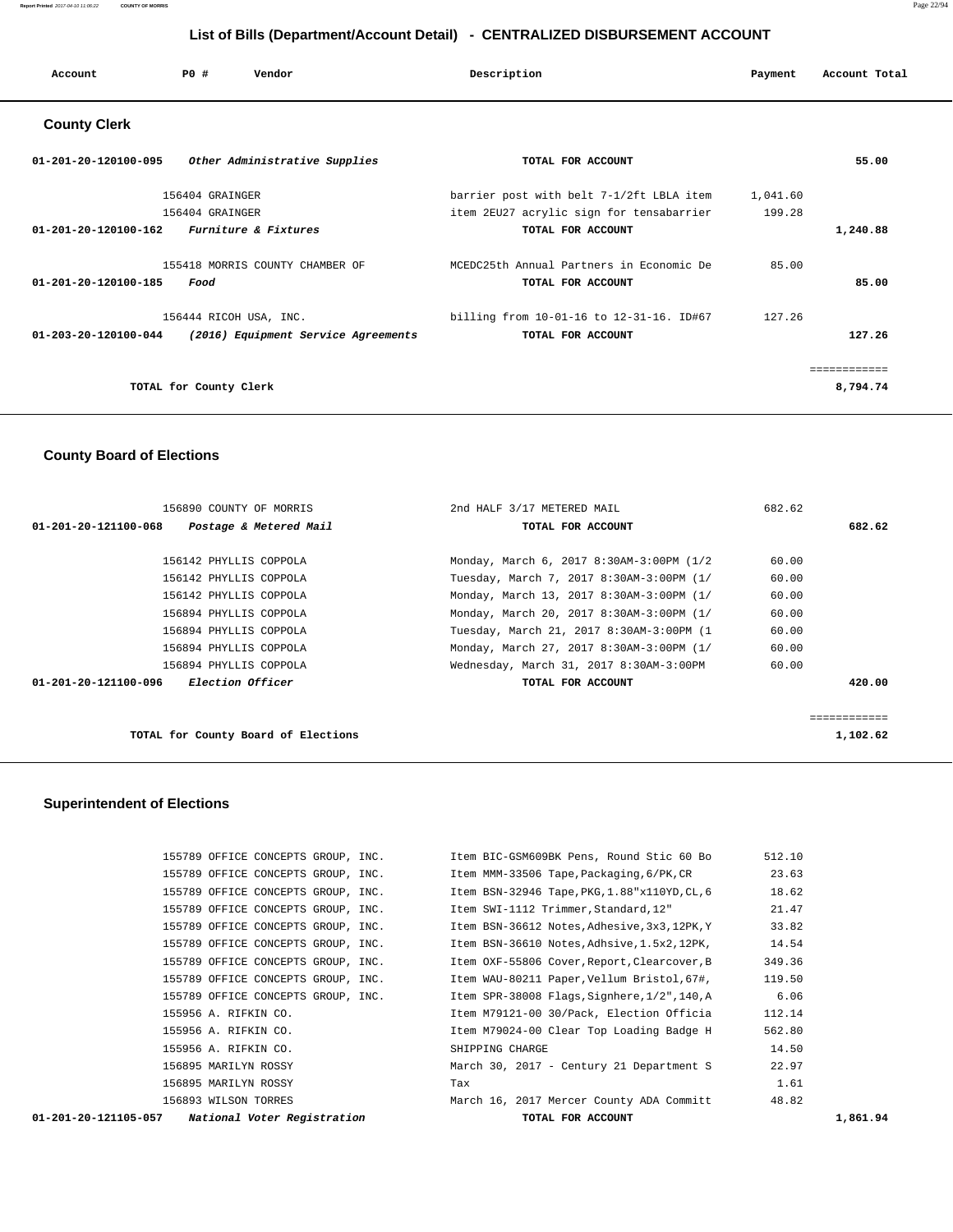**Report Printed** 2017-04-10 11:06:22 **COUNTY OF MORRIS** Page 23/94

# **List of Bills (Department/Account Detail) - CENTRALIZED DISBURSEMENT ACCOUNT**

| Account                            | PO#                    | Vendor                                | Description                              | Payment | Account Total |  |
|------------------------------------|------------------------|---------------------------------------|------------------------------------------|---------|---------------|--|
| <b>Superintendent of Elections</b> |                        |                                       |                                          |         |               |  |
| 01-201-20-121105-068               |                        | Postage & Metered Mail                | TOTAL FOR ACCOUNT                        |         | 11.63         |  |
|                                    | 155612 CRYSTAL SPRINGS |                                       | 1/26/17 R1702613254456 PWD 300LXP Series | 0.99    |               |  |
|                                    | 155612 CRYSTAL SPRINGS |                                       | 1/31/17 T170313550004 Crystal Springs 5G | 5.00    |               |  |
|                                    | 155612 CRYSTAL SPRINGS |                                       | 2/17/17 T170483550001 Crystal Springs 5G | 5.00    |               |  |
| 01-201-20-121105-095               |                        | Other Administrative Supplies         | TOTAL FOR ACCOUNT                        |         | 10.99         |  |
|                                    |                        |                                       |                                          |         | ============  |  |
|                                    |                        | TOTAL for Superintendent of Elections |                                          |         | 1,884.56      |  |

# **County Elections (Cty Clerk)**

| 9.66        |
|-------------|
|             |
|             |
|             |
|             |
|             |
| 10,362.20   |
|             |
| 1,193.57    |
| ----------- |
| 11,565.43   |
|             |

# **County Treasurer**

| 156609 MGL PRINTING SOLUTIONS                       | Payroll Check Stock M114-22              | 2,760.00 |          |
|-----------------------------------------------------|------------------------------------------|----------|----------|
| $01-201-20-130100-037$ Data Processing Supplies     | TOTAL FOR ACCOUNT                        |          | 2,760.00 |
| 156998 PROFESSIONAL GOVERNMENT                      | B. Bauer, Long Term Capital Planning & B | 90.00    |          |
| 157044 NEW JERSEY LEAGUE OF                         | Webinar Registration, Beti Bauer, 4/28/1 | 35.00    |          |
| $01-201-20-130100-039$ Education Schools & Training | TOTAL FOR ACCOUNT                        |          | 125.00   |
| 156607 W.B. MASON COMPANY INC                       | File, Docupkt, letter, 3pk, Black        | 12.81    |          |
| 156607 W.B. MASON COMPANY INC                       | Clip, PPR, JMBO, Smth, 10bx/pk           | 8.49     |          |
| 156607 W.B. MASON COMPANY INC                       | Toner, F/P3015 MPS Only, BK-12.5K        | 148.60   |          |
| 156607 W.B. MASON COMPANY INC                       | Toner, BLK 87A.f/ M506/M527-9K           | 176.93   |          |
| 156610 PAPER MART INC                               | Supreme Multi White 92 Bright 8.5x11     | 357.60   |          |
| 01-201-20-130100-058 Office Supplies & Stationery   | TOTAL FOR ACCOUNT                        |          | 704.43   |
| 156890 COUNTY OF MORRIS                             | 2nd HALF 3/17 METERED MAIL               | 244.36   |          |
| 01-201-20-130100-068 Postage & Metered Mail         | TOTAL FOR ACCOUNT                        |          | 244.36   |
| 155708 CRYSTAL SPRINGS                              | Crystal Springs 5G Bottle Drinking Water | 30.00    |          |
| 155708 CRYSTAL SPRINGS                              | Water Cooler Rental, Treasurer's Office  | 0.99     |          |
| $01-201-20-130100-084$ Other Outside Services       | TOTAL FOR ACCOUNT                        |          | 30.99    |
| 155695 FORMS & FUFILLMENT SERIVICES INC             | W2 FORMS, 2016, W2 BLANK FACE 4-CORNER E | 121.63   |          |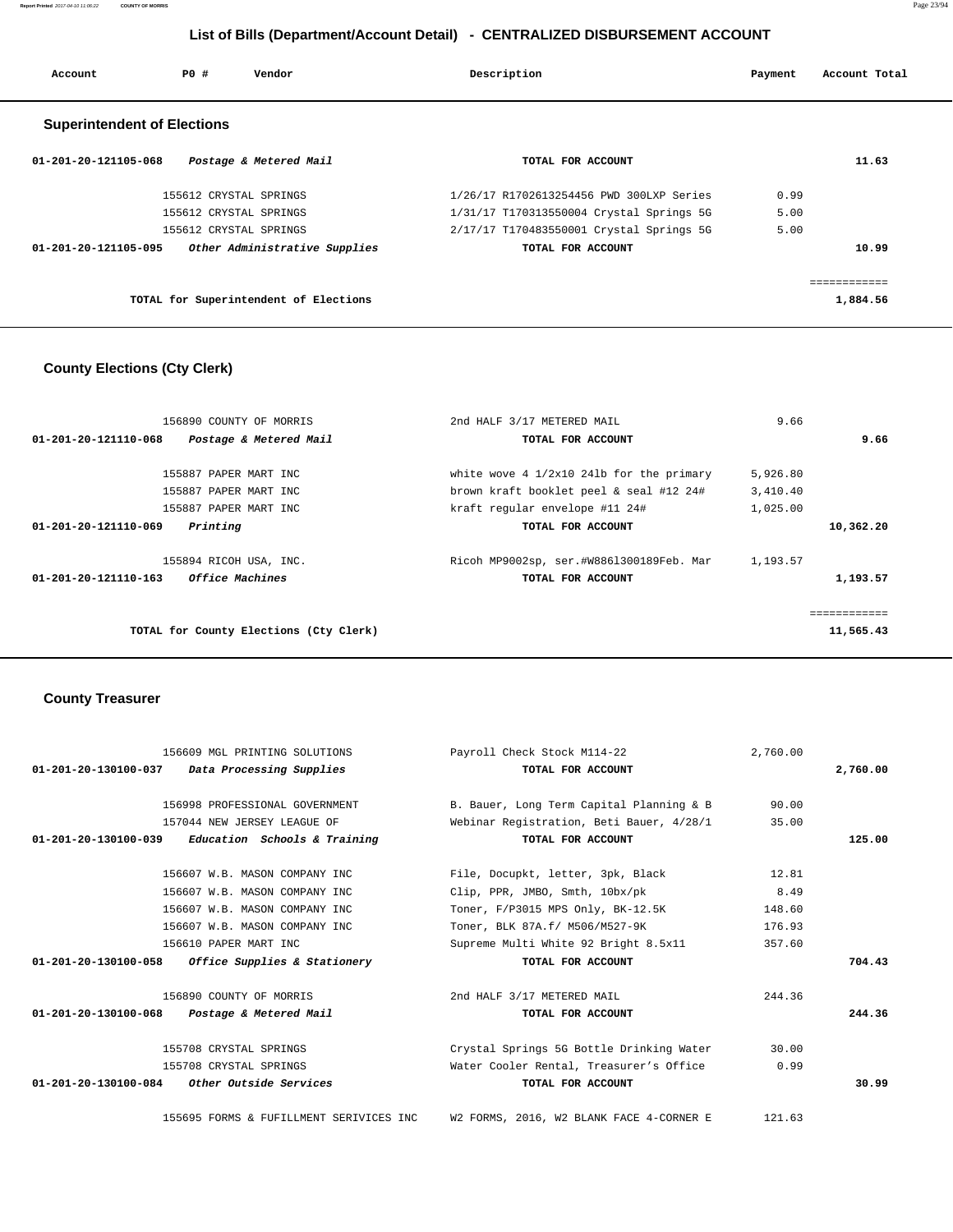**Report Printed** 2017-04-10 11:06:22 **COUNTY OF MORRIS** Page 24/94

# **List of Bills (Department/Account Detail) - CENTRALIZED DISBURSEMENT ACCOUNT**

| Account                 | P0#                        | Vendor                          | Description       | Payment | Account Total            |
|-------------------------|----------------------------|---------------------------------|-------------------|---------|--------------------------|
| <b>County Treasurer</b> |                            |                                 |                   |         |                          |
| 01-203-20-130100-037    |                            | (2016) Data Processing Supplies | TOTAL FOR ACCOUNT |         | 175.70                   |
|                         | TOTAL for County Treasurer |                                 |                   |         | ============<br>4,040.48 |

# **Purchasing Division**

| 155249 RUTGERS UNIVERSITY                             | OPA Examination Review Course ID#PP-2240 | 601.00   |        |
|-------------------------------------------------------|------------------------------------------|----------|--------|
| 157238 JAMES JORGENSEN                                | January 2017 Semester at Thomas Edisoon  | 6,012,00 |        |
| Education, Schools & Training<br>01-201-20-130105-039 | TOTAL FOR ACCOUNT                        | 6.613.00 |        |
| 156890 COUNTY OF MORRIS                               | 2nd HALF 3/17 METERED MAIL               | 202.52   |        |
| Postage & Metered Mail<br>01-201-20-130105-068        | TOTAL FOR ACCOUNT                        |          | 202.52 |
|                                                       |                                          |          |        |
|                                                       |                                          |          |        |
| TOTAL for Purchasing Division                         |                                          | 6,815.52 |        |
|                                                       |                                          |          |        |

#### **Office Services**

| 155708 CRYSTAL SPRINGS                               | Crystal Springs 5G Bottle Drinking Water | 2.50      |             |
|------------------------------------------------------|------------------------------------------|-----------|-------------|
| 155708 CRYSTAL SPRINGS                               | Water Cooler Rental, Mailroom            | 0.99      |             |
| Office Supplies & Stationery<br>01-201-20-130110-058 | TOTAL FOR ACCOUNT                        |           | 3.49        |
| 156569 UNITED STATES POSTAL SERVICE                  | Permit 418 First Class Presort Renewal F | 225.00    |             |
| 156569 UNITED STATES POSTAL SERVICE                  | Permit 418 Standard Mail Renewal Fee 201 | 225.00    |             |
| 01-201-20-130110-068<br>Postage & Metered Mail       | TOTAL FOR ACCOUNT                        |           | 450.00      |
| 157043 COUNTY COLLEGE OF MORRIS                      | Printing as per contract March 2017      | 16,839.92 |             |
| Printing<br>01-201-20-130110-069                     | TOTAL FOR ACCOUNT                        |           | 16,839.92   |
|                                                      |                                          |           | =========== |
| TOTAL for Office Services                            |                                          |           | 17,293.41   |
|                                                      |                                          |           |             |

#### **Annual Audit**

| 157045 NISIVOCCIA, LLP               | Professional fees on acct for auditing, | 8,300.00  |
|--------------------------------------|-----------------------------------------|-----------|
| 157046 NISIVOCCIA, LLP               | Professional fees on acct for auditing, | 52,000.00 |
| 01-203-20-135100-024<br>(2016) Audit | TOTAL FOR ACCOUNT                       | 60,300.00 |
|                                      |                                         |           |
|                                      |                                         |           |
| TOTAL for Annual Audit               |                                         | 60,300.00 |
|                                      |                                         |           |

# **Information Technology Div**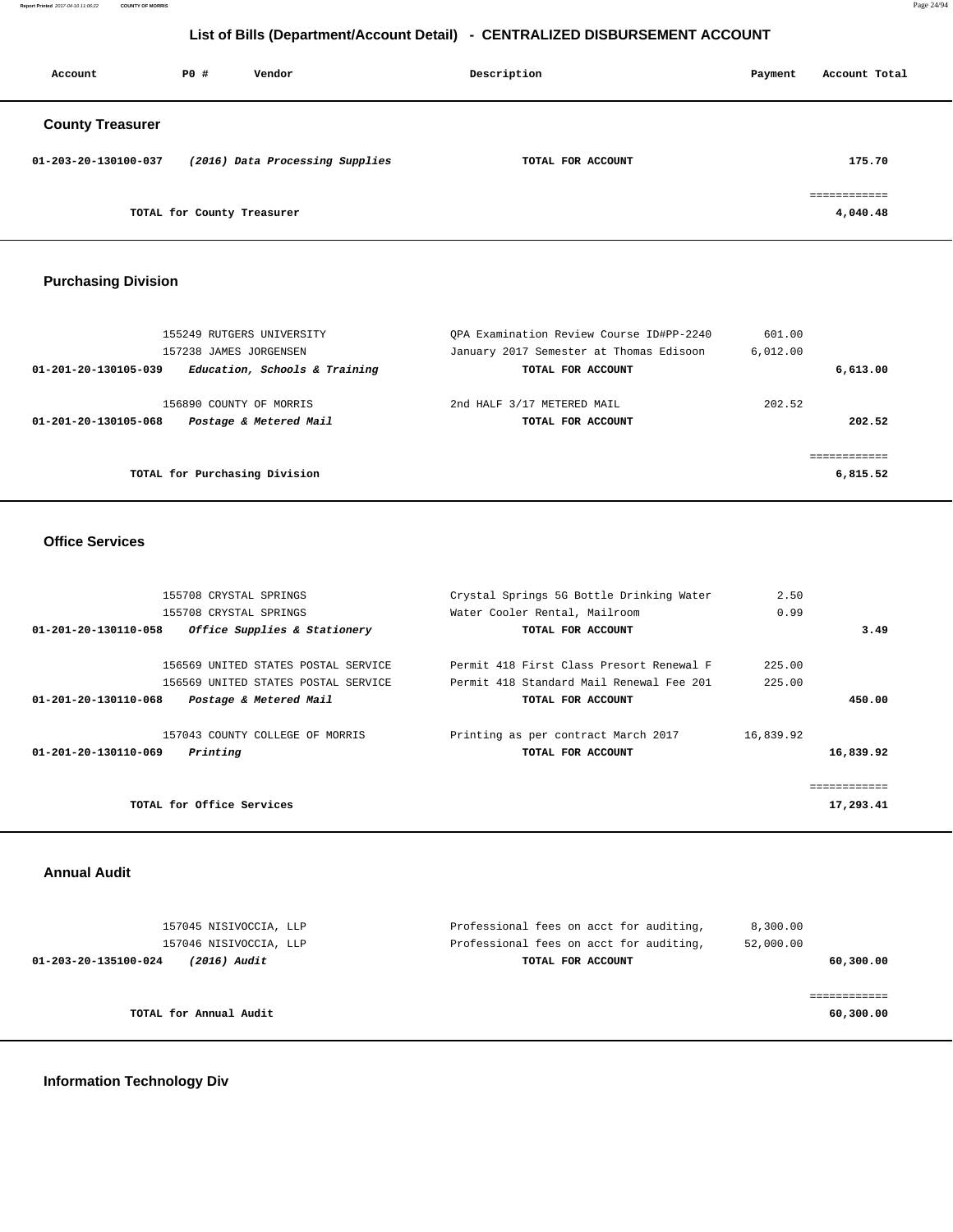# **List of Bills (Department/Account Detail) - CENTRALIZED DISBURSEMENT ACCOUNT**

| Account<br>. | P0 # | Vendor | Description | Payment | Account Total |
|--------------|------|--------|-------------|---------|---------------|
|              |      |        |             |         |               |

# **Information Technology Div**

| 01-201-20-140100-036<br>Contracted Services |                                      | TOTAL FOR ACCOUNT                         |           | 10,000.00 |
|---------------------------------------------|--------------------------------------|-------------------------------------------|-----------|-----------|
|                                             | 155617 ALTERNATIVE MICROGRAPHICS INC | Microfilming as per invoice               | 1,456.12  |           |
| 01-201-20-140100-054<br>Microfilming        |                                      | TOTAL FOR ACCOUNT                         |           | 1,456.12  |
|                                             |                                      |                                           |           |           |
| 154964 CRYSTAL SPRINGS                      |                                      | Account: 699004915917703                  | 0.99      |           |
| 155543 CRYSTAL SPRINGS                      |                                      | Account: 699004915917703                  | 75.99     |           |
| 155558 PAPER MART INC                       |                                      | 8.5x11 20 Lb Copier/Printer Paper White   | 238.40    |           |
| 155558 PAPER MART INC                       |                                      | 8.5x14 20 Lb Copier/Printer Paper White   | 43.80     |           |
| 155558 PAPER MART INC                       |                                      | 11x17 20 Lb Copier/Printer Paper White -  | 34.75     |           |
|                                             | 155516 W.B. MASON COMPANY INC        | Advantus'fi Horizontal ID Card Holders, 3 | 19.92     |           |
|                                             | 155516 W.B. MASON COMPANY INC        | Advantus'fi Premier Heavy-Duty Retractabl | 51.42     |           |
|                                             | 155516 W.B. MASON COMPANY INC        | Smead'fi Pressboard Classification Folder | 62.00     |           |
|                                             | 155516 W.B. MASON COMPANY INC        | Universal'fi Wand Style Staple Remover, B | 2.94      |           |
|                                             | 155516 W.B. MASON COMPANY INC        | Universal'fi Jaw Style Staple Remover, Bl | 1.44      |           |
|                                             | 155516 W.B. MASON COMPANY INC        | Max'fi Heavy-Duty Staple Remover, Black   | 9.78      |           |
| 01-201-20-140100-058                        | Office Supplies & Stationery         | TOTAL FOR ACCOUNT                         |           | 541.43    |
|                                             | 155947 UNITED PARCEL SERVICE         | Account W6Y434                            | 41.69     |           |
| 156890 COUNTY OF MORRIS                     |                                      | 2nd HALF 3/17 METERED MAIL                | 6.25      |           |
| 01-201-20-140100-068                        | Postage & Metered Mail               | TOTAL FOR ACCOUNT                         |           | 47.94     |
|                                             |                                      |                                           |           |           |
| 154814 DELL MARKETING L.P.                  |                                      | System Center Standard Core               | 6,216.00  |           |
| 154814 DELL MARKETING L.P.                  |                                      | CIS Data Center                           | 17,186.40 |           |
| 01-201-20-140100-078                        | Software Maintenance                 | TOTAL FOR ACCOUNT                         |           | 23,402.40 |
|                                             |                                      |                                           |           |           |
| 154967 CDW GOVERNMENT                       |                                      | Kingston DataTraveler SE9 G2 64 GB USB 3  | 183.78    |           |
| 154967 CDW GOVERNMENT                       |                                      | Kingston DataTraveler SE9 G2 16 GB USB 3  | 275.52    |           |
| 155282 CDW GOVERNMENT                       |                                      | HP C9152A maintenance kit For LaserJet 9  | 617.10    |           |
| 155282 CDW GOVERNMENT                       |                                      | HP LaserJet ENT M605N Printer             | 2,757.24  |           |
| 155282 CDW GOVERNMENT                       |                                      | HP LaserJet 500 Sheets Input Tray Feeder  | 664.83    |           |
| 155553 CDW GOVERNMENT                       |                                      | Evoluent USB Wired Small VerticalMouse 4  | 97.85     |           |
| 155553 CDW GOVERNMENT                       |                                      | WD Elements Portable WDBUZG0010BBK - har  | 56.64     |           |
| 155553 CDW GOVERNMENT                       |                                      | WD Elements Portable WDBU6Y0020BBK - har  | 80.63     |           |
| 152994 CDW GOVERNMENT                       |                                      | C2G 6ft High Speed HDMI                   | 111.48    |           |
| 152994 CDW GOVERNMENT                       |                                      | Panduit TX5e-28 5E cable 25ft             | 108.16    |           |
| 152994 CDW GOVERNMENT                       |                                      | Panduit TX5e patch cable - 35 ft - blue   | 96.30     |           |
| 152994 CDW GOVERNMENT                       |                                      | C2G 50ft CAT 5E                           | 76.02     |           |
| 152994 CDW GOVERNMENT                       |                                      | Crucial MX300 - solid state drive - 1 TB  | 1,660.44  |           |
| 152994 CDW GOVERNMENT                       |                                      | Crucial MX300 - solid state drive - 525   | 844.56    |           |
| 152994 CDW GOVERNMENT                       |                                      | Crucial MX300 - solid state drive - 275   | 551.52    |           |
| 152994 CDW GOVERNMENT                       |                                      | Microsoft Wireless Display Adapter        | 290.70    |           |
| 152994 CDW GOVERNMENT                       |                                      | Case Logic 14.1" Laptop Sleeve            | 22.14     |           |
| 01-201-20-140100-098                        | Other Operating&Repair Supply        | TOTAL FOR ACCOUNT                         |           | 8,494.91  |
|                                             | 155542 RICOH AMERICAS CORPORATION    | Ricoh MP C3003                            | 785.63    |           |
| 01-201-20-140100-164                        | Office Machines - Rental             | TOTAL FOR ACCOUNT                         |           | 785.63    |
|                                             |                                      |                                           |           |           |
| 146971 CRYSTAL SPRINGS                      |                                      | Account: 699004915917703                  | 20.99     |           |
| 148415 CRYSTAL SPRINGS                      |                                      | Account: 699004915917703                  | 45.99     |           |
| 150351 CRYSTAL SPRINGS                      |                                      | Account: 699004915917703                  | 0.99      |           |
| 152227 CRYSTAL SPRINGS                      |                                      | Account: 699004915917703                  | 43.49     |           |
| 01-203-20-140100-058                        | (2016) Office Supplies & Stationery  | TOTAL FOR ACCOUNT                         |           | 111.46    |
|                                             | 143820 SHI INTERNATIONAL CORP        | Host Explorer Maintenance - Prosecutor's  | 3,443.20  |           |
|                                             | 143820 SHI INTERNATIONAL CORP        | Host Explorer Maintenance - Jail          | 1,721.60  |           |
| 01-203-20-140100-078                        | (2016) Software Maintenance          | TOTAL FOR ACCOUNT                         |           | 5,164.80  |
|                                             |                                      |                                           |           |           |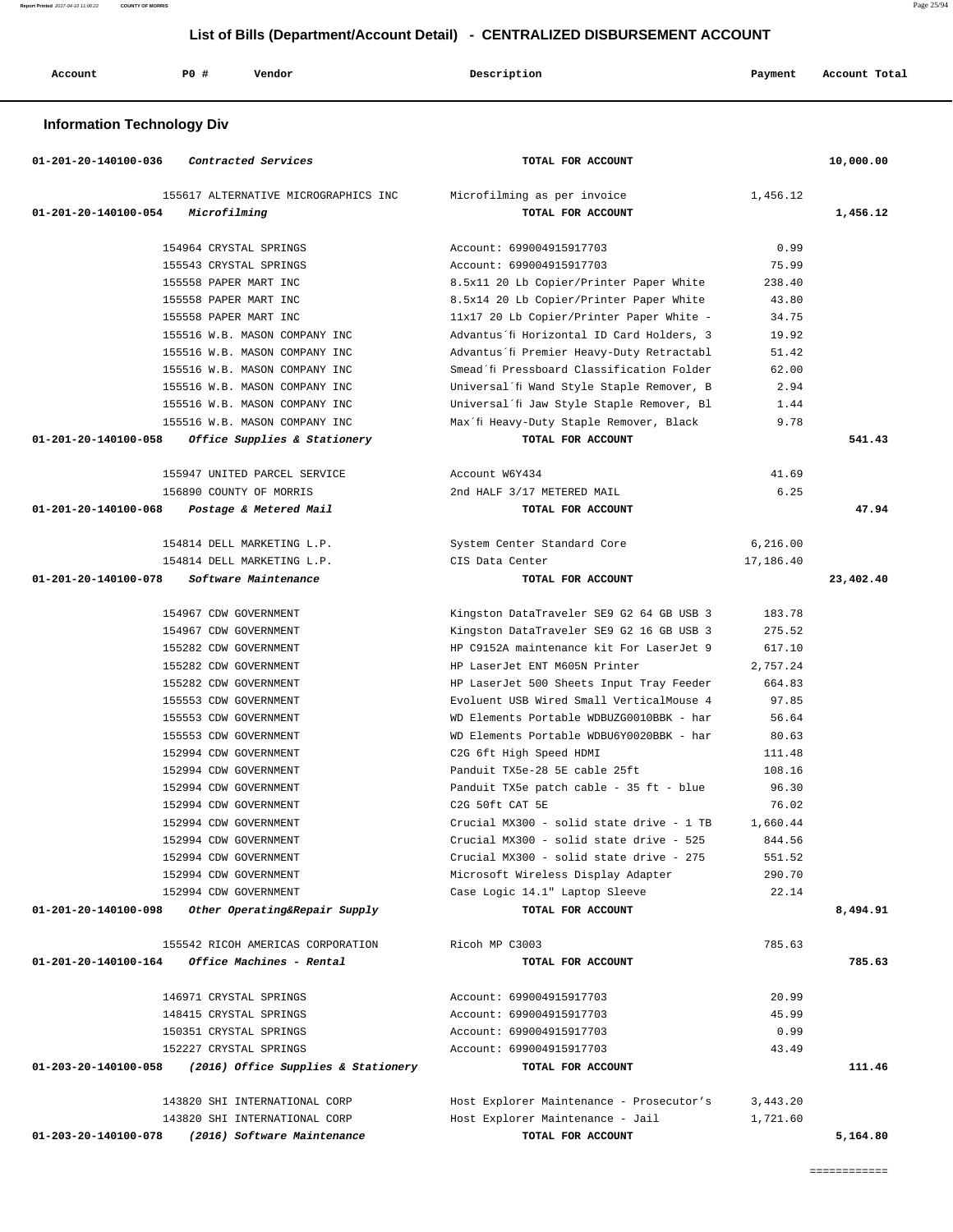**Report Printed** 2017-04-10 11:06:22 **COUNTY OF MORRIS** Page 26/94

# **List of Bills (Department/Account Detail) - CENTRALIZED DISBURSEMENT ACCOUNT**

| Account                           | PO# | Vendor | Description | Payment | Account Total |
|-----------------------------------|-----|--------|-------------|---------|---------------|
| <b>Information Technology Div</b> |     |        |             |         |               |

**TOTAL for Information Technology Div 50,004.69**

## **County Board of Taxation**

| 156131 OFFICE CONCEPTS GROUP, INC.                          | While You Were Out pads 2/28/17          | 45.54  |
|-------------------------------------------------------------|------------------------------------------|--------|
| 156131 OFFICE CONCEPTS GROUP, INC.                          | Plain Envelope #10                       | 44.88  |
| Office Supplies & Stationery<br>01-201-20-150100-058        | TOTAL FOR ACCOUNT                        | 90.42  |
| 156890 COUNTY OF MORRIS                                     | 2nd HALF 3/17 METERED MAIL               | 44.87  |
| 01-201-20-150100-068<br>Postage & Metered Mail              | TOTAL FOR ACCOUNT                        | 44.87  |
| 156130 OFFICE CONCEPTS GROUP, INC.                          | Name Plate/Tag Commissioner Benjamin Ste | 19.76  |
| (2016) Office Supplies & Stationery<br>01-203-20-150100-058 | TOTAL FOR ACCOUNT                        | 19.76  |
|                                                             |                                          |        |
|                                                             |                                          |        |
| TOTAL for County Board of Taxation                          |                                          | 155.05 |

## **County Counsel**

|                      | 156437 CLEARY GIACOBBE ALFIERI &   | Labor - February 2017                    | 1,562.20 |          |
|----------------------|------------------------------------|------------------------------------------|----------|----------|
|                      | 156438 SCHENCK PRICE, SMITH & KING | January-February 2017 Capt. Dunn-Lt. Rei | 765.45   |          |
|                      | 156645 PLOSIA COHEN LLC            | MCPO February 2017                       | 7,587.00 |          |
| 01-201-20-155100-051 | Legal                              | TOTAL FOR ACCOUNT                        |          | 9,914.65 |
|                      |                                    |                                          |          |          |
|                      | 156470 JOHN A. NAPOLITANO          | Reimbursement to Petty Cash              | 50.00    |          |
| 01-201-20-155100-059 | Other General Expenses             | TOTAL FOR ACCOUNT                        |          | 50.00    |
|                      |                                    |                                          |          |          |
|                      | 156890 COUNTY OF MORRIS            | 2nd HALF 3/17 METERED MAIL               | 18.29    |          |
| 01-201-20-155100-068 | Postage & Metered Mail             | TOTAL FOR ACCOUNT                        |          | 18.29    |
|                      |                                    |                                          |          |          |
|                      |                                    |                                          |          |          |
|                      | TOTAL for County Counsel           |                                          |          | 9,982.94 |
|                      |                                    |                                          |          |          |

## **County Surrogate**

| 155296 OFFICE CONCEPTS GROUP, INC.                                        | 16868, / 21/ 2017                               | 270.04           |
|---------------------------------------------------------------------------|-------------------------------------------------|------------------|
| Office Supplies & Stationery<br>01-201-20-160100-058                      | TOTAL FOR ACCOUNT                               | 270.04           |
| 156890 COUNTY OF MORRIS<br>Postage & Metered Mail<br>01-201-20-160100-068 | 2nd HALF 3/17 METERED MAIL<br>TOTAL FOR ACCOUNT | 427.18<br>427.18 |
| TOTAL for County Surrogate                                                |                                                 | 697.22           |
|                                                                           |                                                 |                  |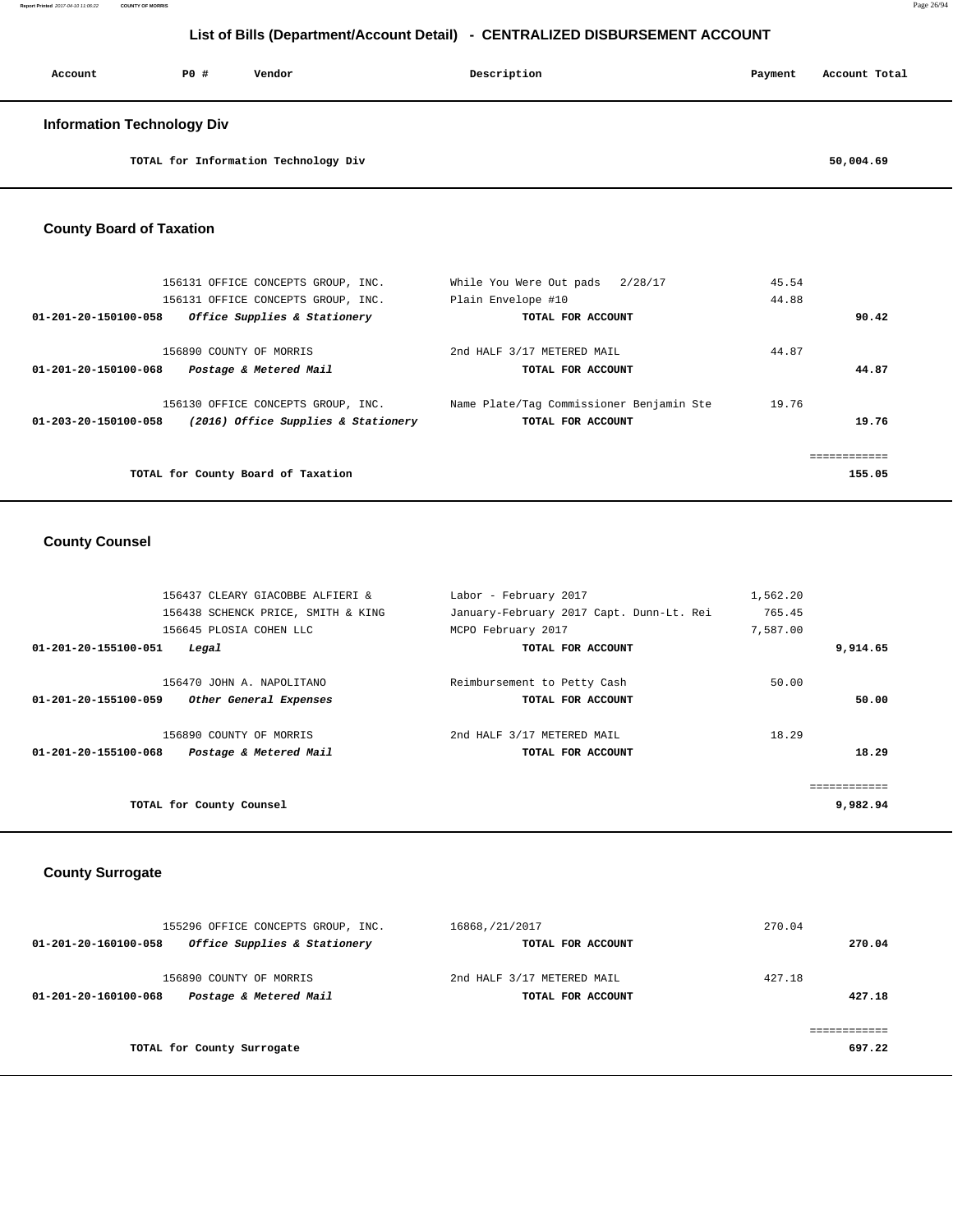**Report Printed** 2017-04-10 11:06:22 **COUNTY OF MORRIS** Page 27/94

# **List of Bills (Department/Account Detail) - CENTRALIZED DISBURSEMENT ACCOUNT**

| Account              | PO#                      | Vendor                    | Description                              | Payment  | Account Total |
|----------------------|--------------------------|---------------------------|------------------------------------------|----------|---------------|
|                      |                          |                           |                                          |          |               |
|                      | 156890 COUNTY OF MORRIS  |                           | 2nd HALF 3/17 METERED MAIL               | 0.92     |               |
|                      | 156890 COUNTY OF MORRIS  |                           | 2nd HALF 3/17 METERED MAIL               | 29.73    |               |
|                      | 156890 COUNTY OF MORRIS  |                           | 2nd HALF 3/17 METERED MAIL               | 8.40     |               |
| 01-201-20-165100-068 |                          | Postage & Metered Mail    | TOTAL FOR ACCOUNT                        |          | 39.05         |
|                      | 156121 AT&T MOBILITY     |                           | Sim Card for equipment, services1/2/17 t | 36.98    |               |
|                      | 156121 AT&T MOBILITY     |                           | Sim Card equipment & Services from 2/2/1 | 37.24    |               |
| 01-201-20-165100-078 |                          | Software Maintenance      | TOTAL FOR ACCOUNT                        |          | 74.22         |
|                      | 156664 RICHARD JOHNSON   |                           | 3/23/17 NJTPA Parking Garage             | 9.00     |               |
|                      | 156664 RICHARD JOHNSON   |                           | 3/23/17 Lunch                            | 10.63    |               |
|                      | 157027 WILLIAM WALMSLEY  |                           | 3/23/17 Parking NJTPA                    | 9.00     |               |
|                      | 157027 WILLIAM WALMSLEY  |                           | 3/23/17 Lunch                            | 8.43     |               |
|                      | 157027 WILLIAM WALMSLEY  |                           | NJSACE Fall Forum *                      | 20.00    |               |
| 01-201-20-165100-082 | Travel Expense           |                           | TOTAL FOR ACCOUNT                        |          | 57.06         |
|                      | 155763 R.S. KNAPP CO INC |                           | PW300 Print Engine, Monthly Base Chg Nap | 608.34   |               |
|                      | 155763 R.S. KNAPP CO INC |                           | HP DesignJet. Monthly Service Contract f | 66.64    |               |
|                      | 156120 R.S. KNAPP CO INC |                           | PW300 Print Engine, Monthly Base Chg Nap | 174.40   |               |
| 01-201-20-165100-164 |                          | Office Machines - Rental  | TOTAL FOR ACCOUNT                        |          | 849.38        |
|                      |                          | 156117 ARBORCHEM PRODUCTS | Accord XRT II, Garlon 4 Ultra, Diquat SP | 1,047.50 |               |
|                      | 156124 RESIDEX, LLC      |                           | Sterifab (1 gal. 4 per case)             | 182.80   |               |
|                      | 156124 RESIDEX, LLC      |                           | Transport GHP (FMC) (0.3 oz packet, 24 p | 402.18   |               |
| 01-201-20-165100-225 |                          | Chemicals & Sprays        | TOTAL FOR ACCOUNT                        |          | 1,632.48      |
|                      | 156224 RESIDEX, LLC      |                           | Sterifab (1 gal., 4 per case)            | 142.31   |               |
|                      | 156224 RESIDEX, LLC      |                           | JT Eaton #9010TP Strongbox Galvanized St | 126.30   |               |
|                      | 156224 RESIDEX, LLC      |                           | Freight Charge                           | 9.11     |               |
|                      | 156224 RESIDEX, LLC      |                           | Sterifab (1 gal, 4 per case)             | 142.31   |               |
| 01-203-20-165100-225 |                          | (2016) Chemicals & Sprays | TOTAL FOR ACCOUNT                        |          | 420.03        |
|                      |                          |                           |                                          |          | ============  |
|                      | TOTAL for Engineering    |                           |                                          |          | 3,072.22      |

# **Heritage Commission**

| 156890 COUNTY OF MORRIS                        | 2nd HALF 3/17 METERED MAIL | 10.68 |
|------------------------------------------------|----------------------------|-------|
| Postage & Metered Mail<br>01-201-20-175100-068 | TOTAL FOR ACCOUNT          | 10.68 |
|                                                |                            |       |
|                                                |                            |       |
| TOTAL for Heritage Commission                  |                            | 10.68 |
|                                                |                            |       |

# **Planning Board**

| 156227 ANTHONY SORIANO                               | NJ Chapter/APA/AICP membership fees for  | 479.00 |        |
|------------------------------------------------------|------------------------------------------|--------|--------|
| Associations and Memberships<br>01-201-20-180100-023 | TOTAL FOR ACCOUNT                        |        | 479.00 |
| 154787 NJ CONSERVATION FOUNDATION                    | Registration for Barbara Murray to atten | 80.00  |        |
| 156567 NJCPA TREASURER 2017                          | Registration for Christine Marion and Vi | 30.00  |        |
| Education Schools & Training<br>01-201-20-180100-039 | TOTAL FOR ACCOUNT                        |        | 110.00 |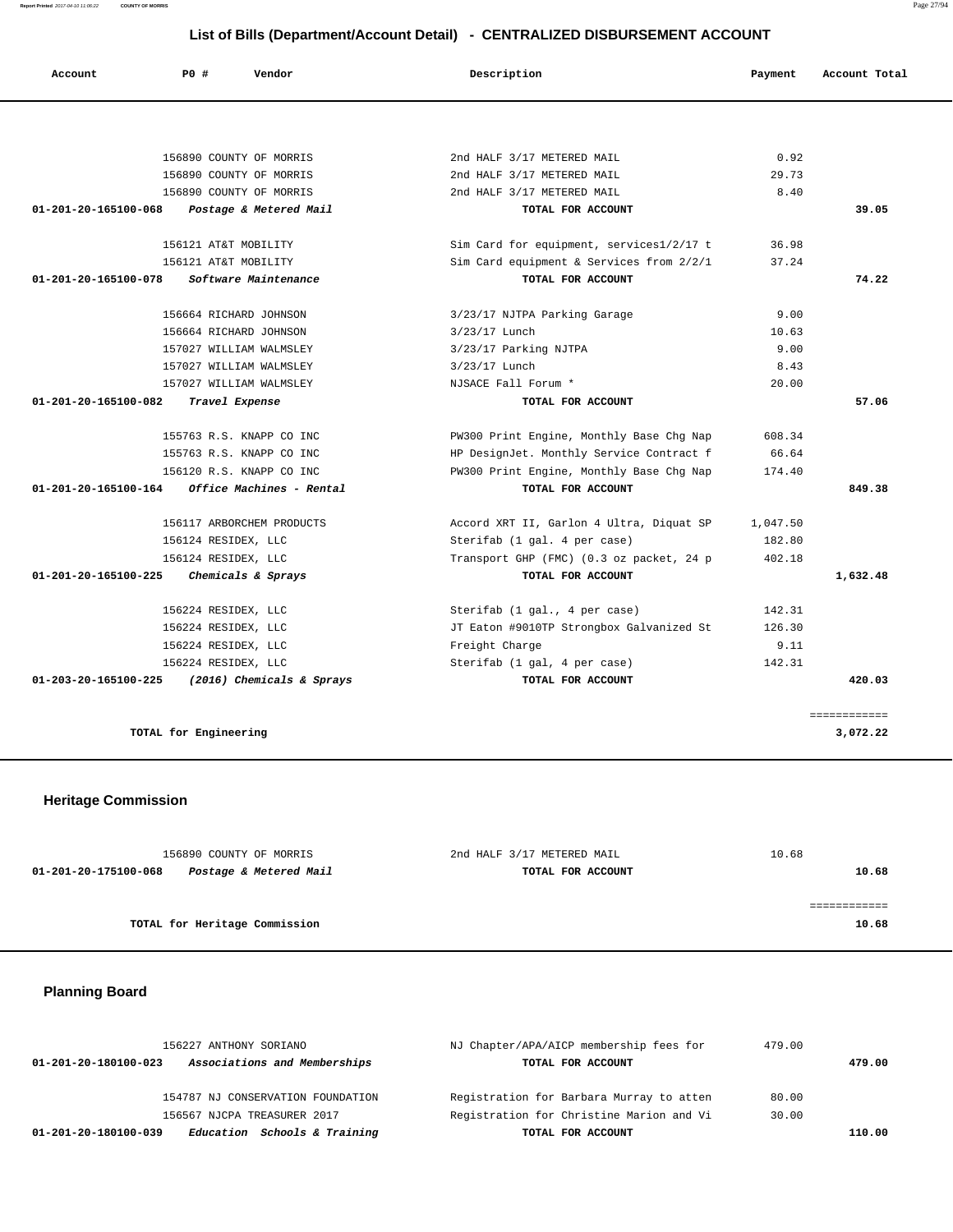# **List of Bills (Department/Account Detail) - CENTRALIZED DISBURSEMENT ACCOUNT**

| Account               | PO#                      | Vendor                           | Description                               | Payment | Account Total |
|-----------------------|--------------------------|----------------------------------|-------------------------------------------|---------|---------------|
| <b>Planning Board</b> |                          |                                  |                                           |         |               |
|                       |                          | 155845 W.B. MASON COMPANY INC    | Duracell'fi CopperTop Alkaline Batteries  | 18.41   |               |
|                       |                          | 155845 W.B. MASON COMPANY INC    | ACCO'fi Mini Binder Clips, Steel Wire, 1/ | 10.98   |               |
|                       |                          | 155845 W.B. MASON COMPANY INC    | Avery'fi Multi-Page Top-Load Sheet Protec | 7.50    |               |
|                       |                          | 155845 W.B. MASON COMPANY INC    | Tombow'fi MONO Mini Correction Tape, 1/6" | 8.51    |               |
|                       |                          | 155845 W.B. MASON COMPANY INC    | Universal'fi Letter Slitter Hand Letter O | 5.06    |               |
| 01-201-20-180100-058  |                          | Office Supplies & Stationery     | TOTAL FOR ACCOUNT                         |         | 60.02         |
|                       |                          | 155168 LONGFELLOWS SANDWICH DELI | Dinner & assorted drinks for 8 people fo  | 87.92   |               |
|                       | 156216 RENE AXELROD      |                                  | Refreshments for the January 19, 2017 MC  | 19.51   |               |
|                       | 156216 RENE AXELROD      |                                  | February 16, 2017 MCPB meeting for 11 pe  | 23.56   |               |
|                       | 156216 RENE AXELROD      |                                  | March 16, 2017 MCPB meeting for 17 peopl  | 25.64   |               |
| 01-201-20-180100-059  |                          | Other General Expenses           | TOTAL FOR ACCOUNT                         |         | 156.63        |
|                       |                          | 156890 COUNTY OF MORRIS          | 2nd HALF 3/17 METERED MAIL                | 44.32   |               |
| 01-201-20-180100-068  |                          | Postage & Metered Mail           | TOTAL FOR ACCOUNT                         |         | 44.32         |
|                       | 155176 DAILY RECORD      |                                  | (Old account #187835 Plan                 | 40.72   |               |
|                       | 155576 DAILY RECORD      |                                  | (Old account #187835 Plan                 | 41.16   |               |
|                       | 155959 DAILY RECORD      |                                  | (Old account #187835 Plan                 | 49.96   |               |
|                       | 153602 GANN LAW BOOKS    |                                  | Subscription Renewal ** PLEASE ORDER** 20 | 122.00  |               |
|                       | 153602 GANN LAW BOOKS    |                                  | Shipping and Handling                     | 7.00    |               |
| 01-201-20-180100-070  |                          | Publication & Subscriptions      | TOTAL FOR ACCOUNT                         |         | 260.84        |
|                       |                          | 154289 SHI INTERNATIONAL CORP    | Adobe Photoshop CC                        | 627.94  |               |
|                       |                          | 154289 SHI INTERNATIONAL CORP    | Adobe Illustrator CC                      | 313.97  |               |
|                       |                          | 154289 SHI INTERNATIONAL CORP    | Adobe InDesign CC                         | 313.97  |               |
| 01-201-20-180100-078  |                          | Software Maintenance             | TOTAL FOR ACCOUNT                         |         | 1,255.88      |
|                       |                          | 155845 W.B. MASON COMPANY INC    | Flagshipâ ¢ Copy Paper, 8 1/2" x 11", 20  | 187.52  |               |
| 01-201-20-180100-095  |                          | Other Administrative Supplies    | TOTAL FOR ACCOUNT                         |         | 187.52        |
|                       |                          | 155578 RICOH USA, INC.           | March, April, May 2017 Quarterly Lease P  | 999.94  |               |
| 01-201-20-180100-164  |                          | Office Machines - Rental         | TOTAL FOR ACCOUNT                         |         | 999.94        |
|                       |                          |                                  |                                           |         | ============  |
|                       | TOTAL for Planning Board |                                  |                                           |         | 3,554.15      |

# **County Weights & Measures**

|                                | 156468 KINGS SUPERMARKET INC         | COLD CUTS, BREAD, SODA                       | 196.14 |          |
|--------------------------------|--------------------------------------|----------------------------------------------|--------|----------|
| 01-201-22-201100-059           | Other General Expenses               | TOTAL FOR ACCOUNT                            |        | 196.14   |
|                                |                                      |                                              |        |          |
|                                | 156890 COUNTY OF MORRIS              | 2nd HALF 3/17 METERED MAIL                   | 0.46   |          |
| $01 - 201 - 22 - 201100 - 068$ | Postage & Metered Mail               | TOTAL FOR ACCOUNT                            |        | 0.46     |
|                                |                                      |                                              |        |          |
|                                | 156197 EMPLOYMENT HORIZONS, INC.     | FEBRUARY 2017                                | 885.00 |          |
|                                | 155275 JJS SERVICES, INC.            | 1/31/17 SHOVEL & CALCIUM APPLICATION - W     | 580.00 |          |
|                                | 155275 JJS SERVICES, INC.            | $1/7/17$ & $1/14/17$ SHOVEL & CALCIUM APPLIC | 580.00 |          |
|                                | 156200 MORRIS COUNTY MUA             | FEBRUARY 2017                                | 350.00 |          |
|                                | 155290 CRYSTAL SPRINGS               | ACCOUNT# 699004915918695                     | 24.90  |          |
|                                | 155290 CRYSTAL SPRINGS               | ACCOUNT# 699004915918695                     | 1.98   |          |
| $01 - 201 - 22 - 201100 - 084$ | <i><b>Other Outside Services</b></i> | TOTAL FOR ACCOUNT                            |        | 2,421.88 |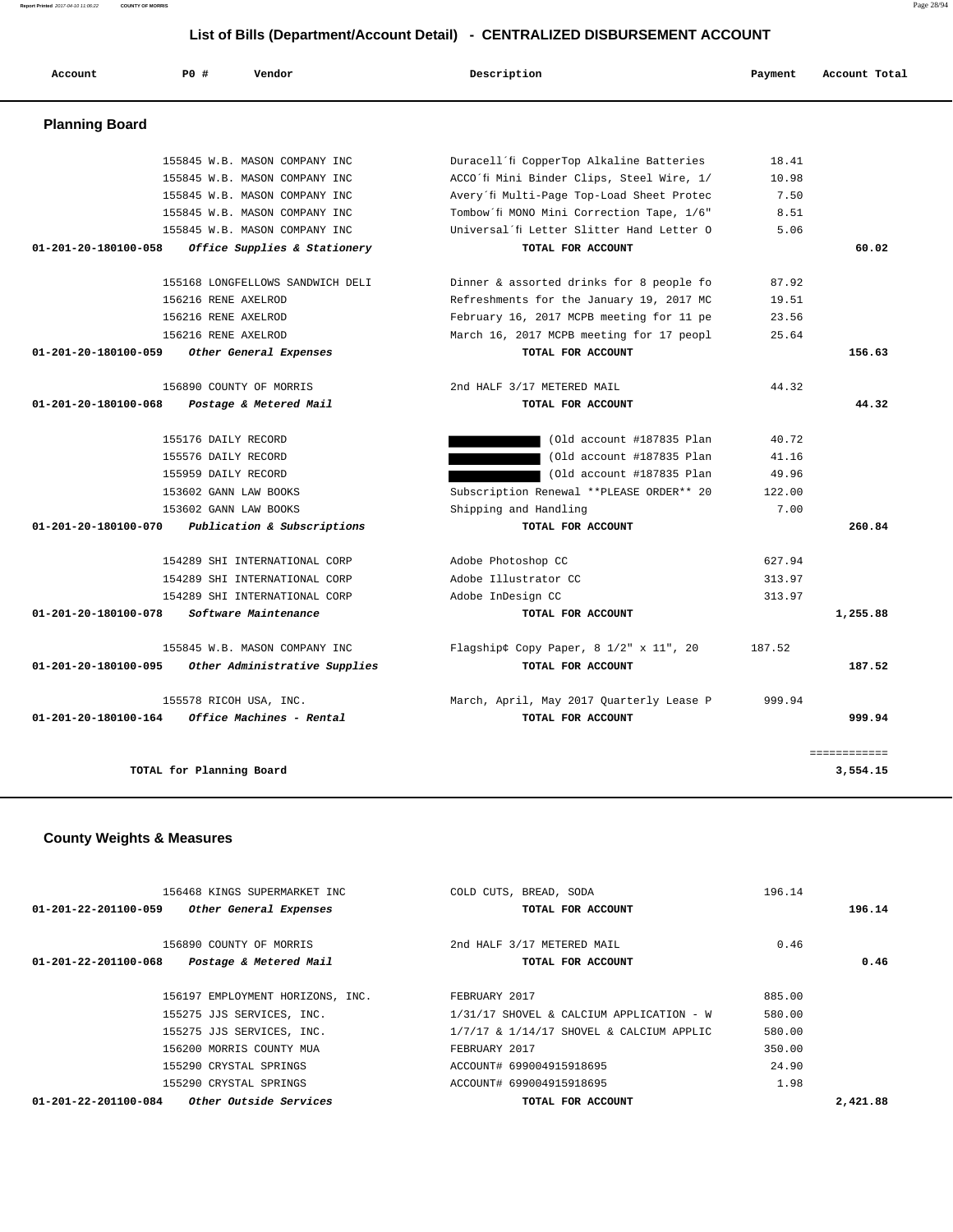# **List of Bills (Department/Account Detail) - CENTRALIZED DISBURSEMENT ACCOUNT**

| Account                              | PO#       | Vendor                              | Description       | Payment | Account Total           |  |  |
|--------------------------------------|-----------|-------------------------------------|-------------------|---------|-------------------------|--|--|
| <b>County Weights &amp; Measures</b> |           |                                     |                   |         |                         |  |  |
| 01-201-22-201100-258                 | Equipment |                                     | TOTAL FOR ACCOUNT |         | 129.99                  |  |  |
|                                      |           | TOTAL for County Weights & Measures |                   |         | ===========<br>2,748.47 |  |  |

## **Employee Group Insurance**

| 01-203-23-220100-090 | (2016) Employee Group Insurance Expendit                                           | TOTAL FOR ACCOUNT                                                                    |                    | 3,776.40  |
|----------------------|------------------------------------------------------------------------------------|--------------------------------------------------------------------------------------|--------------------|-----------|
|                      | 150791 KATHLEEN WILLIS                                                             | Medicare B Reimbursement - July 2016 thr                                             | 1,258.80           |           |
|                      | 151106 MANJU MUKERJEE                                                              | Medicare B Reimbursement - July 2016 thr                                             | 629.40             |           |
|                      | 151620 ZERISH FYFFE                                                                | Medicare B Reimbursement - July 2016 thr                                             | 629.40             |           |
|                      | 151412 PENNY JONES                                                                 | Medicare B Reimbursement - July 2016 thr                                             | 629.40             |           |
|                      | 151790 RUTH BOWSER                                                                 | Medicare B Reimbursement - July 2016 thr                                             | 629.40             |           |
| 01-201-23-220100-090 | Employee Group Insurance Expenditures                                              | TOTAL FOR ACCOUNT                                                                    |                    | 37,507.81 |
|                      | 155577 FLAGSHIP HEALTH SYSTEMS, INC.                                               | March 2017 Flagship - Mosquito Dental, G                                             | 30.89              |           |
|                      | 155577 FLAGSHIP HEALTH SYSTEMS, INC.                                               | March 2017 Flagship - Morris View Cobra                                              | 61.78              |           |
|                      | 155577 FLAGSHIP HEALTH SYSTEMS, INC.                                               | March 2017 Flagship - Morris View Cobra                                              | 185.34             |           |
|                      | 155577 FLAGSHIP HEALTH SYSTEMS, INC.                                               | March 2017 Flagship - Morris View Dental                                             | $-926.70$          |           |
|                      | 155577 FLAGSHIP HEALTH SYSTEMS, INC.                                               | March 2017 Flagship - Main County Cobra                                              | 123.56             |           |
|                      | 155577 FLAGSHIP HEALTH SYSTEMS, INC.                                               | March 2017 Flagship - Main County Dental                                             | $-61.78$           |           |
|                      | 155577 FLAGSHIP HEALTH SYSTEMS, INC.                                               | March 2017 Flagship - Main County Dental                                             | 2,594.76           |           |
|                      | 155713 DISCOVERY BENEFITS INC.                                                     | Feb 2017 COBRA Inv # 0000732947-IN; Cust                                             | 747.50             |           |
|                      | 155305 DELTA DENTAL OF NEW JERSEY, INC.                                            | March 2017 - Mosquito, Acct #09480-06013                                             | 26.73              |           |
|                      | 155305 DELTA DENTAL OF NEW JERSEY, INC.                                            | March 2017 - Mosquito, Acct #09480-00003                                             | 201.18             |           |
|                      | 155305 DELTA DENTAL OF NEW JERSEY, INC.                                            | March 2017 - Morris View Cobra, Acct #09                                             | 86.22              |           |
|                      | 155305 DELTA DENTAL OF NEW JERSEY, INC.                                            | March 2017 - Morris View, Acct #09480-00                                             | 344.88             |           |
|                      | 155305 DELTA DENTAL OF NEW JERSEY, INC.                                            | March 2017 - Morris View, Acct #09480-06                                             | 294.03             |           |
|                      | 155305 DELTA DENTAL OF NEW JERSEY, INC.                                            | March 2017 - Main County Cobra, Acct #09                                             | 53.46              |           |
|                      | 155305 DELTA DENTAL OF NEW JERSEY, INC.<br>155305 DELTA DENTAL OF NEW JERSEY, INC. | March 2017 - Main County Cobra, Acct #09<br>March 2017 - Main County, Acct #09480-06 | 450.25<br>4,517.37 |           |
|                      | 155305 DELTA DENTAL OF NEW JERSEY, INC.                                            | March 2017 - Main County, Acct #09480-00                                             | 10,288.92          |           |
|                      | 155304 DELTA DENTAL INSURANCE COMPANY                                              | March 2017 Morris View, Account #F1-786                                              | 4,439.76           |           |
|                      | 155304 DELTA DENTAL INSURANCE COMPANY                                              | March 2017 Mosquito, Account #F1-786760                                              | 356.13             |           |
|                      | 155304 DELTA DENTAL INSURANCE COMPANY                                              | March 2017 Main County, Account #F1-7867                                             | 13,383.18          |           |
|                      | 155303 DELTA DENTAL INSURANCE COMPANY                                              | DeltaCare USA Cobra March 2017, Acct F1-                                             | 114.27             |           |
|                      | 155303 DELTA DENTAL INSURANCE COMPANY                                              | DeltaCare USA Cobra March 2017, Acct F1-                                             | 196.08             |           |
|                      |                                                                                    |                                                                                      |                    |           |

**TOTAL for Employee Group Insurance 41,284.21**

# **Office of Emergency Management**

| 156279 VERIZON WIRELESS                              | Wireless Service - MCP                  | 80.04  |       |  |
|------------------------------------------------------|-----------------------------------------|--------|-------|--|
| Cellular Phones/Pagers<br>01-201-25-252100-031       | TOTAL FOR ACCOUNT                       |        | 80.04 |  |
|                                                      |                                         |        |       |  |
| 155659 COFFEE LOVERS COFFEE SERVICE                  | EOC Supplies per attached invoice dated | 248.53 |       |  |
| 156203 W.B. MASON COMPANY INC                        | Cust#C1033751, Order Date 3/1/17        | 629.97 |       |  |
| 156203 W.B. MASON COMPANY INC                        | Order Date 3/7/17                       | 106.76 |       |  |
| Office Supplies & Stationery<br>01-201-25-252100-058 | TOTAL FOR ACCOUNT                       | 985.26 |       |  |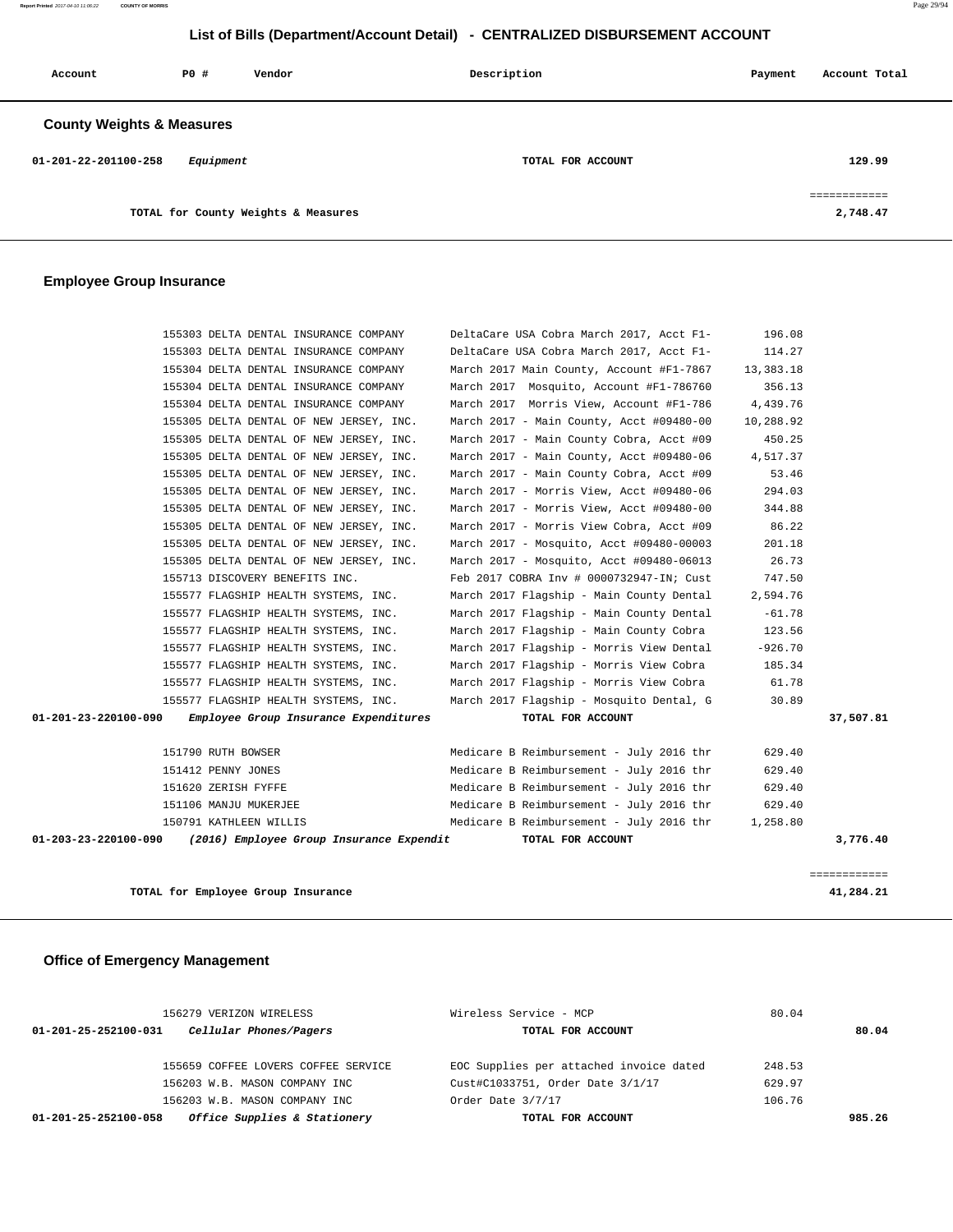**Report Printed** 2017-04-10 11:06:22 **COUNTY OF MORRIS** Page 30/94

# **List of Bills (Department/Account Detail) - CENTRALIZED DISBURSEMENT ACCOUNT**

| Account                               | PO#                         | Vendor                                   | Description                              | Payment  | Account Total |
|---------------------------------------|-----------------------------|------------------------------------------|------------------------------------------|----------|---------------|
| <b>Office of Emergency Management</b> |                             |                                          |                                          |          |               |
|                                       | 156675 ARMAND D'AGOSTINO    |                                          | EOC Activation - Winter Storm Stella (Sa | 80.81    |               |
|                                       | 156674 JEFFREY PAUL         |                                          | Winter Storm EOC Activation-Time for a B | 36.30    |               |
| 01-201-25-252100-059                  |                             | Other General Expenses                   | TOTAL FOR ACCOUNT                        |          | 182.10        |
|                                       | 156890 COUNTY OF MORRIS     |                                          | 2nd HALF 3/17 METERED MAIL               | 5.94     |               |
|                                       | 156890 COUNTY OF MORRIS     |                                          | 2nd HALF 3/17 METERED MAIL               | 2.76     |               |
| 01-201-25-252100-068                  |                             | Postage & Metered Mail                   | TOTAL FOR ACCOUNT                        |          | 8.70          |
|                                       |                             | 155234 NORTHEAST COMMUNICATIONS, INC.    | Radio equipment/installation for Ambulan | 235.00   |               |
|                                       | 154073 CSAM MARKETING, INC. |                                          | Panasonic CF-20 Mobility Bundle per atta | 228.55   |               |
|                                       | 156674 JEFFREY PAUL         |                                          | EMS supplies-Dick's Sporting Goods       | 128.21   |               |
| 01-201-25-252100-090                  | Program Expenditures        |                                          | TOTAL FOR ACCOUNT                        |          | 591.76        |
|                                       |                             | 156454 PREMIER GLOBAL SERVICES           | Per Inv dated 3/19/17 Account 1640581    | 165.33   |               |
| $01 - 201 - 25 - 252100 - 146$        | Telephone                   |                                          | TOTAL FOR ACCOUNT                        |          | 165.33        |
|                                       | 155706 RICOH USA, INC.      |                                          | Contract#17150, OEM Copier, Payment 3/12 | 1,212.49 |               |
|                                       | 155706 RICOH USA, INC.      |                                          | Contract17090, L&PS Copier, Payment 3/12 | 500.23   |               |
| 01-201-25-252100-164                  |                             | Office Machines - Rental                 | TOTAL FOR ACCOUNT                        |          | 1,712.72      |
|                                       |                             | 156656 TURN OUT UNIFORMS, INC.           | Inv Date 1/28/17                         | 56.24    |               |
|                                       |                             | 156656 TURN OUT UNIFORMS, INC.           | Inv Date 2/28/17                         | 478.74   |               |
|                                       |                             | 156656 TURN OUT UNIFORMS, INC.           | Inv Date $3/1/17$                        | 112.48   |               |
| 01-203-25-252100-059                  |                             | (2016) Other General Expenses            | TOTAL FOR ACCOUNT                        |          | 647.46        |
|                                       |                             |                                          |                                          |          | ============  |
|                                       |                             | TOTAL for Office of Emergency Management |                                          |          | 4,373.37      |

#### **Communications Center**

|           | 588.00    | 2/16/17, TDD Agreement, 911 Operator TDD                                       | 155053 VALENCIA COLLEGE                             |
|-----------|-----------|--------------------------------------------------------------------------------|-----------------------------------------------------|
|           | 156.48    | $1/26/17$ , (2) Practice valve $10/\text{pkq}$ , (10)                          | 153948 LIFESAVERS INC                               |
| 744.48    |           | TOTAL FOR ACCOUNT                                                              | $01-201-25-252105-039$ Education Schools & Training |
|           |           |                                                                                |                                                     |
|           | 88.50     | $1/23/17$ , Ricoh type 1160 toner                                              | 155990 RICOH USA, INC.                              |
|           |           | $C1033751, 3/2/17,$ Office supplies, order 478.90                              | 156178 W.B. MASON COMPANY INC                       |
|           |           | 3/13/17, 6:24pm S245 R48 T9 C245190 1,311.70                                   | 156182 VILLAGE SUPER MARKET, INC.                   |
|           | 13.98     | 3/13/17, 6:32pm S245 R48 T11 C245190                                           | 156182 VILLAGE SUPER MARKET, INC.                   |
| 1,893.08  |           | TOTAL FOR ACCOUNT                                                              | $01-201-25-252105-058$ Office Supplies & Stationery |
|           | 79.38     | 2nd HALF 3/17 METERED MAIL                                                     | 156890 COUNTY OF MORRIS                             |
| 79.38     |           | TOTAL FOR ACCOUNT                                                              | 01-201-25-252105-068 Postage & Metered Mail         |
|           |           |                                                                                |                                                     |
|           | 50,000.00 | Ouote# 12615875, 12/1/16, Half-year main                                       | 152163 SHI INTERNATIONAL CORP                       |
| 50,000.00 |           | TOTAL FOR ACCOUNT                                                              | 01-201-25-252105-078 Software Maintenance           |
|           | 346.50    | 155982 VOIANCE LANGUAGE SERVICES, LLC Cust# 16638, 2/28/17, Interpreter fees 2 |                                                     |
| 346.50    |           | TOTAL FOR ACCOUNT                                                              | 01-201-25-252105-117<br>Interpretor Fees            |
|           |           | Tower rental for March 2017, Green Pond 1,948.37                               | 155486 AMERICAN TOWER CORPORATION                   |
| 1,948.37  |           | TOTAL FOR ACCOUNT                                                              | $01-201-25-252105-131$ County Wide Radio System     |
|           |           |                                                                                |                                                     |
|           | 426.11    | 3680-0, 3/3/17, Denise Drive cell tower                                        | 155983 BOROUGH OF BUTLER                            |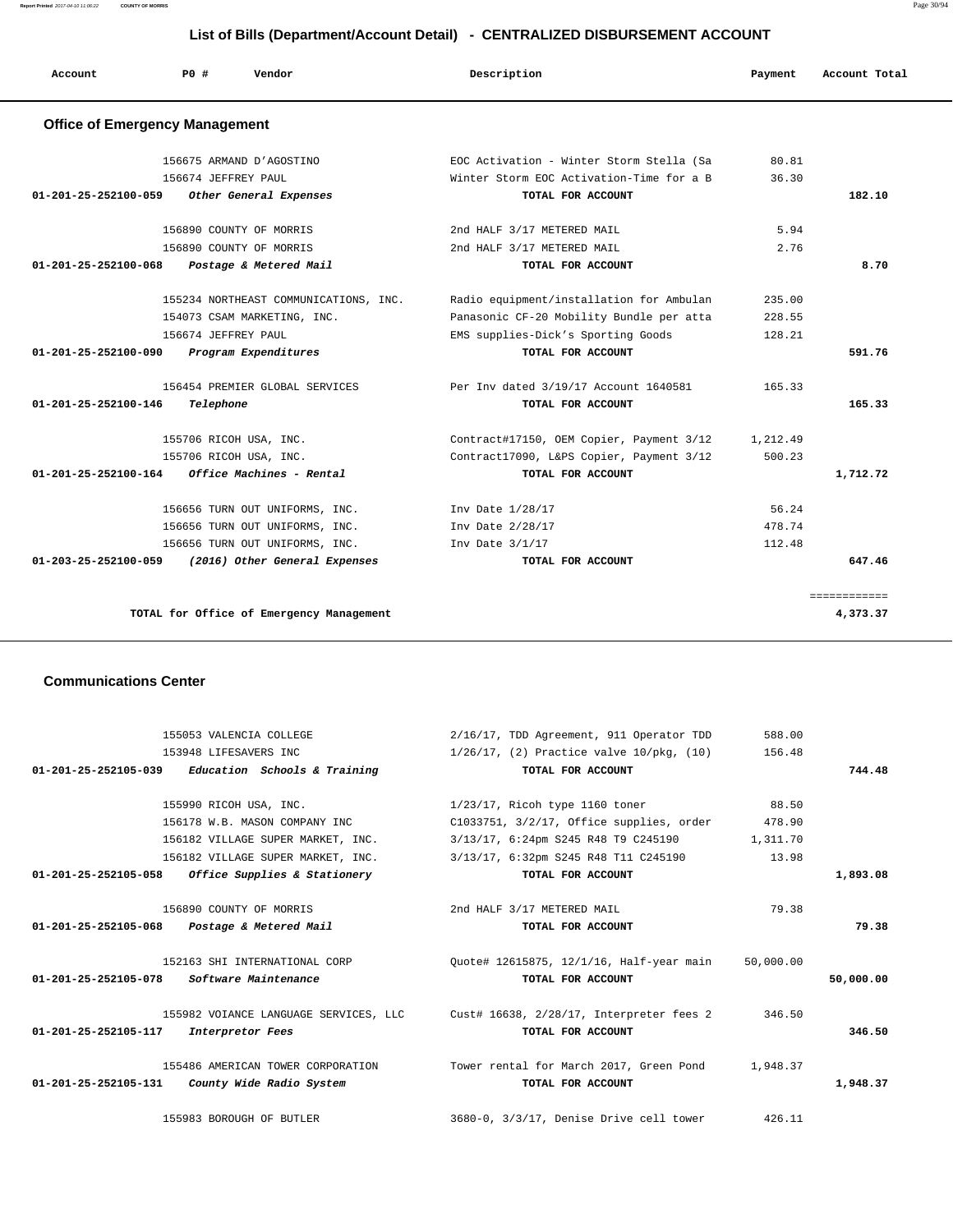**Report Printed** 2017-04-10 11:06:22 **COUNTY OF MORRIS** Page 31/94

## **List of Bills (Department/Account Detail) - CENTRALIZED DISBURSEMENT ACCOUNT**

| Account                      | P0#              | Vendor                                  | Description                              | Payment  | Account Total |
|------------------------------|------------------|-----------------------------------------|------------------------------------------|----------|---------------|
| <b>Communications Center</b> |                  |                                         |                                          |          |               |
|                              |                  | 156551 JERSEY CENTRAL POWER & LIGHT     | 100 078 771 605, 3/15/17, George St Dove | 176.47   |               |
|                              |                  | 156551 JERSEY CENTRAL POWER & LIGHT     | 100 078 772 421, 3/16/17, Hickory Tvrn R | 413.93   |               |
|                              |                  | 156551 JERSEY CENTRAL POWER & LIGHT     | 100 100 194 933, 3/17/17, High Ridge Rd  | 339.62   |               |
|                              |                  | 156551 JERSEY CENTRAL POWER & LIGHT     | 100 097 920 035, 3/17/17, W Springtown R | 340.50   |               |
| 01-201-25-252105-137         | Electricity      |                                         | TOTAL FOR ACCOUNT                        |          | 2,133.15      |
|                              |                  | 155981 SUBURBAN PROPANE -2347           | 2347-275877, 2/27/17, 61.9 gal, 190 W Ha | 94.01    |               |
| 01-201-25-252105-148         |                  | Other Utilities                         | TOTAL FOR ACCOUNT                        |          | 94.01         |
|                              | 155488 TABB INC. |                                         | Acct# 3059, 2/28/17, (10) Pre-employment | 696.00   |               |
| 01-201-25-252105-189         | Medical          |                                         | TOTAL FOR ACCOUNT                        |          | 696.00        |
|                              |                  | 155989 JAYME LAJEUNESSE                 | 2/10/17, Launder returned uniforms       | 28.20    |               |
|                              |                  | 156549 JAYME LAJEUNESSE                 | 3/10/17, Laundering of returned uniforms | 30.00    |               |
|                              |                  | 152139 FF1 PROFESSIONAL SAFETY SERVICES | Ouote# 149683, 1/4/17, Uniforms for D.De | 586.37   |               |
|                              |                  | 155051 FF1 PROFESSIONAL SAFETY SERVICES | Quote# SQ-00211348, 2/17/17, Uniforms fo | 386.92   |               |
| 01-201-25-252105-202         |                  | Uniform And Accessories                 | TOTAL FOR ACCOUNT                        |          | 1,031.49      |
|                              |                  | 155070 CDW GOVERNMENT                   | Quote# 1BQFMDF, 2/21/17, Fujitsu ScanSna | 476.47   |               |
| 01-201-25-252105-258         | Equipment        |                                         | TOTAL FOR ACCOUNT                        |          | 476.47        |
|                              |                  | 152122 KEYSTONE PUBLIC SAFETY INC.      | SOW# 145579, 12/21/16, Provide a process | 1,200.00 |               |
| 01-203-25-252105-078         |                  | (2016) Software Maintenance             | TOTAL FOR ACCOUNT                        |          | 1,200.00      |
|                              |                  |                                         |                                          |          | ============  |
|                              |                  | TOTAL for Communications Center         |                                          |          | 60,642.93     |

# **County Medical Examiner Office**

| 155220 DOUGLAS R. LOIKITH FUNERAL<br>01-201-25-254100-030<br>Cartage                           | Case 21170022, File# 2017-005<br>TOTAL FOR ACCOUNT       | 895.00             | 895.00    |
|------------------------------------------------------------------------------------------------|----------------------------------------------------------|--------------------|-----------|
| 154146 FF1 PROFESSIONAL SAFETY SERVICES<br>$01-201-25-254100-058$ Office Supplies & Stationery | AC#MCMEO07963, ATAC 8" Boot R.Alves<br>TOTAL FOR ACCOUNT | 82.49              | 82.49     |
| 155183 TEW FUNERAL SERVICES INC.<br>01-201-25-254100-059<br>Other General Expenses             | Warren County Livery, 2.17<br>TOTAL FOR ACCOUNT          | 1,500.00           | 1,500.00  |
| 156890 COUNTY OF MORRIS<br>01-201-25-254100-068<br>Postage & Metered Mail                      | 2nd HALF 3/17 METERED MAIL<br>TOTAL FOR ACCOUNT          | 22.63              | 22.63     |
| 155498 NMS LABS                                                                                | Morris Toxicology 1.17                                   | 3,239.00           |           |
| 155498 NMS LABS<br>155498 NMS LABS                                                             | Sussex Toxicology 1.17<br>Warren Toxicology 1.17         | 295.00<br>1,290.00 |           |
| 156213 NMS LABS                                                                                | Morris Toxicology, 2.17                                  | 2,802.00           |           |
| 156213 NMS LABS                                                                                | Sussex Toxicology, 2.17                                  | 2,461.00           |           |
| 156213 NMS LABS                                                                                | Warren Toxicology, 2.17                                  | 1,629.00           |           |
| $01-201-25-254100-084$ Other Outside Services                                                  | TOTAL FOR ACCOUNT                                        |                    | 11,716.00 |
| 155707 ATLANTIC CONSOLIDATED LABORATORY                                                        | Labs 2.17, 14170153                                      | 1,729.00           |           |
| 01-201-25-254100-203 X-Ray & Medical Supplies                                                  | TOTAL FOR ACCOUNT                                        |                    | 1,729.00  |
| 155762 CANDACE RANKIN                                                                          | 4th Otr 2016 Mileage                                     | 44.10              |           |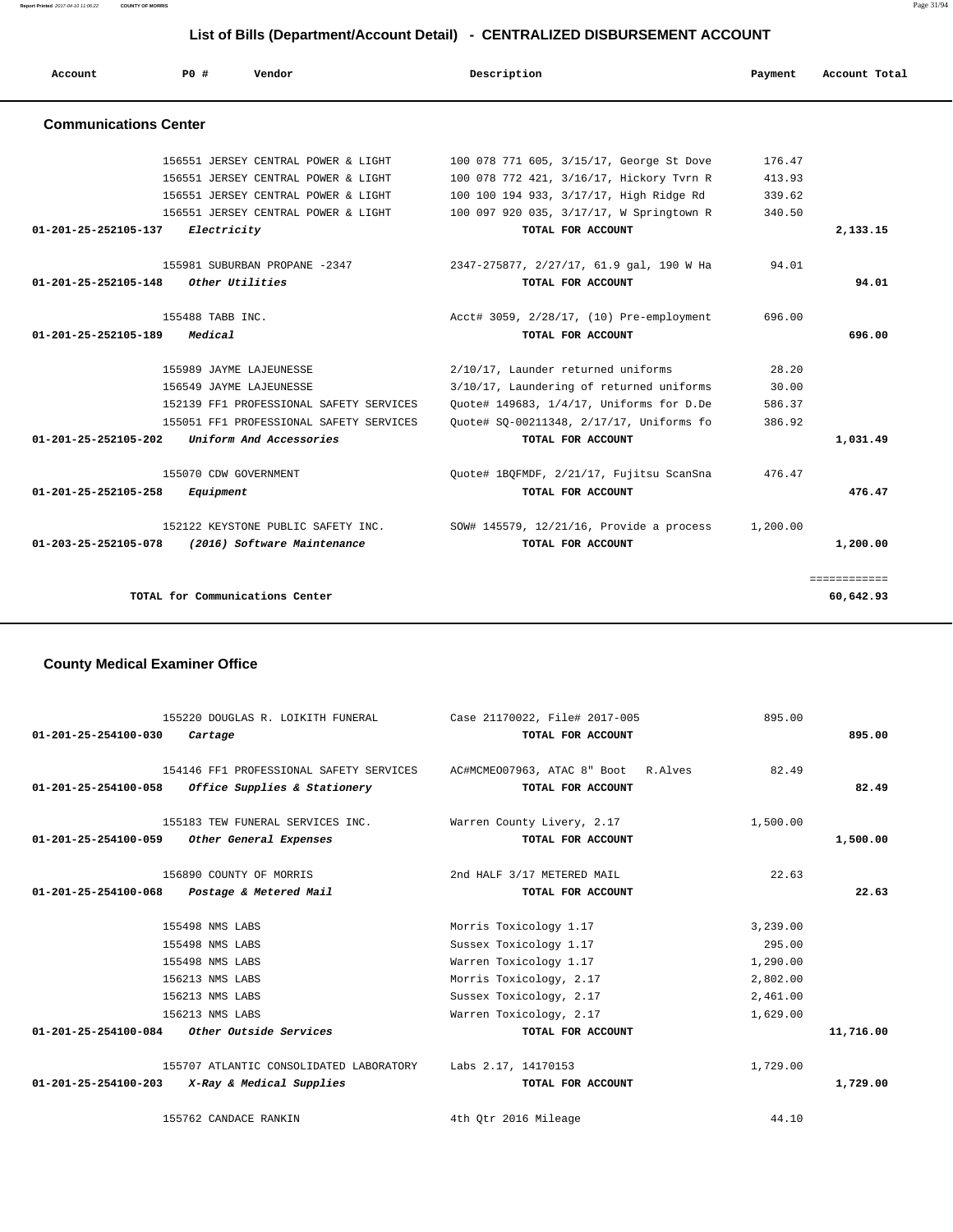# **List of Bills (Department/Account Detail) - CENTRALIZED DISBURSEMENT ACCOUNT**

| Account | <b>PO #</b> | Vendor | Description | Payment | Account Total |
|---------|-------------|--------|-------------|---------|---------------|
|         |             |        |             |         |               |

# **County Medical Examiner Office**

|          | 103.32    | 4th Otr 2016 Mileage                     | 155760 BRITTNEY FLOYD                                 |
|----------|-----------|------------------------------------------|-------------------------------------------------------|
|          | 64.05     | 4th Qtr 2016 Mileage                     | 155759 ROBERT ALVES                                   |
|          | 151.20    | 4th Otr 2016 Mileage                     | 155758 GIOVANNA ALVES                                 |
| 402.92   |           | TOTAL FOR ACCOUNT                        | 01-203-25-254100-082<br>(2016) Travel Expense         |
|          | 3,993.00  | Morris Toxicology 12.16                  | 155497 NMS LABS                                       |
|          | 2,453.00  | Sussex Toxicology 12.16                  | 155497 NMS LABS                                       |
|          | 761.00    | Warren Toxicology 12.16                  | 155497 NMS LABS                                       |
| 7,207,00 |           | TOTAL FOR ACCOUNT                        | 01-203-25-254100-084<br>(2016) Other Outside Services |
|          | $-100.00$ | Price Adjustment P0150298 Boot Covers    | 155496 EXTRA PACKAGING CORP                           |
|          | $-30.00$  | Price Adjustment P0150298 ID Bands       | 155496 EXTRA PACKAGING CORP                           |
|          | 13.50     | Freight Not added onto PO 150298         | 155496 EXTRA PACKAGING CORP                           |
|          | 201.49    | Freight Not added onto PO 150298         | 155496 EXTRA PACKAGING CORP                           |
|          | 21.43     | Freight Not added onto PO 150298         | 155496 EXTRA PACKAGING CORP                           |
|          | 875.00    | Cust#Morrmenj, 12/15/16 5 cases/100 body | 156803 EXTRA PACKAGING CORP                           |
|          |           | freight                                  | 156803 EXTRA PACKAGING CORP                           |
|          | 168.76    |                                          |                                                       |

## **County Sheriff's Department**

|                      | 156086 CALEA                       | Annual Continuation Fee, Inv dtd 3/6/17  | 4,795.00 |          |
|----------------------|------------------------------------|------------------------------------------|----------|----------|
| 01-201-25-270100-023 | Associations and Memberships       | TOTAL FOR ACCOUNT                        |          | 4,795.00 |
|                      |                                    |                                          |          |          |
|                      | 154576 SAFARILAND LLC              | Walter Rawa & James Rae - Attending Trai | 200.00   |          |
|                      | 153098 IDENTIV, INC.               | Enrollment Options/Velocity Administrato | 1,200.00 |          |
|                      | 153099 IDENTIV, INC.               | Enrollment Options/Velocity Operator Har | 1,200.00 |          |
|                      | 156099 VAN METER & ASSOCIATES INC. | Training/Keyboarding Clerk 4, 3/16/17, " | 470.00   |          |
| 01-201-25-270100-039 | Education Schools & Training       | TOTAL FOR ACCOUNT                        |          | 3,070.00 |
|                      | 156116 THOMSON REUTER-WEST         | NJ Essentials Library on WestLaw (1/1/17 | 249.90   |          |
|                      | 156116 THOMSON REUTER-WEST         | NJ Essentials Library on WestLaw (2/1/17 | 249.90   |          |
| 01-201-25-270100-050 | Law Books                          | TOTAL FOR ACCOUNT                        |          | 499.80   |
|                      | 155401 CRYSTAL SPRINGS             | Water & Delivery, Inv dtd 2/22/17, Acct  | 141.88   |          |
|                      | 156151 W.B. MASON COMPANY INC      | Supplies - Warrants/S. Sepulveda, Order  | 243.82   |          |
|                      | 156151 W.B. MASON COMPANY INC      | Supplies - CIS/K. Rogers, Order #S045741 | 518.15   |          |
|                      | 156151 W.B. MASON COMPANY INC      | CREDIT - Invoice #142168507              | $-10.62$ |          |
|                      | 154014 RAY ALLEN MANUFACTURING LLC | ITEM #BT50L - BITE BAR HARD SLEEVE - LEF | 139.99   |          |
|                      | 154014 RAY ALLEN MANUFACTURING LLC | ITEM #64SH - SYNTEK CUFF W/HANDLE        | 86.99    |          |
|                      | 154014 RAY ALLEN MANUFACTURING LLC | Shipping                                 | 21.00    |          |
|                      | 156240 OFFICE CONCEPTS GROUP, INC. | Supplies - K9/D. Bonfanti, Inv dtd 1/15/ | 34.60    |          |
| 01-201-25-270100-059 | Other General Expenses             | TOTAL FOR ACCOUNT                        |          | 1,175.81 |
|                      |                                    |                                          |          |          |
|                      | 155679 OFFICE CONCEPTS GROUP, INC. | Supplies - CIS/K. Rogers, Inv dtd 1/30/1 | 276.94   |          |
|                      | 155679 OFFICE CONCEPTS GROUP, INC. | Supplies - Admin/K. Lehman, Inv dtd 2/21 | 267.90   |          |
|                      | 155399 DISC MAKERS                 | Budget/Bulk - Order Type: DVD-R with NO  | 920.00   |          |
|                      | 155399 DISC MAKERS                 | SHIPPING                                 | 94.30    |          |
|                      | 155399 DISC MAKERS                 | Disc Makers Ultra CD-R Silver 52x, OUOTE | 950.00   |          |
|                      | 155399 DISC MAKERS                 | Budget Bulk - Order Type: CD-R with NO   | 720.00   |          |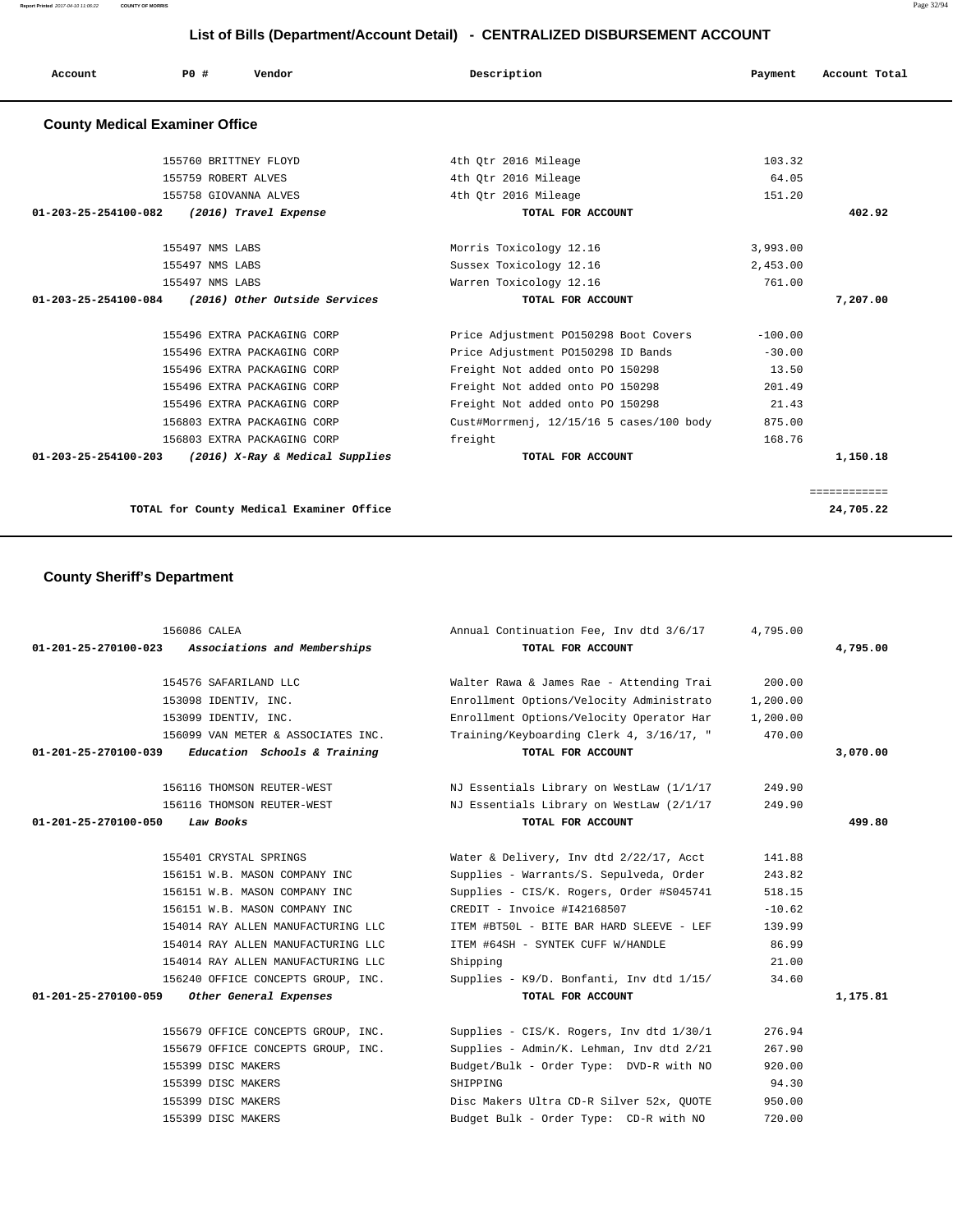**Report Printed** 2017-04-10 11:06:22 **COUNTY OF MORRIS** Page 33/94

# **List of Bills (Department/Account Detail) - CENTRALIZED DISBURSEMENT ACCOUNT**

| Account                            | PO#<br>Vendor                                                                  | Description                                                                          | Payment         | Account Total |
|------------------------------------|--------------------------------------------------------------------------------|--------------------------------------------------------------------------------------|-----------------|---------------|
| <b>County Sheriff's Department</b> |                                                                                |                                                                                      |                 |               |
| 01-201-25-270100-064               | Photographic Suppies                                                           | TOTAL FOR ACCOUNT                                                                    |                 | 3,323.44      |
|                                    | 156890 COUNTY OF MORRIS                                                        | 2nd HALF 3/17 METERED MAIL                                                           | 525.05          |               |
|                                    | 156890 COUNTY OF MORRIS                                                        | 2nd HALF 3/17 METERED MAIL                                                           | 0.46            |               |
| $01 - 201 - 25 - 270100 - 068$     | Postage & Metered Mail                                                         | TOTAL FOR ACCOUNT                                                                    |                 | 525.51        |
|                                    | 155242 RECORDER PUBLISHING CO INC                                              | 1-Year Subscription on Newspaper, Acct #                                             | 34.00           |               |
|                                    | 155243 RECORDER PUBLISHING CO INC                                              | 1-Year Subscription for Newspaper, Acct                                              | 35.00           |               |
|                                    | 155241 MADISON EAGLE                                                           | 1-Year subscription for newspaper, Inv d                                             | 41.00           |               |
| 01-201-25-270100-070               | Publication & Subscriptions                                                    | TOTAL FOR ACCOUNT                                                                    |                 | 110.00        |
|                                    | 155688 OFFICE CONCEPTS GROUP, INC.                                             | Supplies - Admin/K. Lehman, Inv dtd 2/22                                             | 249.77          |               |
|                                    | 155688 OFFICE CONCEPTS GROUP, INC.                                             | CREDIT                                                                               | $-210.81$       |               |
|                                    | 155688 OFFICE CONCEPTS GROUP, INC.                                             | Expnd LGL Wallet, Admin/K. Lehman, Inv d                                             | 183.20          |               |
|                                    | 155405 PAPER MART INC                                                          | Product Code 8924225 - (4000) Open end e                                             | 257.80          |               |
|                                    | 156232 W.B. MASON COMPANY INC                                                  | Supplies - (CIS), Order #S0455446570, Or                                             | 202.48          |               |
|                                    | 156232 W.B. MASON COMPANY INC                                                  | Supplies - Admin/K. Lehman, Order #S0454                                             | 12.24           |               |
|                                    | 156232 W.B. MASON COMPANY INC                                                  | CREDIT - Invoice #141640216                                                          | $-12.24$        |               |
|                                    | 156232 W.B. MASON COMPANY INC                                                  | CREDIT - Warrants PO#155675, Invoice #I4                                             | $-9.02$         |               |
|                                    | 156137 OFFICE CONCEPTS GROUP, INC.                                             | Supplies - Admin/K. Lehman, Inv dtd 9/29                                             | 465.87          |               |
|                                    | 156137 OFFICE CONCEPTS GROUP, INC.                                             | Supplies - CIS/K. Rogers, Inv dtd 2/8/17                                             | 105.87          |               |
|                                    | 156137 OFFICE CONCEPTS GROUP, INC.                                             | Credit                                                                               | $-71.03$        |               |
| 01-201-25-270100-095               | Other Administrative Supplies                                                  | TOTAL FOR ACCOUNT                                                                    |                 | 1,174.13      |
|                                    | 155687 VERIZON WIRELESS                                                        | #442002049-00001 1/24/17 - 2/23/17, In                                               | 231.98          |               |
|                                    | 156107 VERIZON WIRELESS                                                        | $482559481 - 00001$ - $2/2/17$ - $3/1/17$ , Inv                                      | 1,809.25        |               |
| 01-201-25-270100-161               | Communications Equipment                                                       | TOTAL FOR ACCOUNT                                                                    |                 | 2,041.23      |
|                                    | 156132 RICOH USA, INC.                                                         | Copier #V8205501187 (Jan/Feb/March) "201                                             | 178.32          |               |
| 01-201-25-270100-164               | Office Machines - Rental                                                       | TOTAL FOR ACCOUNT                                                                    |                 | 178.32        |
|                                    |                                                                                |                                                                                      |                 |               |
| 01-201-25-270100-189               | 156226 STEVEN B. HODES, DVM PA<br>Medical                                      | OLLIE - Examine bark collar hot spot 2/1<br>TOTAL FOR ACCOUNT                        | 736.40          | 736.40        |
|                                    |                                                                                |                                                                                      |                 |               |
|                                    | 155404 LANIGAN ASSOCIATES INC                                                  | Strong Cases for ID, Inv dtd 2/28/17                                                 | 250.00          |               |
|                                    | 155404 LANIGAN ASSOCIATES INC                                                  | Shipping                                                                             | 11.00           |               |
|                                    | 155685 CALEA                                                                   | Nameplates (1-499), Item #0050300090000,                                             | 16.00<br>7.00   |               |
|                                    | 155685 CALEA<br>155685 CALEA                                                   | SHIPPING<br>Nameplates (1-499), Item #0050300090000,                                 | 16.00           |               |
|                                    | 155685 CALEA                                                                   | SHIPPING                                                                             | 7.00            |               |
|                                    | 156100 TURN OUT UNIFORMS, INC.                                                 | Chin Strap 1/2" (GOLD) for officers Hats                                             | 299.70          |               |
|                                    | 156100 TURN OUT UNIFORMS, INC.                                                 | Apache Glock (BLACK), Inv dtd 3/2/17, PO                                             | 164.97          |               |
|                                    | 156097 UNIVERSAL UNIFORM SALES CO INC                                          | K. ZIENOWICZ - Shirts, POS #2-29159, Inv                                             | 220.00          |               |
|                                    | 156097 UNIVERSAL UNIFORM SALES CO INC                                          | S. CALANDRA - Complete Uniform, Inv dtd                                              | 1,022.90        |               |
|                                    | 156097 UNIVERSAL UNIFORM SALES CO INC                                          | D. LAIRD - Shirts, POS #2-29897, Inv dtd                                             | 94.00           |               |
|                                    | 156097 UNIVERSAL UNIFORM SALES CO INC                                          | J. RAE - Shirts, POS #2-29898, Inv dtd 2                                             | 94.00           |               |
|                                    | 156097 UNIVERSAL UNIFORM SALES CO INC                                          | C. KOVACS - Trouser & Shirt, POS #2-2990                                             | 109.98          |               |
|                                    | 156097 UNIVERSAL UNIFORM SALES CO INC                                          | J. FRANKE-PARRILLO - Alterations, POS #2                                             | 8.00            |               |
|                                    | 156097 UNIVERSAL UNIFORM SALES CO INC                                          | A. ZEICH - Emblem Patch, POS #2-30011, I                                             | 10.00           |               |
|                                    | 156097 UNIVERSAL UNIFORM SALES CO INC                                          | D. GARDNER - Emblem Patch, POS #2-30012,                                             | 7.50            |               |
|                                    | 156097 UNIVERSAL UNIFORM SALES CO INC                                          | F. PIROG - Emblem Patch, POS #2-30013, I                                             | 5.00            |               |
|                                    | 156097 UNIVERSAL UNIFORM SALES CO INC                                          | M. MCMAHON - Emblem Patch, POS #2-30014,                                             | 7.50            |               |
|                                    | 156097 UNIVERSAL UNIFORM SALES CO INC                                          | D. MEYER - Emblem Patch, POS #2-30062, I                                             | 7.50            |               |
|                                    | 156097 UNIVERSAL UNIFORM SALES CO INC<br>156097 UNIVERSAL UNIFORM SALES CO INC | E. CROOKER - Emblem/Alterations, Inv dtd<br>A. KELLY - Emblems/Shirt, Inv dtd 1/27/1 | 92.50<br>161.50 |               |
|                                    | 156097 UNIVERSAL UNIFORM SALES CO INC                                          | T. MEDWIN - Boots, POS #2-30145, Inv dtd                                             | 124.99          |               |
|                                    |                                                                                |                                                                                      |                 |               |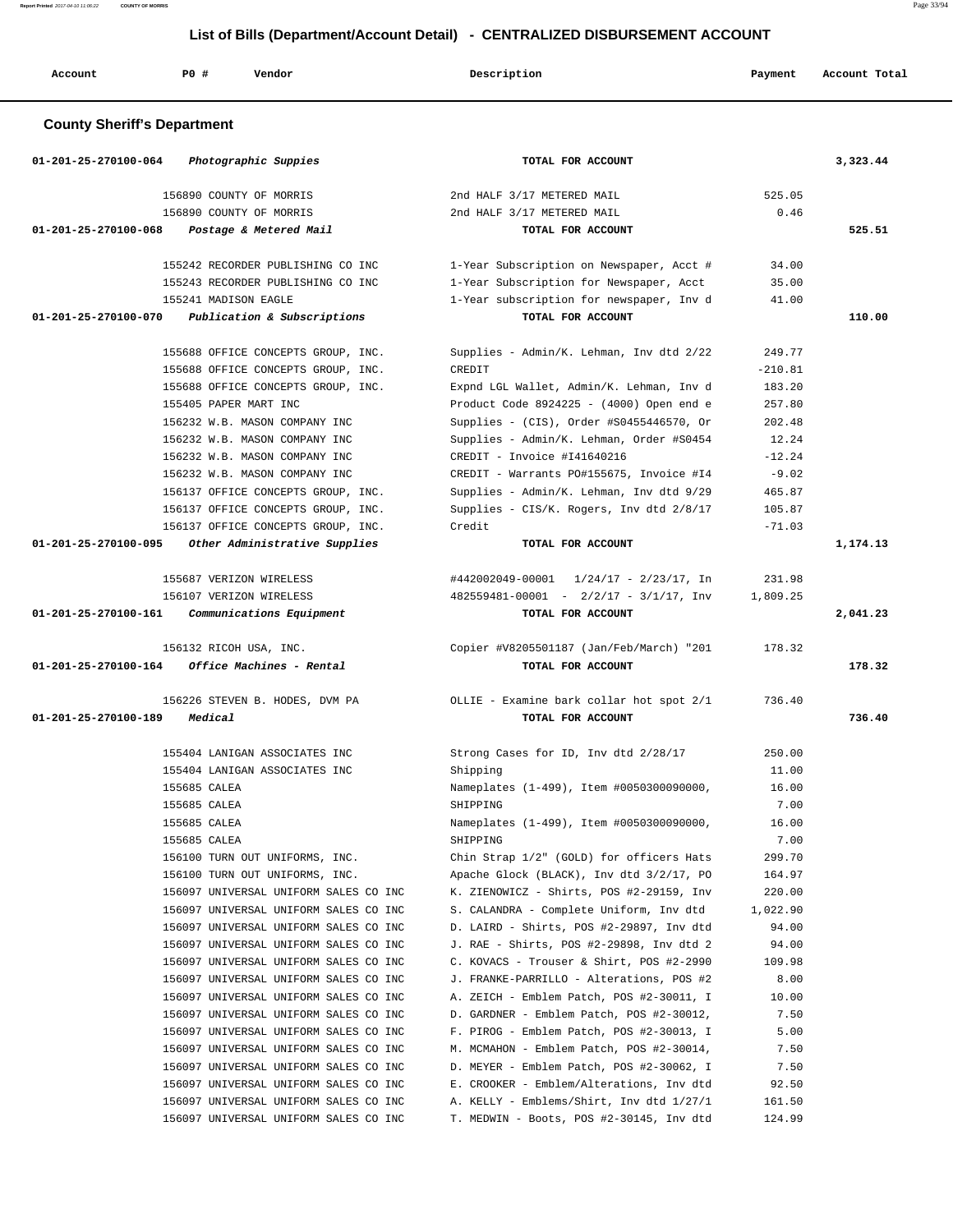| Account                            | P0 #<br>Vendor                                                                 |  | Description                                                                          | Payment        | Account Total |  |  |  |  |
|------------------------------------|--------------------------------------------------------------------------------|--|--------------------------------------------------------------------------------------|----------------|---------------|--|--|--|--|
| <b>County Sheriff's Department</b> |                                                                                |  |                                                                                      |                |               |  |  |  |  |
|                                    |                                                                                |  |                                                                                      |                |               |  |  |  |  |
|                                    | 156097 UNIVERSAL UNIFORM SALES CO INC                                          |  | K. JOHNSON - Emblem/Alterations, Inv dtd                                             | 19.00<br>39.00 |               |  |  |  |  |
|                                    | 156097 UNIVERSAL UNIFORM SALES CO INC<br>156097 UNIVERSAL UNIFORM SALES CO INC |  | E. VALVANO - Emblems/Alterations, Inv dt<br>E. VALVANO - Emblems/Alterations, Inv dt | 16.50          |               |  |  |  |  |
|                                    | 156097 UNIVERSAL UNIFORM SALES CO INC                                          |  | N. RICCIOTTE - Alterations, POS #2-30383                                             | 12.00          |               |  |  |  |  |
|                                    | 156110 UNIVERSAL UNIFORM SALES CO INC                                          |  | K. TRUMPER - Officer's Uniform, Inv dtd                                              | 1,022.90       |               |  |  |  |  |
|                                    | 156110 UNIVERSAL UNIFORM SALES CO INC                                          |  | M. WARD - Officer's Uniform, Inv dtd 2/2                                             | 1,022.90       |               |  |  |  |  |
|                                    | 156110 UNIVERSAL UNIFORM SALES CO INC                                          |  | A. NESTINGER - Officer's Uniform, Inv dt                                             | 1,022.90       |               |  |  |  |  |
|                                    | 156110 UNIVERSAL UNIFORM SALES CO INC                                          |  | N. VERNOTICA - Officer's Uniform, Inv dt                                             | 1,022.90       |               |  |  |  |  |
|                                    | 156110 UNIVERSAL UNIFORM SALES CO INC                                          |  | D. DEL GROSSO - Officer's Uniform, Inv d                                             | 996.90         |               |  |  |  |  |
|                                    | 156110 UNIVERSAL UNIFORM SALES CO INC                                          |  | M. REILLY - Pant's/Shirt, POS #2-30045,                                              | 224.97         |               |  |  |  |  |
|                                    | 156110 UNIVERSAL UNIFORM SALES CO INC                                          |  | C. BROOKS - Shirt/Belt, POS #2-360046, I                                             | 133.00         |               |  |  |  |  |
|                                    | 156110 UNIVERSAL UNIFORM SALES CO INC                                          |  | D. MEYER - Shirt, POS #2-30049, Inv dtd                                              | 94.00          |               |  |  |  |  |
|                                    | 156110 UNIVERSAL UNIFORM SALES CO INC                                          |  | D. MARSHALL - Jacket, POS #2-300150, Inv                                             | 202.00         |               |  |  |  |  |
|                                    | 156110 UNIVERSAL UNIFORM SALES CO INC                                          |  | E. HANNA - Jacket, POS #2-30051, Inv dtd                                             | 264.99         |               |  |  |  |  |
|                                    | 156110 UNIVERSAL UNIFORM SALES CO INC                                          |  | M. REILLY - Jacket, POS #2-30053, Inv dt                                             | 202.00         |               |  |  |  |  |
|                                    | 156110 UNIVERSAL UNIFORM SALES CO INC                                          |  | R. ROSE - Emblem/Alterations, Inv dtd 2/                                             | 4.50           |               |  |  |  |  |
|                                    | 156110 UNIVERSAL UNIFORM SALES CO INC                                          |  | A. ZAHAROPOULOS - Jacket, POS #2-30287,                                              | 202.00         |               |  |  |  |  |
|                                    | 156110 UNIVERSAL UNIFORM SALES CO INC                                          |  | B. AHERN - Boots/Pants, Inv dtd 2/24/17                                              | 272.99         |               |  |  |  |  |
|                                    | 156110 UNIVERSAL UNIFORM SALES CO INC                                          |  | J. ROSPOND - Alterations, Inv dtd 2/22/1                                             | 38.50          |               |  |  |  |  |
|                                    | 156110 UNIVERSAL UNIFORM SALES CO INC                                          |  | K. ZIENOWICZ - Alterations, Inv dtd 2/24                                             | 42.00          |               |  |  |  |  |
|                                    | 156451 TURN OUT UNIFORMS, INC.<br>156451 TURN OUT UNIFORMS, INC.               |  | J. GANNON - Shirts/Embroidering, POS #1-<br>R. ROSE - Embroidering, POS #1-86926, In | 101.98<br>6.00 |               |  |  |  |  |
|                                    | 156451 TURN OUT UNIFORMS, INC.                                                 |  | P. MANGIAFRIDDA - Emblems/Embroidering,                                              | 179.98         |               |  |  |  |  |
|                                    | 156451 TURN OUT UNIFORMS, INC.                                                 |  | J. GANNON - Emblem/Embroidering, POS #6-                                             | 8.00           |               |  |  |  |  |
|                                    | 156451 TURN OUT UNIFORMS, INC.                                                 |  | M. REILLY - Belt, POS #6-39533, Inv dtd                                              | 29.99          |               |  |  |  |  |
|                                    | 156451 TURN OUT UNIFORMS, INC.                                                 |  | J. GANNON - Emblem/Embroidering, POS #6-                                             | 8.00           |               |  |  |  |  |
|                                    | 156446 TURN OUT UNIFORMS, INC.                                                 |  | Officers - POS #6-39342, Inv dtd 3/7/17                                              | 407.90         |               |  |  |  |  |
|                                    | 156446 TURN OUT UNIFORMS, INC.                                                 |  | Crooker - Alterations, POS #1-86727, Inv                                             | 20.00          |               |  |  |  |  |
|                                    | 156446 TURN OUT UNIFORMS, INC.                                                 |  | Officers - POS #1-86777, Inv dtd 3/9/17                                              | 184.98         |               |  |  |  |  |
|                                    | 156446 TURN OUT UNIFORMS, INC.                                                 |  | Officers - POS #6-39382, Inv dtd 3/9/17                                              | 149.90         |               |  |  |  |  |
| 01-201-25-270100-202               | Uniform And Accessories                                                        |  | TOTAL FOR ACCOUNT                                                                    |                | 10,721.22     |  |  |  |  |
| 01-201-25-270100-203               | 154604 MIRION TECHNOLOGIES (GDS) INC<br>X-Ray & Medical Supplies               |  | TLD Badges, Not Ret'd Badges & Handling<br>TOTAL FOR ACCOUNT                         | 845.75         | 845.75        |  |  |  |  |
|                                    | 156101 FASTENAL COMPANY                                                        |  | Wet/Dry Vacuum, Inv dtd 3/3/17                                                       | 137.99         |               |  |  |  |  |
| 01-201-25-270100-246               | Tools - Others                                                                 |  | TOTAL FOR ACCOUNT                                                                    |                | 137.99        |  |  |  |  |
|                                    | 153330 CDW GOVERNMENT                                                          |  | Microsoft Surface Pro 4, Extended Servic                                             | 2,199.54       |               |  |  |  |  |
|                                    | 153330 CDW GOVERNMENT                                                          |  |                                                                                      | 236.55         |               |  |  |  |  |
| 01-201-25-270100-258               | Equipment                                                                      |  | TOTAL FOR ACCOUNT                                                                    |                | 2,436.09      |  |  |  |  |
|                                    | 156422 COMMUNICATIONS SERVICE                                                  |  | Explorer 17-21 CG6BBN - Installed radio:                                             | 312.02         |               |  |  |  |  |
| 01-201-25-270100-262               | Machinery Repairs & Parts                                                      |  | TOTAL FOR ACCOUNT                                                                    |                | 312.02        |  |  |  |  |
|                                    | 155694 ATLANTIC TRAINING CENTER                                                |  | CPR Cards - BLS Course #26114 11/15/16                                               | 40.00          |               |  |  |  |  |
|                                    | 155694 ATLANTIC TRAINING CENTER                                                |  | CPR Cards - BLS Course #26115 11/16/16                                               | 60.00          |               |  |  |  |  |
|                                    | 155694 ATLANTIC TRAINING CENTER                                                |  | CPR Cards - BLS Course #26116 11/22/16                                               | 100.00         |               |  |  |  |  |
|                                    | 155694 ATLANTIC TRAINING CENTER                                                |  | CPR Cards - BLS Course #26117 11/22/16                                               | 60.00          |               |  |  |  |  |
|                                    | 155694 ATLANTIC TRAINING CENTER                                                |  | CPR Cards - BLS Course #26118 11/23/16                                               | 40.00          |               |  |  |  |  |
|                                    | 155694 ATLANTIC TRAINING CENTER                                                |  | CPR Cards - BLS Course #26119 11/29/16                                               | 50.00          |               |  |  |  |  |
|                                    | 155694 ATLANTIC TRAINING CENTER                                                |  | CPR Cards - BLS Course #26120 12/1/16                                                | 20.00          |               |  |  |  |  |
|                                    | 155694 ATLANTIC TRAINING CENTER                                                |  | CPR Cards - BLS Course #26121 12/6/16                                                | 40.00          |               |  |  |  |  |
|                                    | 155694 ATLANTIC TRAINING CENTER                                                |  | CPR Cards - BLS Course #26122 12/9/16                                                | 50.00          |               |  |  |  |  |

 155694 ATLANTIC TRAINING CENTER CPR Cards - BLS Course #26123 12/12/16 40.00 155694 ATLANTIC TRAINING CENTER CPR Cards - BLS Course #26124 12/15/16 50.00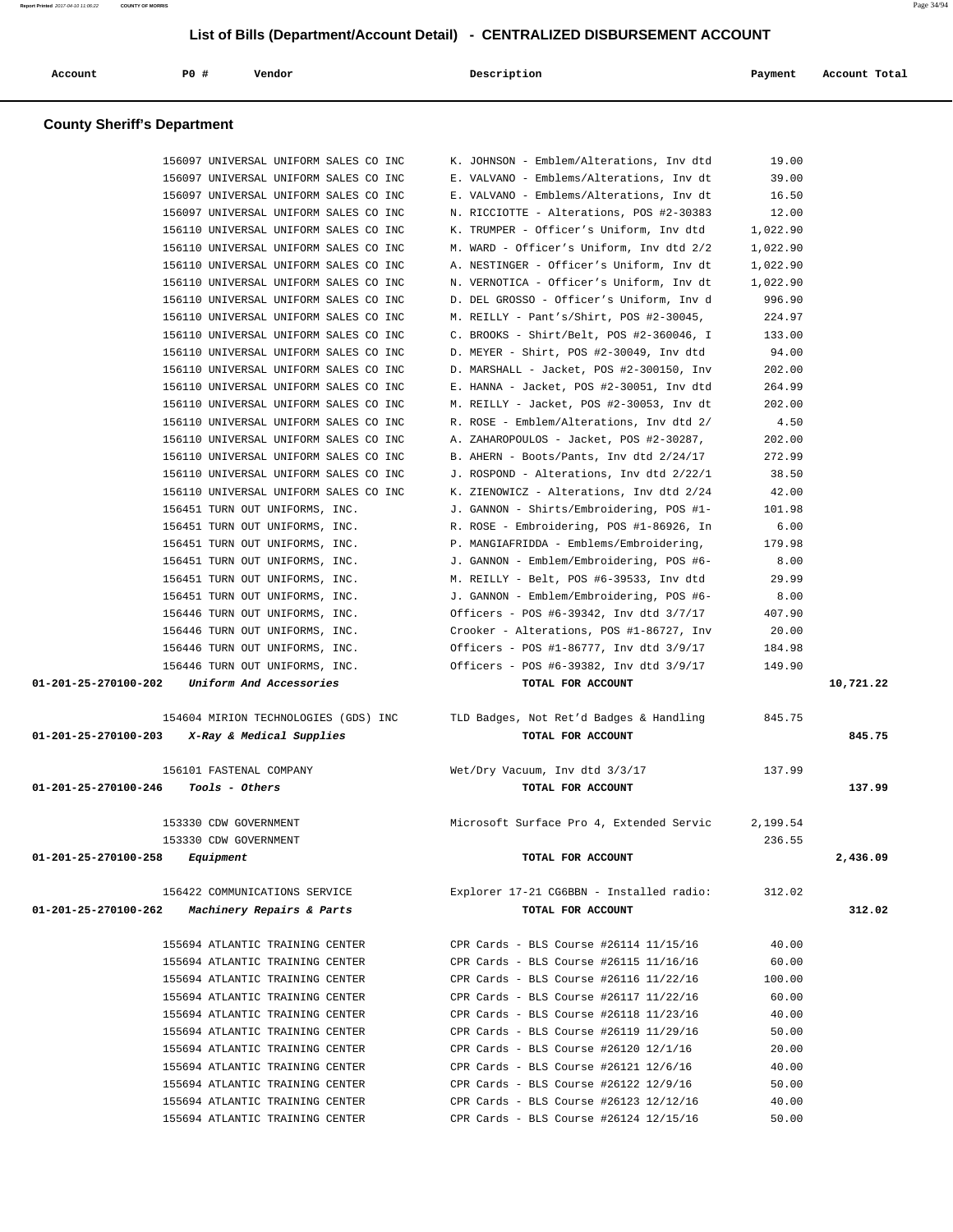**Report Printed** 2017-04-10 11:06:22 **COUNTY OF MORRIS** Page 35/94

# **List of Bills (Department/Account Detail) - CENTRALIZED DISBURSEMENT ACCOUNT**

| Account                            | PO#                                 | Vendor                                | Description                              | Payment   | Account Total |
|------------------------------------|-------------------------------------|---------------------------------------|------------------------------------------|-----------|---------------|
| <b>County Sheriff's Department</b> |                                     |                                       |                                          |           |               |
|                                    |                                     | 155694 ATLANTIC TRAINING CENTER       | CPR Cards - BLS Course #26126 12/27/16   | 50.00     |               |
|                                    |                                     | 155694 ATLANTIC TRAINING CENTER       | CPR Cards - BLS Course #26127 12/30/16   | 60.00     |               |
|                                    | 156311 ROBERT A VERRY               |                                       | Training: Craig Brooks, Kelley Zienowic  | 250.00    |               |
|                                    |                                     | 156792 EDWARD ZIENOWICZ               | College of St. Elizabeth & (3) Books     | 5,069.06  |               |
| 01-203-25-270100-039               | (2016) Education Schools & Training |                                       | TOTAL FOR ACCOUNT                        |           | 5,999.06      |
|                                    | 150150 GILL ID SYSTEMS              |                                       | ITEM #PROX - ISO CARD/Part #1386LGGMN/(2 | 690.00    |               |
|                                    | 150150 GILL ID SYSTEMS              |                                       | VISTOR - Blank Gripper 30 Mil Card Holde | 90.00     |               |
|                                    | 150150 GILL ID SYSTEMS              |                                       | Strap Clips                              | 125.00    |               |
|                                    | 150150 GILL ID SYSTEMS              |                                       | Freight Charge                           | 37.00     |               |
| 01-203-25-270100-047               |                                     | (2016) Identification Equip&Supplies  | TOTAL FOR ACCOUNT                        |           | 942.00        |
|                                    |                                     | 155679 OFFICE CONCEPTS GROUP, INC.    | Supplies -File Tub/Admin/K. Lehman, Inv  | 186.75    |               |
|                                    |                                     | 155679 OFFICE CONCEPTS GROUP, INC.    | Supplies - Cleaner Dustoff/Admin/R. Mose | 26.75     |               |
|                                    |                                     | 156240 OFFICE CONCEPTS GROUP, INC.    | Supplies - K9/D. Bonfanti, Inv dtd 6/14/ | 224.91    |               |
|                                    |                                     | 156240 OFFICE CONCEPTS GROUP, INC.    | Supplies - K9/D. Bonfanti, Inv dtd 6/20/ | 9.47      |               |
|                                    |                                     | 156240 OFFICE CONCEPTS GROUP, INC.    | Supplies - K9/D. Bonfanti, Inv dtd 10/7/ | 215.82    |               |
|                                    |                                     | 156240 OFFICE CONCEPTS GROUP, INC.    | Supplies - K9/D. Bonfanti, Inv dtd 11/21 | 238.84    |               |
|                                    |                                     | 156240 OFFICE CONCEPTS GROUP, INC.    | Supplies - K9/D. Bonfanti, Inv dtd 12/14 | 94.64     |               |
| 01-203-25-270100-059               |                                     | (2016) Other General Expenses         | TOTAL FOR ACCOUNT                        |           | 997.18        |
|                                    |                                     | 150737 FARO TECHNOLOGIES, INC.        | IT#SOFTS0334 - 3D-SW-SC-SCENE Extension  | 1,600.00  |               |
|                                    |                                     | 150737 FARO TECHNOLOGIES, INC.        | IT# APPS01002 3D_SW_AP_SCENE Video Pro A | 1,072.00  |               |
|                                    |                                     | 150737 FARO TECHNOLOGIES, INC.        | IT#SOFT50007-UPG-NV FARO CrashZone Upgr  | 319.20    |               |
|                                    |                                     | 150737 FARO TECHNOLOGIES, INC.        | IT# SOFT50012 FARO CZ Point Cloud capab  | 1,996.00  |               |
|                                    |                                     | 150737 FARO TECHNOLOGIES, INC.        | Shipping                                 | 13.00     |               |
| 01-203-25-270100-084               |                                     | (2016) Other Outside Services         | TOTAL FOR ACCOUNT                        |           | 5,000.20      |
|                                    |                                     | 155679 OFFICE CONCEPTS GROUP, INC.    | Supplies - Legal Serv/D. Blank, Inv dtd  | 10.52     |               |
|                                    |                                     | 156241 OFFICE CONCEPTS GROUP, INC.    | Supplies - Warrants/S. Sepulveda, Acct # | 652.67    |               |
|                                    |                                     | 156241 OFFICE CONCEPTS GROUP, INC.    | CREDIT - Invoice #680333-0 (attached/Ret | $-224.25$ |               |
|                                    |                                     | 156241 OFFICE CONCEPTS GROUP, INC.    | Replacement/New Chair - Warrants/S. Sepu | 224.25    |               |
|                                    |                                     | 156241 OFFICE CONCEPTS GROUP, INC.    | Desktop Scanner - Warrants/S. Sepulveda, | 307.49    |               |
| 01-203-25-270100-095               |                                     | (2016) Other Administrative Supplies  | TOTAL FOR ACCOUNT                        |           | 970.68        |
|                                    | 151970 GILBY'S                      |                                       | Gear for (6) Recruits: A. Nestinger, K.  | 1,062.00  |               |
| $01 - 203 - 25 - 270100 - 202$     |                                     | (2016) Uniform And Accessories        | TOTAL FOR ACCOUNT                        |           | 1,062.00      |
|                                    |                                     |                                       |                                          |           | ============  |
|                                    |                                     | TOTAL for County Sheriff's Department |                                          |           | 47,053.83     |

# **County Prosecutor's Office**

| 155575 JUNE WITTY     | Reg.On Call- Feb.2017                      | 116.80 |
|-----------------------|--------------------------------------------|--------|
| 155575 JUNE WITTY     | Wkend/Holiday-Feb. 2017                    | 20.00  |
| 155575 JUNE WITTY     | Supplemental Case Pay- #170216MRMM04       | 75.00  |
| 155572 SANDRA HOYER   | Req. On Call - Feb. $2017$                 | 4.00   |
| 155572 SANDRA HOYER   | Wkend/Vac.- Feb.2017                       | 24.00  |
| 155572 SANDRA HOYER   | Supplemental Case Pay- Feb. 4, 2017 (1702) | 75.00  |
| 155570 TARA CHOMINSKY | $Req. On Call - Feb. 2017$                 | 41.60  |
| 155570 TARA CHOMINSKY | Wkend/Sunday - Feb. 2017                   | 23.50  |
| 155574 JAIME SHANAPHY | Reg.On Call Pay - Feb. 2017                | 35.20  |
| 155574 JAIME SHANAPHY | Wkend/Holiday-Feb.2017                     | 14.50  |
|                       |                                            |        |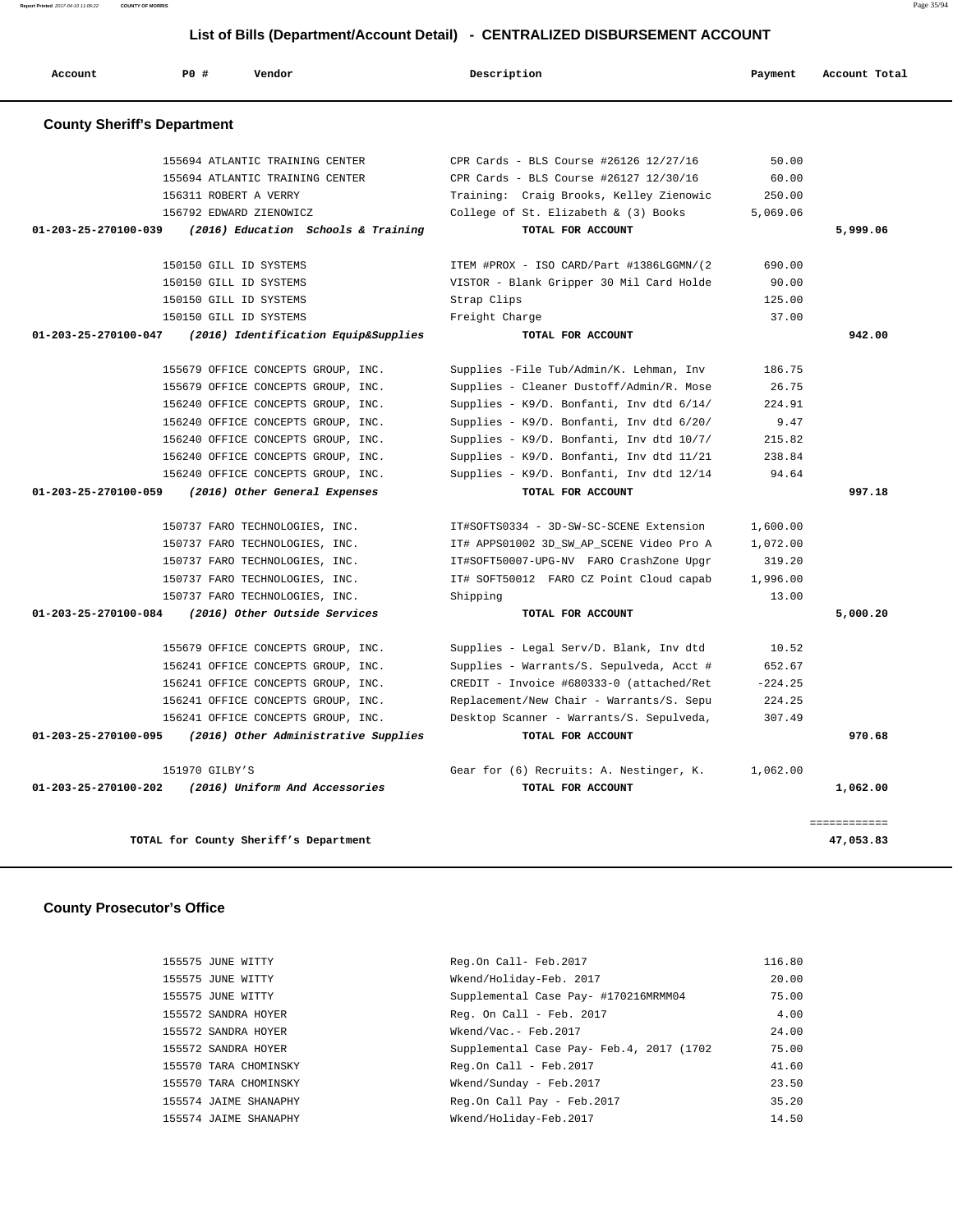**Account P0 # Vendor Description Payment Account Total County Prosecutor's Office** 155574 JAIME SHANAPHY Wkend/Holiday-Feb.2017 21.50 155571 BETTY ANN DERCO Reg. On call- Feb. 2017 16.00 155571 BETTY ANN DERCO Wkend/Holiday Feb.2017 5.00 155571 BETTY ANN DERCO Reg.On Call- Jan. 2017 24.80 155571 BETTY ANN DERCO Wkend/Holiday-Jan. 2017 13.50 154555 ALEXIS RACHEL Regular On Call Pay - January, 2017 50.00 154555 ALEXIS RACHEL Wkend/Holiday Pay- January, 2017 46.00 154555 ALEXIS RACHEL Supplemental Case Pay - 170120MRMM02 75.00 155573 ALEXIS RACHEL Reg.On Call - Feb. 2016 45.60 155573 ALEXIS RACHEL Wkend/Holiday - Feb.2016 17.50 155573 ALEXIS RACHEL Supplemental Case Pay-#170206MRSCD01 & 1 150.00  **01-201-25-275100-016 Outside Salaries & Wages TOTAL FOR ACCOUNT 922.50** 155567 N T O A Team 2017 Membership Renewal (ID#51525) 150.00 156184 MORRIS COUNTY BAR ASSOCIATION 2017 Memberships for 28 lawyers. 1,700.00 156695 STEVE ORTIZ ACFE Certification Renewal (Association 195.00 156695 STEVE ORTIZ ACAMS Certification Renewal (Advanced Fi 195.00  **01-201-25-275100-023 Associations and Memberships TOTAL FOR ACCOUNT 2,240.00** 156323 VERIZON WIRELESS Account #982471570-00001 (12/13-1/12/17) 834.94 156324 VERIZON WIRELESS Account #882249917-00001 (2/10-3/9/17) 59.57 155566 VERIZON WIRELESS Account #242004961-00001 (1/24-2/23/17) 9,705.35 156691 VERIZON WIRELESS (12/24-1/23/17) 150.06  **01-201-25-275100-031 Cellular Phones/Pagers TOTAL FOR ACCOUNT 10,749.92** 156186 OFFICE CONCEPTS GROUP, INC. Account #16868 Ink Cartridges 582.53 156690 W.B. MASON COMPANY INC Account #C1033751 - Ink & Toner 443.37  **01-201-25-275100-037 Data Processing Supplies TOTAL FOR ACCOUNT 1,025.90** 155382 CELLEBRITE USA INC. Cellebrite Certified Operator (CCO) Inst 3,850.00 155383 VAN METER & ASSOCIATES INC. First Line Supervision- Marshall Wang \*\* 170.00 156169 VAN METER & ASSOCIATES INC. First Line Supervision - Det.Supervisor 150.00  **01-201-25-275100-039 Education Schools & Training TOTAL FOR ACCOUNT 4,170.00** 154654 THOMSON REUTER-WEST Account #10000176025 - January 2017 West 2,618.27 154654 THOMSON REUTER-WEST Account#1003917278-January 2017 Westlaw 1,635.33  **01-201-25-275100-050 Law Books TOTAL FOR ACCOUNT 4,253.60** 156155 JILL BINKOSKI Reimbursement for Microwave (kitchen by 67.33 155374 STATIONERS INC Official Police Notebooks 307.13 156171 W.B. MASON COMPANY INC Account #C1033751- Misc. Office Supplies 238.57 156690 W.B. MASON COMPANY INC Account#C1033751- Misc. Office Supplies 262.48  **01-201-25-275100-058 Office Supplies & Stationery TOTAL FOR ACCOUNT 875.51** 155377 FEDEX Account #105105762 (2/10-2/16/17) 175.76 155568 FEDEX Account #105105762 (2/21-2/23/17) 84.74 156164 FEDEX Account #105105762 (2/24/17) 43.01 156164 FEDEX Account#105105762 (2/27/17) 19.65 156328 FEDEX Account #105105762 - March 7, 2017 66.07 156890 COUNTY OF MORRIS 2nd HALF 3/17 METERED MAIL 917.77  **01-201-25-275100-068 Postage & Metered Mail TOTAL FOR ACCOUNT 1,307.00**

 156752 M.C. PROSECUTOR'S EMERGENT Reimbursement of the Morris County Prose 1,795.83  **01-201-25-275100-079 Special Projects TOTAL FOR ACCOUNT 1,795.83**

156326 G & L TRANSCRIPTION OF NJ State v Fernandez, Randy \*\* Ordered by A 1,786.55

# **List of Bills (Department/Account Detail) - CENTRALIZED DISBURSEMENT ACCOUNT**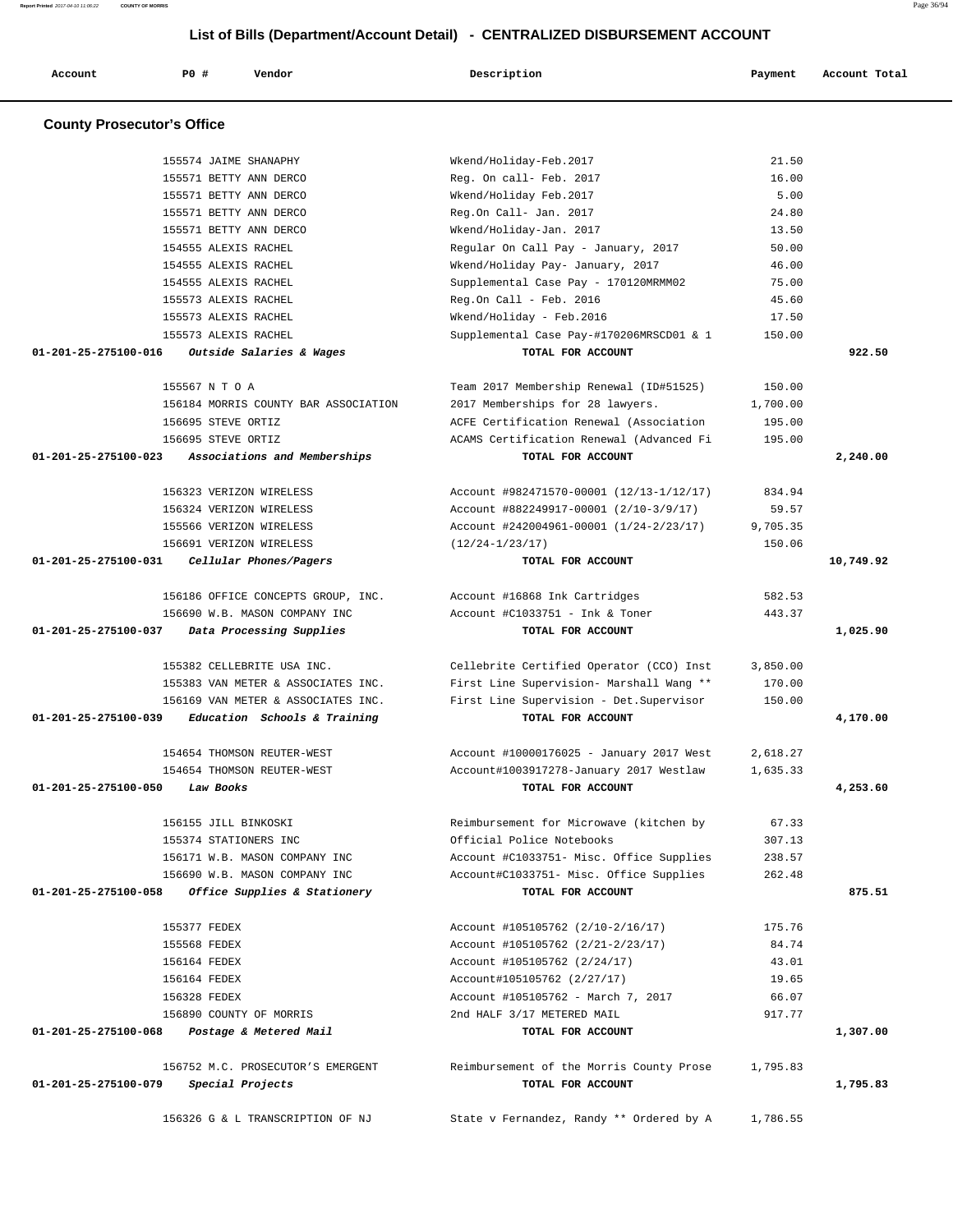**Report Printed** 2017-04-10 11:06:22 **COUNTY OF MORRIS** Page 37/94

# **List of Bills (Department/Account Detail) - CENTRALIZED DISBURSEMENT ACCOUNT**

| Account                           | P0 #<br>Vendor                                                    | Description                                                       | Payment         | Account Total |  |  |  |
|-----------------------------------|-------------------------------------------------------------------|-------------------------------------------------------------------|-----------------|---------------|--|--|--|
| <b>County Prosecutor's Office</b> |                                                                   |                                                                   |                 |               |  |  |  |
| 01-201-25-275100-081              | 156327 KLJ TRANSCRIPTION SERVICE, LLC<br>Transcripts              | State v Terpstra, Wayne ** Requested by<br>TOTAL FOR ACCOUNT      | 247.99          | 2,669.46      |  |  |  |
|                                   | 156332 MARIANGEL SANCHEZ-BUGALLO                                  | Travel to Trenton for Civil Service Exam                          | 43.92           |               |  |  |  |
|                                   | 156388 SEAN GAYNOR                                                | State v Thomas (14-1059) Trial Preparati                          | 40.89           |               |  |  |  |
| 01-201-25-275100-082              | Travel Expense                                                    | TOTAL FOR ACCOUNT                                                 |                 | 84.81         |  |  |  |
| 01-201-25-275100-088              | 156789 SODEXO, INC & AFFILIATES<br>Meeting Exp Advisory Board Etc | Clergy Community Outreach Program 2/27/1<br>TOTAL FOR ACCOUNT     | 300.50          | 300.50        |  |  |  |
|                                   | 154633 CABLEVISION                                                | Account #07876634130015 - SEU                                     | 211.88          |               |  |  |  |
|                                   | 154633 CABLEVISION                                                | Account#07876629289017-SEU                                        | 100.69          |               |  |  |  |
|                                   | 154633 CABLEVISION                                                | Account#07876629490010-MCPO0.                                     | 188.94          |               |  |  |  |
|                                   | 154655 THOMSON REUTER-WEST                                        | Account #1000432248 - CLEAR Account Janu                          | 921.90          |               |  |  |  |
|                                   | 154011 VERIZON                                                    | Account #973 285-4391 669 50Y (1/14-2/13                          | 287.94          |               |  |  |  |
|                                   | 156709 VERIZON                                                    | Account #973 285-4391 669 50Y (3/14-4/13                          | 288.04          |               |  |  |  |
|                                   | 156710 VERIZON                                                    | Account #973 285-5371 820 57Y (3/14-4/13                          | 32.83           |               |  |  |  |
|                                   | 156168 CABLEVISION                                                | Account #07876- 634130-01-5 SOD                                   | 181.92          |               |  |  |  |
|                                   | 156168 CABLEVISION<br>156168 CABLEVISION                          | Account #07876-629490-01-0 MCPO<br>Account #07876-629289-01-7 SOD | 188.94<br>75.10 |               |  |  |  |
|                                   | 156708 FREDRIC M. KNAPP                                           | Reimburse Petty Cash Account for the Mor                          | 300.00          |               |  |  |  |
| 01-201-25-275100-118              | Investigation Expense                                             | TOTAL FOR ACCOUNT                                                 |                 | 2,778.18      |  |  |  |
|                                   |                                                                   |                                                                   |                 |               |  |  |  |
| 01-201-25-275100-126              | 156163 MEDIA SUPPLY, INC.<br>Court Expenses-Extradition           | Blu-Ray, 6X, DL, 50GB, DataLife, White H<br>TOTAL FOR ACCOUNT     | 366.00          | 366.00        |  |  |  |
|                                   | 155378 INSTITUTE FOR FORENSIC PSYCHOLOGY                          | Psychological Evaluation for: Det. Craig                          | 450.00          |               |  |  |  |
|                                   | 155564 CINTAS CORPORATION                                         | Account #0010660336 - SEU First Aid Kit                           | 86.61           |               |  |  |  |
|                                   | 155375 CINTAS CORPORATION                                         | Account #0010330335 - First Aid Kit Supp                          | 318.10          |               |  |  |  |
| 01-201-25-275100-189              | Medical                                                           | TOTAL FOR ACCOUNT                                                 |                 | 854.71        |  |  |  |
|                                   | 156165 BEYER FORD                                                 | Duplicate Ford Explorer Key                                       | 251.09          |               |  |  |  |
|                                   | 156165 BEYER FORD                                                 | Duplicate Ford Explorer Key                                       | 251.09          |               |  |  |  |
|                                   | 156165 BEYER FORD                                                 | Duplicate Ford Explorer Key                                       | 251.09          |               |  |  |  |
| 01-201-25-275100-258              | Equipment                                                         | TOTAL FOR ACCOUNT                                                 |                 | 753.27        |  |  |  |
|                                   | 155572 SANDRA HOYER                                               | Wkend/Holiday Pay- Oct.2016                                       | 13.50           |               |  |  |  |
|                                   | 155572 SANDRA HOYER                                               | Req. On Call- Nov. 2016                                           | 6.40            |               |  |  |  |
|                                   | 155572 SANDRA HOYER                                               | Wkend/Holiday-Dec.2016                                            | 24.00           |               |  |  |  |
|                                   | 152381 ALEXIS RACHEL                                              | Reqular On Call Supplemental Pay-Decembe                          | 70.00           |               |  |  |  |
|                                   | 152381 ALEXIS RACHEL                                              | Wkend/Holiday Pay - December 2016                                 | 20.00           |               |  |  |  |
|                                   | 152381 ALEXIS RACHEL                                              | Supplemental Case Pay - #161222MRMM39                             | 75.00           |               |  |  |  |
| 01-203-25-275100-016              | (2016) Outside Salaries & Wages                                   | TOTAL FOR ACCOUNT                                                 |                 | 208.90        |  |  |  |
|                                   | 154550 VERIZON WIRELESS                                           | Account #882249917-00001 (12/10-1/9/17)                           | 59.57           |               |  |  |  |
|                                   | 156691 VERIZON WIRELESS                                           | Account 942105045-00001 (8/10-8/23/16)                            | 217.86          |               |  |  |  |
|                                   | 156691 VERIZON WIRELESS                                           | $(8/24 - 9/23/16)$                                                | 150.06          |               |  |  |  |
|                                   | 156691 VERIZON WIRELESS                                           | $(9/24-10/23/16)$                                                 | 150.06          |               |  |  |  |
|                                   | 156691 VERIZON WIRELESS                                           | $(10/24-11/23/16)$                                                | 150.06          |               |  |  |  |
|                                   | 156691 VERIZON WIRELESS                                           | $(11/24-12/23/16)$                                                | 150.06          |               |  |  |  |
| 01-203-25-275100-031              | (2016) Cellular Phones/Pagers                                     | TOTAL FOR ACCOUNT                                                 |                 | 877.67        |  |  |  |
|                                   | 156170 THOMAS JOINER                                              | Out of Pocket Expenses for "Technical In                          | 1,295.75        |               |  |  |  |
|                                   | 156172 ELIZABETH WATSON GRAMIGNA, P.C.                            | Workplace Training by Elizabeth Watson G                          | 3,750.00        |               |  |  |  |
|                                   | 156175 PENN STATE UNIVERSITY                                      | Field Training Officer- FTO Monmouth (9/                          | 450.00          |               |  |  |  |
| 01-203-25-275100-039              | (2016) Education Schools & Training                               | TOTAL FOR ACCOUNT                                                 |                 | 5,495.75      |  |  |  |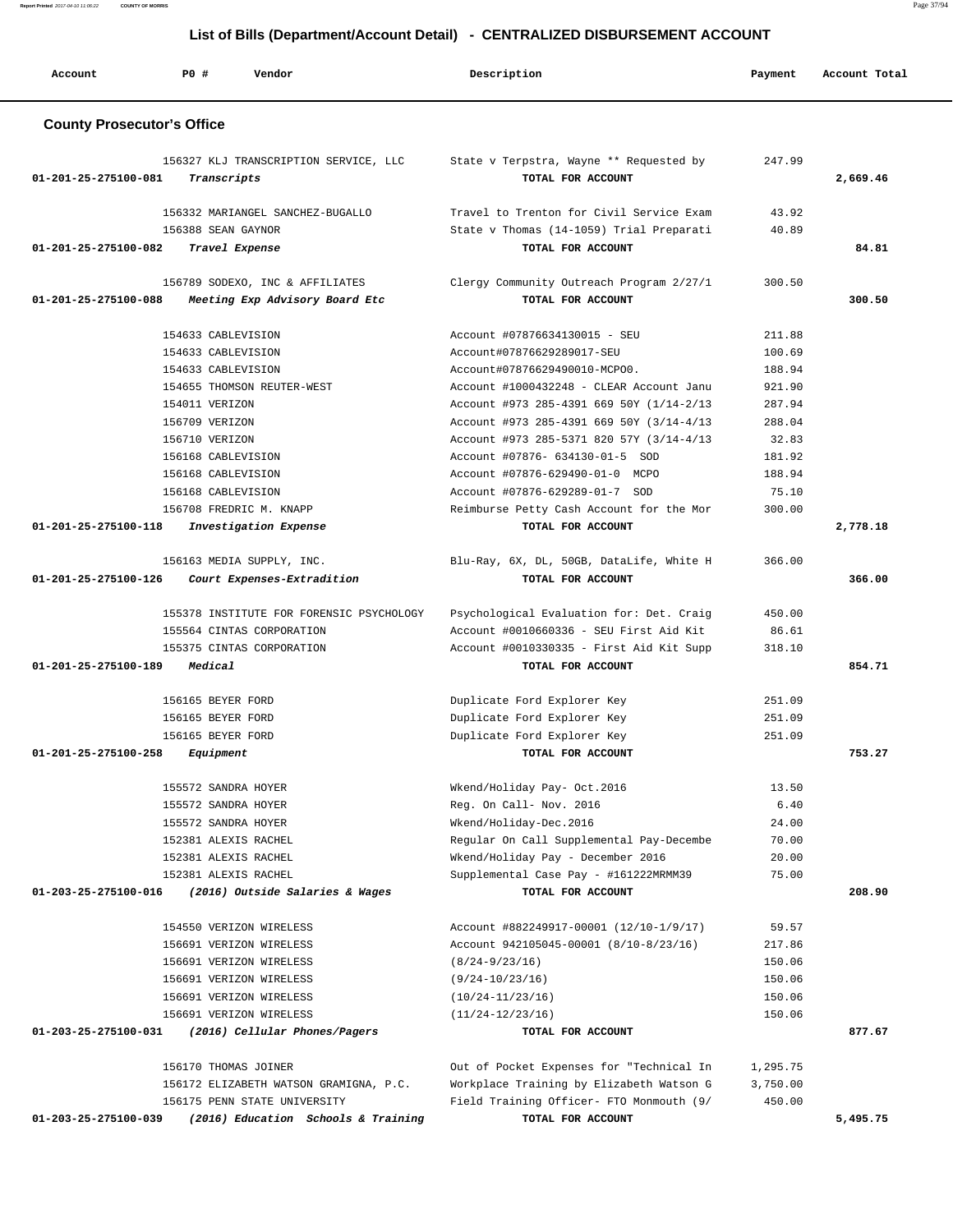**Report Printed** 2017-04-10 11:06:22 **COUNTY OF MORRIS** Page 38/94

# **List of Bills (Department/Account Detail) - CENTRALIZED DISBURSEMENT ACCOUNT**

| Account                           | PO# | Vendor                        | Description | Account Total<br>Payment |  |
|-----------------------------------|-----|-------------------------------|-------------|--------------------------|--|
| <b>County Prosecutor's Office</b> |     |                               |             |                          |  |
|                                   |     | 156187 W.B. MASON COMPANY INC | Toner       | $-148.07$                |  |

| 01-203-25-275100-058           | (2016) Office Supplies & Stationery  | TOTAL FOR ACCOUNT                        |          | 393.68    |
|--------------------------------|--------------------------------------|------------------------------------------|----------|-----------|
|                                | 156194 COMMUNICATIONS SERVICE        | Radio service call- conversion from fron | 125.00   |           |
|                                | 156194 COMMUNICATIONS SERVICE        | Radio installation (Lic.#U91-RMT)        | 616.67   |           |
| 01-203-25-275100-072           | (2016) Radio Repairs                 | TOTAL FOR ACCOUNT                        |          | 741.67    |
|                                | 156348 M.C. PROSECUTOR'S EMERGENT    | Reimburse the Emergent Revolving Fund fo | 2,438.41 |           |
| $01 - 203 - 25 - 275100 - 079$ | (2016) Special Projects              | TOTAL FOR ACCOUNT                        |          | 2,438.41  |
|                                | 156188 VERIZON                       | Account #973 285-4391 669 50Y (12/14/16- | 297.99   |           |
|                                | 156188 VERIZON                       | Account #973 285-4391 669 50Y (11/14/16- | 318.14   |           |
|                                | 156188 VERIZON                       | Account#973 285-5371 820 57Y (14/14/16-1 | 32.91    |           |
| 01-203-25-275100-118           | (2016) Investigation Expense         | TOTAL FOR ACCOUNT                        |          | 649.04    |
|                                | 156325 MARIA D.MCCOLGAN MD           | Case/Client:State v Mark N'Goajia ** Req | 1,500.00 |           |
|                                | 154539 MICHELLE TIMMONS              | State v Thomas**** Airfare(Round trip Ne | 539.75   |           |
| $01 - 203 - 25 - 275100 - 121$ | (2016) Witness Fees And Mileage      | TOTAL FOR ACCOUNT                        |          | 2,039.75  |
|                                |                                      |                                          |          |           |
|                                | TOTAL for County Prosecutor's Office |                                          |          | 47,992.06 |

# **County Jail**

|                                                      | 155549 HPI SCHOOL OF ALLIED HEALTH | PHLEBOTOMY TRAINING FOR NURSES DATED 2.1                                            | 2,000.00 |          |
|------------------------------------------------------|------------------------------------|-------------------------------------------------------------------------------------|----------|----------|
| 154592 FRED PRYOR SEMINARS                           |                                    | TRAINING FOR MAPES ON 1.11.17 DATED 1.23                                            | 149.00   |          |
| 01-201-25-280100-039                                 | Education Schools & Training       | TOTAL FOR ACCOUNT                                                                   |          | 2,149.00 |
|                                                      | 155512 W.B. MASON COMPANY INC.     | OFFICE SUPPLIES DATED 2.15.17                                                       | 43.69    |          |
|                                                      | 155512 W.B. MASON COMPANY INC      | OFFICE SUPPLIES DATED 2.15.17                                                       | 38.78    |          |
|                                                      | 155512 W.B. MASON COMPANY INC      | OFFICE SUPPLIES DATED 2.13.17                                                       | 28.23    |          |
|                                                      | 155550 W.B. MASON COMPANY INC      | OFFICE SUPPLIES DATED 2.21.17                                                       | 285.81   |          |
|                                                      | 155550 W.B. MASON COMPANY INC      | OFFICE SUPPLIES DATED 2.21.17                                                       | 27.52    |          |
|                                                      | 155550 W.B. MASON COMPANY INC      | OFFICE SUPPLIES DATED 2.16.17                                                       | 569.07   |          |
| $01-201-25-280100-058$ Office Supplies & Stationery  |                                    | TOTAL FOR ACCOUNT                                                                   |          | 993.10   |
|                                                      | 155048 LAW ENFORCEMENT TARGETS INC | TARGETS & BACKERS PLUS FREIGHT DATED 2/1                                            | 152.40   |          |
| 155561 VERIZON WIRELESS                              |                                    | 742028358-00001 - GPS TRACKING SERVICE D                                            | 90.12    |          |
|                                                      | 154669 LANGUAGE LINE SERVICES      | LANGUAGE TRANSLATION SER                                                            | 205.70   |          |
| 154594 CDW GOVERNMENT                                |                                    | OUICKEN 2017 DELUXE DATED 1.26.17. OUOTE                                            | 213.12   |          |
| 153920 CDW GOVERNMENT                                |                                    | Dell E2216h - LED monitor - 22" Contract                                            | 132.55   |          |
| 01-201-25-280100-059 Other General Expenses          |                                    | TOTAL FOR ACCOUNT                                                                   |          | 793.89   |
| 156890 COUNTY OF MORRIS                              |                                    | 2nd HALF 3/17 METERED MAIL                                                          | 23.67    |          |
| 01-201-25-280100-068 Postage & Metered Mail          |                                    | TOTAL FOR ACCOUNT                                                                   |          | 23.67    |
| 155041 BINSKY SERVICE LLC                            |                                    | BOILER REPAIRS DATED 1.26.17                                                        | 563.75   |          |
|                                                      |                                    | 155557 CLIFTON ELEVATOR SERVICE CO INC      ELEVATOR MAINTENANCE FOR MAR 2017 DATED | 1,680.00 |          |
|                                                      | 155555 STONEGATE ASSOCIATES, LLC   | SECURITY CONSULTATION DATED 2.28.17                                                 | 2,691.00 |          |
| 01-201-25-280100-084 Other Outside Services          |                                    | TOTAL FOR ACCOUNT                                                                   |          | 4,934.75 |
|                                                      |                                    | 155310 BOSCH SECURITY SYSTEMS, INC. SECURITY CAMERA DATED 2.17.17                   | 1,154.28 |          |
| $01 - 201 - 25 - 280100 - 128$<br>Security Equipment |                                    | TOTAL FOR ACCOUNT                                                                   |          | 1,154.28 |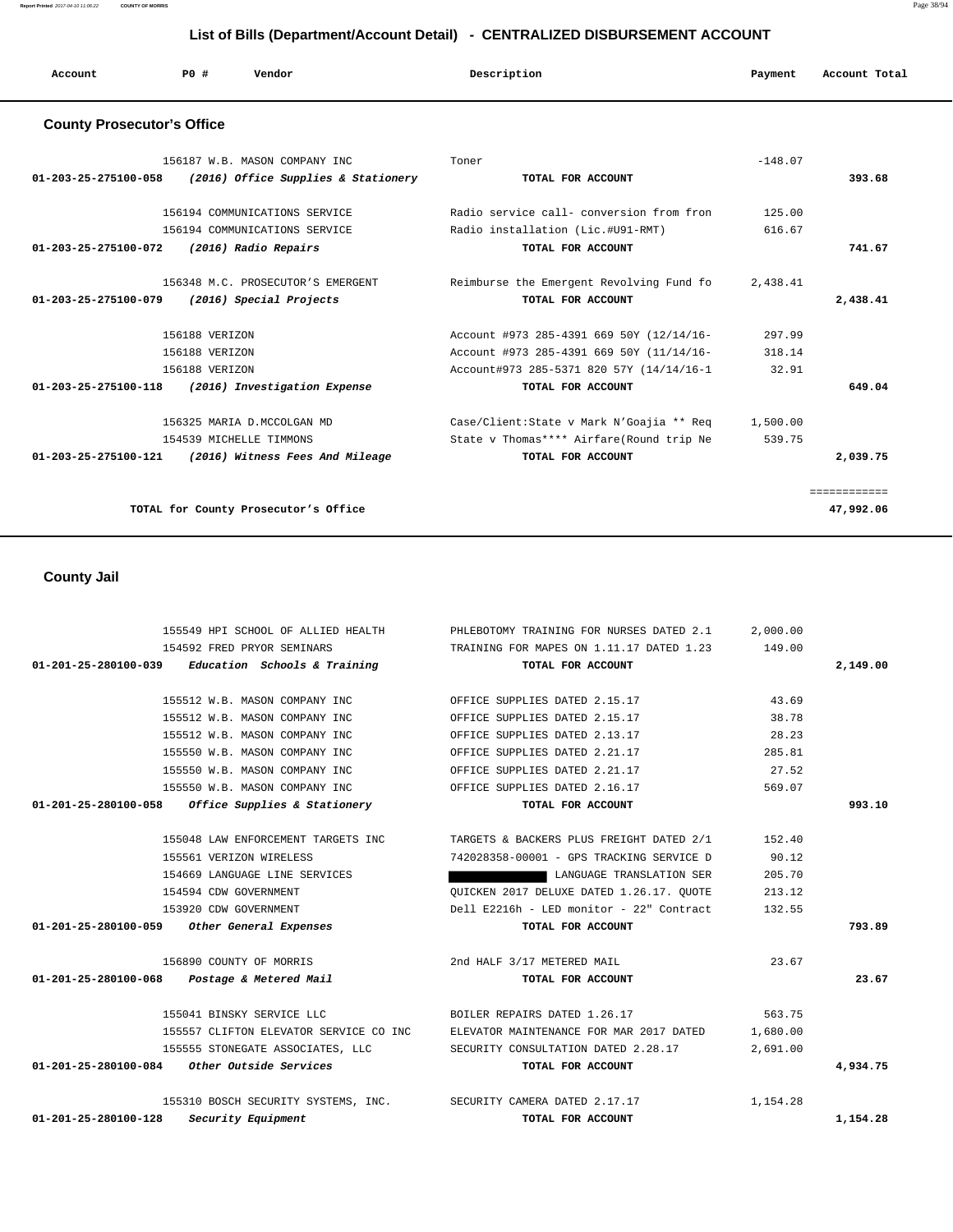**Report Printed** 2017-04-10 11:06:22 **COUNTY OF MORRIS** Page 39/94  **List of Bills (Department/Account Detail) - CENTRALIZED DISBURSEMENT ACCOUNT Account P0 # Vendor Description Payment Account Total**

 **County Jail** 

|                      | 155552 ARAMARK DALLAS LOCKBOX          | 200334000 - STAFF MEALS DATED 2.22.17     | 358.00    |           |
|----------------------|----------------------------------------|-------------------------------------------|-----------|-----------|
|                      | 155552 ARAMARK DALLAS LOCKBOX          | 200334000 - STAFF PLATES DATED 2.22.17    | 573.29    |           |
| 01-201-25-280100-185 | Food                                   | TOTAL FOR ACCOUNT                         |           | 12,938.72 |
|                      |                                        |                                           |           |           |
|                      | 153545 HENRY SCHEIN INC                | MEDICAL SUPPLIES DATED 1.12.17            | 2,806.84  |           |
|                      | 153619 HENRY SCHEIN INC                | MEDICAL SUPPLIES DATED 1.13.17            | 35.67     |           |
|                      | 154898 MOBILEX USA                     | INMATE XRAYS FOR JAN 2017 DATED 1.31.17   | 374.00    |           |
|                      | 155207 DENVILLE SURGERY CENTER, LLC    | MEDICAL CARE FOR V.VERTITIS DATED 1.25.1  | 1,172.58  |           |
|                      | 155206 MORRIS COUNTY AFTER CARE CENTER | MEDICAL CARE FOR B. GENOVESE FROM 2.4.17  | 80.00     |           |
|                      | 155206 MORRIS COUNTY AFTER CARE CENTER | MEDICAL CARE FOR B.GENOVESE FROM 2.8.17   | 40.00     |           |
|                      | 155206 MORRIS COUNTY AFTER CARE CENTER | MEDICAL CARE FOR B. GENOVESE FROM 2.11.17 | 100.00    |           |
|                      | 155206 MORRIS COUNTY AFTER CARE CENTER | MEDICAL CARE FOR J.AIKENWHYTE FROM 2.2.1  | 140.00    |           |
|                      | 155206 MORRIS COUNTY AFTER CARE CENTER | MEDICAL CARE FOR J.AIKENWHYTE FROM 2.8.1  | 140.00    |           |
|                      | 155206 MORRIS COUNTY AFTER CARE CENTER | MEDICAL CARE FOR A.DEVRIES FROM 2.1.17 T  | 140.00    |           |
|                      | 155206 MORRIS COUNTY AFTER CARE CENTER | MEDICAL CARE FOR A.DEVRIES FROM 2.8.17 T  | 140.00    |           |
|                      | 155206 MORRIS COUNTY AFTER CARE CENTER | MEDICAL CARE FOR A.DEVRIES FROM 2.15.17   | 140.00    |           |
|                      | 155508 DENTRUST DENTAL INC.            | INMATE DENTAL CARE FOR JAN 2017 DATED 2.  | 2,851.00  |           |
|                      | 156077 CONTRACT PHARMACY SERVICES INC  | INMATE MEDICATION FOR FEB 2017 DATED 2.2  | 32,514.47 |           |
| 01-201-25-280100-189 | Medical                                | TOTAL FOR ACCOUNT                         |           | 40,674.56 |
|                      |                                        |                                           |           |           |
|                      | 155504 UNIVERSAL UNIFORM SALES CO INC  | UNIFORMS FOR FIGLIUOLO DATED 2.7.17       | 816.90    |           |
|                      | 155510 ATLANTIC TACTICAL OF NJ, INC.   | HAT BADGES DATED 2.17.17                  | 1,527.75  |           |
|                      | 155510 ATLANTIC TACTICAL OF NJ, INC.   | UNDERSHERIFF BADGE DATED 2.20.17          | 79.75     |           |
| 01-201-25-280100-202 | Uniform And Accessories                | TOTAL FOR ACCOUNT                         |           | 2,424.40  |
|                      |                                        |                                           |           |           |
|                      | 155309 R.D. SALES DOOR & HARDWARE LLC  | DOORS, DOOR FRAMES, AND INSTALLATION DAT  | 5,880.00  |           |
| 01-201-25-280100-223 | Building Repairs                       | TOTAL FOR ACCOUNT                         |           | 5,880.00  |
|                      |                                        |                                           |           |           |
|                      | 154537 GRAINGER                        | MAINTENANCE SUPPLIES - PLUMBING FITTINGS  | 612.11    |           |
|                      | 155554 GRAINGER                        | MAINTENANCE SUPPLIES - CAMERA MOUNT DATE  | 1,298.17  |           |
|                      | 155511 MCMASTER-CARR SUPPLY CO         | MAINTENANCE SUPPLIES - PLUMBING SUPPLIES  | 28.85     |           |
|                      | 155784 SHERWIN WILLIAMS                | PAINT/SUPPLIES DATED 2.16.17              | 483.19    |           |
|                      | 155506 GRAINGER                        | MAINTENANCE SUPPLIES - PLUMBING SUPPLIES  | 52.92     |           |
|                      | 155506 GRAINGER                        | MAINTENANCE SUPPLIES - PLUMBING SUPPLIES  | 16.76     |           |
|                      | 155506 GRAINGER                        | MAINTENANCE SUPPLIES - PLUMBING SUPPLIES  | 113.83    |           |
|                      | 155506 GRAINGER                        | MAINTENANCE SUPPLIES - CLEANER DATED 2.1  | 82.67     |           |
|                      | 155556 GRAINGER                        | MAINTENANCE SUPPLIES DATED 2.23.17        | 85.37     |           |
| 01-201-25-280100-249 | Bldg Maintenance Supplies              | TOTAL FOR ACCOUNT                         |           | 2,773.87  |
|                      |                                        |                                           |           |           |
|                      | 153191 E.A. MORSE & CO. INC.           | JANITORIAL SUPPLIES DATED 1.11.17         | 3,320.69  |           |
| 01-201-25-280100-252 | Janitorial Supplies                    | TOTAL FOR ACCOUNT                         |           | 3,320.69  |
|                      |                                        |                                           |           |           |
|                      | 155507 FOWLER EQUIP CO INC.            | WASHER PARTS/REPAIRS DATED 2.13.17        | 305.50    |           |
| 01-201-25-280100-262 | Machinery Repairs & Parts              | TOTAL FOR ACCOUNT                         |           | 305.50    |
|                      | 155501 RICOH AMERICAS CORPORATION      | COLOR COPIES FOR INTAKE COPIER FROM 9.1.  | 245.98    |           |
|                      | 155501 RICOH AMERICAS CORPORATION      | COLOR COPIES FOR ADMIN COPIER FROM 10.1.  | 867.16    |           |
|                      |                                        |                                           |           |           |
|                      | 155501 RICOH AMERICAS CORPORATION      | COLOR COPIES FOR I.A. COPIER FROM 9.1.16  | 165.62    |           |
| 01-203-25-280100-058 | (2016) Office Supplies & Stationery    | TOTAL FOR ACCOUNT                         |           | 1,278.76  |
|                      | 153513 LANGUAGE LINE SERVICES          | LANGUAGE TRANSLATION SER                  | 595.00    |           |
| 01-203-25-280100-059 | (2016) Other General Expenses          | TOTAL FOR ACCOUNT                         |           | 595.00    |
|                      |                                        |                                           |           |           |
|                      | 139315 BOSCH SECURITY SYSTEMS, INC.    | SECURITY SYSTEM REPAIRS DATED 5.10.16     | 180.00    |           |
| 01-203-25-280100-128 | (2016) Security Equipment              | TOTAL FOR ACCOUNT                         |           | 180.00    |
|                      |                                        |                                           |           |           |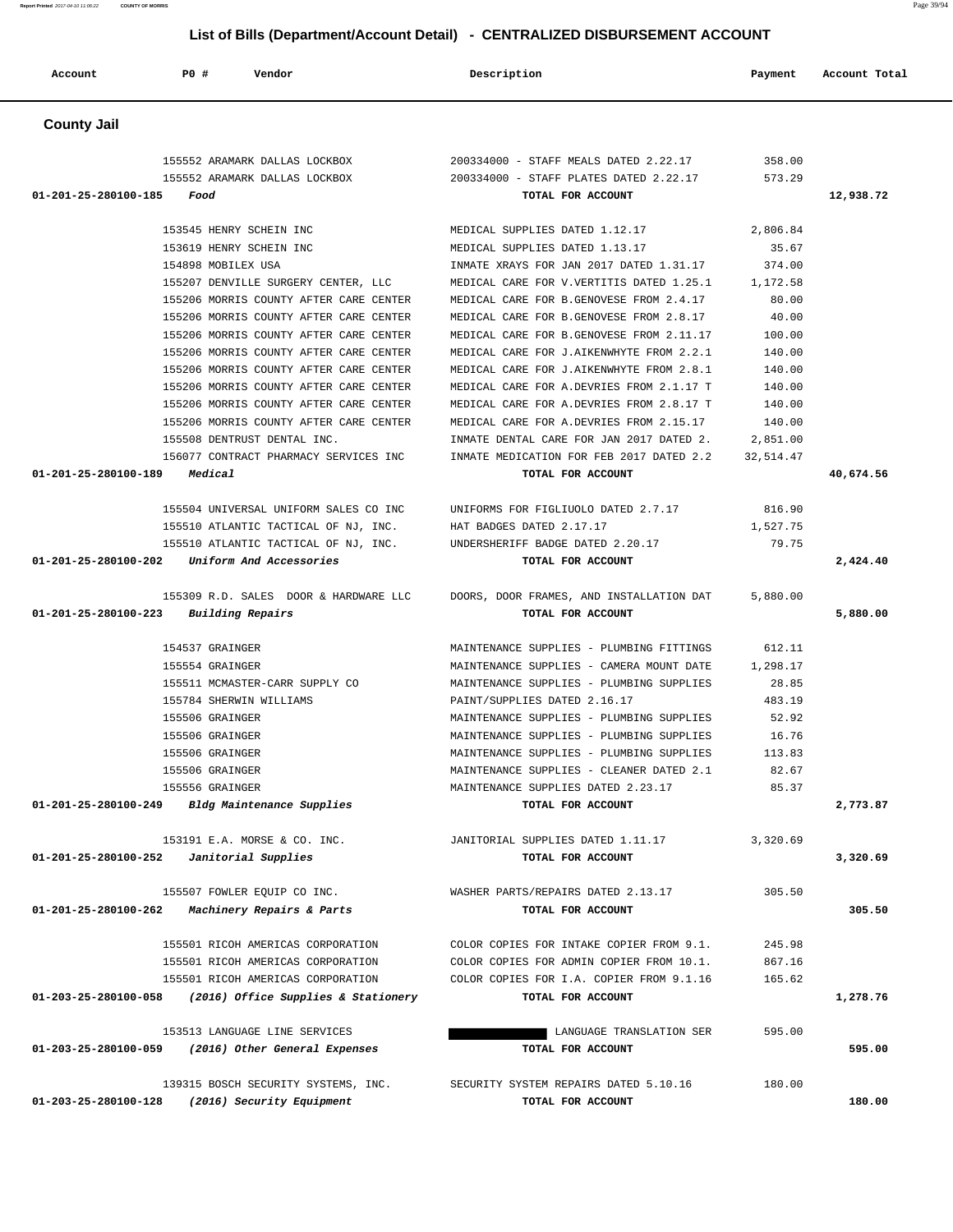| Account              | PO#                    | Vendor                                                                                                                                                                                                                                                                       | Description                                                                                                                                                                                                                                                                                                                                                                                     | Payment                                                                                      | Account Total              |
|----------------------|------------------------|------------------------------------------------------------------------------------------------------------------------------------------------------------------------------------------------------------------------------------------------------------------------------|-------------------------------------------------------------------------------------------------------------------------------------------------------------------------------------------------------------------------------------------------------------------------------------------------------------------------------------------------------------------------------------------------|----------------------------------------------------------------------------------------------|----------------------------|
| <b>County Jail</b>   |                        |                                                                                                                                                                                                                                                                              |                                                                                                                                                                                                                                                                                                                                                                                                 |                                                                                              |                            |
|                      | 155210 NANCY HERNANDEZ | 153512 CAPITAL HEALTH SYSTEM<br>153512 CAPITAL HEALTH SYSTEM<br>153512 CAPITAL HEALTH SYSTEM<br>153512 CAPITAL HEALTH SYSTEM<br>153512 CAPITAL HEALTH SYSTEM<br>153512 CAPITAL HEALTH SYSTEM<br>154574 MORRISTOWN MEDICAL CENTER/AHS<br>154574 MORRISTOWN MEDICAL CENTER/AHS | MEDICAL CARE FOR T. BONNER DATED 10.22,27<br>MEDICAL CARE FOR S. KNEER DATED 1/30/15<br>MEDICAL CARE FOR S. KNEER DATED 2/3/15<br>MEDICAL CARE FOR S. KNEER DATED 2/6/15<br>MEDICAL CARE FOR S. KNEER DATED 2/6/15<br>MEDICAL CARE FOR S. KNEER DATED 2/9/15<br>MEDICAL CARE FOR S. KNEER DATED 2/20/15<br>MEDICAL CARE FOR C.FESIG DATED 11.15,16.<br>MEDICAL CARE FOR M.COLLINS DATED 9.24.15 | 918.75<br>200.40<br>105.20<br>5,174.00<br>105.20<br>112.80<br>105.20<br>6,936.34<br>2,299.00 |                            |
| 01-203-25-280100-189 | $(2016)$ Medical       | 154574 MORRISTOWN MEDICAL CENTER/AHS                                                                                                                                                                                                                                         | MEDICAL CARE FOR D. HANNAH DATED 11.17.1<br>TOTAL FOR ACCOUNT                                                                                                                                                                                                                                                                                                                                   | 6,373.36                                                                                     | 23,730.25                  |
| 01-203-25-280100-252 |                        | 148951 E.A. MORSE & CO. INC.<br>(2016) Janitorial Supplies                                                                                                                                                                                                                   | JANITORIAL SUPPLIES DATED 11.7.16<br>TOTAL FOR ACCOUNT                                                                                                                                                                                                                                                                                                                                          | 3,264.16                                                                                     | 3,264.16                   |
|                      | TOTAL for County Jail  |                                                                                                                                                                                                                                                                              |                                                                                                                                                                                                                                                                                                                                                                                                 |                                                                                              | ============<br>107,414.60 |

# **County Youth Detention Facilit**

| 155940 PENN STATE UNIVERSITY                                    | FTO Morris March 6 - March 8 2017         | 450.00 |        |
|-----------------------------------------------------------------|-------------------------------------------|--------|--------|
| $01-201-25-281100-039$ Education Schools & Training             | TOTAL FOR ACCOUNT                         |        | 450.00 |
|                                                                 |                                           |        |        |
| 152700 OFFICE CONCEPTS GROUP, INC. 36X24 Bulletin Board         |                                           | 34.28  |        |
| 01-201-25-281100-058<br><i>Office Supplies &amp; Stationery</i> | TOTAL FOR ACCOUNT                         |        | 34.28  |
|                                                                 |                                           |        |        |
| 155354 BOB BARKER COMPANY, INC.                                 | Slide, Orange White Sole 9 lea            | 28.50  |        |
| 155354 BOB BARKER COMPANY, INC.                                 | Slide, Orange Whit Sole 13, 1 ea          | 16.14  |        |
| 155354 BOB BARKER COMPANY, INC.                                 | Sandal, Shower, Orange, XL 1 pr           | 6.16   |        |
| 155354 BOB BARKER COMPANY, INC.                                 | Sandal Shower, Orange 2XL, 1 pr           | 6.16   |        |
| 155354 BOB BARKER COMPANY, INC.                                 | Boxer White Size XL 12ea/dz               | 39.44  |        |
| 155354 BOB BARKER COMPANY, INC.                                 | Boxer White Size L 12ea/dz                | 39.44  |        |
| 155354 BOB BARKER COMPANY, INC.                                 | Commissary Panty, Size 6, 12ea/cs, 12cs/  | 24.45  |        |
| 155354 BOB BARKER COMPANY, INC.                                 | Cleaner, Simple Green Original, 1gal, 6e  | 91.85  |        |
| 155354 BOB BARKER COMPANY, INC.                                 | Bag, Disp Fem Hyg Prod, 1000ea/cs, 1cs/m  | 27.99  |        |
| 155354 BOB BARKER COMPANY, INC.                                 | Toothbrush, 40 Tuft Soft, 144ea/cs, 10cs  | 24.28  |        |
| 155354 BOB BARKER COMPANY, INC.                                 | Sanitary Npkn, Ultrathin wings, 216ea/cs  | 66.50  |        |
| 155354 BOB BARKER COMPANY, INC.                                 | Hairnet, Koronet, brown 20" 100ea/cs, 10  | 21.70  |        |
| 155354 BOB BARKER COMPANY, INC.                                 | Sock, Polyester White, 10dz/cs, 10dz/mc   | 58.95  |        |
| 155354 BOB BARKER COMPANY, INC.                                 | Sweatshirt, Navy M, 1 ea                  | 40.95  |        |
| 155354 BOB BARKER COMPANY, INC.                                 | Short, Navy Gym, Size 3XL, 1 ea           | 12.50  |        |
| 155354 BOB BARKER COMPANY, INC.                                 | Jumpsuit, Navy Valueline 2XL, 12ea/cs, 1  | 171.81 |        |
| 155354 BOB BARKER COMPANY, INC.                                 | Freight                                   | 127.51 |        |
| 155519 BOB BARKER COMPANY, INC.                                 | Sports Bra, 2XL, 1 dz                     | 72.85  |        |
| 155519 BOB BARKER COMPANY, INC.                                 | Fork, Disposable, White Medium, 1000ea/cs | 52.70  |        |
| 155519 BOB BARKER COMPANY, INC.                                 | Freight                                   | 1.25   |        |
| 155519 BOB BARKER COMPANY, INC.                                 | Freight                                   | 10.50  |        |
| 01-201-25-281100-059 Other General Expenses                     | TOTAL FOR ACCOUNT                         |        | 941.63 |
|                                                                 |                                           |        |        |
| 156890 COUNTY OF MORRIS                                         | 2nd HALF 3/17 METERED MAIL                | 66.97  |        |
| 01-201-25-281100-068 Postage & Metered Mail                     | TOTAL FOR ACCOUNT                         |        | 66.97  |
|                                                                 |                                           |        |        |
| 156334 TJ'S SPORTWIDE TROPHY                                    | Name Plate (Chief Kyle Dorr, Lt. Nichell  | 48.00  |        |
| 01-201-25-281100-162<br>Furniture & Fixtures                    | TOTAL FOR ACCOUNT                         |        | 48.00  |
|                                                                 |                                           |        |        |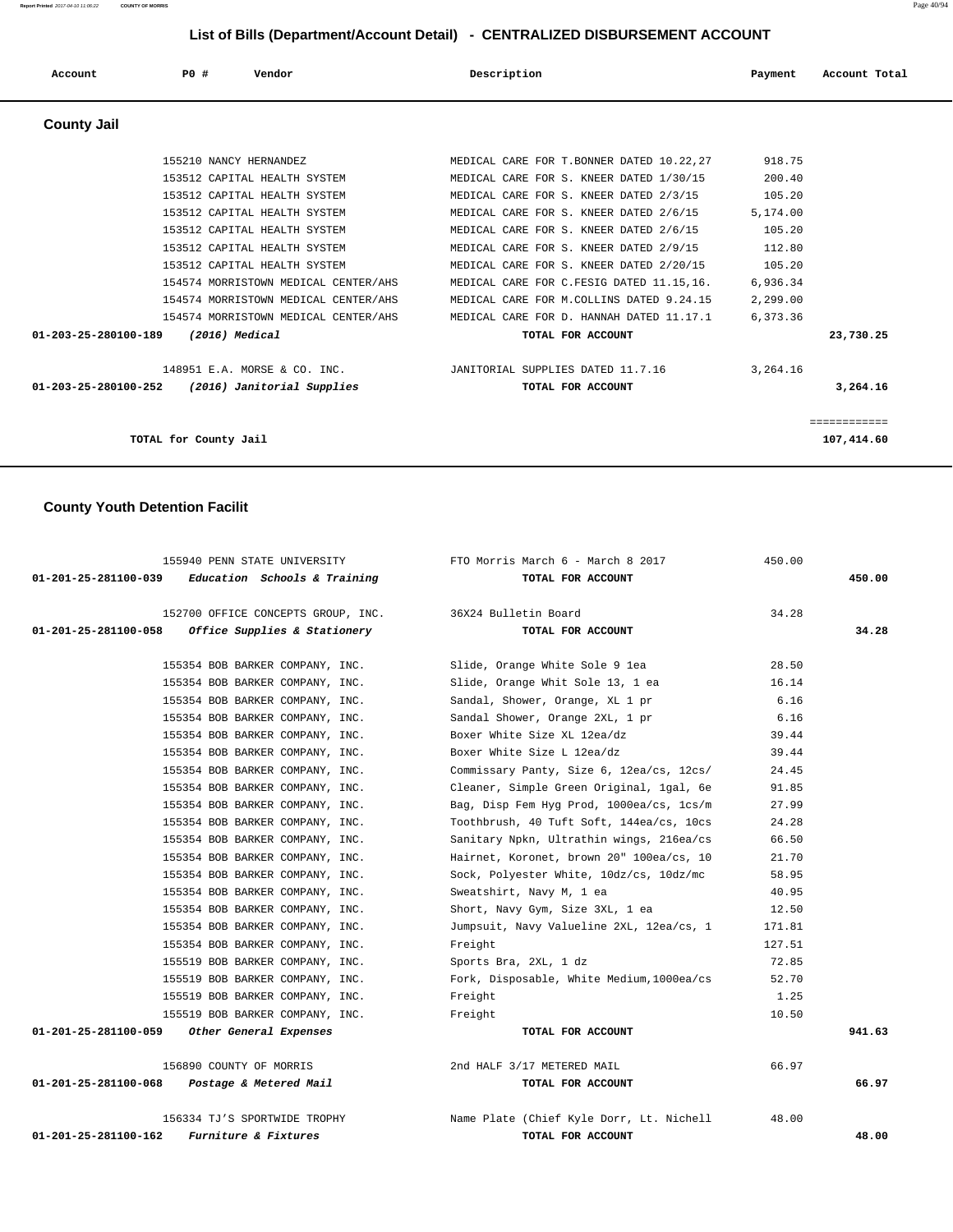| Account              | <b>PO #</b><br>Vendor                                                           | Description                                                                          | Payment          | Account Total |
|----------------------|---------------------------------------------------------------------------------|--------------------------------------------------------------------------------------|------------------|---------------|
|                      |                                                                                 |                                                                                      |                  |               |
|                      | <b>County Youth Detention Facilit</b>                                           |                                                                                      |                  |               |
|                      | 155014 CRYSTAL SPRINGS                                                          | Crystal Springs 5G Crystal Fresh Drinkin                                             | 12.50            |               |
|                      | 155918 NU-WAY CONCESSIONAIRES INC                                               | Lunch meals delivered for the month of F                                             | 1,287.00         |               |
|                      | 155918 NU-WAY CONCESSIONAIRES INC                                               | Dinner meals delivered for the month of                                              | 1,287.00         |               |
|                      | 155918 NU-WAY CONCESSIONAIRES INC                                               | Saturday/Sunday meals delivered for the                                              | 528.00           |               |
|                      | 155918 NU-WAY CONCESSIONAIRES INC                                               | Grocery Invoice 7791                                                                 | 305.90           |               |
|                      | 155918 NU-WAY CONCESSIONAIRES INC<br>155918 NU-WAY CONCESSIONAIRES INC          | Grocery Invoice 7799<br>Grocery Invoice 7802                                         | 589.01<br>167.40 |               |
|                      | 155918 NU-WAY CONCESSIONAIRES INC                                               | Grocery Invoice 7812                                                                 | 393.40           |               |
|                      | 155918 NU-WAY CONCESSIONAIRES INC                                               | Grocery Invoice 7822                                                                 | 483.90           |               |
|                      | 154716 CRYSTAL SPRINGS                                                          | Bottles of water delivered between 9/1/1                                             | 170.00           |               |
|                      | 154716 CRYSTAL SPRINGS                                                          | Cooler dispenser rental between 9/1/16 &                                             | 4.95             |               |
| 01-201-25-281100-185 | Food                                                                            | TOTAL FOR ACCOUNT                                                                    |                  | 5,230.05      |
|                      | 155285 INSTITUTE FOR FORENSIC PSYCHOLOGY                                        | Psychological evaluations (E. Latham, M.                                             | 700.00           |               |
|                      | 155354 BOB BARKER COMPANY, INC.                                                 | Soap, Antibacterial, Lucky, 7.5oz, 12ea/                                             | 20.63            |               |
|                      | 155354 BOB BARKER COMPANY, INC.                                                 | Gloves, Poly Disposable L 1000ea/cs, 10c                                             | 8.99             |               |
|                      | 156114 ALERE TOXICOLOGY SERVICES INC.                                           | Drug Test (C.L.)                                                                     | 16.00            |               |
|                      | 155843 MOORE MEDICAL LLC                                                        | Bio Bag 5gl Red Pkg/20                                                               | 5.16             |               |
|                      | 155843 MOORE MEDICAL LLC                                                        | Cough Supprsnt Drop SF Ment                                                          | 55.56            |               |
|                      | 155843 MOORE MEDICAL LLC                                                        | Vaseline Petroleum Jelly 13 oz                                                       | 29.46            |               |
|                      | 155843 MOORE MEDICAL LLC                                                        | Handling                                                                             | 11.00            |               |
|                      | 155843 MOORE MEDICAL LLC                                                        | Fuel                                                                                 | 0.71             |               |
| 01-201-25-281100-189 | Medical                                                                         | TOTAL FOR ACCOUNT                                                                    |                  | 847.51        |
|                      | 153591 UNIVERSAL UNIFORM SALES CO.INC                                           | 511 ATAC 8" Boots 12001 size 8reg                                                    | 78.00            |               |
|                      | 153591 UNIVERSAL UNIFORM SALES CO. INC                                          | Black t-shirt white logo                                                             | 20.00            |               |
|                      | 153591 UNIVERSAL UNIFORM SALES CO.INC                                           | Jaypee Handcuff Key                                                                  | 7.00             |               |
|                      | 153591 UNIVERSAL UNIFORM SALES CO. INC                                          | American Flag Patches                                                                | 12.00            |               |
|                      | 154142 UNIVERSAL UNIFORM SALES CO.INC<br>154142 UNIVERSAL UNIFORM SALES CO. INC | Blauer 8703 Navy L/S Shirt M                                                         | 80.00            |               |
|                      | 154142 UNIVERSAL UNIFORM SALES CO. INC                                          | Blauer 8713 Navy S/S Shirt M<br>Blauer Navy BDU Pants Gold Stripe                    | 76.00<br>212.00  |               |
|                      | 154142 UNIVERSAL UNIFORM SALES CO. INC                                          | Blauer 6110 Navy Jacket                                                              | 112.00           |               |
|                      | 154142 UNIVERSAL UNIFORM SALES CO.INC                                           | Hash marks                                                                           | 6.00             |               |
|                      | 154142 UNIVERSAL UNIFORM SALES CO. INC                                          | Plain Garrison Belt                                                                  | 26.00            |               |
|                      | 154142 UNIVERSAL UNIFORM SALES CO. INC                                          | American Flag Patch                                                                  | 5.00             |               |
|                      | 154142 UNIVERSAL UNIFORM SALES CO. INC                                          | Lt. Bars                                                                             | 20.00            |               |
|                      | 154142 UNIVERSAL UNIFORM SALES CO. INC                                          | Tailoring Shirts/Pants                                                               | 20.00            |               |
|                      | 154142 UNIVERSAL UNIFORM SALES CO. INC                                          | Nameplate                                                                            | 9.00             |               |
|                      | 154142 UNIVERSAL UNIFORM SALES CO. INC                                          | S&W Collar Wreath LT                                                                 | 20.00            |               |
|                      | 156112 UNIVERSAL UNIFORM SALES CO INC                                           | Name Plates                                                                          | 12.00            |               |
|                      | 156112 UNIVERSAL UNIFORM SALES CO INC                                           | Streetgear Trouser                                                                   | 303.80           |               |
|                      | 156112 UNIVERSAL UNIFORM SALES CO INC                                           | Black BDU Shirt                                                                      | 112.00           |               |
|                      | 156112 UNIVERSAL UNIFORM SALES CO INC<br>156112 UNIVERSAL UNIFORM SALES CO INC  | Black BDU Shirt<br>Black s/s T-shirt with White Dept Logo                            | 96.00<br>50.00   |               |
|                      | 156112 UNIVERSAL UNIFORM SALES CO INC                                           | Lightweight Jacket w/Liner                                                           | 145.00           |               |
|                      | 156112 UNIVERSAL UNIFORM SALES CO INC                                           | Black 511 Job Shirt                                                                  | 67.99            |               |
|                      | 156112 UNIVERSAL UNIFORM SALES CO INC                                           | Pen Handcuff Key                                                                     | 7.00             |               |
| 01-201-25-281100-202 | Uniform And Accessories                                                         | TOTAL FOR ACCOUNT                                                                    |                  | 1,496.79      |
|                      |                                                                                 |                                                                                      |                  |               |
|                      | 156211 JERSEY PAPER PLUS INC<br>156211 JERSEY PAPER PLUS INC                    | Paper Portion Cup 2oz Pleated 5m/cs 5000<br>8X10 Seal Top Clear Bag 2-mil im/cs 1m/c | 55.42<br>38.14   |               |
|                      | 156211 JERSEY PAPER PLUS INC                                                    | 18x1000 Foil Hvy Duty 1/roll                                                         | 54.81            |               |
|                      | 156211 JERSEY PAPER PLUS INC                                                    | C-Fold Towel White 10x12" 12/200 2400/cs                                             | 120.96           |               |
| 01-201-25-281100-252 | Janitorial Supplies                                                             | TOTAL FOR ACCOUNT                                                                    |                  | 269.33        |
|                      |                                                                                 |                                                                                      |                  |               |
|                      | 156206 NORTHEAST COMMUNICATIONS, INC.                                           | RCN5315A 2 piece ear piece                                                           | 108.00           | 108.00        |
| 01-201-25-281100-258 | Equipment                                                                       | TOTAL FOR ACCOUNT                                                                    |                  |               |

**Report Printed** 2017-04-10 11:06:22 **COUNTY OF MORRIS** Page 41/94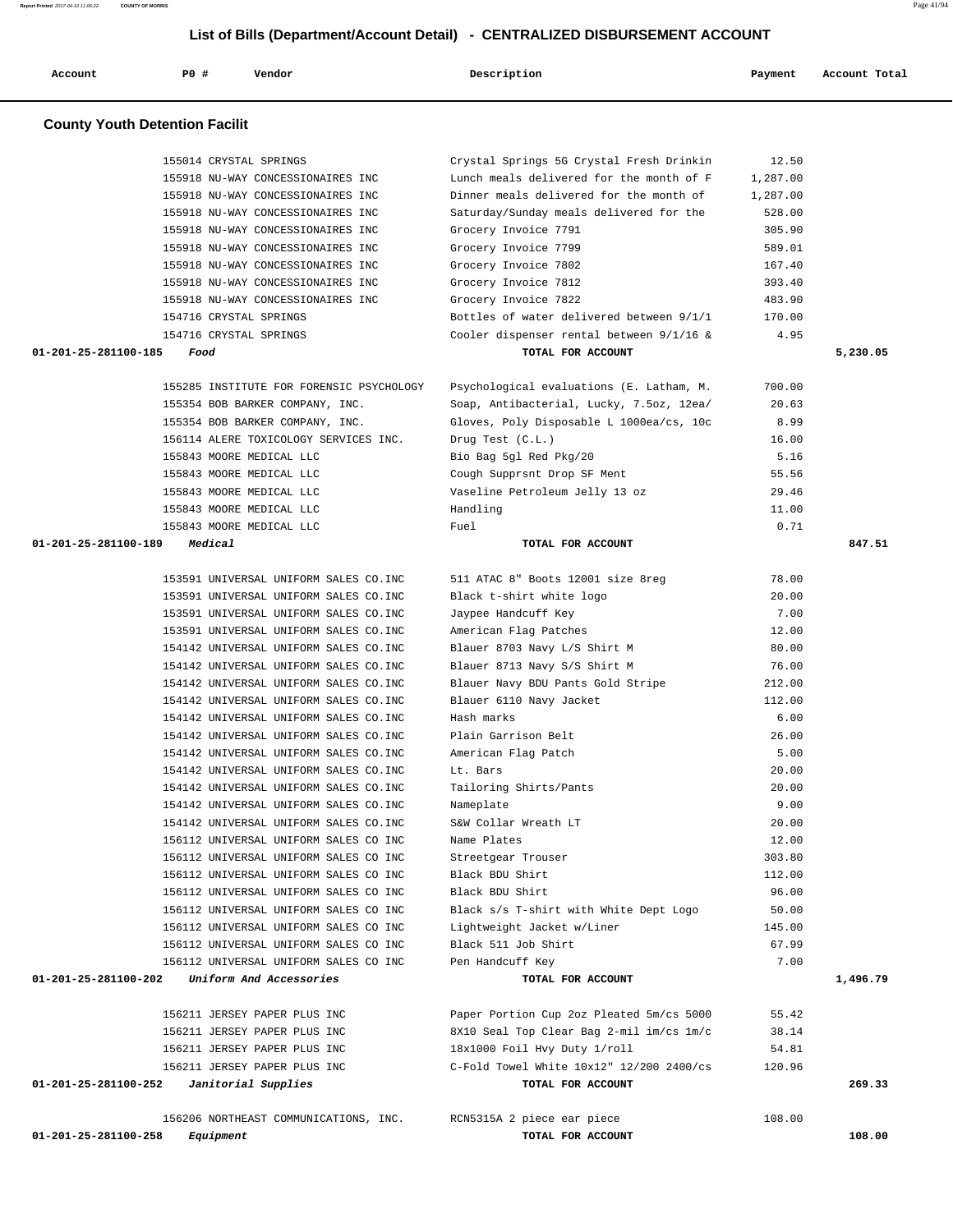| Account                                                               | PO# | Vendor                                                        | Description | Payment  | Account Total             |
|-----------------------------------------------------------------------|-----|---------------------------------------------------------------|-------------|----------|---------------------------|
| <b>County Youth Detention Facilit</b>                                 |     |                                                               |             |          |                           |
| 155939 ATLANTIC CORPORATE<br>$(2016)$ Medical<br>01-203-25-281100-189 |     | Medical Services for Youth Shelter - Dec<br>TOTAL FOR ACCOUNT | 5,948.00    | 5,979.00 |                           |
|                                                                       |     | TOTAL for County Youth Detention Facilit                      |             |          | ============<br>15,471.56 |

#### **Road Repairs**

|                                    | 155387 SPACE FARMS INC                                                     | Deer Removal $2/1 - 2/28/2017$                    | 2,940.00  |          |
|------------------------------------|----------------------------------------------------------------------------|---------------------------------------------------|-----------|----------|
| 01-201-26-290100-036               | <i>Contracted Services</i>                                                 | TOTAL FOR ACCOUNT                                 |           | 2,940.00 |
|                                    | 156890 COUNTY OF MORRIS                                                    | 2nd HALF 3/17 METERED MAIL                        | 3.26      |          |
|                                    | 01-201-26-290100-068 Postage & Metered Mail                                | TOTAL FOR ACCOUNT                                 |           | 3.26     |
|                                    | 155976 WASHINGTON TWP MUNICIPAL                                            | 1st quarter 2017 Fuel purchase per agree 1,984.14 |           |          |
| 01-201-26-290100-140 Gas Purchases |                                                                            | TOTAL FOR ACCOUNT                                 |           | 1,984.14 |
|                                    | 155391 CENTURYLINK                                                         | 310111021 March 25, 2017 - June 25, 2017          | 953.48    |          |
| 01-201-26-290100-146               | Telephone                                                                  | TOTAL FOR ACCOUNT                                 |           | 953.48   |
|                                    | 155237 RED BARN RESTAURANT                                                 | Meals 1/26 - 2/7/2017                             | 220.00    |          |
|                                    | 155237 RED BARN RESTAURANT                                                 | 15% Gratuity                                      | 33.00     |          |
|                                    | 155826 BUDD LAKE DINER                                                     | 2017 Meals 1/7 - 3/1/2017                         | 230.00    |          |
|                                    | 155826 BUDD LAKE DINER                                                     | 15% Gratuity                                      | 34.50     |          |
|                                    | 156223 MORRISTOWN DINER                                                    | 2017 Meals 1/10 - 3/15/2017                       | 330.00    |          |
|                                    | 156223 MORRISTOWN DINER                                                    | 15% Gratuity                                      | 49.50     |          |
|                                    | 156365 PAULS DINER                                                         | Meals $2/4$ - $3/7/2017$                          | 180.00    |          |
|                                    | 156365 PAULS DINER                                                         | 15% Gratuity                                      | 27.00     |          |
|                                    | 156217 LOVEYS PIZZA & GRILL                                                | Meals $2/2/17 - 2/17/2017$                        | 430.00    |          |
|                                    | 156217 LOVEYS PIZZA & GRILL                                                | 15% Gratuity                                      | 64.50     |          |
|                                    | 153672 R.B.'S DELI                                                         | 2017 Meals 1/5/2017                               | 20.00     |          |
|                                    | 153672 R.B.'S DELI                                                         | 15% Gratuity                                      | 3.00      |          |
| 01-201-26-290100-188               | <i>Meals</i>                                                               | TOTAL FOR ACCOUNT                                 |           | 1,621.50 |
|                                    | 155961 ARTHUR FRENZEL                                                      | Work Boots per Contract                           | 90.00     |          |
|                                    | 156096 JEFF FREDERICKS                                                     | Work Boots per Contract                           | 90.00     |          |
|                                    | 156637 SEAN DALTON                                                         | work boots per contract                           | 90.00     |          |
|                                    | 01-201-26-290100-207 Uniform & Clothing Allowance                          | TOTAL FOR ACCOUNT                                 |           | 270.00   |
|                                    | 155214 TILCON NEW YORK INC.                                                | I-5 FABC, I-6 Skin Patch                          | 396.73    |          |
|                                    | 155214 TILCON NEW YORK INC.                                                | I-6 Skin Patch                                    | 163.20    |          |
|                                    | 155214 TILCON NEW YORK INC.                                                | I-5 FABC, I-6 Skin Patch                          | 1,701.69  |          |
|                                    | 155388 TILCON NEW YORK INC.                                                | I-5 FABC, I-6 Skin Patch                          | 1,175.74  |          |
|                                    | 156222 TILCON NEW YORK INC.                                                | I-5 FABC, I6 Skin Patch                           | 1,384.08  |          |
|                                    | $01-201-26-290100-222$ Bituminous Concrete                                 | TOTAL FOR ACCOUNT                                 |           | 4,821.44 |
|                                    | 155392 R.P. SMITH & SON, INC.                                              | 6x6x12 catch basins, patio blocks, 4x8x1          | 1,789.84  |          |
|                                    | 155392 R.P. SMITH & SON, INC.                                              | 6x6x12 catch basins, patio blocks, 4x8x1          | 1,789.84  |          |
|                                    | $01-201-26-290100-224$ Catch Basin Drainage & Pipes                        | TOTAL FOR ACCOUNT                                 |           | 3,579.68 |
|                                    | 155002 CIPOLLINI CARTING & RECYCLING INC. Storm # 14 2/9/2017 Section # 13 |                                                   | 3,468.75  |          |
|                                    | 155394 V.A. SPATZ & SONS INC.                                              | Storm # 14 February 9th, 2017 Sections 2          | 15,420.00 |          |
|                                    | 155393 HOIMARK & LEMBO PAVING, LLC                                         | Insurance Reimbursement                           | 2,000.00  |          |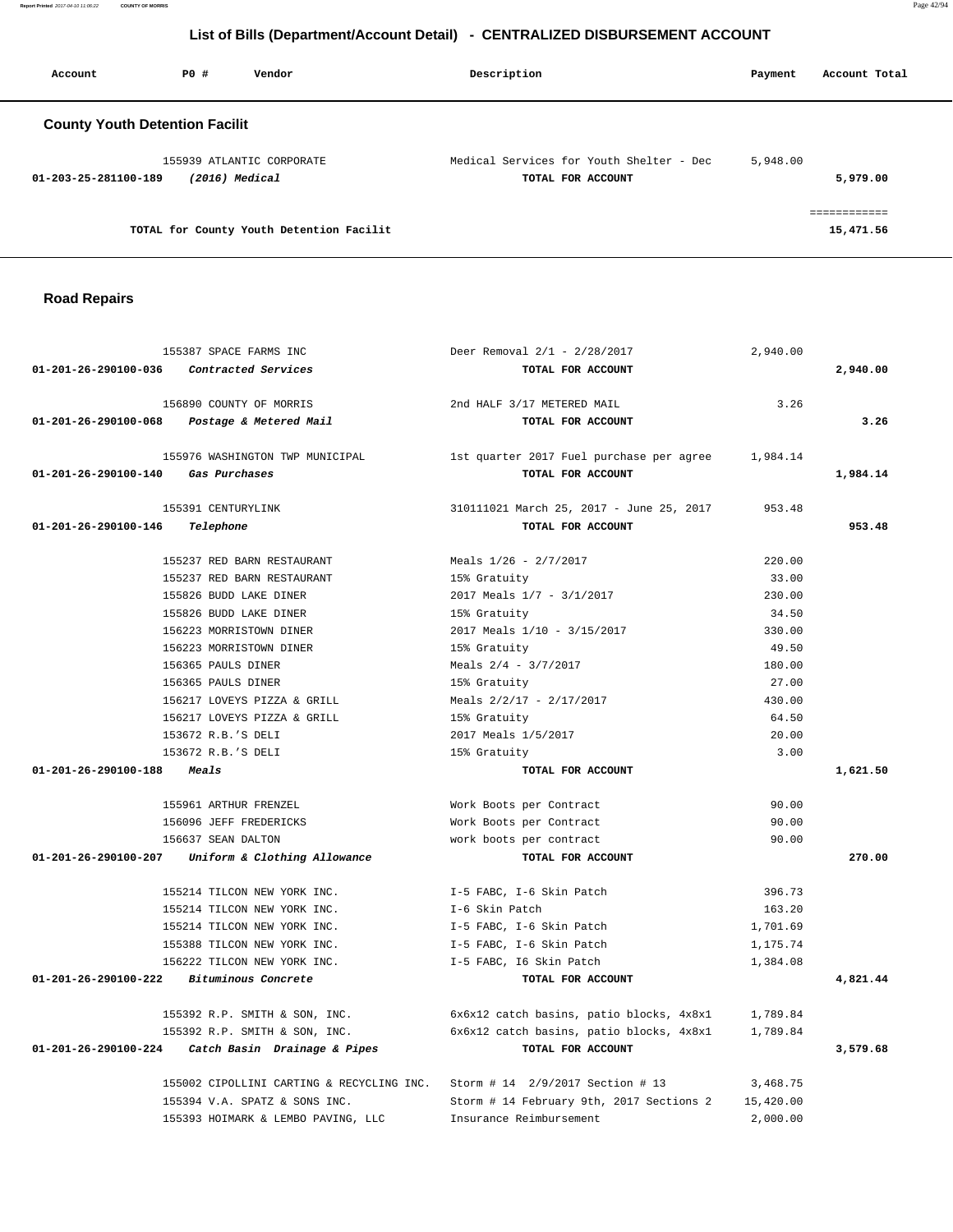| <b>Road Repairs</b>                                 |                                             |           |            |
|-----------------------------------------------------|---------------------------------------------|-----------|------------|
|                                                     |                                             |           |            |
| 156237 FRANK BRODEEN OLC                            | Storm # 17 3/14/2017 Sections 28,31         | 21,562.50 |            |
| 156150 GREEN OUTLOOK LANDSCAPING &                  | Storm # 14 2-9-2017 Sections 8, 11, 12, 16, | 42,086.50 |            |
| 156150 GREEN OUTLOOK LANDSCAPING &                  | Storm # 17 3/14/2017 Sections 8, 11,12,1    | 61,286.25 |            |
| 156148 TREE KING INC                                | Storm #16 3-10-2017 Sections 2, 10, 17, 22, | 17,100.00 |            |
| 156148 TREE KING INC                                | Storm #17 3-13-2017 Sections 2, 10, 17, 22, | 78,018.75 |            |
| 155003 FREUND CONTRACTING, INC.                     | Storm # 14 2/9/2017 Sections 1,5,14 & 26    | 13,973.00 |            |
| 156479 MOUNTAIN VIEW DEVELOPMENT                    | Storm # 17 3/14/2017 Section # 25           | 6,000.00  |            |
| 156480 JJS SERVICES, INC.                           | Storm # 17 3/14/2017 Section # 20           | 12,832.50 |            |
| 156478 HOIMARK & LEMBO PAVING, LLC                  | Storm # 17 3/14/2017 Sections 21 & 24       | 18,276.00 |            |
| 156482 SUPREME-METRO CORP.                          | Storm # 14 2/9/2017 Sections # 4,6 & 7      | 12,562.50 |            |
| 156482 SUPREME-METRO CORP.                          | Storm # 17 3/14/2017 6 & 7                  | 15,500.00 |            |
| 01-201-26-290100-228<br>Contracted Snow/Ice Removal | TOTAL FOR ACCOUNT                           |           | 332,019.25 |
|                                                     |                                             |           |            |
| 155681 COUNTY WELDING SUPPLY CO                     | medium/small CWS Acetylene                  | 14.75     |            |
| 155975 COUNTY WELDING SUPPLY CO                     | oxygen compressed, acetylene dissolved 2    | 57.42     |            |
| 155828 ONE SOURCE OF NEW JERSEY LLC                 | $5/16-18x1-1/2$ hex tap bolt                | 157.17    |            |
| 155828 ONE SOURCE OF NEW JERSEY LLC                 | $5/16-18x2-1/2$ hex tap bolt                | 185.10    |            |
| 155828 ONE SOURCE OF NEW JERSEY LLC                 | 5/16 USS flat washers                       | 30.41     |            |
| 155828 ONE SOURCE OF NEW JERSEY LLC                 | 5/16-18 USS finished hex nut                | 30.98     |            |
| 155828 ONE SOURCE OF NEW JERSEY LLC                 | Shipping Charge                             | 32.50     |            |
| 156221 MORRISTOWN LUMBER &                          | hardware, hose clamps, screws, bits         | 14.95     |            |
| $01 - 201 - 26 - 290100 - 238$<br>Signage           | TOTAL FOR ACCOUNT                           |           | 523.28     |
|                                                     |                                             |           |            |
| 153941 MORTON SALT, INC.                            | Wharton Garage Order # 5101195534           | 1,591.56  |            |
| 153941 MORTON SALT, INC.                            | Wharton Garage Order # 5101195534           | 3,051.23  |            |
| 154415 MORTON SALT, INC.                            | Hanover Garage Order # 5101209020           | 12,178.53 |            |
| 154520 MORTON SALT, INC.                            | Hanover Garage Order #5101209020            | 17,372.79 |            |
| 154520 MORTON SALT, INC.                            | Hanover Garage Order # 5101209020           | 15,367.83 |            |
| 154520 MORTON SALT, INC.                            | Wharton Garage Order # 5101209021           | 6,178.79  |            |
| 154520 MORTON SALT, INC.                            | Montville Garage Order #5101209022          | 1,604.19  |            |
| 154520 MORTON SALT, INC.                            | Montville Garage Order # 5101209022         | 6,424.08  |            |
| 154741 MORTON SALT, INC.                            | Wharton Garage Order # 5101215240           | 41,281.36 |            |
| 154741 MORTON SALT, INC.                            | Montville Garage Order # 5101209022         | 3,119.70  |            |
| 154741 MORTON SALT, INC.                            | Hanover Garage Order # 5101217532           | 32,656.99 |            |
| 01-201-26-290100-242<br>Snow Removal & Ice Control  | TOTAL FOR ACCOUNT                           |           | 140,827.05 |
| 155824 AW DIRECT                                    | chain grade 70, 3/8 size, 10 ft             | 389.90    |            |
| 155824 AW DIRECT                                    | chain grade 70, 3/8 size, 15 ft             | 529.90    |            |
| 155824 AW DIRECT                                    | Freight                                     | 166.28    |            |
| 156218 GRAINGER                                     | manhole cover lid lifter 250 lbs silver/    | 115.68    |            |
| 156355 SUSSEX COUNTY MUA                            | CTMO0001CM 3/6/2017                         | 255.45    |            |
| 156355 SUSSEX COUNTY MUA                            | $\mathbf{u}$                                | 276.75    |            |
| 156355 SUSSEX COUNTY MUA                            |                                             | 304.95    |            |
| 156355 SUSSEX COUNTY MUA                            | $\mathbf{u}$                                | 306.30    |            |
| 156355 SUSSEX COUNTY MUA                            | $\mathbf{u}$                                | 275.10    |            |
| 156355 SUSSEX COUNTY MUA                            | $\mathbf{H}$                                | 325.50    |            |
| 156355 SUSSEX COUNTY MUA                            |                                             | 292.20    |            |
| 156355 SUSSEX COUNTY MUA                            | $\mathbf{u}$                                | 300.75    |            |
| 01-201-26-290100-260<br>Construction Materials      | TOTAL FOR ACCOUNT                           |           | 3,538.76   |
|                                                     |                                             |           |            |
| 155826 BUDD LAKE DINER                              | 2016 Meals 5/24-10/12/2016                  | 50.00     |            |
| 155826 BUDD LAKE DINER                              | 15% Gratuity                                | 7.50      |            |
| 156223 MORRISTOWN DINER                             | 2016 Meals 12/6 - 12/17/2016                | 100.00    |            |
| 156223 MORRISTOWN DINER                             | 15% Gratuity                                | 15.00     |            |
| 153672 R.B.'S DELI                                  | 2016 Meals 1/31 - 12/14/2016                | 440.00    |            |
| 153672 R.B.'S DELI                                  | 15% Gratuity                                | 66.00     |            |
| 01-203-26-290100-188<br>$(2016)$ Meals              | TOTAL FOR ACCOUNT                           |           | 678.50     |

 **Account P0 # Vendor Description Payment Account Total**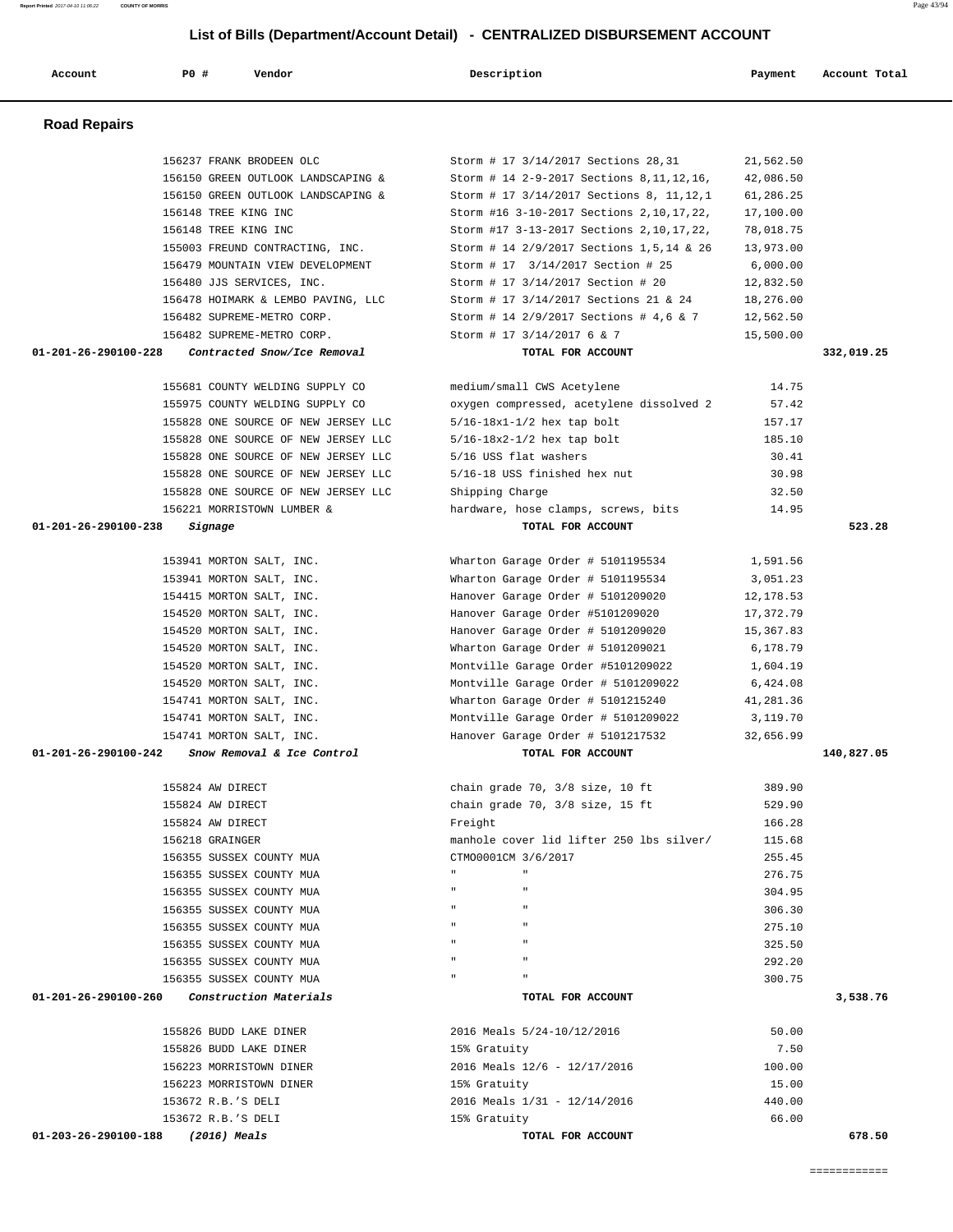#### **Report Printed** 2017-04-10 11:06:22 **COUNTY OF MORRIS** Page 44/94

### **List of Bills (Department/Account Detail) - CENTRALIZED DISBURSEMENT ACCOUNT**

| Account             | PO#                    | Vendor | Description | Payment | Account Total |
|---------------------|------------------------|--------|-------------|---------|---------------|
| <b>Road Repairs</b> |                        |        |             |         |               |
|                     | TOTAL for Road Repairs |        |             |         | 493,760.34    |

# **Bridges and Culverts**

| 154566 GARDEN STATE HIGHWAY                                    | DEGR-BF-ST-BAREButterfly Guardrail Marke | 1,700.00 |              |
|----------------------------------------------------------------|------------------------------------------|----------|--------------|
| $01 - 201 - 26 - 292100 - 230$<br>Guard Rails                  | TOTAL FOR ACCOUNT                        |          | 1,700.00     |
| 155311 SHEAFFER SUPPLY INC.                                    | D-rings, brackets, nuts & bolts          | 30.03    |              |
| 155311 SHEAFFER SUPPLY INC.                                    | misc items, 3/4 forged d ring w/Weldon b | 91.80    |              |
| 155311 SHEAFFER SUPPLY INC.                                    | 12X1/8x20MM metal cut off                | 59.20    |              |
| 155311 SHEAFFER SUPPLY INC.                                    | Hex nuts, flat washers, lock washers, al | 185.91   |              |
| 155311 SHEAFFER SUPPLY INC.                                    | 4.5x040x7/8 Thin Cutoff whl              | 59.60    |              |
| 154300 HILTI INC                                               | 233547 - Snap Ring (Repair Part)         | 1.95     |              |
| 01-201-26-292100-239<br>Small Tools                            | TOTAL FOR ACCOUNT                        |          | 428.49       |
| 155587 COUNTY WELDING SUPPLY CO                                | 70S6.035 11# Spool11 lb                  | 24.09    |              |
| 155587 COUNTY WELDING SUPPLY CO                                | CWS 125 CF ArgonCWS 125 AR/CO2 75/25CWS  | 44.25    |              |
| 155600 COUNTY WELDING SUPPLY CO                                | Klearview Solar Assist Digital Auto Dark | 159.00   |              |
| 155600 COUNTY WELDING SUPPLY CO                                | UN1072 Oxygen Compressed 2.2CWS 251 cf C | 21.50    |              |
| 155600 COUNTY WELDING SUPPLY CO                                | UN1072 Oxygen Compressed 2.2CWS 251 cf c | 21.50    |              |
| 155966 COUNTY WELDING SUPPLY CO                                | UN1072 Oxygen Compressed 2.2COC 20 CF Re | 50.98    |              |
| 155966 COUNTY WELDING SUPPLY CO                                | UN1072 Oxygen Compressed 2.2CWS 251 cf C | 21.50    |              |
| Welding-Oxygen-Acetylene Etc<br>$01 - 201 - 26 - 292100 - 248$ | TOTAL FOR ACCOUNT                        |          | 342.82       |
| 155563 RICOH USA, INC.                                         | Ricoh MPC2003 Digital Copier, S/N E206M3 | 297.49   |              |
| 155563 RICOH USA, INC.                                         | Ricoh MPC 2003 Digital CopierPayment Qua | 297.49   |              |
| 155963 RICOH AMERICAS CORPORATION                              | Rental for Ricoh Copier MPC 2003         | 25.62    |              |
| Equipment Rental<br>01-201-26-292100-259                       | TOTAL FOR ACCOUNT                        |          | 620.60       |
| 154562 GARDEN STATE HIGHWAY                                    | 12x36x.080 Hip Yellow/Black Right Object | 2,857.50 |              |
| 154562 GARDEN STATE HIGHWAY                                    | OM-1L 12x36x.080 Hip Yellow/Black Left O | 1,714.50 |              |
| 154562 GARDEN STATE HIGHWAY                                    | HWVP-3" Oneway B/A Kit, 5/16x3 Alum One  | 294.10   |              |
| 01-201-26-292100-266<br>Safety Items                           | TOTAL FOR ACCOUNT                        |          | 4,866.10     |
| 149227 COUNTY WELDING SUPPLY CO                                | CWS 125 CF Argon, CWS 125 AR/CO2 75/25,  | 44.25    |              |
| 155584 COUNTY WELDING SUPPLY CO                                | CWS 125 CF ArgonCWS 125 AR/CO2 75/25CWS  | 44.25    |              |
| 149226 COUNTY WELDING SUPPLY CO                                | CWS 125 CF Argon, CWS 125 AR/CO2 75/25,  | 44.25    |              |
| 01-203-26-292100-248<br>(2016) Welding-Oxygen-Acetylene Etc    | TOTAL FOR ACCOUNT                        |          | 132.75       |
|                                                                |                                          |          | ============ |
| TOTAL for Bridges and Culverts                                 |                                          |          | 8,090.76     |

 **Shade Tree Commission** 

| 155390 MORRISTOWN LUMBER &                        | PVC Fittings      | 7.92 |  |
|---------------------------------------------------|-------------------|------|--|
| Machinery Repairs & Parts<br>01-201-26-300100-262 | TOTAL FOR ACCOUNT | 7.92 |  |
|                                                   |                   |      |  |
|                                                   |                   |      |  |
| TOTAL for Shade Tree Commission                   |                   | 7.92 |  |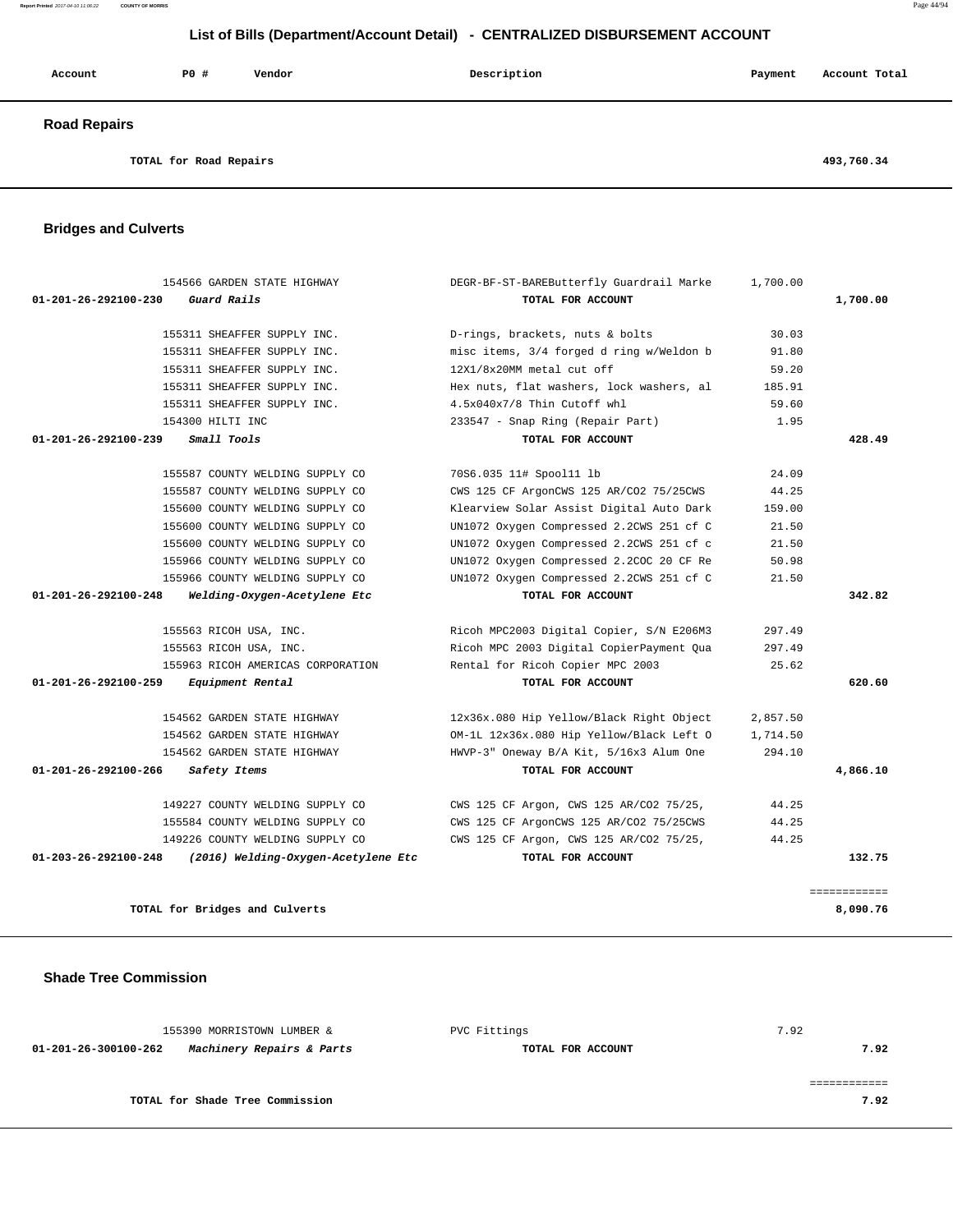**Report Printed** 2017-04-10 11:06:22 **COUNTY OF MORRIS** Page 45/94

# **List of Bills (Department/Account Detail) - CENTRALIZED DISBURSEMENT ACCOUNT**

| Account              | P0 #<br>Vendor                                                    | Description                                                                          | Payment         | Account Total |
|----------------------|-------------------------------------------------------------------|--------------------------------------------------------------------------------------|-----------------|---------------|
|                      |                                                                   |                                                                                      |                 |               |
|                      | 154792 ACORN TERMITE AND PEST                                     | RE: PEST CONTROL - JANUARY 2017/ DATED 0                                             | 750.00          |               |
|                      | 155471 SCIENTIFIC BOILER WATER                                    | WATERGUARD QTRLY BILLING/ MARCH, APRIL &                                             | 2,175.00        |               |
|                      | 155829 ASSOCIATED WATER CONDITIONERS INC                          | RE: PSTA - MONTHLY SERVICE AGREEMENT/ MA                                             | 370.33          |               |
|                      | 155446 TRANE                                                      | RE: HUMAN SERVICES/ 02-07-17                                                         | 8,295.00        |               |
|                      | 155480 WEBSTER PLUMBING &                                         | RE: CAC - SEWER BLOCKAGE/ 03-06-17                                                   | 1,158.00        |               |
| 01-201-26-310100-044 | <i>Equipment Service Agreements</i>                               | TOTAL FOR ACCOUNT                                                                    |                 | 12,748.33     |
|                      | 156054 LAZ PARKING                                                | 590803109/ JUROR PKG - FEBRUARY 2017/ DA                                             | 7,172.28        |               |
|                      | 01-201-26-310100-062 Parking Lot Rental                           | TOTAL FOR ACCOUNT                                                                    |                 | 7,172.28      |
|                      | 155455 CLIFTON ELEVATOR SERVICE CO INC                            | RE: A & R BLDG - 10 COURT ST - $(4)$ CAR $(S)$                                       | 1,768.00        |               |
|                      | 155455 CLIFTON ELEVATOR SERVICE CO INC                            | $RE: CH - 15 COURT ST- (3) CAR(S)$                                                   | 782.00          |               |
|                      | 155455 CLIFTON ELEVATOR SERVICE CO INC                            | RE: SCHUYLER ANNEX - 30 SCHUYLER - (2) C                                             | 720.00          |               |
|                      | 155455 CLIFTON ELEVATOR SERVICE CO INC                            | RE: LIBRARY - 30 E. HANOVER - $(1)$ CAR $(S)$                                        | 294.00          |               |
|                      | 155455 CLIFTON ELEVATOR SERVICE CO INC                            | RE: CAC COMPLEX - 1 MEDICAL DR - (1) CA                                              | 294.00          |               |
|                      | 155455 CLIFTON ELEVATOR SERVICE CO INC                            | RE: SEU - 102 RAYNOR RD - $(1)$ CAR $(S)$                                            | 294.00          |               |
|                      | 155455 CLIFTON ELEVATOR SERVICE CO INC                            | RE: HUMAN SERVICES - 340 W. HANOVER - (2                                             | 696.00          |               |
|                      | 155455 CLIFTON ELEVATOR SERVICE CO INC                            | RE: HOMELESS CENTER- 540 W. HANOVER - (1                                             | 378.00          |               |
|                      | 155455 CLIFTON ELEVATOR SERVICE CO INC                            | $RE: PSTA - 500 W. HANOVER - (1) CAR(S)$                                             | 294.00          |               |
|                      | 155455 CLIFTON ELEVATOR SERVICE CO INC                            | RE: LPS - 450 W. HANOVER - $(2)$ CAR $(S)$                                           | 294.00          |               |
|                      | 155914 LONGFELLOWS SANDWICH DELI                                  | MEAL RECIEPTS/ 03-10-17                                                              | 18.12           |               |
|                      | 155636 T & M ASSOCIATES                                           | HOMELESS SOLUTIONS LEAD PAINT RE-EVALUAT                                             | 1,320.00        |               |
|                      | 155095 TOWN OF MORRISTOWN                                         | RE: MC COURTHOUSE/ 02-21-17                                                          | 880.00          |               |
|                      | 155095 TOWN OF MORRISTOWN                                         | RE: 30 SCHUYLER PLACE/02-21-17                                                       | 266.00          |               |
|                      | 156316 MORRISTOWN DINER                                           | RE: MEAL RECEIPTS/ 02-09-17 THRU 03-15-1                                             | 590.00          |               |
|                      | 155086 MR. JOHN, INC.                                             | RE: 500 W. HANOVER - DELIVERY AND SET UP<br>RE: A&R BLOCK 5903 LOT 1- CHARI LIFT/ 02 | 50.00<br>322.00 |               |
|                      | 155447 TOWN OF MORRISTOWN<br>156126 TREASURER-STATE OF NEW JERSEY | REG# 1422-00116-001 RE: MV-1/ INSPECTION                                             | 1,141.00        |               |
|                      | 156126 TREASURER-STATE OF NEW JERSEY                              | REG#1422-00116-002 RE: MV2/ INSPECTION F                                             | 443.00          |               |
|                      | 156126 TREASURER-STATE OF NEW JERSEY                              | REG# 1422-00107-001/ RE: SEU INSPECTION                                              | 409.00          |               |
| 01-201-26-310100-084 | Other Outside Services                                            | TOTAL FOR ACCOUNT                                                                    |                 | 11,253.12     |
|                      | 155083 NESTLE WATERS NORTH AMERICA INC.                           | 0434507703/01-15-17 THRU 02-14-17/ DAT                                               | 5.99            |               |
| 01-201-26-310100-095 | Other Administrative Supplies                                     | TOTAL FOR ACCOUNT                                                                    |                 | 5.99          |
|                      | 156119 CARROT-TOP INDUSTRIES INC                                  | RE: B& G - FLAGS/ 03-08-17                                                           | 400.05          |               |
| 01-201-26-310100-098 | Other Operating&Repair Supply                                     | TOTAL FOR ACCOUNT                                                                    |                 | 400.05        |
|                      | 156204 POP-A-LOCK OF NORTHERN NJ                                  | RE: B&G - HILL/ 03-06-17                                                             | 95.00           |               |
|                      | 156728 COMPLETE SECURITY SYSTEMS, INC.                            | RE: SERVICE CALL/ 03-10-17                                                           | 830.00          |               |
| 01-201-26-310100-128 | Security Equipment                                                | TOTAL FOR ACCOUNT                                                                    |                 | 925.00        |
|                      | 155709 MORRIS COUNTY MUNICIPAL                                    | 100055/ WASTE COLLECTION - FEBRUARY 2017                                             | 5,769.36        |               |
|                      | 155709 MORRIS COUNTY MUNICIPAL                                    | 100055/ TIPPING FEES - FEBRUARY 2017/ 03                                             | 1,531.00        |               |
|                      | 155710 MORRIS COUNTY MUNICIPAL                                    | 000291/ RE: REFUSE REMOVAL/ FEBRUARY 201                                             | 516.39          |               |
|                      | $01-201-26-310100-143$ Rubbish & Trash Removal                    | TOTAL FOR ACCOUNT                                                                    |                 | 7,816.75      |
|                      | 156047 PRAXAIR DISTRIBUTION                                       | ID: 71615034/ 2/11-17                                                                | 383.58          |               |
|                      | 156047 PRAXAIR DISTRIBUTION                                       | ID: 71615034/ 02-21-17                                                               | 1,665.26        |               |
|                      | 156047 PRAXAIR DISTRIBUTION                                       | ID: 71615034/ 02-25-17                                                               | 383.58          |               |
|                      | 155468 RICCIARDI BROTHERS OF                                      | WO78862/ RE: MV/ 02-01-17                                                            | 109.48          |               |
|                      | 155712 GLOVE N SAFETY INC.                                        | RE: SAN-CLOTHS FOR SERVICE SHOP CARTS/ 0                                             | 4,677.00        |               |
|                      | 01-201-26-310100-204 Plant Operations                             | TOTAL FOR ACCOUNT                                                                    |                 | 7,218.90      |
|                      | 156202 MARIA ROMERO                                               | RE: 2017 WORK BOOTS - NIGHT CREW/ 03-13-                                             | 90.00           |               |
| 01-201-26-310100-207 | Uniform & Clothing Allowance                                      | TOTAL FOR ACCOUNT                                                                    |                 | 90.00         |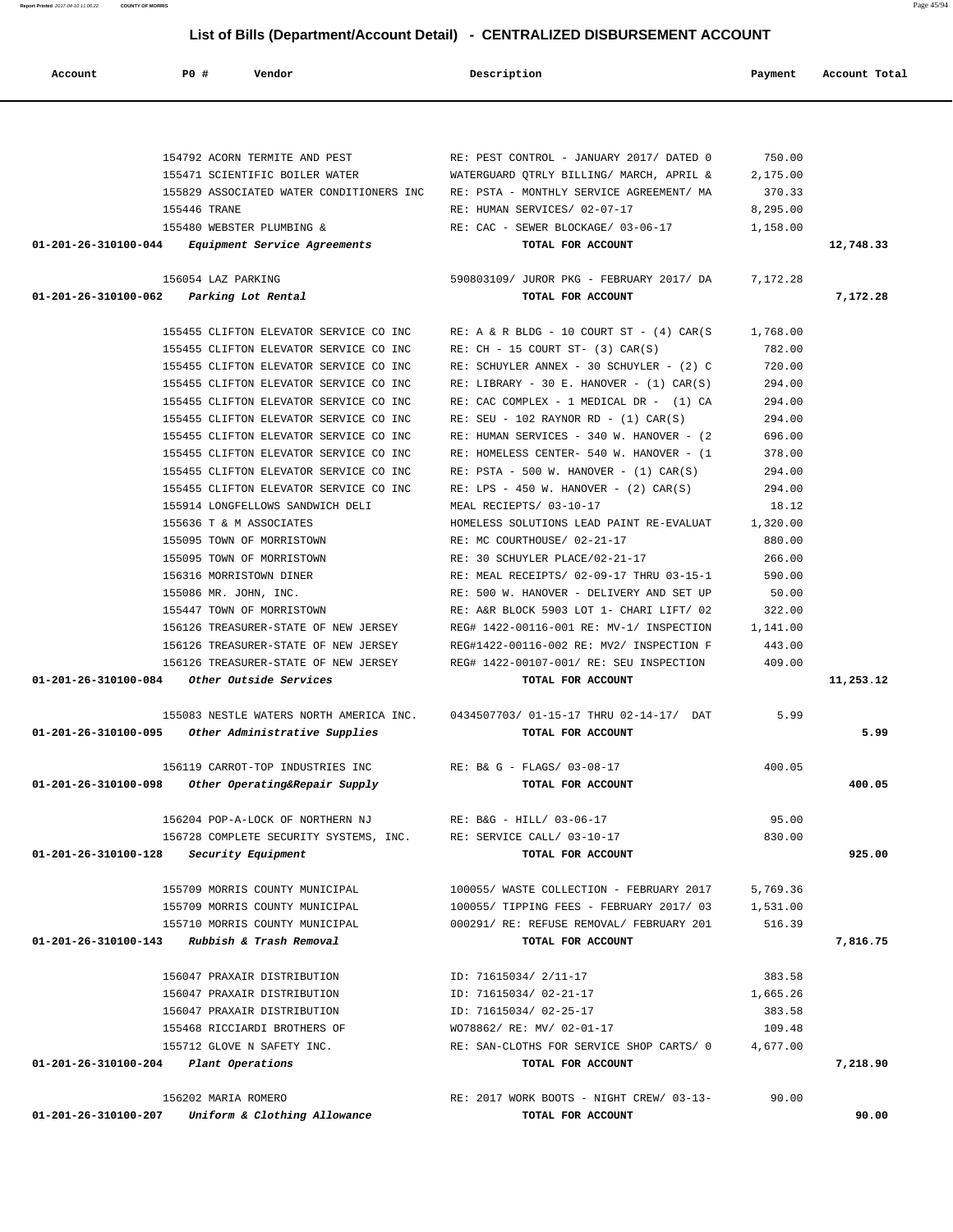**Report Printed** 2017-04-10 11:06:22 **COUNTY OF MORRIS** Page 46/94

# **List of Bills (Department/Account Detail) - CENTRALIZED DISBURSEMENT ACCOUNT**

| Account                               | P0#<br>Vendor                                                                      | Description                                            | Payment          | Account Total |
|---------------------------------------|------------------------------------------------------------------------------------|--------------------------------------------------------|------------------|---------------|
|                                       | 156159 KENSEAL CONSTRUCTION PRODUCTS                                               | RE: A&R/ 02-21-17                                      | 1,296.96         |               |
|                                       | 156235 INDUSTRIAL SERVICES ENTERPRISE, INC RE: MORRIS VIEW - STEEL BEAMS/ 03-17-17 |                                                        | 5,300.00         |               |
|                                       | 156541 MORRIS BRICK AND STONE CO.                                                  | WO79211/ RE: SHADE TREE/ 03-22-17                      | 209.70           |               |
|                                       | 156541 MORRIS BRICK AND STONE CO.                                                  | WO79211/ RE: SHADE TREE/ 03-22-17                      | 279.60           |               |
| 01-201-26-310100-223                  | Building Repairs                                                                   | TOTAL FOR ACCOUNT                                      |                  | 7,317.36      |
|                                       | 155468 RICCIARDI BROTHERS OF                                                       | WO78753/ RE: SHERIFF/ 02-01-17                         | 62.04            |               |
|                                       | 155468 RICCIARDI BROTHERS OF                                                       | WO78545/ RE: JDC/ 02-03-17                             | 150.63           |               |
|                                       | 155468 RICCIARDI BROTHERS OF                                                       | WO79044/ RE: SHADE TREE/ 02-03-17                      | 183.01           |               |
|                                       | 155468 RICCIARDI BROTHERS OF                                                       | WO78966/ RE: WHARTON GRG/ 02-03-17                     | 538.92           |               |
|                                       | 155468 RICCIARDI BROTHERS OF                                                       | WO79058/ RE: PROSECUTOR/ 02-07-17                      | 269.41           |               |
|                                       | 155468 RICCIARDI BROTHERS OF                                                       | WO79058/ RE: PROSECUTOR/ 02-08-17                      | 657.93           |               |
|                                       | 155468 RICCIARDI BROTHERS OF                                                       | WO79058/ RE: PROSECUTOR/ 02-16-17                      | 233.74           |               |
|                                       | 155468 RICCIARDI BROTHERS OF                                                       | WO79045/ RE: WARRANTS/ 02-16-17                        | 671.81           |               |
|                                       | 155468 RICCIARDI BROTHERS OF                                                       | WO79045/ RE: WARRANTS/ 02-17-17                        | 159.92           |               |
|                                       |                                                                                    |                                                        |                  |               |
|                                       | 155468 RICCIARDI BROTHERS OF<br>155468 RICCIARDI BROTHERS OF                       | WO78942/ RE: CH/ 02-24-17<br>WO79141/ RE: CH/ 02-27-17 | 139.05<br>603.35 |               |
|                                       | 155468 RICCIARDI BROTHERS OF                                                       | WO79141/ RE: CH/ 02-27-17                              | 43.70            |               |
| 01-201-26-310100-234                  |                                                                                    | TOTAL FOR ACCOUNT                                      |                  |               |
|                                       | Paint                                                                              |                                                        |                  | 3,713.51      |
|                                       | 155458 FASTENAL COMPANY                                                            | WO79017/ RE: B&G/ 02-23-17                             | 188.70           |               |
|                                       | 155458 FASTENAL COMPANY                                                            | WO79017/ RE: B&G/ 02-28-17                             | 162.00           |               |
|                                       | 155465 T.P.S. PLUMBING & HEATING SUPP                                              | WO78840/ RE: CH/ 12-19-16                              | 42.50            |               |
|                                       | 155466 T.P.S. PLUMBING & HEATING SUPP                                              | WO79017/ RE: B&G/ 02-06-17                             | 501.96           |               |
|                                       | 155466 T.P.S. PLUMBING & HEATING SUPP                                              | WO79017/ RE: B&G/ 02-01-17                             | 3,079.16         |               |
|                                       | 155466 T.P.S. PLUMBING & HEATING SUPP                                              | WO79017/ RE: B&G/ 02-03-17                             | 699.10           |               |
|                                       | 155466 T.P.S. PLUMBING & HEATING SUPP                                              | WO79017/ RE: B&G/ 02-15-17                             | 460.74           |               |
|                                       | 155466 T.P.S. PLUMBING & HEATING SUPP                                              | WO70512/ RE: B&G/ 02-27-17                             | 42.03            |               |
|                                       | 155791 FASTENAL COMPANY                                                            | WO79017/ RE: B&G/ 02-27-17                             | 48.16            |               |
|                                       | 155791 FASTENAL COMPANY                                                            | WO79147/ RE: MV/ 02-28-17                              | 10.60            |               |
|                                       | 155791 FASTENAL COMPANY                                                            | WO79017/ RE: B&G/ 03-02-17                             | 1,774.67         |               |
|                                       | 155791 FASTENAL COMPANY                                                            | WO79017/ RE: B&G/ 03-06-17                             | 166.50           |               |
|                                       | 155791 FASTENAL COMPANY                                                            | WO79017/ RE: B&G/ 03-07-17                             | 452.62           |               |
|                                       | 155459 GRAINGER                                                                    | WO78997/ RE: B&G/ 02-16-17                             | 264.22           |               |
|                                       | 156157 FASTENAL COMPANY                                                            | WO79017/ RE: B&G/ 03-08-17                             | 159.19           |               |
|                                       | 156157 FASTENAL COMPANY                                                            | WO79017/ RE: B&G/ 03-08-17                             | 939.15           |               |
|                                       | 156157 FASTENAL COMPANY                                                            | WO79017/ RE: B&G/ 03-08-17                             | 312.27           |               |
|                                       | 156157 FASTENAL COMPANY                                                            | WO79017/ RE: B&G/ 03-09-17                             | 77.04            |               |
|                                       | 155790 MORRISTOWN LUMBER &                                                         | WO79017/ RE: B&G/ 03-07-17                             | 29.18            |               |
| $01-201-26-310100-235$ Pipes - Others |                                                                                    | TOTAL FOR ACCOUNT                                      |                  | 9,409.79      |
|                                       | 155459 GRAINGER                                                                    | WO78997/ RE: SMALL TOOLS/ 02-20-17                     | 4.19             |               |
|                                       | 156320 MORRISTOWN LUMBER &                                                         | WO79193/ RE: SMALL TOOLS/ 03-13-17                     | 47.71            |               |
| 01-201-26-310100-239 Small Tools      |                                                                                    | TOTAL FOR ACCOUNT                                      |                  | 51.90         |
|                                       | 155464 CONTINENTAL HARDWARE, INC.                                                  | CLEANMELT ICE MELT/ 02-16-17                           | 2,220.00         |               |
|                                       | 155464 CONTINENTAL HARDWARE, INC.                                                  | CLEANMELT ICE MELT/ 02-14-17                           | 1,110.00         |               |
|                                       | 155464 CONTINENTAL HARDWARE, INC.                                                  | CLEANMELT ICE MELT/ 02-14-17                           | 1,665.00         |               |
|                                       | 155464 CONTINENTAL HARDWARE, INC.                                                  | CLEANMELT ICE MELT/ 02-15-17                           | 3,430.00         |               |
|                                       | 155464 CONTINENTAL HARDWARE, INC.                                                  | CLEANMELT ICE MELT/ 02-22-17                           | 1,110.00         |               |
|                                       | 155464 CONTINENTAL HARDWARE, INC.                                                  | CLEANMELT ICE MELT/ 02-22-17                           | 555.00           |               |
|                                       | 155464 CONTINENTAL HARDWARE, INC.                                                  | CLEANMELT ICE MELT/ 02-22-17                           | 1,665.00         |               |
|                                       | 156508 JJS SERVICES, INC.                                                          | RE: COURTHOUSE/ 03-17-17                               | 12,240.00        |               |
|                                       | 156508 JJS SERVICES, INC.                                                          | RE: COUNTY LIBRARY/ 03-11-17                           | 3,287.50         |               |
|                                       | 156508 JJS SERVICES, INC.                                                          | RE: COUNTY LIBRARY/ 02-17-17                           | 6,215.00         |               |
|                                       | 156508 JJS SERVICES, INC.                                                          | RE: CENTRAL AVE/ 02-17-17                              | 4,535.00         |               |
|                                       | 156508 JJS SERVICES, INC.                                                          | RE: CENTRAL AVE/ 03-11-17                              | 2,722.50         |               |
|                                       | 156508 JJS SERVICES, INC.                                                          | RE: LOADER ON THE HILL/ 03-11-17                       | 2,750.00         |               |
|                                       | 156508 JJS SERVICES, INC.                                                          | RE: LOADER ON THE HILL/ 03-17-17                       | 6,000.00         |               |
|                                       |                                                                                    |                                                        |                  |               |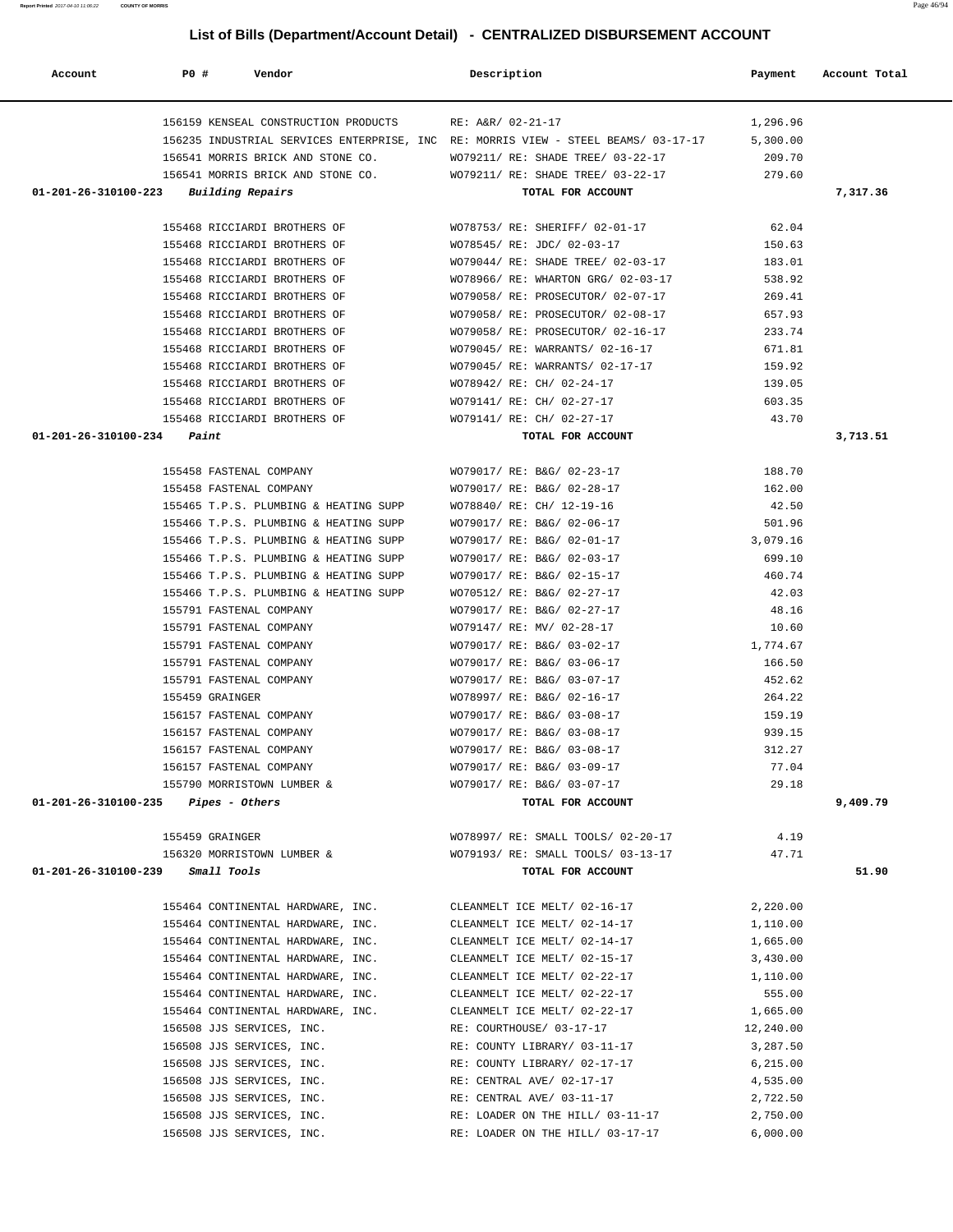| Account                                  | <b>PO #</b>     | Vendor                                                                         | Description                                            | Payment            | Account Total |
|------------------------------------------|-----------------|--------------------------------------------------------------------------------|--------------------------------------------------------|--------------------|---------------|
| $01 - 201 - 26 - 310100 - 242$           |                 | 156055 WEST CHESTER MACHINERY AND<br>Snow Removal & Ice Control                | WO79014/ RE: B&G/ 03-14-17<br>TOTAL FOR ACCOUNT        | 538.00             | 52,486.00     |
|                                          |                 | 155448 ABLE SECURITY LOCKSMITHS                                                | RE: RISK MGMT & TREASURY/ 02-27-17                     | 233.50             |               |
|                                          |                 | 155634 CONTINENTAL HARDWARE, INC.                                              | WO79123/ RE: B&G - HILL/ 02-27-17                      | 802.97             |               |
|                                          |                 | 155634 CONTINENTAL HARDWARE, INC.                                              | WO79041/ RE: SHERIFF/ 02-27-17                         | 1,709.94           |               |
|                                          |                 | 155634 CONTINENTAL HARDWARE, INC.                                              | WO79041/ RE: SHERIFF/ 02-28-17                         | 1,434.00           |               |
|                                          |                 | 155657 CONTINENTAL HARDWARE, INC.                                              | WO79041/ RE: SHERIFF/ 02-16-17                         | 6,667.16           |               |
|                                          |                 | 155657 CONTINENTAL HARDWARE, INC.                                              | WO79018/ RE: B&G/ 01-31-17                             | 996.00             |               |
|                                          |                 | 155308 MORRISTOWN LUMBER &                                                     | WO79149/ RE: B&G/ 03-02-17                             | 107.84             |               |
|                                          |                 | 155444 MORRISTOWN LUMBER &                                                     | WO79125/ RE: CH/ 02-24-17                              | 148.00             |               |
|                                          |                 | 155825 CERBO LUMBER & HARDWARE                                                 | WO79045/ RE: WARRANTS/ 03-07-17                        | 221.75             |               |
|                                          | 155459 GRAINGER |                                                                                | WO79142/ RE: SHERIFF/ 02-02-17                         | 244.98             |               |
|                                          | 155459 GRAINGER |                                                                                | WO79091/ RE: B&G/ 02-16-17                             | 533.80             |               |
|                                          | 155831 GRAINGER |                                                                                | WO79159/ RE: B&G/ 03-02-17                             | 335.07             |               |
|                                          | 155831 GRAINGER |                                                                                | RE: B&G/ 03-02-17                                      | 722.72             |               |
|                                          |                 | 156056 ABLE SECURITY LOCKSMITHS                                                | RE: SHERIFF/ 03-09-17                                  | 486.00             |               |
|                                          |                 | 156503 HOME DEPOT U.S.A., INC.                                                 | WO79210/ RE: CH/ 03-22-17                              | 606.08             |               |
|                                          |                 | 156734 HOME DEPOT U.S.A., INC.                                                 | WO79235/ RE: B&G/ 03-28-17                             | 209.32             |               |
|                                          |                 | 01-201-26-310100-249 Bldg Maintenance Supplies                                 | TOTAL FOR ACCOUNT                                      |                    | 15,459.13     |
|                                          |                 | 155451 ALLEN PAPER & SUPPLY CO                                                 | WO79114/ RE: B&G - HILL/ 02-17-17                      | 88.86              |               |
|                                          | 155450 GRAINGER |                                                                                | WO79045/ RE: WARRANTS/ 02-14-17                        | 96.04              |               |
|                                          |                 | 155007 TOMAR INDUSTRIES INC                                                    | WO79074/ RE: B&G/ 02-17-17                             | 3,395.00           |               |
| 01-201-26-310100-252 Janitorial Supplies |                 |                                                                                | TOTAL FOR ACCOUNT                                      |                    | 3,579.90      |
|                                          |                 | 155791 FASTENAL COMPANY                                                        | WO79096/ RE: PSTA/ 02-27-17                            | 52.60              |               |
|                                          |                 | 156322 CHEF'S CORNER                                                           | RE: JDC - KITCHEN EQUIP/ QUOTE DATED 03-<br>3,695.00   |                    |               |
| $01 - 201 - 26 - 310100 - 258$ Equipment |                 |                                                                                | TOTAL FOR ACCOUNT                                      |                    | 3,747.60      |
|                                          |                 |                                                                                |                                                        |                    |               |
|                                          |                 | 154776 SPEEDWELL ELECTRIC MOTORS<br>154776 SPEEDWELL ELECTRIC MOTORS           | WO78980/ RE: MV/ 02-15-17<br>WO78980/ RE: MV/ 02-15-17 | 1,630.00<br>209.00 |               |
|                                          |                 | 155469 SPEEDWELL ELECTRIC MOTORS                                               | WO79136/ RE: YOUTH SHELTER/ 02-28-17                   | 575.25             |               |
|                                          |                 | 155693 R & J CONTROL, INC.                                                     | 002838/ PSTA                                           | 310.00             |               |
|                                          |                 | 155693 R & J CONTROL, INC.                                                     | 002839/ A & R BLDG-KOHLER                              | 155.00             |               |
|                                          |                 | 155693 R & J CONTROL, INC.                                                     | 002840/ A & R BLDG - ONAN                              | 155.00             |               |
|                                          |                 | 155693 R & J CONTROL, INC.                                                     | 002841/ JDC                                            | 155.00             |               |
|                                          |                 | 155693 R & J CONTROL, INC.                                                     | 002866/ YOUTH SHELTER                                  | 155.00             |               |
|                                          |                 | 155693 R & J CONTROL, INC.                                                     | 002867/ COUNTY GARAGE                                  | 155.00             |               |
|                                          |                 | 155693 R & J CONTROL, INC.                                                     | 002868/ WHARTON                                        | 155.00             |               |
|                                          |                 | 155693 R & J CONTROL, INC.                                                     | 002869/ SCHUYLER                                       | 155.00             |               |
|                                          |                 | 155693 R & J CONTROL, INC.                                                     | 003091/ ROCKAWAY                                       | 155.00             |               |
|                                          |                 | 155693 R & J CONTROL, INC.                                                     | 003092/ LONG VALLEY                                    | 155.00             |               |
|                                          |                 | 155693 R & J CONTROL, INC.                                                     | 003108/ HEALTH MNGMNT                                  | 155.00             |               |
|                                          |                 | 155693 R & J CONTROL, INC.                                                     | 003109/ MONTVILLE                                      | 155.00             |               |
|                                          |                 | 155693 R & J CONTROL, INC.                                                     | 003113/ CAC BLDG                                       | 155.00             |               |
|                                          |                 | 155693 R & J CONTROL, INC.                                                     | 003114/ SEU                                            | 155.00             |               |
|                                          |                 | 155693 R & J CONTROL, INC.                                                     | 003129/ LAW & PUBLIC SAFETY - TS25 TRAIL               | 155.00             |               |
|                                          |                 | 155693 R & J CONTROL, INC.                                                     | 003130/ LAW & PUBLIC SAFETY - 225K BALDO               | 155.00             |               |
|                                          |                 | 155693 R & J CONTROL, INC.                                                     | 003131/ LAW & PUBLIC SAFETY - TRAILER                  | 155.00             |               |
|                                          |                 | 155693 R & J CONTROL, INC.                                                     | 003132/ LAW & PUBLIC SAFETY - 500K BALDO               | 155.00             |               |
|                                          |                 | 155693 R & J CONTROL, INC.                                                     | 003133/ LAW & PUBLIC SAFETY - WHISPERWAT               | 155.00             |               |
|                                          |                 | 155693 R & J CONTROL, INC.                                                     | 003134/ FUEL TRANSFER STATION                          | 155.00             |               |
|                                          |                 | 155693 R & J CONTROL, INC.                                                     | 0003135/ W&M                                           | 155.00             |               |
|                                          |                 | 155693 R & J CONTROL, INC.                                                     | 0003136/ OTA                                           | 155.00             |               |
|                                          |                 | 155693 R & J CONTROL, INC.<br>$01-201-26-310100-262$ Machinery Repairs & Parts | 004143/ PSTA<br>TOTAL FOR ACCOUNT                      | 155.00             | 6,134.25      |
|                                          |                 |                                                                                |                                                        |                    |               |

155458 FASTENAL COMPANY WO78752/ RE: SHERIFF/ 02-21-17 222.80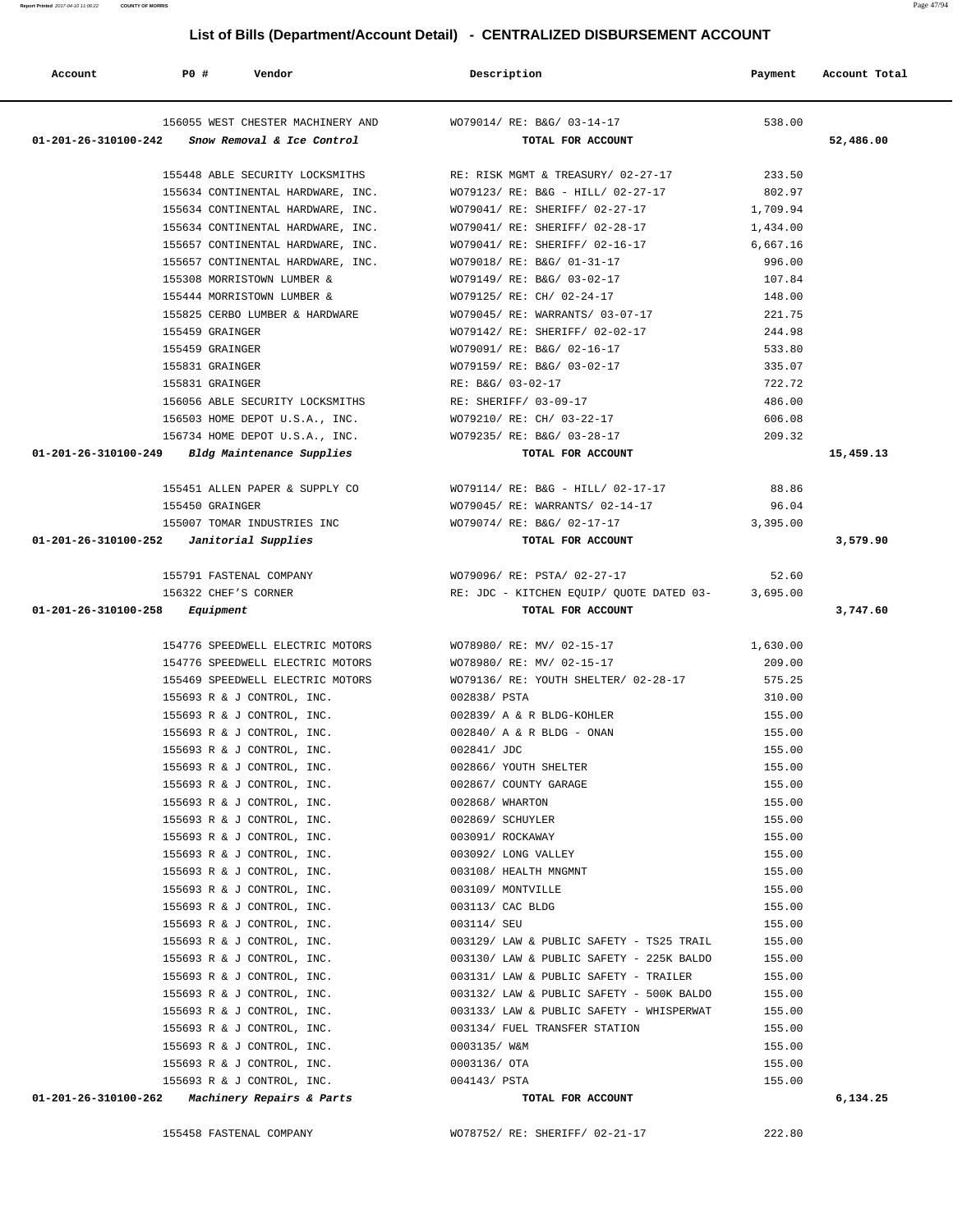| Account                                      | P0 #            | Vendor                                                      | Description                                                   | Payment   | Account Total |
|----------------------------------------------|-----------------|-------------------------------------------------------------|---------------------------------------------------------------|-----------|---------------|
|                                              |                 | 156041 JOHNSTONE SUPPLY                                     | WO79017/ RE: B&G/ 03-07-17                                    | 360.69    |               |
|                                              |                 | 156041 JOHNSTONE SUPPLY                                     | WO79017/ RE: B&G/ 03-08-17                                    | 107.76    |               |
|                                              |                 | 156041 JOHNSTONE SUPPLY                                     | WO79184/ RE: B&G/ 03-08-17                                    | 127.87    |               |
|                                              |                 | 155074 UNIVERSAL SUPPLY GROUP INC.                          | WO79087/ RE: W&M/ 02-15-17                                    | 736.55    |               |
|                                              |                 | 155074 UNIVERSAL SUPPLY GROUP INC.                          | WO79087/ RE: W&M/ 02-15-17                                    | 438.73    |               |
|                                              |                 | 155074 UNIVERSAL SUPPLY GROUP INC.                          | RE: CREDIT MEMO/ 02-15-17                                     | $-419.87$ |               |
|                                              | 155450 GRAINGER |                                                             | WO78764/ RE: MV/ 02-03-17                                     | 33.34     |               |
|                                              | 155831 GRAINGER |                                                             | WO79045/ RE: WARRANTS/ 02-28-17                               | 1,113.06  |               |
|                                              |                 | 155833 INDUSTRIAL COMBUSTION ASSO.                          | RE: PSTA/ 03-09-17                                            | 525.00    |               |
|                                              |                 | 156502 JOHNSTONE SUPPLY                                     | WO79184/ RE: B&G/ 03-09-17                                    | 1,808.64  |               |
|                                              |                 | 156502 JOHNSTONE SUPPLY                                     | WO79168/RE: B&G - HILL/ 03-07-17 1,629.00                     |           |               |
|                                              |                 | 156502 JOHNSTONE SUPPLY                                     | WO79169/ RE: B&G - HILL/ 03-06-17                             | 190.71    |               |
|                                              |                 |                                                             |                                                               |           |               |
| 01-201-26-310100-264 Heat & A/C              |                 |                                                             | 156502 JOHNSTONE SUPPLY WO79215/RE: SURROGATE/ 03-21-17 96.16 |           |               |
|                                              |                 |                                                             | TOTAL FOR ACCOUNT                                             |           | 7,063.58      |
|                                              |                 | 155225 FRANKLIN-GRIFFITH LLC                                | WO79069/ RE: OTA/ 02-14-17                                    | 355.89    |               |
|                                              |                 | 155225 FRANKLIN-GRIFFITH LLC                                | WO79068/ RE: PSTA/ 02-14-17                                   | 118.63    |               |
|                                              |                 | 155225 FRANKLIN-GRIFFITH LLC                                | CREDIT MEMO/ RE: S1881891.001/ 02-17-17                       | $-207.70$ |               |
|                                              |                 | 155442 FRANKLIN-GRIFFITH LLC                                | WO78953/ RE: DEIRDRE'S HOUSE/ 02-09-17 153.43                 |           |               |
|                                              |                 | 155442 FRANKLIN-GRIFFITH LLC                                | WO78953/ RE: DEIRDRE'S HOUSE/ 02-17-17                        | 614.28    |               |
|                                              |                 | 155442 FRANKLIN-GRIFFITH LLC                                | WO79068/ RE: PSTA/ 02-10-17                                   | 417.70    |               |
|                                              |                 | 155442 FRANKLIN-GRIFFITH LLC                                | WO79051/ RE: MV/ 02-09-17                                     | 2,361.35  |               |
|                                              |                 | 155442 FRANKLIN-GRIFFITH LLC                                | WO79051/ RE: MV/ 02-09-17                                     | 1,102.14  |               |
|                                              |                 | 155442 FRANKLIN-GRIFFITH LLC                                | WO79051/ RE: MV/ 02-17-17                                     | 1,170.00  |               |
|                                              |                 | 155442 FRANKLIN-GRIFFITH LLC                                | WO79051/ RE: MV/ 02-09-17                                     | 54.44     |               |
|                                              |                 | 155442 FRANKLIN-GRIFFITH LLC                                | WO79051/ RE: MV/ 02-09-17                                     | 527.15    |               |
|                                              |                 | 155442 FRANKLIN-GRIFFITH LLC                                | WO79051/ RE: MV/ 02-17-17                                     | 156.92    |               |
|                                              |                 | 155442 FRANKLIN-GRIFFITH LLC                                | WO79094/ RE: MV/ 02-17-17                                     | 290.40    |               |
|                                              |                 | 155463 FRANKLIN-GRIFFITH LLC                                | WO79105/ RE: CH/ 02-22-17                                     | 860.79    |               |
|                                              |                 | 155463 FRANKLIN-GRIFFITH LLC                                | WO79105/ RE: CH/ 02-27-17                                     | 78.80     |               |
|                                              |                 | 155463 FRANKLIN-GRIFFITH LLC                                | WO79069/ RE: OTA/ 02-27-17                                    | 651.55    |               |
|                                              |                 | 155472 FRANKLIN-GRIFFITH LLC                                | WO79069/ RE: OTA/ 03-01-17                                    | 217.16    |               |
|                                              |                 | 155472 FRANKLIN-GRIFFITH LLC                                | WO79069/ RE: OTA/ 03-01-17                                    | 54.29     |               |
|                                              |                 | 155472 FRANKLIN-GRIFFITH LLC                                | WO79121/ RE: CTY LIBRARY/ 03-01-17 330.78                     |           |               |
|                                              |                 | 155472 FRANKLIN-GRIFFITH LLC                                | WO79148/ RE: B&G/ 03-01-17                                    | 2,267.01  |               |
|                                              |                 | 156205 FRANKLIN-GRIFFITH LLC                                | WO79119/ RE: PSTA/ 03-01-17                                   | 269.96    |               |
|                                              |                 | 156205 FRANKLIN-GRIFFITH LLC                                | WO79119/ RE: PSTA/ 03-01-17                                   | 47.64     |               |
| $01-201-26-310100-265$ Electrical            |                 |                                                             | TOTAL FOR ACCOUNT                                             |           | 11,892.61     |
|                                              |                 | 155447 TOWN OF MORRISTOWN                                   | RE: A&R - BLOCK 5905 LOT 7/ 02-21-17                          | 744.00    |               |
| 01-203-26-310100-084                         |                 | (2016) Other Outside Services                               | TOTAL FOR ACCOUNT                                             |           | 744.00        |
|                                              |                 | 155474 CRYSTAL SPRINGS                                      | ACCOUNT# 699004915917006/ 1/23/17 THRU 2                      | 100.42    |               |
|                                              |                 | $01-203-26-310100-095$ (2016) Other Administrative Supplies | TOTAL FOR ACCOUNT                                             |           | 100.42        |
|                                              |                 |                                                             |                                                               |           |               |
|                                              |                 | 146155 AGWAY MORRISTOWN                                     | WO78415/ RE: MV/ 09-16-16                                     | 66.99     |               |
| 01-203-26-310100-204 (2016) Plant Operations |                 |                                                             | TOTAL FOR ACCOUNT                                             |           | 66.99         |
|                                              |                 | 144336 AGWAY MORRISTOWN                                     | RE: CH/ 08-05-16                                              | 59.99     |               |
|                                              |                 | 01-203-26-310100-251 (2016) Ground Maintenance Supplies     | TOTAL FOR ACCOUNT                                             |           | 59.99         |
|                                              |                 |                                                             |                                                               |           | ============  |
|                                              |                 | TOTAL for Buildings & Grounds                               |                                                               |           | 169,457.45    |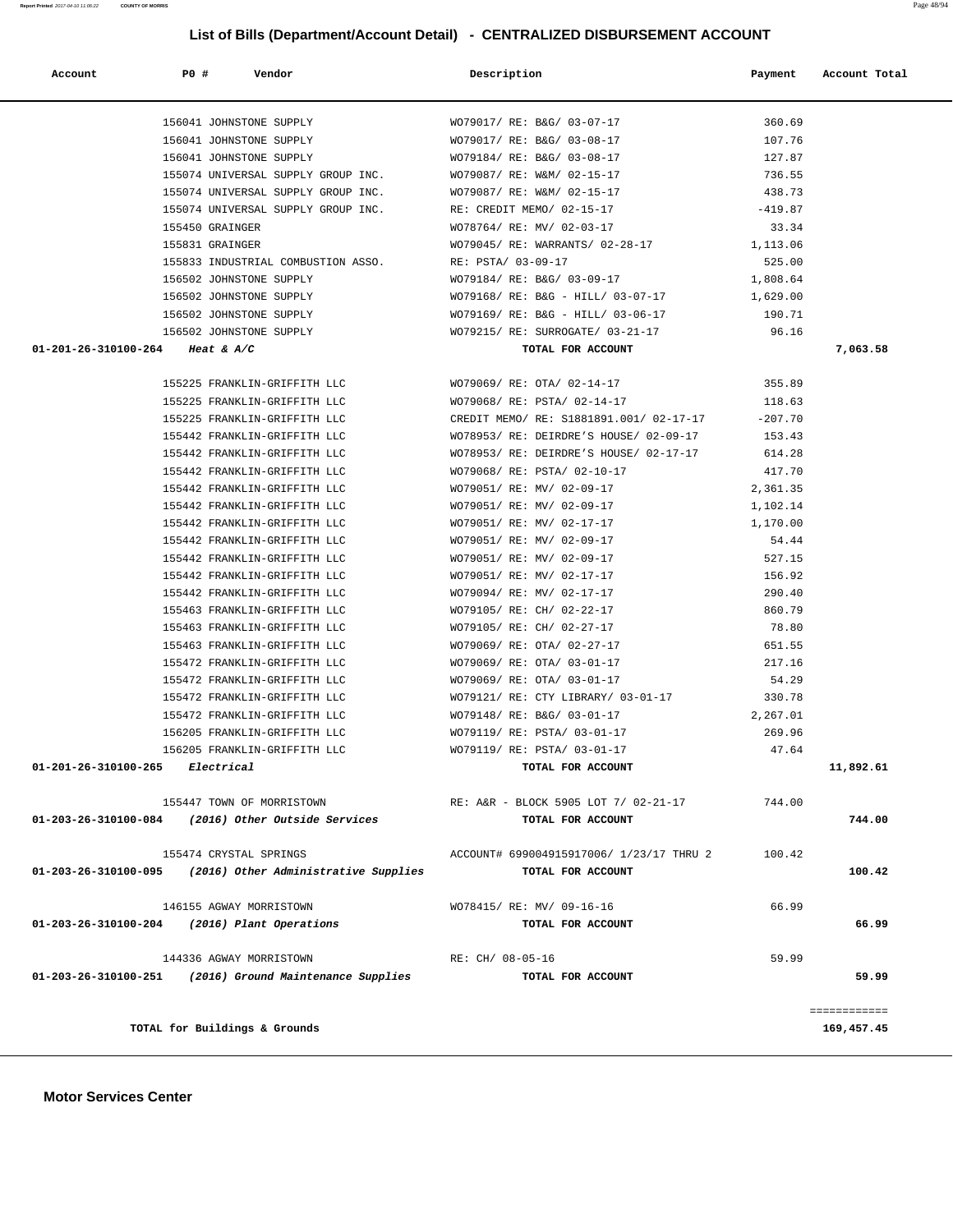| Account<br>. | P0 # | Vendor | Description | Payment<br>. . | Account Total<br>. |
|--------------|------|--------|-------------|----------------|--------------------|
|              |      |        |             |                |                    |

| 155882 W.B. MASON COMPANY INC                         | Price Tag                                | 7.79     |          |
|-------------------------------------------------------|------------------------------------------|----------|----------|
| 155882 W.B. MASON COMPANY INC                         | Purell Pump                              | 20.68    |          |
| 155882 W.B. MASON COMPANY INC                         | Sanitizer                                | 4.46     |          |
| 155882 W.B. MASON COMPANY INC                         | Sanitizer                                | 4.46     |          |
| 155882 W.B. MASON COMPANY INC                         | Binder                                   | 13.12    |          |
| 155882 W.B. MASON COMPANY INC                         | Eco Binder                               | 4.82     |          |
| 155882 W.B. MASON COMPANY INC                         | Eco Binder                               | 4.82     |          |
| 155882 W.B. MASON COMPANY INC                         | Binder                                   | 2.86     |          |
| 155882 W.B. MASON COMPANY INC                         | Binder                                   | 3.68     |          |
| 155882 W.B. MASON COMPANY INC                         | Binder                                   | 5.04     |          |
| 155882 W.B. MASON COMPANY INC                         | Binder                                   | 4.15     |          |
| 155882 W.B. MASON COMPANY INC                         | BK Binder                                | 7.68     |          |
| 156420 W.B. MASON COMPANY INC                         | Envelope, Intro-office                   | 32.63    |          |
| 156420 W.B. MASON COMPANY INC                         | Bright Paper                             | 335.98   |          |
| 156420 W.B. MASON COMPANY INC                         | Coffee                                   | 216.08   |          |
| 156420 W.B. MASON COMPANY INC                         | Sugar                                    | 31.99    |          |
| 156420 W.B. MASON COMPANY INC                         | Sharpie Marker                           | 3.97     |          |
| 156420 W.B. MASON COMPANY INC                         | Sharpie Marker                           | 3.97     |          |
| 156420 W.B. MASON COMPANY INC                         | Mean Streak Marker                       | 15.60    |          |
| 156420 W.B. MASON COMPANY INC                         | Uni-Ball Pen                             | 9.21     |          |
| 156420 W.B. MASON COMPANY INC                         | Pen                                      | 1.29     |          |
| 156420 W.B. MASON COMPANY INC                         | Copyholder                               | 2.05     |          |
| 01-201-26-315100-058<br>Office Supplies & Stationery  | TOTAL FOR ACCOUNT                        |          | 729.47   |
|                                                       |                                          |          |          |
| 155175 J & D SALES & SERVICE LLC                      | Back of Motor, replaced sump pump, remov | 1,349.64 |          |
| 155915 J & D SALES & SERVICE LLC                      | "WHARTON" Backwash media filter, backwas | 285.00   |          |
| 155871 J & D SALES & SERVICE LLC                      | Backwash media filter, backwash carbon f | 293.66   |          |
| 155852 BOONTON AUTO PARTS                             | Hook Back Up Pad                         | 56.11    |          |
| 155590 MORRISTOWN LUMBER &                            | Sunrise Red                              | 4.99     |          |
| 155590 MORRISTOWN LUMBER &                            | Safety Hasp Zinc                         | 7.58     |          |
| 155599 WHITEMARSH CORPORATION                         | Labor on Gasboy                          | 150.00   |          |
| 155599 WHITEMARSH CORPORATION                         | Freight                                  | 95.00    |          |
| 156195 MORRISTOWN LUMBER &                            | Hardware                                 | 5.29     |          |
| 155334 ONE SOURCE OF NEW JERSEY LLC                   | 95 Pieces Asst Fittings Grease Meter     | 137.05   |          |
| 155334 ONE SOURCE OF NEW JERSEY LLC                   | 105 Pieces Asst Fitting Grease           | 108.23   |          |
| 156275 SHEAFFER SUPPLY, INC.                          | USS G* Hex                               | 52.00    |          |
| 156275 SHEAFFER SUPPLY, INC.                          | Lock                                     | 49.76    |          |
| 156400 GRAY SUPPLY CORP                               | Scraper                                  |          |          |
|                                                       |                                          | 46.09    |          |
| 156400 GRAY SUPPLY CORP                               | Sureflo Water Filter                     | 19.16    |          |
| 156259 HOOVER TRUCK CENTERS INC                       | Repair Unit 2-27 - Brake Pressure Light  | 425.32   |          |
| 156253 BEAUTIFUL RAGS                                 | Blea. Scrub Cloth                        | 250.00   |          |
| 156253 BEAUTIFUL RAGS                                 | Freight                                  | 49.68    |          |
| 156419 WHITEMARSH CORPORATION                         | Electronic Oil Meter                     | 630.00   |          |
| 156419 WHITEMARSH CORPORATION                         | Freight                                  | 16.01    |          |
| 156913 MARK CARTER                                    | MOTOR VEHICLE COMMISSION - 1 TITLES 02/1 | 60.00    |          |
| 156913 MARK CARTER                                    | MOTOR VEHICLE COMMISSION - 1 TITLES 02/2 | 60.00    |          |
| 156913 MARK CARTER                                    | MOTOR VEHICLE COMMISSION - 1 TITLES 02/2 | 60.00    |          |
| 156913 MARK CARTER                                    | MOTOR VEHICLE COMMISSION - 4 TITLES 03/0 | 240.00   |          |
| 156912 ROBERT COOK                                    | Weighed - Ideal WAY Movers               | 7.00     |          |
| 156912 ROBERT COOK                                    | Weighed - Ideal WAY Movers               | 7.00     |          |
| 01-201-26-315100-098<br>Other Operating&Repair Supply | TOTAL FOR ACCOUNT                        |          | 4,464.57 |
|                                                       |                                          |          |          |
| 155162 AMERICAN WEAR INC.                             | Uniforms & Mat Rental Services           | 246.56   |          |
| 155369 AMERICAN WEAR INC.                             | Uniforms & Mat Rental Services           | 188.77   |          |
| 154293 AMERICAN WEAR INC.                             | Uniforms & Mat Rental Services           | 202.76   |          |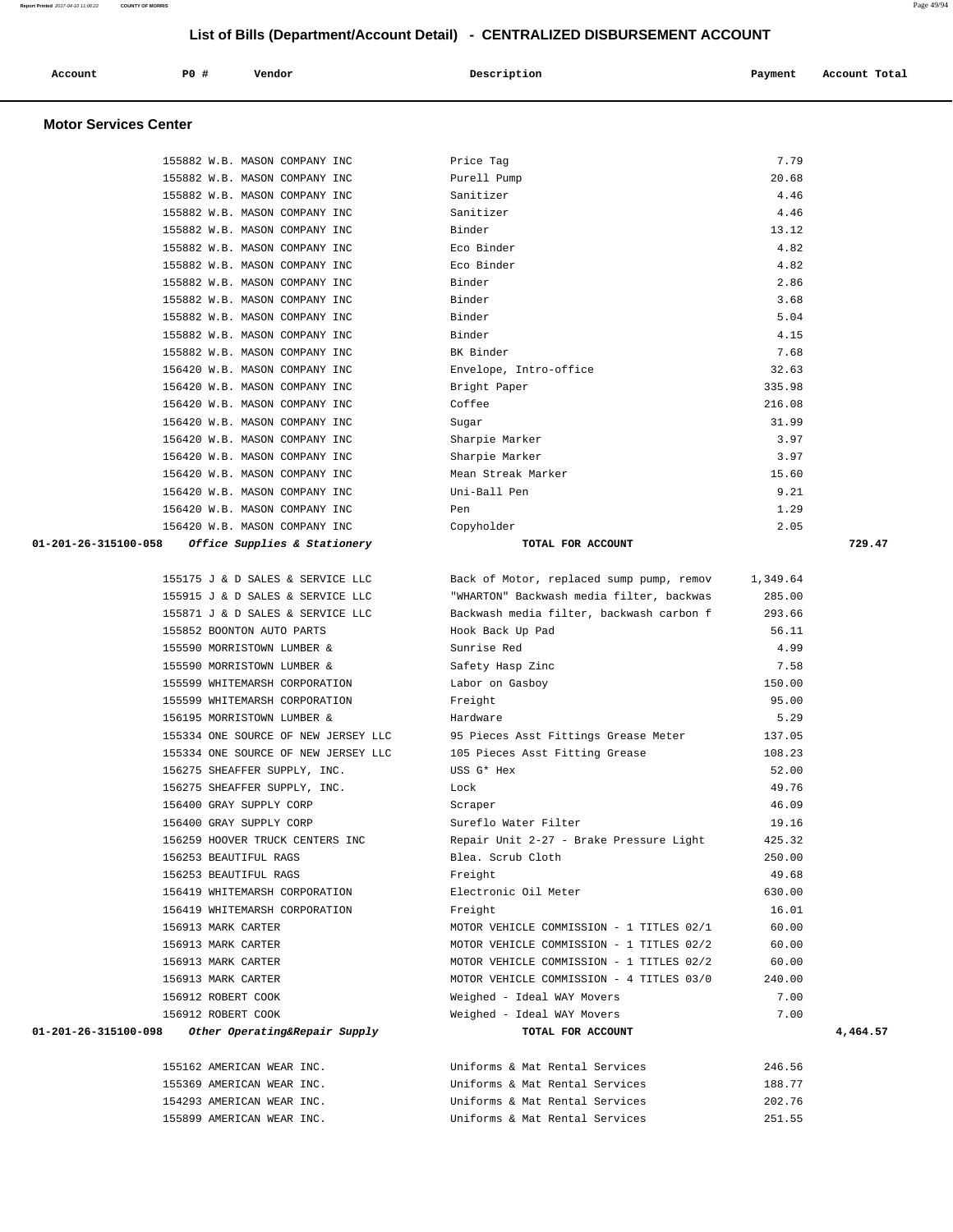**Report Printed** 2017-04-10 11:06:22 **COUNTY OF MORRIS** Page 50/94

# **List of Bills (Department/Account Detail) - CENTRALIZED DISBURSEMENT ACCOUNT**

| Account | PO# | Vendor | Description | Payment Account Total |
|---------|-----|--------|-------------|-----------------------|
|         |     |        |             |                       |

|                                           | 01-201-26-315100-207 Uniform & Clothing Allowance | TOTAL FOR ACCOUNT                       |          | 979.64   |
|-------------------------------------------|---------------------------------------------------|-----------------------------------------|----------|----------|
|                                           | 155907 PETROCHOICE                                | Exxon Humble H 32(BULK)                 | 2,442.53 |          |
|                                           | 155906 PETROCHOICE                                | Mobil Del 1300 S SAE 15W40 CK2/SM(BULK) | 4,208.75 |          |
| $01-201-26-315100-225$ Chemicals & Sprays |                                                   | TOTAL FOR ACCOUNT                       |          | 6,651.28 |
|                                           |                                                   |                                         |          |          |
|                                           | 155178 MSC INDUSTRIAL SUPPLY CO.                  | Micro Plus Sorbent                      | 392.00   |          |
|                                           | 155178 MSC INDUSTRIAL SUPPLY CO.                  | Reducer Nipple                          | 1.24     |          |
|                                           | 155178 MSC INDUSTRIAL SUPPLY CO.                  | Chrome Holder                           | 6.91     |          |
|                                           | 155178 MSC INDUSTRIAL SUPPLY CO.                  | Heat Shrink                             | 116.05   |          |
|                                           | 156147 GRAINGER                                   | Exhaust Pressure Tester                 | 40.32    |          |
|                                           | 155858 MSC INDUSTRIAL SUPPLY CO.                  | Torx Bit                                | 8.65     |          |
|                                           | 155858 MSC INDUSTRIAL SUPPLY CO.                  | Torx Bit                                | 8.65     |          |
|                                           | 155858 MSC INDUSTRIAL SUPPLY CO.                  | DR Socket                               | 9.46     |          |
|                                           | 155858 MSC INDUSTRIAL SUPPLY CO.                  | Socket                                  | 9.35     |          |
| 01-201-26-315100-239 Small Tools          |                                                   | TOTAL FOR ACCOUNT                       |          | 592.63   |
|                                           | 155323 BARNWELL HOUSE OF TIRES, INC.              | P235/70R16                              | 456.88   |          |
|                                           | 155344 BARNWELL HOUSE OF TIRES, INC.              | 225/65R17                               | 356.20   |          |
|                                           | 155368 BARNWELL HOUSE OF TIRES, INC.              | P265-60R18                              | 564.04   |          |
|                                           | 155372 BARNWELL HOUSE OF TIRES, INC.              | 11R225 RDA                              | 292.00   |          |
|                                           | 155372 BARNWELL HOUSE OF TIRES, INC.              | Casing                                  | 170.00   |          |
|                                           | 155372 BARNWELL HOUSE OF TIRES, INC.              | Med Truck Mount                         | 45.00    |          |
|                                           | 155372 BARNWELL HOUSE OF TIRES, INC.              | Valve                                   | 14.00    |          |
|                                           | 155372 BARNWELL HOUSE OF TIRES, INC.              | Powered Coat                            | 78.00    |          |
|                                           | 155373 BARNWELL HOUSE OF TIRES, INC.              | LT265/70R17E                            | 349.42   |          |
|                                           | 155851 BARNWELL HOUSE OF TIRES, INC.              | 11R225PC                                | 584.00   |          |
|                                           | 155851 BARNWELL HOUSE OF TIRES, INC.              | Med Truck                               | 90.00    |          |
|                                           | 155851 BARNWELL HOUSE OF TIRES, INC.              | Valve                                   | 28.00    |          |
|                                           | 155851 BARNWELL HOUSE OF TIRES, INC.              | Com Open Powder Coat                    | 156.00   |          |
|                                           | 155851 BARNWELL HOUSE OF TIRES, INC.              | 11R225 Casing                           | 340.00   |          |
|                                           | 156136 BARNWELL HOUSE OF TIRES, INC.              | P265/70R17                              | 450.64   |          |
|                                           | 155872 BARNWELL HOUSE OF TIRES, INC.              | 235/70R16                               | 211.92   |          |
|                                           | 155872 BARNWELL HOUSE OF TIRES, INC.              | 225/60R18                               | 690.00   |          |
|                                           | 155872 BARNWELL HOUSE OF TIRES, INC.              | LT245/75R                               | 652.88   |          |
|                                           | 156398 BARNWELL HOUSE OF TIRES, INC.              | 11R225                                  | 146.00   |          |
|                                           | 156398 BARNWELL HOUSE OF TIRES, INC.              | Med truck Mount/Dismount                | 22.50    |          |
|                                           | 156398 BARNWELL HOUSE OF TIRES, INC.              | TR573 Valve                             | 7.00     |          |
|                                           | 156398 BARNWELL HOUSE OF TIRES, INC.              | Double Seal Valve Cap                   | 2.50     |          |
|                                           | 156398 BARNWELL HOUSE OF TIRES, INC.              | Com Open Rim Refin-Powder Coat          | 39.00    |          |
|                                           | 156396 BARNWELL HOUSE OF TIRES, INC.              | Unisteel Light Truck Mount/Dismount     | 67.50    |          |
|                                           | 156396 BARNWELL HOUSE OF TIRES, INC.              | Unisteel Wheel Balance                  | 96.00    |          |
|                                           | 156396 BARNWELL HOUSE OF TIRES, INC.              | Bent Valve                              | 15.00    |          |
|                                           | 156396 BARNWELL HOUSE OF TIRES, INC.              | Double Seal Valve Cap                   | 7.50     |          |
|                                           | 156396 BARNWELL HOUSE OF TIRES, INC.              | Light Truck Tire Disposal NJ            | 15.00    |          |
|                                           | 156396 BARNWELL HOUSE OF TIRES, INC.              | Open Rim Powder Coat                    | 117.00   |          |
|                                           | 156396 BARNWELL HOUSE OF TIRES, INC.              | 225/70R195 G HDR                        | 829.47   |          |
| 01-201-26-315100-245                      | Tires                                             | TOTAL FOR ACCOUNT                       |          | 6,893.45 |
|                                           | 155911 SNAP-ON INDUSTRIAL                         | Standard Creeper Red                    | 146.96   |          |
| 01-201-26-315100-246                      | Tools - Others                                    | TOTAL FOR ACCOUNT                       |          | 146.96   |
|                                           | 155593 PRAXAIR DISTRIBUTION                       | Cylinder Rental 1/20/17-/2/20/17        | 291.60   |          |
|                                           | 155867 PRAXAIR DISTRIBUTION                       | Electrical LH                           | 144.50   |          |
|                                           | 155867 PRAXAIR DISTRIBUTION                       | Shipping and Handling                   | 23.77    |          |
| 01-201-26-315100-248                      | Welding-Oxygen-Acetylene Etc                      | TOTAL FOR ACCOUNT                       |          | 459.87   |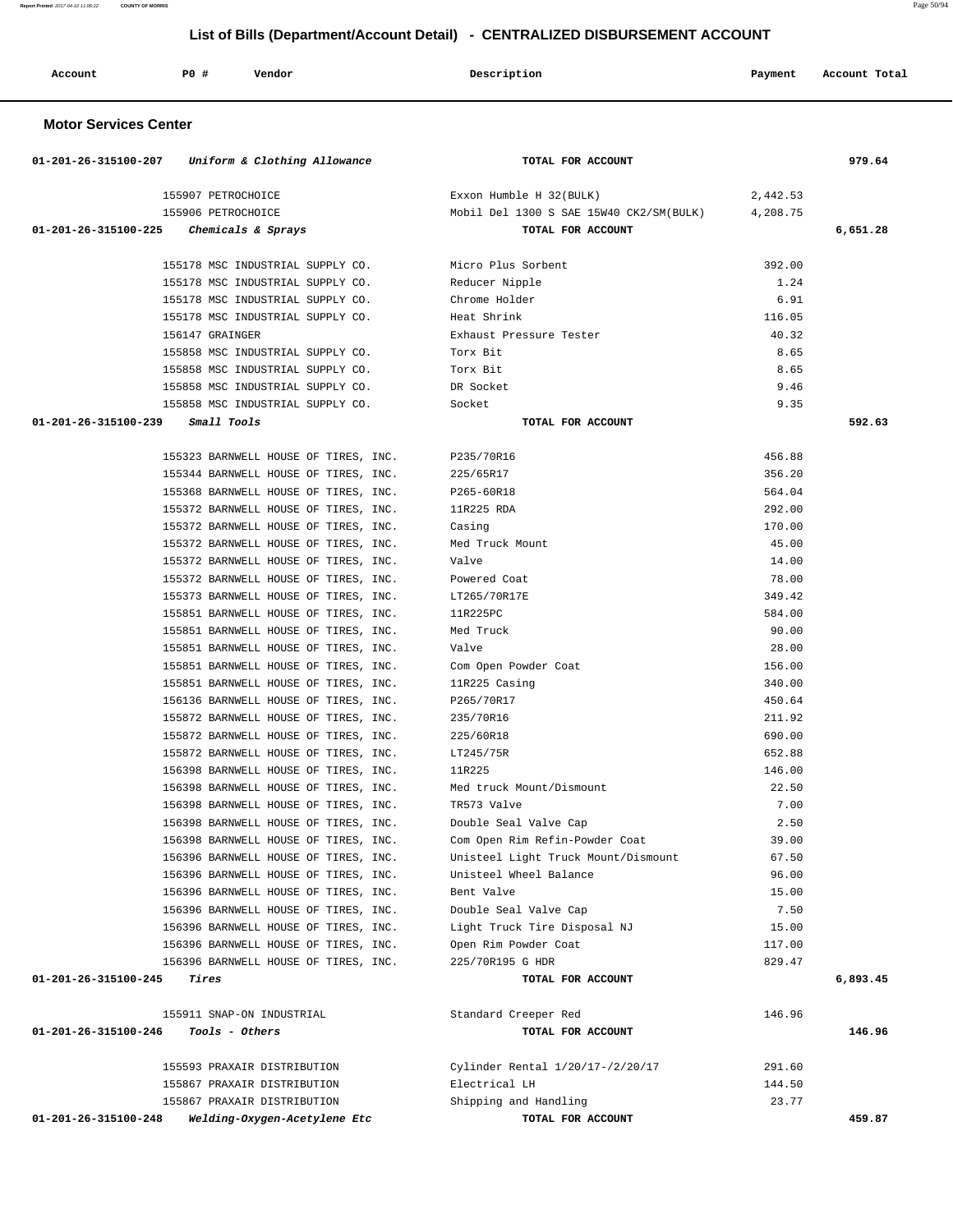| Account                      | P0 # | Vendor                               | Description            | Payment   | Account Total |
|------------------------------|------|--------------------------------------|------------------------|-----------|---------------|
|                              |      |                                      |                        |           |               |
| <b>Motor Services Center</b> |      |                                      |                        |           |               |
|                              |      | 155340 TOMAR INDUSTRIES INC          | Dial Antimicrobial     | 34.65     |               |
|                              |      | 155340 TOMAR INDUSTRIES INC          | Poly Bag               | 39.95     |               |
|                              |      | 155340 TOMAR INDUSTRIES INC          | Purpose Box Sealing    | 11.00     |               |
|                              |      | 155340 TOMAR INDUSTRIES INC          | Glass & Mirror Cleaner | 44.00     |               |
|                              |      | 155343 TOMAR INDUSTRIES INC          | Shelf Bin Boxes        | 53.00     |               |
|                              |      | 156277 TOMAR INDUSTRIES INC          | PolyBag                | 79.90     |               |
|                              |      | 156277 TOMAR INDUSTRIES INC          | Toilet Tissue          | 64.75     |               |
|                              |      | 156277 TOMAR INDUSTRIES INC          | Towel White            | 49.80     |               |
|                              |      | 156277 TOMAR INDUSTRIES INC          | 6 Rolls                | 80.00     |               |
| 01-201-26-315100-252         |      | Janitorial Supplies                  | TOTAL FOR ACCOUNT      |           | 534.05        |
|                              |      | 155322 AIR BRAKE & EQUIPMENT         | Truck Radiator         | 1,894.08  |               |
|                              |      | 155345 MID-ATLANTIC TRUCK CENTRE INC | Rear Mirror            | 364.91    |               |
|                              |      | 155335 PENNJERSEY MACHINERY, LLC     | Switch                 | 42.23     |               |
|                              |      | 155335 PENNJERSEY MACHINERY, LLC     | Freight                | 13.13     |               |
|                              |      | 155879 MID-ATLANTIC TRUCK CENTRE INC | Oil Seal               | 42.22     |               |
|                              |      | 155879 MID-ATLANTIC TRUCK CENTRE INC | 0 Ring                 | 6.72      |               |
|                              |      | 155879 MID-ATLANTIC TRUCK CENTRE INC | Seal Ring              | 4.19      |               |
|                              |      | 155879 MID-ATLANTIC TRUCK CENTRE INC | 0 Ring                 | 0.96      |               |
|                              |      | 155879 MID-ATLANTIC TRUCK CENTRE INC | Seal Ring              | 4.53      |               |
|                              |      | 155586 FRED BEANS PARTS, INC.        | Element Kit            | 15.80     |               |
|                              |      | 155586 FRED BEANS PARTS, INC.        | Element                | 69.51     |               |
|                              |      | 154842 FRED BEANS PARTS, INC.        | Shaft                  | 372.97    |               |
|                              |      | 155588 HOOVER TRUCK CENTERS INC      | Gasket                 | 9.89      |               |
|                              |      | 155588 HOOVER TRUCK CENTERS INC      | Sensor                 | 50.99     |               |
|                              |      | 155588 HOOVER TRUCK CENTERS INC      | Sensor                 | 36.36     |               |
|                              |      | 155588 HOOVER TRUCK CENTERS INC      | Gasket                 | 34.11     |               |
|                              |      | 155588 HOOVER TRUCK CENTERS INC      | Thermostat             | 42.77     |               |
|                              |      | 155588 HOOVER TRUCK CENTERS INC      | Seal                   | 12.21     |               |
|                              |      | 155588 HOOVER TRUCK CENTERS INC      | O Ring Seal            | 18.06     |               |
|                              |      | 155588 HOOVER TRUCK CENTERS INC      | Gasket                 | 10.08     |               |
|                              |      | 155588 HOOVER TRUCK CENTERS INC      | Seal Washer            | 6.60      |               |
|                              |      | 155588 HOOVER TRUCK CENTERS INC      | Seal                   | 2.75      |               |
|                              |      | 155865 PENNJERSEY MACHINERY, LLC     | Nipple                 | 33.75     |               |
|                              |      | 155865 PENNJERSEY MACHINERY, LLC     | Nipple                 | 17.89     |               |
|                              |      | 155865 PENNJERSEY MACHINERY, LLC     | Testing Nipple         | 44.06     |               |
|                              |      | 155865 PENNJERSEY MACHINERY, LLC     | Nipple                 | 19.25     |               |
|                              |      | 155865 PENNJERSEY MACHINERY, LLC     | Brake Pipe             | 128.48    |               |
|                              |      | 155865 PENNJERSEY MACHINERY, LLC     | Brake Pipe             | 222.77    |               |
|                              |      | 155865 PENNJERSEY MACHINERY, LLC     | Coupling               | 29.12     |               |
|                              |      | 155865 PENNJERSEY MACHINERY, LLC     | Nipple                 | 18.16     |               |
|                              |      | 155865 PENNJERSEY MACHINERY, LLC     | Nipple                 | 35.09     |               |
|                              |      | 155865 PENNJERSEY MACHINERY, LLC     | Brake Pipe             | 197.00    |               |
|                              |      | 155865 PENNJERSEY MACHINERY, LLC     | Brake Pipe             | 386.48    |               |
|                              |      | 155865 PENNJERSEY MACHINERY, LLC     | Nipple                 | 33.75     |               |
|                              |      | 155865 PENNJERSEY MACHINERY, LLC     | Nipple                 | 17.89     |               |
|                              |      | 155865 PENNJERSEY MACHINERY, LLC     | Testing Nipple         | 44.06     |               |
|                              |      | 155865 PENNJERSEY MACHINERY, LLC     | Fright                 | 17.30     |               |
|                              |      | 155910 REED SYSTEMS, LTD.            | Check Valve            | 98.40     |               |
|                              |      | 155910 REED SYSTEMS, LTD.            | 12 VPump               | 590.24    |               |
|                              |      | 155910 REED SYSTEMS, LTD.            | Shipping               | 14.67     |               |
|                              |      | 155582 BROWN'S HUNTERDON             | Credit                 | $-77.25$  |               |
|                              |      | 155582 BROWN'S HUNTERDON             | Credit                 | $-440.00$ |               |
|                              |      | 155582 BROWN'S HUNTERDON             | Pump Power             | 305.74    |               |
|                              |      | 155582 BROWN'S HUNTERDON             | Rear View Mirror       | 409.16    |               |

155328 JESCO INC. Wiring Harness 154.51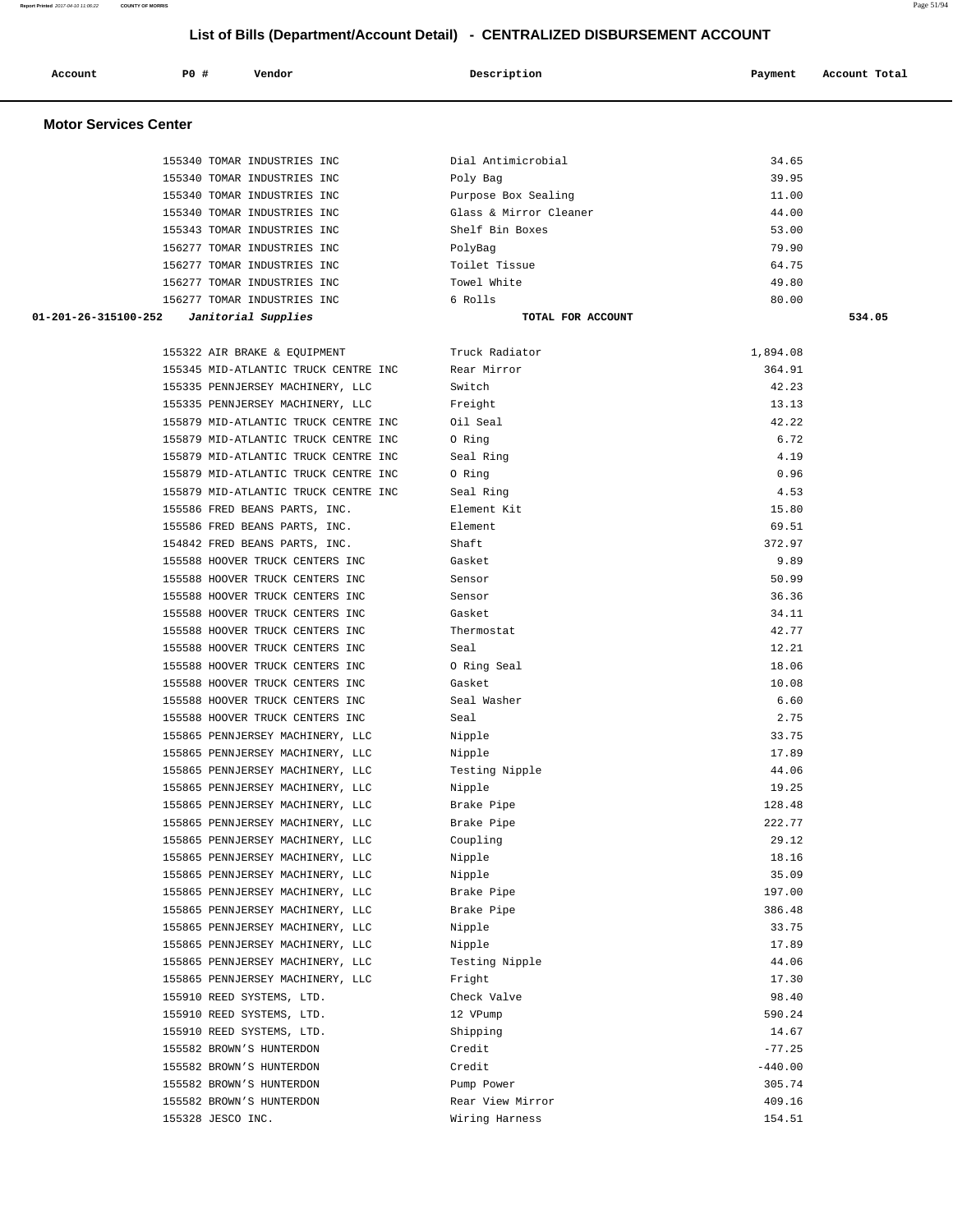| Account<br>. | P0 # | Vendor<br>. | Description | Payment | Account Total |
|--------------|------|-------------|-------------|---------|---------------|
|              |      |             |             |         |               |

| 155327 JESCO INC.                                                  | Knob                            | 10.02        |
|--------------------------------------------------------------------|---------------------------------|--------------|
| 155591 PENNJERSEY MACHINERY, LLC                                   | Hose                            | 104.51       |
| 155591 PENNJERSEY MACHINERY, LLC                                   | Painted Hose Reel               | 372.90       |
| 155591 PENNJERSEY MACHINERY, LLC                                   | Freight                         | 31.89        |
| 155592 PENNJERSEY MACHINERY, LLC                                   | Plane Gasket                    | 1.38         |
| 155173 PERFORMANCE TRAILERS INC.                                   | Fender                          | 130.00       |
| 155332 US MUNICIPAL SUPPLY, INC                                    | Solenoid Valve Kit              | 527.65       |
| 155332 US MUNICIPAL SUPPLY, INC                                    | Freight                         | 114.89       |
| 155877 HOOVER TRUCK CENTERS INC                                    | Air Tube                        | 128.64       |
| 155877 HOOVER TRUCK CENTERS INC                                    | Tube                            | 114.68       |
| 155878 HOOVER TRUCK CENTERS INC                                    | Seal Washer                     | 6.60         |
| 155878 HOOVER TRUCK CENTERS INC                                    | Seal Washer                     | 8.08         |
| 155878 HOOVER TRUCK CENTERS INC                                    | Valve                           | 13.36        |
| 155878 HOOVER TRUCK CENTERS INC                                    | Hex Screw                       | 7.44         |
| 155878 HOOVER TRUCK CENTERS INC                                    | Hex Screw                       | 8.24         |
| 155903 HOOVER TRUCK CENTERS INC                                    | Valve                           | 593.59       |
| 155903 HOOVER TRUCK CENTERS INC                                    | Core Deposit                    | 63.25        |
| 155903 HOOVER TRUCK CENTERS INC                                    | Gasket                          | 6.98         |
| 155900 BROWN'S HUNTERDON                                           | Head Mirror                     | 128.12       |
| 156138 BROWN'S HUNTERDON                                           | Freight Charge Credit           | $-28.00$     |
| 156138 BROWN'S HUNTERDON                                           | Harness                         | 343.84       |
|                                                                    |                                 | 28.00        |
| 156138 BROWN'S HUNTERDON<br>155905 MID-ATLANTIC TRUCK CENTRE INC   | Freight<br>Switch               | 70.87        |
| 155857 JESCO INC.                                                  |                                 | 57.77        |
| 155855 HOOVER TRUCK CENTERS INC                                    | Key Switch<br>Harness           | 35.88        |
| 155855 HOOVER TRUCK CENTERS INC                                    | Harness                         | 37.06        |
|                                                                    | Seal                            | 12.28        |
| 155855 HOOVER TRUCK CENTERS INC<br>155856 HOOVER TRUCK CENTERS INC | Gasket                          | 9.51         |
|                                                                    |                                 |              |
| 155856 HOOVER TRUCK CENTERS INC                                    | Washer                          | 8.08         |
| 155876 HOOVER TRUCK CENTERS INC                                    | Isolator                        | 11.94        |
| 155876 HOOVER TRUCK CENTERS INC                                    | Bolt                            | 7.74<br>0.52 |
| 155876 HOOVER TRUCK CENTERS INC                                    | Hex Nut                         |              |
| 156209 RE-TRON TECHNOLOGIES INC.                                   | Odyssey Extreme Battery         | 308.00       |
| 155866 PEIRCE EQUIPMENT CO.                                        | Float Arm Assembly              | 159.66       |
| 155866 PEIRCE EQUIPMENT CO.                                        | Overnight Shipping              | 218.84       |
| 156435 RE-TRON TECHNOLOGIES INC.                                   | 1100 CCA Stud Terminal Monster  | 230.64       |
| 156435 RE-TRON TECHNOLOGIES INC.                                   | 800 CCA 12V Monster Power       | 91.47        |
| 156435 RE-TRON TECHNOLOGIES INC.                                   | 1100 CCA Stud Terminal Monster  | 345.96       |
| 156435 RE-TRON TECHNOLOGIES INC.                                   | 875 CCA 12V Monster Power       | 252.60       |
| 156269 RE-TRON TECHNOLOGIES INC.                                   | 1100n CCA Post Terminal Monster | 115.32       |
| 156269 RE-TRON TECHNOLOGIES INC.                                   | 675 CCA 12V                     | 87.11        |
| 156269 RE-TRON TECHNOLOGIES INC.                                   | 875 CCA 12V Monster Power       | 252.60       |
| 156268 PENNJERSEY MACHINERY, LLC                                   | Hex Plug                        | 5.12         |
| 156268 PENNJERSEY MACHINERY, LLC                                   | Lube Fitting                    | 4.28         |
| 156268 PENNJERSEY MACHINERY, LLC                                   | Washer                          | 7.16         |
| 156268 PENNJERSEY MACHINERY, LLC                                   | Screw                           | 4.27         |
| 156268 PENNJERSEY MACHINERY, LLC                                   | Freight In                      | 11.32        |
| 156198 PENNJERSEY MACHINERY, LLC                                   | Bracket                         | 88.24        |
| 156198 PENNJERSEY MACHINERY, LLC                                   | Bearing                         | 324.64       |
| 156198 PENNJERSEY MACHINERY, LLC                                   | Spring                          | 12.94        |
| 156198 PENNJERSEY MACHINERY, LLC                                   | Nipple                          | 11.63        |
| 156199 PENNJERSEY MACHINERY, LLC                                   | 0 Ring                          | 12.12        |
| 156199 PENNJERSEY MACHINERY, LLC                                   | Ball Retard                     | 11.36        |
| 156199 PENNJERSEY MACHINERY, LLC                                   | Valve Globe                     | 91.75        |
| 156199 PENNJERSEY MACHINERY, LLC                                   | Screw                           | 12.81        |
| 156199 PENNJERSEY MACHINERY, LLC                                   | Freight In                      | 9.91         |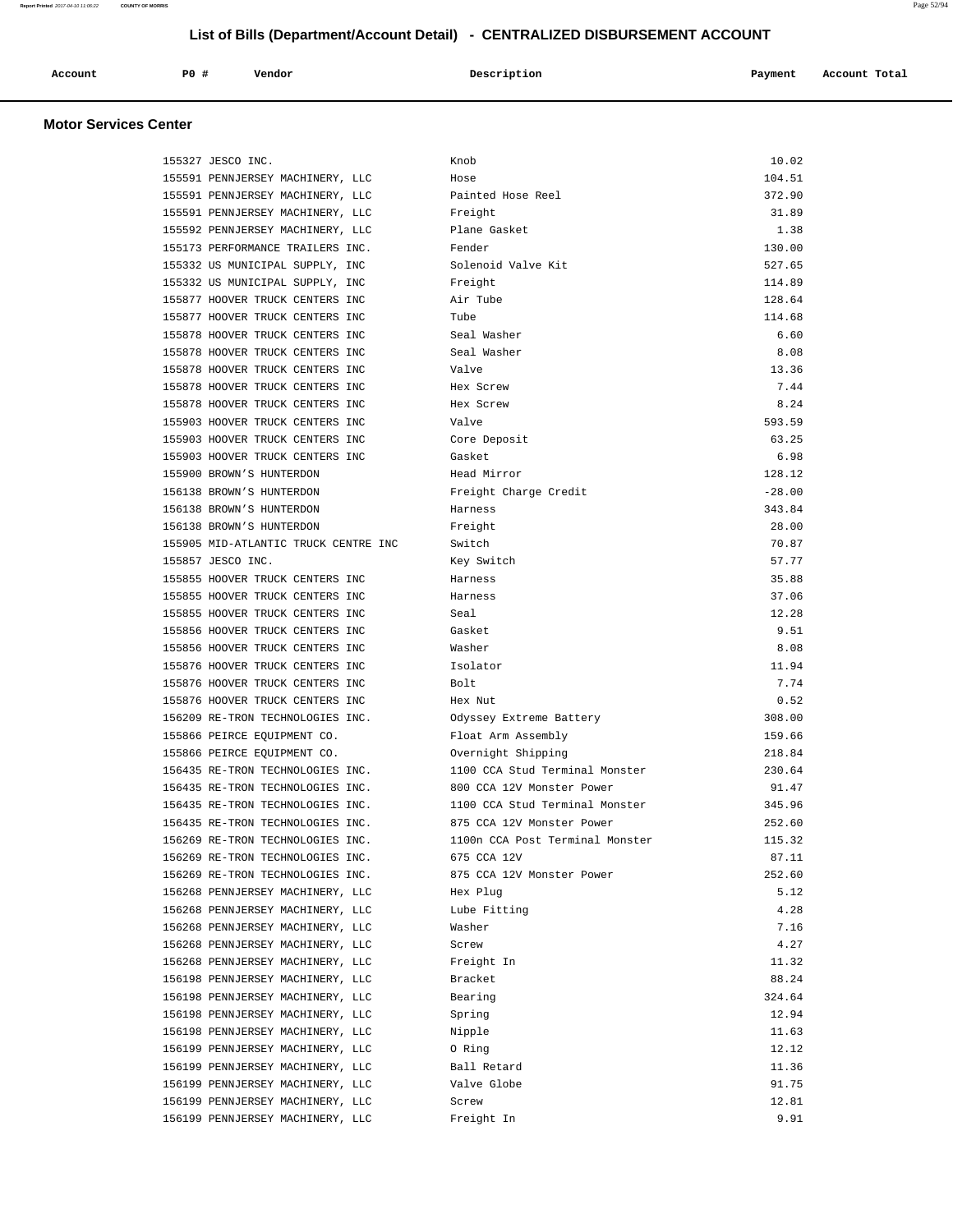| Account                                       | PO# | Vendor | Description | Account Total<br>Payment |
|-----------------------------------------------|-----|--------|-------------|--------------------------|
| $M_{\rm{eff}}$ and $\sigma$ and decomposition |     |        |             |                          |

| 156149 GROFF TRACTOR NJ, LLC                                 | Credit                          | $-222.60$      |
|--------------------------------------------------------------|---------------------------------|----------------|
| 156149 GROFF TRACTOR NJ, LLC                                 | Credit                          | $-713.43$      |
| 156149 GROFF TRACTOR NJ, LLC                                 | Shaft                           | 880.00         |
| 156149 GROFF TRACTOR NJ, LLC                                 | Kit                             | 117.78         |
| 156149 GROFF TRACTOR NJ, LLC                                 | Universal Joint                 | 125.00         |
| 156149 GROFF TRACTOR NJ, LLC                                 | Metric                          | 9.76           |
| 156149 GROFF TRACTOR NJ, LLC                                 | Plate                           | 11.50          |
| 156149 GROFF TRACTOR NJ, LLC                                 | Washer                          | 12.32          |
| 156149 GROFF TRACTOR NJ, LLC                                 | Drive Shaft                     | 1,045.00       |
| 156149 GROFF TRACTOR NJ, LLC                                 | Yoke                            | 345.00         |
| 156149 GROFF TRACTOR NJ, LLC                                 | Bearing                         | 207.76         |
| 156149 GROFF TRACTOR NJ, LLC                                 | Lock Nut                        | 29.68          |
| 156149 GROFF TRACTOR NJ, LLC                                 | Bolt                            | 17.60          |
| 156149 GROFF TRACTOR NJ, LLC                                 | Washer                          | 5.99           |
| 156149 GROFF TRACTOR NJ, LLC                                 | Air                             | 125.00         |
| 155902 GROFF TRACTOR NJ, LLC                                 | Bracket                         | 13.00          |
| 155902 GROFF TRACTOR NJ, LLC                                 | Gasket                          | 9.28           |
| 155902 GROFF TRACTOR NJ, LLC                                 | Cap                             | 9.76           |
| 155902 GROFF TRACTOR NJ, LLC                                 | Screw                           | 4.78           |
| 155902 GROFF TRACTOR NJ, LLC                                 | Gas Strut                       | 37.10          |
| 155902 GROFF TRACTOR NJ, LLC                                 | Washer                          | 6.16           |
| 155902 GROFF TRACTOR NJ, LLC                                 | Bolt                            | 0.44           |
| 155902 GROFF TRACTOR NJ, LLC                                 | Nut                             | 2.54           |
| 155902 GROFF TRACTOR NJ, LLC                                 | Washer                          | 1.52           |
| 155902 GROFF TRACTOR NJ, LLC                                 | Nut                             | 0.78           |
| 156335 AMERICAN HOSE & HYDRAULICS                            | $3/4$ SAE                       | 205.52         |
| 156258 HOOVER TRUCK CENTERS INC                              | Tensioner                       | 145.59         |
| 156258 HOOVER TRUCK CENTERS INC                              | Belt                            | 33.30          |
|                                                              |                                 |                |
| 01-201-26-315100-261 Spare Parts for Equipment               | TOTAL FOR ACCOUNT               | 13,482.82      |
|                                                              |                                 |                |
| 155330 MCMASTER-CARR SUPPLY CO                               | Plastic Shield                  | 270.40         |
| 155330 MCMASTER-CARR SUPPLY CO                               | Shipping                        | 61.99          |
| 154475 ROUTE 23 AUTOMALL LLC                                 | Pump                            | 318.44         |
| 154875 ROUTE 23 AUTOMALL LLC                                 | Credit                          | $-35.00$       |
| 154875 ROUTE 23 AUTOMALL LLC                                 | Seal                            | 12.08          |
| 154875 ROUTE 23 AUTOMALL LLC                                 | Seal Asy.                       | 8.88           |
| 154875 ROUTE 23 AUTOMALL LLC                                 | Kit - Jet                       | 15.92          |
| 155177 ROUTE 23 AUTOMALL LLC                                 | Bolt                            | 6.32           |
| 155177 ROUTE 23 AUTOMALL LLC                                 | Washer                          | 1.68           |
| 155333 ROUTE 23 AUTOMALL LLC                                 | Credit                          | $-84.22$       |
| 155333 ROUTE 23 AUTOMALL LLC                                 | Muffler                         | 559.22         |
| 155336 ROUTE 23 AUTOMALL LLC                                 | Filter                          | 41.52          |
| 155338 SMITH MOTOR CO., INC.                                 | Flat Washer                     | 1.22           |
| 155338 SMITH MOTOR CO., INC.                                 | Bolt                            | 16.30          |
| 155338 SMITH MOTOR CO., INC.                                 | Lock Nut                        | 5.48           |
| 155338 SMITH MOTOR CO., INC.                                 | Stand                           | 212.38         |
| 155338 SMITH MOTOR CO., INC.                                 | Frame                           | 519.19         |
| 155338 SMITH MOTOR CO., INC.                                 | Plate Kit                       | 148.49         |
| 155341 SMITH MOTOR CO., INC.                                 | Fog Lamp                        | 40.35          |
| 155342 SMITH MOTOR CO., INC.                                 | Brake Shield                    | 26.28          |
| 155342 SMITH MOTOR CO., INC.                                 | Brake Drum                      | 52.14          |
| 155342 SMITH MOTOR CO., INC.                                 | Brake Shoe                      | 114.29         |
| 155342 SMITH MOTOR CO., INC.                                 | Ring                            | 11.17          |
| 155342 SMITH MOTOR CO., INC.                                 | Bearing                         | 86.14          |
| 155365 SMITH MOTOR CO., INC.<br>155365 SMITH MOTOR CO., INC. | Oil Level Tube<br>Oil Indicator | 22.54<br>11.00 |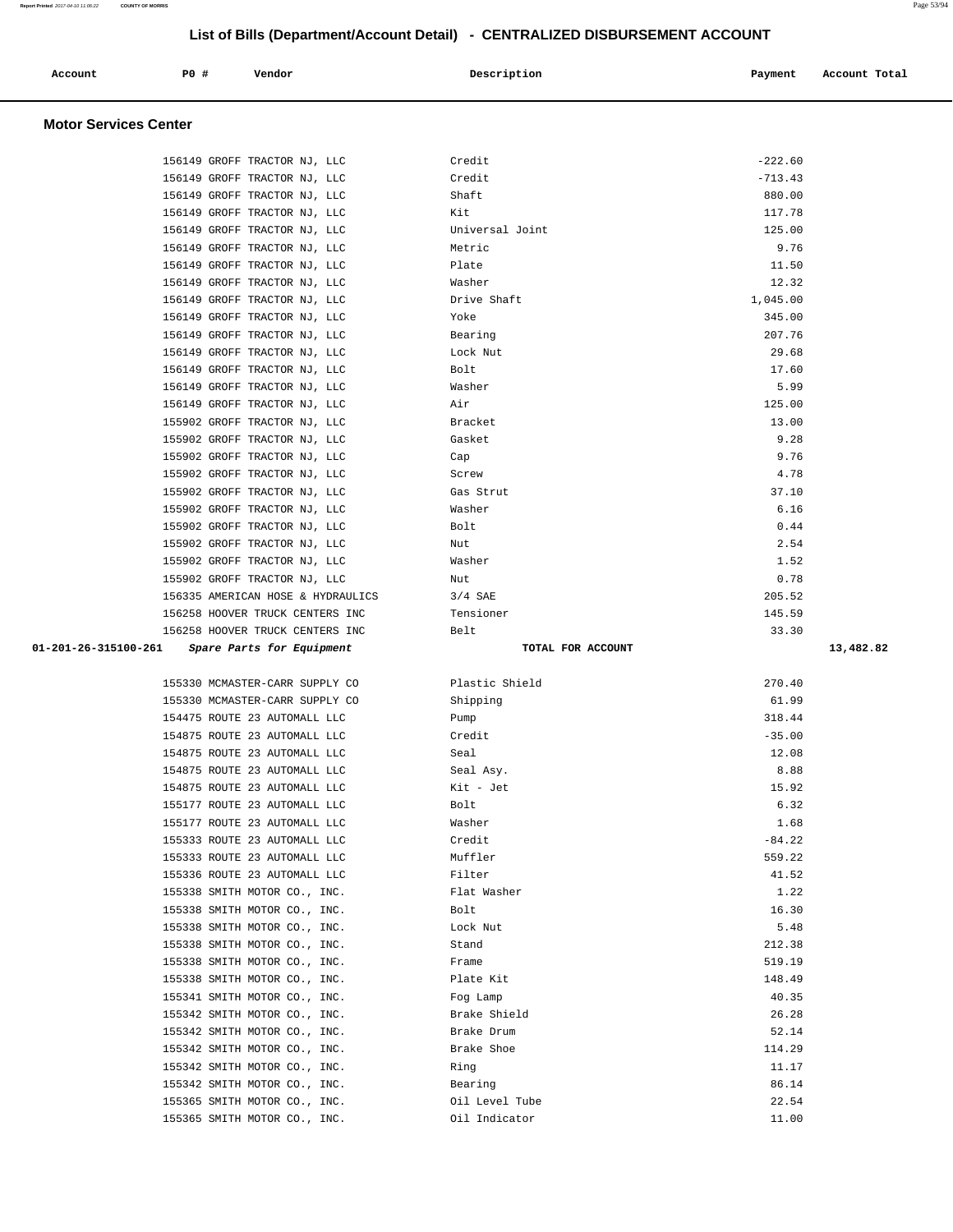| Account<br>. | P0 # | Vendor | Description | Payment | Account Total<br>.<br>. |
|--------------|------|--------|-------------|---------|-------------------------|
|              |      |        |             |         |                         |

#### **Motor Services Center**

| 155853 D&B AUTO SUPPLY              | Fuel Vapor Canister               | 86.63   |
|-------------------------------------|-----------------------------------|---------|
| 155853 D&B AUTO SUPPLY              | Brake Rotor                       | 54.06   |
| 155853 D&B AUTO SUPPLY              | Oil Filter                        | 11.98   |
| 155853 D&B AUTO SUPPLY              | Air Filter                        | 11.51   |
| 155853 D&B AUTO SUPPLY              | Disc Pad                          | 49.99   |
| 155853 D&B AUTO SUPPLY              | Miniature Lamp                    | 22.22   |
| 155853 D&B AUTO SUPPLY              | Fuel Filter                       | 12.03   |
| 155853 D&B AUTO SUPPLY              | Air Freshener                     | 11.96   |
| 155873 D&B AUTO SUPPLY              | Serpentine Belt                   | 18.61   |
| 155873 D&B AUTO SUPPLY              | Disc Pad                          | 63.58   |
| 155873 D&B AUTO SUPPLY              | Brake Rotor-Preforman             | 202.18  |
| 155873 D&B AUTO SUPPLY              | Window Regulator                  | 80.83   |
| 155873 D&B AUTO SUPPLY              | Ruglye 1Gal                       | 13.41   |
| 155873 D&B AUTO SUPPLY              | Dic Pad                           | 51.82   |
| 155873 D&B AUTO SUPPLY              | Tire Repair                       | 74.99   |
| 155854 D&B AUTO SUPPLY              | Credit                            | $-5.00$ |
| 155854 D&B AUTO SUPPLY              | Napa Oil Seal                     | 20.23   |
| 155854 D&B AUTO SUPPLY              | Oil Cap                           | 4.71    |
| 155854 D&B AUTO SUPPLY              | Led Cordless Lamp                 | 79.99   |
| 155854 D&B AUTO SUPPLY              | Snowbrush Scraper                 | 200.28  |
| 155854 D&B AUTO SUPPLY              | Gasket                            | 8.52    |
| 155854 D&B AUTO SUPPLY              | Fuel Filter                       | 47.95   |
| 155854 D&B AUTO SUPPLY              | Oil Filter                        | 16.83   |
| 155854 D&B AUTO SUPPLY              | Spark Plug                        | 39.33   |
| 155854 D&B AUTO SUPPLY              | Disc Brake Pads                   | 52.86   |
| 155901 D&B AUTO SUPPLY              | Pliers                            | 20.52   |
| 155901 D&B AUTO SUPPLY              | Oil Filter                        | 8.53    |
| 155901 D&B AUTO SUPPLY              | Oxygen Sensor                     | 52.51   |
| 155901 D&B AUTO SUPPLY              | Oxygen Sensor                     | 53.40   |
| 155901 D&B AUTO SUPPLY              | Converter Ultra                   | 437.14  |
| 155901 D&B AUTO SUPPLY              | Air Filter                        | 67.06   |
| 155901 D&B AUTO SUPPLY              | Exhaust Gasket                    | 6.04    |
| 155901 D&B AUTO SUPPLY              | Quiet Flow Muffler                | 117.55  |
| 155901 D&B AUTO SUPPLY              | Tail Pipe                         | 48.30   |
| 155901 D&B AUTO SUPPLY              | Intermediate Pipe                 | 21.72   |
| 155901 D&B AUTO SUPPLY              | Disc Brake Pads                   | 90.12   |
| 155901 D&B AUTO SUPPLY              | Canister Vent                     | 93.31   |
| 155594 ROUTE 23 AUTOMALL LLC        | Brake Pad                         | 56.18   |
| 155594 ROUTE 23 AUTOMALL LLC        | Brake Pad                         | 48.06   |
| 155868 ROUTE 23 AUTOMALL LLC        | Seal                              | 2.39    |
| 155868 ROUTE 23 AUTOMALL LLC        | Seal                              | 18.18   |
| 155868 ROUTE 23 AUTOMALL LLC        | Seal Assb.                        | 13.54   |
| 155161 ABSOLUTE AUTO AND FLAT GLASS | (UNIT 10-24) Windshield Repair    | 74.95   |
| 155366 ABSOLUTE AUTO AND FLAT GLASS | (UNIT 4-54) Windshield Green Tint | 199.48  |
| 155366 ABSOLUTE AUTO AND FLAT GLASS |                                   |         |
|                                     | Adhesive                          | 27.00   |
| 155366 ABSOLUTE AUTO AND FLAT GLASS | Black Maudling                    | 12.37   |
| 155371 ABSOLUTE AUTO AND FLAT GLASS | (UNIT 0V68) Windshield Green Tint | 196.72  |
| 155371 ABSOLUTE AUTO AND FLAT GLASS | Adhesive                          | 27.00   |
| 155325 D&B AUTO SUPPLY              | Bracket                           | 2.99    |
| 155325 D&B AUTO SUPPLY              | Spark Plug                        | 135.92  |
| 155325 D&B AUTO SUPPLY              | Ingition Coil                     | 159.92  |
| 155325 D&B AUTO SUPPLY              | Oil Seal                          | 20.23   |
| 155325 D&B AUTO SUPPLY              | Sway Bar                          | 34.34   |
| 155325 D&B AUTO SUPPLY              | Battery                           | 92.66   |
| 155325 D&B AUTO SUPPLY              | Core Deposit                      | 5.00    |
| 155325 D&B AUTO SUPPLY              | Gl White                          | 11.34   |

**Report Printed** 2017-04-10 11:06:22 **COUNTY OF MORRIS** Page 54/94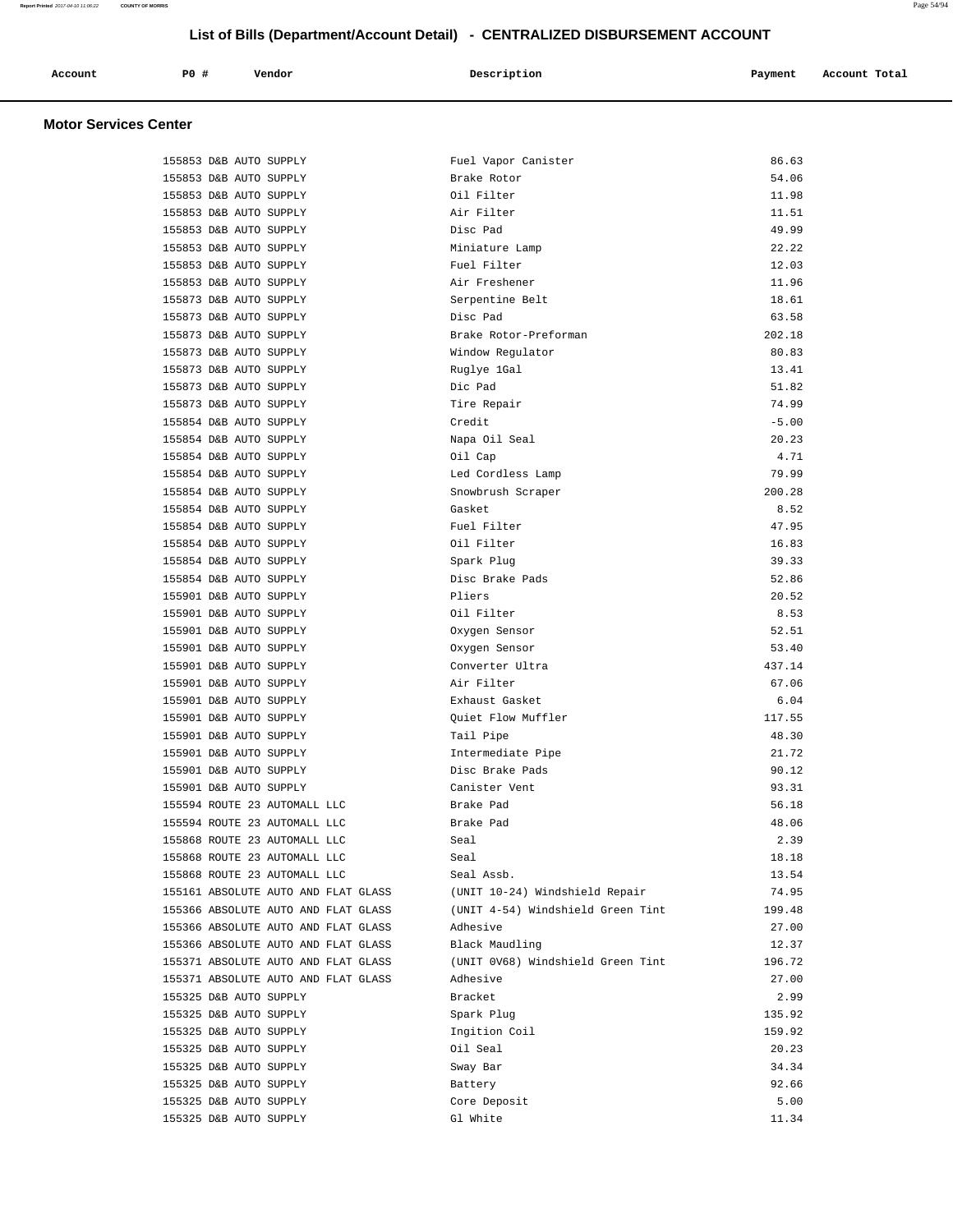| Account<br>. | PO# | Vendor | Description | Payment | Account Total |
|--------------|-----|--------|-------------|---------|---------------|
|              |     |        |             |         |               |

| 155325 D&B AUTO SUPPLY | Lubricant                            | 6.49   |
|------------------------|--------------------------------------|--------|
| 155325 D&B AUTO SUPPLY | Plug Extractor Tool                  | 49.99  |
| 155326 D&B AUTO SUPPLY | Len                                  | 16.72  |
| 155326 D&B AUTO SUPPLY | Lens                                 | 18.73  |
| 155326 D&B AUTO SUPPLY | Wiper Blade                          | 30.58  |
| 155326 D&B AUTO SUPPLY | Serpentine Belt                      | 28.10  |
| 155326 D&B AUTO SUPPLY | Brake Pads                           | 42.29  |
| 155326 D&B AUTO SUPPLY | Brake Rotor                          | 83.40  |
| 155326 D&B AUTO SUPPLY | Brake Pads                           | 56.39  |
| 155326 D&B AUTO SUPPLY | Brake Rotor                          | 107.20 |
| 155326 D&B AUTO SUPPLY | Lower Ball Joint                     | 74.42  |
| 155326 D&B AUTO SUPPLY | Control Arm                          | 65.04  |
| 155326 D&B AUTO SUPPLY | Control Arm                          | 65.04  |
| 155583 D&B AUTO SUPPLY | Bit                                  | 5.68   |
| 155583 D&B AUTO SUPPLY | Bit                                  | 5.89   |
| 155583 D&B AUTO SUPPLY | Oil Filter                           | 6.35   |
| 155583 D&B AUTO SUPPLY | Oil Filter                           | 10.78  |
| 155583 D&B AUTO SUPPLY | Fuel Filter                          | 24.06  |
| 155583 D&B AUTO SUPPLY | Air Filter                           | 33.10  |
| 155583 D&B AUTO SUPPLY | Aerosol                              | 28.68  |
| 155583 D&B AUTO SUPPLY | Bulb                                 | 9.35   |
| 155583 D&B AUTO SUPPLY | Lubricant                            | 12.98  |
| 155583 D&B AUTO SUPPLY | Window Regulator                     | 70.72  |
| 155583 D&B AUTO SUPPLY | Hub Bearing                          | 144.76 |
| 155585 D&B AUTO SUPPLY | Cool Con                             | 10.47  |
| 155585 D&B AUTO SUPPLY | Miniature Lamp                       | 11.11  |
| 155585 D&B AUTO SUPPLY | Disc Pad                             | 51.99  |
| 155585 D&B AUTO SUPPLY | Brake Rotor                          | 255.06 |
| 155585 D&B AUTO SUPPLY | Disc Pad                             | 55.20  |
| 155585 D&B AUTO SUPPLY | Oil Pan                              | 19.64  |
| 155331 D&B AUTO SUPPLY | Extraction Tool                      | 84.99  |
| 155331 D&B AUTO SUPPLY | Oil Filter                           | 6.35   |
| 155331 D&B AUTO SUPPLY | License Lamp                         | 6.27   |
| 155331 D&B AUTO SUPPLY | Fuel Filter                          | 9.69   |
| 155331 D&B AUTO SUPPLY | Hanger                               | 15.72  |
| 155331 D&B AUTO SUPPLY |                                      | 23.70  |
|                        | Platinum Spark Plug<br>Air Freshener | 2.99   |
| 155331 D&B AUTO SUPPLY |                                      |        |
| 155331 D&B AUTO SUPPLY | Air Freshener                        | 5.98   |
| 155331 D&B AUTO SUPPLY | Air Freshener                        | 5.98   |
| 155331 D&B AUTO SUPPLY | Socket                               | 7.28   |
| 155331 D&B AUTO SUPPLY | Quiet Flow Muffler                   | 79.76  |
| 155331 D&B AUTO SUPPLY | Reservoir                            | 76.17  |
| 155331 D&B AUTO SUPPLY | Hood Release Cable                   | 49.25  |
| 155331 D&B AUTO SUPPLY | Miniature Lamp                       | 11.11  |
| 155331 D&B AUTO SUPPLY | Air Freshener                        | 2.99   |
| 155346 D&B AUTO SUPPLY | Switch                               | 40.77  |
| 155346 D&B AUTO SUPPLY | Electrical Connector                 | 55.94  |
| 155346 D&B AUTO SUPPLY | Electrical Connector                 | 28.67  |
| 155346 D&B AUTO SUPPLY | Swivel                               | 72.92  |
| 155346 D&B AUTO SUPPLY | Window Regulator                     | 76.62  |
| 155346 D&B AUTO SUPPLY | Brake Rotor                          | 180.34 |
| 155346 D&B AUTO SUPPLY | Oil Seal                             | 19.46  |
| 155346 D&B AUTO SUPPLY | Oxygen Sensor                        | 163.56 |
| 155346 D&B AUTO SUPPLY | Cat Converter                        | 632.03 |
| 155346 D&B AUTO SUPPLY | Oil Filter                           | 16.18  |
| 155346 D&B AUTO SUPPLY | Oil Filter                           | 17.06  |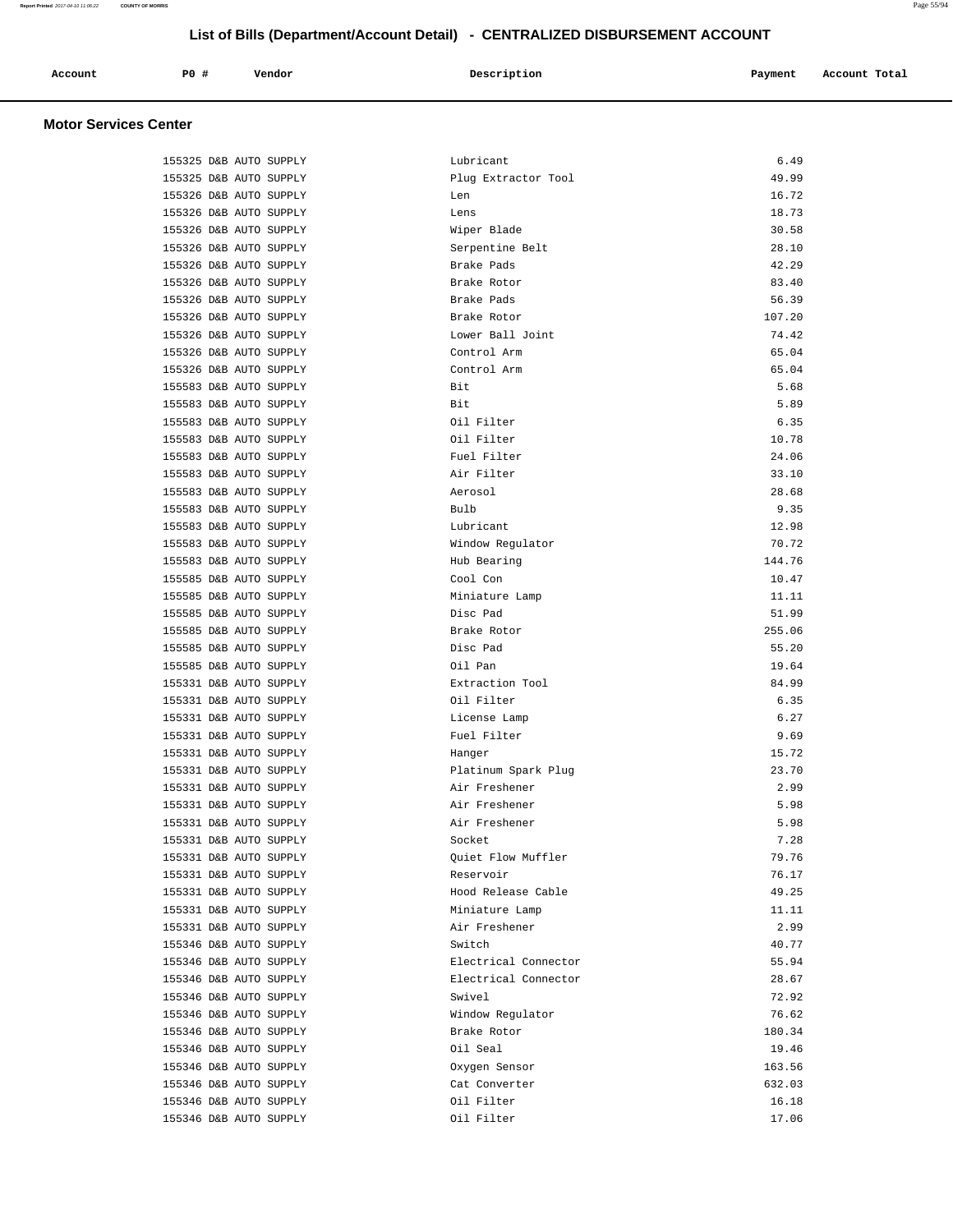| Account<br>. | P <sub>0</sub> | Vendor<br>. | Description | Payment<br>$\sim$ $\sim$ | Account Total<br>. |
|--------------|----------------|-------------|-------------|--------------------------|--------------------|
|              |                |             |             |                          |                    |

| 155595 SMITH MOTOR CO., INC.                               | Remote Control                           | 41.05    |
|------------------------------------------------------------|------------------------------------------|----------|
| 155596 SMITH MOTOR CO., INC.                               | Pivot                                    | 29.74    |
| 155596 SMITH MOTOR CO., INC.                               | Pivot Pin                                | 29.74    |
| 155597 SMITH MOTOR CO., INC.                               | Headlamp                                 | 269.73   |
| 155598 SMITH MOTOR CO., INC.                               | Sensor                                   | 31.52    |
| 155598 SMITH MOTOR CO., INC.                               | Sensor Kit                               | 90.75    |
| 155870 D & M AUTO BODY                                     | Auto Body Repair Work Vehicle Unit 3-51. | 2,236.85 |
| 156133 ABSOLUTE AUTO AND FLAT GLASS                        | (UNIT 16-60) Windshield Green Tint       | 363.15   |
| 156133 ABSOLUTE AUTO AND FLAT GLASS                        | Adhesive                                 | 27.00    |
| 156133 ABSOLUTE AUTO AND FLAT GLASS                        | Pad Rain Sensor                          | 12.32    |
| 156135 ABSOLUTE AUTO AND FLAT GLASS                        | (UNIT 12-11) Windshield Green Tint       | 177.15   |
| 156135 ABSOLUTE AUTO AND FLAT GLASS                        | Adhesive                                 | 27.00    |
| 155875 FLEMINGTON CHRYSLER                                 | Engine Filter                            | 35.80    |
| 155874 FLEMINGTON CHRYSLER                                 | Lamp                                     | 356.40   |
| 155880 NIELSEN DODGE - C-J-R                               | AB Bushing                               | 11.62    |
| 155589 MORRISTOWN NAPA, LLC                                | Clamp                                    | 6.45     |
| 155589 MORRISTOWN NAPA, LLC                                | Clamp                                    | 6.10     |
| 155589 MORRISTOWN NAPA, LLC                                | Clamp                                    | 4.06     |
| 155589 MORRISTOWN NAPA, LLC                                | Door Guard                               | 27.00    |
| 155589 MORRISTOWN NAPA, LLC                                | ABS Sensor                               | 187.54   |
| 155169 MORRISTOWN NAPA, LLC                                | Air Brake Chamber                        | 46.92    |
| 155169 MORRISTOWN NAPA, LLC                                | Oil Filter                               | 10.36    |
| 155169 MORRISTOWN NAPA, LLC                                | Fuel Filter                              | 16.60    |
| 155339 MORRISTOWN NAPA, LLC                                | Low Prof Bar Lamp                        | 16.75    |
| 155339 MORRISTOWN NAPA, LLC                                | Battery                                  | 82.64    |
| 155339 MORRISTOWN NAPA, LLC                                | Core Deposit                             | 18.00    |
| 155339 MORRISTOWN NAPA, LLC                                | Air Filter                               | 7.52     |
| 155329 MORRISTOWN NAPA, LLC                                | Canister Purge                           | 30.29    |
| 155329 MORRISTOWN NAPA, LLC                                | Tire Inserts                             | 20.10    |
| 155329 MORRISTOWN NAPA, LLC                                | Oxygen Sensor                            | 33.41    |
| 155370 MORRISTOWN NAPA, LLC                                | Air Filter                               | 12.47    |
| 155370 MORRISTOWN NAPA, LLC                                | Oiler                                    | 12.00    |
| 155881 SMITH MOTOR CO., INC.                               | Fuel Sender Asy                          | 46.54    |
| 155180 MORRISTOWN NAPA, LLC                                | Upper Ball Joint                         | 90.30    |
| 155180 MORRISTOWN NAPA, LLC                                | Lower Ball joint                         | 138.36   |
| 155180 MORRISTOWN NAPA, LLC                                | Disc Brake Pad                           | 80.99    |
| 155180 MORRISTOWN NAPA, LLC                                | Brake Rotor                              | 123.94   |
| 155180 MORRISTOWN NAPA, LLC                                | Oil Filter                               | 4.53     |
| 155180 MORRISTOWN NAPA, LLC                                | Fuel Filter                              | 2.92     |
| 155180 MORRISTOWN NAPA, LLC                                | Hydraulic Filter                         | 50.67    |
|                                                            |                                          | 10.15    |
| 155859 MORRISTOWN NAPA, LLC<br>155859 MORRISTOWN NAPA, LLC | Oil Filter<br>Filter Gasket              | 1.22     |
| 155860 MORRISTOWN NAPA, LLC                                | Bead Maker                               | 36.08    |
| 156208 ROUTE 23 AUTOMALL LLC                               | Bolt                                     | 52.60    |
| 156208 ROUTE 23 AUTOMALL LLC                               | Oil Plug                                 | 8.62     |
| 156208 ROUTE 23 AUTOMALL LLC                               | Tran Pan                                 | 54.64    |
| 156208 ROUTE 23 AUTOMALL LLC                               | Gasket                                   | 28.29    |
| 156208 ROUTE 23 AUTOMALL LLC                               | Screen                                   | 27.23    |
| 156208 ROUTE 23 AUTOMALL LLC                               | Valve                                    | 76.10    |
| 156208 ROUTE 23 AUTOMALL LLC                               | Valve                                    | 76.10    |
| 156208 ROUTE 23 AUTOMALL LLC                               | Tube                                     | 55.37    |
| 155908 ROUTE 23 AUTOMALL LLC                               |                                          |          |
|                                                            | Insulator                                | 22.55    |
| 155908 ROUTE 23 AUTOMALL LLC                               | Insulator                                | 30.26    |
| 155908 ROUTE 23 AUTOMALL LLC                               | Member - Rear                            | 248.50   |
| 155908 ROUTE 23 AUTOMALL LLC                               | Bolt                                     | 22.38    |
| 155909 ROUTE 23 AUTOMALL LLC                               | Oil HOse                                 | 32.76    |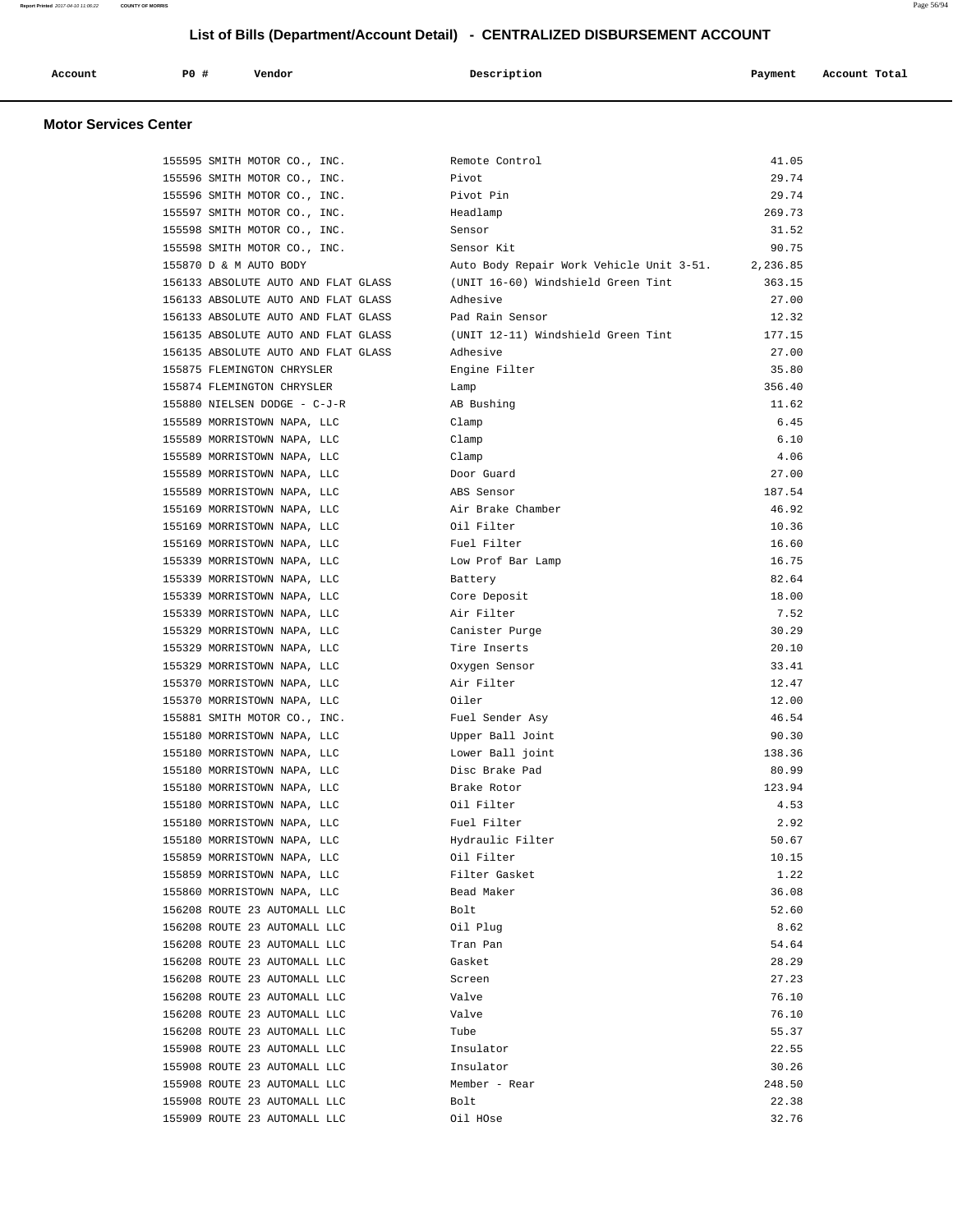| Account | <b>PO #</b> | Vendor | Description | Payment | Account Total |
|---------|-------------|--------|-------------|---------|---------------|
|         |             |        |             |         |               |

| 155909 ROUTE 23 AUTOMALL LLC    | Tube Asy                          | 35.51    |
|---------------------------------|-----------------------------------|----------|
| 156196 NIELSEN DODGE - C-J-R    | Battery                           | 97.75    |
| 155864 NIELSEN DODGE - C-J-R    | Pan Engin                         | 97.23    |
| 155864 NIELSEN DODGE - C-J-R    | Sealer                            | 5.35     |
| 155864 NIELSEN DODGE - C-J-R    | Hex Screw                         | 12.96    |
| 155864 NIELSEN DODGE - C-J-R    | Hex Screw                         | 4.30     |
| 156210 SMITH MOTOR CO., INC.    | Wire                              | 37.19    |
| 155912 SMITH MOTOR CO., INC.    | Sender and Pump                   | 250.59   |
| 155913 SMITH MOTOR CO., INC.    | Insulator                         | 79.28    |
| 155913 SMITH MOTOR CO., INC.    | Fuel Tank                         | 1,055.00 |
| 155913 SMITH MOTOR CO., INC.    | Fuel Strap                        | 100.08   |
| 156146 MAJOR POLICE SUPPLY      | Dome Light Univeral Led Red/White | 64.80    |
| 156274 SMITH MOTOR CO., INC.    | Credit                            | $-46.54$ |
| 156274 SMITH MOTOR CO., INC.    | 9' Edge                           | 196.20   |
| 156272 SMITH MOTOR CO., INC.    | Oil Filter                        | 10.35    |
| 156271 SMITH MOTOR CO., INC.    | Seal                              | 1.68     |
| 156271 SMITH MOTOR CO., INC.    | Oil Filter                        | 26.07    |
| 156408 SMITH MOTOR CO., INC.    | Hose Clamp                        | 39.44    |
| 156408 SMITH MOTOR CO., INC.    | Pipe Turbo                        | 286.53   |
| 156408 SMITH MOTOR CO., INC.    | Muffler                           | 374.02   |
| 156408 SMITH MOTOR CO., INC.    | Muffler Hangers                   | 220.90   |
| 156408 SMITH MOTOR CO., INC.    | Exhaust Pipe                      | 124.18   |
| 156408 SMITH MOTOR CO., INC.    | Muffler Inlet & Outlet            | 21.24    |
| 156436 SMITH MOTOR CO., INC.    | Arm and Pivot                     | 45.24    |
| 156418 SMITH MOTOR CO., INC.    | Control Cables                    | 209.64   |
| 156273 SMITH MOTOR CO., INC.    | Liner                             | 84.49    |
| 155904 MORRISTOWN NAPA, LLC     | Oil Filter                        | 4.47     |
| 155904 MORRISTOWN NAPA, LLC     | Battery                           | 54.59    |
| 155904 MORRISTOWN NAPA, LLC     | Motor Turn Up                     | 11.49    |
| 155904 MORRISTOWN NAPA, LLC     | Core Deposit                      | $-18.00$ |
| 156431 MORRISTOWN AUTO BODY INC | TOWING - [Unit # $3-17$ ]         | 95.00    |
| 156399 D&B AUTO SUPPLY          | Credit                            | $-8.16$  |
| 156399 D&B AUTO SUPPLY          | Credit                            | $-27.78$ |
| 156399 D&B AUTO SUPPLY          | Hub Bearing Kit                   | 130.45   |
| 156399 D&B AUTO SUPPLY          | Replacement Lamp                  | 65.57    |
| 156399 D&B AUTO SUPPLY          | 18in Trico Ice Balde              | 16.16    |
| 156399 D&B AUTO SUPPLY          | 26IN Trico Ice Blade              | 17.41    |
| 156399 D&B AUTO SUPPLY          | Automotive Tensioner              | 26.28    |
| 156423 D&B AUTO SUPPLY          | Credit                            | $-34.10$ |
| 156423 D&B AUTO SUPPLY          | Credit                            | $-18.00$ |
| 156423 D&B AUTO SUPPLY          | ABS Harness                       | 34.10    |
| 156423 D&B AUTO SUPPLY          | Brake Rotor                       | 127.68   |
| 156423 D&B AUTO SUPPLY          | Disc Brake Pads                   | 54.28    |
| 156423 D&B AUTO SUPPLY          | Inter Steering Shaft              | 7.74     |
| 156423 D&B AUTO SUPPLY          | $TX-504$                          | 89.43    |
| 156423 D&B AUTO SUPPLY          | New Compressor                    | 249.06   |
| 156423 D&B AUTO SUPPLY          | Automatic Tensioner               | 75.19    |
| 156423 D&B AUTO SUPPLY          | V-Belt                            | 24.09    |
| 156423 D&B AUTO SUPPLY          | Blower Motor Resistor             | 40.11    |
| 156423 D&B AUTO SUPPLY          | Stoplight Switch                  | 12.66    |
| 156424 D&B AUTO SUPPLY          | Disc Brake Pad                    | 60.02    |
| 156424 D&B AUTO SUPPLY          | Brakleen Aerosol                  | 57.36    |
| 156424 D&B AUTO SUPPLY          | Prem Start                        | 20.10    |
| 156424 D&B AUTO SUPPLY          | Spray                             | 61.50    |
| 156424 D&B AUTO SUPPLY          | Blaster Penetrant                 | 35.84    |
| 156424 D&B AUTO SUPPLY          | GL Blac                           | 34.02    |
|                                 |                                   |          |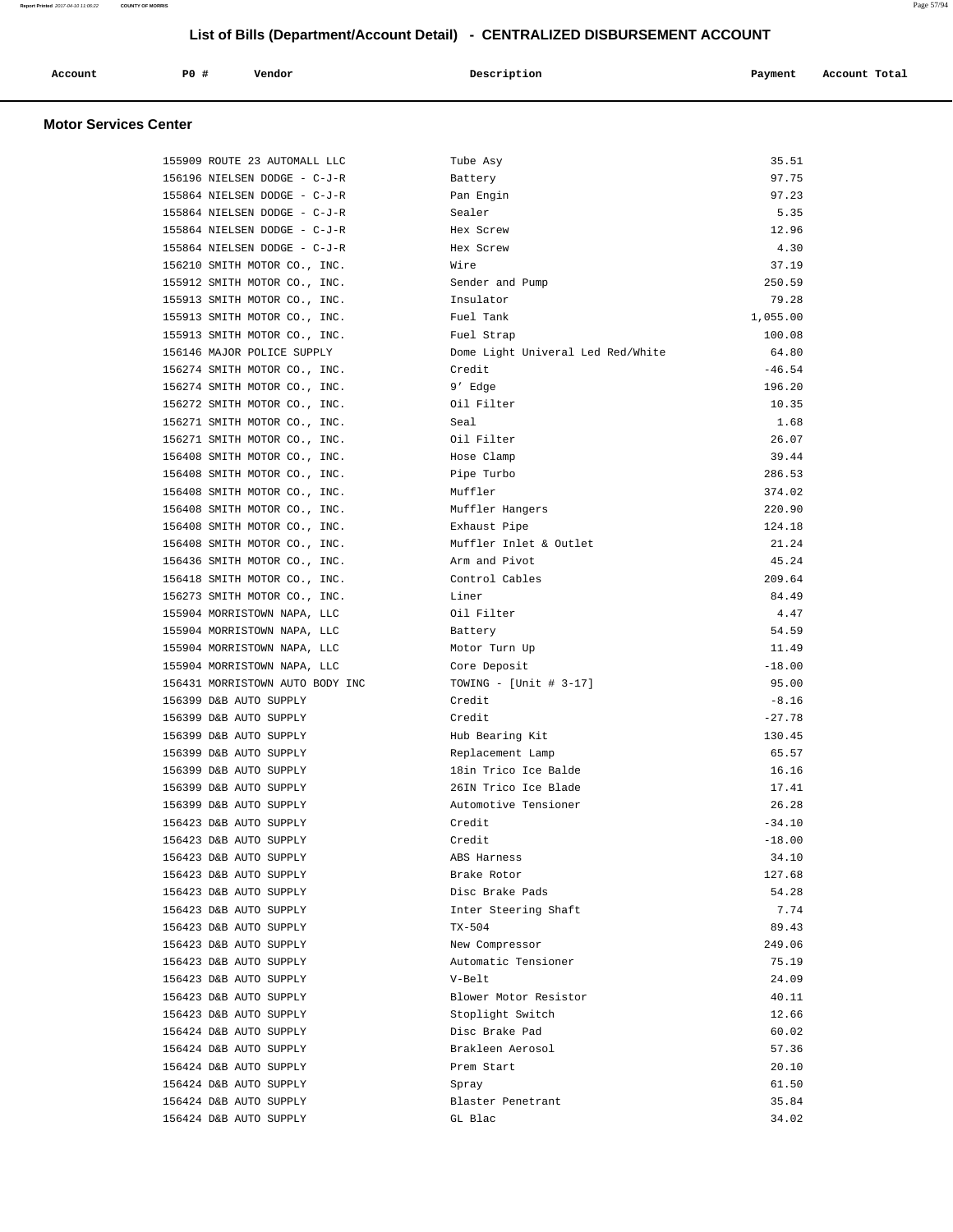| Account | P0 # | Vendor | Description | Payment       | Account Total |
|---------|------|--------|-------------|---------------|---------------|
|         |      |        |             | $\sim$ $\sim$ |               |
|         |      |        |             |               |               |

| 156424 D&B AUTO SUPPLY                           | U-Bolt                       | 18.78           |
|--------------------------------------------------|------------------------------|-----------------|
| 156424 D&B AUTO SUPPLY                           | Fitting                      | 57.12           |
| 156424 D&B AUTO SUPPLY                           | Hose End                     | 84.30           |
| 156424 D&B AUTO SUPPLY                           | Hose End                     | 47.94           |
| 156424 D&B AUTO SUPPLY                           | Hose End                     | 51.78           |
| 156424 D&B AUTO SUPPLY                           | ABS Harness                  | 34.10           |
| 156424 D&B AUTO SUPPLY                           | Reman Brake Caliper          | 73.79           |
| 156424 D&B AUTO SUPPLY                           | Core Deposit                 | 27.78           |
| 156424 D&B AUTO SUPPLY                           | Disc Brake Caliper           | 8.68            |
| 156255 D&B AUTO SUPPLY                           | Air Filter                   | 25.38           |
| 156255 D&B AUTO SUPPLY                           | Fuel Filter                  | 9.69            |
| 156255 D&B AUTO SUPPLY                           | Exhaust Insulator            | 2.86            |
| 156255 D&B AUTO SUPPLY                           | Oil Filter                   | 5.31            |
| 156255 D&B AUTO SUPPLY                           | Oil Filter                   | 5.12            |
| 156255 D&B AUTO SUPPLY                           | Connector                    | 17.94           |
| 156255 D&B AUTO SUPPLY                           | Battery                      | 29.65           |
| 156255 D&B AUTO SUPPLY                           | Disc Brake Pads              | 53.58           |
| 156255 D&B AUTO SUPPLY                           | Disc Brake Pads              | 50.75           |
| 156255 D&B AUTO SUPPLY                           | Maxlife                      | 42.24           |
| 156255 D&B AUTO SUPPLY                           | Lamp                         | 17.20           |
| 156255 D&B AUTO SUPPLY                           | Battery Cleaner              | 16.12           |
| 156255 D&B AUTO SUPPLY                           | Battery Term Protector       | 22.76           |
| 156254 D&B AUTO SUPPLY                           | Intake Pipe                  | 28.72           |
|                                                  | Ouiet Flow Muffler           |                 |
| 156254 D&B AUTO SUPPLY<br>156254 D&B AUTO SUPPLY |                              | 101.29<br>61.53 |
|                                                  | Resonator Assembly<br>Gasket | 4.43            |
| 156254 D&B AUTO SUPPLY                           |                              |                 |
| 156254 D&B AUTO SUPPLY                           | Air Filter                   | 11.51           |
| 156254 D&B AUTO SUPPLY                           | New Water Pump               | 28.99           |
| 156254 D&B AUTO SUPPLY                           | V-Ribbed Belt                | 27.01           |
| 156254 D&B AUTO SUPPLY                           | Tube                         | 78.90           |
| 156254 D&B AUTO SUPPLY                           | Napa Cabin Air Filter        | 16.10           |
| 156256 D&B AUTO SUPPLY                           | Floor Mat                    | 26.99           |
| 156256 D&B AUTO SUPPLY                           | Thermostat                   | 25.79           |
| 156256 D&B AUTO SUPPLY                           | Thermostat Gasket            | 8.16            |
| 156256 D&B AUTO SUPPLY                           | Oil Filter                   | 10.78           |
| 156256 D&B AUTO SUPPLY                           | Hyd. Filter                  | 14.76           |
| 156256 D&B AUTO SUPPLY                           | Fuel Filter                  | 9.69            |
| 156256 D&B AUTO SUPPLY                           | Bulb                         | 37.08           |
| 156256 D&B AUTO SUPPLY                           | Pull Pin                     | 7.56            |
| 156256 D&B AUTO SUPPLY                           | Redi-Sensor                  | 83.84           |
| 156256 D&B AUTO SUPPLY                           | Disc Pad                     | 49.99           |
| 156256 D&B AUTO SUPPLY                           | Air Filter                   | 20.78           |
| 156256 D&B AUTO SUPPLY                           | Socket                       | 4.88            |
| 156256 D&B AUTO SUPPLY                           | Air Filter                   | 34.64           |
| 156256 D&B AUTO SUPPLY                           | Funnel                       | 21.99           |
| 156256 D&B AUTO SUPPLY                           | Bulb                         | 18.88           |
| 156256 D&B AUTO SUPPLY                           | Bulb                         | 18.70           |
| 156256 D&B AUTO SUPPLY                           | Bulb                         | 11.54           |
| 156256 D&B AUTO SUPPLY                           | Air Filter                   | 16.35           |
| 156256 D&B AUTO SUPPLY                           | Cabin Air Filter             | 42.36           |
| 156256 D&B AUTO SUPPLY                           | Oil Filter                   | 9.23            |
| 156256 D&B AUTO SUPPLY                           | Battery                      | 89.53           |
| 156256 D&B AUTO SUPPLY                           | Core Deposit                 | 18.00           |
| 156256 D&B AUTO SUPPLY                           | Fitting                      | 29.60           |
| 156256 D&B AUTO SUPPLY                           | Socket                       | 7.28            |
| 156256 D&B AUTO SUPPLY                           | Serpentine Belt              | 24.82           |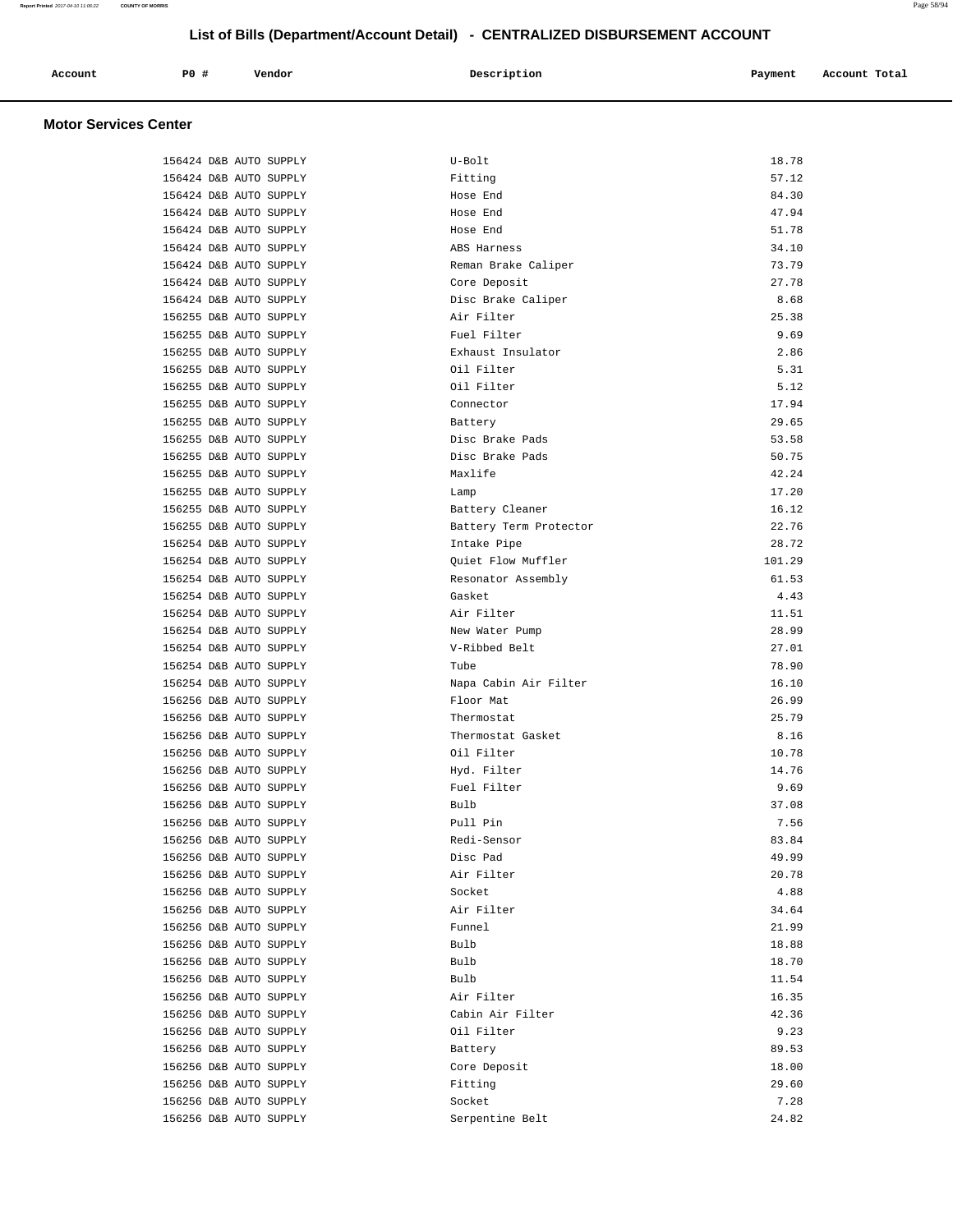| Account                        | PO#                  | Vendor                               | Description                              | Payment   | Account Total |  |
|--------------------------------|----------------------|--------------------------------------|------------------------------------------|-----------|---------------|--|
| <b>Motor Services Center</b>   |                      |                                      |                                          |           |               |  |
|                                |                      | 156256 D&B AUTO SUPPLY               | Brake Rotor                              | 234.64    |               |  |
|                                |                      | 156256 D&B AUTO SUPPLY               | Elect Battery                            | 12.26     |               |  |
|                                | 156252 ALPHAGRAPHICS |                                      | DOOR HANGERS                             | 367.90    |               |  |
| $01 - 201 - 26 - 315100 - 291$ |                      | Vehicle Repairs                      | TOTAL FOR ACCOUNT                        |           | 21,893.68     |  |
|                                |                      | 144649 FLEET MANAGEMENT/SKYLINE      | SUBSCRIPTION RENEWAL - FL07927COOKROBMOT | 195.00    |               |  |
| 01-203-26-315100-098           |                      | (2016) Other Operating&Repair Supply | TOTAL FOR ACCOUNT                        |           | 195.00        |  |
|                                |                      | 152599 BARNWELL HOUSE OF TIRES, INC. | CREDIT                                   | $-602.56$ |               |  |
|                                |                      | 152599 BARNWELL HOUSE OF TIRES, INC. | TIRES                                    | 426.78    |               |  |
|                                |                      | 152599 BARNWELL HOUSE OF TIRES, INC. | TIRES                                    | 626.10    |               |  |
|                                |                      | 152599 BARNWELL HOUSE OF TIRES, INC. | TIRES                                    | 743.34    |               |  |

| 01-203-26-315100-245<br>(2016) Tires | TOTAL FOR ACCOUNT | 1,206.66  |
|--------------------------------------|-------------------|-----------|
|                                      |                   |           |
| TOTAL for Motor Services Center      |                   | 58,230.08 |

152599 BARNWELL HOUSE OF TIRES, INC. TIRES 13.00

#### **Mosquito Extermination**

| 156246 TERESA DUCKWORTH                              | Reimbursement for NJMCA Annual meeting 3 | 250.74   |          |
|------------------------------------------------------|------------------------------------------|----------|----------|
| 156246 TERESA DUCKWORTH                              | Round trip mileage @ .35 X 322           | 112.70   |          |
| 156246 TERESA DUCKWORTH                              | Round trip tolls                         | 9.00     |          |
| 156246 TERESA DUCKWORTH                              | Meals & Snacks                           | 53.36    |          |
| 156246 TERESA DUCKWORTH                              | Tips                                     | 6.00     |          |
| 156445 RUSSELL BERGER                                | Bally's Park Place, Atlantic City for 20 | 250.74   |          |
| 156445 RUSSELL BERGER                                | Meals & snacks                           | 67.76    |          |
| 156445 RUSSELL BERGER                                | Round trip mileage @ .35X 304            | 106.40   |          |
| 156445 RUSSELL BERGER                                | Round trip tolls                         | 7.50     |          |
| 156445 RUSSELL BERGER                                | Tips                                     | 9.00     |          |
| 156449 WILLIAM KARLAK                                | Bally's Park Place, Atlantic City for 20 | 234.35   |          |
| 156449 WILLIAM KARLAK                                | Meals & snacks                           | 32.86    |          |
| 156449 WILLIAM KARLAK                                | Round trip mileage                       | 107.10   |          |
| 156449 WILLIAM KARLAK                                | Round trip tolls                         | 10.50    |          |
| 156449 WILLIAM KARLAK                                | Tips                                     | 6.00     |          |
| 156906 MICHAEL ROSELLINI                             | Reimbursement for round trip mileage for | 99.40    |          |
| Education Schools & Training<br>01-201-26-320100-039 | TOTAL FOR ACCOUNT                        |          | 1,363.41 |
| 155222 CRYSTAL SPRINGS                               | Cooler Rental Febuary 2017               | 1.98     |          |
| 155957 STAPLES ADVANTAGE                             | Stockwell Clamp Binder #806968           | 57.12    |          |
| 01-201-26-320100-058 Office Supplies & Stationery    | TOTAL FOR ACCOUNT                        |          | 59.10    |
| 155441 ENVIRONMENTAL SYSTEMS                         | ArcGIS Desktop Basic Single Use Primary  | 400.00   |          |
| 01-201-26-320100-095 Other Administrative Supplies   | TOTAL FOR ACCOUNT                        |          | 400.00   |
| 153734 GEMPLER'S                                     | Creeper/Seat Combination, 6 Casters #22  | 39.95    |          |
| 153734 GEMPLER'S                                     | Gas Can 5 Gal. Yellow Include Spout #22  | 323.00   |          |
| 153734 GEMPLER'S                                     | Gas Ca Holder, Black, 15 in. L #225136   | 93.50    |          |
| 153734 GEMPLER'S                                     |                                          |          |          |
|                                                      | Shipping                                 | 49.95    |          |
| 153734 GEMPLER'S                                     | GAS CAN HOLDER 225136                    | $-93.50$ |          |
| 153734 GEMPLER'S                                     | GAS CAN HOLDER #225135                   | 99.90    |          |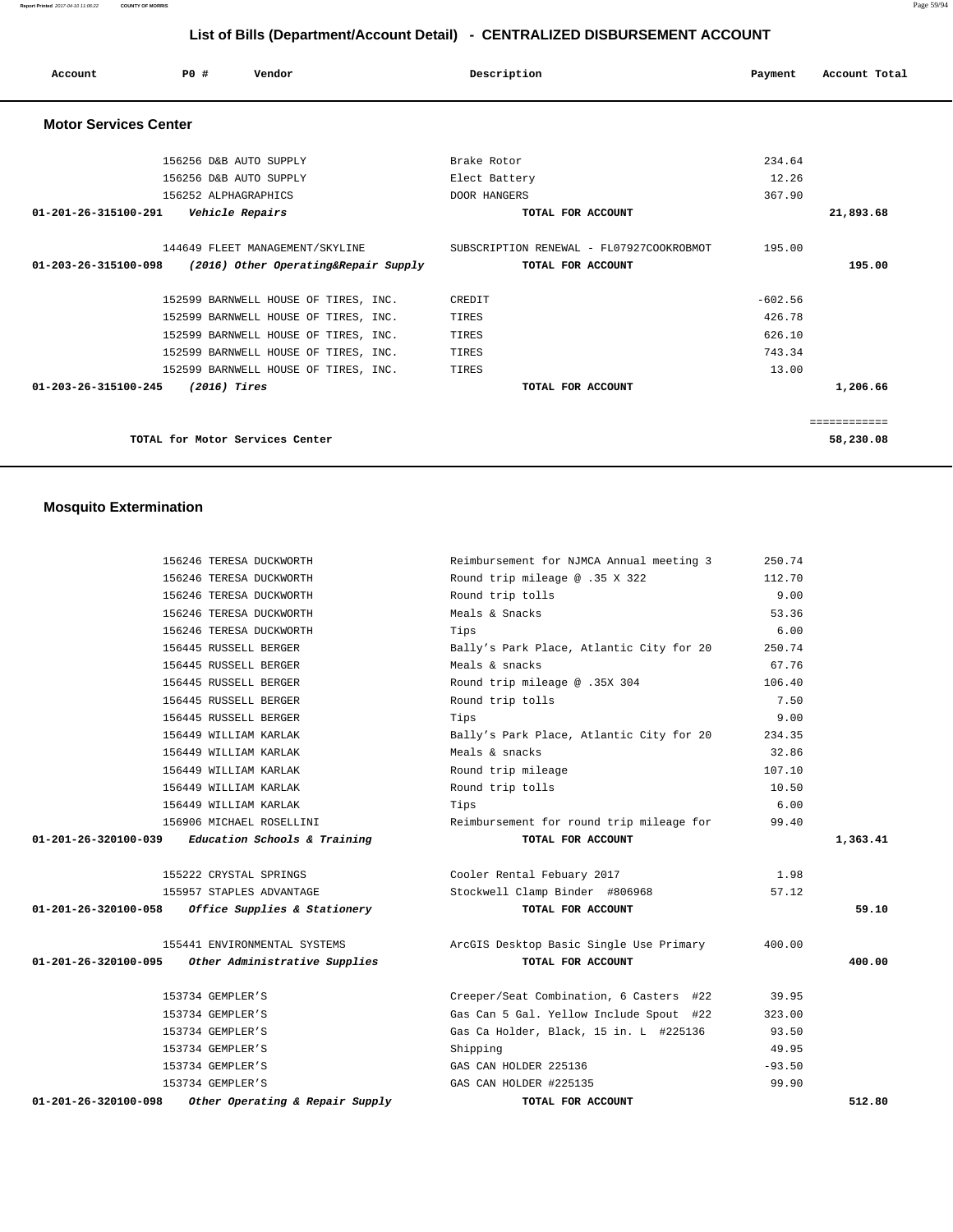**Report Printed** 2017-04-10 11:06:22 **COUNTY OF MORRIS** Page 60/94

### **List of Bills (Department/Account Detail) - CENTRALIZED DISBURSEMENT ACCOUNT**

| Account                       | P0 #             | Vendor                                                   | Description                                                                        | Payment      | Account Total |
|-------------------------------|------------------|----------------------------------------------------------|------------------------------------------------------------------------------------|--------------|---------------|
| <b>Mosquito Extermination</b> |                  |                                                          |                                                                                    |              |               |
|                               |                  | 155822 ALLEN PAPER & SUPPLY CO                           | Spring Grove Toilet Tissue 2 Ply (4.5X3)                                           | 31.15        |               |
|                               |                  | 155822 ALLEN PAPER & SUPPLY CO                           | C-Fold Towel White (2400/CS) #4819C                                                | 12.80        |               |
| 01-201-26-320100-249          |                  | Bldg Maintenance Supplies                                | TOTAL FOR ACCOUNT                                                                  |              | 107.95        |
|                               |                  | 155821 MORRISTOWN LUMBER &                               | 316015 Cobolt Bit Set 15PC #3440450                                                | 26.99        |               |
|                               |                  | 155821 MORRISTOWN LUMBER &                               | 3/8 T50 Staples 1250/box #4479184                                                  | 6.98         |               |
|                               |                  | 155821 MORRISTOWN LUMBER &                               | 17001 Medium utility Hook #6709844                                                 | 5.98         |               |
|                               |                  | 155821 MORRISTOWN LUMBER &                               | 17002 Small Hooks #5432950                                                         | 6.58         |               |
|                               |                  | 155821 MORRISTOWN LUMBER &                               | 428 twist Garden Hose Nozzle #6329478                                              | 2.69         |               |
|                               |                  | 155821 MORRISTOWN LUMBER &                               | 01M Lrg Male Hose Coupler #1388925                                                 | 3.58         |               |
|                               |                  | 155821 MORRISTOWN LUMBER &                               | 5361 Ajax Cleanser 21oz. #6721468                                                  | 1.19         |               |
|                               |                  | 155821 MORRISTOWN LUMBER &                               | 40396 12.5 Pledge orange #8672610                                                  | 4.99         |               |
|                               |                  | 156245 TOMAR INDUSTRIES INC                              | Streak Free Glass Cleaner 12 Quarts/Case                                           | 59.00        |               |
|                               |                  | 156245 TOMAR INDUSTRIES INC                              | Liner 33" X 39" Black on Rolls 2.0ml Eq                                            | 26.00        |               |
|                               |                  | 156245 TOMAR INDUSTRIES INC                              | Needle Ribbed Mat 3' X 5' Color Brown #                                            | 159.00       |               |
|                               |                  | 156245 TOMAR INDUSTRIES INC                              | BUT261086 Butler Home Products Indoor/Ou                                           | 29.00        |               |
| 01-201-26-320100-251          |                  | Ground Maintenance Supplies                              | TOTAL FOR ACCOUNT                                                                  |              | 331.98        |
|                               |                  |                                                          |                                                                                    |              |               |
|                               |                  | 155613 MORRISTOWN LUMBER &                               | H.D. Telescopic Mag Pick up Tool #338                                              | 4.99         |               |
|                               |                  | 155613 MORRISTOWN LUMBER &                               | 20564-614R Recip BLD 14th Pk5 #6581938                                             | 14.99        |               |
|                               |                  | 155613 MORRISTOWN LUMBER &                               | 10160 Armorall Protect 16oz. #6336895                                              | 7.99         |               |
|                               |                  | 155613 MORRISTOWN LUMBER &                               | 1414 16oz. Titebond 3 wood blue #006172                                            | 7.99         |               |
|                               |                  | 155613 MORRISTOWN LUMBER &<br>155613 MORRISTOWN LUMBER & | 910 3.7oz Goldn Oak Woodputty #3194442                                             | 2.89         |               |
|                               |                  | 155613 MORRISTOWN LUMBER &                               | 923 3.75oz Colonialmaple putty #3194469<br>226 Gong Brush, 20" Professional #29898 | 2.89<br>7.99 |               |
|                               |                  | 153336 SAFETY- KLEEN SYSTEMS, INC.                       | Fuel Surcharge                                                                     | 17.75        |               |
|                               |                  | 153336 SAFETY- KLEEN SYSTEMS, INC.                       | 16G Parts Washer - Solvent                                                         | 315.29       |               |
|                               |                  | 153336 SAFETY- KLEEN SYSTEMS, INC.                       | Fuel Surchage Credit                                                               | $-17.75$     |               |
|                               |                  | 156239 MORRISTOWN LUMBER &                               | Shovel Rnd PT Fbrg Hdl 59.25in. #77743                                             | 63.98        |               |
|                               |                  | 156239 MORRISTOWN LUMBER &                               | Shovl SQ PT CL BCK FIB Hdl14GA #7774334                                            | 31.99        |               |
|                               |                  | 156239 MORRISTOWN LUMBER &                               | Shovel Snow Poly 18IN #3379898                                                     | 44.97        |               |
|                               | 155319 GEMPLER'S |                                                          | Knit Gloves, Cotton, PK12 #M59X-JUM                                                | 14.95        |               |
|                               | 155319 GEMPLER'S |                                                          | Portable Storage Clipboard, Letter, Silv                                           | 144.95       |               |
|                               | 155319 GEMPLER'S |                                                          | Eyewash Fend-All Polyethylene Green 0.4                                            | 279.99       |               |
|                               | 155319 GEMPLER'S |                                                          | Double Eye Wash Station 32oz. #E507                                                | 45.99        |               |
|                               | 155319 GEMPLER'S |                                                          | Cultivating Fork, 4 Tines, 6 In. L Tines                                           | 97.50        |               |
|                               | 155319 GEMPLER'S |                                                          | Shipping & Handling                                                                | 69.95        |               |
| 01-201-26-320100-258          | Equipment        |                                                          | TOTAL FOR ACCOUNT                                                                  |              | 1,159.29      |
|                               |                  | 156238 MORRISTOWN NAPA, LLC                              | NAPA 10W30 QT #75-130                                                              | 36.96        |               |
|                               |                  | 156238 MORRISTOWN NAPA, LLC                              | -20 Windshield Wash #Minus20                                                       | 15.54        |               |
|                               |                  | 156238 MORRISTOWN NAPA, LLC                              | Bulb #3057NA                                                                       | 17.80        |               |
|                               |                  | 156238 MORRISTOWN NAPA, LLC                              | Oil Filter Pro Select #21516                                                       | 4.68         |               |
|                               |                  | 156238 MORRISTOWN NAPA, LLC                              | Oil Filter Pro Select #21085                                                       | 4.68         |               |
|                               |                  | 156238 MORRISTOWN NAPA, LLC                              | Winter Blades #NPW-24                                                              | 16.46        |               |
|                               |                  | 156238 MORRISTOWN NAPA, LLC                              | Wiper Blade                                                                        | 21.28        |               |
|                               |                  | 156238 MORRISTOWN NAPA, LLC                              | 8in WAH Brsh W 48 HDL #8095192                                                     | 12.17        |               |
|                               |                  | 156238 MORRISTOWN NAPA, LLC                              | Cut Edge #1301035                                                                  | 125.47       |               |
|                               |                  | 156238 MORRISTOWN NAPA, LLC                              | CRG BLT #1301065                                                                   | 19.82        |               |
|                               |                  | 156238 MORRISTOWN NAPA, LLC                              | Bldguid #1308005                                                                   | 11.87        |               |
|                               |                  | 156465 BARNWELL HOUSE OF TIRES, INC.                     | P225/70R15 100S WRL SR-A OWL #183482                                               | 353.80       |               |
|                               |                  | 155227 MORRISTOWN NAPA, LLC                              | Weathershield EN Hose #H28006                                                      | 146.70       |               |
|                               |                  | 155227 MORRISTOWN NAPA, LLC                              | Z Hose End Fitting #06Z-506                                                        | 11.98        |               |
|                               |                  | 155227 MORRISTOWN NAPA, LLC                              | Z Hose End Fitting 06Z-608                                                         | 13.20        |               |
|                               |                  | 155227 MORRISTOWN NAPA, LLC                              | Small Hose Crimp #Crimp                                                            | 19.98        |               |
| 01-201-26-320100-291          |                  | Vehicle Repairs                                          | TOTAL FOR ACCOUNT                                                                  |              | 832.39        |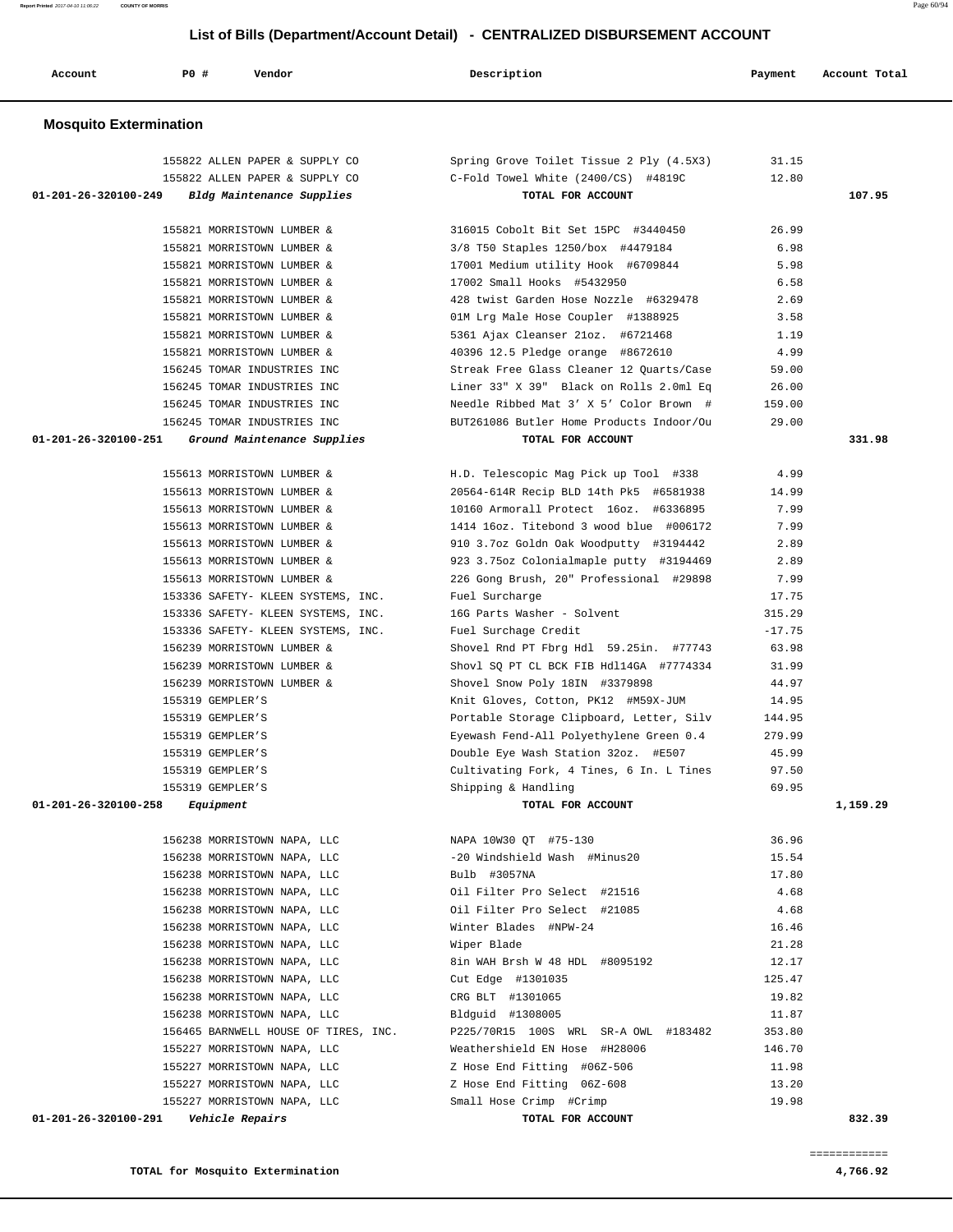| Account | P0 # | Vendor | Description | Payment | Account Total<br>. |
|---------|------|--------|-------------|---------|--------------------|
|         |      |        |             |         |                    |

# **Health Management**

| 156339 W.B. MASON COMPANY INC<br>01-201-27-330100-058<br>Office Supplies & Stationery | Supplies invoice dated 2/24/2017<br>TOTAL FOR ACCOUNT         | 64.34     | 64.34        |
|---------------------------------------------------------------------------------------|---------------------------------------------------------------|-----------|--------------|
| 156484 ATLANTIC HEALTH SERVICES<br>01-201-27-330100-079<br>Special Projects           | For the Month of February 2017<br>TOTAL FOR ACCOUNT           | 10,000.00 | 10,000.00    |
| 155298 DR. KATHLEEN MARY HENDERSON<br>01-201-27-330100-084<br>Other Outside Services  | Certified Pool Operators Training course<br>TOTAL FOR ACCOUNT | 1,080.00  | 1,080.00     |
| 154267 FASTENAL COMPANY                                                               | Ouote 45659 dated 2/7/2017 Part 615085                        | 111.65    |              |
| 154267 FASTENAL COMPANY                                                               | Part 0601772                                                  | 223.47    |              |
| 154267 FASTENAL COMPANY                                                               | Part 1093050, quantity of 5                                   | 43.89     |              |
| 154267 FASTENAL COMPANY                                                               | Part 0606773                                                  | 61.15     |              |
| 156340 MATTHEW KANE                                                                   | Travel reimbursement                                          | 173.25    |              |
| 156890 COUNTY OF MORRIS                                                               | 2nd HALF 3/17 METERED MAIL                                    | 13.12     |              |
| Environmental Compliance<br>01-201-27-330100-210                                      | TOTAL FOR ACCOUNT                                             |           | 626.53       |
| 155291 CRYSTAL SPRINGS                                                                | Customer # 699004916224276 invoice dated                      | 135.94    |              |
| 01-203-27-330100-258<br>(2016) Equipment                                              | TOTAL FOR ACCOUNT                                             |           | 135.94       |
|                                                                                       |                                                               |           | ============ |
| TOTAL for Health Management                                                           |                                                               |           | 11,906.81    |
|                                                                                       |                                                               |           |              |

 **Human Services** 

|              | 275.24 | Keyboard Tray for Jenn                   | 155702 OFFICE CONCEPTS GROUP, INC.     |                                |  |
|--------------|--------|------------------------------------------|----------------------------------------|--------------------------------|--|
|              | 163.93 | 2017 Dept. of Human Services office supp | 156230 OFFICE CONCEPTS GROUP, INC.     |                                |  |
| 439.17       |        | TOTAL FOR ACCOUNT                        | Office Supplies & Stationery           | 01-201-27-331100-058           |  |
|              | 124.38 | 2nd HALF 3/17 METERED MAIL               | 156890 COUNTY OF MORRIS                |                                |  |
| 124.38       |        | TOTAL FOR ACCOUNT                        | Postage & Metered Mail                 | 01-201-27-331100-068           |  |
|              | 117.25 | Roundtrip Mileage                        | 155849 ELIZABETH A. JACOBSON           |                                |  |
|              | 16.00  | Parking fees                             | 155849 ELIZABETH A. JACOBSON           |                                |  |
|              | 86.80  | Travel for Nacie Arnold from 2/17/17-2/1 | 156229 ARNOLD NACIE                    |                                |  |
| 220.05       |        | TOTAL FOR ACCOUNT                        | 01-201-27-331100-082<br>Travel Expense |                                |  |
|              | 8.49   | Water cooler rental for C&BH, 3 bottles  | 155605 CRYSTAL SPRINGS                 |                                |  |
|              | 162.99 | Sandwiches, beverages and cookies for 14 | 156228 LONGFELLOWS SANDWICH DELI       |                                |  |
|              | 107.85 | Meeting refreshments for Joint Morris Vi | 156555 SODEXO INC & AFFILIATES         |                                |  |
|              | 44.00  | Meeting refreshments for Human Services  | 156555 SODEXO INC & AFFILIATES         |                                |  |
|              | 64.70  | Sandwiches and beverages for attendees a | 156555 SODEXO INC & AFFILIATES         |                                |  |
| 388.03       |        | TOTAL FOR ACCOUNT                        | Meeting Exp Advisory Board Etc         | $01 - 201 - 27 - 331100 - 088$ |  |
|              | 187.20 | 2016 Department of Human Services Meetin | 156452 SODEXO INC & AFFILIATES         |                                |  |
| 187.20       |        | TOTAL FOR ACCOUNT                        | (2016) Office Supplies & Stationery    | 01-203-27-331100-058           |  |
|              | 19.27  | Color copies for MPC3503 for Community a | 155842 RICOH USA, INC.                 |                                |  |
| 19.27        |        | TOTAL FOR ACCOUNT                        | (2016) Office Machines - Rental        | 01-203-27-331100-164           |  |
| ============ |        |                                          |                                        |                                |  |
| 1,378.10     |        |                                          | TOTAL for Human Services               |                                |  |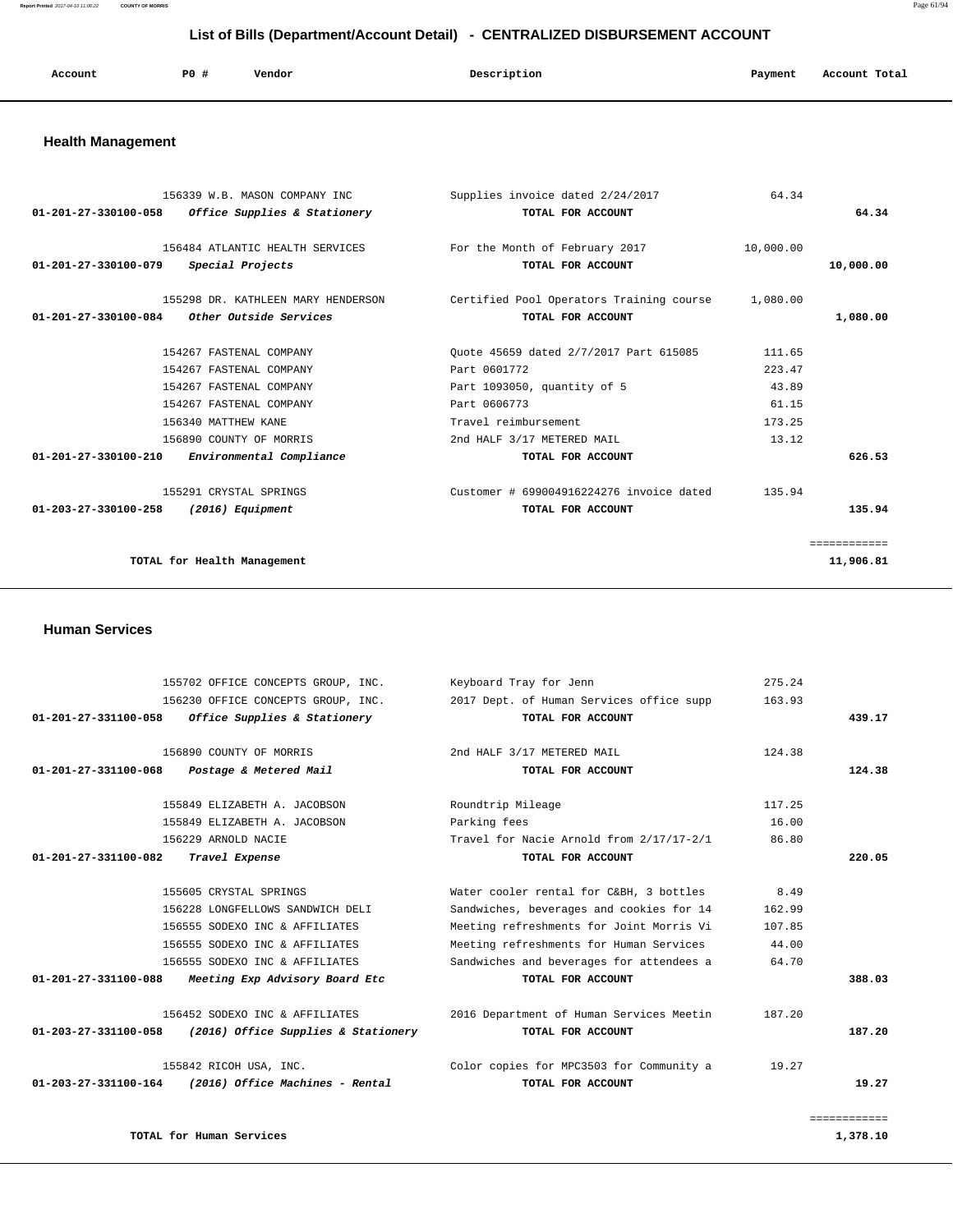**Report Printed** 2017-04-10 11:06:22 **COUNTY OF MORRIS** Page 62/94

### **List of Bills (Department/Account Detail) - CENTRALIZED DISBURSEMENT ACCOUNT**

| P0 #<br>Description<br>Vendor<br>Payment<br>Account Total<br>Account |  |  |  |  |  |  |  |
|----------------------------------------------------------------------|--|--|--|--|--|--|--|
|----------------------------------------------------------------------|--|--|--|--|--|--|--|

#### **Youth Shelter**

|                      | 156141 CABLEVISION LIGHLPATH INC.    | payment for youth shelter 3/8-6/7/17 for | 534.39   |          |
|----------------------|--------------------------------------|------------------------------------------|----------|----------|
| 01-201-27-331110-039 | Education Schools & Training         | TOTAL FOR ACCOUNT                        |          | 534.39   |
|                      | 156139 W.B. MASON COMPANY INC        | SUPPLIES FOR YOUTH SHELTER TONER HEWCF21 | 168.12   |          |
|                      | 155997 OFFICE CONCEPTS GROUP, INC.   | Belt for Youth Shelter Vacuume           | 3.55     |          |
| 01-201-27-331110-058 | Office Supplies & Stationery         | TOTAL FOR ACCOUNT                        |          | 171.67   |
|                      | 155278 WHITEWATER CHALLENGERS INC.   | Summer Whitewater rafting trips on the L | 450.00   |          |
|                      | 156134 MORRIS COUNTY PARK COMMISSION | Skating on 3/12/17 for youth shelter res | 32.00    |          |
|                      | 156134 MORRIS COUNTY PARK COMMISSION | Skate rentals for 4 youth shelter reside | 16.00    |          |
|                      | 156615 THOMAS POLLIO                 | parking at liberty science center 3/22/1 | 7.00     |          |
|                      | 156615 THOMAS POLLIO                 | cake for ys residents birthday 3/15/17   | 18.99    |          |
|                      | 156615 THOMAS POLLIO                 | I hop free pancake dinner donation pd fo | 9.99     |          |
|                      | 156615 THOMAS POLLIO                 | I hop dinner Donation pd for ys resident | 20.00    |          |
|                      | 156615 THOMAS POLLIO                 | Breakfast time for a Bagel 2/23/17       | 44.12    |          |
|                      | 155413 BOB BARKER COMPANY, INC.      | Washcloths for YS                        | 27.66    |          |
|                      | 155413 BOB BARKER COMPANY, INC.      | towels YS                                | 44.68    |          |
|                      | 155413 BOB BARKER COMPANY, INC.      | simple green cleaner                     | 91.85    |          |
|                      | 155413 BOB BARKER COMPANY, INC.      | freight                                  | 57.11    |          |
|                      | 155410 CENTENARY COLLEGE             | Equine Assisted Activities for the Morri | 840.00   |          |
| 01-201-27-331110-059 | Other General Expenses               | TOTAL FOR ACCOUNT                        |          | 1,659.40 |
|                      | 156890 COUNTY OF MORRIS              | 2nd HALF 3/17 METERED MAIL               | 10.02    |          |
| 01-201-27-331110-068 | Postage and Metered Mail             | TOTAL FOR ACCOUNT                        |          | 10.02    |
|                      |                                      |                                          |          |          |
|                      | 154343 COUNTY OF MORRIS              | Payment from the Morris County Youth She | 10.00    |          |
| 01-201-27-331110-070 | Publication & Subscriptions          | TOTAL FOR ACCOUNT                        |          | 10.00    |
|                      | 155056 COLONIAL TELEVISION           | REFRIGERATOR FOR THE YOUTH SHELTER MODEL | 579.95   |          |
| 01-201-27-331110-162 | Furniture & Fixtures                 | TOTAL FOR ACCOUNT                        |          | 579.95   |
|                      | 155408 CRYSTAL SPRINGS               | 5 GALLON WATER JUGS FOR THE MC YOUTH SHE | 51.98    |          |
|                      | 155412 LOVEYS PIZZA & GRILL          | $2/3/17$ pizza                           | 24.15    |          |
|                      | 155412 LOVEYS PIZZA & GRILL          | $2/5/17$ Pizza and dinners               | 296.00   |          |
|                      | 155412 LOVEYS PIZZA & GRILL          | $2/6/17$ 2 pizzas                        | 26.18    |          |
|                      | 155412 LOVEYS PIZZA & GRILL          | $2/13/17$ 1 pizza                        | 12.09    |          |
|                      | 155412 LOVEYS PIZZA & GRILL          | $2/17/17$ 4 pizzas                       | 51.76    |          |
|                      | 155412 LOVEYS PIZZA & GRILL          | $2/20/17$ 2 pizzas                       | 26.18    |          |
|                      | 155412 LOVEYS PIZZA & GRILL          | $2/27/17$ 2 pizzas                       | 26.18    |          |
| 01-201-27-331110-185 | Food                                 | TOTAL FOR ACCOUNT                        |          | 514.52   |
|                      | 155409 ATLANTIC CORPORATE            | Comprehensive Medical Services for Febru | 8,550.00 |          |
|                      | 155411 LTC SCRIPTS INC.              | February 3, 2017 Meds for S.H. Youth She | 9.75     |          |
| 01-201-27-331110-189 | Medical                              | TOTAL FOR ACCOUNT                        |          | 8,559.75 |
|                      |                                      |                                          |          |          |
|                      | 155995 JERSEY PAPER PLUS INC         | Coarse Paper & Household Supplies Ajax o | 29.68    |          |
|                      | 155995 JERSEY PAPER PLUS INC         | Sponges                                  | 12.11    |          |
|                      | 155995 JERSEY PAPER PLUS INC         | Dish Detergent                           | 38.54    |          |
| 01-201-27-331110-252 | Janitorial Supplies                  | TOTAL FOR ACCOUNT                        |          | 80.33    |
|                      | 151912 ANTHONY & SONS ITALIAN        | End of year 2016 meeting. Brunch include | 810.00   |          |
|                      | 151912 ANTHONY & SONS ITALIAN        | Tax                                      | 55.65    |          |
| 01-203-27-331110-039 | (2016) Education Schools & Training  | TOTAL FOR ACCOUNT                        |          | 865.65   |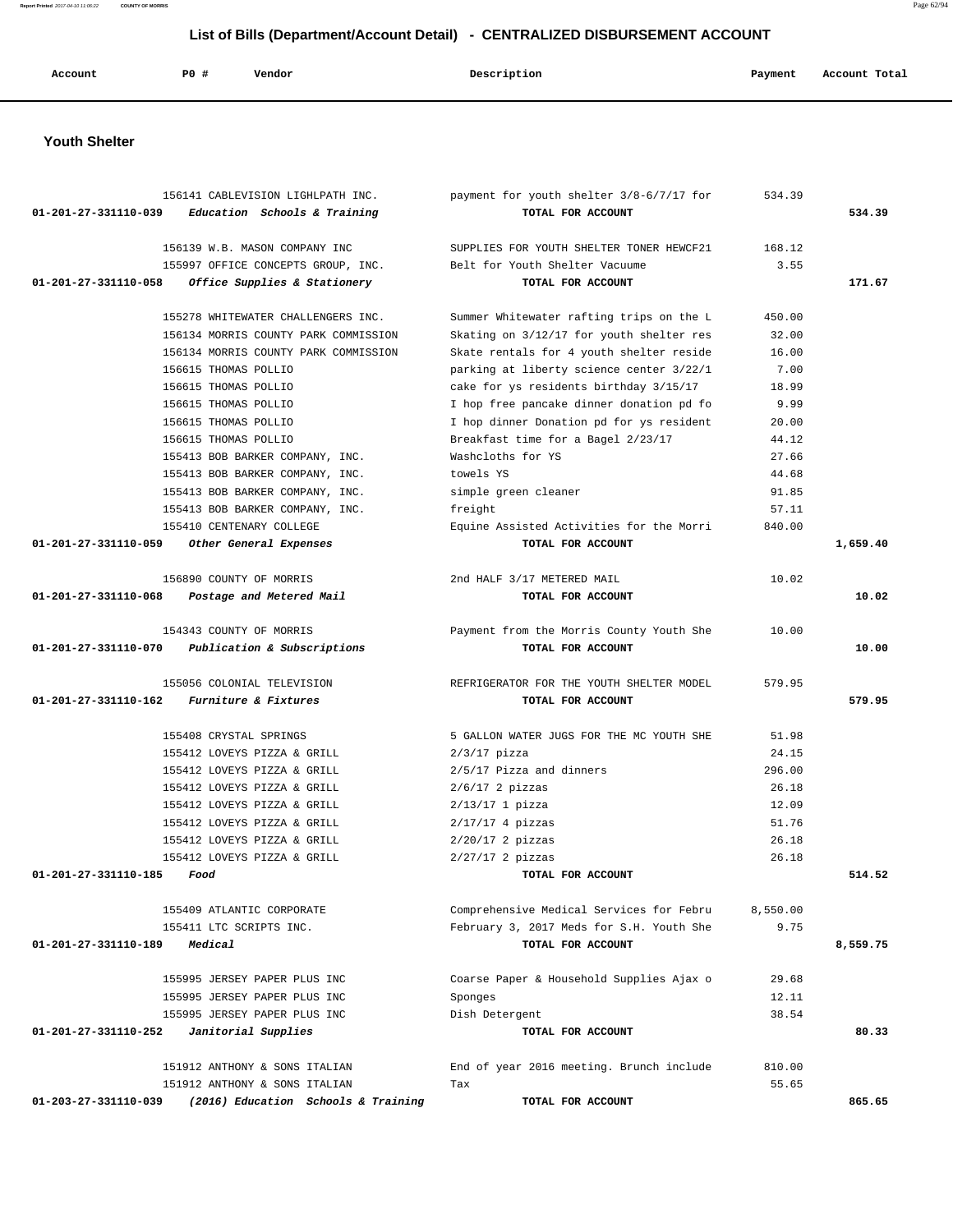| Account                        | PO#                     | Vendor                               | Description                              | Payment  | Account Total |
|--------------------------------|-------------------------|--------------------------------------|------------------------------------------|----------|---------------|
| <b>Youth Shelter</b>           |                         |                                      |                                          |          |               |
| $01 - 203 - 27 - 331110 - 163$ |                         | (2016) Office Machines               | TOTAL FOR ACCOUNT                        |          | 78.47         |
|                                |                         | 156068 ATLANTIC CORPORATE            | Medical Services for Youth Shelter Parti | 2,585.00 |               |
| 01-203-27-331110-189           | (2016) Medical          |                                      | TOTAL FOR ACCOUNT                        |          | 2,585.00      |
|                                |                         | 155638 CALICO INDUSTRIAL SUPPLY, LLC | Can Liners 40x46 black garbage can liner | 41.73    |               |
|                                |                         | 155638 CALICO INDUSTRIAL SUPPLY, LLC | 24x33 clear garbage can liners           | 25.00    |               |
| 01-203-27-331110-252           |                         | (2016) Janitorial Supplies           | TOTAL FOR ACCOUNT                        |          | 66.73         |
|                                |                         |                                      |                                          |          | ============  |
|                                | TOTAL for Youth Shelter |                                      |                                          |          | 15,715.88     |

### **Office on Aging**

| 156634 W.B. MASON COMPANY INC<br>Office Supplies & Stationery<br>$01 - 201 - 27 - 333100 - 058$ | S046493676 3/13/17<br>TOTAL FOR ACCOUNT | 50.16<br>50.16 |  |
|-------------------------------------------------------------------------------------------------|-----------------------------------------|----------------|--|
|                                                                                                 |                                         |                |  |
| 155953 MARIA ROSARIO                                                                            | refresh for monthly mtg                 | 20.00          |  |
| 01-201-27-333100-059<br>Other General Expenses                                                  | TOTAL FOR ACCOUNT                       | 20.00          |  |
| 156890 COUNTY OF MORRIS                                                                         | 2nd HALF 3/17 METERED MAIL              | 253.81         |  |
| 01-201-27-333100-068<br>Postage & Metered Mail                                                  | TOTAL FOR ACCOUNT                       | 253.81         |  |
|                                                                                                 |                                         |                |  |
| 155953 MARIA ROSARIO                                                                            | reimb mileage 1/17                      | 3.50           |  |
| 155953 MARIA ROSARIO                                                                            | reimb mileage 2/17                      | 10.50          |  |
| 01-201-27-333100-082<br>Travel Expense                                                          | TOTAL FOR ACCOUNT                       | 14.00          |  |
| 156476 JUST JIM CLEANING SERVICE                                                                | New Bridge 2/25/17 KH MHCelaing         | 225.00         |  |
| $01 - 201 - 27 - 333100 - 084$<br><i>Other Outside Services</i>                                 | TOTAL FOR ACCOUNT                       | 225.00         |  |
|                                                                                                 |                                         |                |  |
|                                                                                                 |                                         | eeeeeeeeee     |  |
| TOTAL for Office on Aging                                                                       |                                         | 562.97         |  |
|                                                                                                 |                                         |                |  |

#### **Grant in Aid**

| 156495 EL PRIMER PASO, LTD.                                | Feb-GIA-1713 Educational Services for Di | 7,363.00 |
|------------------------------------------------------------|------------------------------------------|----------|
| Grant in Aid: Program Expenditures<br>01-201-27-342000-090 | TOTAL FOR ACCOUNT                        | 7,363.00 |
|                                                            |                                          |          |
|                                                            |                                          |          |
| TOTAL for Grant in Aid                                     |                                          | 7,363,00 |

#### **Seniors, Disabled & Veterans**

|                      | 156074 CORNERSTONE FAMILY            | MVADC 2/1/117-2/28/17   | 11,111.06 |           |
|----------------------|--------------------------------------|-------------------------|-----------|-----------|
| 01-201-27-343100-036 | Contracted Services - Adult Day Care | TOTAL FOR ACCOUNT       |           | 11,111.06 |
|                      |                                      |                         |           |           |
|                      | 155953 MARIA ROSARIO                 | refresh for monthly mtg | 12.97     |           |
| 01-201-27-343100-059 | Other General Expenses               | TOTAL FOR ACCOUNT       |           | 12.97     |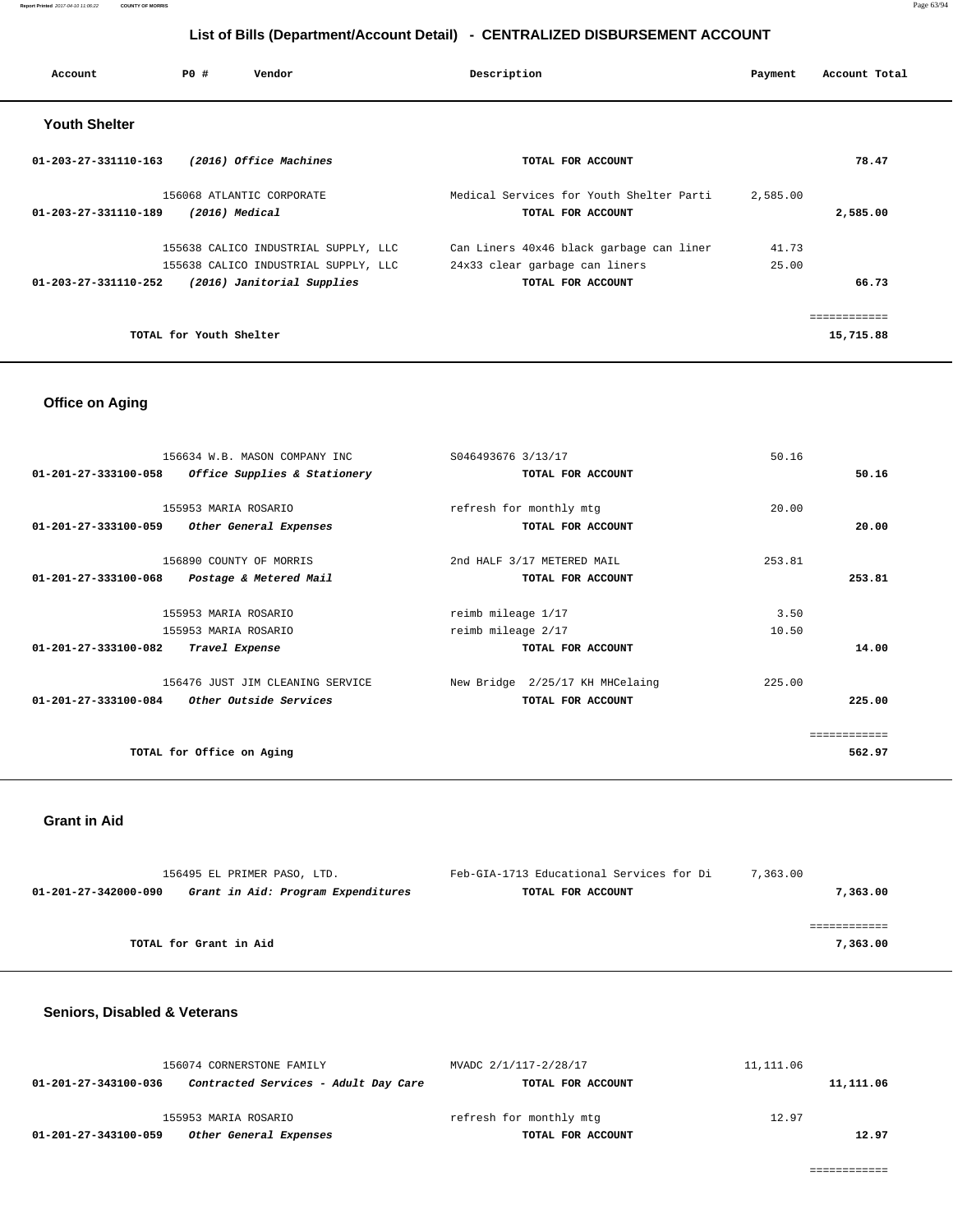**Report Printed** 2017-04-10 11:06:22 **COUNTY OF MORRIS** Page 64/94

### **List of Bills (Department/Account Detail) - CENTRALIZED DISBURSEMENT ACCOUNT**

| Account                                 | PO# | Vendor | Description | Payment | Account Total |
|-----------------------------------------|-----|--------|-------------|---------|---------------|
| <b>Seniors, Disabled &amp; Veterans</b> |     |        |             |         |               |

**TOTAL for Seniors, Disabled & Veterans 11,124.03**

#### **County Board of Social Service**

|                                | 155670 OFFICE CONCEPTS GROUP, INC.      | Purchase of office supplies - Imprinted   | 53.49     |           |
|--------------------------------|-----------------------------------------|-------------------------------------------|-----------|-----------|
|                                | 155884 W.B. MASON COMPANY INC           | Purchase of office supplies               | 1,181.07  |           |
| $01 - 201 - 27 - 345100 - 058$ | Office Supplies & Stationery            | TOTAL FOR ACCOUNT                         |           | 1,234.56  |
|                                | 154047 STAPLES ADVANTAGE                | Key Chain Security Alarm                  | 60.54     |           |
|                                | 154583 STAPLES ADVANTAGE                | Medical Surge Protector/Power Strip Outl  | 39.00     |           |
|                                | 155269 LANGUAGE LINE SERVICES           | Over the phone interpretation service -   | 61.20     |           |
|                                | 155269 LANGUAGE LINE SERVICES           | Credit Memo                               | $-10.20$  |           |
|                                | 155669 CRYSTAL SPRINGS                  | Water for OTA - 01/06/17, 02/06/17 & 02/  | 349.43    |           |
| 01-201-27-345100-059           | Other General Expenses                  | TOTAL FOR ACCOUNT                         |           | 499.97    |
|                                | 156577 PNC EQUIPMENT FINANCE, LLC       | Copier L: ease charges for 12/27/16 to 03 | 2,133.00  |           |
| 01-201-27-345100-164           | Office Machines - Rental                | TOTAL FOR ACCOUNT                         |           | 2,133.00  |
|                                | 156572 JOHNSON & JOHNSON, ESQS          | Albert Infranco v. Morris County BSS, OA  | 54.00     |           |
|                                | 156572 JOHNSON & JOHNSON, ESQS          | Legal services rendered for the month of  | 378.00    |           |
|                                | 156572 JOHNSON & JOHNSON, ESQS          | Collections - MCOTA - Professional Servi  | 480.50    |           |
|                                | 156572 JOHNSON & JOHNSON, ESQS          | Child Support - MCOTA - Professional Ser  | 3,861.00  |           |
|                                | 155683 UNITRONIX DATA SYSTEMS INC       | Software maintenance for the month of Ma  | 6,759.00  |           |
| $01 - 201 - 27 - 345100 - 325$ | Special Services                        | TOTAL FOR ACCOUNT                         |           | 11,532.50 |
|                                | 155672 DELTA DENTAL OF NEW JERSEY, INC. | Dental coverage for 03/01/17 to 03/31/17  | 320.76    |           |
|                                | 155672 DELTA DENTAL OF NEW JERSEY, INC. | Dental coverage for 03/01/17 to 03/31/17  | 775.98    |           |
|                                | 155673 DELTA DENTAL OF NEW JERSEY, INC. | Dental coverage for March 2017 - Acct. #  | 68.55     |           |
|                                | 155673 DELTA DENTAL OF NEW JERSEY, INC. | Dental coverage for March 2017 - Acct. #  | 2,682.75  |           |
|                                | 155696 DELTA DENTAL OF NEW JERSEY, INC. | COBRA - Flagship - Dental coverage for M  | 154.45    |           |
|                                | 155696 DELTA DENTAL OF NEW JERSEY, INC. | Flagship - Dental coverage for March 201  | 525.13    |           |
|                                | 154705 DISCOVERY BENEFITS INC.          | COBRA Payment for the month of January 2  | 65.00     |           |
| 155929 CHLIC                   |                                         | Monthly premium bill for the month of Ma  | 31,099.61 |           |
| 01-201-27-345100-329           | Hospital Insurance Premiums             | TOTAL FOR ACCOUNT                         |           | 35,692.23 |
|                                | 156571 ILA TALWAR                       | FSS - Miles reimbursement - 02/28/17      | 30.45     |           |
|                                | 156575 THOMAS BLAZOVIC JR               | FSS - Mileage reimbursement - 01/06/17 t  | 132.30    |           |
| 01-201-27-345100-332           | Mileage                                 | TOTAL FOR ACCOUNT                         |           | 162.75    |
|                                | 156578 BARBARA KENNEDY                  | MAP - Auto Insurance reimbursement for J  | 72.00     |           |
|                                | 156579 LINDA CARUTH                     | ADM - Auto insurance reimbursement for J  | 72.00     |           |
|                                | 156580 DALA EKENEZAR                    | FIS - Auto Insurance reimbursement for J  | 72.00     |           |
| 01-201-27-345100-333           | Other Allowances                        | TOTAL FOR ACCOUNT                         |           | 216.00    |
|                                | 155663 RICOH AMERICAS CORPORATION       | Copier maintenance billing from 10/1/16   | 4,100.64  |           |
|                                | 155663 RICOH AMERICAS CORPORATION       | MPC 4503SP                                | 832.72    |           |
| 01-203-27-345100-166           | (2016) Office Machine- Repair           | TOTAL FOR ACCOUNT                         |           | 4,933.36  |
|                                | 152748 DELTA DENTAL OF NEW JERSEY, INC. | Dental coverage for September 2016 - Acc  | 2,706.39  |           |
|                                | 152748 DELTA DENTAL OF NEW JERSEY, INC. | Dental coverage for December 2016 - Acct  | 123.09    |           |
|                                | 152748 DELTA DENTAL OF NEW JERSEY, INC. | Dental coverage for December 2016 - Acct  | 2,614.95  |           |
|                                | 153588 DELTA DENTAL OF NEW JERSEY, INC. | Dental coverage for 10/01/16 to 10/31/16  | 27.27     |           |
|                                | 153588 DELTA DENTAL OF NEW JERSEY, INC. | Dental coverage for 11/01/16 to 11/30/16  | 55.29     |           |
| 01-203-27-345100-329           | (2016) Hospital Insurance Premiums      | TOTAL FOR ACCOUNT                         |           | 5,526.99  |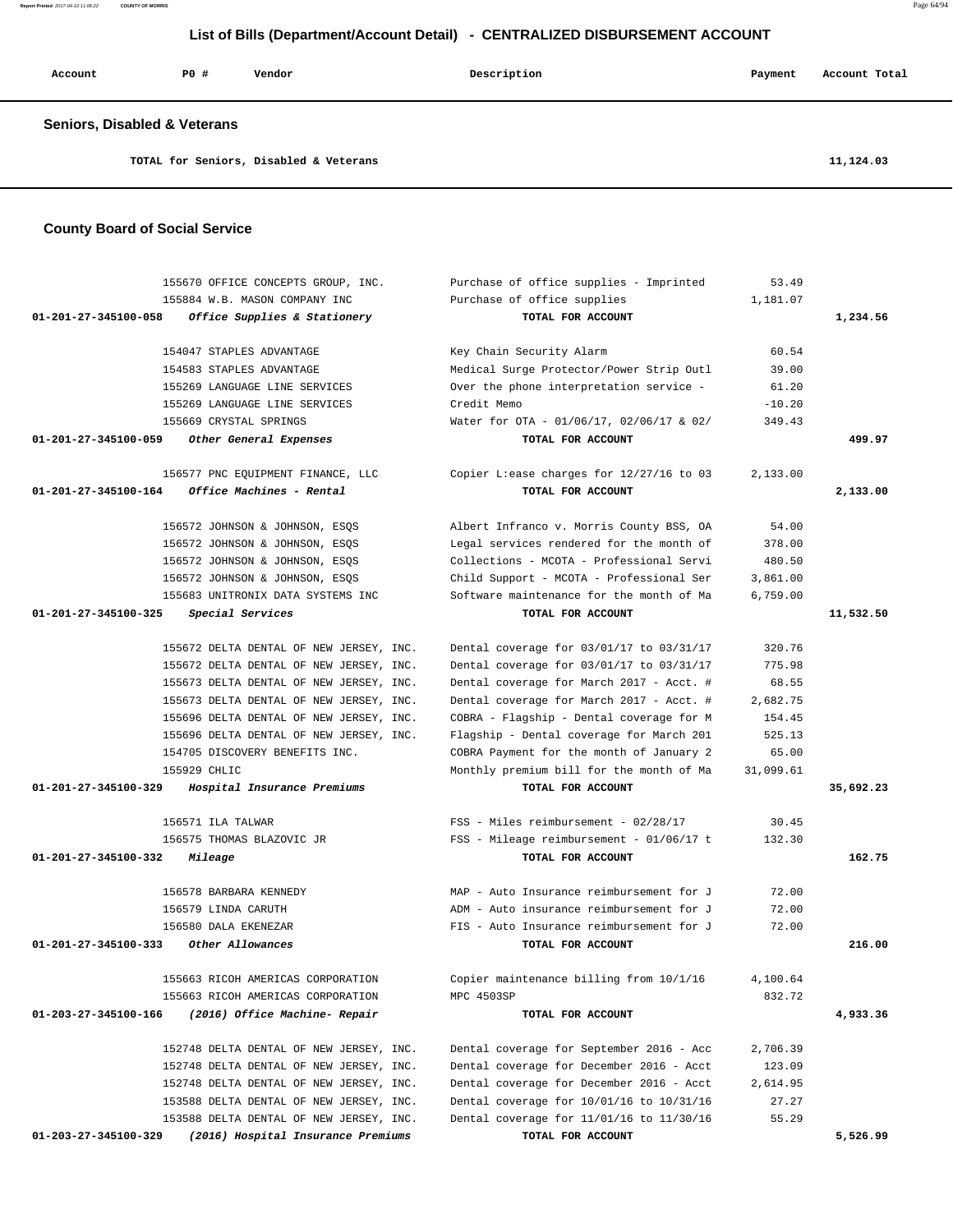| Account                               | PO# | Vendor                                   | Description                              | Payment  | Account Total |
|---------------------------------------|-----|------------------------------------------|------------------------------------------|----------|---------------|
| <b>County Board of Social Service</b> |     |                                          |                                          |          |               |
|                                       |     | 150113 DELL MARKETING L.P.               |                                          | 5,913.84 |               |
| 01-203-27-345100-334                  |     | (2016) Minor Equipment Purchases         | TOTAL FOR ACCOUNT                        |          | 18,184.80     |
|                                       |     | 155667 TREASURER. ST OF NJ               | CSP Collection Intercept Fees for the qu | 2,005.49 |               |
|                                       |     | 155668 TREASURER. ST OF NJ               | CSP Collection Intercept Fees (Pre-Offse | 1,822.00 |               |
| 01-203-27-345100-353                  |     | (2016) Collection Service Fees           | TOTAL FOR ACCOUNT                        |          | 3,827.49      |
|                                       |     | 155666 TREASURER. ST OF NJ               | Federal Parent Locator Fees for year 201 | 1,069.94 |               |
| 01-203-27-345100-360                  |     | (2016) Federal Parent Locator Service    | TOTAL FOR ACCOUNT                        |          | 1,069.94      |
|                                       |     |                                          |                                          |          | ------------  |
|                                       |     | TOTAL for County Board of Social Service |                                          |          | 85,013.59     |
|                                       |     |                                          |                                          |          |               |

#### **MV:Administration**

|                      | 156928 ELLEN M. NOLL                   | LPN, 3.12.2017 thru 4.01.2017             | 2,871.00  |           |
|----------------------|----------------------------------------|-------------------------------------------|-----------|-----------|
|                      | 156929 EVELYN TOLENTINO                | RN, 3.12.2017 thru 4.01.2017              | 2,340.25  |           |
|                      | 156927 EDITHA MARQUEZ                  | RN, 3.12.2017 thru 4.01.2017              | 888.00    |           |
|                      | 156925 DANILO LAPID                    | RN, 3.12.2017 thru 4.01.2017              | 1,182.15  |           |
|                      | 156924 DAMACINA L. OKE                 | LPN, 3.12.2017 thru 4.01.2017             | 1,761.75  |           |
|                      | 156923 CARRELLE L CALIXTE              | LPN, 3.12.2017 thru 4.01.2017             | 2,856.50  |           |
|                      | 156922 BARKEL FLEMMING                 | LPN, 3.12.2017 thru 4.01.2017             | 420.50    |           |
|                      | 156921 ARNEL P GARCIA                  | LPN, 3.12.2017 thru 4.01.2017             | 3,443.75  |           |
|                      | 156940 TEODORA O. DELEON               | RN, 3.12.2017 thru 4.01.2017              | 897.25    |           |
|                      | 156939 SHELLEY REINER                  | LPN, 3.12.2017 thru 4.1.2017              | 1,660.25  |           |
|                      | 156942 ROSE DUMAPIT                    | RN, 3.12.2017 thru 4.01.2017              | 2,623.30  |           |
|                      | 156938 MIRLENE ESTRIPLET               | RN, 3.12.2017 thru 4.01.2017              | 5,994.00  |           |
|                      | 156937 MICHELLE CAPILI                 | RN, 3.12.2017 thru 4.01.2017              | 3,848.00  |           |
|                      | 156936 MARTHA YAGHI                    | RN, 3.12.2017 thru 4.01.2017              | 1,813.00  |           |
|                      | 156941 MARION ENNIS                    | LPN, 3.12.2017 thru 4.01.2017             | 3,596.10  |           |
|                      | 156935 MARIA CARMELITA OBLINA          | LPN, 3.12.2017 thru 4.01.2017             | 696.00    |           |
|                      | 156934 MADUKWE IMO IBOKO, RN           | RN, 3.12.2017 thru 4.01.2017              | 3,552.00  |           |
|                      | 156933 LOUISE R. MACCHIA               | RN, 3.12.2017 thru 4.01.2017              | 4,310.50  |           |
|                      | 156932 LOREEN RAFISURA                 | RN, 3.12.2017 thru 4.01.2017              | 259.00    |           |
|                      | 156931 ILLIENE CHARLES, RN             | RN, 3.12.2017 thru 4.01.2017              | 4,563.95  |           |
|                      | 156930 GEORGINA GRAY-HORSLEY           | LPN, 3.12.2017 thru 4.01.2017             | 1,421.00  |           |
|                      | 156926 DAVID JEAN-LOUIS                | LPN, 3.12.2017 thru 4.01.2017             | 5,722.05  |           |
| 01-201-27-350100-013 | Temporary Help - Per Diem Nurses       | TOTAL FOR ACCOUNT                         |           | 56,720.30 |
|                      | 156763 AEQUOR HEALTHCARE SERVICES, LLC | Nursing Services, 2.12 thru 2.18.2017     | 11,672.07 |           |
|                      | 156763 AEQUOR HEALTHCARE SERVICES, LLC | Nursing Services, 2.19 thru 2.25.2017     | 15,155.12 |           |
|                      | 156763 AEQUOR HEALTHCARE SERVICES, LLC | Nursing Services, 2.26 thru 3.04.2017     | 13,177.94 |           |
|                      | 156763 AEQUOR HEALTHCARE SERVICES, LLC | Nursing Services, 3.05 thru 3.11.2017     | 12,849.13 |           |
| 01-201-27-350100-016 | Outside Salaries & Wages               | TOTAL FOR ACCOUNT                         |           | 52,854.26 |
|                      | 156776 POINTCLICKCARE                  | morr-1, Training Database, March~2017     | 100.00    |           |
|                      | 156776 POINTCLICKCARE                  | morr-1, ADT/MDS/3rd Party Integration 5 P | 3,479.15  |           |
| 01-201-27-350100-040 | Electronic Data Processing             | TOTAL FOR ACCOUNT                         |           | 3,579.15  |
|                      | 156774 SODEXO INC & AFFILIATES         | 100005746,Catering for Morris View Staff  | 2,448.25  |           |
| 01-201-27-350100-041 | Employee Recognition Program           | TOTAL FOR ACCOUNT                         |           | 2,448.25  |
|                      | 156544 JENNIFER CARPINTERI             | Patient Eyeglasses Replaced, 3.21.2017    | 180.00    |           |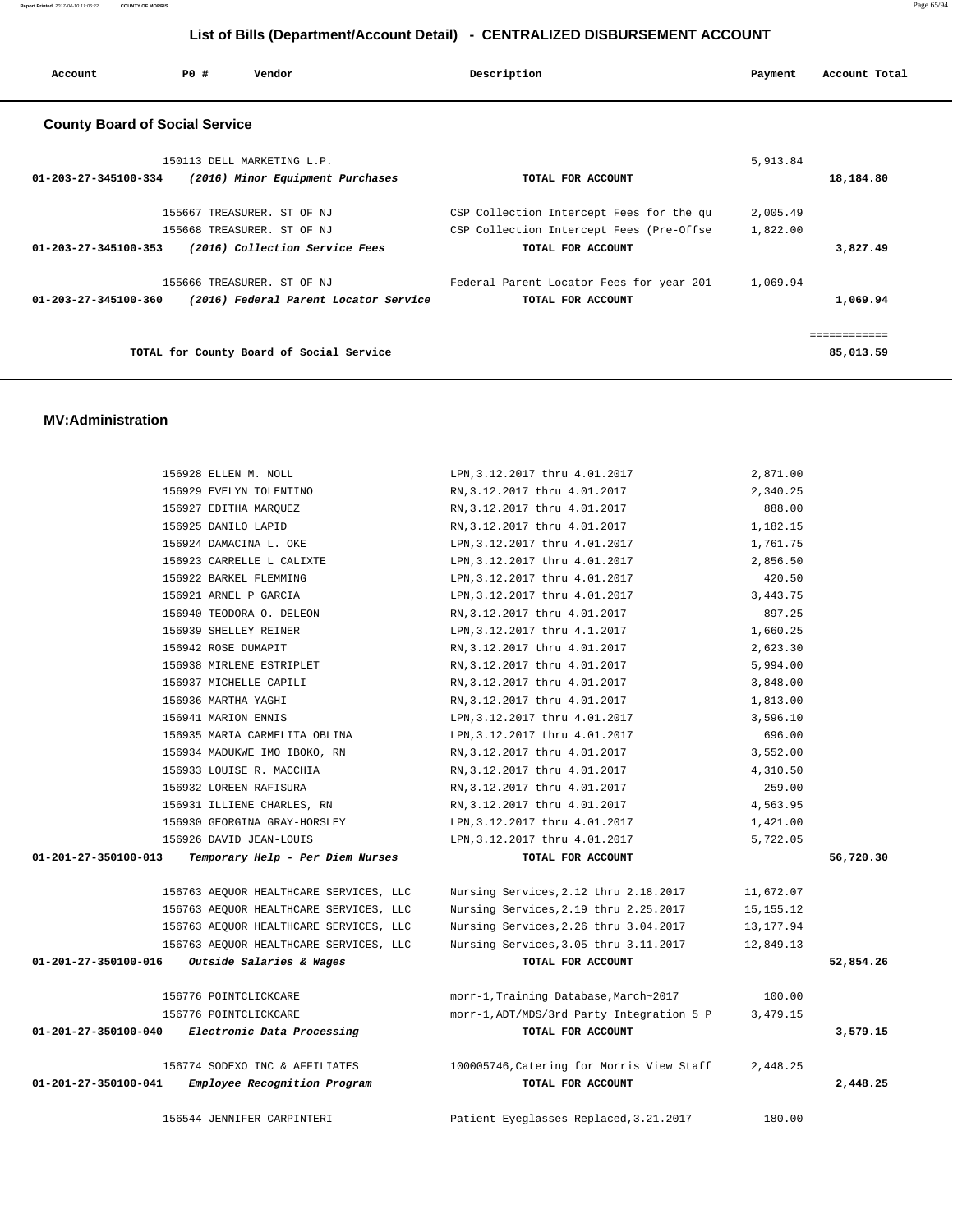|                                | LIST OF BIIIS (Department/Account Detail) - CENTRALIZED DISBURSEMENT ACCOUNT |                                    |                            |                          |  |
|--------------------------------|------------------------------------------------------------------------------|------------------------------------|----------------------------|--------------------------|--|
| Account                        | PO#                                                                          | Vendor                             | Description                | Account Total<br>Payment |  |
| <b>MV:Administration</b>       |                                                                              |                                    |                            |                          |  |
| $01 - 201 - 27 - 350100 - 046$ |                                                                              | General Stores                     | TOTAL FOR ACCOUNT          | 630.00                   |  |
|                                |                                                                              | 156012 W.B. MASON COMPANY INC      | C1019843, 1.11.2017        | 299.85                   |  |
|                                |                                                                              | 156002 OFFICE CONCEPTS GROUP, INC. | 17983, 1.26.2017           | 124.22                   |  |
|                                |                                                                              | 156002 OFFICE CONCEPTS GROUP, INC. | 17983, 1.26.2017           | 299.41                   |  |
|                                |                                                                              | 156002 OFFICE CONCEPTS GROUP, INC. | 17983, 1.26.2017           | 1,330.88                 |  |
|                                |                                                                              | 156002 OFFICE CONCEPTS GROUP, INC. | 17983, 1.31.2017           | 163.15                   |  |
|                                |                                                                              | 156002 OFFICE CONCEPTS GROUP, INC. | 17983, 2.23.2017           | 121.08                   |  |
| 01-201-27-350100-058           |                                                                              | Office Supplies & Stationery       | TOTAL FOR ACCOUNT          | 2,338.59                 |  |
|                                | 156765 FEDEX                                                                 |                                    | 3684-0206-0, 3.13.2017     | 123.12                   |  |
|                                | 156765 FEDEX                                                                 |                                    | 3684-0206-0, 3.27.2017     | 31.29                    |  |
|                                |                                                                              | 156890 COUNTY OF MORRIS            | 2nd HALF 3/17 METERED MAIL | 77.85                    |  |
| 01-201-27-350100-068           |                                                                              | Postage & Metered Mail             | TOTAL FOR ACCOUNT          | 232.26                   |  |

 156007 RICOH USA, INC. Copies over Contract,ID#6381,4th Qtr. 20 314.23 156007 RICOH USA, INC. Copies over Contract,ID#7704,4th Qtr. 20 112.00 156007 RICOH USA, INC. Copies over Contract,ID#7033,4th Qtr. 20 37.24 156007 RICOH USA, INC. Copies over Contract,ID#7021,4th Qtr. 20 27.09 156007 RICOH USA, INC. Copies over Contract,ID#6905,4th Qtr. 20 71.61 156007 RICOH USA, INC. Copies over Contract,ID#7285,4th Qtr. 20 51.45 156007 RICOH USA, INC. Copies over Contract,ID#7292,4th Qtr. 20 22.68 156007 RICOH USA, INC. Copies over Contract,ID#6886,4th Qtr. 20 14.21 156007 RICOH USA, INC. Copies over Contract,ID#7593,4th Qtr. 20 68.91 156005 RICOH USA, INC. Contract No. 16099,March > May,2017 205.64

 **01-201-27-350100-164 Office Machines - Rental TOTAL FOR ACCOUNT 925.06**

 155318 U.S. SECURITY ASSOCIATES, INC. 27010,Security Services,1.27 > 2.02.2017 6,957.26 155318 U.S. SECURITY ASSOCIATES, INC. 27010,Security Services,1.06 > 1.12.2017 135.66  **01-201-27-350100-266 Safety Items TOTAL FOR ACCOUNT 7,092.92**

 156003 PERSELAY ASSOCIATES, INC. Assist with preparation of and revisions 4,400.00  **01-203-27-350100-035 (2016) Consultation Fee TOTAL FOR ACCOUNT 4,400.00**

**TOTAL for MV:Administration 131,220.79**

#### **MV:Building Services**

|                      | 155073 WHITE & SHAUGER INC.           | COU200, 1.6.2017                     | 28.80    |
|----------------------|---------------------------------------|--------------------------------------|----------|
|                      | 155073 WHITE & SHAUGER INC.           | COU200, 1.12.2017                    | 81.93    |
|                      | 155993 DIRECT SUPPLY INC              | 29406,1.12.2017                      | 2,116.60 |
|                      | 155996 HB & HS, INC.                  | Grommet for Hanger Rod-VL, 1.24.2017 | 153.95   |
|                      | 156004 R.D. SALES DOOR & HARDWARE LLC | Door Repair on 1.03.2017             | 330.00   |
|                      | 156004 R.D. SALES DOOR & HARDWARE LLC | Door Repair on 1.10.2017             | 1,795.00 |
|                      | 156004 R.D. SALES DOOR & HARDWARE LLC | Door Repair on 1.11.2017             | 330.00   |
|                      | 156004 R.D. SALES DOOR & HARDWARE LLC | Door Repair on 1.23.2017             | 330.00   |
|                      | 156008 SCALES INDUSTRIAL              | 20869, 2-8-2017                      | 1,105.74 |
| 01-201-27-350110-262 | Machinery Repairs & Parts             | TOTAL FOR ACCOUNT                    | 6,272.02 |
|                      |                                       |                                      |          |
|                      | 156017 DIRECT MACHINERY SERVICE CORP. | 2767, 12.30.2016                     | 61.55    |
|                      | 155994 GRAINGER                       | 806843231, 8.25.2016                 | 29.08    |
|                      | 155994 GRAINGER                       | 806843231, 11.8.2016                 | 22.16    |

============

**Report Printed** 2017-04-10 11:06:22 **COUNTY OF MORRIS** Page 66/94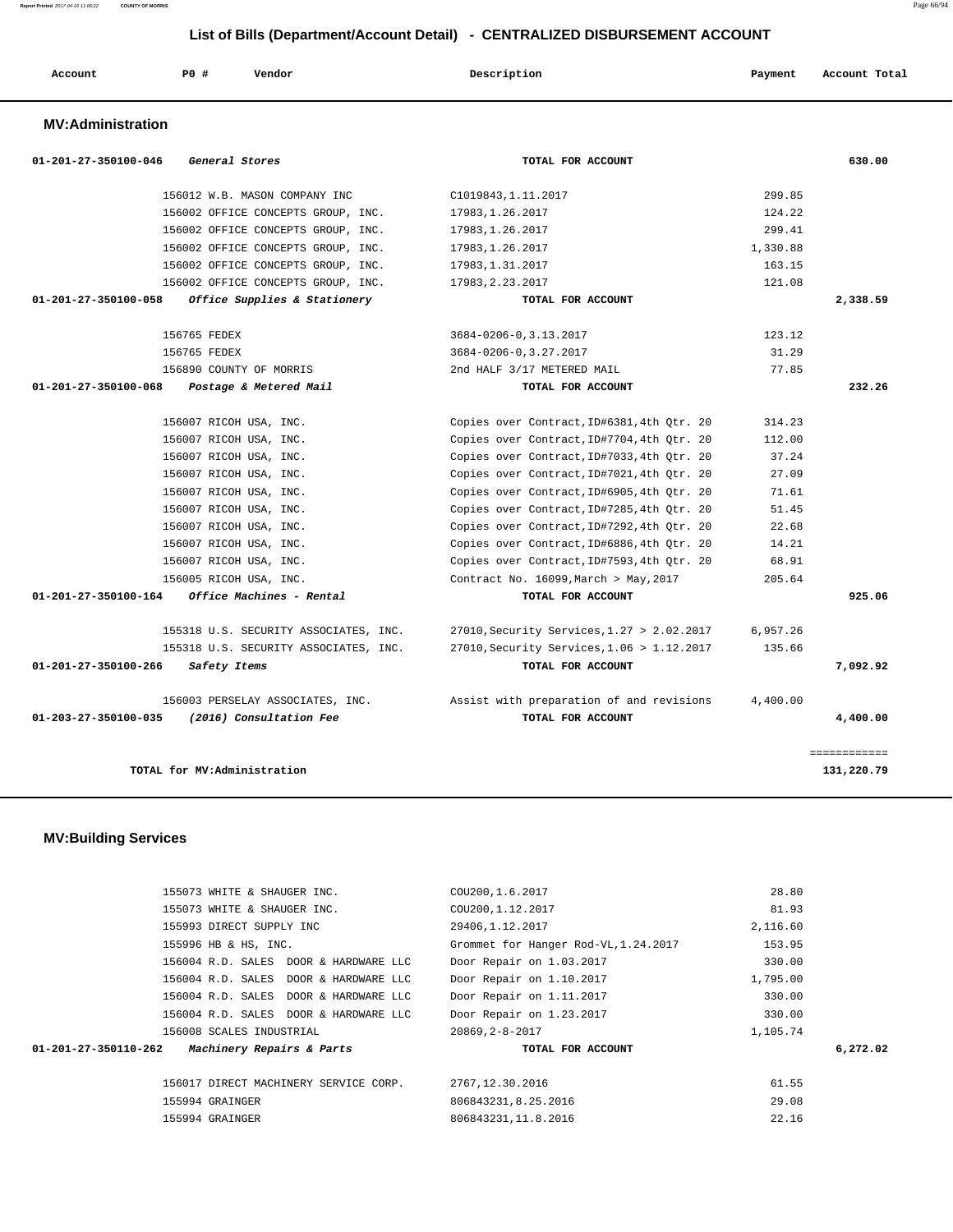**Report Printed** 2017-04-10 11:06:22 **COUNTY OF MORRIS** Page 67/94

# **List of Bills (Department/Account Detail) - CENTRALIZED DISBURSEMENT ACCOUNT**

| Account                     | PO#<br>Vendor                         | Description                               | Payment  | Account Total |
|-----------------------------|---------------------------------------|-------------------------------------------|----------|---------------|
| <b>MV:Building Services</b> |                                       |                                           |          |               |
|                             | 155994 GRAINGER                       | 806843231, 12.13.2016                     | 12.15    |               |
|                             | 155994 GRAINGER                       | 806843231, 12.13.2016                     | 28.35    |               |
|                             | 155996 HB & HS, INC.                  | Repair of Hi-Lo Beds/Vanderlifts, 11.22.2 | 1,579.80 |               |
|                             | 156004 R.D. SALES DOOR & HARDWARE LLC | Door Repair on 12.28.2016                 | 339.50   |               |
| 01-203-27-350110-262        | (2016) Machinery Repairs & Parts      | TOTAL FOR ACCOUNT                         |          | 2,212.51      |
|                             |                                       |                                           |          |               |
|                             | TOTAL for MV: Building Services       |                                           |          | 8,484.53      |

## **MV:Dietary**

|              | 83.00    | 03801, Week Ending 1.29.2017 | 156001 LIBERTY NEWS DISTRIBUTION INC. |                                |
|--------------|----------|------------------------------|---------------------------------------|--------------------------------|
|              | 83.00    | 03801, Week Ending 2.26.2017 | 156001 LIBERTY NEWS DISTRIBUTION INC. |                                |
| 166.00       |          | TOTAL FOR ACCOUNT            | Coffee / Gift Shop                    | 01-201-27-350115-186           |
|              |          |                              |                                       |                                |
|              | 360.00   | 7,117~1.11.2017              | 156069 MALACHY MECHANICAL             |                                |
|              | 437.68   | 7,117~1.17.2017              | 156069 MALACHY MECHANICAL             |                                |
|              | 615.50   | 7,117~3.03.2017              | 156770 MALACHY MECHANICAL             |                                |
|              | 322.00   | 7,117~3.06.2017              | 156770 MALACHY MECHANICAL             |                                |
|              | 165.89   | 7,117~3.07.2017              | 156770 MALACHY MECHANICAL             |                                |
|              | 3,095.00 | 7,117~3.08.2017              | 156770 MALACHY MECHANICAL             |                                |
|              | 516.15   | 7,117~3.10.2017              | 156770 MALACHY MECHANICAL             |                                |
|              | 223.00   | 7,117~3.10.2017              | 156770 MALACHY MECHANICAL             |                                |
| 5,735.22     |          | TOTAL FOR ACCOUNT            | Machinery Repairs & Parts             | $01 - 201 - 27 - 350115 - 262$ |
|              | 1,981.25 | 0267749,12-28-2016           | 155998 HOBART SERVICE                 |                                |
| 1,981.25     |          | TOTAL FOR ACCOUNT            | (2016) Machinery Repairs & Parts      | 01-203-27-350115-262           |
| ============ |          |                              |                                       |                                |
| 7,882.47     |          |                              | TOTAL for MV: Dietary                 |                                |

# **MV:Laundry**

| 156524 JML MEDICAL INC.                | 5MOC02, 3.06.2017 | 20,551.32 |
|----------------------------------------|-------------------|-----------|
| 156524 JML MEDICAL INC.                | 5MOC02, 3.08.2017 | 1,184.48  |
| 01-201-27-350125-182<br><i>Diapers</i> | TOTAL FOR ACCOUNT | 21,735.80 |
|                                        |                   |           |
|                                        |                   |           |
| TOTAL for MV:Laundry                   |                   | 21,735.80 |

# **MV:Nursing**

| <i>Contracted Services</i><br>01-201-27-350130-036 | TOTAL FOR ACCOUNT                         |          | 2,200.00 |
|----------------------------------------------------|-------------------------------------------|----------|----------|
| 156767 JAGDISH DANG                                | Psychiatric Patient Services, February~20 | 2,200.00 |          |
| Consultation Fee<br>01-201-27-350130-035           | TOTAL FOR ACCOUNT                         |          | 3,691.72 |
| 156529 PHARMA CARE INC                             | Pharmaceutical Consultation, February~201 | 3,341.72 |          |
| 156516 ALBERTA SCOCOZZA R.R.A.                     | Health Information Management & Medical   | 350.00   |          |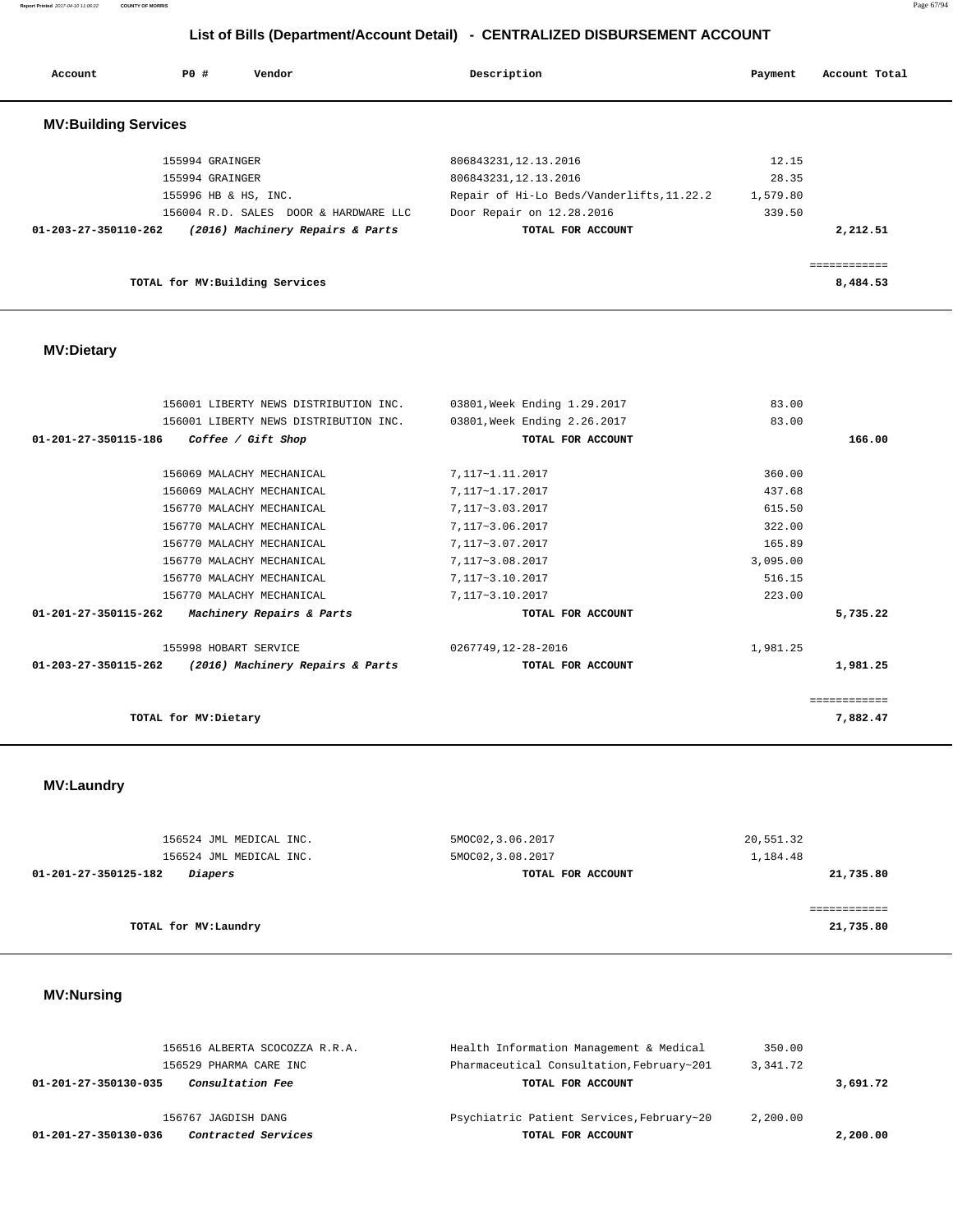| Account              | P0 #<br>Vendor                                                 | Description                                                     | Payment              | Account Total |
|----------------------|----------------------------------------------------------------|-----------------------------------------------------------------|----------------------|---------------|
| <b>MV:Nursing</b>    |                                                                |                                                                 |                      |               |
|                      |                                                                |                                                                 |                      |               |
|                      | 156523 JML MEDICAL INC.                                        | 5MOC02, 3.14.2017                                               | 3,901.43             |               |
|                      | 156523 JML MEDICAL INC.                                        | 5MOC02, 2.15.2017                                               | 27.52                |               |
|                      | 156523 JML MEDICAL INC.                                        | 5MOC02, 2.09.2017                                               | 3,381.50             |               |
|                      | 156523 JML MEDICAL INC.                                        | 5MOC02, 2.22.2017                                               | 3,633.50             |               |
|                      | 156523 JML MEDICAL INC.<br>156523 JML MEDICAL INC.             | 5MOC02, 2.23.2017                                               | 134.00               |               |
|                      | 156523 JML MEDICAL INC.                                        | 5MOC02, 3.06.2017                                               | 2,786.71<br>1,085.21 |               |
|                      | 156523 JML MEDICAL INC.                                        | 5MOC02, 3.14.2017<br>5MOC02, 3.01.2017                          | 50.00                |               |
| 01-201-27-350130-046 | General Stores                                                 | TOTAL FOR ACCOUNT                                               |                      | 19,630.69     |
|                      |                                                                |                                                                 | 845.64               |               |
|                      | 156016 BIO-REFERENCE LABORATORIES, INC.                        | M8049, HMO Testing, January~2017                                | 961.64               |               |
| 01-201-27-350130-049 | 156016 BIO-REFERENCE LABORATORIES, INC.<br>Laboratory Services | M8049, HMO Testing, February~2017<br>TOTAL FOR ACCOUNT          |                      | 1,807.28      |
|                      |                                                                |                                                                 |                      |               |
|                      | 153748 DELL MARKETING L.P.                                     | 110766103, Computer Training for Nursing                        | 1,545.17             |               |
| 01-201-27-350130-080 | 153748 DELL MARKETING L.P.<br>Staff Development                | TOTAL FOR ACCOUNT                                               | 76.98                | 1,622.15      |
|                      |                                                                |                                                                 |                      |               |
|                      | 156766 GERISCRIPT PHARMACY                                     | Medicare Legendary, February~2017                               | 18,663.11            |               |
| 01-201-27-350130-171 | Legend Drugs (Prescription)                                    | TOTAL FOR ACCOUNT                                               |                      | 18,663.11     |
|                      | 156766 GERISCRIPT PHARMACY                                     | IV Stock, Supply & OTC Pharmacy, February                       | 5,987.12             |               |
| 01-201-27-350130-172 | Non-Legend Drugs (OTC)                                         | TOTAL FOR ACCOUNT                                               |                      | 5,987.12      |
|                      |                                                                |                                                                 |                      |               |
|                      | 156515 VANA NOUGUES                                            | CNA Re-Certification, 3-9-2017                                  | 30.00                |               |
|                      | 156514 SHEILA RICHARDSON                                       | CNA Re-Certification, 3-16-2017                                 | 30.00                |               |
|                      | 156513 PAMELA SPENCER                                          | CNA Re-Certification, 3-15-2017                                 | 30.00                |               |
| 01-201-27-350130-191 | 156512 LORNA A JONES<br>Nursing                                | CNA Re-Certification, 3.8.2017<br>TOTAL FOR ACCOUNT             | 30.00                | 120.00        |
|                      |                                                                |                                                                 |                      |               |
|                      | 155999 KCI USA, INC.                                           | 736131, 3-5-2017                                                | 767.80               |               |
|                      | 155999 KCI USA, INC.                                           | 736131, 3-17-2017                                               | 797.19               |               |
| 01-201-27-350130-258 | Equipment                                                      | TOTAL FOR ACCOUNT                                               |                      | 1,564.99      |
|                      | 156080 FRIENDLY CARE MEDICAL                                   | Transport on 1.23.2017                                          | 112.00               |               |
|                      | 156080 FRIENDLY CARE MEDICAL                                   | Transport on 1.24.2017                                          | 118.00               |               |
|                      | 156080 FRIENDLY CARE MEDICAL                                   | Transport on 1.24.2017                                          | 94.00                |               |
|                      | 156080 FRIENDLY CARE MEDICAL                                   | Transport on 1.24.2017                                          | 106.00               |               |
|                      | 156080 FRIENDLY CARE MEDICAL                                   | Transport on 1.27.2017                                          | 118.00               |               |
|                      | 156080 FRIENDLY CARE MEDICAL                                   | Transport on 2.01.2017                                          | 226.00               |               |
|                      | 156080 FRIENDLY CARE MEDICAL                                   | Transport on 2.03.2017                                          | 118.00               |               |
|                      | 156080 FRIENDLY CARE MEDICAL                                   | Transport on 2.03.2017                                          | 106.00               |               |
|                      | 156080 FRIENDLY CARE MEDICAL                                   | Transport on 2.07.2017                                          | 202.00               |               |
|                      | 156080 FRIENDLY CARE MEDICAL                                   | Transport on 2.08.2017                                          | 118.00               |               |
|                      | 156080 FRIENDLY CARE MEDICAL                                   | Transport on 2.10.2017                                          | 112.00               |               |
|                      | 156080 FRIENDLY CARE MEDICAL                                   | Transport on 2.14.2017                                          | 112.00               |               |
|                      | 156080 FRIENDLY CARE MEDICAL                                   | Transport on 2.15.2017                                          | 118.00<br>106.00     |               |
|                      | 156080 FRIENDLY CARE MEDICAL<br>156080 FRIENDLY CARE MEDICAL   | Transport on 2.16.2017<br>Transport on 2.21.2017                | 112.00               |               |
|                      | 156080 FRIENDLY CARE MEDICAL                                   | Transport on 2.21.2017                                          | 112.00               |               |
|                      | 156080 FRIENDLY CARE MEDICAL                                   | Transport on 2.23.2017                                          | 35.00                |               |
|                      | 156080 FRIENDLY CARE MEDICAL                                   | Transport on 2.24.2017                                          | 475.00               |               |
|                      | 156080 FRIENDLY CARE MEDICAL                                   | Transport on 2.24.2017                                          | 112.00               |               |
| 01-201-27-350130-340 | Transportation Services                                        | TOTAL FOR ACCOUNT                                               |                      | 2,612.00      |
|                      |                                                                |                                                                 |                      |               |
| 01-203-27-350130-189 | 150439 MORRISTOWN MEDICAL CENTER<br>$(2016)$ Medical           | Patient Cntl.#:A1604202283, Dolores D., DO<br>TOTAL FOR ACCOUNT | 92.22                | 92.22         |
|                      |                                                                |                                                                 |                      |               |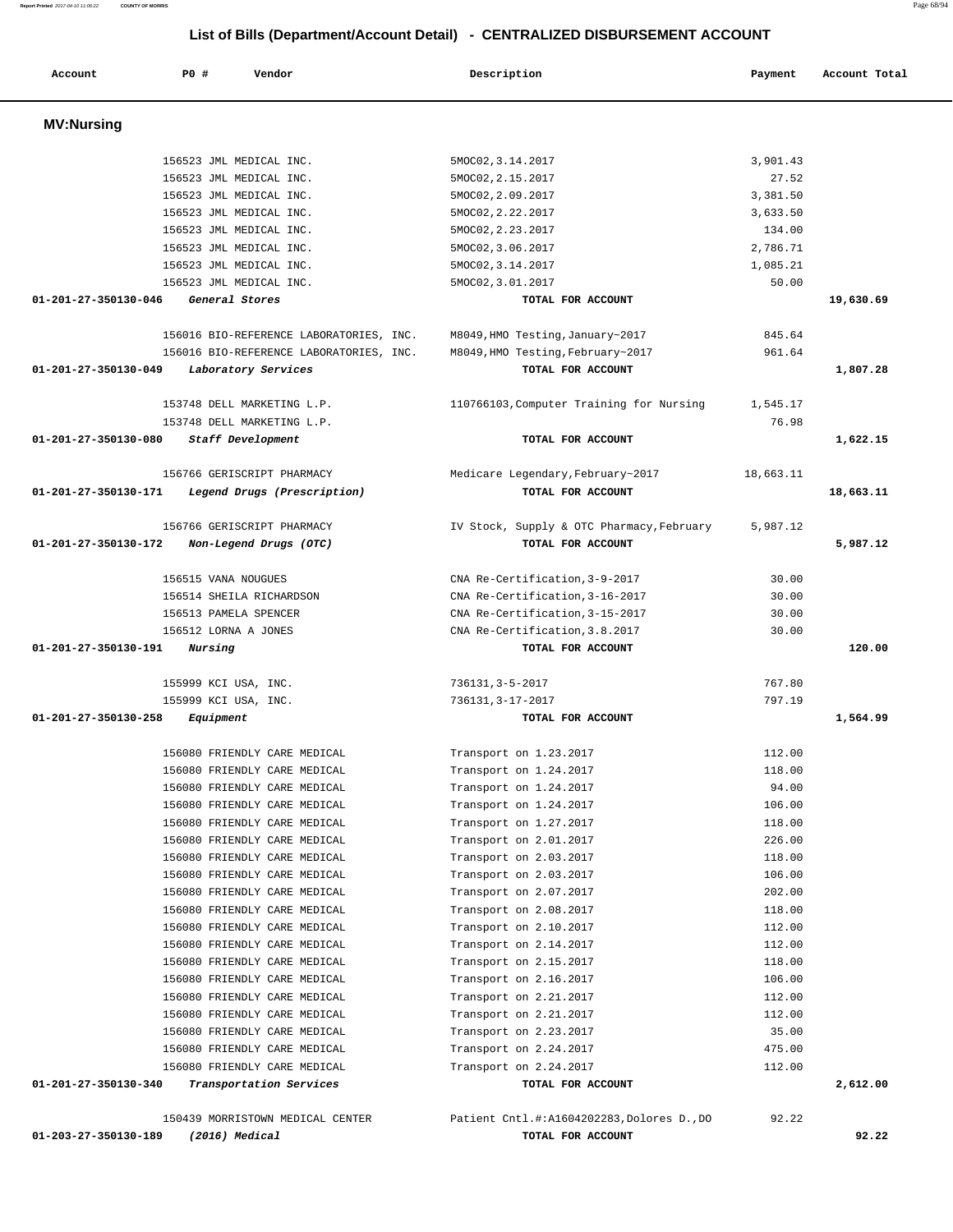| Account                        | PO#                | Vendor                          | Description                            | Payment  | Account Total |
|--------------------------------|--------------------|---------------------------------|----------------------------------------|----------|---------------|
| <b>MV:Nursing</b>              |                    |                                 |                                        |          |               |
|                                | 155315 MOBILEX USA |                                 | 71060, Managed Care, March~2016        | 425.19   |               |
|                                | 155315 MOBILEX USA |                                 | 71060, Medicare Part A, August~2016    | 1,657.67 |               |
|                                | 155315 MOBILEX USA |                                 | 71060, Carrier Denials, August~2016    | 166.38   |               |
|                                | 155315 MOBILEX USA |                                 | 71060, Medicare Part A, August~2016    | 788.07   |               |
|                                | 155315 MOBILEX USA |                                 | 71060, Medicare Part A, Spetember~2016 | 1,196.19 |               |
|                                | 155315 MOBILEX USA |                                 | 71060, Managed Care, September~2016    | 820.74   |               |
| $01 - 203 - 27 - 350130 - 203$ |                    | (2016) X-Ray & Medical Supplies | TOTAL FOR ACCOUNT                      |          | 6,399.48      |
|                                |                    |                                 |                                        |          |               |
|                                |                    |                                 |                                        |          |               |

**TOTAL for MV:Nursing 64,390.76**

 **MV:Recreation/Volunteer Svc**

| 156530 RABBI YOSEF NEWFIELD<br>01-201-27-350135-032<br>Clergy Services | Jewish Purim Program in Chapel, 3.12.2017<br>TOTAL FOR ACCOUNT | 188.00   | 188.00       |
|------------------------------------------------------------------------|----------------------------------------------------------------|----------|--------------|
|                                                                        |                                                                |          |              |
| 156519 CABLEVISION                                                     | 07876-533982-01, April~2017                                    | 3,644.95 |              |
| 155317 SENIOR SALON SERVICES LLC                                       | 6409, Salon & Cosmetology, January~2017                        | 6,175.00 |              |
| 156070 SENIOR SALON SERVICES LLC                                       | Contracted Services, February~2017                             | 6,175.00 |              |
| Contracted Services<br>01-201-27-350135-036                            | TOTAL FOR ACCOUNT                                              |          | 15,994.95    |
| 156528 NICHOLAS L. ROCCAFORTE                                          | Music Program on 2D, 3.06.2017                                 | 75.00    |              |
| 156527 LISA PROKOPOWITZ                                                | Pastoral Music Program in Chapel, 3.11.20                      | 150.00   |              |
| 156526 KERRY KUBER                                                     | Stretching Class on 3.01.2017                                  | 100.00   |              |
| 156526 KERRY KUBER                                                     | Stretching Class on 3.08.2017                                  | 100.00   |              |
| 156526 KERRY KUBER                                                     | Stretching Class on 3.15.2017                                  | 100.00   |              |
| 156525 JOHN B. GALLAGHER                                               | St. Patrick's Day Party in Atrium, 3.14.2                      | 200.00   |              |
| 156544 JENNIFER CARPINTERI                                             | Patient Activities, March~2017                                 | 77.60    |              |
| 156522 GREEN ' ERGY LLC                                                | Garden Club & Supplies, 3.17.2017                              | 200.00   |              |
| 156521 DENNIS GRAU                                                     | Music Therapy on 2D, 3.15.2017                                 | 150.00   |              |
| 156521 DENNIS GRAU                                                     | Music Therapy in Atrium, 3.15.2017                             | 150.00   |              |
| 156520 CREATING WITH CLAY LLC                                          | Pottery Art Class on 2D, 3.21.2017                             | 100.00   |              |
| 156520 CREATING WITH CLAY LLC                                          | Pottery Art Class in Atrium, 3.21.2017                         | 100.00   |              |
| 156518 BRUSHSTROKES                                                    | Art Appreciation Program, 3.7.2017                             | 140.00   |              |
| 156517 ARTISTIC AOUARIA INC                                            | Fish Tank Maintenance, March~2017                              | 620.00   |              |
| 156014 OFFICE CONCEPTS GROUP, INC.                                     | 17983, Card Printer for Computer Lab, 2.6.                     | 240.00   |              |
| 156772 PRECIOUS GEMS MUSIC, LLC                                        | Music Program on 2D, 3.23.2017                                 | 125.00   |              |
| 01-201-27-350135-194 Patient Activities                                | TOTAL FOR ACCOUNT                                              |          | 2,627.60     |
| 156522 GREEN ' ERGY LLC                                                | Garden Club & Supplies, 11.8.2016                              | 200.00   |              |
| (2016) Patient Activities<br>01-203-27-350135-194                      | TOTAL FOR ACCOUNT                                              |          | 200.00       |
|                                                                        |                                                                |          | ============ |

**TOTAL for MV:Recreation/Volunteer Svc 19,010.55**

 **MV:Rehabilitation** 

 154917 PERFORMANCE HEALTH SUPPLY, INC. 104022452,1.23.2017 728.55  **01-201-27-350140-046 General Stores TOTAL FOR ACCOUNT 728.55**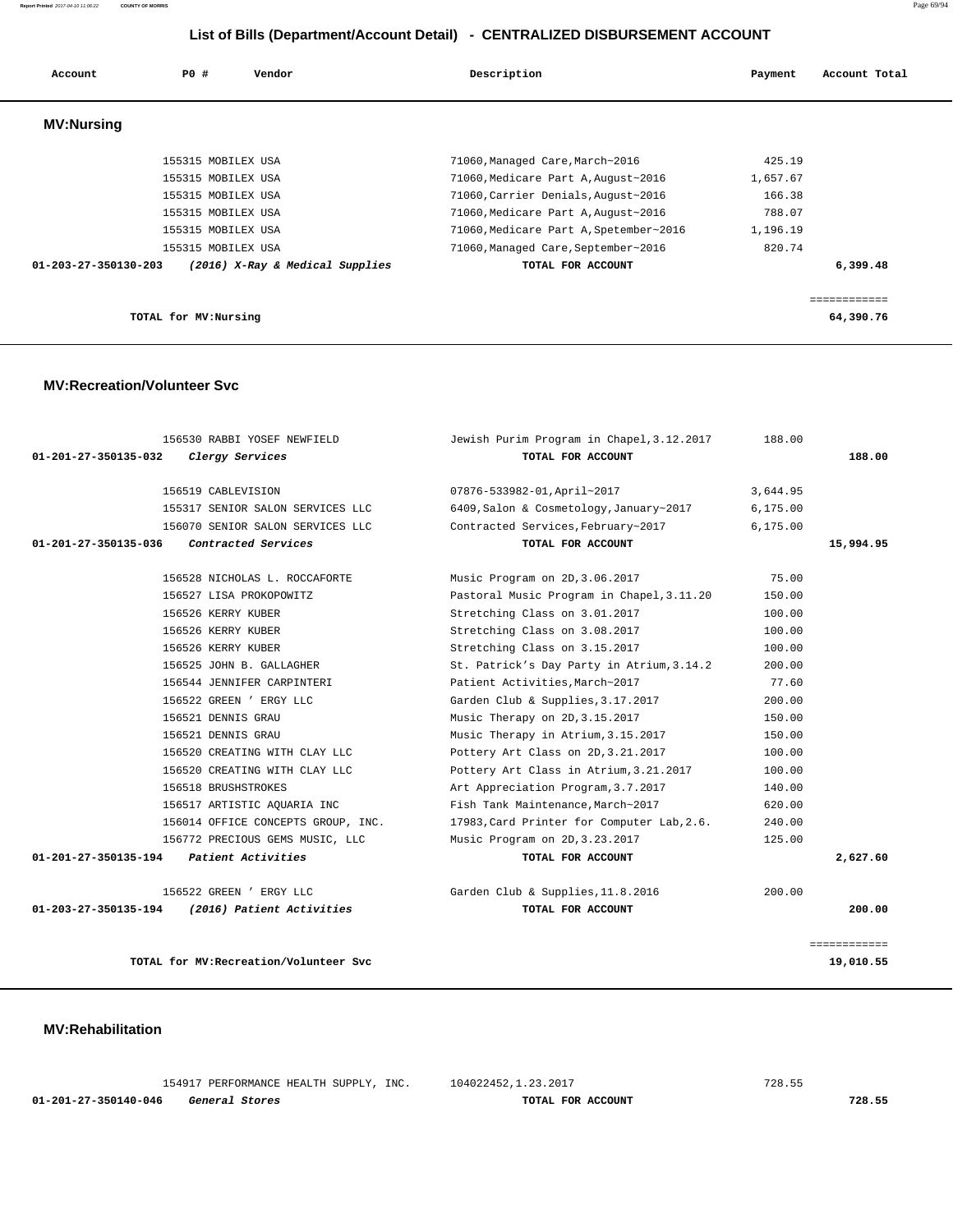| Account                  | <b>PO #</b> | Vendor | Description | Payment | Account Total |
|--------------------------|-------------|--------|-------------|---------|---------------|
| <b>MV:Rehabilitation</b> |             |        |             |         |               |

| (2016) Contracted Services<br>01-203-27-350140-036 | TOTAL FOR ACCOUNT                          | 73,772.73    |
|----------------------------------------------------|--------------------------------------------|--------------|
| 154901 PERFORMANCE HEALTH SUPPLY, INC.             | 104022452,12.28.2016                       | 1,452.07     |
| 154901 PERFORMANCE HEALTH SUPPLY, INC.             | 104022452, 12.23.2016                      | 40.08        |
| 154901 PERFORMANCE HEALTH SUPPLY, INC.             | 104022452,1.26.2017                        | 22.23        |
| 154899 PERFORMANCE HEALTH SUPPLY, INC.             | 104022452,8.17.2016                        | 137.06       |
| 154899 PERFORMANCE HEALTH SUPPLY, INC.             | 104022452,8.17.2016                        | 726.78       |
| 154899 PERFORMANCE HEALTH SUPPLY, INC.             | 104022452,8.18.2016                        | 161.55       |
| 155316 SPECIALTY MEDICAL PRODUCTS INC.             | MOVMN, October~2016                        | 1,852.70     |
| 155316 SPECIALTY MEDICAL PRODUCTS INC.             | MOVMN, Credit for Return of Consumables, 1 | $-621.60$    |
| 154916 PERFORMANCE HEALTH SUPPLY, INC.             | 104022452,10.14.2016                       | 94.48        |
| 154916 PERFORMANCE HEALTH SUPPLY, INC.             | 104022452,10.14.2016                       | 85.45        |
| 154916 PERFORMANCE HEALTH SUPPLY, INC.             | 104022452,10.18.2016                       | 141.72       |
| 154902 PERFORMANCE HEALTH SUPPLY, INC.             | 104022452,11.29.2016                       | 200.53       |
| 01-203-27-350140-046<br>(2016) General Stores      | TOTAL FOR ACCOUNT                          | 4,293.05     |
|                                                    |                                            | ------------ |
| TOTAL for MV: Rehabilitation                       |                                            | 78,794.33    |

 **County Adjuster** 

| 156607 W.B. MASON COMPANY INC                        | Toner, For MFC8600, (3k)    | 81.58    |
|------------------------------------------------------|-----------------------------|----------|
| 156607 W.B. MASON COMPANY INC                        | Label, Adrss, 260/RL, WE    | 17.61    |
| 156607 W.B. MASON COMPANY INC                        | Pen, WRTBROS STCK, 60PK, BE | 6.29     |
| 156607 W.B. MASON COMPANY INC                        | Pen, WRTBROS STCK, 60PK, BK | 6.29     |
| 01-201-27-357100-058<br>Office Supplies & Stationery | TOTAL FOR ACCOUNT           | 111.77   |
|                                                      |                             |          |
| 156890 COUNTY OF MORRIS                              | 2nd HALF 3/17 METERED MAIL  | 1,021.46 |
| 01-201-27-357100-068<br>Postage & Metered Mail       | TOTAL FOR ACCOUNT           | 1,021.46 |
|                                                      |                             |          |
|                                                      |                             |          |
| TOTAL for County Adjuster                            |                             | 1,133.23 |

### **County Library**

| Education Schools & Training<br>01-201-29-390100-039   | TOTAL FOR ACCOUNT                    |          | 72.00    |
|--------------------------------------------------------|--------------------------------------|----------|----------|
| 154017 VIDYA MANOHAR                                   | invoice 15419218 dated 1/03/17       | 72.00    |          |
| <i>Books &amp; Periodicals</i><br>01-201-29-390100-028 | TOTAL FOR ACCOUNT                    |          | 5,215.20 |
| 154815 ALLDATA LLC                                     | 973-285-6964/MORRLK, Confirm Order   | 1,500.00 |          |
| 156293 JSTOR                                           | NCP2159 dated 01/23/17               | 1,269.00 |          |
| 154718 INGRAM LIBRARY SERVICES                         | dated 1/26/17                        | 14.99    |          |
| 154718 INGRAM LIBRARY SERVICES                         | dated 1/12/17                        | 94.77    |          |
| 154718 INGRAM LIBRARY SERVICES                         | dated 1/6/17                         | 27.05    |          |
| 154718 INGRAM LIBRARY SERVICES                         | dated 1/3/17                         | 194.52   |          |
| 155064 GREY HOUSE PUBLISHING                           | Acct# 796367 dated 11/17/2016        | 224.10   |          |
| 154721 GENERAL CODE PUBLISHERS                         | Acct# LNJ-MOOR01 dated 2/1/2017      | 30.00    |          |
| 155061 GALE                                            | Acct 116418 dated 2/14/17            | 492.30   |          |
| 155060 GALE                                            | Acct#116418 dated 1/24/17            | 286.20   |          |
| 154720 BAKER & TAYLOR BOOKS                            | Acct# 321652 C000745 3 dated 1/20/17 | 1,082.27 |          |
|                                                        |                                      |          |          |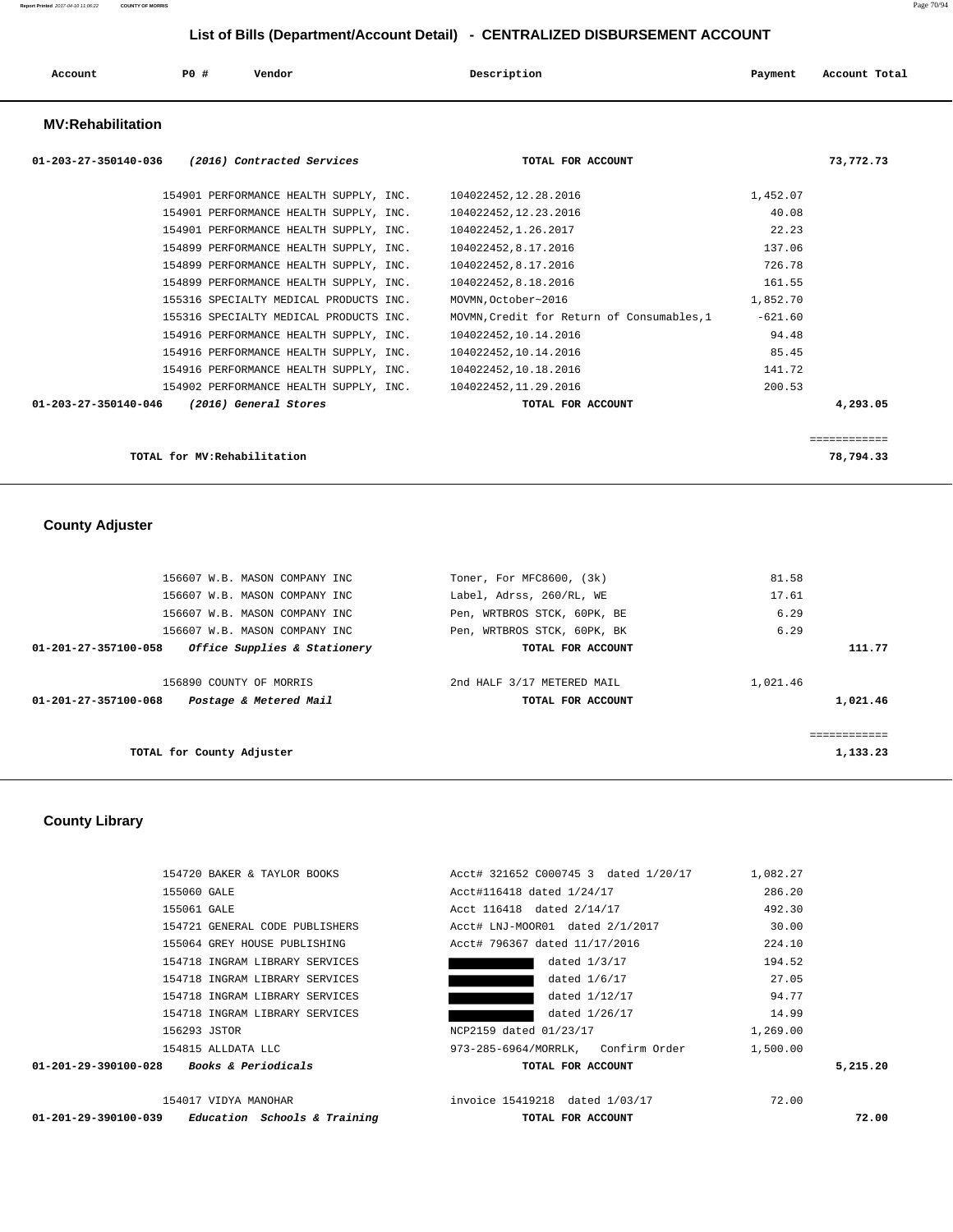| Account               | PO#<br>Vendor                                                              | Description                                                   | Payment  | Account Total |
|-----------------------|----------------------------------------------------------------------------|---------------------------------------------------------------|----------|---------------|
| <b>County Library</b> |                                                                            |                                                               |          |               |
|                       | 156300 OFFICE CONCEPTS GROUP, INC.                                         | 16868 DEPT#LIB dated 03/09/17                                 | 6.23     |               |
| 01-201-29-390100-058  | Office Supplies & Stationery                                               | TOTAL FOR ACCOUNT                                             |          | 16.67         |
|                       |                                                                            |                                                               |          |               |
|                       | 156890 COUNTY OF MORRIS                                                    | 2nd HALF 3/17 METERED MAIL                                    | 971.81   |               |
| 01-201-29-390100-068  | Postage & Metered Mail                                                     | TOTAL FOR ACCOUNT                                             |          | 971.81        |
|                       | 154719 MIDWEST TAPE LLC                                                    | Acct#2000001148 dated 1/9/17                                  | 511.85   |               |
|                       | 01-201-29-390100-083    Video & Film Materials                             | TOTAL FOR ACCOUNT                                             |          | 511.85        |
|                       | 154009 MOTION PICTURE LISENSING CORP.                                      |                                                               | 296.27   |               |
| 01-201-29-390100-084  | Other Outside Services                                                     | MPLC Umbrella License 3/1/17 through 3/1<br>TOTAL FOR ACCOUNT |          | 296.27        |
|                       |                                                                            |                                                               |          |               |
|                       | 156300 OFFICE CONCEPTS GROUP, INC.                                         | 16868 DEPT#LIB dated 02/22/17                                 | 43.08    |               |
|                       | 156300 OFFICE CONCEPTS GROUP, INC.                                         | 16868 DEPT#LIB dated 03/03/17                                 | 411.10   |               |
|                       | 156300 OFFICE CONCEPTS GROUP, INC.                                         | 16868 DEPT#LIB dated 03/07/17                                 | 36.43    |               |
| 01-201-29-390100-095  | Other Administrative Supplies                                              | TOTAL FOR ACCOUNT                                             |          | 490.61        |
|                       | 156302 RICOH USA, INC.                                                     | 16230 - 5 Ricoh Digital Copiers w/Access                      | 2,625.86 |               |
| 01-201-29-390100-164  | Office Machines - Rental                                                   | TOTAL FOR ACCOUNT                                             |          | 2,625.86      |
|                       | 156280 TELE-MEASUREMENTS, INC.                                             | Field service to repair A/V System. * 1.                      | 187.50   |               |
| 01-201-29-390100-262  | Machinery Repairs & Parts                                                  | TOTAL FOR ACCOUNT                                             |          | 187.50        |
|                       | 147703 AMERICAN LIBRARY ASSOC                                              | Director of MC Library to ALA, LLAMA & P                      | 260.00   |               |
| 01-203-29-390100-023  | (2016) Associations and Memberships                                        | TOTAL FOR ACCOUNT                                             |          | 260.00        |
|                       | 153787 ACCUITY, INC.                                                       | BAA00024116 12/14/16                                          | 1,577.00 |               |
|                       | 148869 P4A ANTIQUES RESEARCH SERVICES, LLC p4A Antiques Reference Database |                                                               | 445.00   |               |
|                       | 154778 GREY HOUSE PUBLISHING                                               | V46s102816 dated 10-31-16                                     | 212.50   |               |
|                       | 149327 THOMSON REUTERS-WEST                                                | 1003308031 Dec. 2016 - dated 01/01/2017                       | 1,544.38 |               |
|                       | 153980 WORLD BOOK EDUCATIONAL PROD                                         | Acct# M3515 dated 12/28/16                                    | 79.00    |               |
|                       | 153980 WORLD BOOK EDUCATIONAL PROD                                         | Acct# M3515 dated 12/23/16                                    | 1,300.00 |               |
|                       | 153980 WORLD BOOK EDUCATIONAL PROD                                         | Acct# M3515 dated 12/28/16                                    | 180.00   |               |
|                       | 153980 WORLD BOOK EDUCATIONAL PROD                                         | Acct# M3515 dated 12/28/16                                    | 999.00   |               |
| 01-203-29-390100-028  | 153981 YBP LIBRARY SERVICE<br>(2016) Books & Periodicals                   | Acct #5343-80 dated 12/08/16<br>TOTAL FOR ACCOUNT             | 262.50   | 6,599.38      |
|                       |                                                                            |                                                               |          |               |
|                       | 156281 STORAGE SYSTEMS USA                                                 | Programmable Mobile System dated 11/16/1                      | 1,500.00 |               |
|                       | 156281 STORAGE SYSTEMS USA                                                 | Spacesave Mobile System dated 11/16/16                        | 1,000.00 |               |
| 01-203-29-390100-044  | (2016) Equipment Service Agreements                                        | TOTAL FOR ACCOUNT                                             |          | 2,500.00      |
|                       | 154031 MIDWEST TAPE LLC                                                    | Acct# 2000001148 dated 01/05/2017 split                       | 2,224.16 |               |
|                       | 154031 MIDWEST TAPE LLC                                                    | Acct# 2000001148 dated 01/05/2017 split                       | 453.29   |               |
| 01-203-29-390100-083  | (2016) Video & Film Materials                                              | TOTAL FOR ACCOUNT                                             |          | 2,677.45      |
|                       |                                                                            |                                                               |          | ============  |
|                       | TOTAL for County Library                                                   |                                                               |          | 22,424.60     |

# **County Superintendent of Schoo**

| Office Supplies & Stationery<br>01-201-29-392100-058 | TOTAL FOR ACCOUNT             | 119.41 |
|------------------------------------------------------|-------------------------------|--------|
| 154798 OFFICE CONCEPTS GROUP, INC.                   | IMPRINTED STAMP               | 54.79  |
| 154798 OFFICE CONCEPTS GROUP, INC.                   | IMPRINTED STAMP               | 54.79  |
| 154798 OFFICE CONCEPTS GROUP, INC.                   | PAPER LASERJET 24# 8 1/2 X 11 | 9.83   |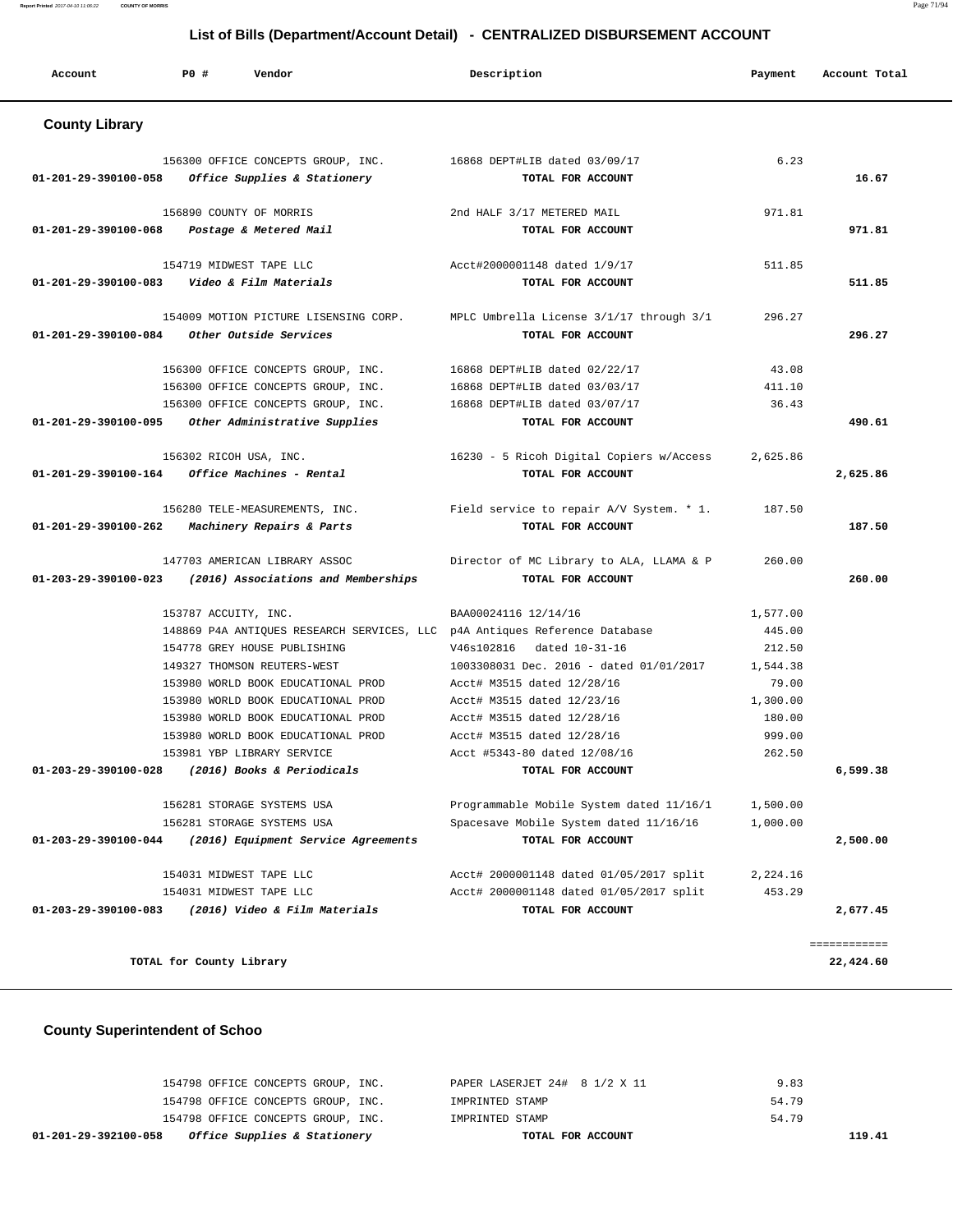**Report Printed** 2017-04-10 11:06:22 **COUNTY OF MORRIS** Page 72/94

### **List of Bills (Department/Account Detail) - CENTRALIZED DISBURSEMENT ACCOUNT**

| Account                               | PO# | Vendor                                   | Description                              | Payment | Account Total |
|---------------------------------------|-----|------------------------------------------|------------------------------------------|---------|---------------|
| <b>County Superintendent of Schoo</b> |     |                                          |                                          |         |               |
| $01 - 201 - 29 - 392100 - 068$        |     | Postage & Metered Mail                   | TOTAL FOR ACCOUNT                        |         | 75.01         |
|                                       |     | 156496 RICOH AMERICAS CORPORATION        | RICOH MPC3504 COPIER FOR MARCH, APRIL, M | 884.51  |               |
| $01 - 201 - 29 - 392100 - 164$        |     | Office Machines - Rental                 | TOTAL FOR ACCOUNT                        |         | 884.51        |
|                                       |     | 156497 RICOH USA, INC.                   | CC-COLOR FOR THE MONTH OF DEC. 2016      | 30.94   |               |
| $01 - 203 - 29 - 392100 - 164$        |     | (2016) Office Machines - Rental          | TOTAL FOR ACCOUNT                        |         | 30.94         |
|                                       |     |                                          |                                          |         | ============  |
|                                       |     | TOTAL for County Superintendent of Schoo |                                          |         | 1,109.87      |

### **Contribution to County College**

| 157041 COUNTY COLLEGE OF MORRIS          | 1st HALF 4/17 OPERATING BUDGET | 492,916.67 |
|------------------------------------------|--------------------------------|------------|
| Expenditures<br>01-201-29-395100-090     | TOTAL FOR ACCOUNT              | 492,916.67 |
|                                          |                                |            |
|                                          |                                |            |
| TOTAL for Contribution to County College |                                | 492,916.67 |
|                                          |                                |            |

#### **Rutgers Extension Service**

|              | 181.47 | Office Supplies                 | 155513 W.B. MASON COMPANY INC        |                                |
|--------------|--------|---------------------------------|--------------------------------------|--------------------------------|
|              | 239.36 | Office Supplies                 | 155513 W.B. MASON COMPANY INC        |                                |
| 420.83       |        | TOTAL FOR ACCOUNT               | Office Supplies & Stationery         | $01 - 201 - 29 - 396100 - 058$ |
|              | 35.22  | 2nd HALF 3/17 METERED MAIL      | 156890 COUNTY OF MORRIS              |                                |
| 35.22        |        | TOTAL FOR ACCOUNT               | Postage & Metered Mail               | $01 - 201 - 29 - 396100 - 068$ |
|              | 236.73 | Mileage, Conferences & Meetings | 156543 KELLY DZIAK                   |                                |
|              | 181.46 | Travel expenses                 | 156760 PETER NITZSCHE                |                                |
| 418.19       |        | TOTAL FOR ACCOUNT               | Travel Expense                       | 01-201-29-396100-082           |
|              | 56.31  | Administrative supplies         | 156543 KELLY DZIAK                   |                                |
|              | 186.71 | Administrative supplies         | 156760 PETER NITZSCHE                |                                |
| 243.02       |        | TOTAL FOR ACCOUNT               | Other Administrative Supplies        | 01-201-29-396100-095           |
|              | 914.27 | color copies on MPC4504         | 155547 RICOH USA, INC.               |                                |
|              | 369.39 | color copies on MPC3004         | 155547 RICOH USA, INC.               |                                |
| 1,283.66     |        | TOTAL FOR ACCOUNT               | $(2016)$ Printing                    | 01-203-29-396100-069           |
|              | 18.97  | Archival-newspaper bags         | 156703 PETER NITZSCHE                |                                |
|              | 21.40  | Archival-storage box            | 156703 PETER NITZSCHE                |                                |
|              | 29.98  | Archival-magazine sleeves       | 156703 PETER NITZSCHE                |                                |
| 70.35        |        | TOTAL FOR ACCOUNT               | (2016) Other Administrative Supplies | 01-203-29-396100-095           |
| ============ |        |                                 |                                      |                                |
| 2,471.27     |        |                                 | TOTAL for Rutgers Extension Service  |                                |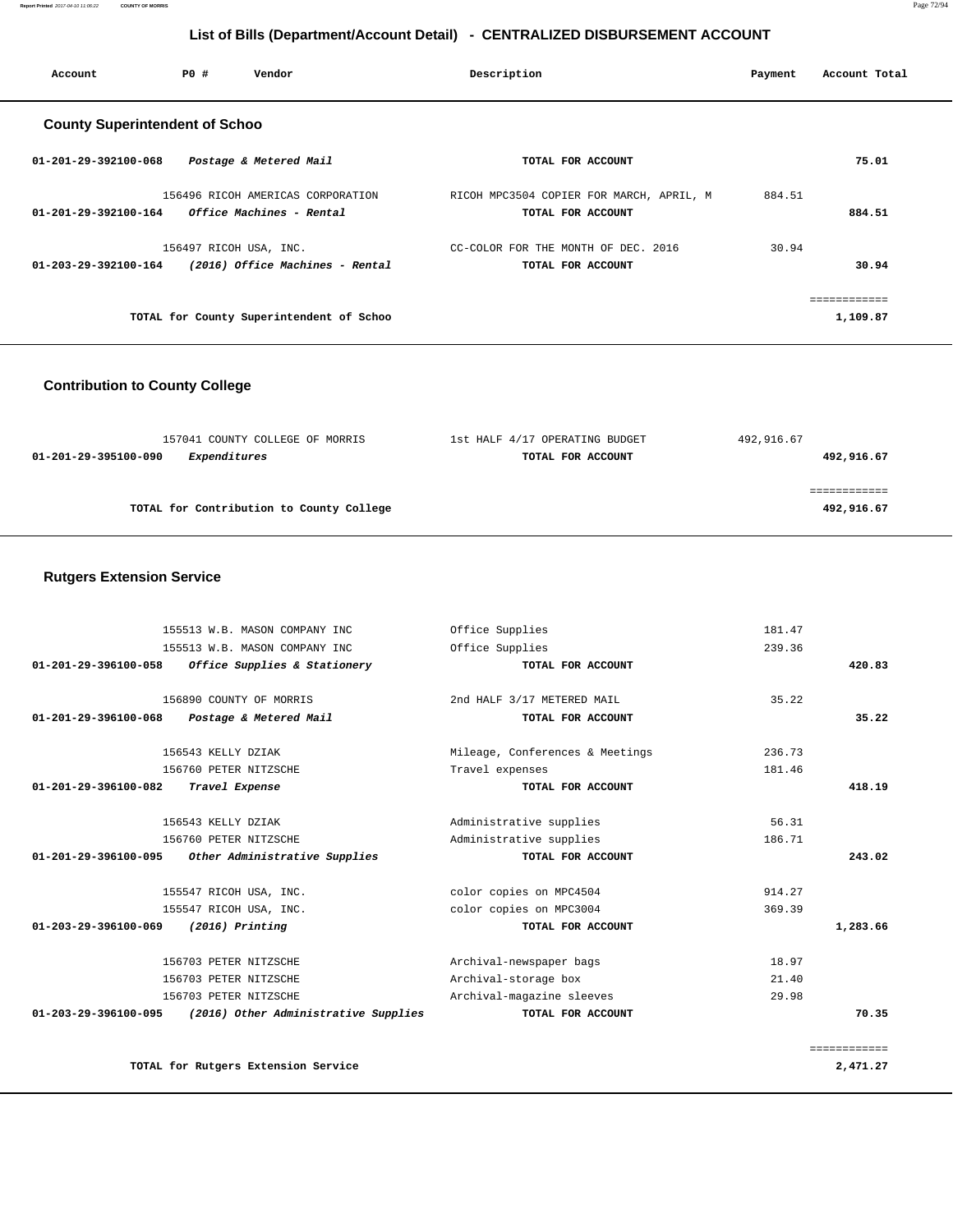**Report Printed** 2017-04-10 11:06:22 **COUNTY OF MORRIS** Page 73/94

# **List of Bills (Department/Account Detail) - CENTRALIZED DISBURSEMENT ACCOUNT**

| Account              | PO# | Vendor                                   | Description                               | Payment  | Account Total |
|----------------------|-----|------------------------------------------|-------------------------------------------|----------|---------------|
|                      |     |                                          |                                           |          |               |
|                      |     | 157026 MIDDLESEX COUNTY COLLEGE          | SPRING 2017 CHARGEBACK, GIORDANO          | 926.94   |               |
|                      |     | 157026 MIDDLESEX COUNTY COLLEGE          | \$1.00 COST PER CREDIT HOUR               | 14.00    |               |
|                      |     | 157024 ESSEX COUNTY COLLEGE              | SPRING 2017 CHARGEBACKS, DIGIACOMO, LIU,  | 3,588.67 |               |
|                      |     | 157024 ESSEX COUNTY COLLEGE              | \$1.00 PER CREDIT HOUR AS PER ATTACHED SC | 74.50    |               |
|                      |     | 157025 BERGEN COMMUNITY COLLEGE          | SPRING 2017 CHARGEBACKS, COLAIANNI, DINE  | 6,628.72 |               |
|                      |     | 157025 BERGEN COMMUNITY COLLEGE          | \$1.00 PER CREDIT HOUR                    | 89.00    |               |
| 01-201-29-397100-090 |     | Rmb Out of Cty Two Yr Coll Expenditures  | TOTAL FOR ACCOUNT                         |          | 11,321.83     |
|                      |     | 157024 ESSEX COUNTY COLLEGE              | ADJUSTMENT TO 15/16 FY BILLING            | 421.20   |               |
| 01-203-29-397100-090 |     | (2016) Rmb Out of Cty Two Yr Coll Expend | TOTAL FOR ACCOUNT                         |          | 421.20        |
|                      |     |                                          |                                           |          | ============  |
|                      |     | TOTAL for Rmb Out of Cty Two Yr Coll     |                                           |          | 11,743.03     |

## **Cont M.C. School of Tech**

|                                    | 156809 MC VOCATIONAL SCHOOL DISTRICT  | 4/17 DISTRICT TAXES TO BE RAISED | 492,673.67 |
|------------------------------------|---------------------------------------|----------------------------------|------------|
| 01-201-29-400100-090               | Cont M.C. School of Tech Expenditures | TOTAL FOR ACCOUNT                | 492,673.67 |
|                                    |                                       |                                  |            |
|                                    |                                       |                                  |            |
| TOTAL for Cont M.C. School of Tech |                                       |                                  | 492,673.67 |
|                                    |                                       |                                  |            |

 **Fire and Police Academy** 

| 156201 MORRISTOWN LUMBER &                            | Duct Tape                          | 47.94  |          |
|-------------------------------------------------------|------------------------------------|--------|----------|
| 156943 MORRIS COUNTY WOMEN'S                          | REFUND OF ROOM RENTAL FEE          | 150.00 |          |
| Other General Expenses<br>01-201-29-407100-059        | TOTAL FOR ACCOUNT                  |        | 197.94   |
| 156890 COUNTY OF MORRIS                               | 2nd HALF 3/17 METERED MAIL         | 103.58 |          |
| 01-201-29-407100-068<br>Postage & Metered Mail        | TOTAL FOR ACCOUNT                  |        | 103.58   |
| 155701 RICOH USA, INC.                                | Quarterly Copier Payment           | 936.51 |          |
| Office Machines - Rental<br>01-201-29-407100-164      | TOTAL FOR ACCOUNT                  |        | 936.51   |
| 154643 NU-LAR                                         | Service charge                     | 992.00 |          |
| 154643 NU-LAR                                         | Repair Little Jr. Jaw              | 12.00  |          |
| 154643 NU-LAR                                         | Clicker                            | 22.00  |          |
| 154643 NU-LAR                                         | Rib Plate for Little Jr.           | 11.00  |          |
| 154643 NU-LAR                                         | New Airways/Replace on 2 Anne's    | 100.00 |          |
| 154643 NU-LAR                                         | Parts for Servicing                | 12.00  |          |
| 154643 NU-LAR                                         | Travel Time and Gas                | 30.00  |          |
| Building Repairs<br>01-201-29-407100-223              | TOTAL FOR ACCOUNT                  |        | 1,179.00 |
| 156370 HILLS SIGNS                                    | Reflective Equipment Markers (200) | 107.00 |          |
| 156370 HILLS SIGNS                                    | Shipping                           | 8.00   |          |
| 01-201-29-407100-258<br>Equipment                     | TOTAL FOR ACCOUNT                  |        | 115.00   |
| 154998 ATLANTIC TRAINING CENTER                       | CPR Cards                          | 112.50 |          |
| 154998 ATLANTIC TRAINING CENTER                       | CPR Cards                          | 105.00 |          |
| 01-203-29-407100-059<br>(2016) Other General Expenses | TOTAL FOR ACCOUNT                  |        | 217.50   |
|                                                       |                                    |        |          |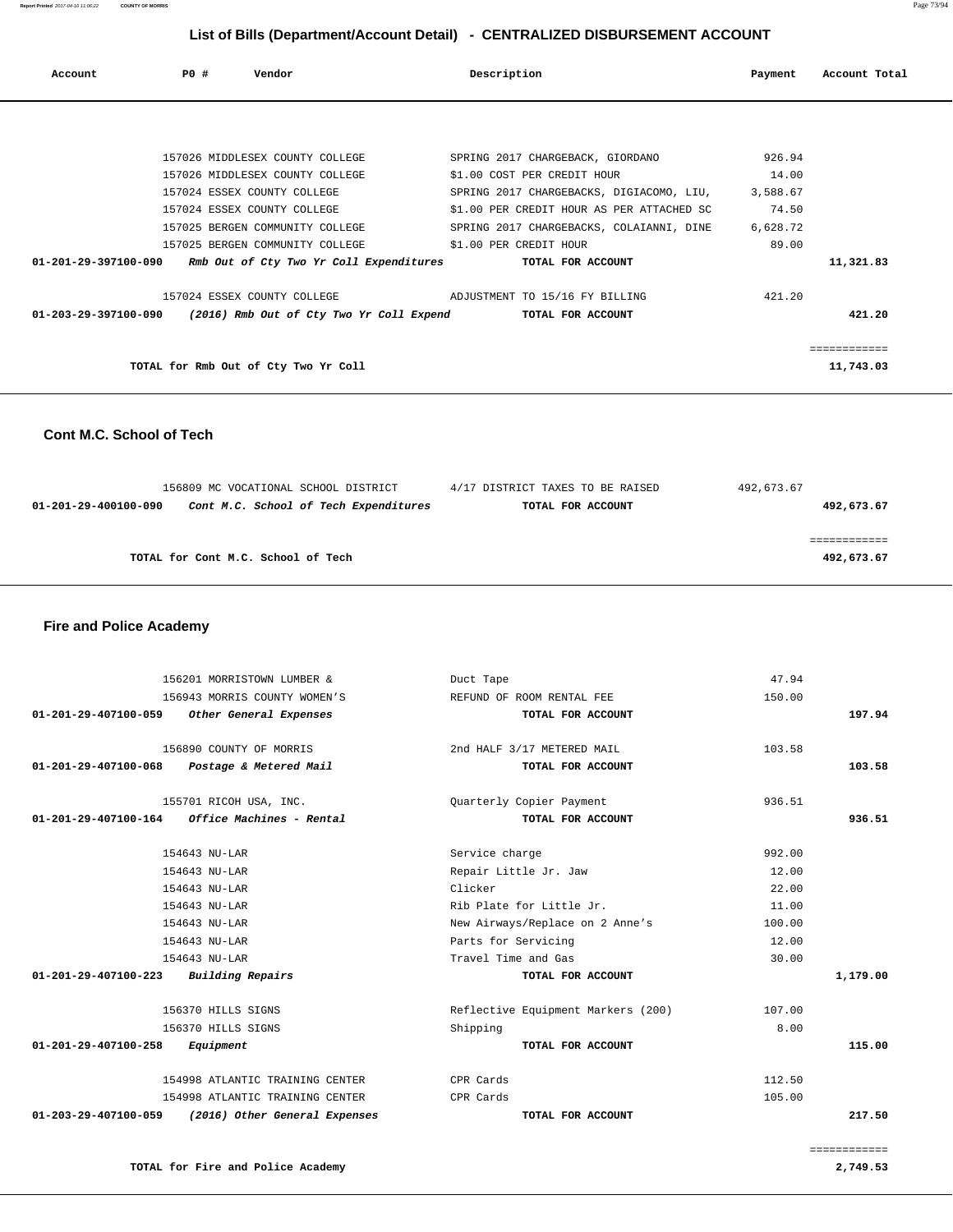| 156430 N.J. NATURAL GAS COMPANY          | 22-0009-4999-6Y MONTVILLE                            | 1,084.03   |           |
|------------------------------------------|------------------------------------------------------|------------|-----------|
| 155661 SUBURBAN PROPANE -2347            | Propane                                              | 635.77     |           |
| 155661 SUBURBAN PROPANE -2347            | Rounding                                             | $-1.16$    |           |
| 155661 SUBURBAN PROPANE -2347            | Transportation                                       | 1.87       |           |
| 155661 SUBURBAN PROPANE -2347            | Safety P&T Fee                                       | 9.92       |           |
| 156627 DIRECT ENERGY BUSINESS MARKETING  | 1316 - SUMMARY GROUP #/ MORRIS COUNTY (6             | 35,696.56  |           |
| 156627 DIRECT ENERGY BUSINESS MARKETING  | ACCT #612830/706982 - PUBLIC SAFETY COMP             | 2,034.80   |           |
| 156627 DIRECT ENERGY BUSINESS MARKETING  | ACCT #612830/706983 HOMELESS SHELTER                 | 155.36     |           |
| 156627 DIRECT ENERGY BUSINESS MARKETING  | ACCT#612830/613119 MONTVILLE GARAGE                  | 761.50     |           |
| 156771 PSE&G CO                          | 65 858 068 08. March~2017                            | 14, 126.65 |           |
| 156771 PSE&G CO                          | 66 472 055 00, March~2017                            | 1,804.12   |           |
| 156371 SUBURBAN PROPANE -2347            | Propane                                              | 1,017.43   |           |
| 156371 SUBURBAN PROPANE -2347            | Rounding                                             | 0.16       |           |
| 156371 SUBURBAN PROPANE -2347            | Transportation                                       | 1.87       |           |
| 156371 SUBURBAN PROPANE -2347            | Safety P&T Fee                                       | 9.92       |           |
| Natural Gas<br>01-201-31-430100-141      | TOTAL FOR ACCOUNT                                    |            | 59,485.05 |
| 156775 STERICYCLE INC.                   | 8074425, Solid Waste Recycling, April~2017 1, 340.77 |            |           |
| 01-201-31-430100-145<br>Solid Waste Cost | TOTAL FOR ACCOUNT                                    |            | 1,340.77  |
| 155353 DATA NETWORK SOLUTIONS            | Acocunt 10000009316                                  | 11,769.06  |           |

 156048 DIRECT ENERGY BUSINESS MARKETING 706981 CAC COMPLEX 155.73 156048 DIRECT ENERGY BUSINESS MARKETING 613120 WHARTON OFFICES 147.11 156048 DIRECT ENERGY BUSINESS MARKETING 613121 BRIGE GENERATORS 0.51 156048 DIRECT ENERGY BUSINESS MARKETING 613118 DOVER PROBATION 59.62 156048 DIRECT ENERGY BUSINESS MARKETING 613117 WHARTON BRIDGE 1,232.03 156048 DIRECT ENERGY BUSINESS MARKETING 613117 WHARTON ROADS 551.25

#### **01-201-31-430100-137 Electricity TOTAL FOR ACCOUNT 77,650.73**

|                                           |                                                                                   | $+ 1 - 1 - 1 - 0 - 0$ |           |
|-------------------------------------------|-----------------------------------------------------------------------------------|-----------------------|-----------|
| 156434 NATIONAL FUEL OIL INC. Diesel fuel |                                                                                   | 7,939.80              |           |
|                                           | TOTAL FOR ACCOUNT                                                                 |                       | 32,242.92 |
|                                           |                                                                                   |                       |           |
|                                           | 156225 JERSEY CENTRAL POWER & LIGHT 10-00-59-9968-9-0 Rt 15 & Dewey Ave Wha 63.06 |                       |           |
|                                           | 156111 JERSEY CENTRAL POWER & LIGHT 200-000-971-008 - RUTH DAVIS DRIVE 614.35     |                       |           |
|                                           | 156345 JERSEY CENTRAL POWER & LIGHT 10-00-44-7627-6-1 Rt 46 & Canfield Ave 25.45  |                       |           |
|                                           | 156346 JERSEY CENTRAL POWER & LIGHT 10-00-05-8414-2-2 Street Lighting Morr 358.85 |                       |           |
|                                           | 156344 JERSEY CENTRAL POWER & LIGHT 10-00-84-5137-1-0 Berkshire Valley Road 21.52 |                       |           |
|                                           | 156343 JERSEY CENTRAL POWER & LIGHT 10-00-84-5117-1-4 Berkshire Valley Road 22.03 |                       |           |
| 156347 JERSEY CENTRAL POWER & LIGHT       | $10-00-01-6063-0-8$ Street Lighting Dove 674.63                                   |                       |           |
| 155185 JERSEY CENTRAL POWER & LIGHT       | 100 105 119 190 Rt 10 & Hillside Ave Led 45.67                                    |                       |           |
|                                           | 155639 AES-NJ COGEN CO INC 60 Co-Generated Electricity, January~2017 3, 252.23    |                       |           |
|                                           | 156625 JERSEY CENTRAL POWER & LIGHT 100 079 438 253 - CAC COMPLEX 12,403.79       |                       |           |
|                                           | 156626 JERSEY CENTRAL POWER & LIGHT 100 102 459 416 - WARRANTS                    | 893.66                |           |
|                                           | 156464 TIOGA SOLAR MORRIS COUNTY 1 LLC 136242003/RE: SCHUYLER GARAGE 364.56       |                       |           |
| 156464 TIOGA SOLAR MORRIS COUNTY 1 LLC    | 136242003/ RE: SCHUYLER BUILDING 243.04                                           |                       |           |
|                                           | 156464 TIOGA SOLAR MORRIS COUNTY 1 LLC 136242003/RE: VOTER TECH                   | 534.77                |           |
|                                           | 156769 JERSEY CENTRAL POWER & LIGHT 100 004 803 738, February~2017 42, 710.21     |                       |           |
|                                           | 156762 AES-NJ COGEN CO INC Electric Co-Generation, February~2017 3, 124.35        |                       |           |
|                                           | 156879 JERSEY CENTRAL POWER & LIGHT 100 102 601 695 - COMM CENTER 12,298.56       |                       |           |
|                                           |                                                                                   |                       |           |

| CENTRAL POWER & LIGHT     | 10-00-59-9968-9-0 Rt 15 & Dewey Ave Wha  | 63.06      |
|---------------------------|------------------------------------------|------------|
| CENTRAL POWER & LIGHT     | 200-000-971-008 - RUTH DAVIS DRIVE       | 614.35     |
| CENTRAL POWER & LIGHT     | $10-00-44-7627-6-1$ Rt 46 & Canfield Ave | 25.45      |
| CENTRAL POWER & LIGHT     | 10-00-05-8414-2-2 Street Lighting Morr   | 358.85     |
| CENTRAL POWER & LIGHT     | 10-00-84-5137-1-0 Berkshire Valley Road  | 21.52      |
| CENTRAL POWER & LIGHT     | 10-00-84-5117-1-4 Berkshire Valley Road  | 22.03      |
| CENTRAL POWER & LIGHT     | 10-00-01-6063-0-8 Street Lighting Dove   | 674.63     |
| CENTRAL POWER & LIGHT     | 100 105 119 190 Rt 10 & Hillside Ave Led | 45.67      |
| COGEN CO INC              | Co-Generated Electricity, January~2017   | 3, 252. 23 |
| CENTRAL POWER & LIGHT     | 100 079 438 253 - CAC COMPLEX            | 12,403.79  |
| CENTRAL POWER & LIGHT     | 100 102 459 416 - WARRANTS               | 893.66     |
| SOLAR MORRIS COUNTY 1 LLC | 136242003/ RE: SCHUYLER GARAGE           | 364.56     |
| SOLAR MORRIS COUNTY 1 LLC | 136242003/ RE: SCHUYLER BUILDING         | 243.04     |
| SOLAR MORRIS COUNTY 1 LLC | 136242003/ RE: VOTER TECH                | 534.77     |
| CENTRAL POWER & LIGHT     | 100 004 803 738, February~2017           | 42,710.21  |

| 01-201-31-430100-136 | Diesel Fue. |  |
|----------------------|-------------|--|

| 155861 NATIONAL FUEL OIL INC. | Diesel fuel | 2,091.00 |
|-------------------------------|-------------|----------|
| 155862 NATIONAL FUEL OIL INC. | Diesel fuel | 6,621.50 |
| 155863 NATIONAL FUEL OIL INC. | Diesel fuel | 6,550.06 |
| 155359 NATIONAL FUEL OIL INC. | Diesel fuel | 7,812.90 |
| 156433 NATIONAL FUEL OIL INC. | Diesel fuel | 1,227.66 |
| 156434 NATIONAL FUEL OIL INC. | Diesel fuel | 7,939.80 |
|                               |             |          |

#### **Utilities**

|         | List of Bills (Department/Account Detail) - CENTRALIZED DISBURSEMENT ACCOUNT |        |             |         |               |
|---------|------------------------------------------------------------------------------|--------|-------------|---------|---------------|
| Account | PO#                                                                          | Vendor | Description | Payment | Account Total |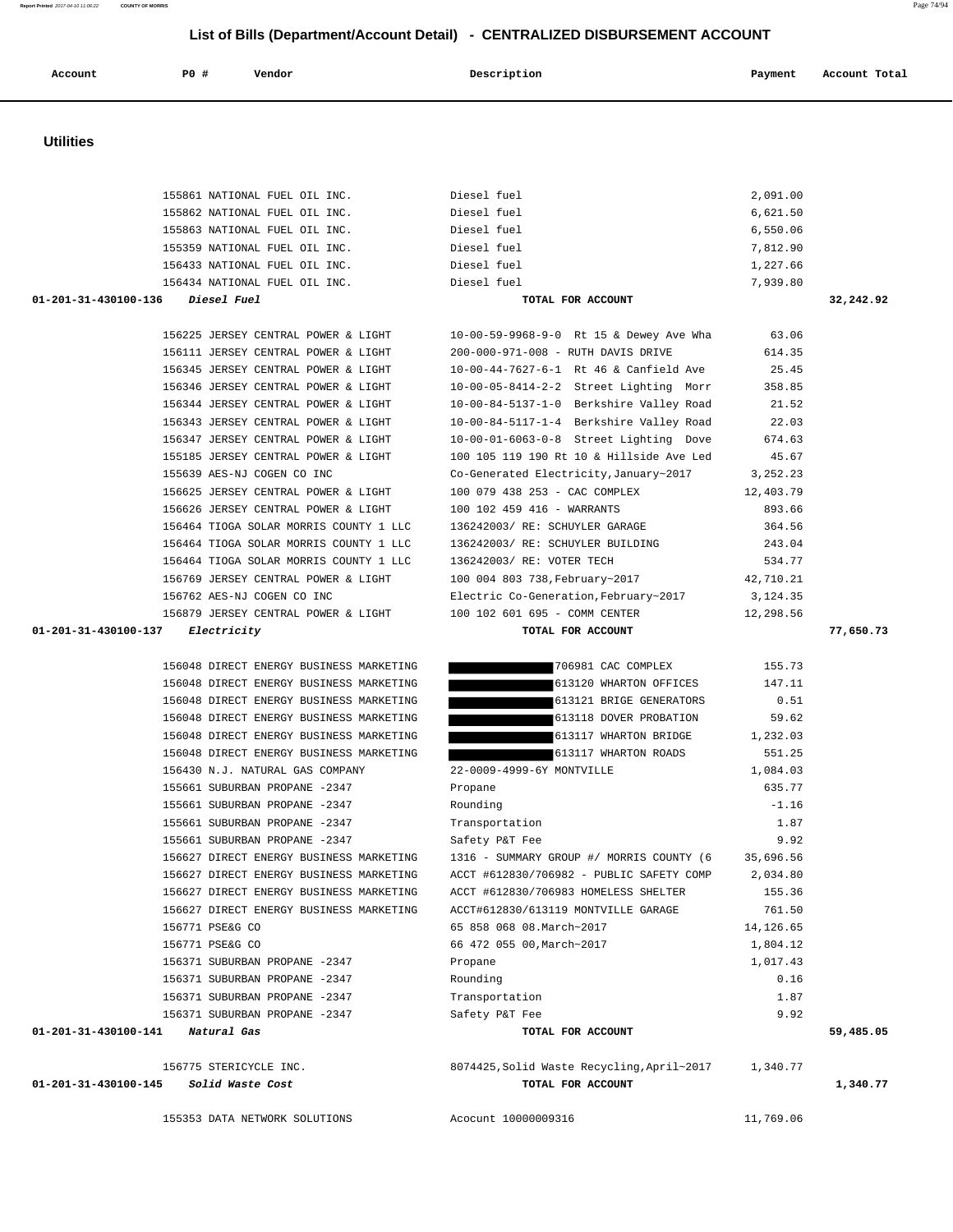#### **TOTAL for Utilities 359,023.58**

 **Utilities** 

| 155960 VERIZON                        |                                                          | 973 993-1440 628 16Y 03/01/2017                                        | 69.67     |           |
|---------------------------------------|----------------------------------------------------------|------------------------------------------------------------------------|-----------|-----------|
| 155984 VERIZON                        |                                                          | 973-697-0879 521 94Y, 2/22/17, Jefferson                               | 32.83     |           |
| 155984 VERIZON                        |                                                          | 973-326-8955 127 49Y, 2/25/17, Sheriff's                               | 32.83     |           |
| 155984 VERIZON                        |                                                          | 973-838-8083 446 48Y, 2/28/17, Kinnelon                                | 37.08     |           |
| 156025 VERIZON                        |                                                          | 973-455-0378 979 71Y / RE: PENTHOUSE- A                                | 69.67     |           |
|                                       | 153990 EXTEL COMMUNICATIONS                              | Installation of Network drops at LPS Arm 3,200.00                      |           |           |
| 156189 VERIZON                        |                                                          | 973-361-0398 892 16Y, 3/1/17, Randolph T                               | 137.27    |           |
| 156189 VERIZON                        |                                                          | 973-328-3165 445 58Y, 3/4/17, Dover WT (                               | 37.08     |           |
| 156189 VERIZON                        |                                                          | 973-829-0312 882 15Y, 3/4/17, Randolph 0 69.67                         |           |           |
|                                       | 154701 CABLEVISION                                       | 07876-628300-02-0 Basic Service                                        | 719.40    |           |
|                                       | 154701 CABLEVISION                                       | Optimum 100                                                            | 600.00    |           |
|                                       | 154701 CABLEVISION                                       | Static IPs (Qty 5)                                                     | 360.00    |           |
|                                       | 154701 CABLEVISION                                       | Modem Fee                                                              | 119.88    |           |
|                                       | 154541 VERIZON BUSINESS                                  | 6000057810 X26, 2/1/17, Mthly charge(aut                               | 300.00    |           |
|                                       | 155544 CDW GOVERNMENT                                    | Cisco Unified IP Phone 8961 Power Inject                               | 42.25     |           |
|                                       | 155544 CDW GOVERNMENT                                    | Cisco Unified IP Phone Power Injector                                  | 58.50     |           |
|                                       | 155544 CDW GOVERNMENT                                    | Cisco power cable - 8 ft                                               | 13.00     |           |
| 156550 VERIZON                        |                                                          | 973-299-6835 828 04Y, 3/10/17, Boonton T                               | 2.02      |           |
| 156550 VERIZON                        |                                                          | 973-584-2050 195 53Y, 3/11/17, Mt Rd Rox                               | 32.83     |           |
| 156486 VERIZON                        |                                                          | 201 Z43-6526 999 90Y 03/2017                                           | 11,592.16 |           |
|                                       | 156389 AT&T MOBILITY                                     |                                                                        | 259.91    |           |
| 156391 VERIZON                        |                                                          | Account 609 Z64-6804 073 45Y - 03/2017                                 | 530.25    |           |
|                                       | 156390 VERIZON BUSINESS                                  | Account 6000083582X26                                                  | 110.08    |           |
| 156466 VERIZON                        |                                                          | 201 V63-2073 999 44Y 03/2017                                           | 793.82    |           |
|                                       | 156485 CABLEVISION LIGHLPATH INC.                        | Account 53521                                                          | 9,148.48  |           |
| 156629 VERIZON                        |                                                          | Account 201 V03-8565 500 58Y Telephone                                 | 419.20    |           |
|                                       | 156176 CABLEVISION LIGHLPATH INC.                        | 56012, 3/1/17, 450 W Hanover (2/1/17-2/2 2,779.16                      |           |           |
| 156735 VERIZON                        |                                                          | 973 267-2255 222 40Y 03/19/17                                          | 43.84     |           |
|                                       | 156704 DATA NETWORK SOLUTIONS                            |                                                                        |           |           |
|                                       |                                                          |                                                                        |           |           |
|                                       | 152891 MILLENNIUM COMMUNICATIONS                         | Local Telephone Service                                                | 11,604.92 |           |
| 01-201-31-430100-146                  | Telephone                                                | Test of Private Fiber Lines at specified 5,500.00<br>TOTAL FOR ACCOUNT |           | 61,472.86 |
|                                       |                                                          |                                                                        |           |           |
|                                       | 156310 TOWNSHIP OF PARSIPPANY - 1330060-1/ 500 W HANOVER |                                                                        | 1,160.08  |           |
|                                       | 156310 TOWNSHIP OF PARSIPPANY -                          | 1330060-2/ 500 W HANOVER                                               | 145.00    |           |
|                                       | 156310 TOWNSHIP OF PARSIPPANY -                          | 1330060-3/ 500 W HANOVER                                               | 770.00    |           |
|                                       | 156310 TOWNSHIP OF PARSIPPANY -                          | 1330060-4/ 500 W HANOVER                                               | 3,661.06  |           |
|                                       | 156818 SOUTHEAST MORRIS COUNTY                           | 211000004000/ A & R BLDG                                               | 621.54    |           |
|                                       | 156818 SOUTHEAST MORRIS COUNTY                           | 211000004500/ CH                                                       | 2,392.66  |           |
|                                       | 156818 SOUTHEAST MORRIS COUNTY                           | 212000084700/ CORRECTION FACILITY                                      | 5,891.31  |           |
|                                       | 156818 SOUTHEAST MORRIS COUNTY                           | 211000005000/ ADM CTS                                                  | 302.30    |           |
|                                       | 156818 SOUTHEAST MORRIS COUNTY                           | 212000053001/ SHADETREE                                                | 3,132.29  |           |
| 01-201-31-430100-147<br>Water         |                                                          | TOTAL FOR ACCOUNT                                                      |           | 18,076.24 |
|                                       |                                                          |                                                                        |           |           |
|                                       | 156049 MORRISTOWN PARKING AUTHORITY                      | JCP & L/ SCHUYLER ANNEX PARKING                                        | 2,106.82  |           |
|                                       | 155639 AES-NJ COGEN CO INC                               | Co-Generated Electricity, Oct. thru Dec.,                              | 10,423.18 |           |
| 01-203-31-430100-137                  | (2016) Electricity                                       | TOTAL FOR ACCOUNT                                                      |           | 12,530.00 |
|                                       |                                                          |                                                                        |           |           |
|                                       | 154209 SHI INTERNATIONAL CORP                            | SMARTNET Premium Ext Service Agreement                                 | 90,000.00 |           |
|                                       | 145449 CDW GOVERNMENT                                    | Cisco 7965G IP Phone                                                   | 5,577.00  |           |
| 01-203-31-430100-146 (2016) Telephone |                                                          | TOTAL FOR ACCOUNT                                                      |           | 95,577.00 |
|                                       |                                                          |                                                                        |           |           |
|                                       | 156722 SOUTHEAST MORRIS COUNTY                           | 691220165000/ VOTING MACHINE                                           | 48.60     |           |
|                                       | 156722 SOUTHEAST MORRIS COUNTY                           | 691220133000/ CNTY GRG                                                 | 474.42    |           |
|                                       | 156722 SOUTHEAST MORRIS COUNTY                           | 691220161000/ MOSQUITO - HIGHVIEW                                      | 124.99    |           |
| 01-203-31-430100-147                  | (2016) Water                                             | TOTAL FOR ACCOUNT                                                      |           | 648.01    |

# **List of Bills (Department/Account Detail) - CENTRALIZED DISBURSEMENT ACCOUNT**

 **Account P0 # Vendor Description Payment Account Total**

**Report Printed** 2017-04-10 11:06:22 **COUNTY OF MORRIS** Page 75/94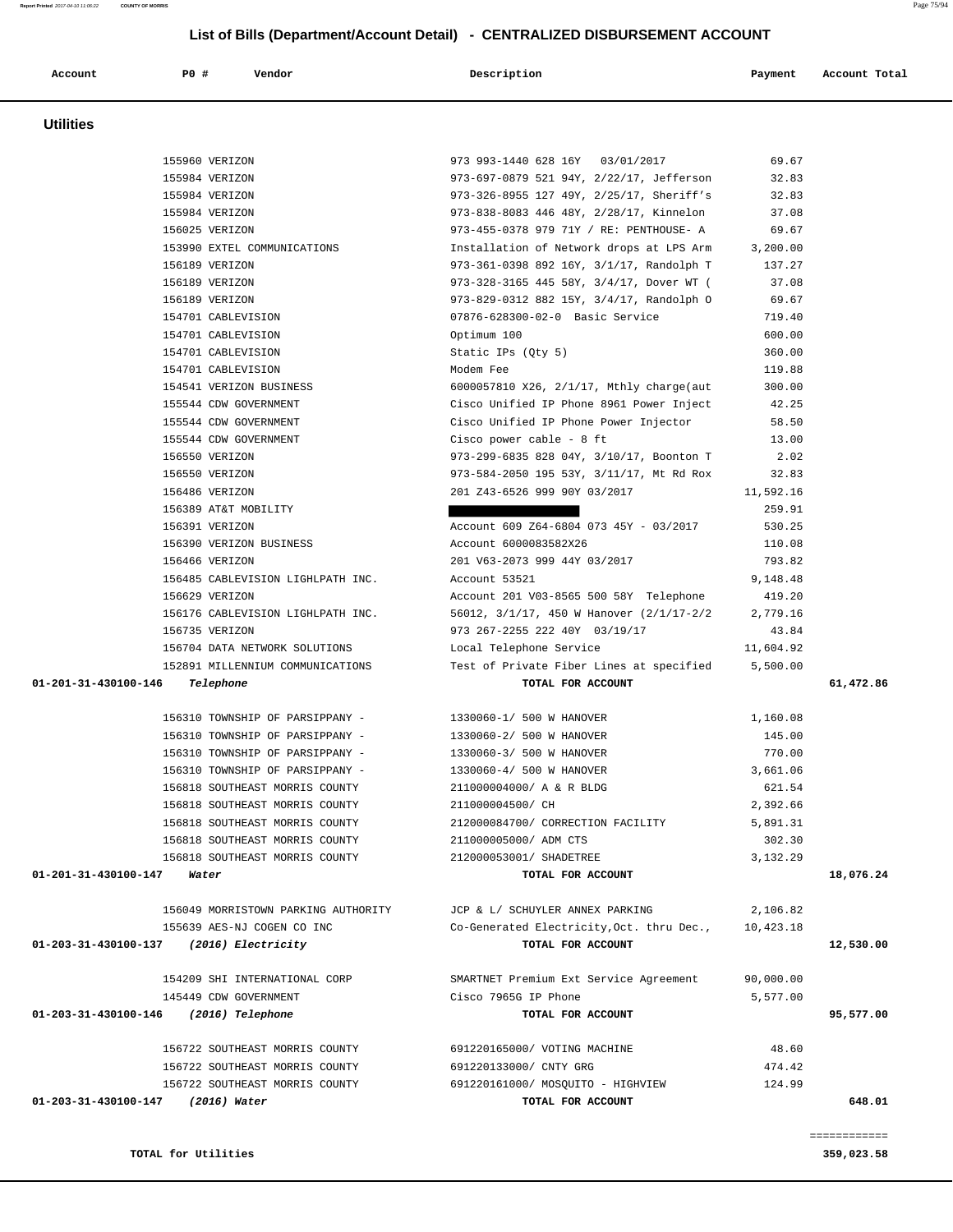| Account               | P0 # | Vendor | Description | Payment | Account Total |
|-----------------------|------|--------|-------------|---------|---------------|
| <b>SALE AND STATE</b> |      |        |             |         |               |

 **Nutrition** 

|                                | 156475 TAMMI BROWN                | 3/2/17 Nut Dir Mtg mileage reimb | 36.40      |              |
|--------------------------------|-----------------------------------|----------------------------------|------------|--------------|
|                                | 156619 M & J FRANK INC            | 2 55 cup urns                    | 250.00     |              |
| $01 - 201 - 41 - 716100 - 059$ | Other General Expenses            | TOTAL FOR ACCOUNT                |            | 286.40       |
|                                | 156075 PATRICIA W. GIBBONS        | Nut. Supp Period 2/1/17-2/28/17  | 819.28     |              |
|                                | 156075 PATRICIA W. GIBBONS        | reimb mileage Feb 2017           | 80.64      |              |
| $01 - 201 - 41 - 716100 - 098$ | Other Operating&Repair Supply     | TOTAL FOR ACCOUNT                |            | 899.92       |
|                                | 155536 CENTURYLINK                | Per. 2/19/17-3/18/17             | 58.95      |              |
|                                | 156474 VERIZON                    | acct#201z43653699973y            | 922.35     |              |
| 01-201-41-716100-146           | Telephone                         | TOTAL FOR ACCOUNT                |            | 981.30       |
|                                | 156630 SODEXO INC & AFFILIATES    | Daily Meals                      | 16,272.90  |              |
|                                | 156630 SODEXO INC & AFFILIATES    | Week-end meals                   | 1,829.20   |              |
|                                | 156630 SODEXO INC & AFFILIATES    | Frozen meals                     | 316.26     |              |
|                                | 156630 SODEXO INC & AFFILIATES    | Boxed meals                      | 692.76     |              |
|                                | 156630 SODEXO INC & AFFILIATES    | Kosher                           | 179.40     |              |
|                                | 156630 SODEXO INC & AFFILIATES    | Coffee                           | 120.62     |              |
|                                | 156630 SODEXO INC & AFFILIATES    | other                            | 4.75       |              |
|                                | 156875 NU-WAY CONCESSIONAIRES INC | daily meals                      | 120,481.41 |              |
|                                | 156875 NU-WAY CONCESSIONAIRES INC | frozen meals                     | 5, 241, 65 |              |
|                                | 156875 NU-WAY CONCESSIONAIRES INC | kosher meals                     | 608.30     |              |
|                                | 156875 NU-WAY CONCESSIONAIRES INC | coffee/cs                        | 132.00     |              |
|                                | 156875 NU-WAY CONCESSIONAIRES INC | tea decaf /cs                    | 33.00      |              |
|                                | 156875 NU-WAY CONCESSIONAIRES INC | decaf coff/cs                    | 36.00      |              |
|                                | 156875 NU-WAY CONCESSIONAIRES INC | reg tea /cs                      | 72.00      |              |
| 01-201-41-716100-185           | Food                              | TOTAL FOR ACCOUNT                |            | 146,020.25   |
|                                |                                   |                                  |            | ============ |
|                                | TOTAL for Nutrition               |                                  |            | 148,187.87   |
|                                |                                   |                                  |            |              |

## **Area Plan Grant**

| 155952 CORNERSTONE FAMILY                   | 16-14-076 CGI OAA Pe. 10/1/16-12/31/16  | 3,213.00 |
|---------------------------------------------|-----------------------------------------|----------|
| 155971 NEWBRIDGE SERVICES INC               | 16-14-077 CGS OAA Per. 10/1/16-12/31/16 | 483.00   |
| (2016) Expenditures<br>01-203-41-716110-090 | TOTAL FOR ACCOUNT                       | 3,696.00 |
|                                             |                                         |          |
|                                             |                                         |          |
| TOTAL for Area Plan Grant                   |                                         | 3,696.00 |
|                                             |                                         |          |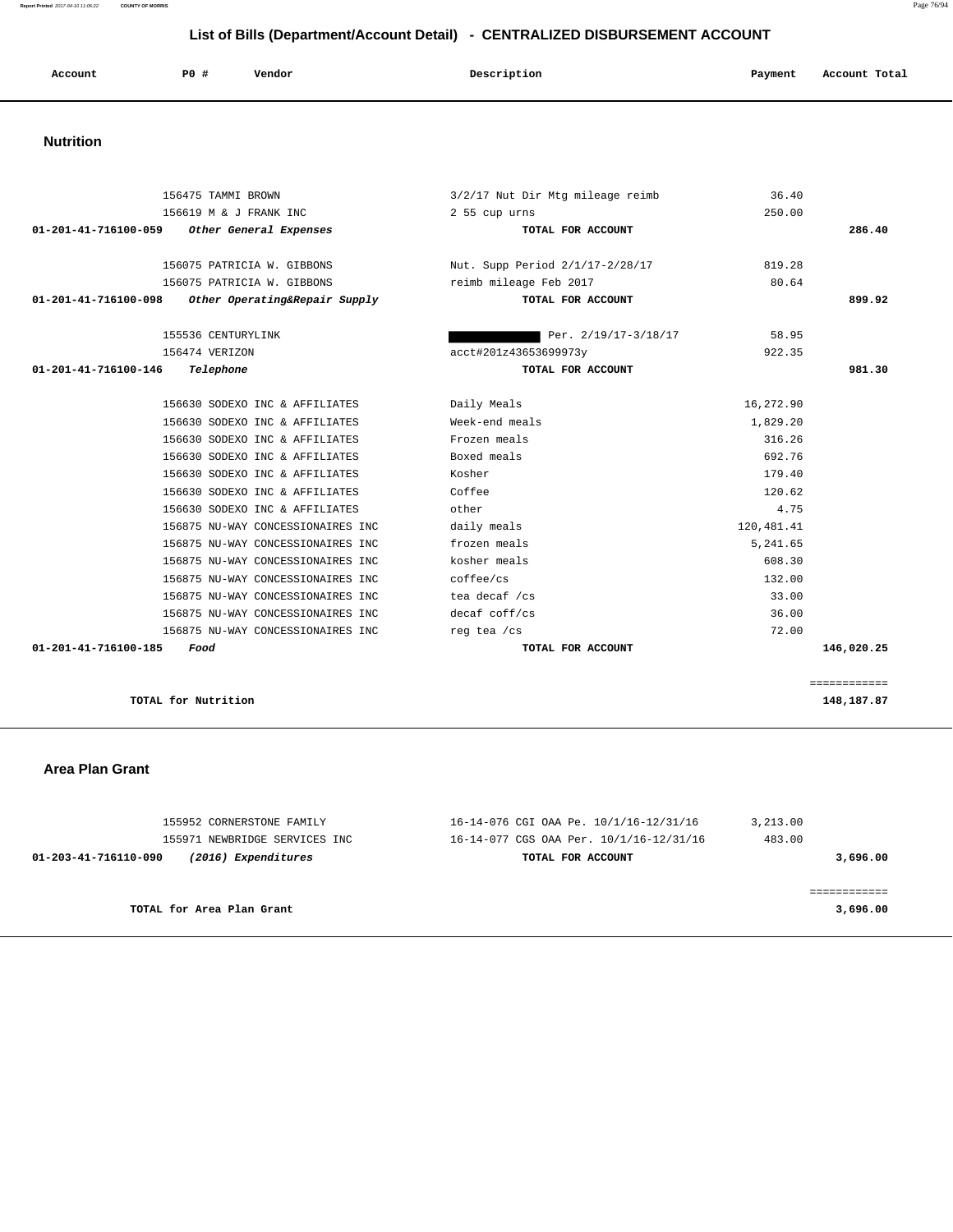**Report Printed** 2017-04-10 11:06:22 **COUNTY OF MORRIS** Page 77/94

# **List of Bills (Department/Account Detail) - CENTRALIZED DISBURSEMENT ACCOUNT**

| Account              | <b>PO #</b>                 | Vendor                                                   | Description       |                                                                   | Payment         | Account Total |
|----------------------|-----------------------------|----------------------------------------------------------|-------------------|-------------------------------------------------------------------|-----------------|---------------|
| DEPARTMENT 718710    |                             |                                                          | <b>Grant Fund</b> |                                                                   |                 |               |
|                      |                             | 156338 W.B. MASON COMPANY INC<br>156892 COUNTY OF MORRIS |                   | Supplies invoice dated 2/24/2017<br>2ND HALF OF 3/17 METERED MAIL | 195.44<br>92.27 |               |
| 02-213-41-718710-391 |                             | Public Health Emer Grant $(7/1/16-6/30/17)$              |                   | TOTAL FOR ACCOUNT                                                 |                 | 287.71        |
|                      |                             |                                                          |                   |                                                                   |                 | ------------  |
|                      | TOTAL for DEPARTMENT 718710 |                                                          |                   |                                                                   |                 | 287.71        |

#### **DEPARTMENT 741715**

| TOTAL for DEPARTMENT 741715                          |                                                          |          | ============<br>10,130.37 |
|------------------------------------------------------|----------------------------------------------------------|----------|---------------------------|
| 02-213-41-741715-392 WFNJ-TANF $(7/1/16 - 12/31/17)$ | TOTAL FOR ACCOUNT                                        |          | 10,130.37                 |
| 152219 DAILY RECORD                                  |                                                          | 2.35     |                           |
| 155349 FRED PRYOR SEMINARS                           | Khadijah W., course on 2/2/17. Course Na           49.17 |          |                           |
| 153315 DAILY RECORD                                  |                                                          | 2.46     |                           |
| 156667 JANE A. ARMSTRONG                             | Travel from 1/4/2017 to 3/13/17.                         | 6.30     |                           |
| 156596 AVTECH INSTITUTE                              | Kristen B.                                               | 904.00   |                           |
| 149377 FRED PRYOR SEMINARS                           |                                                          | 9.90     |                           |
| 156397 TELESEARCH INC                                | Helen K.- W/E 3/12/17.                                   | 1,039.15 |                           |
| 156397 TELESEARCH INC                                |                                                          | 14.74    |                           |
| 148691 CENTURYLINK                                   |                                                          | 12.89    |                           |
| 155787 CENTURYLINK                                   | Bill dated Feb. 22, 2017 for 973-383-803                 | 9.72     |                           |
| 156251 TELESEARCH INC                                |                                                          | 19.66    |                           |
| 156251 TELESEARCH INC                                | Helen K., W/E 3/5/17.                                    | 1,039.15 |                           |
| 155733 SPRINT NEXTEL                                 | Bill dated March 2, 2017. 973-765-3723.                  | 1.30     |                           |
| 156387 DONNA BUCHANAN                                | Travel from 10/16/16 to 3/8/17.                          | 18.75    |                           |
| 156231 JASON DUCCINI                                 | Travel from 12/6/16 to 1/31/17.                          | 50.92    |                           |
| 156179 VERIZON                                       | 908-859-3220. Bill dated: 3/4/17.                        | 12.95    |                           |
| 155920 TELESEARCH INC                                | Helen K., $W/E \frac{2}{26}/17 - mileage$ reimburs 39.37 |          |                           |
| 156356 EDWARDS LEARNING CENTER                       | February 2017 monthly expenses.                          | 2,452.50 |                           |
| 155221 CRYSTAL SPRINGS                               |                                                          | 0.74     |                           |
| 154220 AT&T                                          |                                                          | 1.66     |                           |
| 155757 W.B. MASON COMPANY INC                        |                                                          | 34.92    |                           |
| 155777 TELESEARCH INC                                | Samantha P., W/E 2/26/17.                                | 28.73    |                           |
| 155777 TELESEARCH INC                                | Lilly H., W/E 2/26/17.                                   | 14.74    |                           |
| 155777 TELESEARCH INC                                | Helen K., W/E 2/26/17.                                   | 831.32   |                           |
| 154219 SPRINT NEXTEL                                 | 973-765-3723. bill dated 1/30/17.                        | 1.29     |                           |
| 155734 AT&T                                          | Bill Dated: 2/27/17.                                     | 1.68     |                           |
| 155772 ACRO SERVICE CORP 6 Karen I., W/E 2/26/17.    |                                                          | 928.95   |                           |
| 155772 ACRO SERVICE CORP                             | Karen I., W/E 2/19/17.                                   | 945.84   |                           |
| 155772 ACRO SERVICE CORP                             | Karen I., W/E 2/12/17.                                   | 472.92   |                           |
| 155772 ACRO SERVICE CORP                             | Karen I., W/E 2/5/17.                                    | 1,182.30 |                           |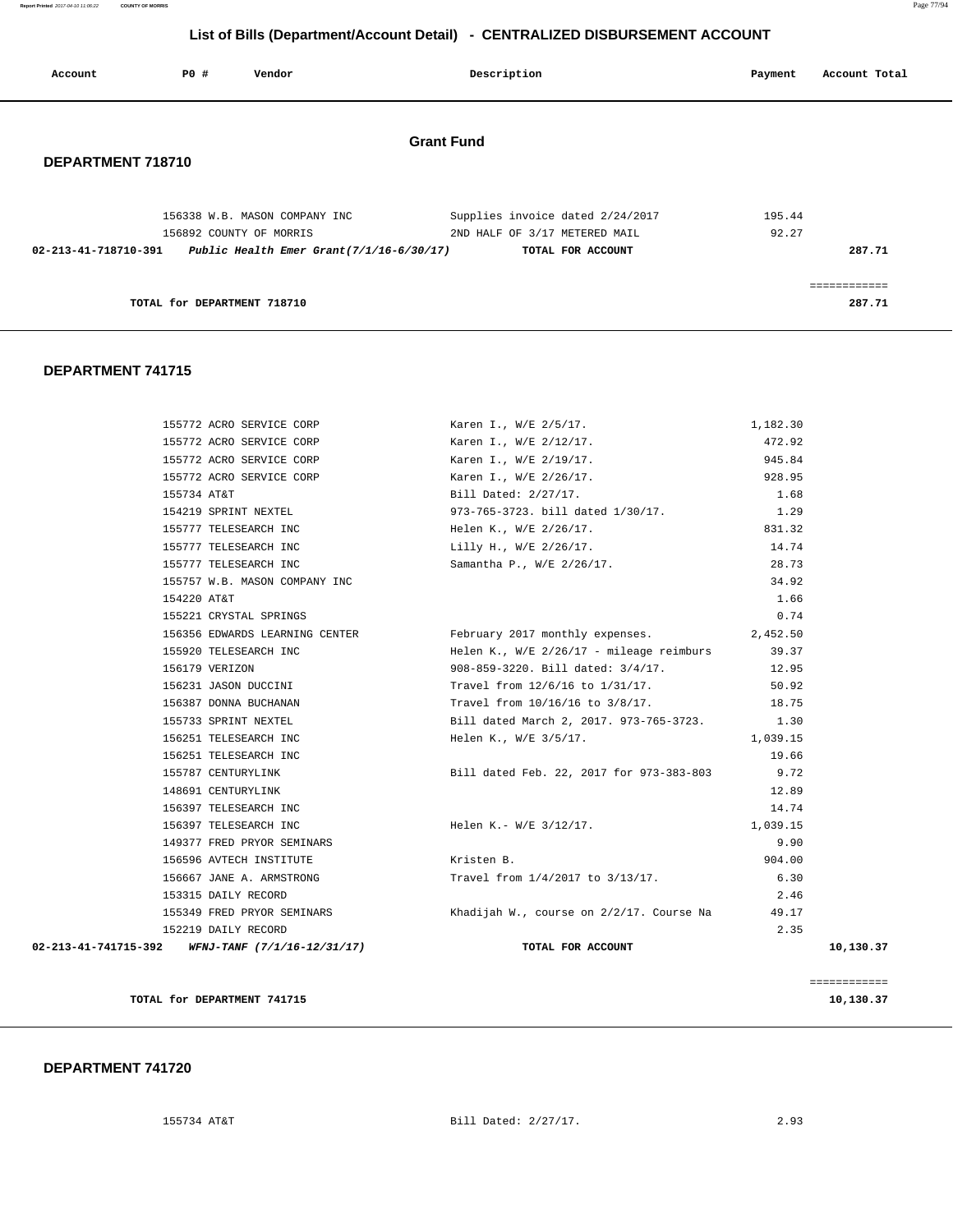| P <sub>0</sub><br>Description<br>Vendor<br>Account<br>Account Total<br>Payment<br>. |  |
|-------------------------------------------------------------------------------------|--|
|-------------------------------------------------------------------------------------|--|

## **DEPARTMENT 741720**

|             | TOTAL for DEPARTMENT 741720                                                     |                                                                |          | ============<br>4,566.93 |
|-------------|---------------------------------------------------------------------------------|----------------------------------------------------------------|----------|--------------------------|
|             | 02-213-41-741720-392 WFNJ-General Assistance(7/1/16-12/31/17) TOTAL FOR ACCOUNT |                                                                |          | 4,566.93                 |
|             | 152219 DAILY RECORD                                                             |                                                                | 4.11     |                          |
|             | 155349 FRED PRYOR SEMINARS                                                      | Khadijah W., course on 2/2/17. Course Na                       | 99.83    |                          |
|             | 153315 DAILY RECORD                                                             |                                                                | 4.30     |                          |
|             | 156667 JANE A. ARMSTRONG                                                        | Travel from 1/4/2017 to 3/13/17.                               | 11.03    |                          |
|             | 149377 FRED PRYOR SEMINARS                                                      |                                                                | 9.90     |                          |
|             | 156397 TELESEARCH INC                                                           |                                                                | 25.80    |                          |
|             | 148691 CENTURYLINK                                                              |                                                                | 29.00    |                          |
|             | 155787 CENTURYLINK                                                              | Bill dated Feb. 22, 2017 for 973-383-803                       | 17.00    |                          |
|             | 156251 TELESEARCH INC                                                           |                                                                | 34.40    |                          |
|             | 156251 TELESEARCH INC                                                           | Judy Elliot P., W/E 3/5/17.                                    | 859.28   |                          |
|             | 155733 SPRINT NEXTEL                                                            | Bill dated March 2, 2017. 973-765-3723. 2.27                   |          |                          |
|             | 156387 DONNA BUCHANAN                                                           | Travel from 10/16/16 to 3/8/17.                                | 32.81    |                          |
|             | 156231 JASON DUCCINI                                                            |                                                                | 110.08   |                          |
|             | 156179 VERIZON                                                                  | 908-859-3220. Bill dated: 3/4/17.                              | 22.67    |                          |
|             |                                                                                 | 156356 EDWARDS LEARNING CENTER February 2017 monthly expenses. | 2,452.50 |                          |
|             | 155221 CRYSTAL SPRINGS                                                          |                                                                | 1.29     |                          |
| 154220 AT&T |                                                                                 |                                                                | 2.90     |                          |
|             | 155757 W.B. MASON COMPANY INC.                                                  |                                                                | 61.11    |                          |
|             | 155777 TELESEARCH INC                                                           | Samantha P., W/E 2/26/17.                                      | 50.27    |                          |
|             | 155777 TELESEARCH INC                                                           | Lilly H., W/E 2/26/17.                                         | 25.80    |                          |
|             | 155777 TELESEARCH INC                                                           | Judy E., W/E 2/26/17.                                          | 705.38   |                          |

 **DEPARTMENT 742705** 

| 156556 RUTGERS CENTER FOR CONTINUING<br>156753 RUTGERS CENTER FOR CONTINUING | Christine L.<br>Chakia C. | 429.00<br>619.00 |
|------------------------------------------------------------------------------|---------------------------|------------------|
| 02-213-41-742705-391<br>WIOA Adult (7/1/15-6/30/17)                          | TOTAL FOR ACCOUNT         | 1,048.00         |
|                                                                              |                           |                  |
| TOTAL for DEPARTMENT 742705                                                  |                           | 1,048.00         |

| 155734 AT&T                   | Bill Dated: 2/27/17.                     | 6.70   |
|-------------------------------|------------------------------------------|--------|
| 154219 SPRINT NEXTEL          | 973-765-3723, bill dated 1/30/17.        | 5.18   |
| 155777 TELESEARCH INC         | Lilly H., W/E 2/26/17.                   | 58.97  |
| 155777 TELESEARCH INC         | Samantha P., W/E 2/26/17.                | 114.91 |
| 155757 W.B. MASON COMPANY INC |                                          | 139.68 |
| 154220 AT&T                   |                                          | 6.63   |
| 154947 DELL MARKETING L.P.    | 24" Monitor - P2417H. Price effective un | 492.82 |
| 155221 CRYSTAL SPRINGS        |                                          | 2.96   |
| 156179 VERIZON                | 908-859-3220. Bill dated: 3/4/17.        | 51.82  |
| 156387 DONNA BUCHANAN         | Travel from 10/16/16 to 3/8/17.          | 74.99  |
| 155733 SPRINT NEXTEL          | Bill dated March 2, 2017. 973-765-3723.  | 5.20   |
| 156251 TELESEARCH INC         |                                          | 78.62  |
| 155787 CENTURYLINK            | Bill dated Feb. 22, 2017 for 973-383-803 | 38.86  |
|                               |                                          |        |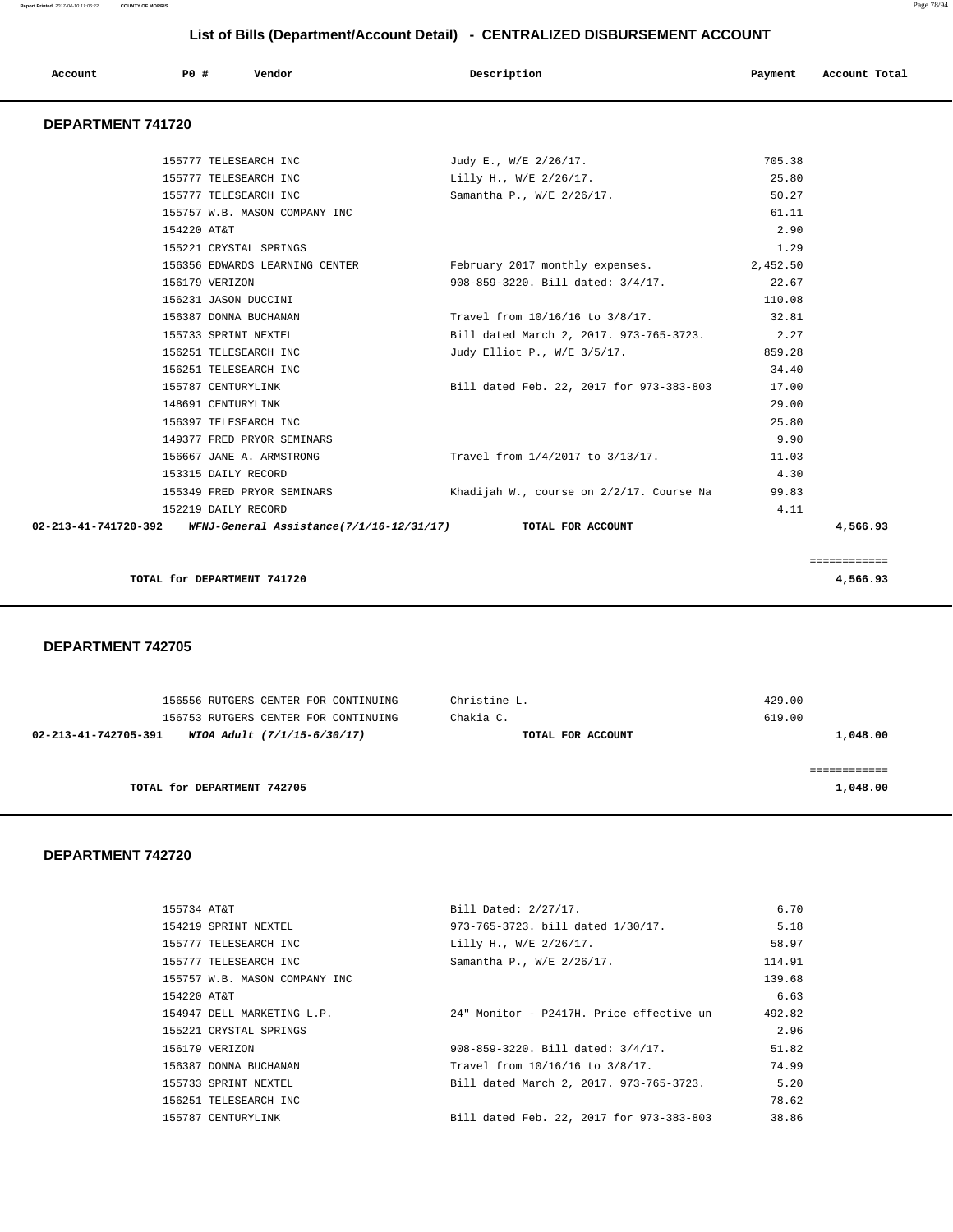| Account<br>. | P <sub>0</sub> | Vendor | Description<br>$\sim$ $\sim$ | Payment | Account Total |
|--------------|----------------|--------|------------------------------|---------|---------------|
|              |                |        |                              |         |               |

## **DEPARTMENT 742720**

|                      | TOTAL for DEPARTMENT 742720      |                                  |          | ============<br>13,244.21 |
|----------------------|----------------------------------|----------------------------------|----------|---------------------------|
| 02-213-41-742720-391 | WIOA Youth (7/1/15-6/30/17)      | TOTAL FOR ACCOUNT                |          | 13,244.21                 |
|                      | 152219 DAILY RECORD              |                                  | 9.40     |                           |
|                      | 153315 DAILY RECORD              |                                  | 9.82     |                           |
|                      | 156838 NEWBRIDGE SERVICES INC    | HSE Achievement                  | 510.00   |                           |
|                      | 156838 NEWBRIDGE SERVICES INC    | HSE Prep                         | 1,430.00 |                           |
|                      | 156838 NEWBRIDGE SERVICES INC    | Life Skills.                     | 1,010.00 |                           |
|                      | 156838 NEWBRIDGE SERVICES INC    | Summer G., Intake.               | 700.00   |                           |
|                      | 156838 NEWBRIDGE SERVICES INC    | Life Skills                      | 1,010.00 |                           |
|                      | 156838 NEWBRIDGE SERVICES INC    | HSE Prep                         | 1,430.00 |                           |
|                      | 156838 NEWBRIDGE SERVICES INC    | Freedom V - intake.              | 700.00   |                           |
|                      | 156836 NEWBRIDGE SERVICES INC    | Incentive upon completion.       | 250.00   |                           |
|                      | 156836 NEWBRIDGE SERVICES INC    | Sean H. - HSE Achievement.       | 510.00   |                           |
|                      | 156739 MICHAEL CARRIGAN          | Travel from 2/10/17 to 3/17/17.  | 163.70   |                           |
|                      | 156667 JANE A. ARMSTRONG         | Travel from 1/4/2017 to 3/13/17. | 25.21    |                           |
|                      | 156582 PHILLIPSBURG SCHOOL BASED | Follow-up services               | 205.00   |                           |
|                      | 156582 PHILLIPSBURG SCHOOL BASED | Kelsey M. - Retention            | 205.00   |                           |
|                      | 156582 PHILLIPSBURG SCHOOL BASED | Baillie W. - Job placement       | 243.00   |                           |
|                      | 156582 PHILLIPSBURG SCHOOL BASED | Kelsey M. - Follow-up services   | 205.00   |                           |
|                      | 156583 PHILLIPSBURG SCHOOL BASED | HSE                              | 600.00   |                           |
|                      | 156583 PHILLIPSBURG SCHOOL BASED | Maree W.                         | 906.00   |                           |
|                      | 156583 PHILLIPSBURG SCHOOL BASED | HSE                              | 600.00   |                           |
|                      | 156583 PHILLIPSBURG SCHOOL BASED | Chelsea T. - GED Prep            | 906.00   |                           |
|                      | 156581 PHILLIPSBURG SCHOOL BASED | Gabriel M.- Follow-up services   | 213.00   |                           |
|                      | 156581 PHILLIPSBURG SCHOOL BASED | Adam B. - Follow-up services     | 213.00   |                           |
|                      | 149377 FRED PRYOR SEMINARS       |                                  | 11.88    |                           |

| 155734 AT&T                        | Bill Dated: 2/27/17.                         | 10.05    |
|------------------------------------|----------------------------------------------|----------|
| 154219 SPRINT NEXTEL               | 973-765-3723. bill dated 1/30/17.            | 7.77     |
| 155777 TELESEARCH INC              | Lilly H., W/E 2/26/17.                       | 88.45    |
| 155777 TELESEARCH INC              | Samantha P., W/E 2/26/17.                    | 172.37   |
| 155757 W.B. MASON COMPANY INC      |                                              | 209.52   |
| 154220 AT&T                        |                                              | 9.95     |
| 155221 CRYSTAL SPRINGS             |                                              | 4.44     |
| 154084 LINCOLN TECHNICAL INSTITUTE | Barin W.                                     | 3,196.00 |
| 156179 VERIZON                     | 908-859-3220. Bill dated: 3/4/17.            | 77.73    |
| 156387 DONNA BUCHANAN              | Travel from 10/16/16 to 3/8/17.              | 112.49   |
| 155733 SPRINT NEXTEL               | Bill dated March 2, 2017. 973-765-3723. 7.80 |          |
| 156251 TELESEARCH INC              |                                              | 117.94   |
| 155787 CENTURYLINK                 | Bill dated Feb. 22, 2017 for 973-383-803     | 58.29    |
| 148691 CENTURYLINK                 |                                              | 74.12    |
| 156397 TELESEARCH INC              |                                              | 88.45    |
| 156559 AVTECH INSTITUTE            | Robert C.                                    | 800.00   |
| 156562 EZ WHEELS DRIVING SCHOOL    | Roger M.                                     | 1,066.40 |
| 149377 FRED PRYOR SEMINARS         |                                              | 20.79    |
| 156574 EZ WHEELS DRIVING SCHOOL    | Mohamed E.                                   | 1,066.40 |
| 156586 AVTECH INSTITUTE            | Nancy H.                                     | 1,568.00 |
| 156588 AVTECH INSTITUTE            | Frank P.                                     | 661.34   |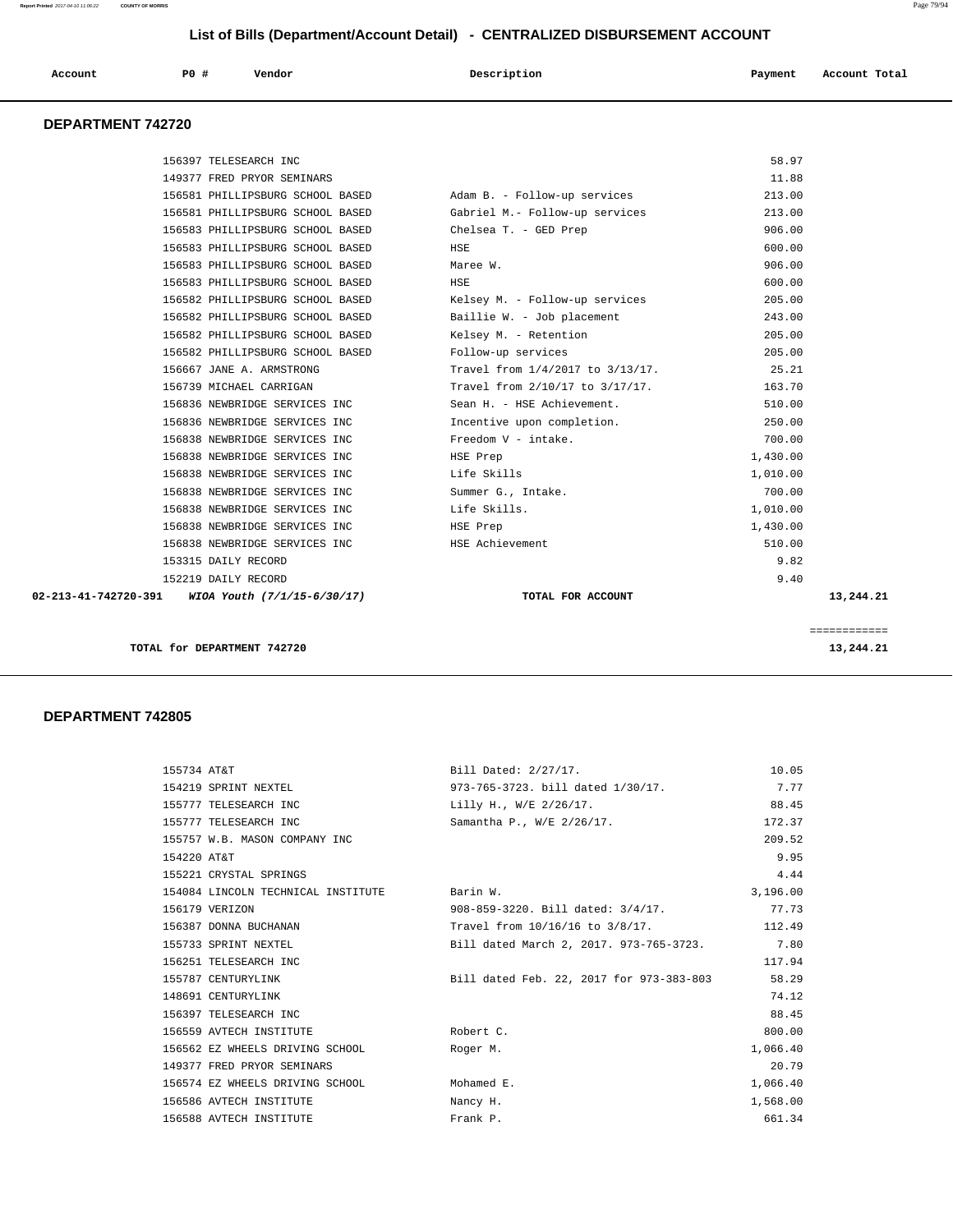| Account                  | PO# | Vendor | Description | Payment | Account Total |
|--------------------------|-----|--------|-------------|---------|---------------|
| <b>DEPARTMENT 742805</b> |     |        |             |         |               |

|                                                                | TOTAL for DEPARTMENT 742805          |                                  |          | 21,957.76 |
|----------------------------------------------------------------|--------------------------------------|----------------------------------|----------|-----------|
|                                                                |                                      |                                  |          |           |
| $02 - 213 - 41 - 742805 - 391$ WIOA Adult $(7/1/16 - 6/30/18)$ |                                      | TOTAL FOR ACCOUNT                |          | 21,957.76 |
|                                                                | 152219 DAILY RECORD                  |                                  | 14.10    |           |
|                                                                | 153315 DAILY RECORD                  |                                  | 14.74    |           |
|                                                                | 156857 AVTECH INSTITUTE              | Ira S.                           | 1,800.00 |           |
|                                                                | 156859 AVTECH INSTITUTE              | James S.                         | 1,960.00 |           |
|                                                                | 156861 AVTECH INSTITUTE              | Jennifer M.                      | 711.12   |           |
|                                                                | 156825 CHRISTINE VALMY INTERNATIONAL | Sandra 0.                        | 1,615.35 |           |
|                                                                | 156862 AMERICAN SCHOOL OF BUSINESS   | Talitha A.                       | 553.00   |           |
|                                                                | 156705 AVTECH INSTITUTE              | Rosemarie C.                     | 800.00   |           |
|                                                                | 156667 JANE A. ARMSTRONG             | Travel from 1/4/2017 to 3/13/17. | 37.82    |           |
|                                                                | 156597 AVTECH INSTITUTE              | Nicholas F.                      | 2,069.33 |           |
|                                                                | 156595 AVTECH INSTITUTE              | Robert C.                        | 360.00   |           |
|                                                                | 156594 AVTECH INSTITUTE              | Rosemarie C.                     | 1,056.00 |           |
|                                                                | 156592 AVTECH INSTITUTE              | Barbara H.                       | 168.00   |           |
|                                                                |                                      |                                  |          |           |

| 155734 AT&T                          | 030 515 8956 001 973 383-1048 Bill Dat   | 20.53    |
|--------------------------------------|------------------------------------------|----------|
| 156161 RUTGERS CENTER FOR CONTINUING | Deborah G.                               | 569.00   |
| 154219 SPRINT NEXTEL                 | 973-765-3723. bill dated 1/30/17.        | 15.86    |
| 155777 TELESEARCH INC                | Lilly H., W/E 2/26/17.                   | 180.59   |
| 155777 TELESEARCH INC                | Samantha P., W/E 2/26/17.                | 351.92   |
| 155757 W.B. MASON COMPANY INC        | Office Supplies for ETS.                 | 427.77   |
| 154220 AT&T                          | 030 515 8956 001 973-383-1048. Bill da   | 20.32    |
| 155221 CRYSTAL SPRINGS               | (7) Five-gallon bottles of drinking wate | 9.06     |
| 156359 EZ WHEELS DRIVING SCHOOL      | Andres P.                                | 1,069.52 |
| 156249 BTII INSTITUTE, LLC           | Deborah D.                               | 1,000.13 |
| 156250 BERGEN BLENDED ACADEMY        | Shirley A.                               | 560.00   |
| 156392 LASCOMP INSTITUTE             | Margaret S.                              | 3,200.00 |
| 156421 LASCOMP INSTITUTE             | Ana G.                                   | 3,200.00 |
| 156394 RUTGERS CENTER FOR CONTINUING | Renee G.                                 | 2,796.00 |
| 156358 EZ WHEELS DRIVING SCHOOL      | Charles S.                               | 1,036.44 |
| 156393 LASCOMP INSTITUTE             | Deborah C.                               | 3,200.00 |
| 156362 RUTGERS CENTER FOR CONTINUING | Laura M.                                 | 2,076.00 |
| 156363 WILLIAM PATERSON UNIVERSITY   | Jeanine S.                               | 1,920.00 |
| 156364 WILLIAM PATERSON UNIVERSITY   | Michelle S.                              | 3,200.00 |
| 156156 LINCOLN TECHNICAL INSTITUTE   | Peter L.                                 | 3,196.00 |
| 156492 DERMODY ASSOCIATES INC.       | Jessica T., Dates: 12/14/16 to 2/14/17.  | 3,032.82 |
| 156490 CONVERTECH, INC.              | Peter B. - Dates-11/15/16 to 1/27/17.    | 4,998.00 |
| 156489 HAMPTON BODY WORKS INC.       | Danielle B. - Dates: 11/18/16 to 2/10/17 | 4,394.25 |
| 156179 VERIZON                       | 908-859-3220 143 27Y . Bill dated: 3/4/1 | 158.69   |
| 156248 BTII INSTITUTE, LLC           | Ira G.                                   | 1,885.95 |
| 156360 EZ WHEELS DRIVING SCHOOL      | Brian M.                                 | 1,066.40 |
| 156361 RUTGERS CENTER FOR CONTINUING | Diana M.                                 | 2,796.00 |
| 156387 DONNA BUCHANAN                | Travel from 10/16/16 to 3/8/17.          | 229.66   |
| 155733 SPRINT NEXTEL                 | Bill dated March 2, 2017. 973-765-3723.  | 15.92    |
| 156251 TELESEARCH INC                | Lilly H., W/E 3/5/17.                    | 240.78   |
| 155787 CENTURYLINK                   | Bill dated Feb. 22, 2017 for 973-383-803 | 119.02   |
| 148691 CENTURYLINK                   | 973-383-8033; bill dated September 22, 2 | 164.35   |
| 156397 TELESEARCH INC                | Lilly H., W/E 3/12/17.                   | 180.59   |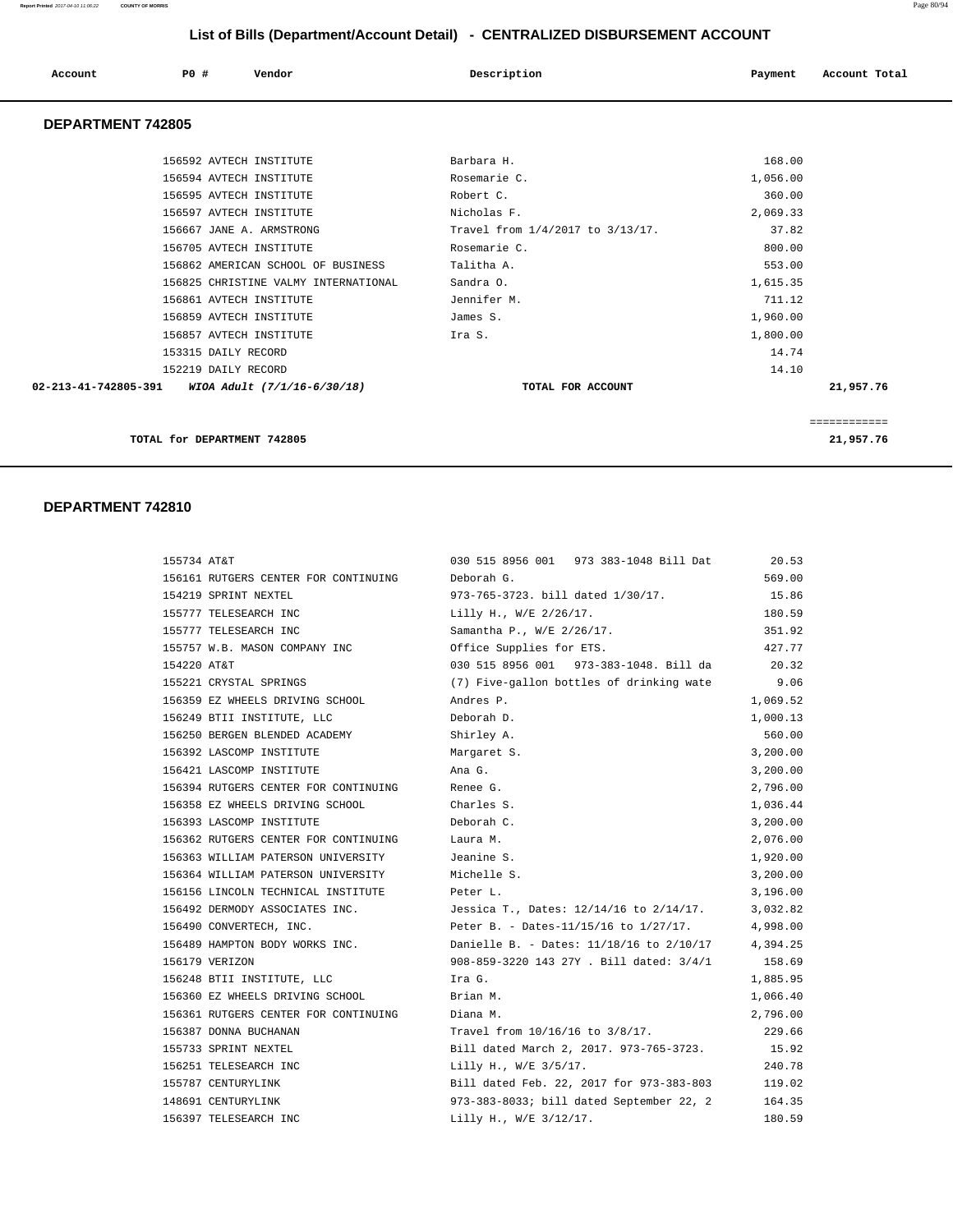| Account | P0 # | Vendor | Description | Payment | Account Total |
|---------|------|--------|-------------|---------|---------------|
|         |      |        |             |         |               |

#### **DEPARTMENT 742810**

|                      | 156560 GLOBALTEK SYSTEMS LLC            | Jagruti G.                               | 3,200.00 |            |
|----------------------|-----------------------------------------|------------------------------------------|----------|------------|
|                      | 156561 AVTECH INSTITUTE                 | Sharon K.                                | 800.00   |            |
|                      | 156563 RUTGERS CENTER FOR CONTINUING    | Grace S.                                 | 3,200.00 |            |
|                      | 156565 WILLIAM PATERSON UNIVERSITY      | Michael M.                               | 800.00   |            |
|                      | 149377 FRED PRYOR SEMINARS              | Maggie F., date of training 9/29/2016. " | 46.53    |            |
|                      | 156600 AVTECH INSTITUTE                 | Alan G.                                  | 2,184.00 |            |
|                      | 156557 AVTECH INSTITUTE                 | Christopher D.                           | 420.00   |            |
|                      | 156603 AVTECH INSTITUTE                 | Sviatoslav L.                            | 2,364.44 |            |
|                      | 156601 AVTECH INSTITUTE                 | Bohdan K.                                | 1,700.00 |            |
|                      | 156591 AVTECH INSTITUTE                 | Anil P.                                  | 1,760.00 |            |
|                      | 156590 AVTECH INSTITUTE                 | Sharon K.                                | 792.00   |            |
|                      | 156589 AVTECH INSTITUTE                 | Jeffrey R.                               | 1,513.33 |            |
|                      | 156587 AVTECH INSTITUTE                 | Greg Y.                                  | 405.34   |            |
|                      | 156585 AVTECH INSTITUTE                 | Shirley G.                               | 992.00   |            |
|                      | 156604 AVTECH INSTITUTE                 | Regina K.                                | 552.00   |            |
|                      | 156593 AVTECH INSTITUTE                 | Kevin H.                                 | 433.33   |            |
|                      | 156598 AVTECH INSTITUTE                 | Renee M.                                 | 1,832.00 |            |
|                      | 156599 AVTECH INSTITUTE                 | Ranjit H.                                | 2,053.33 |            |
|                      | 156667 JANE A. ARMSTRONG                | Travel from 1/4/2017 to 3/13/17.         | 77.21    |            |
|                      | 156840 RUTGERS, THE STATE UNIVERSITY    | Melissa F.                               | 3,200.00 |            |
|                      | 156849 AVTECH INSTITUTE                 | Jeanette T.                              | 2,762.66 |            |
|                      | 156850 AVTECH INSTITUTE                 | Christopher Q.                           | 1,848.00 |            |
|                      | 156706 AVTECH INSTITUTE                 | Jeffrey R.                               | 800.00   |            |
|                      | 156707 AVTECH INSTITUTE                 | Greg Y.                                  | 800.00   |            |
|                      | 156854 AVTECH INSTITUTE                 | Margarita G.                             | 1,033.99 |            |
|                      | 156852 AVTECH INSTITUTE                 | Anthony E.                               | 2,005.34 |            |
|                      | 156851 AVTECH INSTITUTE                 | Barbara B.                               | 1,624.00 |            |
|                      | 156826 EZ WHEELS DRIVING SCHOOL         | Werner G.                                | 900.48   |            |
|                      | 156827 EZ WHEELS DRIVING SCHOOL         | Charles S.                               | 1,069.52 |            |
|                      | 156828 JERSEY TRACTOR TRAILER           | Patrick F.                               | 400.00   |            |
|                      | 156858 AVTECH INSTITUTE                 | Lisa S.                                  | 1,296.00 |            |
|                      | 156860 AVTECH INSTITUTE                 | Vincent R.                               | 1,352.00 |            |
|                      | 156832 AVTECH INSTITUTE                 | Geraldine M.                             | 1,064.00 |            |
|                      | 156835 RUTGERS CENTER FOR CONTINUING    | Joseph S.                                | 2,045.00 |            |
|                      | 156839 RUTGERS, THE STATE UNIVERSITY    | Ayelet H.                                | 3,200.00 |            |
|                      | 156853 AVTECH INSTITUTE                 | Patricia B.                              | 1,296.00 |            |
|                      | 156855 AVTECH INSTITUTE                 | Flora M.                                 | 1,296.00 |            |
|                      | 156856 AVTECH INSTITUTE                 | Thomas S.                                | 1,512.00 |            |
|                      | 156841 JERSEY TRACTOR TRAILER           | Christopher B.                           | 3,600.00 |            |
|                      | 156866 CRAA                             | Qinhua X.                                | 3,200.00 |            |
|                      | 153315 DAILY RECORD                     | ASB: 0000000037; Legal ad. Order # 00018 | 30.08    |            |
|                      | 156892 COUNTY OF MORRIS                 | 2ND HALF OF 3/17 METERED MAIL            | 329.47   |            |
|                      | 156844 COUNTY COLLEGE OF MORRIS         | Thomas S.                                | 275.00   |            |
|                      | 152219 DAILY RECORD                     | WDB Open Meetings Legal Ad. Ad # 0001843 | 28.80    |            |
| 02-213-41-742810-391 | WIOA Dislocated Worker (7/1/16-6/30/18) | TOTAL FOR ACCOUNT                        |          | 110,225.42 |
|                      |                                         |                                          |          |            |

**TOTAL for DEPARTMENT 742810** 110,225.42

============

#### **DEPARTMENT 742820**

 156487 NEWBRIDGE SERVICES INC Alysha Z.- Intake 704.00 156487 NEWBRIDGE SERVICES INC Life Skills 1,016.00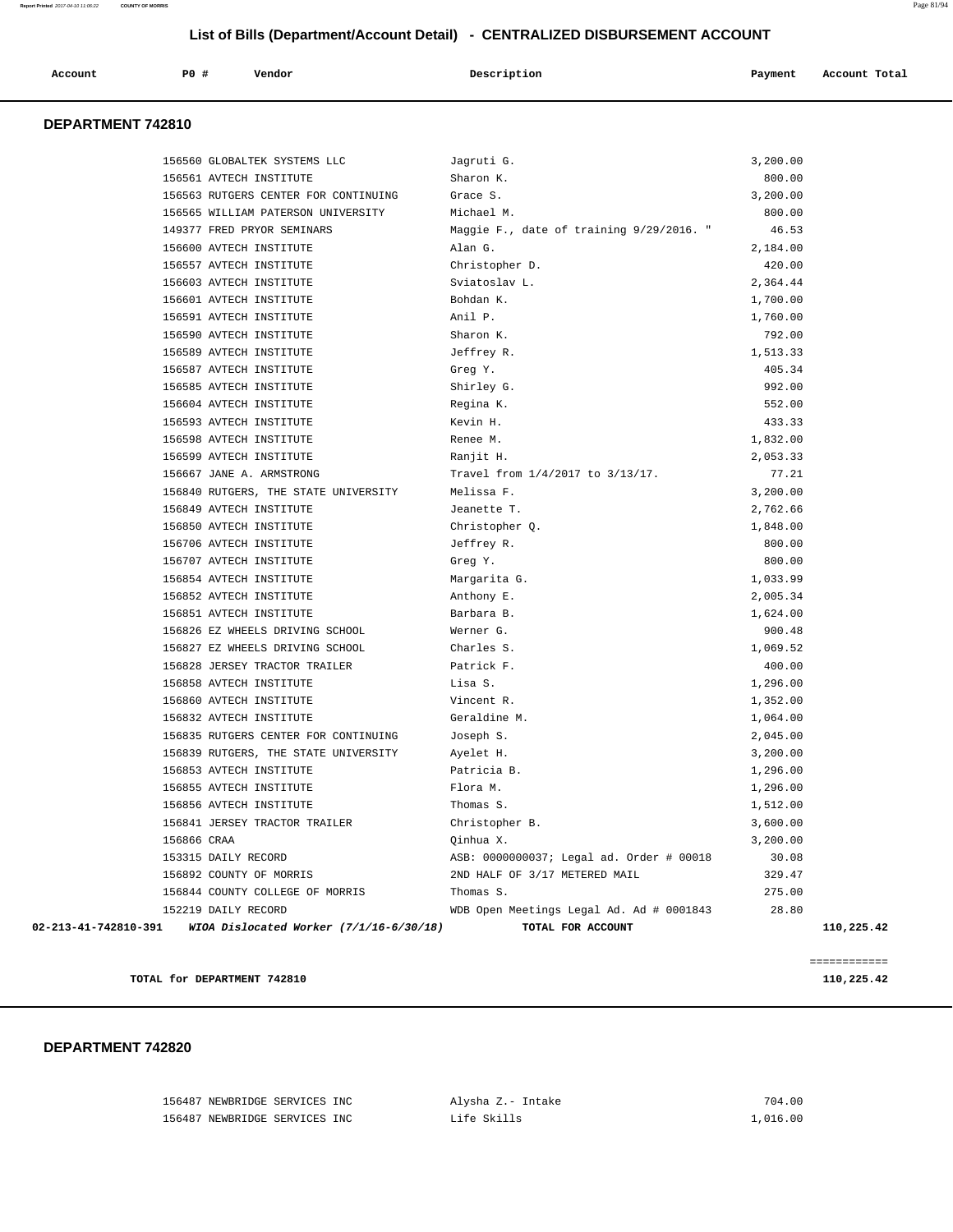| Account<br>. | P <sub>0</sub> | Vendor<br>. | Description | Payment | Account Total |
|--------------|----------------|-------------|-------------|---------|---------------|
|              |                |             |             |         |               |

## **DEPARTMENT 742820**

| 156487 NEWBRIDGE SERVICES INC                                 | HSE Achievement                        | 513.00    |  |
|---------------------------------------------------------------|----------------------------------------|-----------|--|
| 156487 NEWBRIDGE SERVICES INC                                 | Daniel W.- Intake                      | 704.00    |  |
| 156487 NEWBRIDGE SERVICES INC                                 | Life Skills                            | 1,016.00  |  |
| 156487 NEWBRIDGE SERVICES INC                                 | HSE Prep                               | 1,437.00  |  |
| 156487 NEWBRIDGE SERVICES INC                                 | HSE Achievement                        | 513.00    |  |
| 156487 NEWBRIDGE SERVICES INC                                 | HSE Testing Fee.                       | 92.00     |  |
| 156564 M.C. SCHOOL OF TECHNOLOGY                              | Javon J.                               | 291.37    |  |
| 156743 PHILLIPSBURG SCHOOL BASED                              | Ralph A. - Intake                      | 912.00    |  |
| 156743 PHILLIPSBURG SCHOOL BASED                              | LS/PET                                 | 912.00    |  |
| 156743 PHILLIPSBURG SCHOOL BASED                              | Work Experience                        | 244.00    |  |
| 156743 PHILLIPSBURG SCHOOL BASED                              | Aiden A. - Intake                      | 912.00    |  |
| 156743 PHILLIPSBURG SCHOOL BASED                              | LS/PET                                 | 912.00    |  |
| 156743 PHILLIPSBURG SCHOOL BASED                              | HSE Prep                               | 912.00    |  |
| 156743 PHILLIPSBURG SCHOOL BASED                              | HSE                                    | 603.00    |  |
| 156750 PHILLIPSBURG SCHOOL BASED                              | Mackenzie H., Intake                   | 912.00    |  |
| 156750 PHILLIPSBURG SCHOOL BASED                              | LS/PET                                 | 912.00    |  |
| 156750 PHILLIPSBURG SCHOOL BASED                              | Nicholas H., Intake                    | 912.00    |  |
| 156750 PHILLIPSBURG SCHOOL BASED                              | LS/PET                                 | 912.00    |  |
| 156750 PHILLIPSBURG SCHOOL BASED                              | Dakota M., Intake                      | 912.00    |  |
| 156750 PHILLIPSBURG SCHOOL BASED                              | LS/PET                                 | 912.00    |  |
| 156750 PHILLIPSBURG SCHOOL BASED                              | HSE Prep                               | 912.00    |  |
| 156749 PHILLIPSBURG SCHOOL BASED                              | Dakota M., GED HSE Test Reimbursement. | 92.00     |  |
| 156749 PHILLIPSBURG SCHOOL BASED                              | Joseph H., GED HSE Test Reimbursement. | 92.00     |  |
| 156749 PHILLIPSBURG SCHOOL BASED                              | Aiden A., GED HSE Test Reimbursement.  | 92.00     |  |
| 156749 PHILLIPSBURG SCHOOL BASED                              | Tyler B., GED HSE Test Reimbursement.  | 92.00     |  |
| 156742 PHILLIPSBURG SCHOOL BASED                              | Jarred J. - HSE Prep                   | 912.00    |  |
| 156742 PHILLIPSBURG SCHOOL BASED                              | Work Experience                        | 244.00    |  |
| 156742 PHILLIPSBURG SCHOOL BASED                              | Placement                              | 244.00    |  |
| 156742 PHILLIPSBURG SCHOOL BASED                              | Ryan L., - HSE Prep                    | 912.00    |  |
| 156744 PHILLIPSBURG SCHOOL BASED                              | Tyler B.-Intake                        | 912.00    |  |
| 156744 PHILLIPSBURG SCHOOL BASED                              | LS/PET                                 | 912.00    |  |
| 156744 PHILLIPSBURG SCHOOL BASED                              | HSE Prep                               | 912.00    |  |
| 156744 PHILLIPSBURG SCHOOL BASED                              | Justin C.- Intake                      | 912.00    |  |
| 156744 PHILLIPSBURG SCHOOL BASED                              | LS/PET                                 | 912.00    |  |
| 156744 PHILLIPSBURG SCHOOL BASED                              | Joseph H. - Intake                     | 912.00    |  |
| 156744 PHILLIPSBURG SCHOOL BASED                              | LS/PET                                 | 912.00    |  |
| 156744 PHILLIPSBURG SCHOOL BASED                              | HSE Prep                               | 912.00    |  |
| 156751 PHILLIPSBURG SCHOOL BASED                              | Ryan L., GED HSE Reimbursement.        | 92.00     |  |
| 156751 PHILLIPSBURG SCHOOL BASED                              | Larrey J., GED HSE Reimbursement.      | 92.00     |  |
| 156833 AVTECH INSTITUTE                                       | Maryna D.                              | 1,328.00  |  |
| 156837 NEWBRIDGE SERVICES INC                                 | Rashawn B.- HSE Achievement            | 513.00    |  |
| $02 - 213 - 41 - 742820 - 391$<br>WIOA Youth (7/1/16-6/30/18) | TOTAL FOR ACCOUNT                      | 31,515.37 |  |
|                                                               |                                        |           |  |

**TOTAL for DEPARTMENT 742820 31,515.37**

 **DEPARTMENT 758710** 

| 02-213-41-758710-392 | Municipal Alliance $(7/1/16-6/30/17)$ | TOTAL FOR ACCOUNT                        | 1,093.40 |
|----------------------|---------------------------------------|------------------------------------------|----------|
|                      | 156386 STEPHEN NEBESNI                | County Municipal Alliance Coordinator's  | 75.00    |
|                      | 156481 SODEXO INC & AFFILIATES        | Food for Countywide Alliance meeting on  | 278.40   |
|                      | 156483 ROCKAWAY BOROUGH               | Rockaway Borough Municipal Alliance expe | 740.00   |

============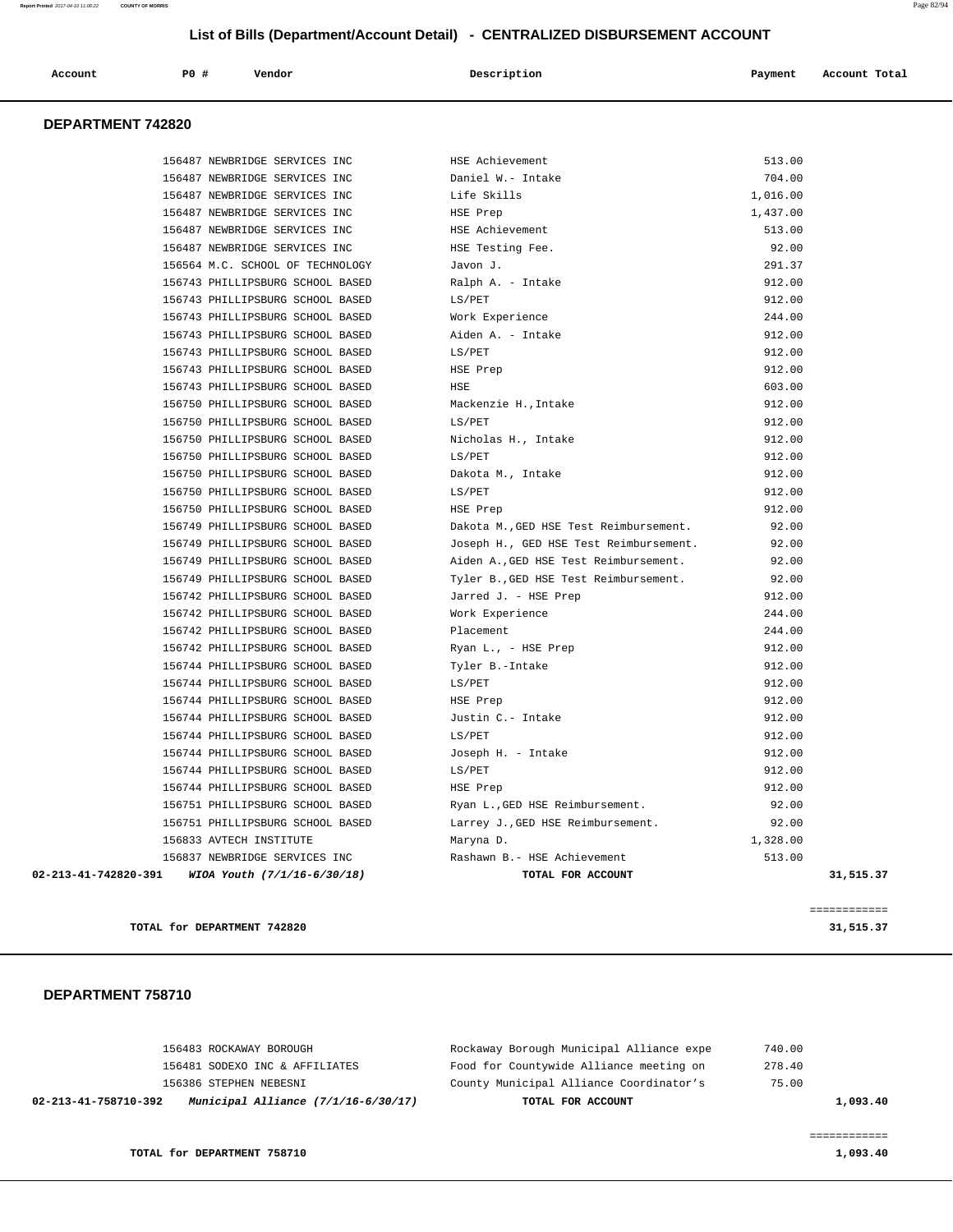**Report Printed** 2017-04-10 11:06:22 **COUNTY OF MORRIS** Page 83/94

# **List of Bills (Department/Account Detail) - CENTRALIZED DISBURSEMENT ACCOUNT**

| Account                  | P0 #<br>Vendor                                                                               | Description                                                                                               | Payment          | Account Total            |  |
|--------------------------|----------------------------------------------------------------------------------------------|-----------------------------------------------------------------------------------------------------------|------------------|--------------------------|--|
| <b>DEPARTMENT 774705</b> |                                                                                              |                                                                                                           |                  |                          |  |
| 02-213-41-774705-391     | 155380 JOSEPH ABRUSCI<br>155384 BELL MEDICAL SERVICES INC.<br>DRE Call Out (10/1/16-9/30/17) | DRE Grant Reimbursement for Officer Equi<br>Equipment for Officers in the DRE Grant.<br>TOTAL FOR ACCOUNT | 96.36<br>932.47  | 1,028.83                 |  |
|                          | TOTAL for DEPARTMENT 774705                                                                  |                                                                                                           |                  | ============<br>1,028.83 |  |
| DEPARTMENT 784920        |                                                                                              |                                                                                                           |                  |                          |  |
| 02-213-41-784920-391     | 155494 ACTIVU CORPORATION<br>FFY16 UASI (9/1/16-8/31/19)                                     | Part #DSL-TX DSL Ophit Transmitter Per<br>TOTAL FOR ACCOUNT                                               | 234.00           | 234.00                   |  |
|                          | TOTAL for DEPARTMENT 784920                                                                  |                                                                                                           |                  | ============<br>234.00   |  |
| DEPARTMENT 786725        |                                                                                              |                                                                                                           |                  |                          |  |
| 02-213-41-786725-394     | 156473 NJ TRANSACTION CONFERENCE<br>156620 W.B. MASON COMPANY INC<br>MAPS (1/1/17-12/31/17)  | 2017 NJ trans Expo<br>S046323902 3/13/17<br>TOTAL FOR ACCOUNT                                             | 345.00<br>775.18 | 1,120.18                 |  |
|                          | TOTAL for DEPARTMENT 786725                                                                  |                                                                                                           |                  | 1,120.18                 |  |
| DEPARTMENT 792720        |                                                                                              |                                                                                                           |                  |                          |  |
|                          | 156566 AEROFUND FINANCIAL INC.                                                               | Transportation from 2/27/17 to 3/3/17.                                                                    | 4,590.38         |                          |  |

| TOTAL for DEPARTMENT 792720                              |                                             | 11,788.10   |
|----------------------------------------------------------|---------------------------------------------|-------------|
|                                                          |                                             |             |
| NJ JARC Round 3 (7/1/16-6/30/17)<br>02-213-41-792720-392 | TOTAL FOR ACCOUNT                           | 11,788.10   |
| 156847 AEROFUND FINANCIAL INC.                           | Transportation from $3/6/17$ to $3/10/17$ . | 4.542.22    |
| 156848 AEROFUND FINANCIAL INC.                           | Transportation from 3/13/17 to 3/17/17.     | 2,655.50    |
| TAARAA URKARAHA FINUMATU TIMA''                          | IL GHIS POLUGULUM LIUM 2/27/17 UU 3/3/17.   | 7, 77 7. 70 |

# **Project Lifesaver Program**

| 1,500.00 | Transmitter One Year Kit Special (30 day | 155355 PROJECT LIFESAVER, INC. |  |
|----------|------------------------------------------|--------------------------------|--|
| 1,500.00 | Transmitter One Year Kit Speical (60 Day | 155355 PROJECT LIFESAVER, INC. |  |
| 54.00    | Battery - Wafer Style for M60 "Longrange | 155355 PROJECT LIFESAVER, INC. |  |
| 120.00   | Battery - WAFER Style ("L" Series 30 Day | 155355 PROJECT LIFESAVER, INC. |  |
| 35.40    | Transmitter Case for PLI OVAL Transmitte | 155355 PROJECT LIFESAVER, INC. |  |
| 47.50    | Battery - WAFER Style for OVAL & ROUND 3 | 155355 PROJECT LIFESAVER, INC. |  |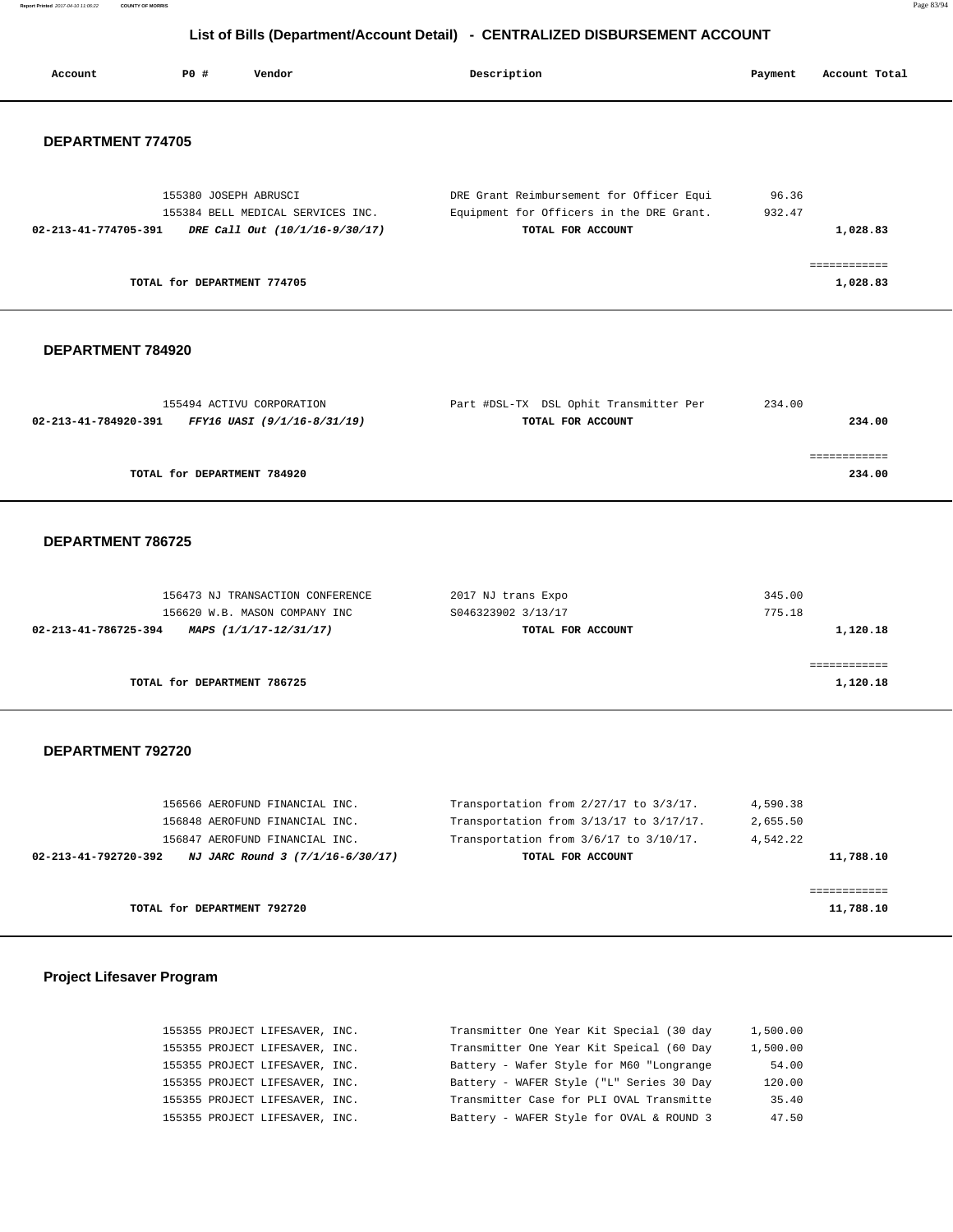**Report Printed** 2017-04-10 11:06:22 **COUNTY OF MORRIS** Page 84/94

# **List of Bills (Department/Account Detail) - CENTRALIZED DISBURSEMENT ACCOUNT**

| Account                          | PO# | Vendor                                  | Description       | Payment | Account Total |
|----------------------------------|-----|-----------------------------------------|-------------------|---------|---------------|
| <b>Project Lifesaver Program</b> |     |                                         |                   |         |               |
|                                  |     | 155355 PROJECT LIFESAVER, INC.          | HazMat Fee        | 27.50   |               |
|                                  |     | 155355 PROJECT LIFESAVER, INC.          | SHIPPING          | 14.54   |               |
| 02-213-41-806505-395             |     | Project Lifesaver Program Private Grant | TOTAL FOR ACCOUNT |         | 3,386.44      |
|                                  |     |                                         |                   |         | ============  |
|                                  |     | TOTAL for Project Lifesaver Program     |                   |         | 3,386.44      |

#### **DEPARTMENT 832710**

| TOTAL for DEPARTMENT 832710                        |                                          | 3,936.98 |
|----------------------------------------------------|------------------------------------------|----------|
|                                                    |                                          |          |
| 02-213-41-832710-392<br>CEHA 2017 (7/1/16-6/30/17) | TOTAL FOR ACCOUNT                        | 3,936.98 |
| 152543 RUTGERS UNIVERSITY                          | Odor Field Enforcement M Kane & E Ward 3 | 180.00   |
| 152543 RUTGERS UNIVERSITY                          | Odor Refresher course J Deacon & C Goss  | 180.00   |
| 153969 A & M INDUSTRIAL SUPPLY                     | Part # 626790                            | 540.00   |
| 153969 A & M INDUSTRIAL SUPPLY                     | Part # 626787                            | 940.98   |
| 153969 A & M INDUSTRIAL SUPPLY                     | Part # 626789                            | 1,032.00 |
| 153969 A & M INDUSTRIAL SUPPLY                     | Part # 626788                            | 344.00   |
| 153969 A & M INDUSTRIAL SUPPLY                     | Ouote S2246902 Part # 626790             | 720.00   |

|                      | 156152 GREENMAN PEDERSEN INC           | Construction Inspection Services for Sus | 19,378.92 |
|----------------------|----------------------------------------|------------------------------------------|-----------|
| 02-213-41-864607-391 | Sussex(CR617)STP-0350 (9/8/14-3/18/18) | TOTAL FOR ACCOUNT                        | 19,378.92 |
|                      |                                        |                                          |           |
|                      |                                        |                                          |           |
|                      | TOTAL for DEPARTMENT 864607            |                                          | 19,378.92 |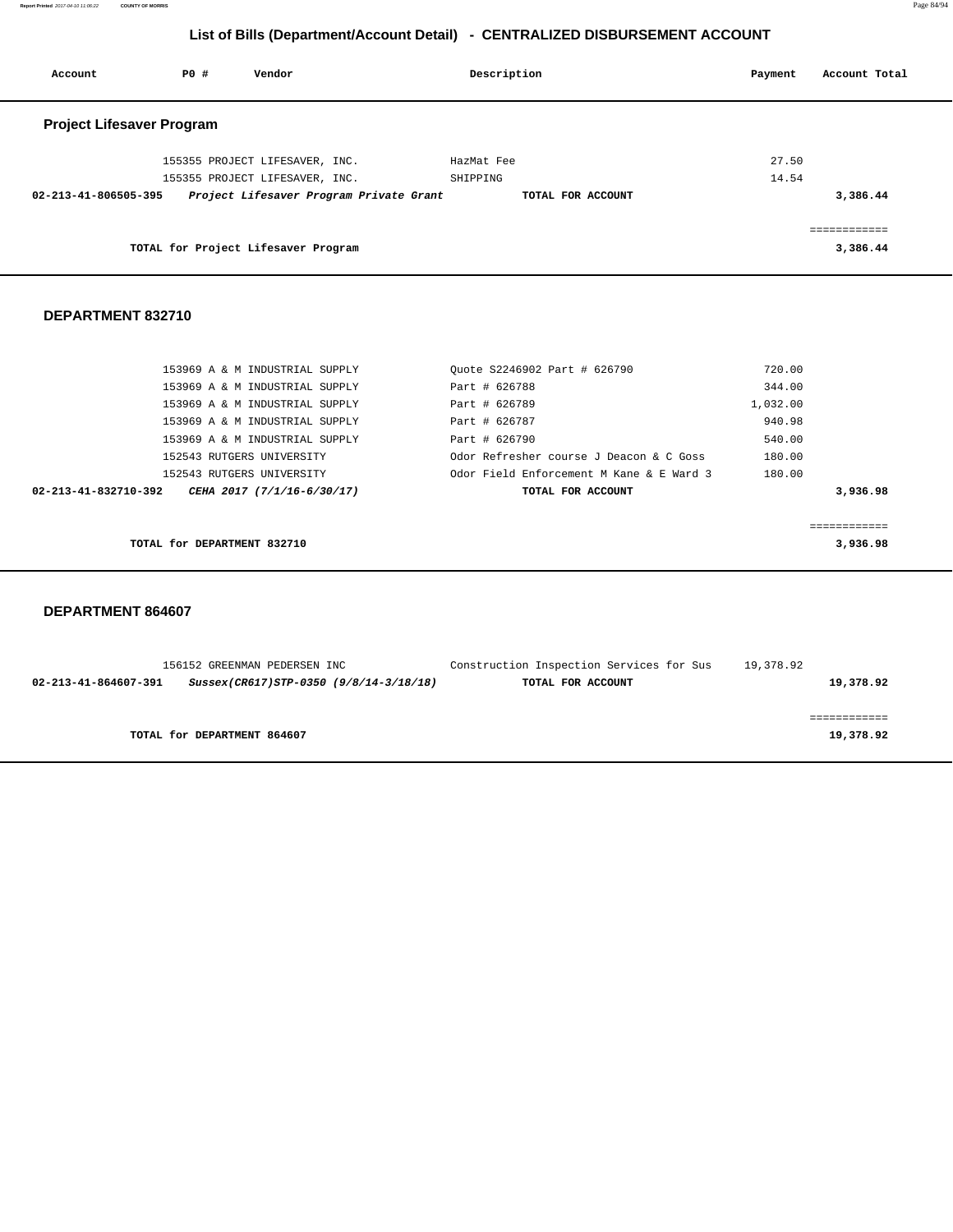|--|--|

| Account                         | P0 #                                       | Vendor                                                                  |  | Description                                                   | Payment   | Account Total             |  |  |
|---------------------------------|--------------------------------------------|-------------------------------------------------------------------------|--|---------------------------------------------------------------|-----------|---------------------------|--|--|
|                                 | <b>County Capital</b><br>DEPARTMENT 951429 |                                                                         |  |                                                               |           |                           |  |  |
| 04-216-55-951429-956            |                                            | 155938 COMPLETE SECURITY SYSTEMS, INC.<br>MC Library - Security Cameras |  | Installation-video Bid #B16-91 Library S<br>TOTAL FOR ACCOUNT | 35,987.00 | 35,987.00                 |  |  |
|                                 |                                            | TOTAL for DEPARTMENT 951429                                             |  |                                                               |           | ============<br>35,987.00 |  |  |
| Analy dam condition, rehab dams |                                            |                                                                         |  |                                                               |           |                           |  |  |
| 04-216-55-953113-909            |                                            | 156614 CIVIL DYNAMICS INC<br>Miscellaneous - Other                      |  | CANTY'S LAKE DAM REHABILITATION - DESIGN<br>TOTAL FOR ACCOUNT | 4,176.89  | 4,176.89                  |  |  |
|                                 |                                            | TOTAL for Analy dam condition, rehab dams                               |  |                                                               |           | ------------<br>4,176.89  |  |  |
| DEPARTMENT 953202               |                                            |                                                                         |  |                                                               |           |                           |  |  |
| 04-216-55-953202-951            | 156095 TRAC                                | Road Resurfacing/Construction/Imprvments                                |  | Hibernia Stickle Ogden Railroad Crossing<br>TOTAL FOR ACCOUNT | 93,045.46 | 93,045.46                 |  |  |
|                                 |                                            | TOTAL for DEPARTMENT 953202                                             |  |                                                               |           | ============<br>93,045.46 |  |  |
| DEPARTMENT 953225               |                                            |                                                                         |  |                                                               |           |                           |  |  |

| 155717 R.S. KNAPP CO INC                                         | Plans & Specifications for the Navigatio | 86.47 |
|------------------------------------------------------------------|------------------------------------------|-------|
| Bridge Design, Renov, Construc - Var Loc<br>04-216-55-953225-909 | TOTAL FOR ACCOUNT                        | 86.47 |
|                                                                  |                                          |       |
|                                                                  |                                          |       |
| TOTAL for DEPARTMENT 953225                                      |                                          | 86.47 |

#### **DEPARTMENT 953259**

**Report Printed** 2017-04-10 11:06:22 **COUNTY OF MORRIS** 

|                      | 156073 LS ENGINEERING ASSOCIATES CORP.   | OFFICE FIT OUT CENTRAL AVENUE LSEA PROJE | 1,000.00 |
|----------------------|------------------------------------------|------------------------------------------|----------|
| 04-216-55-953259-909 | RenovCentrlAveComplx-StClare/NonprofMall | TOTAL FOR ACCOUNT                        | 1,000.00 |
|                      |                                          |                                          |          |
|                      |                                          |                                          |          |
|                      | TOTAL for DEPARTMENT 953259              |                                          | 1,000.00 |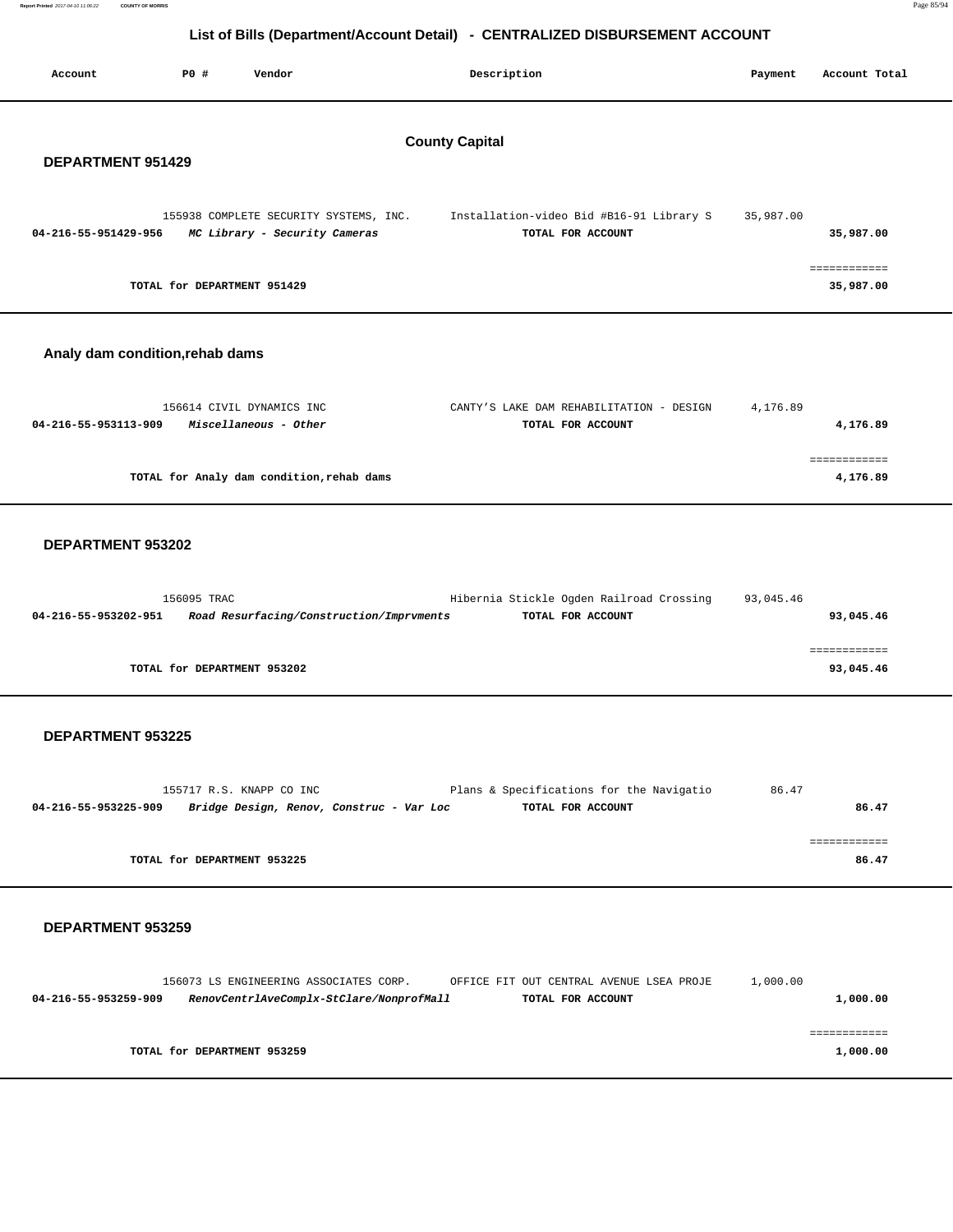| Account              | PO#                         | Vendor                               | Description                              | Payment   | Account Total |
|----------------------|-----------------------------|--------------------------------------|------------------------------------------|-----------|---------------|
|                      |                             |                                      |                                          |           |               |
|                      |                             | 156106 DEWBERRY ENGINEERS, INC       | Professional Engineering Services for th | 11,025.00 |               |
|                      |                             | 156658 CHERRY WEBER & ASSOC. PC      | For Clerk of the Works Agreement for the | 1,272.00  |               |
|                      |                             | 156660 KEEGAN TECHNOLOGY &           | Bridge #1400-855, Windemere Avenue in Mt | 902.00    |               |
|                      |                             | 156788 KELLER & KIRKPATRICK          | Construction Inspection-Clerk of Works.P | 3,523.00  |               |
| 04-216-55-953269-909 |                             | Bridge Design/Constr - var locations | TOTAL FOR ACCOUNT                        |           | 16,722.00     |
|                      |                             |                                      |                                          |           |               |
|                      |                             |                                      |                                          |           | ===========   |
|                      | TOTAL for DEPARTMENT 953269 |                                      |                                          |           | 16,722.00     |

#### **DEPARTMENT 953291**

| 156659 KELLER & KIRKPATRICK                                      | General Engineering On Site Services. Sv  | 4,096.00 |
|------------------------------------------------------------------|-------------------------------------------|----------|
| 156661 KELLER & KIRKPATRICK                                      | General Engineering On Site Services. Pro | 5.120.00 |
| Var Roadway Drainage Proj - Public Works<br>04-216-55-953291-909 | TOTAL FOR ACCOUNT                         | 9,216.00 |
|                                                                  |                                           |          |
|                                                                  |                                           |          |
| TOTAL for DEPARTMENT 953291                                      |                                           | 9,216.00 |

## **DEPARTMENT 953335**

|                      | 156876 MCMANIMON, SCOTLAND & BAUMANN LLC | PROFESSIONAL SERVICES IN CONNECTION WITH | 300.00 |
|----------------------|------------------------------------------|------------------------------------------|--------|
| 04-216-55-953335-909 | Demo Des, Demo&Feasibility Des-AnnStGar  | TOTAL FOR ACCOUNT                        | 300.00 |
|                      |                                          |                                          |        |
|                      |                                          |                                          |        |
|                      | TOTAL for DEPARTMENT 953335              |                                          | 300.00 |

#### **DEPARTMENT 953349**

| 04-216-55-953349-956 |                                     | Various Bldging Repairs-County Wide |                                | TOTAL FOR ACCOUNT                        |          | 13,517.92 |
|----------------------|-------------------------------------|-------------------------------------|--------------------------------|------------------------------------------|----------|-----------|
|                      | 156780 PANCIELLO CONSTRUCTION LLC   |                                     |                                | RE: CH - LOCKER RM & PARKING DECK/ 03-30 | 4,800.00 |           |
|                      | 151495 NEW JERSEY OVERHEAD DOOR LLC |                                     | RE: COUNTY GARAGE/ 12-12-16    |                                          | 1,425.00 |           |
|                      | 151495 NEW JERSEY OVERHEAD DOOR LLC |                                     | RE: COUNTY GARAGE/ 11-21-16    |                                          | 400.00   |           |
|                      | 151495 NEW JERSEY OVERHEAD DOOR LLC |                                     | RE: MOSQUITO CONTROL/ 11-02-16 |                                          | 998.90   |           |
|                      | 151495 NEW JERSEY OVERHEAD DOOR LLC |                                     | RE: MONTVILLE GARAGE/ 10-07-16 |                                          | 1,821.50 |           |
|                      | 151495 NEW JERSEY OVERHEAD DOOR LLC |                                     | RE: MONTVILLE GARAGE/ 10-06-16 |                                          | 960.00   |           |
|                      | 151495 NEW JERSEY OVERHEAD DOOR LLC |                                     | RE: PSTA/ 09-16-16             |                                          | 1,460.00 |           |
|                      | 151495 NEW JERSEY OVERHEAD DOOR LLC |                                     | RE: POLE BARN/ 08-08-16        |                                          | 1,652.52 |           |
|                      |                                     |                                     |                                |                                          |          |           |

|                             | -------------<br>____________ |
|-----------------------------|-------------------------------|
| TOTAL for DEPARTMENT 953349 | 13,517.92                     |

|                      | 155478 T & M ASSOCIATES            | ORIGINAL BUILDING - BASEMENT SMALL FIRST | 660.00 |
|----------------------|------------------------------------|------------------------------------------|--------|
| 04-216-55-953353-909 | Various Improvements at Courthouse | TOTAL FOR ACCOUNT                        | 660.00 |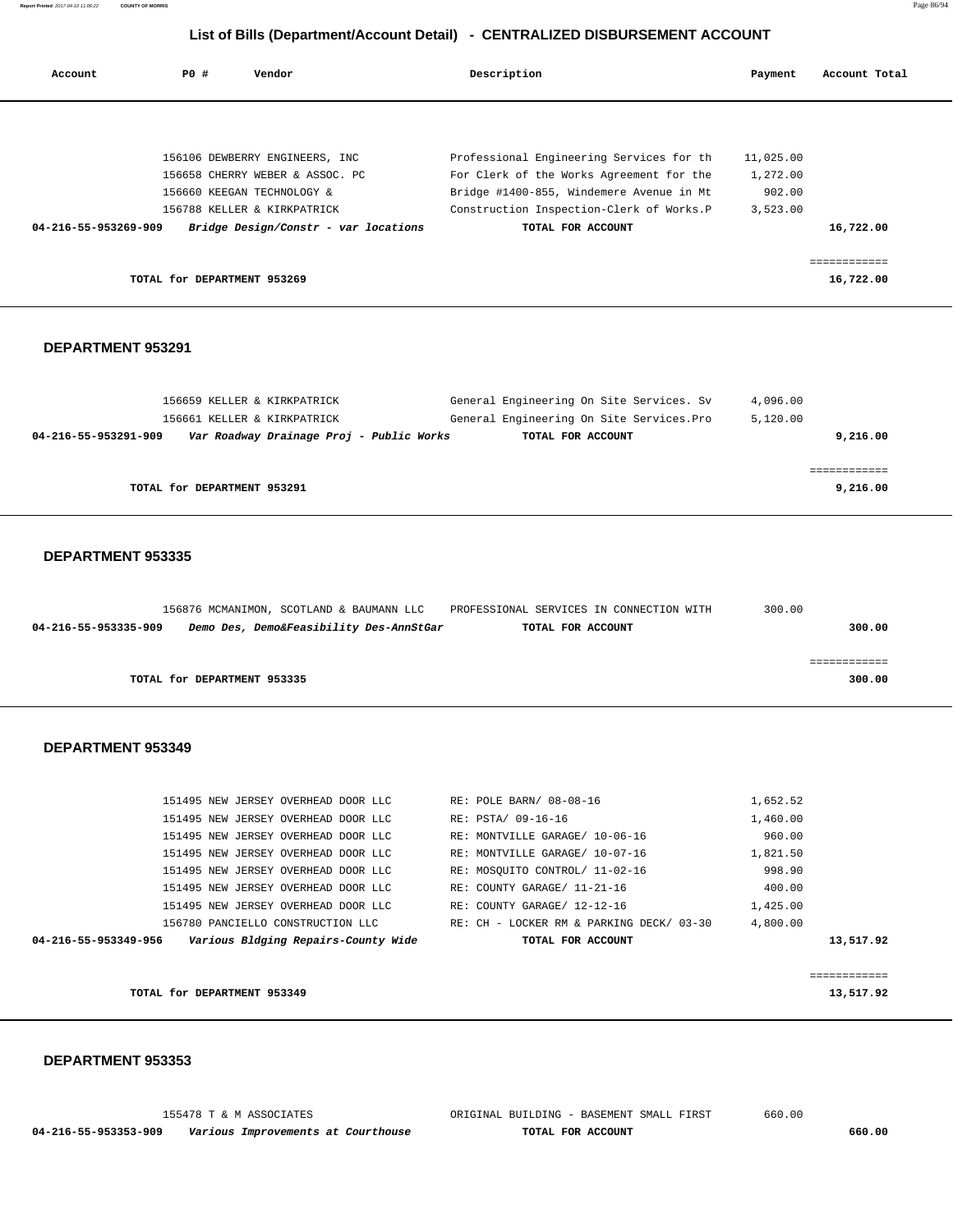**Report Printed** 2017-04-10 11:06:22 **COUNTY OF MORRIS** Page 87/94

# **List of Bills (Department/Account Detail) - CENTRALIZED DISBURSEMENT ACCOUNT**

| Account              | PO#                         | Vendor                             | Description       | Payment | Account Total            |
|----------------------|-----------------------------|------------------------------------|-------------------|---------|--------------------------|
| DEPARTMENT 953353    |                             |                                    |                   |         |                          |
| 04-216-55-953353-951 |                             | Various Improvements at Courthouse | TOTAL FOR ACCOUNT |         | 6,720.00                 |
|                      | TOTAL for DEPARTMENT 953353 |                                    |                   |         | ============<br>7,380.00 |

#### **DEPARTMENT 953362**

|                      | 155456 CORBETT LOCK & SECURITY LLC      | RE: CH LOCKS/ 02-22-17 | 5,929.00 |          |
|----------------------|-----------------------------------------|------------------------|----------|----------|
| 04-216-55-953362-951 | Security Improvement AR Bldg/Courthouse | TOTAL FOR ACCOUNT      |          | 5,929.00 |
|                      |                                         |                        |          |          |
|                      |                                         |                        |          |          |
|                      | TOTAL for DEPARTMENT 953362             |                        |          | 5,929.00 |
|                      |                                         |                        |          |          |

#### **DEPARTMENT 953363**

| 156670 KELLER & KIRKPATRICK                                | Morris County Milling & Resurfacing Proj | 7,471.75  |
|------------------------------------------------------------|------------------------------------------|-----------|
| 156671 KELLER & KIRKPATRICK                                | Morris County Milling & Resurfacing Proj | 1,580.85  |
| 156669 MOTT MACDONALD LLC                                  | Professional Engineering Services render | 3,186.18  |
| 154931 MALICK AND SCHERER PC                               | Surveying Services for County Roadway De | 185.07    |
| Paving & Resurfacing Various Roads<br>04-216-55-953363-909 | TOTAL FOR ACCOUNT                        | 12,423.85 |
|                                                            |                                          |           |
|                                                            |                                          |           |
| TOTAL for DEPARTMENT 953363                                |                                          | 12,423.85 |

#### **DEPARTMENT 953382**

|                      | 154931 MALICK AND SCHERER PC            |  | Surveying Services for County Roadway De | 224.93    |           |
|----------------------|-----------------------------------------|--|------------------------------------------|-----------|-----------|
| 04-216-55-953382-909 | Road Resurfacing, MV arking lot, Railrd |  | TOTAL FOR ACCOUNT                        |           | 224.93    |
|                      | 156183 J. C. CONTRACTING, INC.          |  | Labor, Materials & Services for the Road | 87,209.22 |           |
|                      | 156103 KEY TECH                         |  | Intersection Improvements to 1186 Sussex | 925.00    |           |
| 04-216-55-953382-940 | Road Resurfacing, MV arking lot, Railrd |  | TOTAL FOR ACCOUNT                        |           | 88,134.22 |
|                      |                                         |  |                                          |           |           |
|                      | TOTAL for DEPARTMENT 953382             |  |                                          |           | 88,359.15 |

|                      | 157003 RFS COMMERCIAL, INC.        | WO79035/ RE: SEU/ 03-30-17 | 2,695.00 |
|----------------------|------------------------------------|----------------------------|----------|
| 04-216-55-953383-940 | B&G Interior Building Improvements | TOTAL FOR ACCOUNT          | 2,695.00 |
|                      |                                    |                            |          |
|                      |                                    |                            |          |
|                      | TOTAL for DEPARTMENT 953383        |                            | 2,695.00 |
|                      |                                    |                            |          |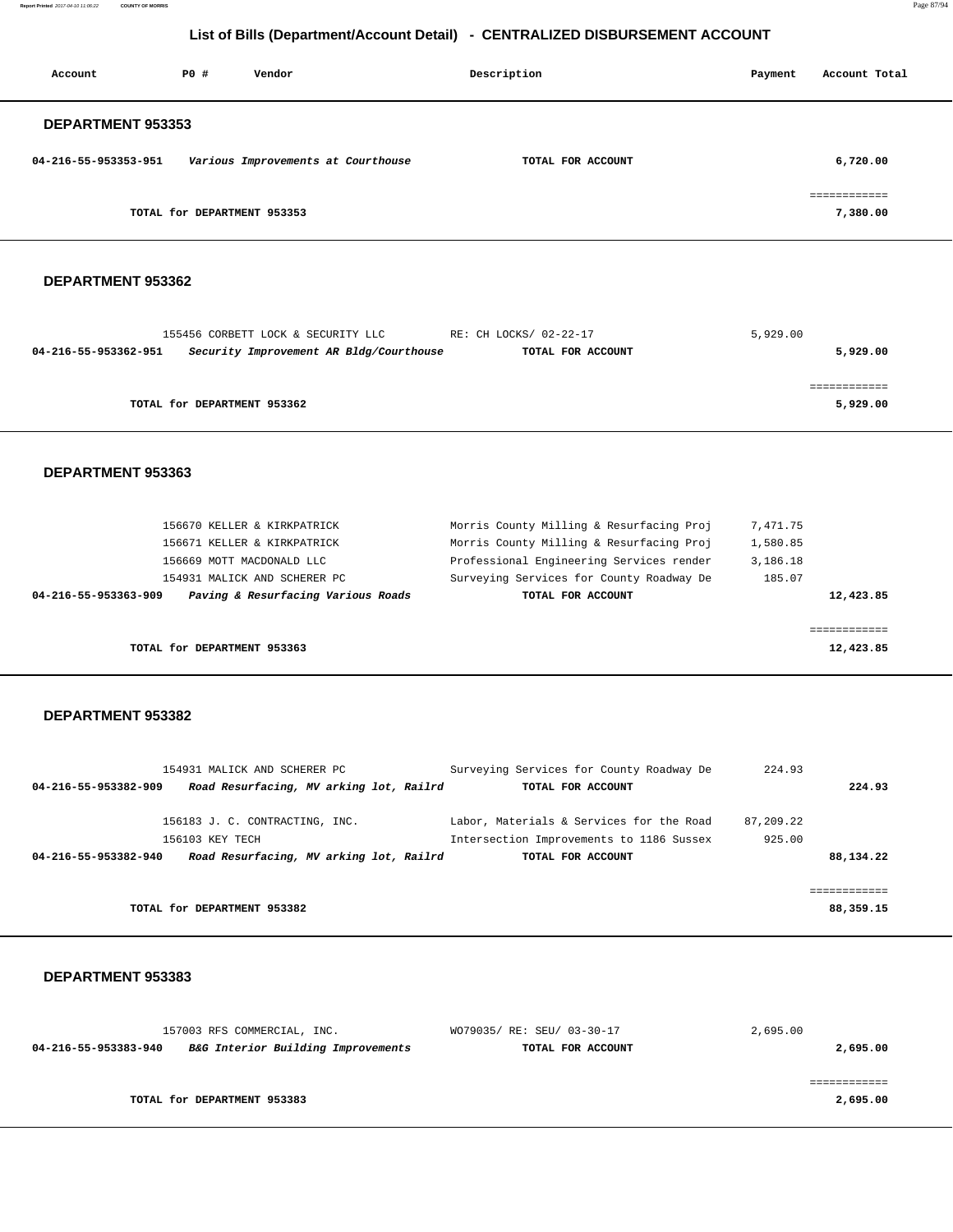| Account              | PO#<br>Vendor               |                                 | Description                              | Payment   | Account Total |
|----------------------|-----------------------------|---------------------------------|------------------------------------------|-----------|---------------|
|                      |                             |                                 |                                          |           |               |
|                      |                             | 156105 BOSWELL ENGINEERING INC  | MC-106/Bridge \$1400-622 Hilltop Road in | 1,921.50  |               |
|                      |                             | 156104 CHERRY WEBER & ASSOC. PC | Engineering Design Services for Bridge N | 2,900.40  |               |
|                      |                             | 156657 CHERRY WEBER & ASSOC. PC | Engineering Design Services for the Comp | 1,597.10  |               |
|                      |                             | 156662 CHERRY WEBER & ASSOC. PC | Bridge No. 1400-341 on Meridan Road over | 2,463.60  |               |
|                      |                             | 156663 CHERRY WEBER & ASSOC. PC | Bridge No. 1400-948 on Russia Road Bridg | 2,355.90  |               |
|                      |                             | 157053 BOSWELL ENGINEERING INC  | Professional Engineering Services for MC | 4,043.00  |               |
|                      |                             | 157055 CHERRY WEBER & ASSOC. PC | Engineering Design Services for County B | 982.05    |               |
|                      |                             | 157054 CHERRY WEBER & ASSOC. PC | Engineering Design Services for Bridge N | 15,671.00 |               |
| 04-216-55-953387-909 |                             | Various Bridge Replacement      | TOTAL FOR ACCOUNT                        |           | 31,934.55     |
|                      |                             |                                 |                                          |           |               |
|                      |                             |                                 |                                          |           | ============  |
|                      | TOTAL for DEPARTMENT 953387 |                                 |                                          |           | 31,934.55     |

 **DEPARTMENT 953388** 

 155921 BEYER FORD 2003 Ford Crown Victoria Unit# 3/3. Repa 210.00 155921 BEYER FORD Pump Assembly 488.22 155921 BEYER FORD Gas 11.00 155921 BEYER FORD Fee for legal disposal of hazardous wast 12.41  **04-216-55-953388-957 Equip. & Vehicle Replacement-PPW TOTAL FOR ACCOUNT 721.63** ============ **TOTAL for DEPARTMENT 953388 721.63**

 **DEPARTMENT 953409** 

|                      | 149595 CHERRY VALLEY TRACTOR | 7 TON TRAILER W/18FT FLAT DECK, 83" WIDE | 4,999.00 |
|----------------------|------------------------------|------------------------------------------|----------|
| 04-216-55-953409-957 | Purchase of a Truck for DPW  | TOTAL FOR ACCOUNT                        | 4,999.00 |
|                      | TOTAL for DEPARTMENT 953409  |                                          | 4,999.00 |

## **DEPARTMENT 953416**

| 155462 HERBST-MUSCIANO, LLC                              | PROJECT #7376 - MORRIS COUNTY FUEL DISPE | 11,902.91 |
|----------------------------------------------------------|------------------------------------------|-----------|
| B&G - Exterior Building Projects<br>04-216-55-953416-909 | TOTAL FOR ACCOUNT                        | 11,902.91 |
|                                                          |                                          |           |
|                                                          |                                          |           |
| TOTAL for DEPARTMENT 953416                              |                                          | 11,902.91 |

| 04-216-55-953419-909 | PublicWorks-Railroad&Road Constr/Resurf | TOTAL FOR ACCOUNT                        | 820.00 |
|----------------------|-----------------------------------------|------------------------------------------|--------|
|                      | 153491 MALICK AND SCHERER PC            | County Roadway Dedication Review MCPB 20 | 410.00 |
|                      | 152769 MALICK AND SCHERER PC            | County Roadway Dedication Review MCPB 20 | 410.00 |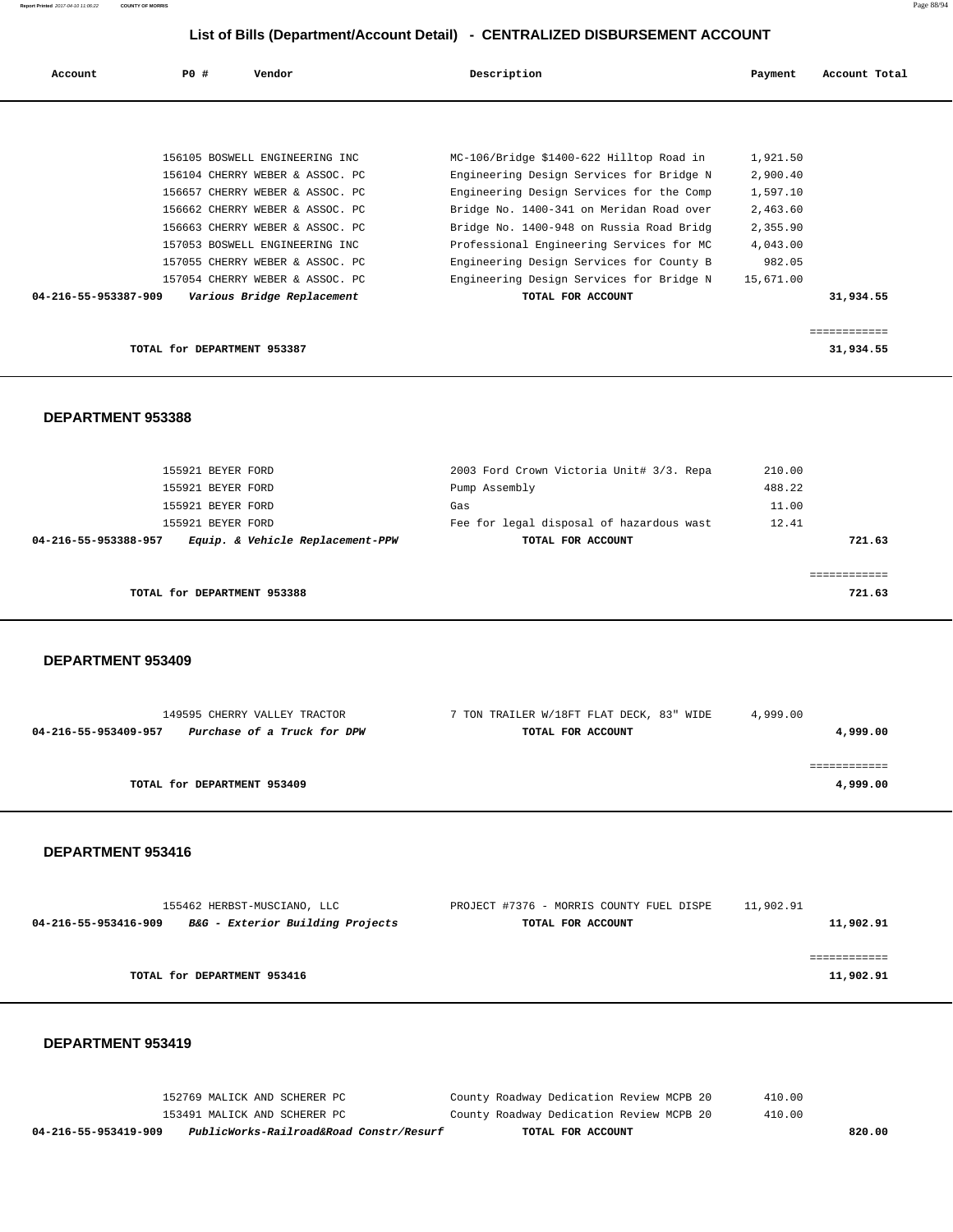**Report Printed** 2017-04-10 11:06:22 **COUNTY OF MORRIS** Page 89/94

# **List of Bills (Department/Account Detail) - CENTRALIZED DISBURSEMENT ACCOUNT**

| Account                  | PO#                         | Vendor                                  | Description       | Payment | Account Total          |
|--------------------------|-----------------------------|-----------------------------------------|-------------------|---------|------------------------|
| <b>DEPARTMENT 953419</b> |                             |                                         |                   |         |                        |
| 04-216-55-953419-951     |                             | PublicWorks-Railroad&Road Constr/Resurf | TOTAL FOR ACCOUNT |         | 163.32                 |
|                          | TOTAL for DEPARTMENT 953419 |                                         |                   |         | ------------<br>983.32 |

#### **DEPARTMENT 953420**

| 156072 LS ENGINEERING ASSOCIATES CORP.                       | MORRIS COUNTY COURTHOUSE MAIN ENTRANCE,  | 1,500.00  |           |
|--------------------------------------------------------------|------------------------------------------|-----------|-----------|
| B&G - Interior Building Improvements<br>04-216-55-953420-909 | TOTAL FOR ACCOUNT                        |           | 1,500.00  |
|                                                              |                                          |           |           |
| 155633 R.D. SALES DOOR & HARDWARE LLC                        | RE: HEALTH MGMT/ 01-31-17                | 143.00    |           |
| 155479 GPC, INC.                                             | RE: CH - VACATE LOCKER ROOM FOR NEW FRON | 5,376.00  |           |
| 150098 HIGH GRADE CONTRACTING                                | REPLACE WALKWAY WINDOWS AS PER ATTACHED  | 15,900.00 |           |
| 156319 R.D. SALES DOOR & HARDWARE LLC                        | RE: COUNTY LIBRARY/ 02-02-17             | 230.00    |           |
| B&G - Interior Building Improvements<br>04-216-55-953420-951 | TOTAL FOR ACCOUNT                        |           | 21,649.00 |
|                                                              |                                          |           |           |
|                                                              |                                          |           |           |
| TOTAL for DEPARTMENT 953420                                  |                                          |           | 23,149.00 |

## **DEPARTMENT 953454**

|                             | 156874 MCMANIMON, SCOTLAND & BAUMANN LLC |  |                                          | PROFESSIONAL FEES IN CONNECTION WITH BON |                   |  | 300.00 |          |
|-----------------------------|------------------------------------------|--|------------------------------------------|------------------------------------------|-------------------|--|--------|----------|
|                             | 156874 MCMANIMON, SCOTLAND & BAUMANN LLC |  |                                          | PROFESSIONAL FEES IN CONNECTION WITH BON |                   |  | 300.00 |          |
|                             | 156874 MCMANIMON, SCOTLAND & BAUMANN LLC |  |                                          | PROFESSIONAL FEES IN CONNECTION WITH BON |                   |  | 300.00 |          |
|                             | 156874 MCMANIMON, SCOTLAND & BAUMANN LLC |  |                                          | PROFESSIONAL FEES IN CONNECTION WITH BON |                   |  | 300.00 |          |
| 04-216-55-953454-909        |                                          |  | RoadResurf/IntersectConstr&RR-PublicWrks |                                          | TOTAL FOR ACCOUNT |  |        | 1,200.00 |
|                             |                                          |  |                                          |                                          |                   |  |        |          |
|                             |                                          |  |                                          |                                          |                   |  |        |          |
| TOTAL for DEPARTMENT 953454 |                                          |  |                                          |                                          | 1,200.00          |  |        |          |

## **DEPARTMENT 953455**

|                      |                             | 156874 MCMANIMON, SCOTLAND & BAUMANN LLC | PROFESSIONAL FEES IN CONNECTION WITH BON |                   | 300.00 |
|----------------------|-----------------------------|------------------------------------------|------------------------------------------|-------------------|--------|
| 04-216-55-953455-909 |                             | Bridge Design & Replacement-Public Works |                                          | TOTAL FOR ACCOUNT | 300.00 |
|                      |                             |                                          |                                          |                   |        |
|                      |                             |                                          |                                          |                   |        |
|                      | TOTAL for DEPARTMENT 953455 |                                          |                                          |                   | 300.00 |

|                      | 156874 MCMANIMON, SCOTLAND & BAUMANN LLC | PROFESSIONAL FEES IN CONNECTION WITH BON | 300.00 |
|----------------------|------------------------------------------|------------------------------------------|--------|
| 04-216-55-953456-909 | Enviro Investig/Clean Up-Public Works    | TOTAL FOR ACCOUNT                        | 300.00 |
|                      |                                          |                                          |        |
|                      |                                          |                                          |        |
|                      | TOTAL for DEPARTMENT 953456              |                                          | 300.00 |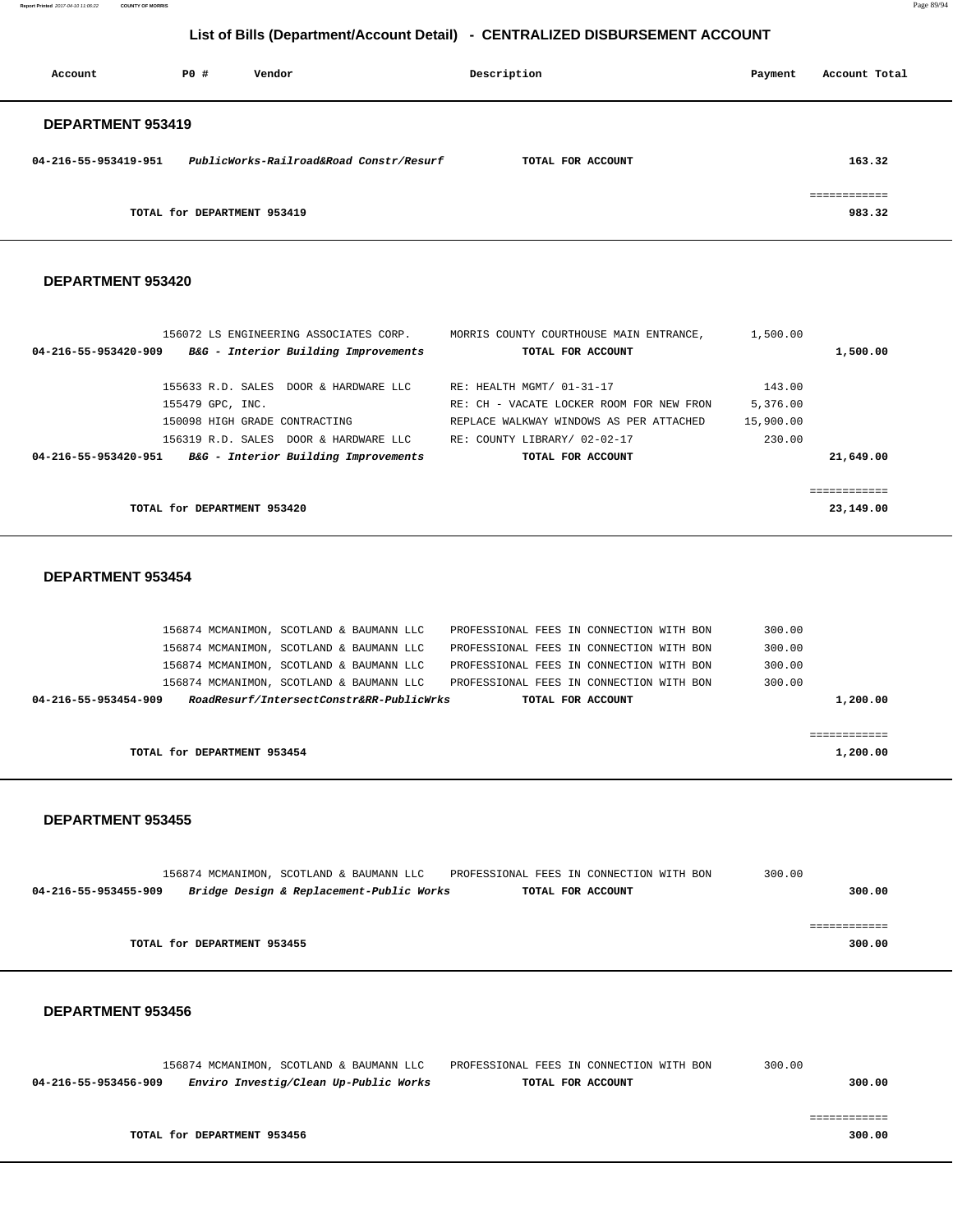**Report Printed** 2017-04-10 11:06:22 **COUNTY OF MORRIS** Page 90/94

# **List of Bills (Department/Account Detail) - CENTRALIZED DISBURSEMENT ACCOUNT**

| Account                  | PO#                         | Vendor                                 | Description                              | Payment   | Account Total |
|--------------------------|-----------------------------|----------------------------------------|------------------------------------------|-----------|---------------|
| <b>DEPARTMENT 954434</b> |                             |                                        |                                          |           |               |
|                          |                             | 141725 ATLANTIC TACTICAL OF NJ, INC.   | ITEM #SUR-556-MIN12BK - Surefire 2nd Gen | 8,183.90  |               |
|                          |                             | 141725 ATLANTIC TACTICAL OF NJ, INC.   | ITEM #SUR4657 - Surefire 3 Prong Flash H | 1,249.80  |               |
|                          |                             | 149683 FIRST PRIORITY VEHICLES INC.    | Install equipment "2013" F-550 Crime Sce | 891.00    |               |
|                          |                             | 157029 FIRST PRIORITY VEHICLES INC.    | Equipment for Bomb Vehicle See attached  | 10,553.12 |               |
| 04-216-55-954434-956     |                             | Sheriff - Various Upgrades & Equipment | TOTAL FOR ACCOUNT                        |           | 20,877.82     |
|                          |                             |                                        |                                          |           |               |
|                          |                             |                                        |                                          |           | ===========   |
|                          | TOTAL for DEPARTMENT 954434 |                                        |                                          |           | 20,877.82     |

## **DEPARTMENT 954447**

| 152681 FIRST PRIORITY VEHICLES INC.                   | Service/Labor on "2016" Ford Transit Van | 9,353.84 |
|-------------------------------------------------------|------------------------------------------|----------|
| Sheriff - Vehicle Replacement<br>04-216-55-954447-957 | TOTAL FOR ACCOUNT                        | 9,353.84 |
|                                                       |                                          |          |
|                                                       |                                          |          |
| TOTAL for DEPARTMENT 954447                           |                                          | 9,353.84 |
|                                                       |                                          |          |

## **DEPARTMENT 954449**

| 156874 MCMANIMON, SCOTLAND & BAUMANN LLC                         | PROFESSIONAL FEES IN CONNECTION WITH BON | 300.00 |
|------------------------------------------------------------------|------------------------------------------|--------|
| Vehicle Replacement for Sheriff's Office<br>04-216-55-954449-909 | TOTAL FOR ACCOUNT                        | 300.00 |
|                                                                  |                                          |        |
|                                                                  |                                          |        |
| TOTAL for DEPARTMENT 954449                                      |                                          | 300.00 |
|                                                                  |                                          |        |

## **DEPARTMENT 954450**

|                      |                             | 156874 MCMANIMON, SCOTLAND & BAUMANN LLC | PROFESSIONAL FEES IN CONNECTION WITH BON |                   | 300.00 |        |
|----------------------|-----------------------------|------------------------------------------|------------------------------------------|-------------------|--------|--------|
| 04-216-55-954450-909 |                             | Various Upgrades & Equip-Sheriffs Office |                                          | TOTAL FOR ACCOUNT |        | 300.00 |
|                      |                             |                                          |                                          |                   |        |        |
|                      |                             |                                          |                                          |                   |        |        |
|                      | TOTAL for DEPARTMENT 954450 |                                          |                                          |                   |        | 300.00 |

|                      | 156542 WALLKILL GROUP INC               | Project#:A4517.00, Construction thru 2.28 | 105,330.15 |
|----------------------|-----------------------------------------|-------------------------------------------|------------|
| 04-216-55-955403-951 | MV-Long Term Health Center Improvements | TOTAL FOR ACCOUNT                         | 105,330.15 |
|                      |                                         |                                           |            |
|                      |                                         |                                           |            |
|                      | TOTAL for DEPARTMENT 955403             |                                           | 105,330.15 |
|                      |                                         |                                           |            |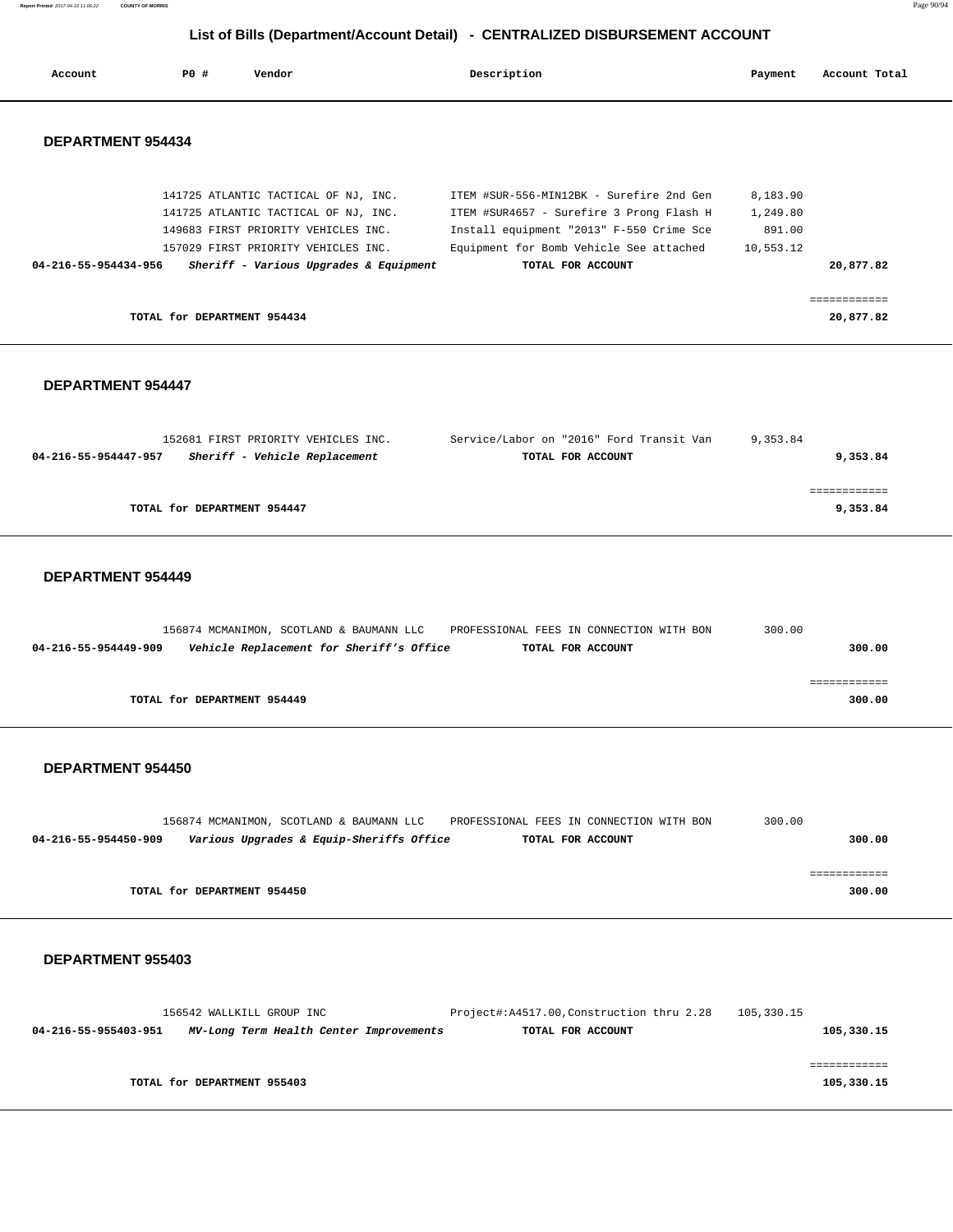**Report Printed** 2017-04-10 11:06:22 **COUNTY OF MORRIS** Page 91/94

# **List of Bills (Department/Account Detail) - CENTRALIZED DISBURSEMENT ACCOUNT**

| Account              | PO#                         | Vendor                                  | Description       | Payment   | Account Total             |
|----------------------|-----------------------------|-----------------------------------------|-------------------|-----------|---------------------------|
|                      |                             |                                         |                   |           |                           |
|                      |                             | 155184 SPEEDWELL ELECTRIC MOTORS        | 77474,1.31.2017   | 12,278.00 |                           |
| 04-216-55-955443-940 |                             | Morris View - Various Imprvmnts & Equip | TOTAL FOR ACCOUNT |           | 12,278.00                 |
|                      | TOTAL for DEPARTMENT 955443 |                                         |                   |           | ============<br>12,278.00 |

## **DEPARTMENT 955445**

|                             | 156764 C. DOUGHERTY & CO. INC.          | Payment#1 for work thru 2.28.2017 on Chi | 46,193.75 |
|-----------------------------|-----------------------------------------|------------------------------------------|-----------|
| 04-216-55-955445-956        | Morris View - Cooling Tower Replacement | TOTAL FOR ACCOUNT                        | 46,193.75 |
|                             |                                         |                                          |           |
|                             |                                         |                                          |           |
| TOTAL for DEPARTMENT 955445 |                                         |                                          | 46,193.75 |
|                             |                                         |                                          |           |

#### **DEPARTMENT 962398**

| 156491 MILLENNIUM COMMUNICATIONS                        | Delivery of Materials/ Equipment to site | 139,655.00 |
|---------------------------------------------------------|------------------------------------------|------------|
| 156491 MILLENNIUM COMMUNICATIONS                        | Traffic Control                          | 48,438.00  |
| ITD-Computer & Newtork Upgrades<br>04-216-55-962398-955 | TOTAL FOR ACCOUNT                        | 188,093.00 |
|                                                         |                                          |            |
|                                                         |                                          |            |
| TOTAL for DEPARTMENT 962398                             |                                          | 188,093.00 |
|                                                         |                                          |            |

#### **DEPARTMENT 962432**

| 04-216-55-962432-955 |                               | OIT-Computer & Network Upgrades & Equip | TOTAL FOR ACCOUNT                       |             | 45,055.64 |
|----------------------|-------------------------------|-----------------------------------------|-----------------------------------------|-------------|-----------|
|                      | 154209 SHI INTERNATIONAL CORP |                                         | Design Approval and Project Manager Fee | 9,682.67    |           |
|                      | 154209 SHI INTERNATIONAL CORP |                                         | SMARTNET Premium Ext Service Agreement  | 30, 254. 22 |           |
|                      | 154373 EXTREME NETWORKS INC.  |                                         | PWR CORD, 15A, USA, NEMA5-15, C15       | 17.50       |           |
|                      | 154373 EXTREME NETWORKS INC.  |                                         | LR SFP+ module                          | 1,396.50    |           |
|                      | 154373 EXTREME NETWORKS INC.  |                                         | Summit Fan module FB                    | 103.25      |           |
|                      | 154373 EXTREME NETWORKS INC.  |                                         | Summit 1100W AC PSU FB                  | 766.50      |           |
|                      | 154373 EXTREME NETWORKS INC.  |                                         | X460-G2-48p-10GE4-Base                  | 2,835.00    |           |
|                      |                               |                                         |                                         |             |           |

**TOTAL for DEPARTMENT 962432 45,055.64**

|                      |                             | 156874 MCMANIMON, SCOTLAND & BAUMANN LLC | PROFESSIONAL FEES IN CONNECTION WITH BON | 300.00 |
|----------------------|-----------------------------|------------------------------------------|------------------------------------------|--------|
| 04-216-55-963452-909 |                             | Emergency Supprt Vehicle&Equip-EmergMgmt | TOTAL FOR ACCOUNT                        | 300.00 |
|                      |                             |                                          |                                          |        |
|                      |                             |                                          |                                          |        |
|                      | TOTAL for DEPARTMENT 963452 |                                          |                                          | 300.00 |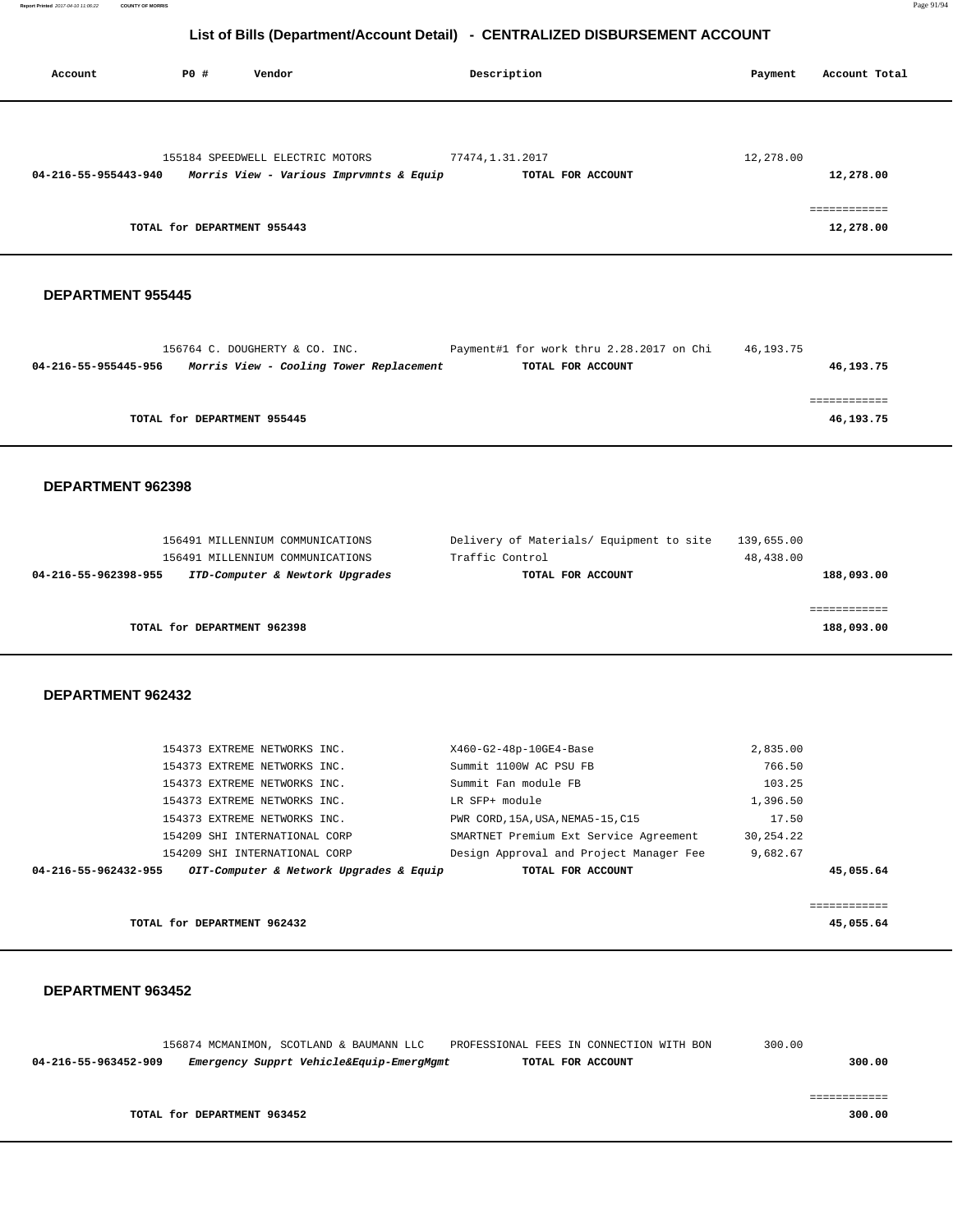| LISTOL DIIIS (DEPARTIMENTACCOUNT DETAIL) - CENTRALIZED DISBORSEMENT ACCOUNT |             |                                                                                                                                                                  |                                                                               |                                 |                                  |  |  |
|-----------------------------------------------------------------------------|-------------|------------------------------------------------------------------------------------------------------------------------------------------------------------------|-------------------------------------------------------------------------------|---------------------------------|----------------------------------|--|--|
| Account                                                                     | <b>PO #</b> | Vendor                                                                                                                                                           | Description                                                                   | Payment                         | Account Total                    |  |  |
| 04-216-55-963453-909                                                        |             | 156874 MCMANIMON, SCOTLAND & BAUMANN LLC<br>Lenco Medevac Bearcat & Equip -EmergMgmt<br>TOTAL for DEPARTMENT 963453                                              | PROFESSIONAL FEES IN CONNECTION WITH BON<br>TOTAL FOR ACCOUNT                 | 300.00                          | 300.00<br>============<br>300.00 |  |  |
| DEPARTMENT 964435                                                           |             |                                                                                                                                                                  |                                                                               |                                 |                                  |  |  |
| 04-216-55-964435-909                                                        |             | 156498 CHARLES COLLINS<br>Surrogate - Surrogate Application System                                                                                               | Tripp Lite 2-Port Dual Monitor DVI LVM S<br>TOTAL FOR ACCOUNT                 | 340.46                          | 340.46                           |  |  |
|                                                                             |             | TOTAL for DEPARTMENT 964435                                                                                                                                      |                                                                               |                                 | 340.46                           |  |  |
| DEPARTMENT 964451                                                           |             | 156874 MCMANIMON, SCOTLAND & BAUMANN LLC                                                                                                                         | PROFESSIONAL FEES IN CONNECTION WITH BON                                      | 300.00                          |                                  |  |  |
| 04-216-55-964451-909                                                        |             | Surveillance Vehicle Rplcmnt-Prosecutor<br>TOTAL for DEPARTMENT 964451                                                                                           | TOTAL FOR ACCOUNT                                                             |                                 | 300.00<br>============<br>300.00 |  |  |
| DEPARTMENT 968436                                                           |             |                                                                                                                                                                  |                                                                               |                                 |                                  |  |  |
|                                                                             |             | 156795 COUNTY COLLEGE OF MORRIS<br>156795 COUNTY COLLEGE OF MORRIS<br>156795 COUNTY COLLEGE OF MORRIS<br>04-216-55-968436-951 VoTech - Bldg Imprvmnts & Upgrades | Maser Consulting<br>Maser Consulting<br>Maser Consulting<br>TOTAL FOR ACCOUNT | 12,894.71<br>2,685.29<br>441.25 | 16,021.25                        |  |  |
|                                                                             |             | TOTAL for DEPARTMENT 968436                                                                                                                                      |                                                                               |                                 | ============<br>16,021.25        |  |  |
| DEPARTMENT 969393                                                           |             |                                                                                                                                                                  |                                                                               |                                 |                                  |  |  |
| 04-216-55-969393-909 Various Projects at CCM                                |             | 156493 COUNTY COLLEGE OF MORRIS<br>156493 COUNTY COLLEGE OF MORRIS                                                                                               | EI Associates Architects<br>EI Associates Architects<br>TOTAL FOR ACCOUNT     | 1,359.95<br>36,540.00           | 37,899.95                        |  |  |
|                                                                             |             | TOTAL for DEPARTMENT 969393                                                                                                                                      |                                                                               |                                 | 37,899.95                        |  |  |

 **DEPARTMENT 969424** 

Ξ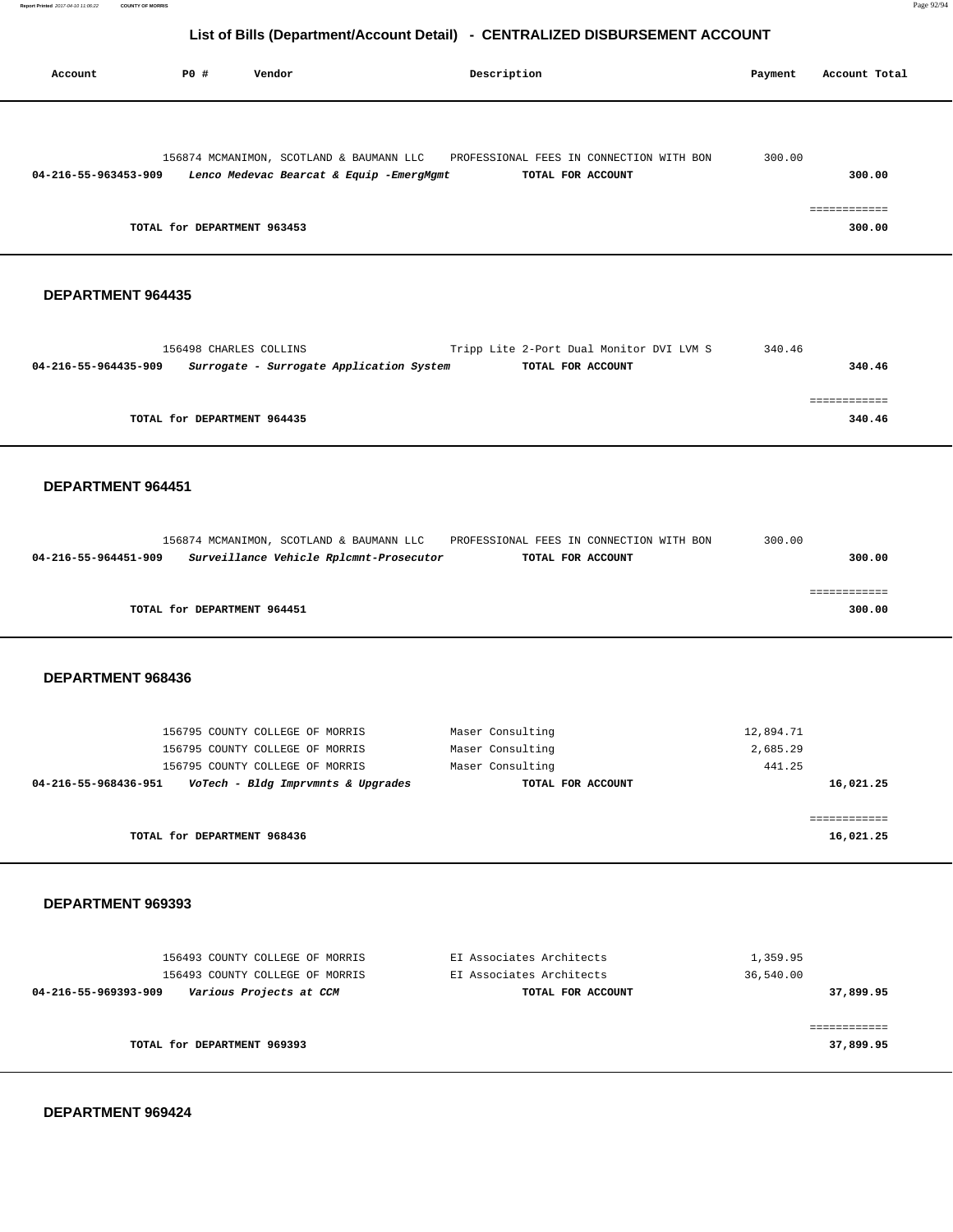| Account                  | PO#                         | Vendor                                 | Description             |                   | Payment    | Account Total |
|--------------------------|-----------------------------|----------------------------------------|-------------------------|-------------------|------------|---------------|
| <b>DEPARTMENT 969424</b> |                             |                                        |                         |                   |            |               |
|                          |                             | 156493 COUNTY COLLEGE OF MORRIS        | NV5, Inc.               |                   | 1,680.00   |               |
| 04-216-55-969424-909     |                             | CCM - Building Improvements & Upgrades |                         | TOTAL FOR ACCOUNT |            | 1,690.20      |
|                          |                             | 156493 COUNTY COLLEGE OF MORRIS        | Dobtol Construction LLC |                   | 176,940.00 |               |
| 04-216-55-969424-950     |                             | CCM - Building Improvements & Upgrades |                         | TOTAL FOR ACCOUNT |            | 176,940.00    |
|                          |                             |                                        |                         |                   |            |               |
|                          | TOTAL for DEPARTMENT 969424 |                                        |                         |                   |            | 178,630.20    |